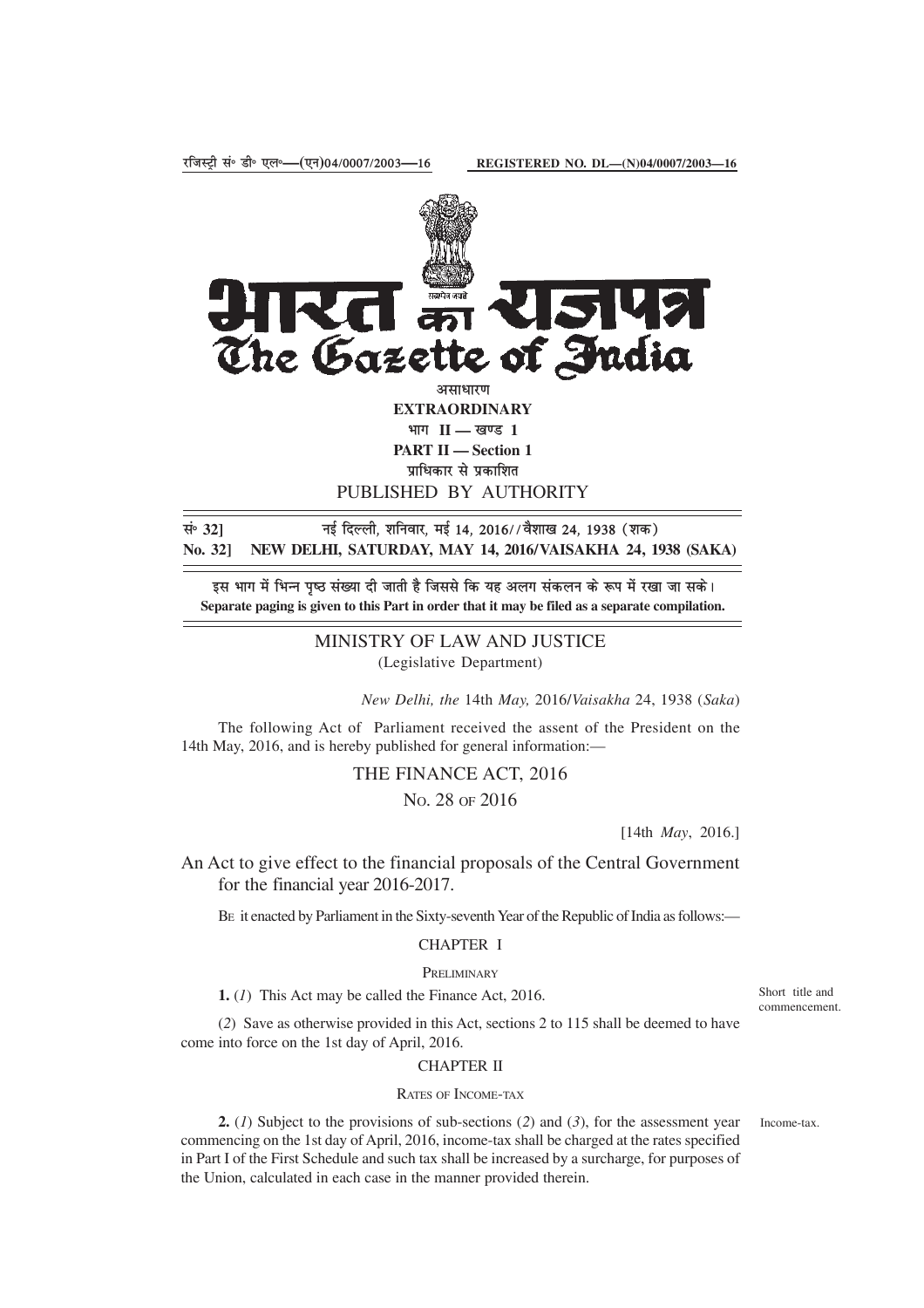(*2*) In the cases to which Paragraph A of Part I of the First Schedule applies, where the assessee has, in the previous year, any net agricultural income exceeding five thousand rupees, in addition to total income, and the total income exceeds two lakh fifty thousand rupees, then,—

(*a*) the net agricultural income shall be taken into account, in the manner provided in clause  $(b)$  [that is to say, as if the net agricultural income were comprised in the total income after the first two lakh fifty thousand rupees of the total income but without being liable to tax], only for the purpose of charging income-tax in respect of the total income; and

(*b*) the income-tax chargeable shall be calculated as follows:—

(*i*) the total income and the net agricultural income shall be aggregated and the amount of income-tax shall be determined in respect of the aggregate income at the rates specified in the said Paragraph A, as if such aggregate income were the total income;

(*ii*) the net agricultural income shall be increased by a sum of two lakh fifty thousand rupees, and the amount of income-tax shall be determined in respect of the net agricultural income as so increased at the rates specified in the said Paragraph A, as if the net agricultural income as so increased were the total income;

(*iii*) the amount of income-tax determined in accordance with sub-clause (*i*) shall be reduced by the amount of income-tax determined in accordance with sub-clause (*ii*) and the sum so arrived at shall be the incometax in respect of the total income:

Provided that in the case of every individual, being a resident in India, who is of the age of sixty years or more but less than eighty years at any time during the previous year, referred to in item (*II*) of Paragraph A of Part I of the First Schedule, the provisions of this sub-section shall have effect as if for the words "two lakh fifty thousand rupees", the words "three lakh rupees" had been substituted:

Provided further that in the case of every individual, being a resident in India, who is of the age of eighty years or more at any time during the previous year, referred to in item (*III*) of Paragraph A of Part I of the First Schedule, the provisions of this sub-section shall have effect as if for the words "two lakh fifty thousand rupees", the words "five lakh rupees" had been substituted.

(*3*) In cases to which the provisions of Chapter XII or Chapter XII-A or section 115JB or section 115JC or Chapter XII-FA or Chapter XII-FB or sub-section (*1A*) of section 161 or section 164 or section 164A or section 167B of the Income-tax Act, 1961 (hereinafter referred to as the Income-tax Act) apply, the tax chargeable shall be determined as provided in that Chapter or that section, and with reference to the rates imposed by  $sub-section (1)$  or the rates as specified in that Chapter or section, as the case may be:

Provided that the amount of income-tax computed in accordance with the provisions of section 111A or section 112 of the Income-tax Act shall be increased by a surcharge, for the purposes of the Union, as provided in Paragraph A, B, C, D or E, as the case may be, of Part I of the First Schedule:

Provided further that in respect of any income chargeable to tax under section 115A, 115AB, 115AC, 115ACA, 115AD, 115B, 115BB, 115BBA, 115BBC, 115BBD, 115BBE, 115E, 115JB or 115JC of the Income-tax Act, the amount of income-tax computed under this sub-section shall be increased by a surcharge, for purposes of the Union, calculated,—

(*a*) in the case of every individual or Hindu undivided family or association of persons or body of individuals, whether incorporated or not, or every artificial juridical 43 of 1961.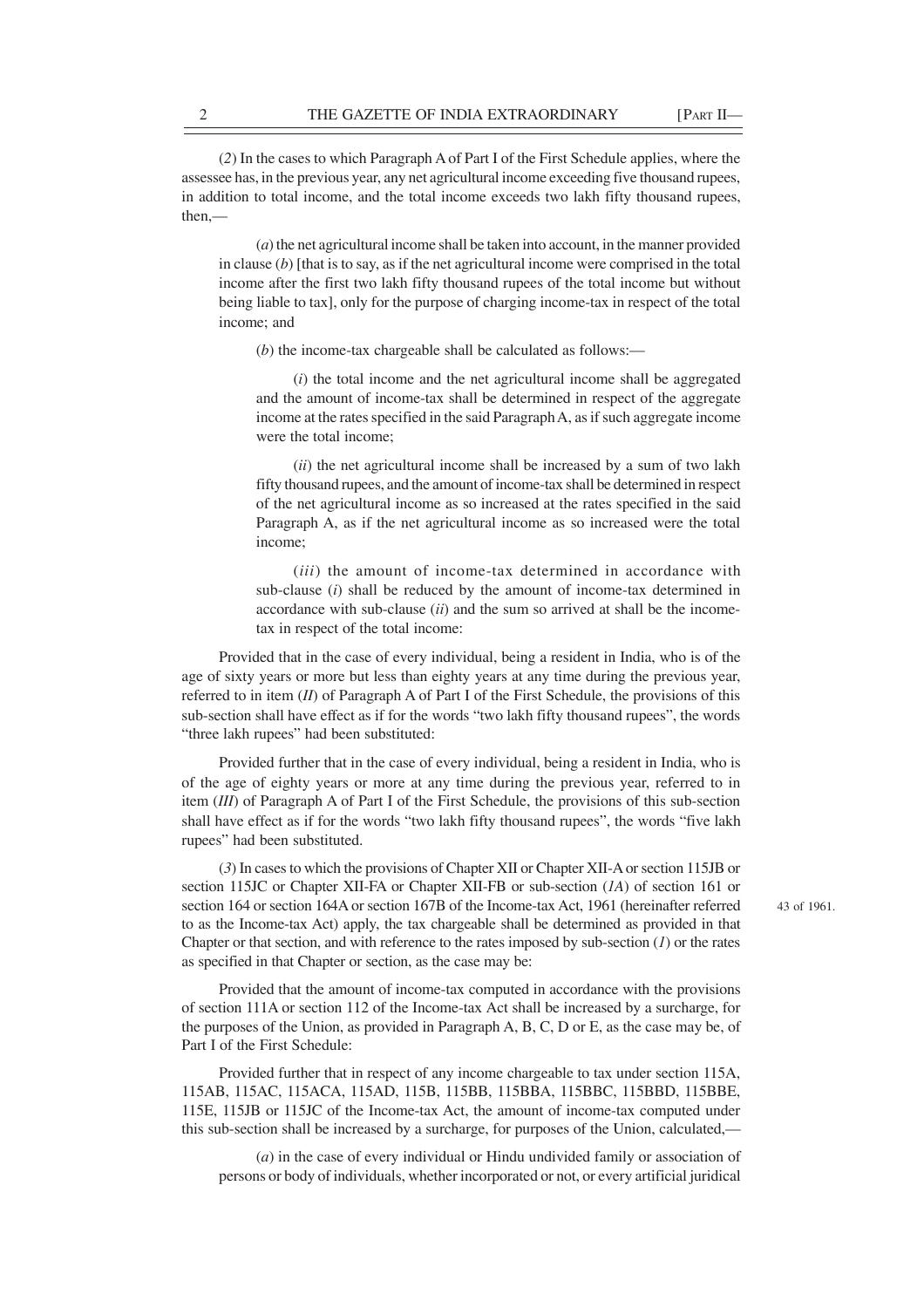person referred to in sub-clause (*vii*) of clause (*31*) of section 2 of the Income-tax Act, or co-operative society or firm or local authority, at the rate of twelve per cent. of such income-tax, where the total income exceeds one crore rupees;

(*b*) in the case of every domestic company,—

(*i*) at the rate of seven per cent. of such income-tax, where the total income exceeds one crore rupees but does not exceed ten crore rupees;

(*ii*) at the rate of twelve per cent. of such income-tax, where the total income exceeds ten crore rupees;

(*c*) in the case of every company, other than a domestic company,—

(*i*) at the rate of two per cent. of such income-tax, where the total income exceeds one crore rupees but does not exceed ten crore rupees;

(*ii*) at the rate of five per cent. of such income-tax, where the total income exceeds ten crore rupees:

Provided also that in the case of persons mentioned in (*a*) above, having total income chargeable to tax under section 115JC of the Income-tax Act, and such income exceeds one crore rupees, the total amount payable as income-tax on such income and surcharge thereon shall not exceed the total amount payable as income-tax on a total income of one crore rupees by more than the amount of income that exceeds one crore rupees:

Provided also that in the case of every company having total income chargeable to tax under section 115JB of the Income-tax Act, and such income exceeds one crore rupees but does not exceed ten crore rupees, the total amount payable as income-tax on such income and surcharge thereon, shall not exceed the total amount payable as income-tax on a total income of one crore rupees by more than the amount of income that exceeds one crore rupees:

Provided also that in the case of every company having total income chargeable to tax under section 115JB of the Income-tax Act, and such income exceeds ten crore rupees, the total amount payable as income-tax on such income and surcharge thereon, shall not exceed the total amount payable as income-tax and surcharge on a total income of ten crore rupees by more than the amount of income that exceeds ten crore rupees.

(*4*) In cases in which tax has to be charged and paid under section 115-O or section 115QA or sub-section (*2*) of section 115R or section 115TA or section 115TD of the Incometax Act, the tax shall be charged and paid at the rates as specified in those sections and shall be increased by a surcharge, for purposes of the Union, calculated at the rate of twelve per cent. of such tax.

(*5*) In cases in which tax has to be deducted under sections 193, 194, 194A, 194B, 194BB, 194D, 194LBA, 194LBB, 194LBC and 195 of the Income-tax Act, at the rates in force, the deductions shall be made at the rates specified in Part II of the First Schedule and shall be increased by a surcharge, for purposes of the Union, calculated in cases wherever prescribed, in the manner provided therein.

(*6*) In cases in which tax has to be deducted under sections 192A, 194C, 194DA, 194E, 194EE, 194F, 194G, 194H, 194-I, 194-IA, 194J, 194LA, 194LB, 194LBA, 194LBB, 194LBC, 194LC, 194LD, 196B, 196C and 196D of the Income-tax Act, the deductions shall be made at the rates specified in those sections and shall be increased by a surcharge, for purposes of the Union,—

(*a*) in the case of every individual or Hindu undivided family or association of persons or body of individuals, whether incorporated or not, or every artificial juridical person referred to in sub-clause (*vii*) of clause (*31*) of section 2 of the Income-tax Act, being a non-resident, calculated at the rate of fifteen per cent. of such tax, where the income or the aggregate of such incomes paid or likely to be paid and subject to the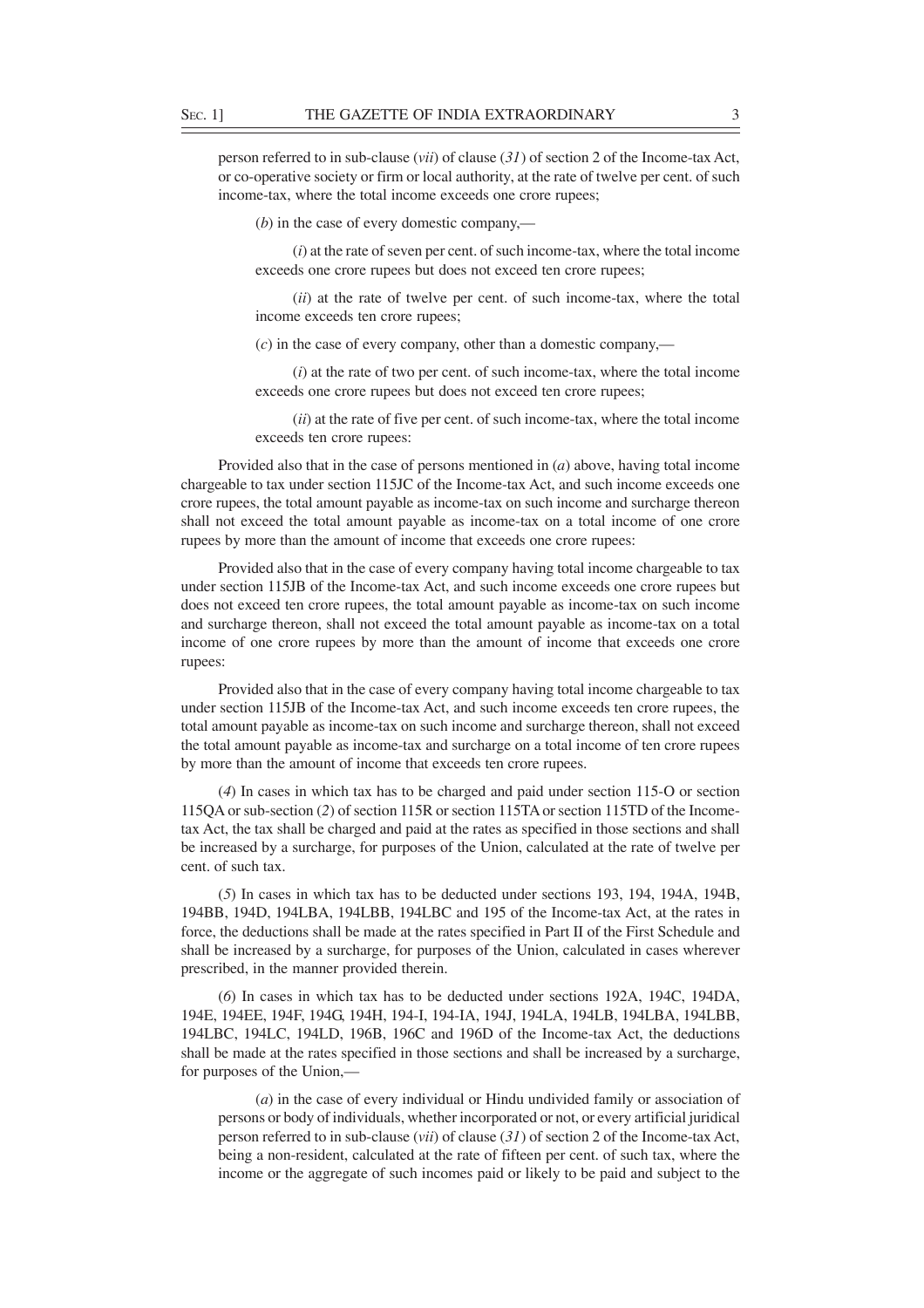deduction exceeds one crore rupees;

(*b*) in the case of every co-operative society or firm, being a non-resident, calculated at the rate of twelve per cent. of such tax, where the income or the aggregate of such incomes paid or likely to be paid and subject to the deduction exceeds one crore rupees;

(*c*) in the case of every company, other than a domestic company, calculated,—

(*i*) at the rate of two per cent. of such tax, where the income or the aggregate of such incomes paid or likely to be paid and subject to the deduction exceeds one crore rupees but does not exceed ten crore rupees;

(*ii*) at the rate of five per cent. of such tax, where the income or the aggregate of such incomes paid or likely to be paid and subject to the deduction exceeds ten crore rupees.

(*7*) In cases in which tax has to be collected under the proviso to section 194B of the Income-tax Act, the collection shall be made at the rates specified in Part II of the First Schedule, and shall be increased by a surcharge, for purposes of the Union, calculated, in cases wherever prescribed, in the manner provided therein.

(*8*) In cases in which tax has to be collected under section 206C of the Income-tax Act, the collection shall be made at the rates specified in that section and shall be increased by a surcharge, for purposes of the Union,—

(*a*) in the case of every individual or Hindu undivided family or association of persons or body of individuals, whether incorporated or not, or every artificial juridical person referred to in sub-clause (*vii*) of clause (*31*) of section 2 of the Income-tax Act, being a non-resident, calculated at the rate of fifteen per cent. of such tax, where the amount or the aggregate of such amounts collected and subject to the collection exceeds one crore rupees;

(*b*) in the case of every co-operative society or firm, being a non-resident, calculated at the rate of twelve per cent. of such tax, where the amount or the aggregate of such amounts collected and subject to the collection exceeds one crore rupees;

(*c*) in the case of every company, other than a domestic company, calculated,—

(*i*) at the rate of two per cent. of such tax, where the amount or the aggregate of such amounts collected and subject to the collection exceeds one crore rupees but does not exceed ten crore rupees;

(*ii*) at the rate of five per cent. of such tax, where the amount or the aggregate of such amounts collected and subject to the collection exceeds ten crore rupees.

(*9*) Subject to the provisions of sub-section (*10*), in cases in which income-tax has to be charged under sub-section (*4*) of section 172 or sub-section (*2*) of section 174 or section 174A or section 175 or sub-section (*2*) of section 176 of the Income-tax Act or deducted from, or paid on, income chargeable under the head "Salaries" under section 192 of the said Act or in which the "advance tax" payable under Chapter XVII-C of the said Act has to be computed at the rate or rates in force, such income-tax or, as the case may be, "advance tax" shall be charged, deducted or computed at the rate or rates specified in Part III of the First Schedule and such tax shall be increased by a surcharge, for purposes of the Union, calculated in such cases and in such manner as provided therein:

Provided that in cases to which the provisions of Chapter XII or Chapter XII-A or section 115JB or section 115JC or Chapter XII-FA or Chapter XII-FB or sub-section (*1A*) of section 161 or section 164 or section 164A or section 167B of the Income-tax Act apply, "advance tax" shall be computed with reference to the rates imposed by this sub-section or the rates as specified in that Chapter or section, as the case may be: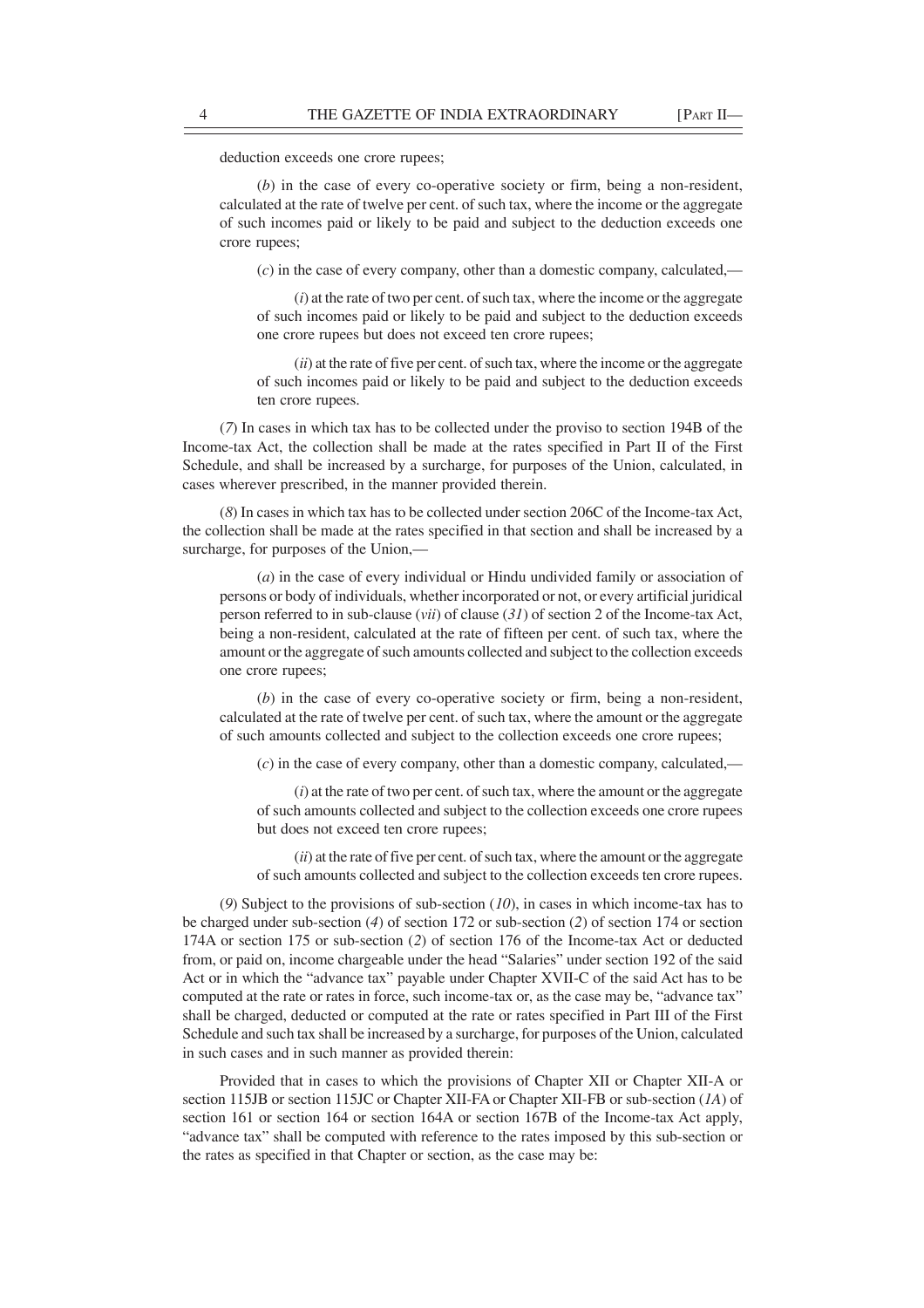Provided further that the amount of "advance tax" computed in accordance with the provisions of section 111A or section 112 of the Income-tax Act shall be increased by a surcharge, for purposes of the Union, as provided in Paragraph A, B, C, D or E, as the case may be, of Part III of the First Schedule:

Provided also that in respect of any income chargeable to tax under section 115A, 115AB, 115AC, 115ACA, 115AD, 115B, 115BA, 115BB, 115BBA, 115BBC, 115BBD, 115BBDA, 115BBE, 115BBF, 115E, 115JB or 115JC of the Income-tax Act, "advance tax" computed under the first proviso shall be increased by a surcharge, for purposes of the Union, calculated,—

(*a*) in the case of every individual or Hindu undivided family or association of persons or body of individuals, whether incorporated or not, or every artificial juridical person referred to in sub-clause (*vii*) of clause (*31*) of section 2 of the Income-tax Act, calculated at the rate of fifteen per cent. of such "advance tax", where the total income exceeds one crore rupees;

(*b*) in the case of every co-operative society or firm or local authority, calculated at the rate of twelve per cent. of such "advance tax", where the total income exceeds one crore rupees;

(*c*) in the case of every domestic company, calculated,—

(*i*) at the rate of seven per cent. of such "advance tax", where the total income exceeds one crore rupees but does not exceed ten crore rupees;

(*ii*) at the rate of twelve per cent. of such "advance tax", where the total income exceeds ten crore rupees;

(*d*) in the case of every company, other than a domestic company, calculated,—

(*i*) at the rate of two per cent. of such "advance tax", where the total income exceeds one crore rupees but does not exceed ten crore rupees;

(*ii*) at the rate of five per cent. of such "advance tax", where the total income exceeds ten crore rupees:

Provided also that in the case of persons mentioned in (*a*) and (*b*) above, having total income chargeable to tax under section 115JC of the Income-tax Act, and such income exceeds one crore rupees, the total amount payable as "advance tax" on such income and surcharge thereon shall not exceed the total amount payable as "advance tax" on a total income of one crore rupees by more than the amount of income that exceeds one crore rupees:

Provided also that in the case of every company having total income chargeable to tax under section 115JB of the Income-tax Act, and such income exceeds one crore rupees but does not exceed ten crore rupees, the total amount payable as "advance tax" on such income and surcharge thereon, shall not exceed the total amount payable as "advance tax" on a total income of one crore rupees by more than the amount of income that exceeds one crore rupees:

Provided also that in the case of every company having total income chargeable to tax under section 115JB of the Income-tax Act, and such income exceeds ten crore rupees, the total amount payable as "advance tax" on such income and surcharge thereon, shall not exceed the total amount payable as "advance tax" and surcharge on a total income of ten crore rupees by more than the amount of income that exceeds ten crore rupees.

(*10*) In cases to which Paragraph A of Part III of the First Schedule applies, where the assessee has, in the previous year or, if by virtue of any provision of the Income-tax Act, income-tax is to be charged in respect of the income of a period other than the previous year, in such other period, any net agricultural income exceeding five thousand rupees, in addition to total income and the total income exceeds two lakh fifty thousand rupees, then, in charging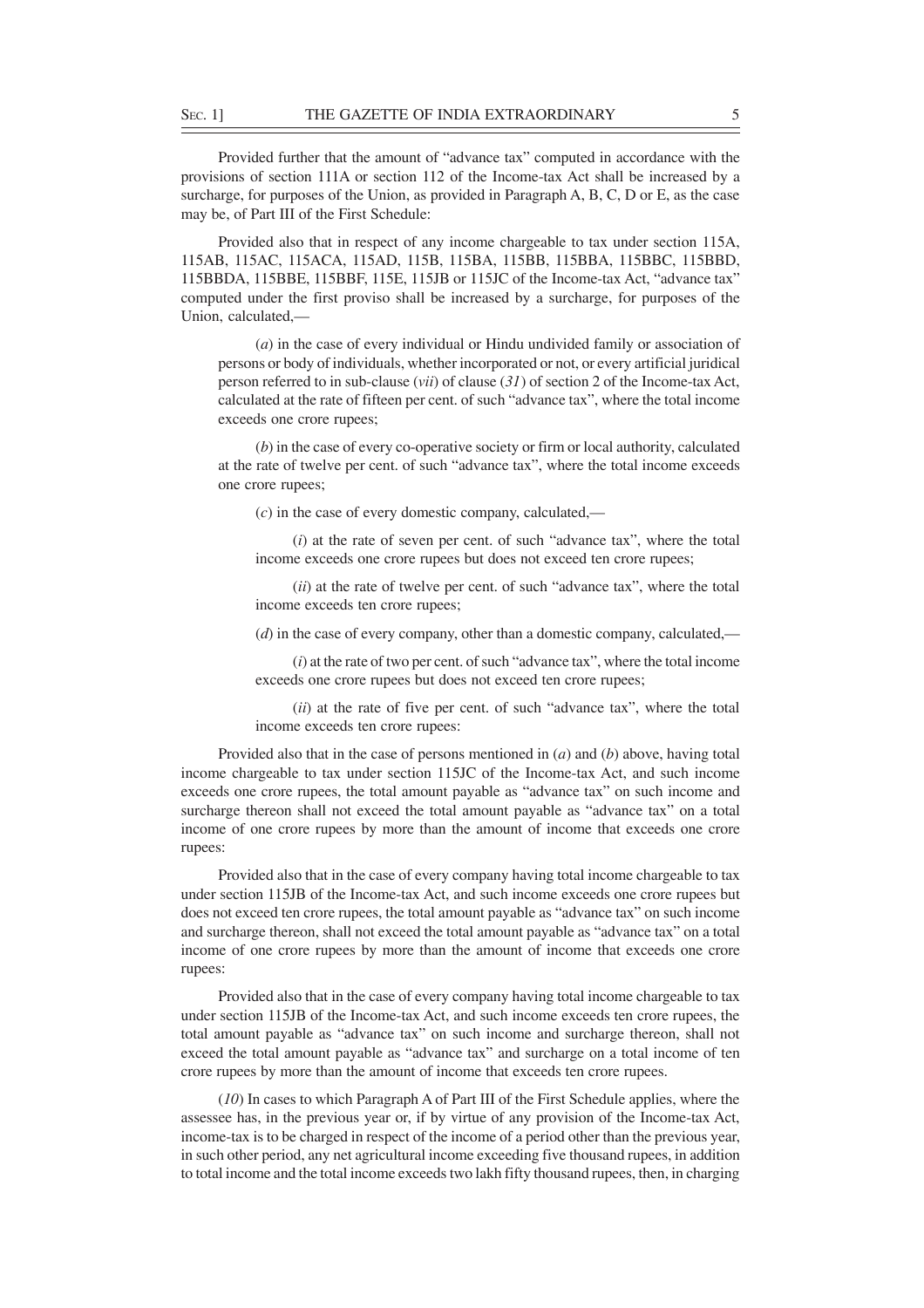income-tax under sub-section (*2*) of section 174 or section 174A or section 175 or subsection (*2*) of section 176 of the said Act or in computing the "advance tax" payable under Chapter XVII-C of the said Act, at the rate or rates in force,—

(*a*) the net agricultural income shall be taken into account, in the manner provided in clause (*b*) [that is to say, as if the net agricultural income were comprised in the total income after the first two lakh fifty thousand rupees of the total income but without being liable to tax], only for the purpose of charging or computing such income-tax or, as the case may be, "advance tax" in respect of the total income; and

(*b*) such income-tax or, as the case may be, "advance tax" shall be so charged or computed as follows:—

(*i*) the total income and the net agricultural income shall be aggregated and the amount of income-tax or "advance tax" shall be determined in respect of the aggregate income at the rates specified in the said Paragraph A, as if such aggregate income were the total income;

(*ii*) the net agricultural income shall be increased by a sum of two lakh fifty thousand rupees, and the amount of income-tax or "advance tax" shall be determined in respect of the net agricultural income as so increased at the rates specified in the said Paragraph A, as if the net agricultural income were the total income;

(*iii*) the amount of income-tax or "advance tax" determined in accordance with sub-clause (*i*) shall be reduced by the amount of income-tax or, as the case may be, "advance tax" determined in accordance with sub-clause (*ii*) and the sum so arrived at shall be the income-tax or, as the case may be, "advance tax" in respect of the total income:

Provided that in the case of every individual, being a resident in India, who is of the age of sixty years or more but less than eighty years at any time during the previous year, referred to in item (*II*) of Paragraph A of Part III of the First Schedule, the provisions of this sub-section shall have effect as if for the words "two lakh fifty thousand rupees", the words "three lakh rupees" had been substituted:

Provided further that in the case of every individual, being a resident in India, who is of the age of eighty years or more at any time during the previous year, referred to in item (*III*) of Paragraph A of Part III of the First Schedule, the provisions of this sub-section shall have effect as if for the words "two lakh fifty thousand rupees", the words "five lakh rupees" had been substituted:

Provided also that the amount of income-tax or "advance tax" so arrived at, shall be increased by a surcharge for purposes of the Union calculated in each case, in the manner provided therein.

(*11*) The amount of income-tax as specified in sub-sections (*1*) to (*10*) and as increased by the applicable surcharge, for purposes of the Union, calculated in the manner provided therein, shall be further increased by an additional surcharge, for purposes of the Union, to be called the "Education Cess on income-tax", calculated at the rate of two per cent. of such income-tax and surcharge so as to fulfil the commitment of the Government to provide and finance universalised quality basic education:

Provided that nothing contained in this sub-section shall apply to cases in which tax is to be deducted or collected under the sections of the Income-tax Act mentioned in subsections (*5*), (*6*), (*7*) and (*8*), if the income subjected to deduction of tax at source or collection of tax at source is paid to a domestic company and any other person who is resident in India.

(*12*) The amount of income-tax as specified in sub-sections (*1*) to (*10*) and as increased by the applicable surcharge, for purposes of the Union, calculated in the manner provided therein, shall also be increased by an additional surcharge, for purposes of the Union, to be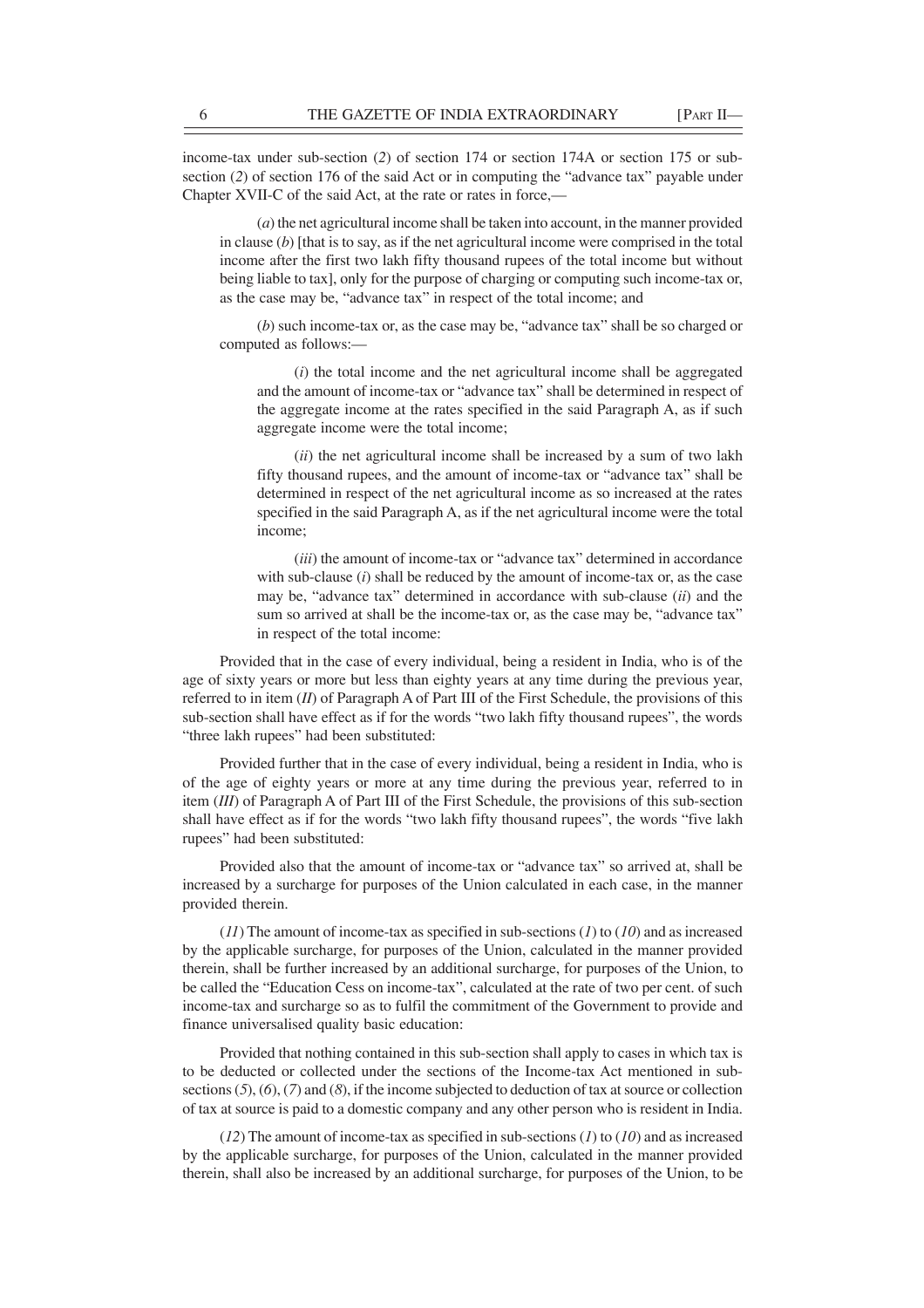called the "Secondary and Higher Education Cess on income-tax", calculated at the rate of one per cent. of such income-tax and surcharge so as to fulfil the commitment of the Government to provide and finance secondary and higher education:

Provided that nothing contained in this sub-section shall apply to cases in which tax is to be deducted or collected under the sections of the Income-tax Act mentioned in subsections (*5*), (*6*), (*7*) and (*8*), if the income subjected to deduction of tax at source or collection of tax at source is paid to a domestic company and any other person who is resident in India.

(*13*) For the purposes of this section and the First Schedule,—

(*a*) "domestic company" means an Indian company or any other company which, in respect of its income liable to income-tax under the Income-tax Act, for the assessment year commencing on the 1st day of April, 2016, has made the prescribed arrangements for the declaration and payment within India of the dividends (including dividends on preference shares) payable out of such income;

(*b*) "insurance commission" means any remuneration or reward, whether by way of commission or otherwise, for soliciting or procuring insurance business (including business relating to the continuance, renewal or revival of policies of insurance);

(*c*) "net agricultural income", in relation to a person, means the total amount of agricultural income, from whatever source derived, of that person computed in accordance with the rules contained in Part IV of the First Schedule;

(*d*) all other words and expressions used in this section and the First Schedule but not defined in this sub-section and defined in the Income-tax Act shall have the meanings, respectively, assigned to them in that Act.

#### CHAPTER III

### DIRECT TAXES

#### *Income-tax*

### **3.** In section 2 of the Income-tax Act,—

(*a*) in clause (*14*), in item (*vi*), after the words and figures "Gold Deposit Scheme, 1999", the words and figures "or deposit certificates issued under the Gold Monetisation Scheme, 2015" shall be inserted; Amendment of section 2.

(*b*) after clause (*23B*), the following clause shall be inserted with effect from the 1st day of June, 2016, namely:—

'(*23C*) "hearing" includes communication of data and documents through electronic mode;';

(*c*) in clause (*24*), in sub-clause (*xviii*), for the words, figures and brackets "other than the subsidy or grant or reimbursement which is taken into account for determination of the actual cost of the asset in accordance with the provisions of Explanation 10 to clause  $(1)$  of section 43", the following shall be substituted with effect from the 1st day of April, 2017, namely:-

"other than,—

(*a*) the subsidy or grant or reimbursement which is taken into account for determination of the actual cost of the asset in accordance with the provisions of *Explanation* 10 to clause (*1*) of section 43; or

(*b*) the subsidy or grant by the Central Government for the purpose of the corpus of a trust or institution established by the Central Government or a State Government, as the case may be;";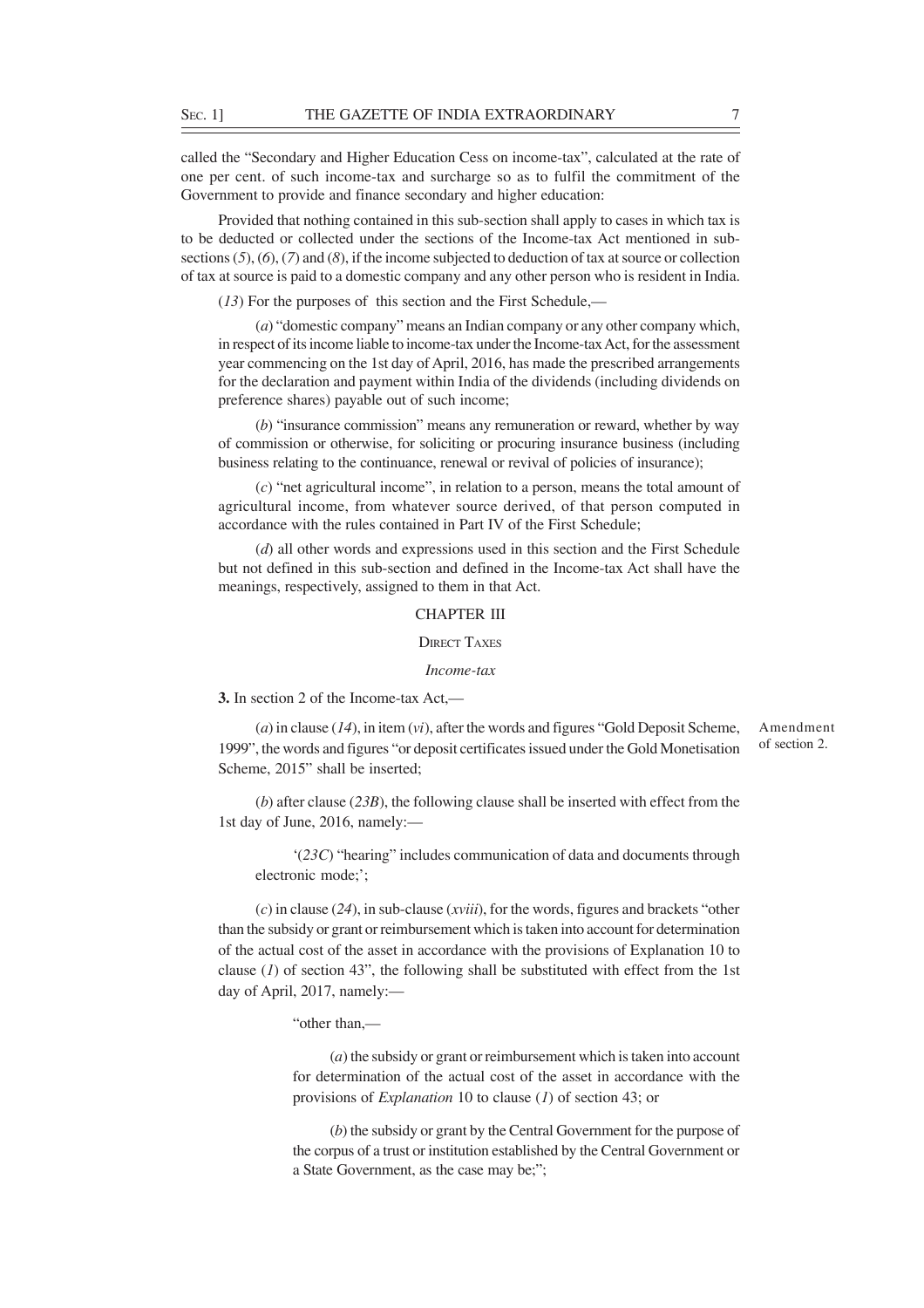|                             | $(d)$ in clause (37A), in sub-clause (iii), after the words, figures and letters "section<br>194LBA or", the words, figures and letters "section 194LBB or section 194LBC or"<br>shall be inserted with effect from the 1st day of June, 2016;                                                                                                                    |
|-----------------------------|-------------------------------------------------------------------------------------------------------------------------------------------------------------------------------------------------------------------------------------------------------------------------------------------------------------------------------------------------------------------|
|                             | $(e)$ in clause (42A), after the second proviso and before Explanation 1, the<br>following proviso shall be inserted with effect from the 1st day of April, 2017, namely:—                                                                                                                                                                                        |
|                             | 'Provided also that in the case of a share of a company (not being a share<br>listed in a recognised stock exchange in India), the provisions of this clause<br>shall have effect as if for the words "thirty-six months", the words "twenty-four<br>months" had been substituted.".                                                                              |
| Amendment of<br>section 6.  | <b>4.</b> In section 6 of the Income-tax Act, for clause $(3)$ , the following clause shall be<br>substituted with effect from the 1st day of April, 2017, namely:-                                                                                                                                                                                               |
|                             | $(3)$ A company is said to be a resident in India in any previous year, if—                                                                                                                                                                                                                                                                                       |
|                             | $(i)$ it is an Indian company; or                                                                                                                                                                                                                                                                                                                                 |
|                             | (ii) its place of effective management, in that year, is in India.                                                                                                                                                                                                                                                                                                |
|                             | <i>Explanation</i> .—For the purposes of this clause "place of effective management"<br>means a place where key management and commercial decisions that are necessary<br>for the conduct of business of an entity as a whole are, in substance made.'.                                                                                                           |
| Amendment of<br>section 9.  | <b>5.</b> In section 9 of the Income-tax Act, in sub-section $(l)$ , in clause $(i)$ , in Explanation 1,<br>after clause $(d)$ , the following clause shall be inserted, namely:—                                                                                                                                                                                 |
|                             | " $(e)$ in the case of a foreign company engaged in the business of mining of<br>diamonds, no income shall be deemed to accrue or arise in India to it through or from<br>the activities which are confined to the display of uncut and unassorted diamond in<br>any special zone notified by the Central Government in the Official Gazette in this<br>behalf.". |
| Amendment of<br>section 9A. | <b>6.</b> In section 9A of the Income-tax Act, in sub-section $(3)$ , with effect from the 1st day<br>of April, 2017,-                                                                                                                                                                                                                                            |
|                             | $(i)$ in clause $(b)$ , after the words "has been entered into", the words "or is<br>established or incorporated or registered in a country or a specified territory notified<br>by the Central Government in this behalf" shall be inserted;                                                                                                                     |
|                             | $(ii)$ in clause $(k)$ , the words "or from India" shall be omitted.                                                                                                                                                                                                                                                                                              |
| Amendment of<br>section 10. | 7. In section 10 of the Income-tax Act,—                                                                                                                                                                                                                                                                                                                          |
|                             | (A) with effect from the 1st day of April, 2017,—                                                                                                                                                                                                                                                                                                                 |
|                             | ( <i>i</i> ) after clause ( $12$ ), the following clause shall be inserted, namely:—                                                                                                                                                                                                                                                                              |
|                             | " $(12A)$ any payment from the National Pension System Trust to an<br>employee on closure of his account or on his opting out of the pension<br>scheme referred to in section 80CCD, to the extent it does not exceed<br>forty per cent. of the total amount payable to him at the time of such closure<br>or his opting out of the scheme;";                     |
|                             | $(ii)$ in clause $(13)$ ,—                                                                                                                                                                                                                                                                                                                                        |
|                             |                                                                                                                                                                                                                                                                                                                                                                   |

 $(I)$  in sub-clause  $(iv)$ , for the word "thereon", the words "thereon; or" shall be substituted;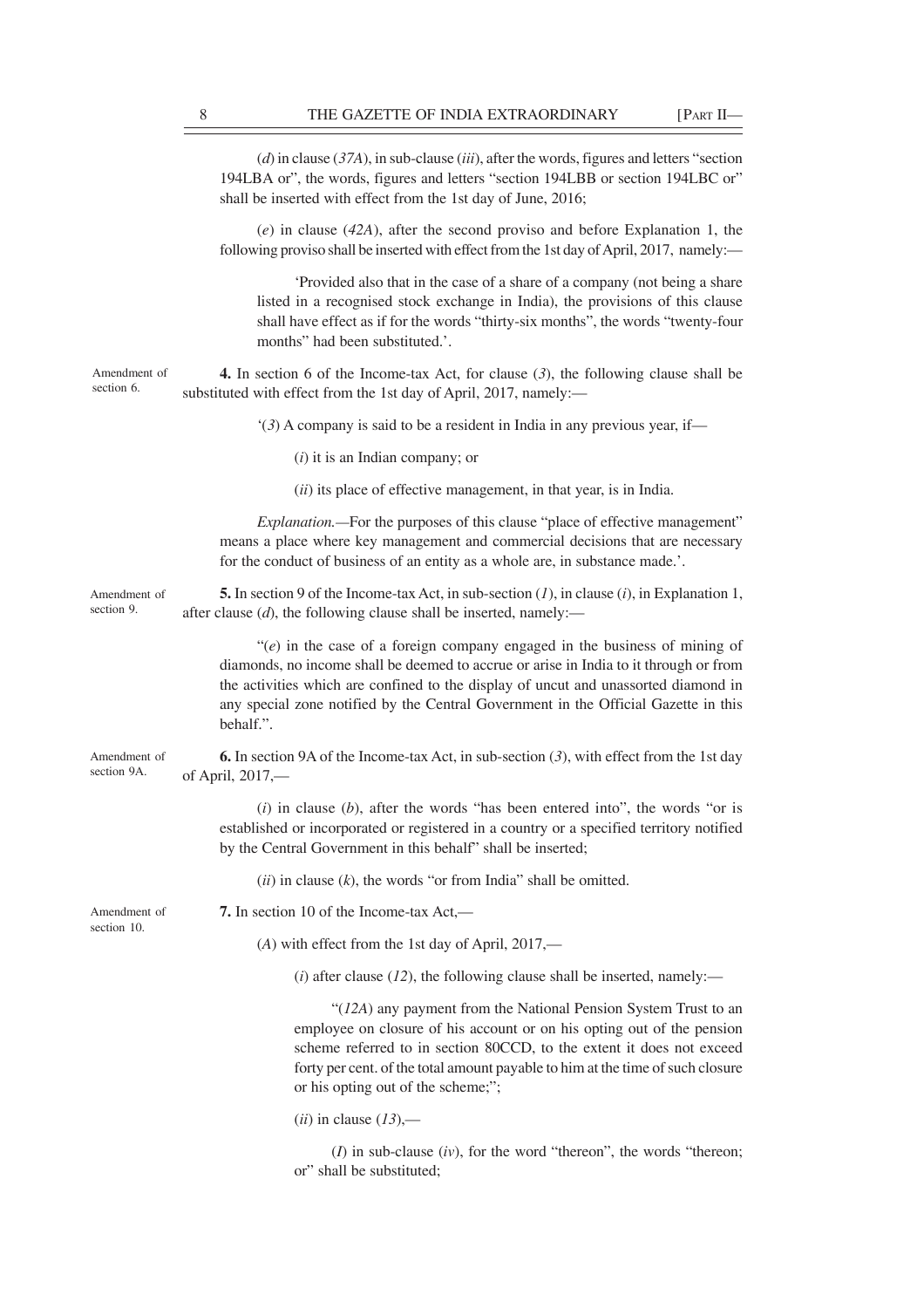(*II*) after sub-clause (*iv*), the following sub-clause shall be inserted, namely:—

"(*v*) by way of transfer to the account of the employee under a pension scheme referred to in section 80CCD and notified by the Central Government;";

(*B*) in clause (*15*), in sub-clause (*vi*), after the words and figures "Gold Deposit Scheme, 1999", the words and figures "or deposit certificates issued under the Gold Monetisation Scheme, 2015" shall be inserted;

(*C*) with effect from the 1st day of April, 2017,—

(*I*) in clause (*23DA*), in the Explanation,—

(*1*) in clause (*a*), after sub-clause (*i*), the following sub-clause shall be inserted, namely:—

"(*ia*) in clause (*z*) of sub-section (*l*) of section 2 of the Securitisation and Reconstruction of Financial Assets and Enforcement of Security Interest Act, 2002; or";

(*2*) in clause (*b*), for the word, figures and letters "section 115TC", the word, figures and letters "section 115TCA" shall be substituted;

(*II*) in clause (*23FC*), for the words "by way of interest received or receivable from a special purpose vehicle", the following shall be substituted, namely:—

"by way of—

(*a*) interest received or receivable from a special purpose vehicle; or

(*b*) dividend referred to in sub-section (*7*) of section 115-O";

(*III*) in clause (*23FD*), for the words, brackets, figures and letters "in clause (*23FC*)", the words, brackets, letters and figures "in sub-clause (*a*) of clause (*23FC*)" shall be substituted;

(*IV*) in clause (*34*), the following proviso shall be inserted, namely:—

"Provided that nothing in this clause shall apply to any income by way of dividend chargeable to tax in accordance with the provisions of section 115BBDA:":

(*V*) in clause (*35A*),—

(*a*) before the Explanation, the following proviso shall be inserted, namely:—

"Provided that nothing contained in this clause shall apply to any income by way of distributed income referred to in the said section, received on or after the 1st day of June, 2016.";

(*b*) in the Explanation, for the word, figures and letters "section 115TC", the word, figures and letters "section 115TCA" shall be substituted;

(*VI*) in clause (*38*),—

(*i*) after the second proviso, the following proviso shall be inserted, namely:—

"Provided also that nothing contained in sub-clause (*b*) shall

54 of 2002.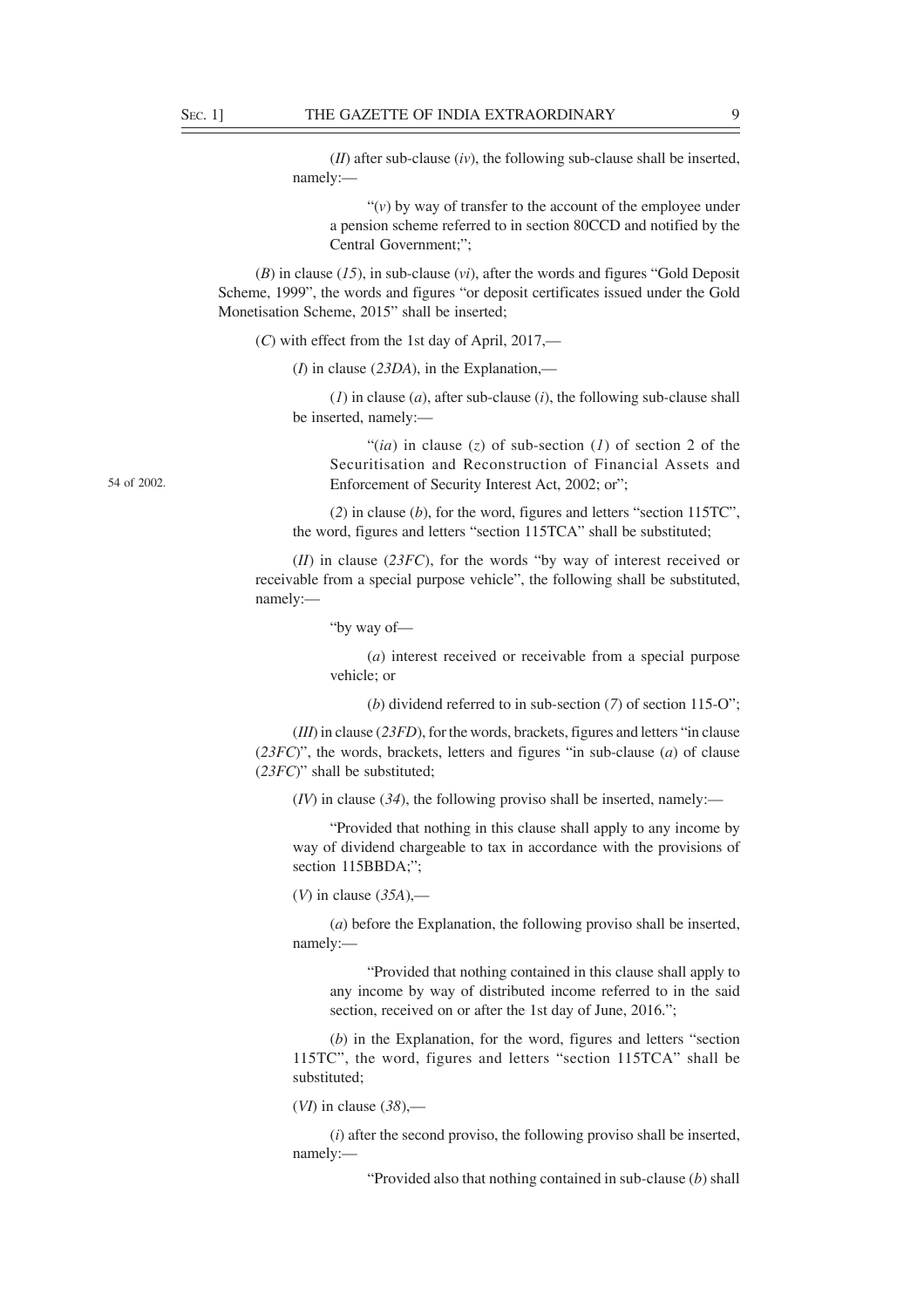apply to a transaction undertaken on a recognised stock exchange located in any International Financial Services Centre and where the consideration for such transaction is paid or payable in foreign currency.";

(*ii*) for the Explanation, the following Explanation shall be substituted, namely:—

'*Explanation*.—For the purposes of this clause,—

(*a*) "equity oriented fund" means a fund—

(*i*) where the investible funds are invested by way of equity shares in domestic companies to the extent of more than sixty-five per cent. of the total proceeds of such fund; and

(*ii*) which has been set up under a scheme of a Mutual Fund specified under clause (*23D*):

Provided that the percentage of equity share holding of the fund shall be computed with reference to the annual average of the monthly averages of the opening and closing figures;

(*b*) "International Financial Services Centre" shall have the same meaning as assigned to it in clause (*q*) of section 2 of the Special Economic Zones Act, 2005;

28 of 2005.

(*c*) "recognised stock exchange" shall have the meaning assigned to it in clause (*ii*) of the Explanation 1 to sub-section (*5*) of section 43.';

(*D*) after clause (*48*), the following clause shall be inserted, namely:—

"(*48A*) any income accruing or arising to a foreign company on account of storage of crude oil in a facility in India and sale of crude oil therefrom to any person resident in India:

Provided that —

(*i*) the storage and sale by the foreign company is pursuant to an agreement or an arrangement entered into by the Central Government or approved by the Central Government; and

(*ii*) having regard to the national interest, the foreign company and the agreement or arrangement are notified by the Central Government in this behalf;";

(*E*) after clause (*49*), the following clause shall be inserted with effect from the 1st day of June, 2016, namely:—

'(*50*) any income arising from any specified service provided on or after the date on which the provisions of Chapter VIII of the Finance Act, 2016 comes into force and chargeable to equalisation levy under that Chapter.

*Explanation*.—For the purposes of this clause, "specified service" shall have the meaning assigned to it in clause (*i*) of section 161 of Chapter VIII of the Finance Act, 2016.'.

Amendment of section 10AA.

**8.** In section 10AA of the Income-tax Act, in sub-section (*1*), for the words and figures "April, 2006, a deduction of", the words, figures and letters "April, 2006, but before the 1st day of April, 2021, the following deduction shall be allowed" shall be substituted with effect from the 1st day of April, 2017.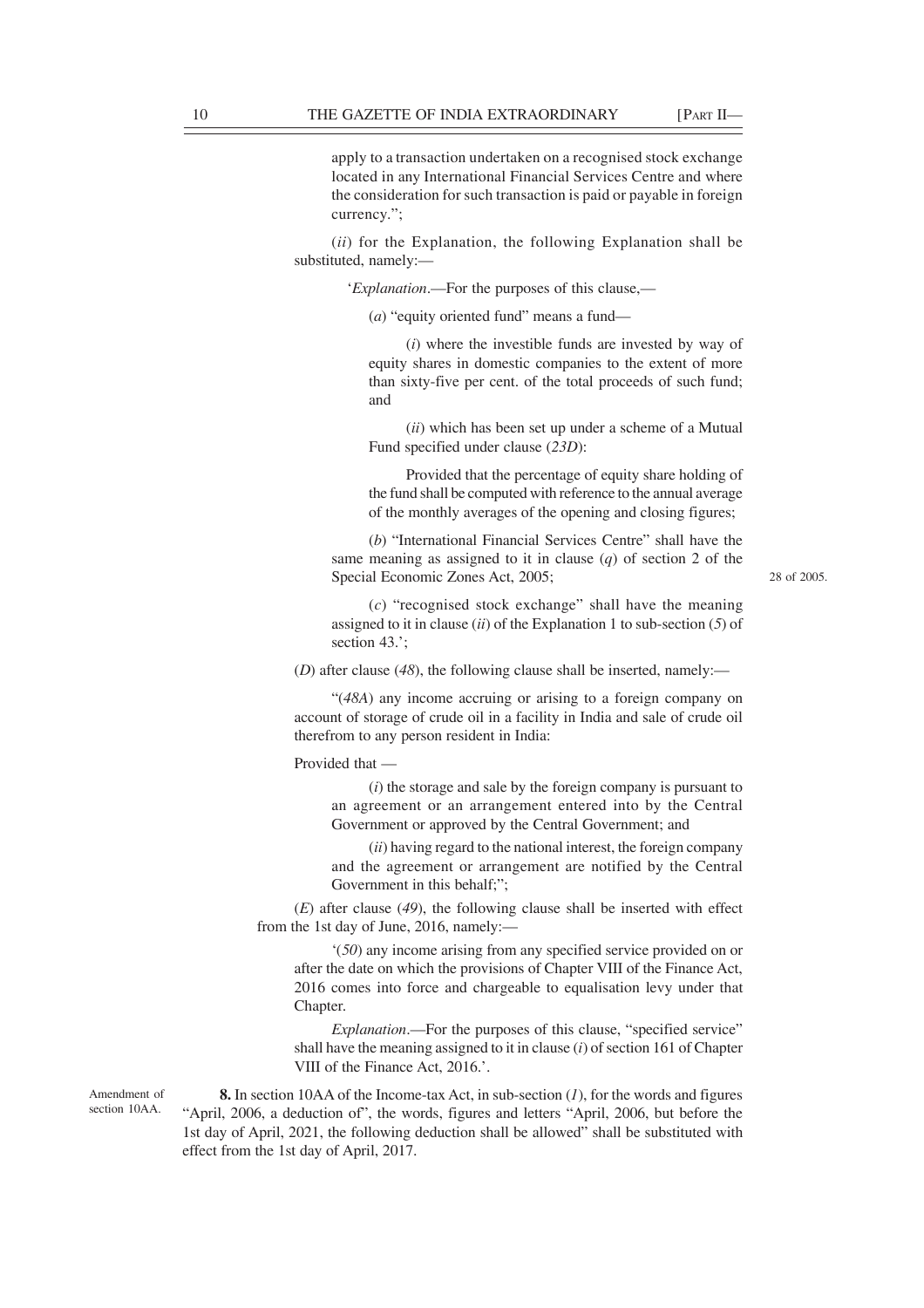**9.** In section 17 of the Income-tax Act, in sub-section (*2*), in clause (*vii*), for the words "one lakh rupees", the words "one lakh and fifty thousand rupees" shall be substituted with effect from the 1st day of April, 2017.

**10.** In section 24 of the Income-tax Act, in clause (*b*), in the second proviso, for the words "three years", the words "five years" shall be substituted with effect from the 1st day of April, 2017.

**11.** For sections 25A, 25AA and 25B of the Income-tax Act, the following section shall be substituted with effect from the 1st day of April, 2017, namely:—

'25A. (*1*) The amount of arrears of rent received from a tenant or the unrealised rent realised subsequently from a tenant, as the case may be, by an assessee shall be deemed to be the income from house property in respect of the financial year in which such rent is received or realised, and shall be included in the total income of the assessee under the head "Income from house property", whether the assessee is the owner of the property or not in that financial year.

(*2*) A sum equal to thirty per cent. of the arrears of rent or the unrealised rent referred to in sub-section (*1*) shall be allowed as deduction.'.

**12.** In section 28 of the Income-tax Act, in clause (*va*), with effect from the 1st day of April, 2017,—

(*A*) in sub-clause (*a*), after the words "any business", the words "or profession" shall be inserted;

(*B*) in the proviso, in clause (*i*), after the words "any business", the words "or profession" shall be inserted.

**13.** In section 32 of the Income-tax Act, in sub-section (*1*), in clause (*iia*), for the words "or in the business of generation or generation and distribution", the words "or in the business of generation, transmission or distribution" shall be substituted with effect from the 1st day of April, 2017.

**14.** In section 32AC of the Income-tax Act, in sub-section (*1A*),—

(*i*) for the words "acquired and installed during any previous year exceeds twenty-five crore rupees", the words, figures and letters "acquired during any previous year exceeds twenty-five crore rupees and such assets are installed on or before the 31st day of March, 2017" shall be substituted;

(*ii*) before the proviso, the following proviso shall be inserted, namely:—

"Provided that where the installation of the new assets are in a year other than the year of acquisition, the deduction under this sub-section shall be allowed in the year in which the new assets are installed.";

(*iii*) in the existing proviso, for the words "Provided that", the words "Provided further that" shall be substituted.

**15.** In section 35 of the Income-tax Act, with effect from the 1st day of April, 2018,—

 $(i)$  in sub-section  $(I)$ ,—

(*a*) in clause (*ii*),—

(*I*) for the words "one and three-fourth", the words "one and onehalf" shall be substituted;

(*II*) after the proviso, the following proviso shall be inserted, namely:—

"Provided further that where any sum is paid to such association, university, college or other institution in a previous year relevant to the assessment year beginning on or after the 1st day of April, 2021, the deduction under this clause shall be equal to the sum so paid;":

Amendment of section 17.

Amendment of section 24.

Substitution of new section for sections 25A 25AA and 25B.

Special provision for arrears of rent and unrealised rent received subsequently.

Amendment of section 28.

Amendment of section 32.

Amendment of section 32AC.

Amendment of section 35.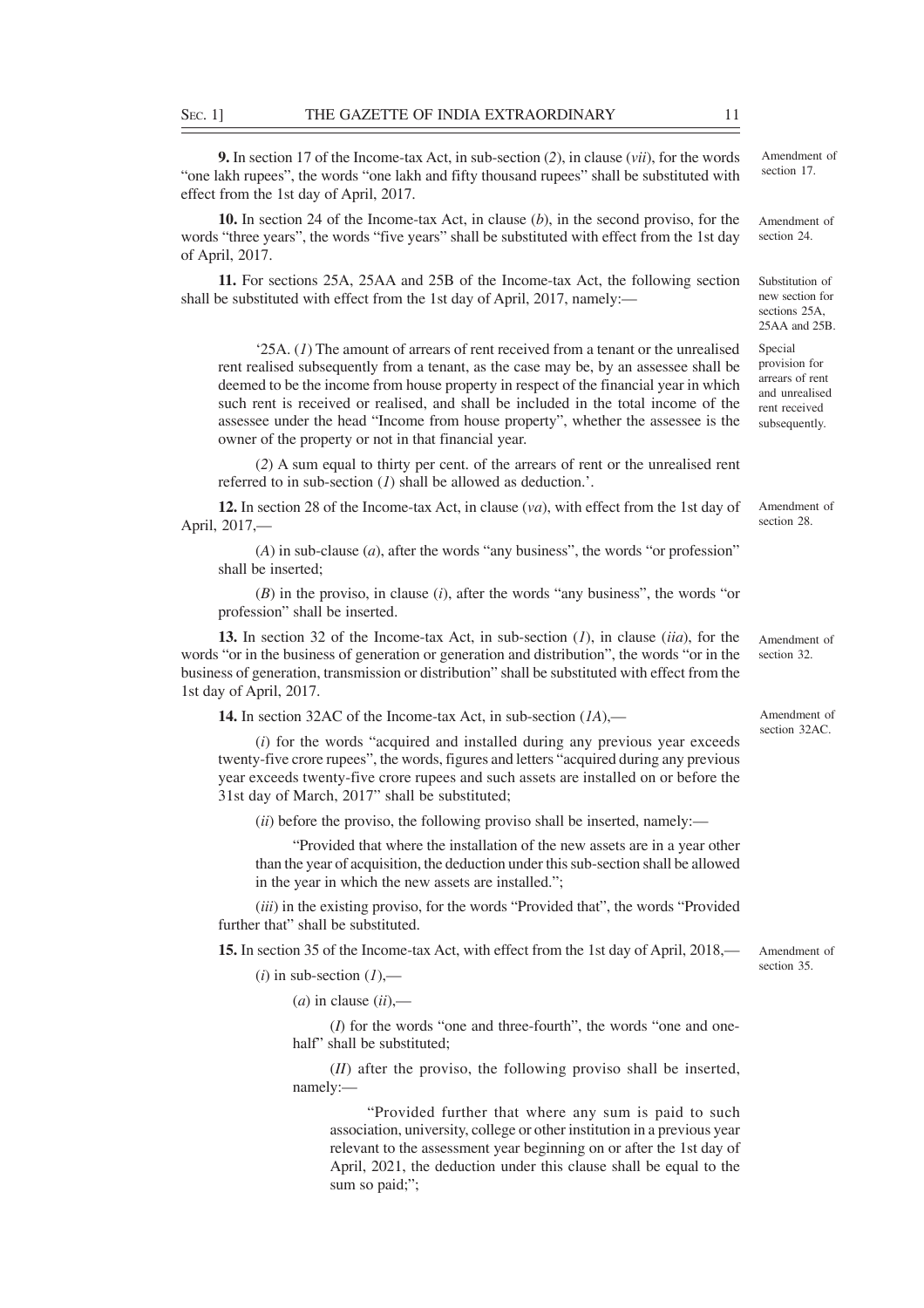(*b*) in clause (*iia*), the words "an amount equal to one and one-fourth times of" shall be omitted;

(*c*) in clause (*iii*), the words "an amount equal to one and one-fourth times of" shall be omitted;

(*ii*) in sub-section (*2AA*),—

(*A*) in clause (*a*), for the words "two times", the words "one and one-half times" shall be substituted;

(*B*) after the proviso and before *Explanation* 1, the following proviso shall be inserted, namely:—

"Provided further that where any sum is paid to such National Laboratory or university or Indian Institute of Technology or specified person in a previous year relevant to the assessment year beginning on or after the 1st day of April, 2021, the deduction under this sub-section shall be equal to the sum so paid.";

(*iii*) in sub-section (*2AB*),—

(*a*) in clause (*1*), for the words "two times", the words "one and one-half times" shall be substituted;

(*b*) after clause (*1*) and before the *Explanation*, the following proviso shall be inserted, namely:—

"Provided that where such expenditure on scientific research (not being expenditure in the nature of cost of any land or building) on in-house research and development facility is incurred in a previous year relevant to the assessment year beginning on or after the 1st day of April, 2021, the deduction under this clause shall be equal to the expenditure so incurred.";

(*c*) clause (*5*) shall be omitted.

**16.** After section 35AB of the Income-tax Act, the following section shall be inserted section 35ABA. with effect from the 1st day of April, 2017, namely:-

> '35ABA. (*1*) In respect of any expenditure, being in the nature of capital expenditure, incurred for acquiring any right to use spectrum for telecommunication services either before the commencement of the business or thereafter at any time during any previous year and for which payment has actually been made to obtain a right to use spectrum, there shall, subject to and in accordance with the provisions of this section, be allowed for each of the relevant previous years, a deduction equal to the appropriate fraction of the amount of such expenditure.

> (*2*) The provisions contained in sub-sections (*2*) to (*8*) of section 35ABB, shall apply as if for the word "licence", the word "spectrum" had been substituted.

> (*3*) Where, in a previous year, any deduction has been claimed and granted to the assessee under sub-section (*1*), and, subsequently, there is failure to comply with any of the provisions of this section, then,—

> > (*a*) the deduction shall be deemed to have been wrongly allowed;

(*b*) the Assessing Officer may, notwithstanding anything contained in this Act, re-compute the total income of the assessee for the said previous year and make the necessary rectification;

(*c*) the provisions of section 154 shall, so far as may be, apply and the period of four years specified in sub-section (*7*) of that section being reckoned from the end of the previous year in which the failure to comply with the provisions of this section takes place.

*Explanation.—* For the purposes of this section,—

(*i*) "relevant previous years" means,—

(*A*) in a case where the spectrum fee is actually paid before the commencement of the business to operate telecommunication services, the previous years beginning with the previous year in which such business commenced;

(*B*) in any other case, the previous years beginning with the previous year in which the spectrum fee is actually paid,

Insertion of new

Expenditure for obtaining right to use spectrum for telecommunication services.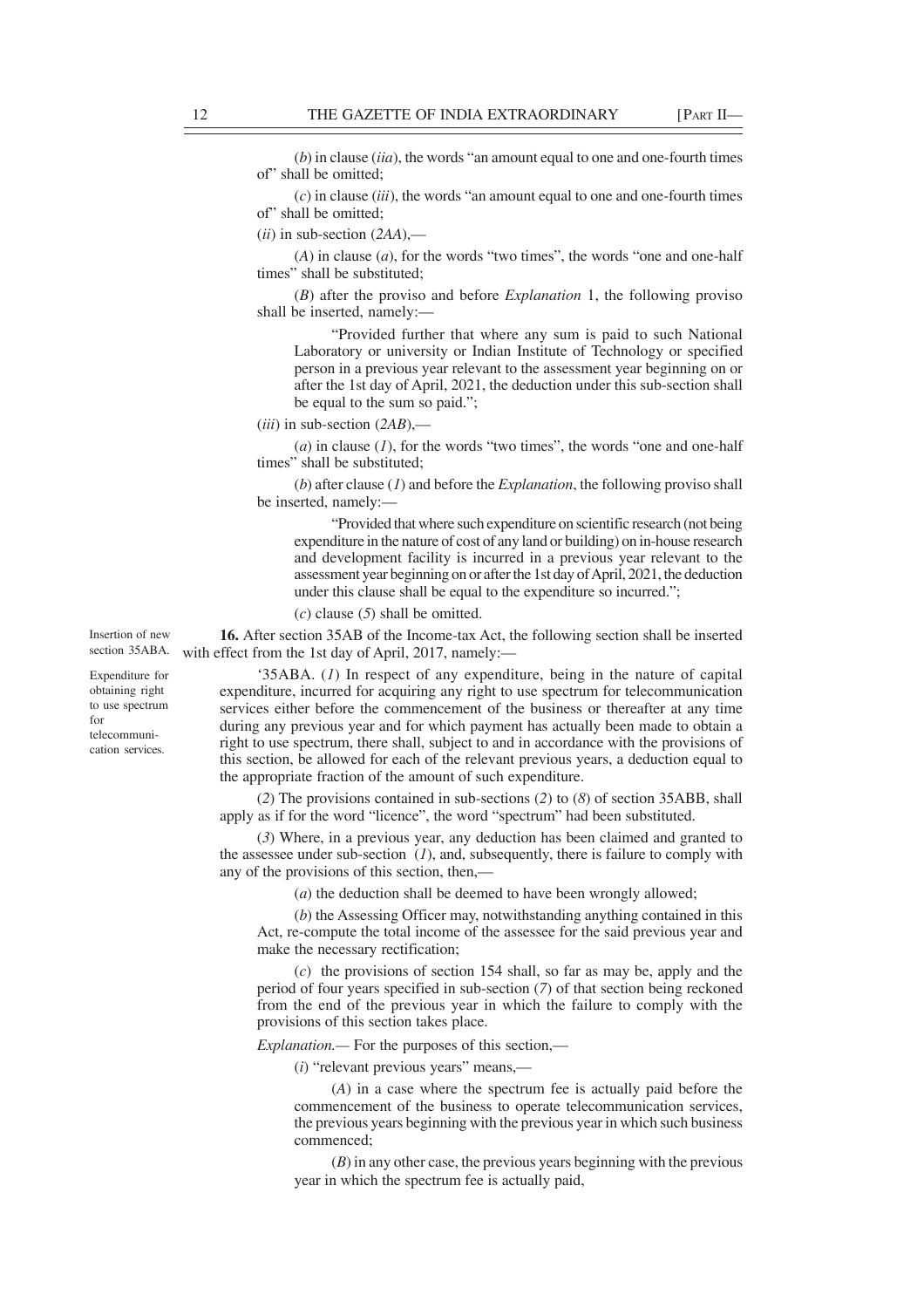and the subsequent previous year or years during which the spectrum, for which the fee is paid, shall be in force;

(*ii*) "appropriate fraction" means the fraction, the numerator of which is one and the denominator of which is the total number of the relevant previous years;

(*iii*) "payment has actually been made" means the actual payment of expenditure irrespective of the previous year in which the liability for the expenditure was incurred according to the method of accounting regularly employed by the assessee or payable in such manner as may be prescribed.'.

**17.** In section 35AC of the Income-tax Act, after sub-section (*6*) and before the *Explanation*, the following sub-section shall be inserted with effect from the 1st day of April, 2017, namely:—

"(*7*) No deduction under this section shall be allowed in respect of any assessment year commencing on or after the 1st day of April, 2018.".

**18.** In section 35AD of the Income-tax Act, with effect from the 1st day of April, 2018,—

(*a*) sub-section (*1A*) shall be omitted;

(*b*) in sub-section (*2*), after clause (*iii*), the following clause shall be inserted, namely:—

"(*iv*) where the business is of the nature referred to in sub-clause (*xiv*) of clause  $(c)$  of sub-section  $(8)$ , such business,—

(*A*) is owned by a company registered in India or by a consortium of such companies or by an authority or a board or corporation or any other body established or constituted under any Central or State Act;

(*B*) entity referred to in sub-clause (*A*) has entered into an agreement with the Central Government or a State Government or a local authority or any other statutory body for developing or operating and maintaining or developing, operating and maintaining, a new infrastructure facility.";

 $(c)$  in sub-section  $(5)$ ,-

(*I*) in clause (*aj*), the word "and" occurring at the end shall be omitted;

 $(H)$  after clause  $(ai)$ , the following clause shall be inserted, namely:—

"(*ak*) on or after the 1st day of April, 2017, where the specified business is in the nature of developing or operating and maintaining or developing, operating and maintaining, any infrastructure facility; and";

 $(d)$  in sub-section  $(8)$ ,—

(*I*) after clause (*b*), the following clause shall be inserted, namely:—

'(*ba*) "infrastructure facility" means—

(*i*) a road including toll road, a bridge or a rail system;

(*ii*) a highway project including housing or other activities being an integral part of the highway project;

(*iii*) a water supply project, water treatment system, irrigation project, sanitation and sewerage system or solid waste management system;

(*iv*) a port, airport, inland waterway, inland port or navigational channel in the sea;';

(*II*) in clause (*c*), after sub-clause (*xiii*), the following sub-clause shall be inserted, namely:—

"(*xiv*) developing or maintaining and operating or developing, maintaining and operating a new infrastructure facility.".

Amendment of section 35AC.

Amendment of section 35AD.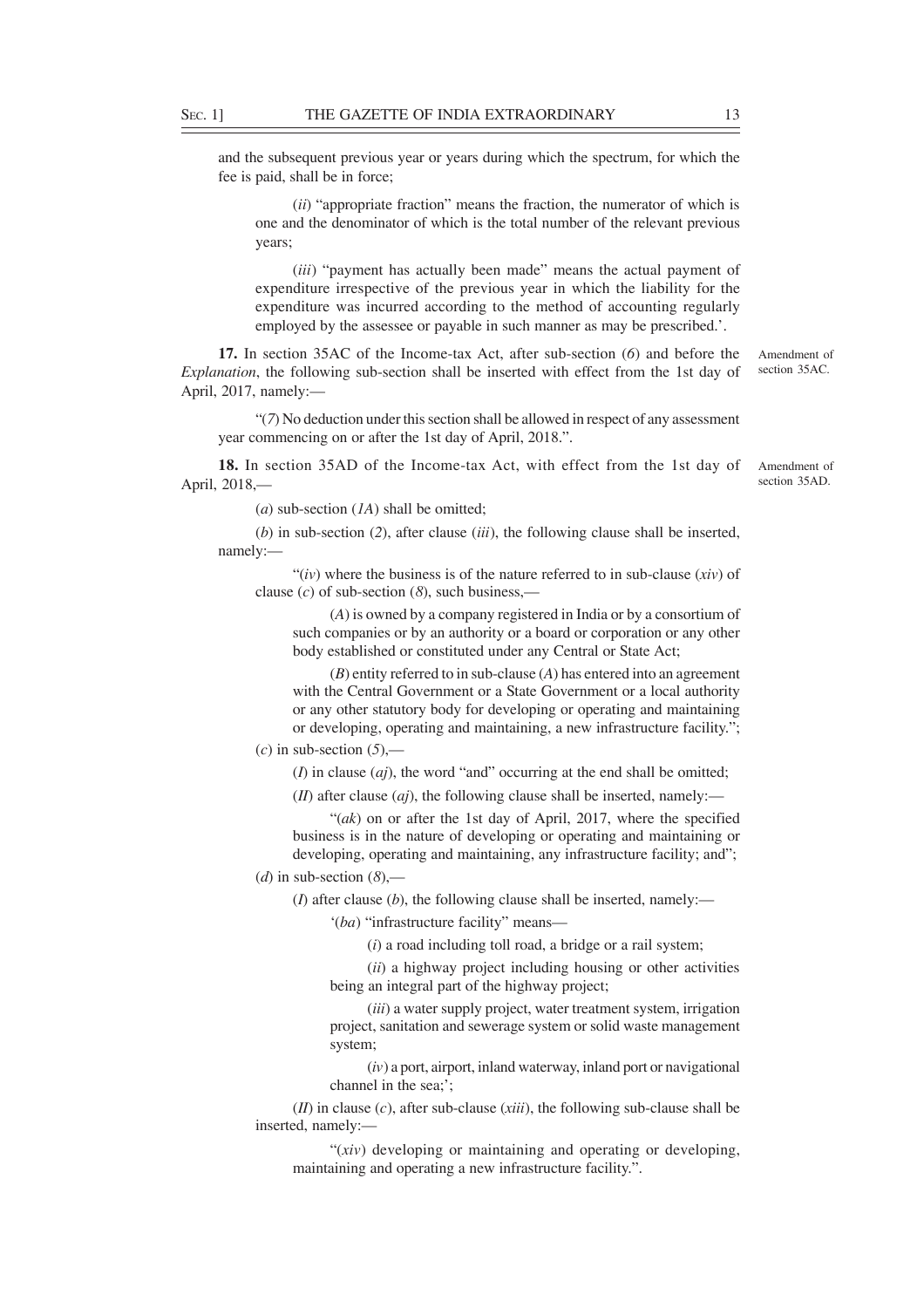| Amendment of<br>section<br>35CCC. | <b>19.</b> In section 35CCC of the Income-tax Act, in sub-section $(I)$ , the following proviso<br>shall be inserted with effect from the 1st day of April, 2017, namely:—                                                                                                                                                                                                              |            |
|-----------------------------------|-----------------------------------------------------------------------------------------------------------------------------------------------------------------------------------------------------------------------------------------------------------------------------------------------------------------------------------------------------------------------------------------|------------|
|                                   | 'Provided that for the assessment year beginning on or after the 1st day of<br>April, 2021, the provisions of this sub-section shall have effect as if for the words "a<br>sum equal to one and one-half times of", the words "a sum equal to" had been<br>substituted.'.                                                                                                               |            |
| Amendment of<br>section<br>35CCD. | <b>20.</b> In section 35CCD of the Income-tax Act, in sub-section $(I)$ , the following proviso<br>shall be inserted with effect from the 1st day of April, 2017, namely:—                                                                                                                                                                                                              |            |
|                                   | 'Provided that for the assessment year beginning on or after the 1st day of<br>April, 2021, the provisions of this sub-section shall have effect as if for the words "an<br>amount equal to one and one-half times of", the words "a sum equal to" had been substituted.'.                                                                                                              |            |
| Amendment of<br>section 36.       | 21. In section 36 of the Income-tax Act, in sub-section $(I)$ , in clause $(viia)$ , with effect<br>from the 1st day of April, $2017$ ,—                                                                                                                                                                                                                                                |            |
|                                   | $(i)$ after sub-clause $(c)$ and before the <i>Explanation</i> , the following sub-clause shall be<br>inserted, namely:-                                                                                                                                                                                                                                                                |            |
|                                   | " $(d)$ a non-banking financial company, an amount not exceeding five<br>per cent. of the total income (computed before making any deduction under this<br>clause and Chapter VI-A).";                                                                                                                                                                                                  |            |
|                                   | $(ii)$ in the <i>Explanation</i> , after clause $(vi)$ , the following clause shall be inserted,<br>namely:-                                                                                                                                                                                                                                                                            |            |
|                                   | "(vii) "non-banking financial company" shall have the meaning assigned<br>to it in clause ( $f$ ) of section 45-I of the Reserve Bank of India Act, 1934;'.                                                                                                                                                                                                                             | 2 of 1934. |
| Amendment of<br>section 40.       | 22. In section 40 of the Income-tax Act, in clause $(a)$ , after sub-clause $(ia)$ , the following<br>sub-clause shall be inserted with effect from the 1st day of June, 2016, namely:-                                                                                                                                                                                                 |            |
|                                   | " $(ib)$ any consideration paid or payable to a non-resident for a specified service<br>on which equalisation levy is deductible under the provisions of Chapter VIII of the<br>Finance Act, 2016, and such levy has not been deducted or after deduction, has not<br>been paid on or before the due date specified in sub-section $(I)$ of section 139:                                |            |
|                                   | Provided that where in respect of any such consideration, the equalisation levy<br>has been deducted in any subsequent year or has been deducted during the previous<br>year but paid after the due date specified in sub-section $(1)$ of section 139, such sum<br>shall be allowed as a deduction in computing the income of the previous year in which<br>such levy has been paid;". |            |
| Amendment of<br>section 43B.      | 23. In section 43B of the Income-tax Act, with effect from the 1st day of<br>April, 2017,-                                                                                                                                                                                                                                                                                              |            |
|                                   | $(i)$ in clause $(f)$ , for the word "employee" occurring at the end, the words<br>"employee, or" shall be substituted;                                                                                                                                                                                                                                                                 |            |
|                                   | $(ii)$ after clause $(f)$ , the following clause shall be inserted, namely:—                                                                                                                                                                                                                                                                                                            |            |
|                                   | " $(g)$ any sum payable by the assessee to the Indian Railways for the use of<br>railway assets,".                                                                                                                                                                                                                                                                                      |            |
| Amendment of<br>section 44AA.     | <b>24.</b> In section 44AA of the Income-tax Act, in sub-section $(2)$ , for clause $(iv)$ , the<br>following clause shall be substituted with effect from the 1st day of April, 2017, namely:—                                                                                                                                                                                         |            |
|                                   | " $(iv)$ where the provisions of sub-section (4) of section 44AD are applicable<br>in his case and his income exceeds the maximum amount which is not chargeable to<br>income-tax in any previous year,".                                                                                                                                                                               |            |
| Amendment of<br>section 44AB.     | 25. In section 44AB of the Income-tax Act, with effect from the 1st day of<br>April, 2017,-                                                                                                                                                                                                                                                                                             |            |
|                                   | $(i)$ in clause $(b)$ , for the words "twenty-five lakh rupees", the words "fifty lakh"<br>rupees" shall be substituted;                                                                                                                                                                                                                                                                |            |
|                                   | $(ii)$ in clause $(d)$ ,—                                                                                                                                                                                                                                                                                                                                                               |            |
|                                   | $(a)$ for the word "business" wherever it occurs, the word "profession"<br>shall be substituted;                                                                                                                                                                                                                                                                                        |            |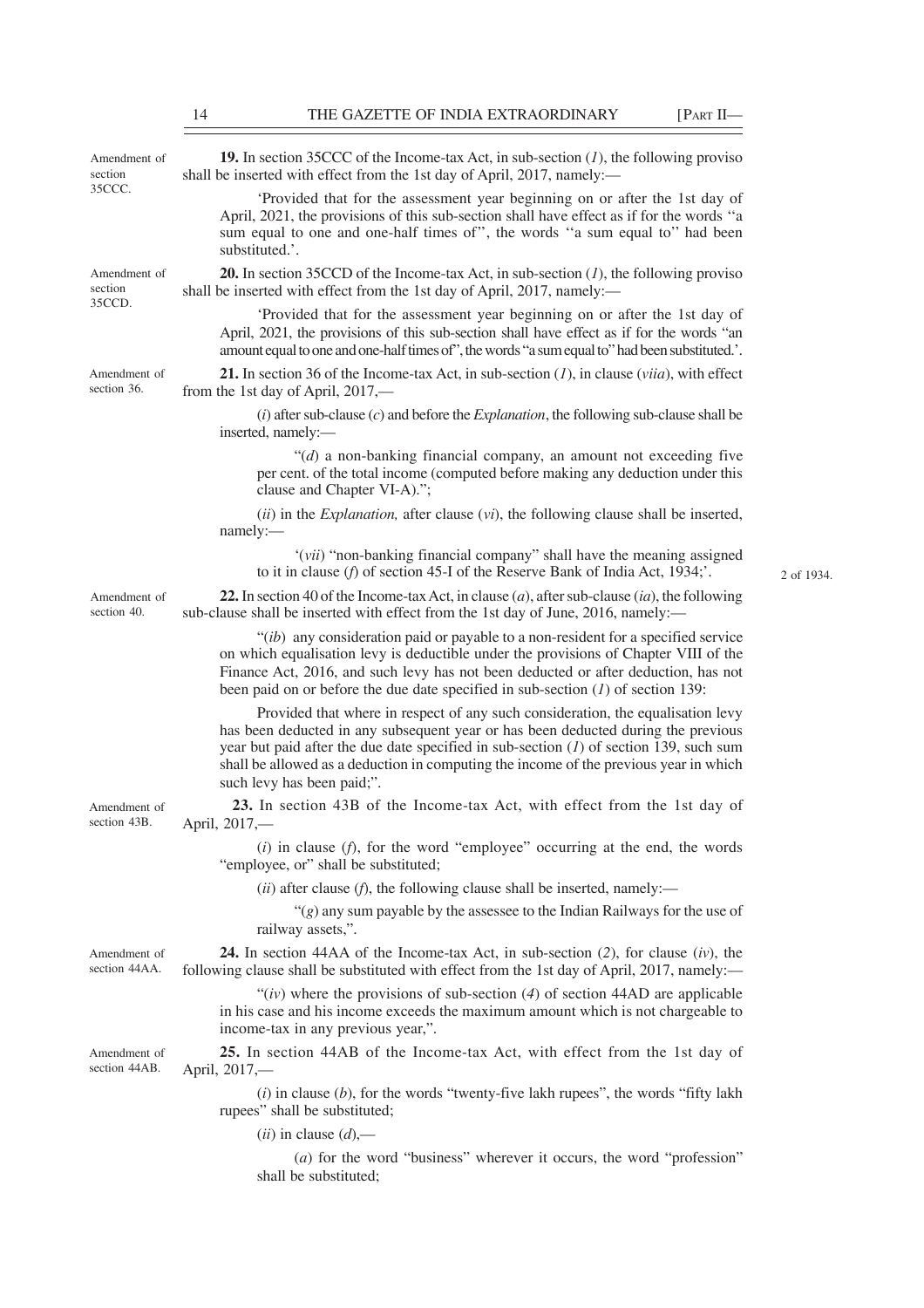(*b*) for the words, figures and letters "under section 44AD", the words, figures and letters "under section 44ADA" shall be substituted;

(*c*) for the words "previous year", the words "previous year; or" shall be substituted;

(*iii*) after clause (*d*) and before the long line, the following clause shall be inserted, namely:—

"(*e*) carrying on the business shall, if the provisions of sub-section (*4*) of section 44AD are applicable in his case and his income exceeds the maximum amount which is not chargeable to income-tax in any previous year,".

**26.** In section 44AD of the Income-tax Act, with effect from the 1st day of April, 2017,—

Amendment of section 44AD.

(*a*) in sub-section (*2*), the proviso shall be omitted;

(*b*) for sub-sections (*4*) and (*5*), the following sub-sections shall be substituted, namely:—

"(*4*) Where an eligible assessee declares profit for any previous year in accordance with the provisions of this section and he declares profit for any of the five assessment years relevant to the previous year succeeding such previous year not in accordance with the provisions of sub-section (*1*), he shall not be eligible to claim the benefit of the provisions of this section for five assessment years subsequent to the assessment year relevant to the previous year in which the profit has not been declared in accordance with the provisions of sub-section (*1*).

(*5*) Notwithstanding anything contained in the foregoing provisions of this section, an eligible assessee to whom the provisions of sub-section (*4*) are applicable and whose total income exceeds the maximum amount which is not chargeable to income-tax, shall be required to keep and maintain such books of account and other documents as required under sub-section (*2*) of section 44AA and get them audited and furnish a report of such audit as required under section 44AB.";

(*c*) in the *Explanation*, in clause (*b*), in sub-clause (*ii*), for the words "one crore rupees" occurring at the end, the words "two crore rupees" shall be substituted.

**27.** After section 44AD of the Income-tax Act, the following section shall be inserted with effect from the 1st day of April, 2017, namely:-

'44ADA.(*1*) Notwithstanding anything contained in sections 28 to 43C, in the case of an assessee, being a resident in India, who is engaged in a profession referred to in sub-section (*1*) of section 44AA and whose total gross receipts do not exceed fifty lakh rupees in a previous year, a sum equal to fifty per cent. of the total gross receipts of the assessee in the previous year on account of such profession or, as the case may be, a sum higher than the aforesaid sum claimed to have been earned by the assessee, shall be deemed to be the profits and gains of such profession chargeable to tax under the head "Profits and gains of business or profession".

(*2*) Any deduction allowable under the provisions of sections 30 to 38 shall, for the purposes of sub-section (*1*), be deemed to have been already given full effect to and no further deduction under those sections shall be allowed.

(*3*) The written down value of any asset used for the purposes of profession shall be deemed to have been calculated as if the assessee had claimed and had been actually allowed the deduction in respect of the depreciation for each of the relevant assessment years.

(*4*) Notwithstanding anything contained in the foregoing provisions of this section, an assessee who claims that his profits and gains from the profession are lower than the profits and gains specified in sub-section (*1*) and whose total income exceeds the Insertion of new section 44ADA.

Special provision for computing profits and gains of profession on presumptive basis.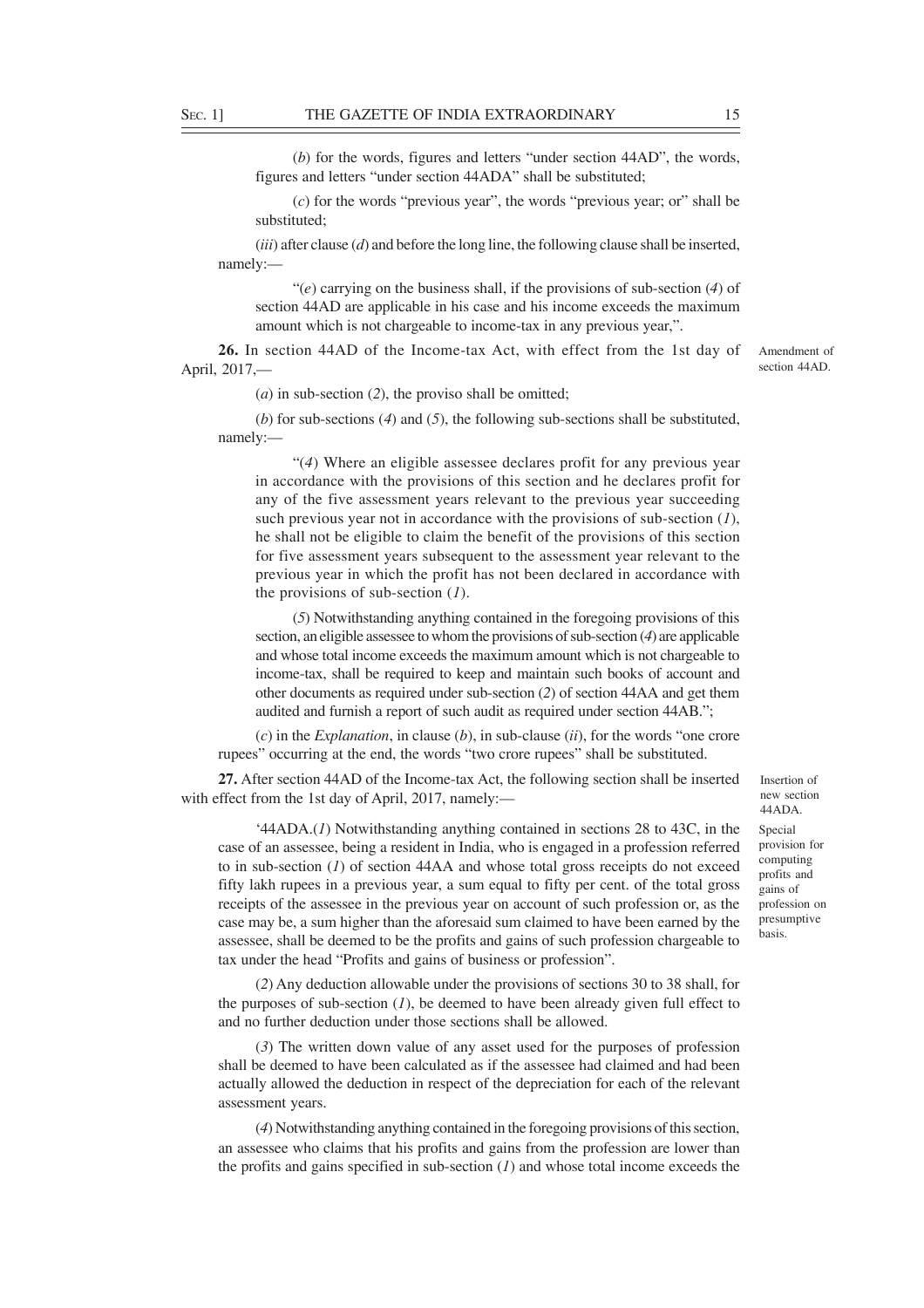maximum amount which is not chargeable to income-tax, shall be required to keep and maintain such books of account and other documents as required under sub-section (*1*) of section 44AA and get them audited and furnish a report of such audit as required under section 44AB.'.

**28.** In section 47 of the Income-tax Act, with effect from the 1st day of April, 2017,—

(*A*) after clause (*viib*), the following clause shall be inserted, namely:—

"(*viic*) any transfer of Sovereign Gold Bond issued by the Reserve Bank of India under the Sovereign Gold Bond Scheme, 2015, by way of redemption, by an assessee being an individual;";

(*B*) in clause (*xiiib*), in the proviso,—

(*I*) in clause (*e*), the word "and" appearing at the end shall be omitted;

 $(H)$  after clause  $(e)$ , the following clause shall be inserted, namely:—

"(*ea*) the total value of the assets as appearing in the books of account of the company in any of the three previous years preceding the previous year in which the conversion takes place does not exceed five crore rupees; and;";

(*C*) after clause (*xviii*), the following clause shall be inserted with effect from the 1st day of April, 2017, namely:—

'(*xix*) any transfer by a unit holder of a capital asset, being a unit or units, held by him in the consolidating plan of a mutual fund scheme, made in consideration of the allotment to him of a capital asset, being a unit or units, in the consolidated plan of that scheme of the mutual fund.

*Explanation*.—For the purposes of this clause,—

(*a*) "consolidating plan" means the plan within a scheme of a mutual fund which merges under the process of consolidation of the plans within a scheme of mutual fund in accordance with the Securities and Exchange Board of India (Mutual Funds) Regulations, 1996 made under the Securities and Exchange Board of India Act, 1992;

15 of 1992.

(*b*) "consolidated plan" means the plan with which the consolidating plan merges or which is formed as a result of such merger;

(*c*) "mutual fund" means a mutual fund specified under clause (*23D*) of section 10.'.

**29.** In section 48 of the Income-tax Act, for the third proviso, the following provisos shall be substituted with effect from the 1st day of April, 2017, namely:—

"Provided also that nothing contained in the second proviso shall apply to the long-term capital gain arising from the transfer of a long-term capital asset, being a bond or debenture other than—

(*a*) capital indexed bonds issued by the Government; or

(*b*) Sovereign Gold Bond issued by the Reserve Bank of India under the Sovereign Gold Bond Scheme, 2015:

Provided also that in case of an assessee being a non-resident, any gains arising on account of appreciation of rupee against a foreign currency at the time of redemption of rupee denominated bond of an Indian company subscribed by him, shall be ignored for the purposes of computation of full value of consideration under this section.".

Amendment of section 49.

**30.** In section 49 of the Income-tax Act, after sub-section (*4*), the following sub-section shall be inserted with effect from the 1st day of April, 2017, namely:—

''(*5*) Where the capital gain arises from the transfer of an asset declared under the Income Declaration Scheme, 2016, and the tax, surcharge and penalty have been paid in accordance with the provisions of the Scheme on the fair market value of the asset as on the date of commencement of the Scheme, the cost of acquisition of the

Amendment of section 47.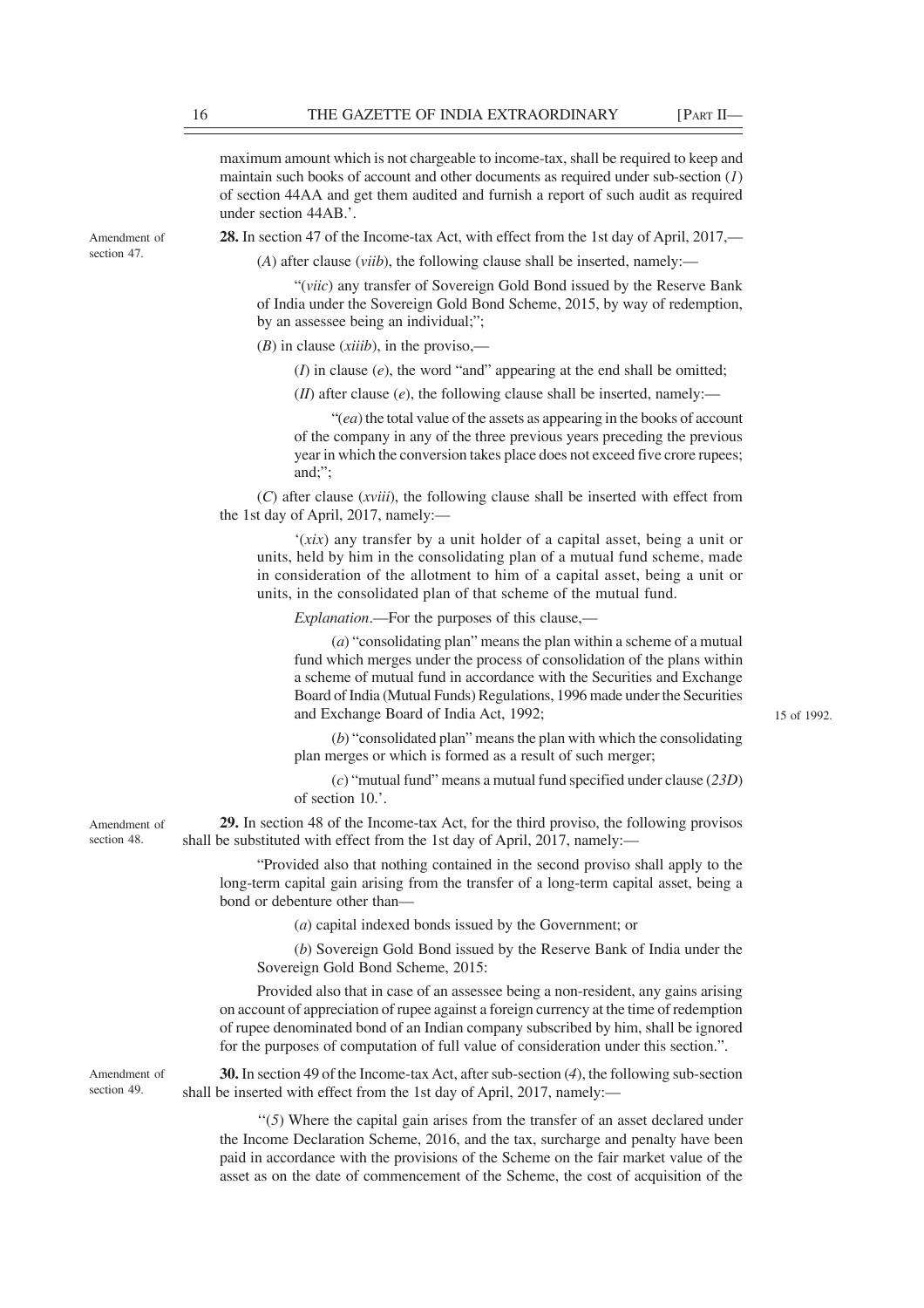asset shall be deemed to be the fair market value of the asset which has been taken into account for the purposes of the said Scheme.''.

**31.** In section 50C of the Income-tax Act, in sub-section (*1*), the following provisos shall be inserted with effect from the 1st day of April, 2017, namely:—

"Provided that where the date of the agreement fixing the amount of consideration and the date of registration for the transfer of the capital asset are not the same, the value adopted or assessed or assessable by the stamp valuation authority on the date of agreement may be taken for the purposes of computing full value of consideration for such transfer:

Provided further that the first proviso shall apply only in a case where the amount of consideration, or a part thereof, has been received by way of an account payee cheque or account payee bank draft or by use of electronic clearing system through a bank account, on or before the date of the agreement for transfer.".

**32.** After section 54ED of the Income-tax Act, the following section shall be inserted with effect from the 1st day of April, 2017, namely:—

'54EE. (*1*) Where the capital gain arises from the transfer of a long-term capital asset (herein in this section referred to as the original asset) and the assessee has, at any time within a period of six months after the date of such transfer, invested the whole or any part of capital gains in the long-term specified asset, the capital gain shall be dealt with in accordance with the following provisions of this section, namely:—

(*a*) if the cost of the long-term specified asset is not less than the capital gain arising from the transfer of the original asset, the whole of such capital gain shall not be charged under section 45;

(*b*) if the cost of the long-term specified asset is less than the capital gain arising from the transfer of the original asset, so much of the capital gain as bears to the whole of the capital gain the same proportion as the cost of acquisition of the long-term specified asset bears to the whole of the capital gain, shall not be charged under section 45:

Provided that the investment made on or after the 1st day of April, 2016, in the long-term specified asset by an assessee during any financial year does not exceed fifty lakh rupees:

Provided further that the investment made by an assessee in the long-term specified asset, from capital gains arising from the transfer of one or more original assets, during the financial year in which the original asset or assets are transferred and in the subsequent financial year does not exceed fifty lakh rupees.

(*2*) Where the long-term specified asset is transferred by the assessee at any time within a period of three years from the date of its acquisition, the amount of capital gains arising from the transfer of the original asset not charged under section 45 on the basis of the cost of such long-term specified asset as provided in clause (*a*) or, as the case may be, clause (*b*) of sub-section (*1*) shall be deemed to be the income chargeable under the head "Capital gains" relating to long-term capital asset of the previous year in which the long-term specified asset is transferred.

*Explanation* 1.*—*In a case where the original asset is transferred and the assessee invests the whole or any part of the capital gain received or accrued as a result of transfer of the original asset in any long-term specified asset and such assessee takes any loan or advance on the security of such specified asset, he shall be deemed to have transferred such specified asset on the date on which such loan or advance is taken.

*Explanation* 2*.—*For the purposes of this section,—

(*a*) "cost", in relation to any long-term specified asset, means the amount invested in such specified asset out of capital gains received or accruing as a result of the transfer of the original asset;

Amendment of section 50C.

Insertion of new section 54EE.

Capital gain not to be charged on investment in units of a specified fund.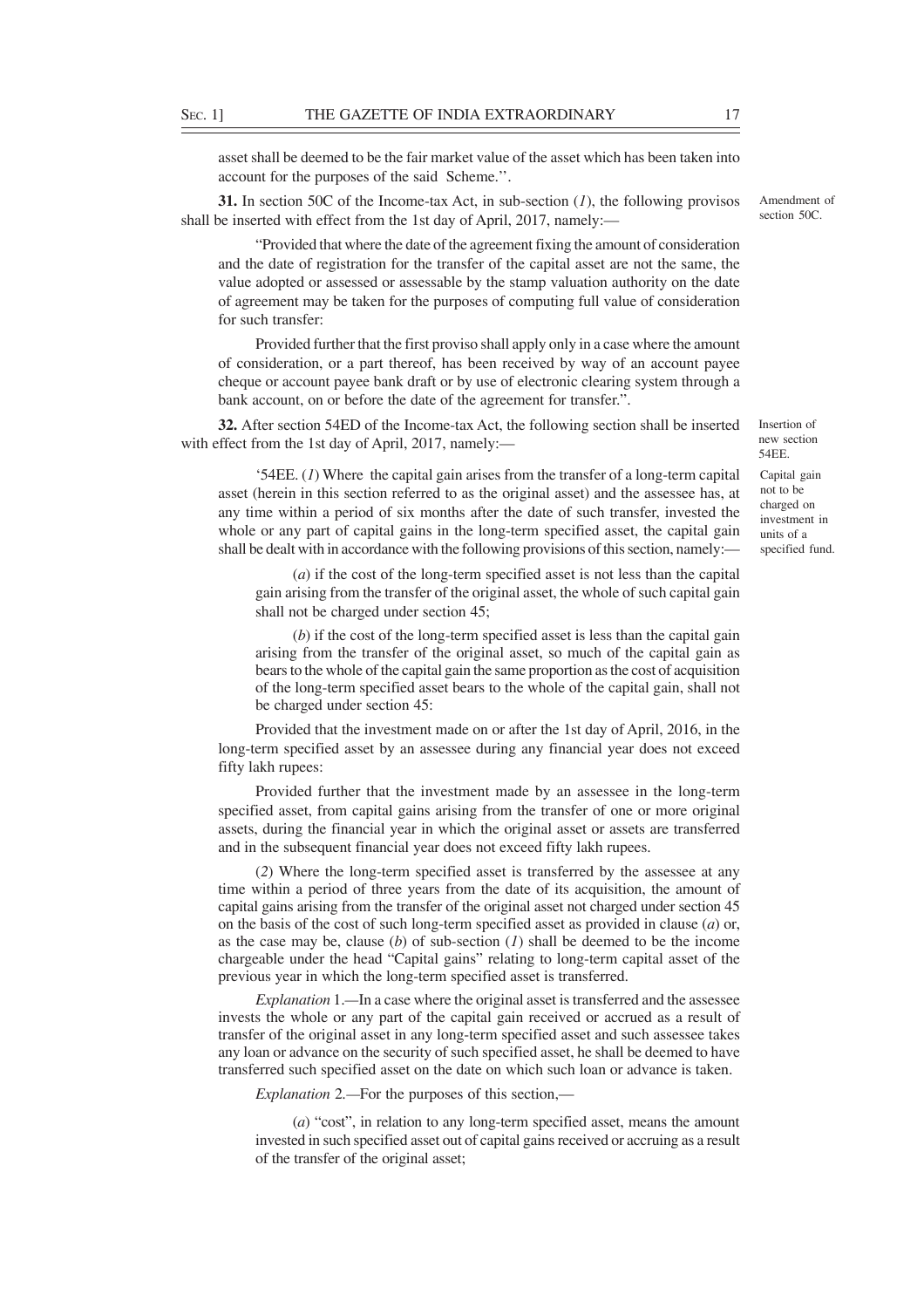(*b*) "long-term specified asset" means a unit or units, issued before the 1st day of April, 2019, of such fund as may be notified by the Central Government in this behalf.'.

**33.** In section 54GB of the Income-tax Act, with effect from the 1st day of April, 2017,— Amendment of section 54GB.

(*a*) after sub-section (*5*), the following proviso shall be inserted, namely:—

"Provided that in case of an investment in eligible start-up, the provisions of this sub-section shall have the effect as if for the figures, letters and words "31st day of March, 2017", the figures, letters and words "31st day of March, 2019" had been substituted;";

(*b*) in sub-section  $(6)$ ,—

 $(i)$  in clause  $(b)$ ,—

(*A*) in sub-clause (*ii*), after the words "an article or a thing", the words "or in an eligible business" shall be inserted;

 (*B*) in sub-clause (*iv*), after the words and figures "Micro, Small and Medium Enterprises Act, 2006", the words "or is an eligible start-up" shall be inserted;

27 of 2006.

 $(iii)$  after clause  $(b)$ , the following clause shall be inserted, namely:—

'(*ba*) "eligible start-up" and "eligible business" shall have the meanings respectively assigned to them in *Explanation* below sub-section (*4*) of section 80-IAC.';

(*iii*) after clause (*d*), the following proviso shall be inserted, namely:—

"Provided that in the case of an eligible start-up, being a technology driven start-up so certified by the Inter-Ministerial Board of Certification notified by the Central Government in the Official Gazette, the new asset shall include computers or computer software.".

**34.** In section 55 of the Income-tax Act, with effect from the 1st day of April, 2017,—

(*i*) in sub-section (*l*), in clause (*b*), in sub-clause (*l*), after the words "any business", the words "or profession" shall be inserted;

(*ii*) in sub-section (*2*), in clause (*a*), after the words "any business", the words "or profession" shall be inserted.

**35.** In section 56 of the Income-tax Act, in sub-section (*2*), in clause (*vii*), in the second proviso occurring after sub-clause (*c*), with effect from the 1st day of April, 2017,—

(*a*) in clause (*g*), for the word, figures and letters "section 12AA", the words, figures and letters "section 12AA; or" shall be substituted;

(*b*) after clause (*g*), the following clause shall be inserted, namely:—

"(*h*) by way of transaction not regarded as transfer under clause (*vicb*) or clause (*vid*) or clause (*vii*) of section 47.".

**36.** In section 80 of the Income-tax Act, after the words, brackets and figures "sub-section (*2*) of section 73", the words, brackets, figures and letter "or sub-section (*2*) of section 73A" shall be inserted. Amendment of

Amendment of section 80CCD.

section 80.

Amendment of section 55.

Amendment of section 56.

> **37.** In section 80CCD of the Income-tax Act, in sub-section (*3*), the following proviso shall be inserted with effect from the 1st day of April, 2017, namely:—

"Provided that the amount received by the nominee, on the death of the assessee, under the circumstances referred to in clause (*a*), shall not be deemed to be the income of the nominee.".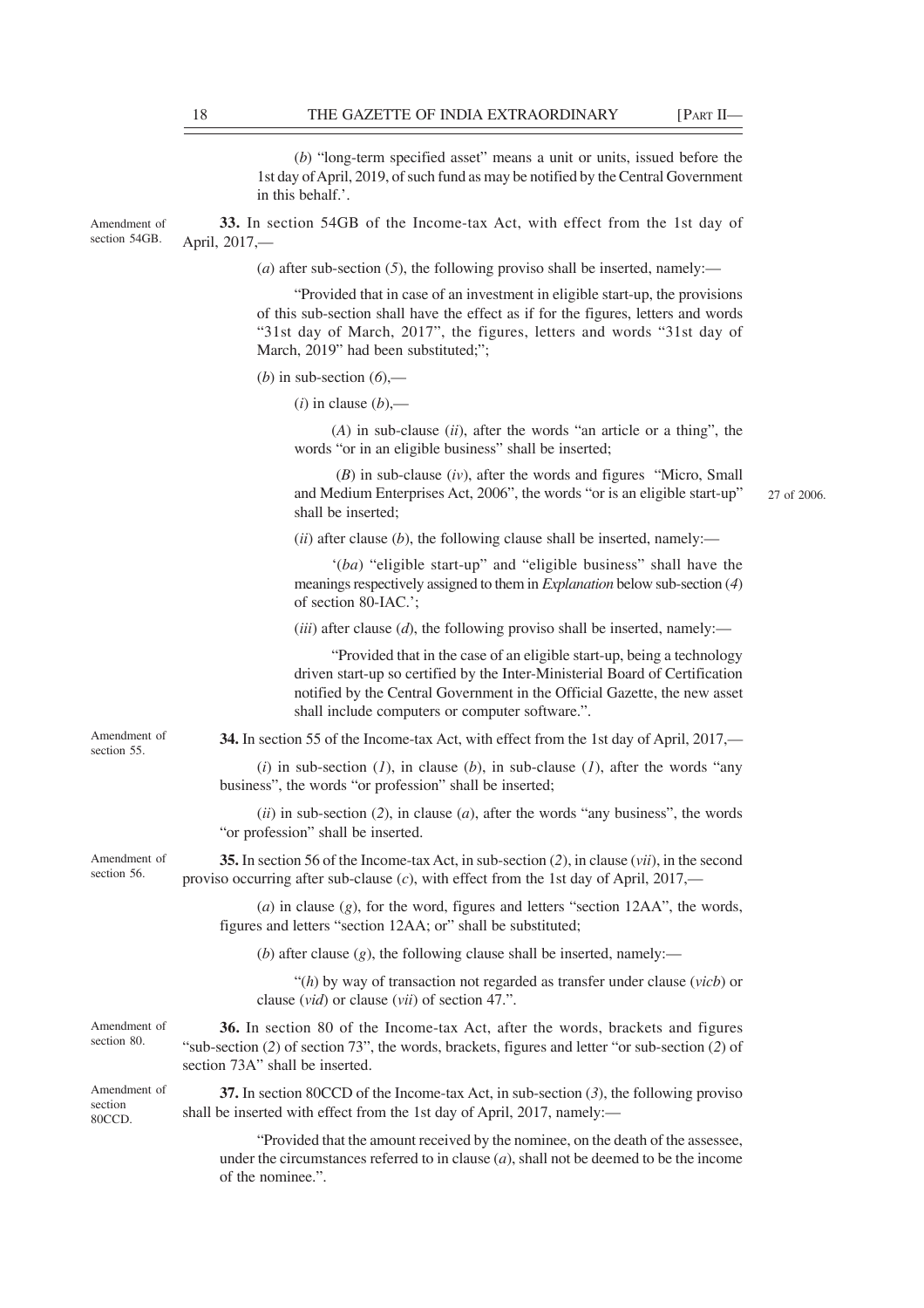**38.** For section 80EE of the Income-tax Act, the following section shall be substituted with effect from the 1st day of April, 2017, namely:—

'80EE. (*1*) In computing the total income of an assessee, being an individual, there shall be deducted, in accordance with and subject to the provisions of this section, interest payable on loan taken by him from any financial institution for the purpose of acquisition of a residential property.

(*2*) The deduction under sub-section (*1*) shall not exceed fifty thousand rupees and shall be allowed in computing the total income of the individual for the assessment year beginning on the 1st day of April, 2017 and subsequent assessment years.

(*3*) The deduction under sub-section (*1*) shall be subject to the following conditions, namely:—

(*i*) the loan has been sanctioned by the financial institution during the period beginning on the 1st day of April, 2016 and ending on the 31st day of March, 2017;

(*ii*) the amount of loan sanctioned for acquisition of the residential house property does not exceed thirty-five lakh rupees;

(*iii*) the value of residential house property does not exceed fifty lakh rupees;

(*iv*) the assessee does not own any residential house property on the date of sanction of loan.

(*4*) Where a deduction under this section is allowed for any interest referred to in sub-section (*1*), deduction shall not be allowed in respect of such interest under any other provision of this Act for the same or any other assessment year.

(*5*) For the purposes of this section,—

(*a*) "financial institution" means a banking company to which the Banking Regulation Act, 1949 applies, or any bank or banking institution referred to in section 51 of that Act or a housing finance company;

(*b*) "housing finance company" means a public company formed or registered in India with the main object of carrying on the business of providing long-term finance for construction or purchase of houses in India for residential purposes.'.

**39.** In section 80GG of the Income-tax Act, for the words "two thousand rupees", the words "five thousand rupees" shall be substituted with effect from the 1st day of April, 2017. Amendment of section 80GG.

**40.** In section 80-IA of the Income-tax Act, in sub-section (*4*), in clause (*i*), after the proviso and before the *Explanation*, the following proviso shall be inserted with effect from the 1st day of April, 2017, namely:—

"Provided further that nothing contained in this section shall apply to any enterprise which starts the development or operation and maintenance of the infrastructure facility on or after the 1st day of April, 2017.".

**41.** In section 80-IAB of the Income-tax Act, in sub-section (*1*), the following proviso shall be inserted with effect from the 1st day of April, 2017, namely:—

"Provided that the provisions of this section shall not apply to an assessee, being a developer, where the development of Special Economic Zone begins on or after the 1st day of April, 2017.".

10 of 1949.

Deduction in respect of interest on loan taken for residential house property.

section 80-IAB.

Amendment of section 80-IA.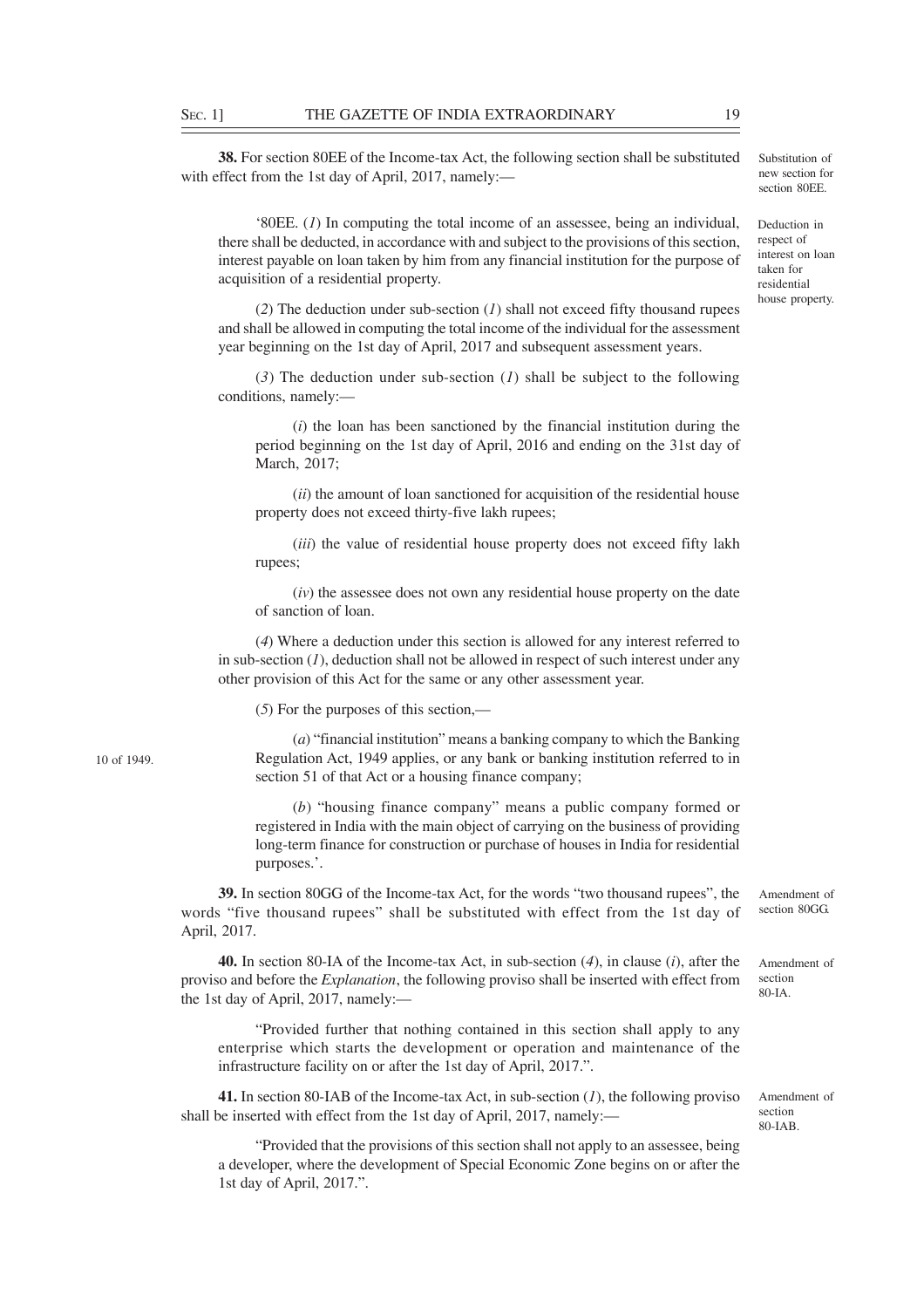Insertion of new section 80-IAC.

Special provision in respect of specified business.

**42.** After section 80-IAB of the Income-tax Act, the following section shall be inserted with effect from the 1st day of April, 2017, namely:—

'80-IAC. (*1*) Where the gross total income of an assessee, being an eligible start-up, includes any profits and gains derived from eligible business, there shall, in accordance with and subject to the provisions of this section, be allowed, in computing the total income of the assessee, a deduction of an amount equal to one hundred per cent. of the profits and gains derived from such business for three consecutive assessment years.

(*2*) The deduction specified in sub-section (*1*) may, at the option of the assessee, be claimed by him for any three consecutive assessment years out of five years beginning from the year in which the eligible start-up is incorporated.

(*3*) This section applies to a start-up which fulfils the following conditions, namely:—

(*i*) it is not formed by splitting up, or the reconstruction, of a business already in existence:

Provided that this condition shall not apply in respect of a start-up which is formed as a result of the re-establishment, reconstruction or revival by the assessee of the business of any such undertaking as referred to in section 33B, in the circumstances and within the period specified in that section;

(*ii*) it is not formed by the transfer to a new business of machinery or plant previously used for any purpose.

*Explanation* 1*.—* For the purposes of this clause, any machinery or plant which was used outside India by any person other than the assessee shall not be regarded as machinery or plant previously used for any purpose, if all the following conditions are fulfilled, namely:—

(*a*) such machinery or plant was not, at any time previous to the date of the installation by the assessee, used in India;

(*b*) such machinery or plant is imported into India;

(*c*) no deduction on account of depreciation in respect of such machinery or plant has been allowed or is allowable under the provisions of this Act in computing the total income of any person for any period prior to the date of the installation of the machinery or plant by the assessee.

*Explanation* 2*.—*Where in the case of a start-up, any machinery or plant or any part thereof previously used for any purpose is transferred to a new business and the total value of the machinery or plant or part so transferred does not exceed twenty per cent. of the total value of the machinery or plant used in the business, then, for the purposes of clause (*ii*) of this sub-section, the condition specified therein shall be deemed to have been complied with.

(*4*) The provisions of sub-section (*5*) and sub-sections (*7*) to (*11*) of section 80-IA shall apply to the start-ups for the purpose of allowing deductions under sub-section (*1*).

*Explanation.*—For the purposes of this section,—

(*i*) "eligible business" means a business which involves innovation, development, deployment or commercialisation of new products, processes or services driven by technology or intellectual property;

(*ii*) "eligible start-up" means a company or a limited liability partnership engaged in eligible business which fulfils the following conditions, namely:—

(*a*) it is incorporated on or after the 1st day of April, 2016 but before the 1st day of April, 2019;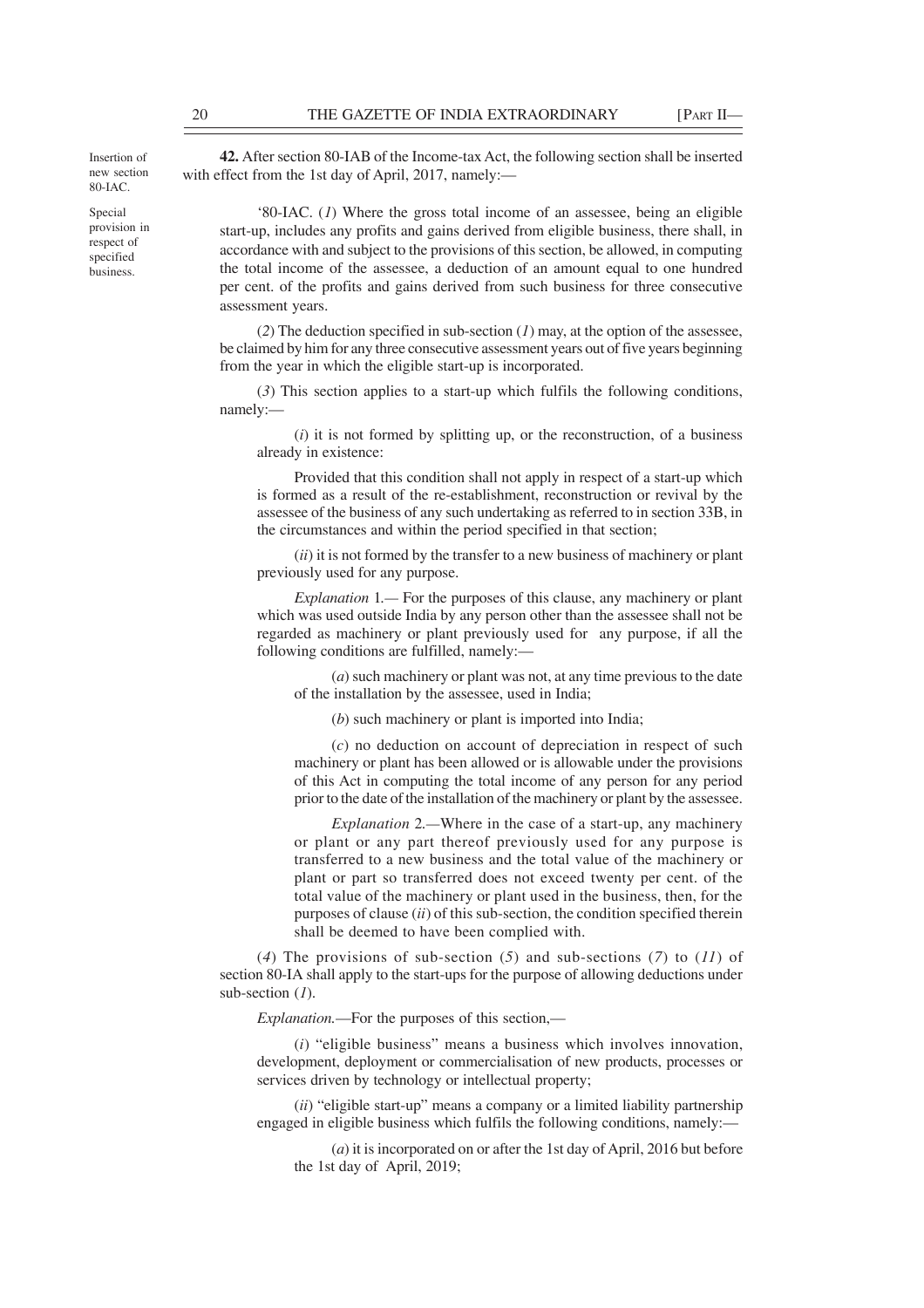(*b*) the total turnover of its business does not exceed twenty-five crore rupees in any of the previous years beginning on or after the 1st day of April, 2016 and ending on the 31st day of March, 2021;

(*c*) it holds a certificate of eligible business from the Inter-Ministerial Board of Certification as notified in the Official Gazette by the Central Government; and

(*iii*) ''limited liability partnership'' means a partnership referred to in clause (*n*) of sub-section (*1*) of section *2* of the Limited Liability Partnership Act, 2008.'.

**43.** In section 80-IB of the Income-tax Act, in sub-section (*9*), with effect from the 1st day of April, 2017,—

(*a*) in clause (*ii*), after the words, figures and letters "the 1st day of April, 1997", the words, figures and letters "but not later than the 31st day of March, 2017" shall be inserted;

(*b*) in clause (*iv*), after the words, figures and letters "the 1st day of April, 2009", the words, figures and letters "but not later than the 31st day of March, 2017" shall be inserted;

(*c*) in clause (*v*), after the words, figures and letters "the 1st day of April, 2009", the words, figures and letters "but not later than the 31st day of March, 2017" shall be inserted.

**44.** After section 80-IB of the Income-tax Act, the following section shall be inserted with effect from the 1st day of April, 2017, namely:-

'80-IBA. (*1*) Where the gross total income of an assessee includes any profits and gains derived from the business of developing and building housing projects, there shall, subject to the provisions of this section, be allowed, a deduction of an amount equal to hundred per cent. of the profits and gains derived from such business.

(*2*) For the purposes of sub-section (*1*), a housing project shall be a project which fulfils the following conditions, namely:-

(*a*) the project is approved by the competent authority after the 1st day of June, 2016, but on or before the 31st day of March, 2019;

(*b*) the project is completed within a period of three years from the date of approval by the competent authority:

Provided that,

(*i*) where the approval in respect of a housing project is obtained more than once, the project shall be deemed to have been approved on the date on which the building plan of such housing project was first approved by the competent authority; and

(*ii*) the project shall be deemed to have been completed when a certificate of completion of project as a whole is obtained in writing from the competent authority;

(*c*) the built-up area of the shops and other commercial establishments included in the housing project does not exceed three per cent. of the aggregate built-up area;

(*d*) the project is on a plot of land measuring not less than—

(*i*) one thousand square metres, where the project is located within the cities of Chennai, Delhi, Kolkata or Mumbai or within the distance, measured aerially, of twenty-five kilometres from the municipal limits of these cities; or

(*ii*) two thousand square metres, where the project is located in any other place;

(*e*) the project is the only housing project on the plot of land as specified in clause (*d*);

(*f*) the built-up area of the residential unit comprised in the housing project does not exceed—

(*i*) thirty square metres, where the project is located within the cities of Chennai, Delhi, Kolkata or Mumbai or within the distance, measured aerially, of twenty-five kilometres from the muncipal limits of these cities; or

Insertion of new section  $80 - IR$  $\Delta$ Deductions in respect of profits and gains from housing projects.

Amendment of section 80-IB.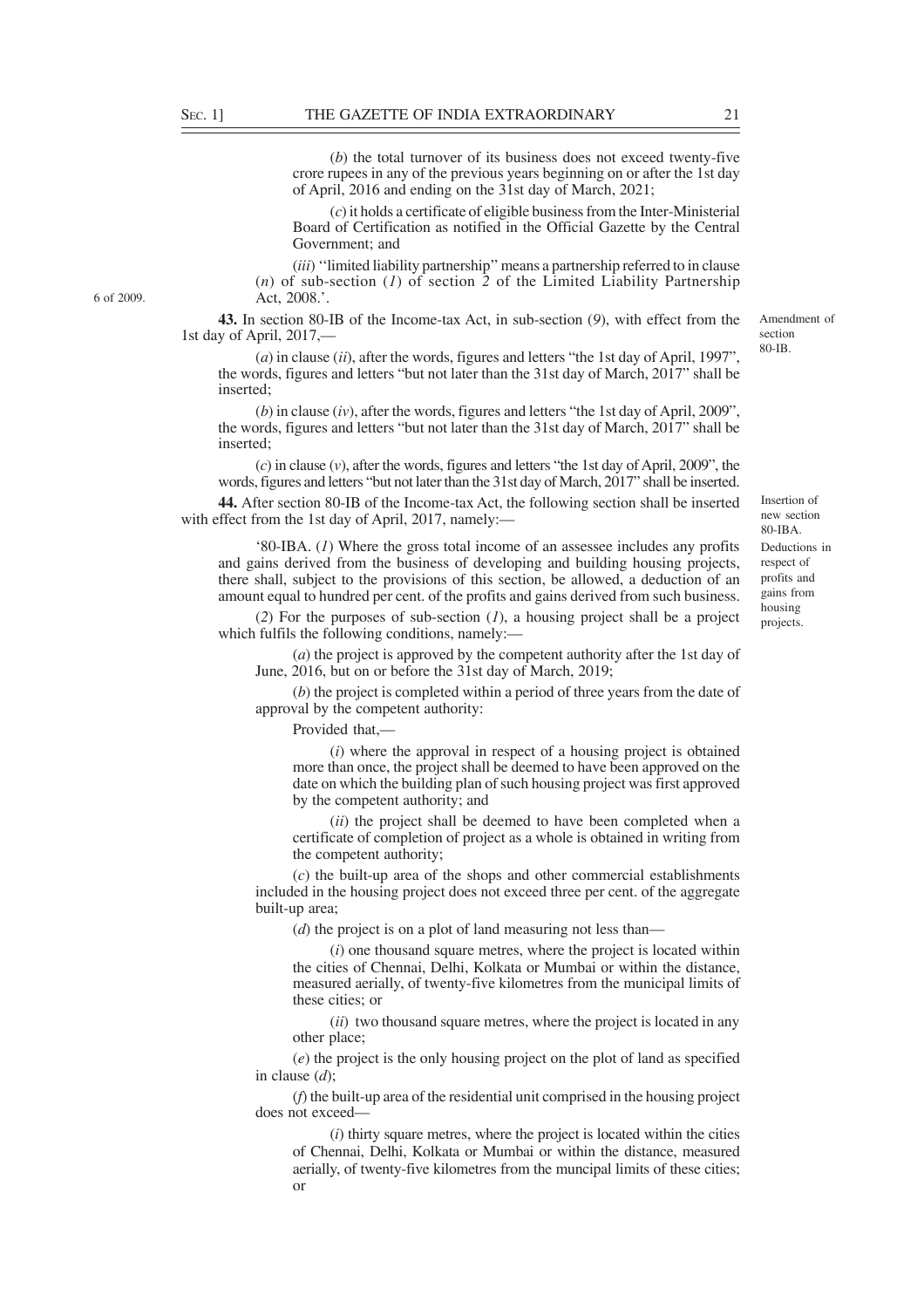(*ii*) sixty square metres, where the project is located in any other place;

(*g*) where a residential unit in the housing project is allotted to an individual, no other residential unit in the housing project shall be allotted to the individual or the spouse or the minor children of such individual;

(*h*) the project utilises—

(*i*) not less than ninety per cent. of the floor area ratio permissible in respect of the plot of land under the rules to be made by the Central Government or the State Government or the local authority, as the case may be, where the project is located within the cities of Chennai, Delhi, Kolkata or Mumbai or within the distance, measured aerially, of twenty-five kilometres from the municipal limits of these cities, or

(*ii*) not less than eighty per cent. of such floor area ratio where such project is located in any place other than the place referred to in subclause (*i*); and

(*i*) the assessee maintains separate books of account in respect of the housing project.

(*3*) Nothing contained in this section shall apply to any assessee who executes the housing project as a works-contract awarded by any person (including the Central Government or the State Government).

(*4*) Where the housing project is not completed within the period specified under clause (*b*) of sub-section (*2*) and in respect of which a deduction has been claimed and allowed under this section, the total amount of deduction so claimed and allowed in one or more previous years, shall be deemed to be the income of the assessee chargeable under the head "Profits and gains of business or profession" of the previous year in which the period for completion so expires.

(*5*) Where any amount of profits and gains derived from the business of developing and building housing projects is claimed and allowed under this section for any assessment year, deduction to the extent of such profit and gains shall not be allowed under any other provisions of this Act.

(*6*) For the purposes of this section,—

(*a*) "built-up area" means the inner measurements of the residential unit at the floor level, including projections and balconies, as increased by the thickness of the walls, but does not include the common areas shared with other residential units, including any open terrace so shared;

(*b*) "competent authority" means the authority empowered to approve the building plan by or under any law for the time being in force;

(*c*) "floor area ratio" means the quotient obtained by dividing the total covered area of plinth area on all the floors by the area of the plot of land;

(*d*) "housing project" means a project consisting predominantly of residential units with such other facilities and amenities as the competent authority may approve subject to the provisions of this section;

(*e*) "residential unit" means an independent housing unit with separate facilities for living, cooking and sanitary requirements, distinctly separated from other residential units within the building, which is directly accessible from an outer door or through an interior door in a shared hallway and not by walking through the living space of another household.'.

**45.** For section 80JJAA of the Income-tax Act, the following section shall be substituted with effect from the 1st day of April, 2017, namely:—

Substitution of new section for section 80JJAA.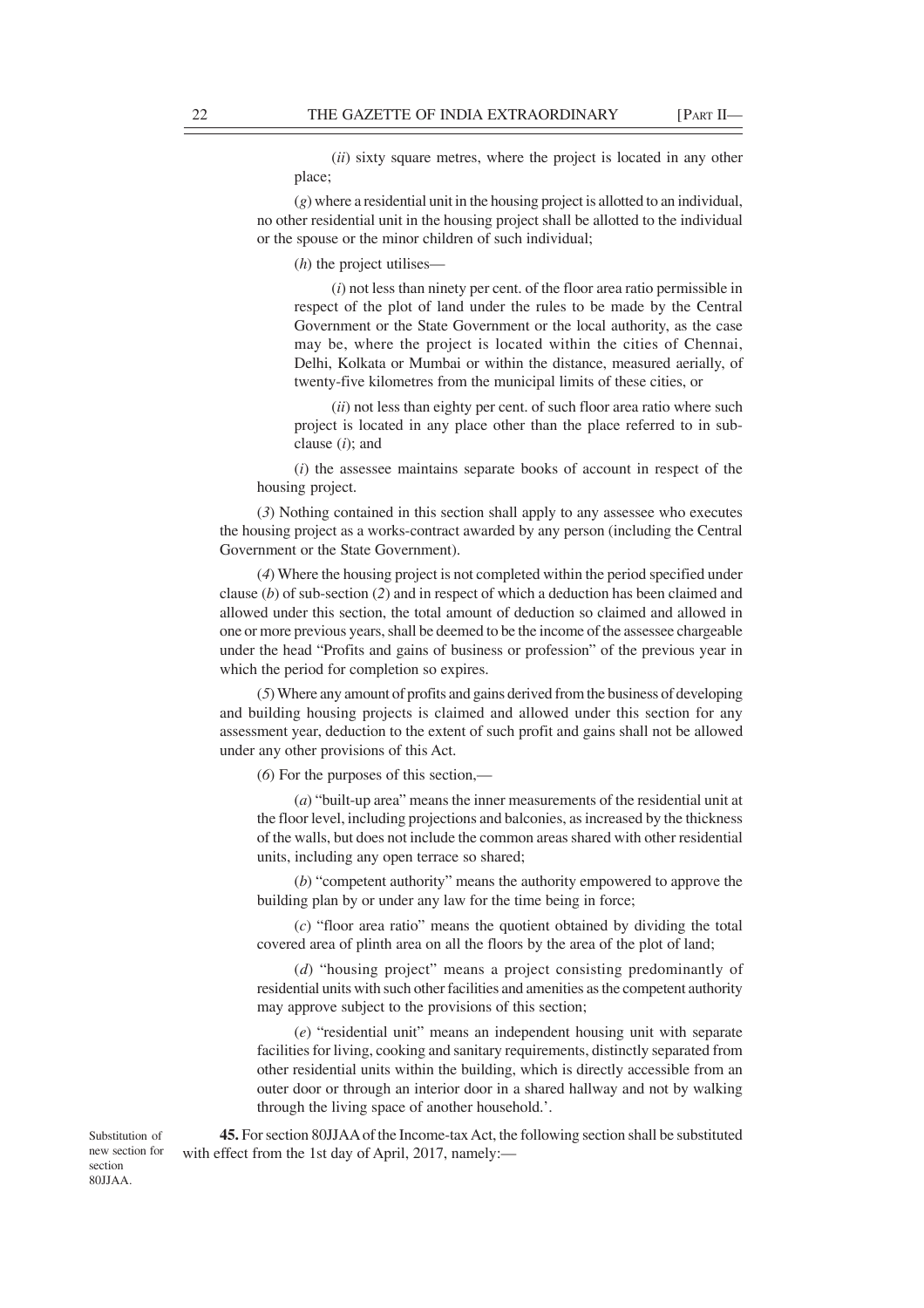'80JJAA. (*1*) Where the gross total income of an assessee to whom section 44AB applies, includes any profits and gains derived from business, there shall, subject to the conditions specified in sub-section (*2*), be allowed a deduction of an amount equal to thirty per cent. of additional employee cost incurred in the course of such business in the previous year, for three assessment years including the assessment year relevant to the previous year in which such employment is provided.

Deduction in respect of employment of new employees.

(*2*) No deduction under sub-section (*1*) shall be allowed,—

(*a*) if the business is formed by splitting up, or the reconstruction, of an existing business:

Provided that nothing contained in this clause shall apply in respect of a business which is formed as a result of re-establishment, reconstruction or revival by the assessee of the business in the circumstances and within the period specified in section 33B;

(*b*) if the business is acquired by the assessee by way of transfer from any other person or as a result of any business reorganisation;

(*c*) unless the assessee furnishes along with the return of income the report of the accountant, as defined in the *Explanation* to section 288 giving such particulars in the report as may be prescribed.

*Explanation.—*For the purposes of this section,—

(*i*) "additional employee cost" means the total emoluments paid or payable to additional employees employed during the previous year:

Provided that in the case of an existing business, the additional employee cost shall be *nil,* if—

(*a*) there is no increase in the number of employees from the total number of employees employed as on the last day of the preceding year;

(*b*) emoluments are paid otherwise than by an account payee cheque or account payee bank draft or by use of electronic clearing system through a bank account:

Provided further that in the first year of a new business, emoluments paid or payable to employees employed during that previous year shall be deemed to be the additional employee cost;

(*ii*) "additional employee" means an employee who has been employed during the previous year and whose employment has the effect of increasing the total number of employees employed by the employer as on the last day of the preceding year, but does not include—

(*a*) an employee whose total emoluments are more than twentyfive thousand rupees per month; or

(*b*) an employee for whom the entire contribution is paid by the Government under the Employees' Pension Scheme notified in accordance with the provisions of the Employees' Provident Funds and Miscellaneous Provisions Act, 1952; or

(*c*) an employee employed for a period of less than two hundred and forty days during the previous year; or

(*d*) an employee who does not participate in the recognised provident fund;

(*iii*) "emoluments" means any sum paid or payable to an employee *in lieu* of his employment by whatever name called, but does not include–

(*a*) any contribution paid or payable by the employer to any pension fund or provident fund or any other fund for the benefit of the employee under any law for the time being in force; and

19 of 1952.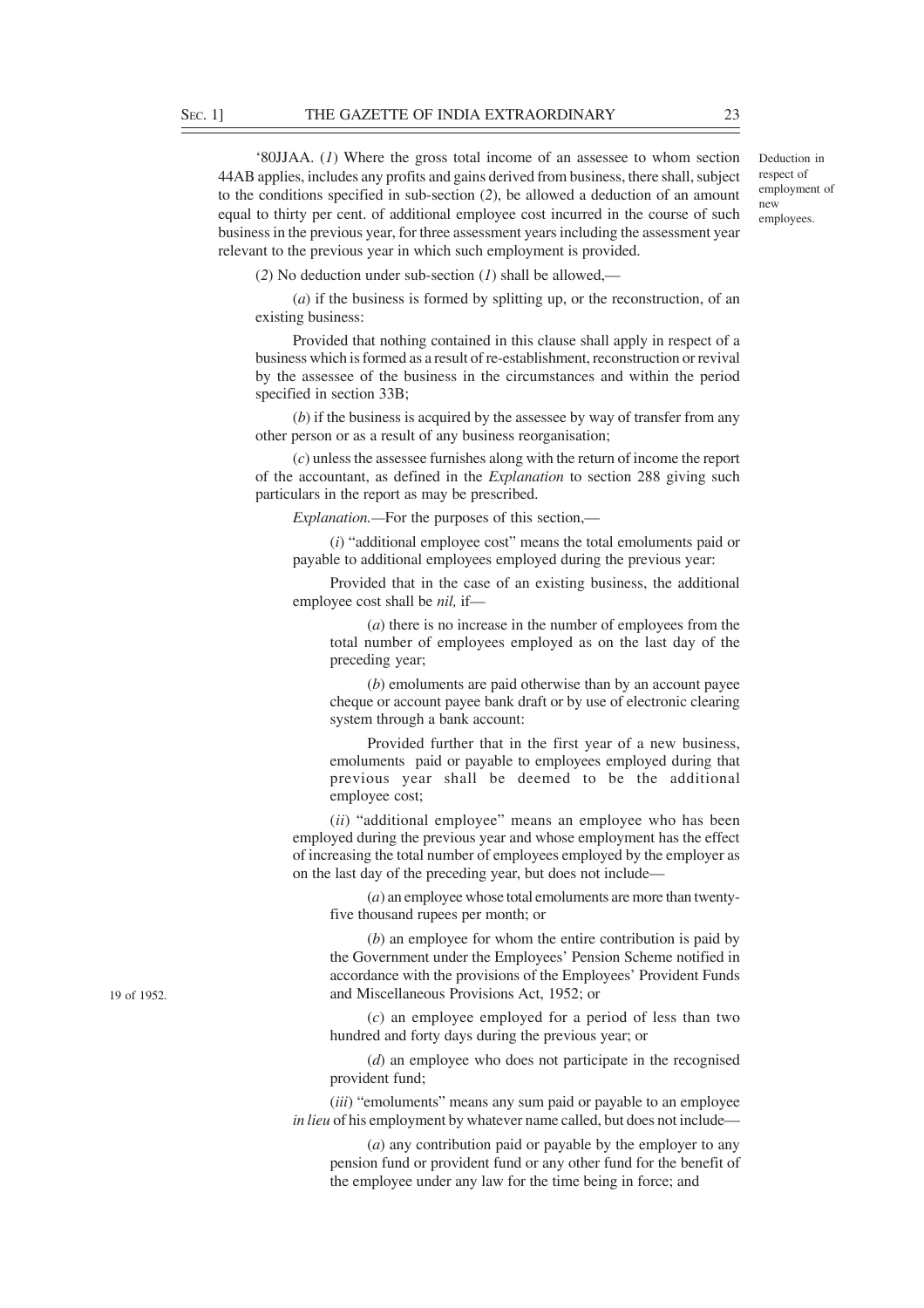(*b*) any lump-sum payment paid or payable to an employee at the time of termination of his service or superannuation or voluntary retirement, such as gratuity, severance pay, leave encashment, voluntary retrenchment benefits, commutation of pension and the like.

(*3*) The provisions of this section, as they stood immediately prior to their amendment by the Finance Act, 2016, shall apply to an assessee eligible to claim any deduction for any assessment year commencing on or before the 1st day of April, 2016.'.

**46.** In section 87A of the Income-tax Act, for the words "two thousand rupees", the words "five thousand rupees" shall be substituted with effect from the 1st day of April, 2017.

**47.** In section 92CA of the Income-tax Act, in sub-section (*3A*), the following proviso shall be inserted with effect from the 1st day of June, 2016, namely:—

"Provided that in the circumstances referred to in clause (*ii*) or clause (*x*) of *Explanation* (*1*) to section 153, if the period of limitation available to the Transfer Pricing Officer for making an order is less than sixty days, such remaining period shall be extended to sixty days and the aforesaid period of limitation shall be deemed to have been extended accordingly.".

**48.** In section 92D of the Income-tax Act, with effect from the 1st day of April, 2017,—

 $(i)$  in sub-section  $(I)$ , the following shall be inserted, namely:—

'Provided that the person, being a constituent entity of an international group, shall also keep and maintain such information and document in respect of an international group as may be prescribed.

*Explanation*.—For the purposes of this section,—

(*A*) "constituent entity" shall have the meaning assigned to it in clause (*d*) of sub-section (*9*) of section 286;

(*B*) "international group" shall have the meaning assigned to it in clause (*g*) of sub-section (*9*) of section 286.';

 $(iii)$  after sub-section  $(3)$ , the following sub-section shall be inserted, namely:—

"(*4*) Without prejudice to the provisions of sub-section (*3*), the person referred to in the proviso to sub-section (*1*) shall furnish the information and document referred to in the said proviso to the authority prescribed under subsection  $(1)$  of section 286, in such manner, on or before the date, as may be prescribed.".

**49.** In section 111A of the Income-tax Act with effect from the 1st day of April, 2017,—

(*i*) in sub-section (*1*) , after the proviso, the following proviso shall be inserted, namely:—

''Provided further that nothing contained in clause (*b*) shall apply to a transaction undertaken on a recognised stock exchange located in any International Financial Services Centre and where the consideration for such transaction is paid or payable in foreign currency.'';

(*ii*) for the *Explanation* below sub-section (*3*), the following shall be substituted, namely:—

*'Explanation.—*For the purposes of this section,—

(*a*) ''equity oriented fund'' shall have the meaning assigned to it in the *Explanation* to clause (*38*) of section 10;

(*b*) ''International Financial Services Centre'' shall have the same meaning as assigned to it in clause (*q*) of section 2 of the Special Economic Zones Act, 2005;

(*c*) ''recognised stock exchange'' shall have the meaning assigned to it in clause (*ii*) of *Explanation* 1 to sub-section (*5*) of section 43.'.

**50.** In section 112 of the Income-tax Act, in sub-section (*1*), in clause (*c*), in sub-clause (*iii*), for the words "unlisted securities", the words "unlisted securities or shares of a company not being a company in which the public are substantially interested" shall be substituted with effect from the 1st day of April, 2017.

Amendment of section 92D.

Amendment of section 87A. Amendment of section 92CA.

Amendment of

section 111A.

Amendment of section 112.

28 of 2005.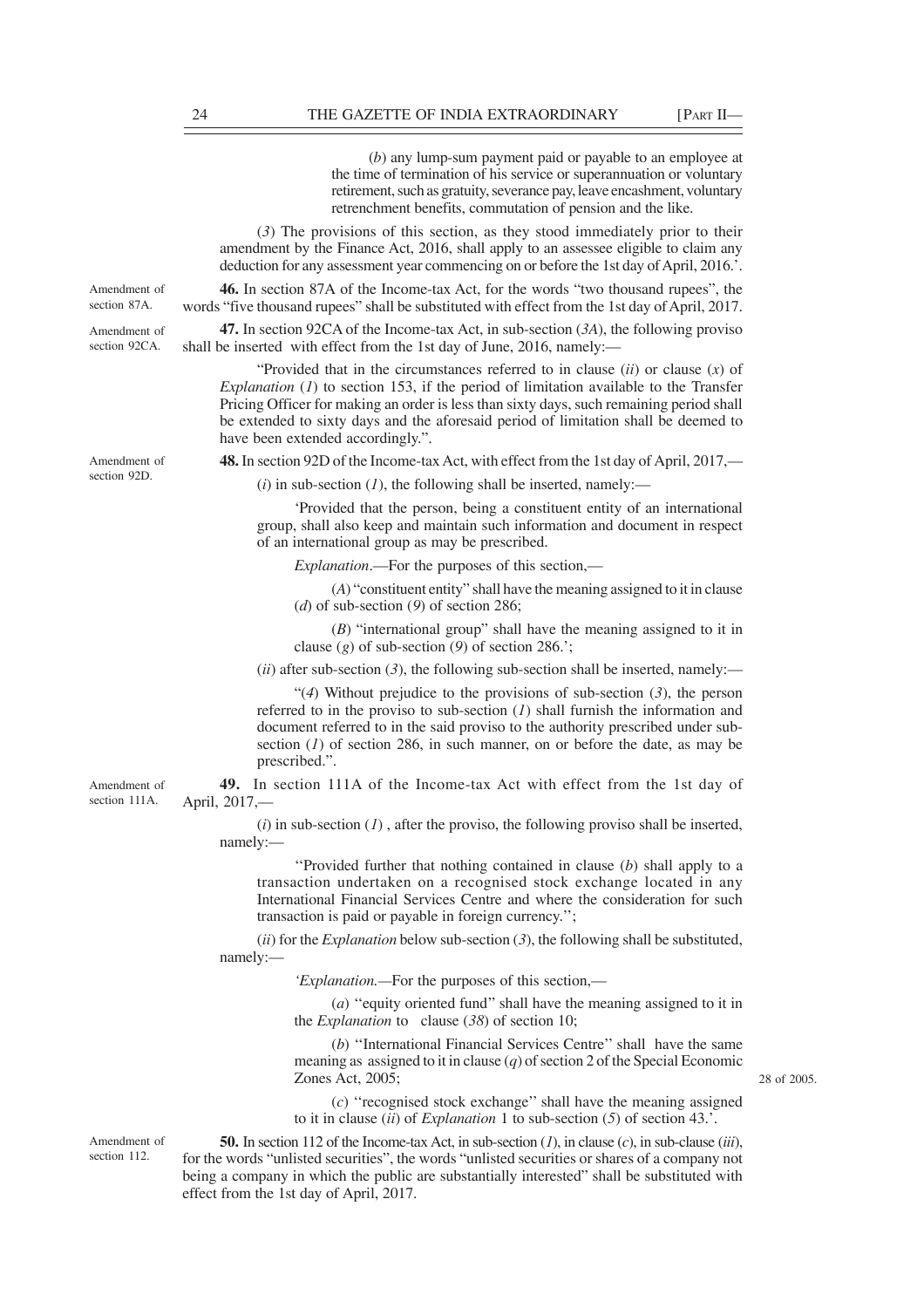**51.** After section 115B of the Income-tax Act, with effect from the 1st day of April, 2017, the following section shall be inserted, namely:—

"115BA. (*1*) Notwithstanding anything contained in this Act but subject to the provisions of section 111A and section 112, the income-tax payable in respect of the total income of a person, being a domestic company, for any previous year relevant to the assessment year beginning on or after the 1st day of April, 2017, shall, at the option of such person, be computed at the rate of twenty-five per cent., if the conditions contained in sub-section (*2*) are satisfied.

(*2*) For the purposes of sub-section (*1*), the following conditions shall apply, namely:—

(*a*) the company has been set-up and registered on or after the 1st day of March, 2016;

(*b*) the company is not engaged in any business other than the business of manufacture or production of any article or thing and research in relation to, or distribution of, such article or thing manufactured or produced by it; and

(*c*) the total income of the company has been computed,—

(*i*) without any deduction under the provisions of section 10AA or clause (*iia*) of sub-section (*1*) of section 32 or section 32AC or section 32AD or section 33AB or section 33ABA or sub-clause (*ii*) or sub-clause (*iia*) or sub-clause (*iii*) of sub-section (*1*) or sub-section (*2AA*) or sub-section (*2AB*) of section 35 or section 35AC or section 35AD or section 35CCC or section 35CCD or under any provisions of Chapter VI-A under the heading "*C.—Deductions in respect of certain incomes*" other than the provisions of section 80JJAA;

(*ii*) without set off of any loss carried forward from any earlier assessment year if such loss is attributable to any of the deductions referred to in sub-clause (*i*); and

(*iii*) depreciation under section 32, other than clause (*iia*) of sub-section  $(1)$  of the said section, is determined in the manner as may be prescribed.

(*3*) The loss referred to in sub-clause (*ii*) of clause (*c*) of sub-section (*2*) shall be deemed to have been already given full effect to and no further deduction for such loss shall be allowed for any subsequent year.

(*4*) Nothing contained in this section shall apply unless the option is exercised by the person in the prescribed manner on or before the due date specified under sub-section  $(1)$  of section 139 for furnishing the first of the returns of income which the person is required to furnish under the provisions of this Act:

Provided that once the option has been exercised for any previous year, it cannot be subsequently withdrawn for the same or any other previous year.

**52.** After section 115BBD of the Income-tax Act, the following section shall be inserted with effect from the 1st day of April, 2017, namely:-

new section 115 BBDA. Tax on certain dividends received from domestic companies.

Insertion of

'115BBDA. (*1*) Notwithstanding anything contained in this Act, where the total income of an assessee, being an individual, a Hindu undivided family or a firm, resident in India, includes any income in aggregate exceeding ten lakh rupees, by way of dividends declared, distributed or paid by a domestic company or companies, the income-tax payable shall be the aggregate of—

(*a*) the amount of income-tax calculated on the income by way of such dividends in aggregate exceeding ten lakh rupees, at the rate of ten per cent.; and

(*b*) the amount of income-tax with which the assessee would have been chargeable had the total income of the assessee been reduced by the amount of income by way of dividends.

(*2*) No deduction in respect of any expenditure or allowance or set off of loss shall be allowed to the assessee under any provision of this Act in computing the income by way of dividends referred to in clause (*a*) of sub-section (*1*).

Insertion of new section 115BA. Tax on income of certain domestic companies.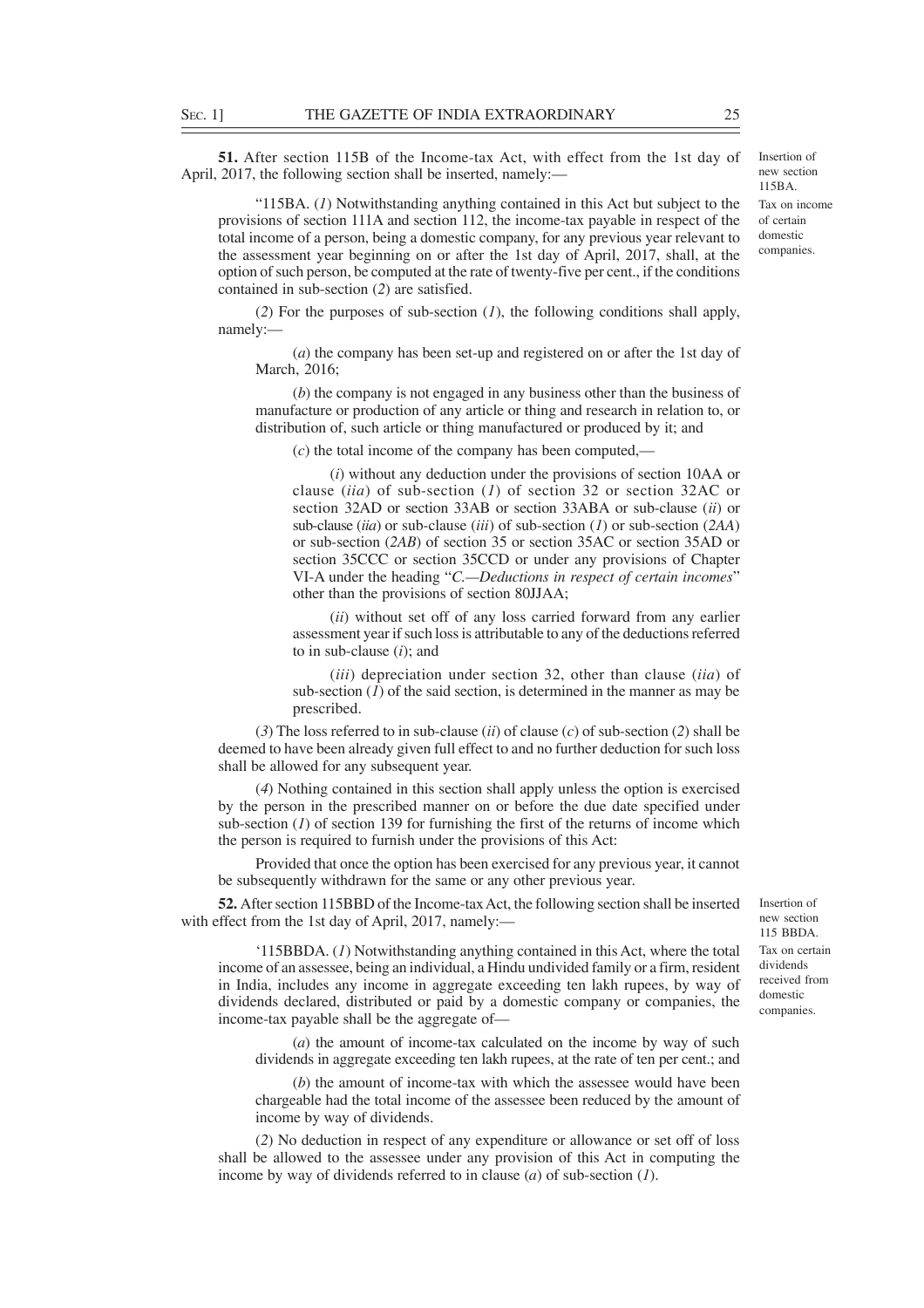(*3*) In this section, "dividends" shall have the same meaning as is given to "dividend" in clause (*22*) of section 2 but shall not include sub-clause (*e*) thereof.'.

**53.** In section 115BBE of the Income-tax Act, in sub-section (*2*), after the word "allowance", the words "or set off of any loss" shall be inserted with effect from the 1st day of April, 2017.

**54.** After section 115BBE of the Income-tax Act, the following section shall be inserted with effect from the 1st day of April, 2017, namely:—

'115BBF. (*1*) Where the total income of an eligible assessee includes any income by way of royalty in respect of a patent developed and registered in India, the incometax payable shall be the aggregate of—

(*a*) the amount of income-tax calculated on the income by way of royalty in respect of the patent at the rate of ten per cent.; and

(*b*) the amount of income-tax with which the assessee would have been chargeable had his total income been reduced by the income referred to in clause (*a*).

(*2*) Notwithstanding anything contained in this Act, no deduction in respect of any expenditure or allowance shall be allowed to the eligible assessee under any provision of this Act in computing his income referred to in clause (*a*) of sub-section (*1*).

(*3*) The eligible assessee may exercise the option for taxation of income by way of royalty in respect of a patent developed and registered in India in accordance with the provisions of this section, in the prescribed manner, on or before the due date specified under sub-section (*1*) of section 139 for furnishing the return of income for the relevant previous year.

(*4*) Where an eligible assessee opts for taxation of income by way of royalty in respect of a patent developed and registered in India for any previous year in accordance with the provisions of this section and the assessee offers the income for taxation for any of the five assessment years relevant to the previous year succeeding the previous year not in accordance with the provisions of sub-section  $(1)$ , then, the assessee shall not be eligible to claim the benefit of the provisions of this section for five assessment years subsequent to the assessment year relevant to the previous year in which such income has not been offered to tax in accordance with the provisions of sub-section (*1*). *Explanation*.—For the purposes of this section,—

(*a*) "developed" means at least seventy-five per cent. of the expenditure incurred in India by the eligible assessee for any invention in respect of which a patent is granted under the Patents Act, 1970 (herein referred to as the Patents Act);

(*b*) "eligible assessee" means a person resident in India and who is a patentee;

(*c*) "invention" shall have the meaning assigned to it in clause (*j*) of sub-section (*1*) of section 2 of the Patents Act;

(*d*) "lump sum" includes an advance payment on account of such royalties which is not returnable;

(*e*) "patent" shall have the meaning assigned to it in clause (*m*) of sub-section (*1*) of section 2 of the Patents Act;

(*f*) "patentee" means the person, being the true and first inventor of the invention, whose name is entered on the patent register as the patentee, in accordance with the Patents Act, and includes every such person, being the true and first inventor of the invention, where more than one person is registered as patentee under that Act in respect of that patent;

(*g*) "patented article" and "patented process" shall have the meanings respectively assigned to them in clause (*o*) of sub-section (*1*) of section 2 of the Patents Act;

(*h*) "royalty", in respect of a patent, means consideration (including any lump sum consideration but excluding any consideration which would be the income of the recipient chargeable under the head "Capital gains" or consideration for sale of product manufactured with the use of patented process or the patented article for commercial use) for the—

(*i*) transfer of all or any rights (including the granting of a licence) in respect of a patent; or

section 115BBE.

> Insertion of new section 115BBF. Tax on income from patent.

> Amendment of

39 of 1970.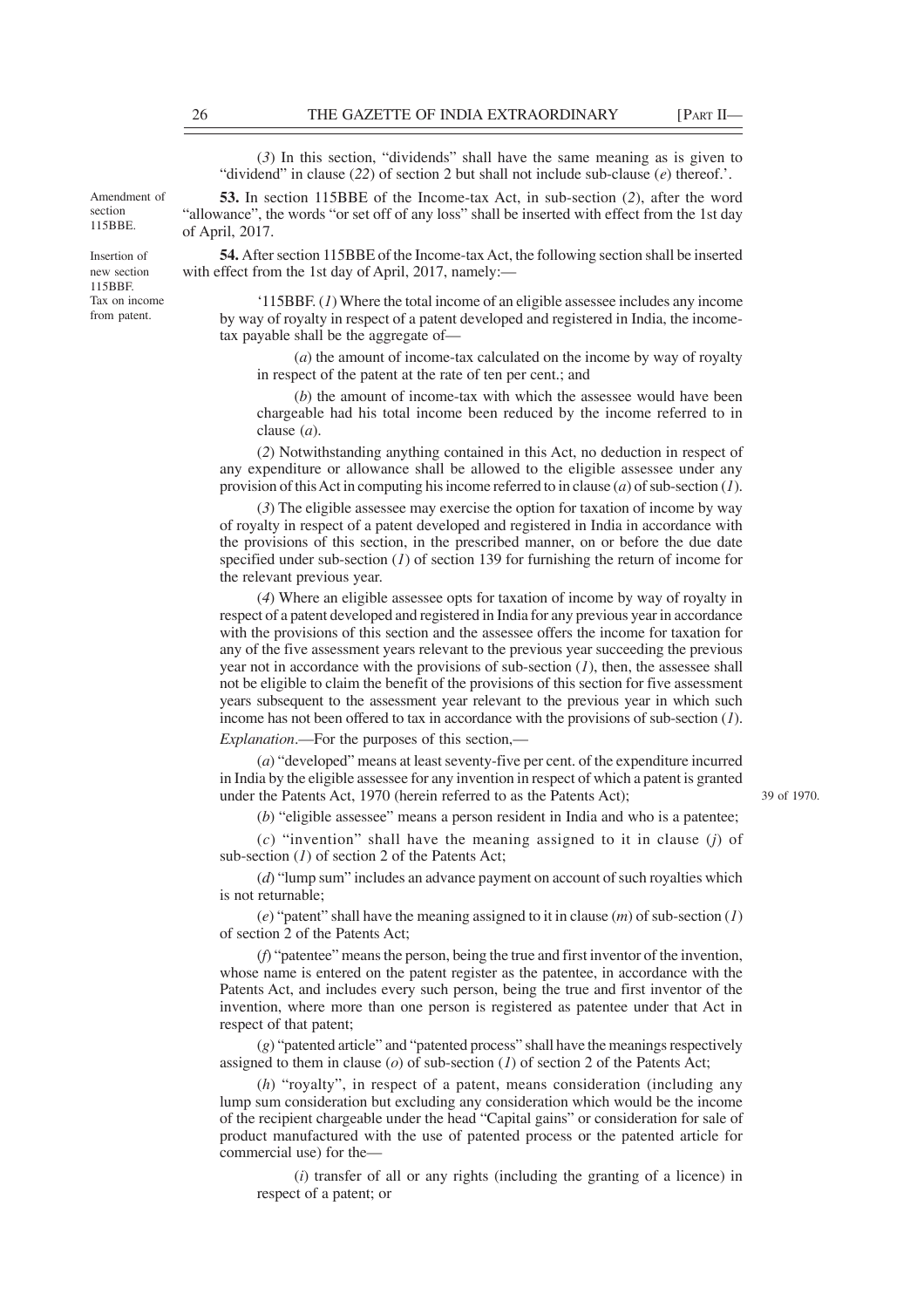(*ii*) imparting of any information concerning the working of, or the use of, a patent; or

(*iii*) use of any patent; or

(*iv*) rendering of any services in connection with the activities referred to in sub-clauses (*i*) to (*iii*);

(*i*) "true and first inventor" shall have the meaning assigned to it in clause (*y*) of sub-section (*1*) of section 2 of the Patents Act.'.

**55.** In section 115JB of the Income-tax Act,—

(*I*) after sub-section (*2*),—

(*a*) in *Explanation* 1, with effect from the 1st day of April, 2017,—

 $(i)$  after clause  $(fc)$ , the following clause shall be inserted, namely:-

"(*fd*) the amount or amounts of expenditure relatable to income by way of royalty in respect of patent chargeable to tax under section 115BBF; or";

(*ii*) in the long line,—

(*A*) in clause (*iif*), for the words "may be;" occurring at the end, the words "may be; or" shall be substituted;

(*B*) after clause (*iif*), the following clause shall be inserted, namely:—

"(*iig*) the amount of income by way of royalty in respect of patent chargeable to tax under section 115BBF;";

(*b*) *Explanation* 4 shall be renumbered as *Explanation* 5 thereof and before *Explanation* 5 as so renumbered, the following *Explanation* shall be inserted and shall be deemed to have been inserted with effect from the 1st day of April, 2001, namely:—

"*Explanation* 4.—For the removal of doubts, it is hereby clarified that the provisions of this section shall not be applicable and shall be deemed never to have been applicable to an assessee, being a foreign company, if—

(*i*) the assessee is a resident of a country or a specified territory with which India has an agreement referred to in subsection (*1*) of section 90 or the Central Government has adopted any agreement under sub-section (*1*) of section 90A and the assessee does not have a permanent establishment in India in accordance with the provisions of such agreement; or

(*ii*) the assessee is a resident of a country with which India does not have an agreement of the nature referred to in clause (*i*) and the assessee is not required to seek registration under any law for the time being in force relating to companies.";

(*II*) after sub-section (*6*), the following sub-section shall be inserted with effect from the 1st day of April, 2017, namely:—

'(*7*) Notwithstanding anything contained in sub-section (*1*), where the assessee referred to therein, is a unit located in an International Financial Services Centre and derives its income solely in convertible foreign exchange, the provisions of sub-section (*1*) shall have the effect as if for the words "eighteen and one-half per cent." wherever occurring in that sub-section, the words "nine per cent." had been substituted.

*Explanation*.—For the purposes of this sub-section,—

 (*a*) "International Financial Services Centre" shall have the same meaning as assigned to it in clause (*q*) of section 2 of the Special Economic Zones Act, 2005;

(*b*) "unit" means a unit established in an International Financial Services Centre;

(*c*) "convertible foreign exchange" means a foreign exchange which

28 of 2005.

Amendment of section 115JB.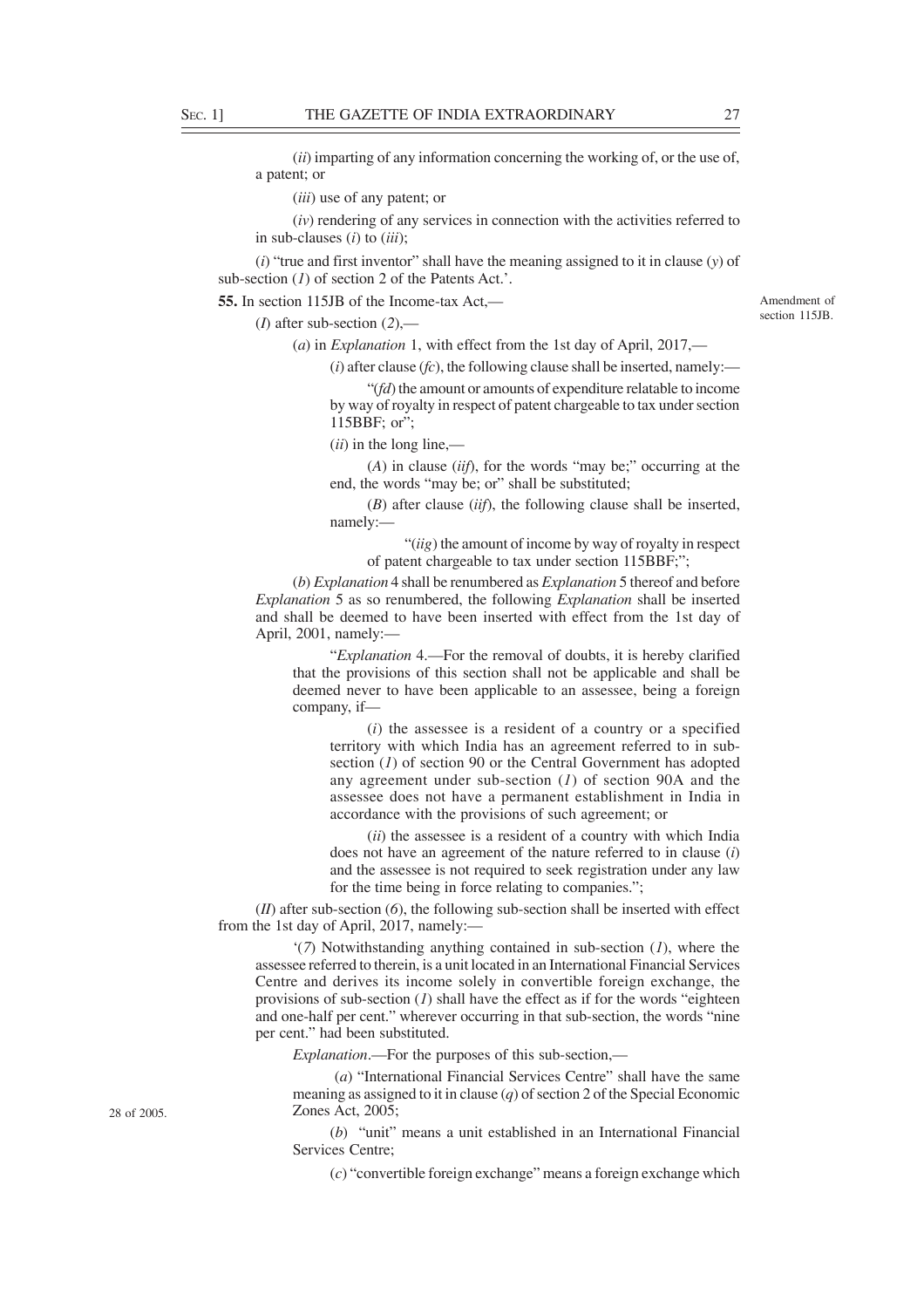Foreign company said to be resident in India.

Insertion of new Chapter XII-BC.

is for the time being treated by the Reserve Bank of India as convertible foreign exchange for the purposes of the Foreign Exchange Management Act, 1999 and the rules made thereunder.'.

**56.** After Chapter XII-BB of the Income-tax Act, the following Chapter shall be inserted with effect from the 1st day of April, 2017, namely:—

#### "CHAPTER XII-BC

### SPECIAL PROVISIONS RELATING TO FOREIGN COMPANY SAID TO BE RESIDENT IN INDIA

115JH. (*1*) Where a foreign company is said to be resident in India in any previous year and such foreign company has not been resident in India in any of the previous years preceding the said previous year, then, notwithstanding anything contained in this Act and subject to the conditions as may be notified by the Central Government in this behalf, the provisions of this Act relating to the computation of total income, treatment of unabsorbed depreciation, set off or carry forward and set off of losses, collection and recovery and special provisions relating to avoidance of tax shall apply with such exceptions, modifications and adaptations as may be specified in that notification for the said previous year:

Provided that where the determination regarding foreign company to be resident in India has been made in the assessment proceedings relevant to any previous year, then, the provisions of this sub-section shall also apply in respect of any other previous year, succeeding such previous year, if the foreign company is resident in India in that previous year and the previous year ends on or before the date on which such assessment proceeding is completed.

(*2*) Where, in a previous year, any benefit, exemption or relief has been claimed and granted to the foreign company in accordance with the provisions of sub-section (*1*), and, subsequently, there is failure to comply with any of the conditions specified in the notification issued under sub-section  $(1)$ , then,—

(*i*)such benefit, exemption or relief shall be deemed to have been wrongly allowed;

(*ii*) the Assessing Officer may, notwithstanding anything contained in this Act, re-compute the total income of the assessee for the said previous year and make the necessary amendment as if the exceptions, modifications and adaptations referred to in sub-section (*1*) did not apply; and

(*iii*) the provisions of section 154 shall, so far as may be, apply thereto and the period of four years specified in sub-section (*7*) of that section being reckoned from the end of the previous year in which the failure to comply with the conditions referred to in sub-section (*1*) takes place.

(*3*) Every notification issued under this section shall be laid before each House of Parliament.".

**57.** In section 115-O of the Income-tax Act,—

(*a*) after sub-section (*6*), the following sub-section shall be inserted, with effect from the 1st day of June, 2016, namely:—

'(*7*) No tax on distributed profits shall be chargeable under this section in respect of any amount declared, distributed or paid by the specified domestic company by way of dividends (whether interim or otherwise) to a business trust out of its current income on or after the specified date:

Provided that nothing contained in this sub-section shall apply in respect of any amount declared, distributed or paid, at any time, by the specified domestic company by way of dividends (whether interim or otherwise) out of its accumulated profits and current profits up to the specified date.

*Explanation*.—For the purposes of this sub-section,—

(*a*) "specified domestic company" means a domestic company in which a business trust has become the holder of whole of the nominal

Amendment of section 115-O.

42 of 1999.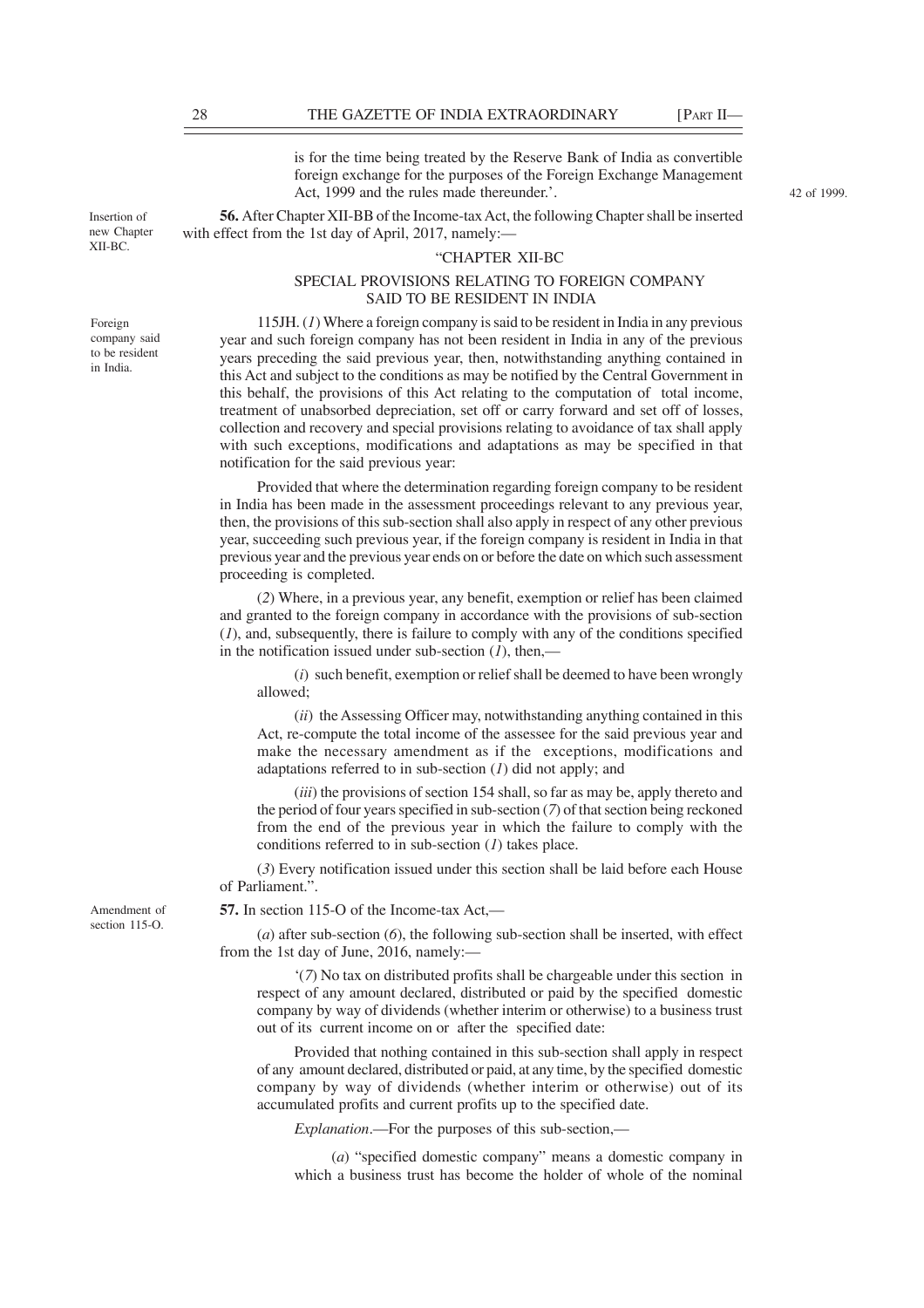| value of equity share capital of the company (excluding the equity share    |
|-----------------------------------------------------------------------------|
| capital required to be held mandatorily by any other person in accordance   |
| with any law for the time being in force or any directions of Government    |
| or any regulatory authority, or equity share capital held by any Government |
| or Government body);                                                        |

(*b*) "specified date" means the date of acquisition by the business trust of such holding as is referred to in clause (*a*).';

(*b*) after sub-section (*7*) as so inserted, the following sub-section shall be inserted with effect from the 1st day of April, 2017, namely:—

'(*8*) Notwithstanding anything contained in this section, no tax on distributed profits shall be chargeable in respect of the total income of a company, being a unit of an International Financial Services Centre, deriving income solely in convertible foreign exchange, for any assessment year on any amount declared, distributed or paid by such company, by way of dividends (whether interim or otherwise) on or after the 1st day of April, 2017, out of its current income, either in the hands of the company or the person receiving such dividend.

*Explanation*.—For the purposes of this sub-section,—

(*a*) "International Financial Services Centre" shall have the same meaning as assigned to it in clause (*q*) of section 2 of the Special Economic Zones Act, 2005;

(*b*) "unit" means a unit established in an International Financial Services Centre, on or after the 1st day of April, 2016;

(*c*) "convertible foreign exchange" means foreign exchange which is for the time being treated by the Reserve Bank of India as convertible foreign exchange for the purposes of the Foreign Exchange Management Act, 1999 and the rules made thereunder.'.

**58.** In section 115QA of the Income-tax Act, in sub-section (*1*), in the *Explanation*, with effect from the 1st day of June, 2016,— Amendment of section 115QA.

# (*a*) in clause (*i*), for the words, figures and letter "section 77A of the Companies Act, 1956", the words "any law for the time being in force relating to companies" shall be substituted;

(*b*) in clause (*ii*), for the words "the amount which was received by the company for issue of such shares", the words "the amount, which was received by the company for issue of such shares, determined in the manner as may be prescribed" shall be substituted.

**59.** In section 115TA of the Income-tax Act, after sub-section (*4*), the following subsection shall be inserted with effect from the 1st day of June, 2016, namely:—

"(*5*) Nothing contained in this section shall apply in respect of any income distributed by a securitisation trust to its investors on or after the 1st day of June, 2016.".

**60.** In section 115TC of the Income-tax Act, in the *Explanation*, with effect from the 1st day of June, 2016,—

(*A*) in clause (*a*), after the words "or securities", the words "or security receipt" shall be inserted;

(*B*) in clause  $(d)$ ,—

(*I*) in sub-clause (*ii*), after the words " Reserve Bank of India,", the word ":or" shall be inserted;

28 of 2005.

42 of 1999.

1 of 1956.

Amendment of section 115TA.

Amendment of section 115TC.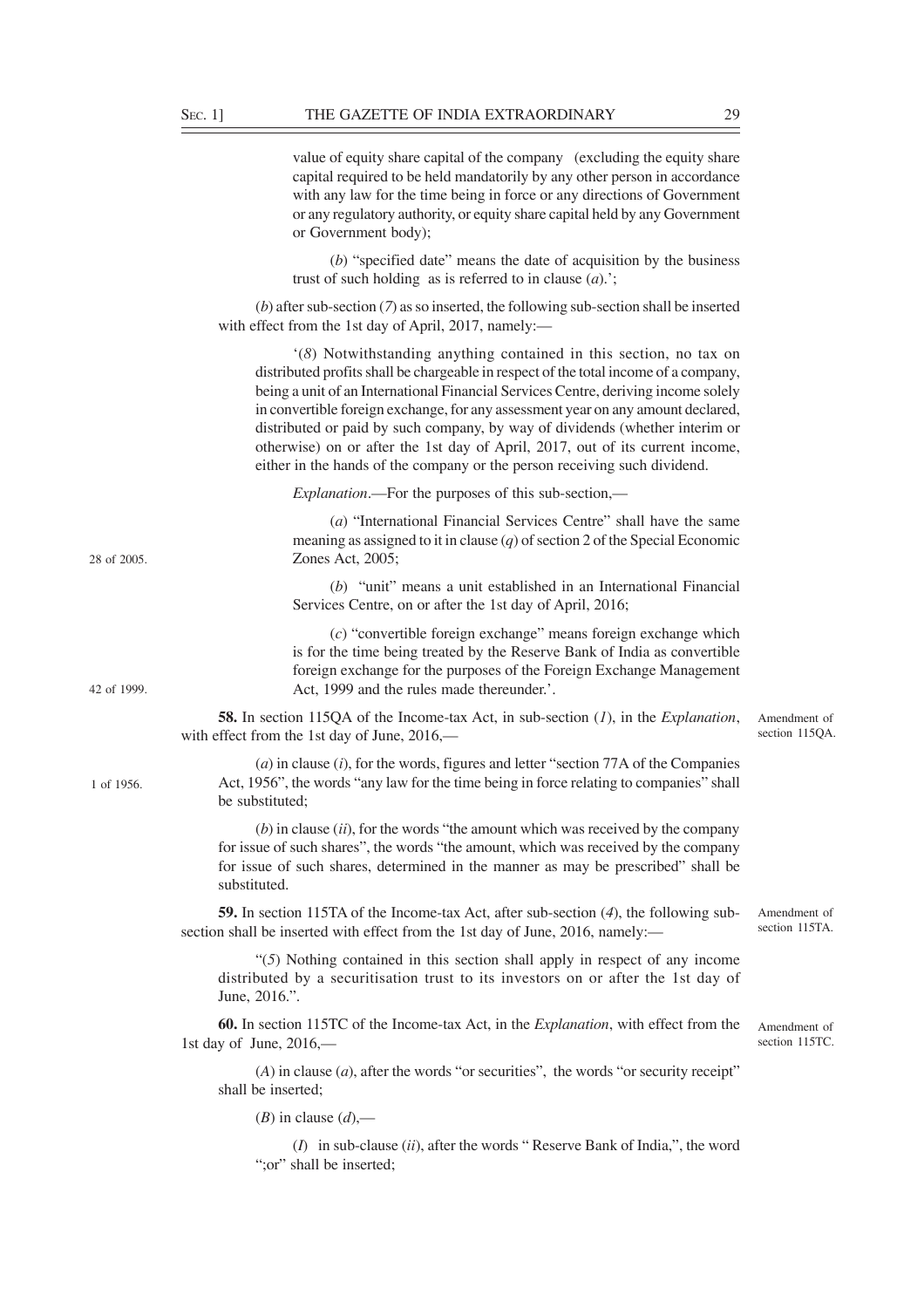54 of 2002.

54 of 2002.

(*II*) after sub-clause (*ii*) and before the long line, the following sub-clause shall be inserted, namely:—

"(*iii*) trust set-up by a securitisation company or a reconstruction company formed, for the purposes of the Securitisation and Reconstruction of Financial Assets and Enforcement of Security Interest Act, 2002, or in pursuance of any guidelines or directions issued for the said purposes by the Reserve Bank of India,";

 $(C)$  after clause  $(d)$ , the following clause shall be inserted, namely:—

'(*e*) "security receipt" shall have the same meaning as assigned to it in clause (*zg*) of sub-section (*1*) of section 2 of the Securitisation and Reconstruction of Financial Assets and Enforcement of Security Interest Act, 2002.'.

**61.** After section 115TC of the Income-tax Act and before the *Explanation* occurring after the said section, the following section shall be inserted with effect from the 1st day of April, 2017, namely:—

"115TCA. (*1*) Notwithstanding anything contained in this Act, any income accruing or arising to, or received by, a person, being an investor of a securitisation trust, out of investments made in the securitisation trust, shall be chargeable to incometax in the same manner as if it were the income accruing or arising to, or received by, such person, had the investments by the securitisation trust been made directly by him.

(*2*) The income paid or credited by the securitisation trust shall be deemed to be of the same nature and in the same proportion in the hands of the person referred to in sub-section  $(I)$ , as if it had been received by, or had accrued or arisen to, the securitisation trust during the previous year.

(*3*) The income accruing or arising to, or received by, the securitisation trust, during a previous year, if not paid or credited to the person referred to in sub-section  $(1)$ , shall be deemed to have been credited to the account of the said person on the last day of the previous year in the same proportion in which such person would have been entitled to receive the income had it been paid in the previous year.

(*4*) The person responsible for crediting or making payment of the income on behalf of securitisation trust and the securitisation trust shall furnish, within such period, as may be prescribed, to the person who is liable to tax in respect of such income and to the prescribed income-tax authority, a statement in such form and verified in such manner, giving details of the nature of the income paid or credited during the previous year and such other relevant details, as may be prescribed.

(*5*) Any income which has been included in the total income of the person referred to in sub-section (*1*), in a previous year, on account of it having accrued or arisen in the said previous year, shall not be included in the total income of such person in the previous year in which such income is actually paid to him by the securitisation trust.".

**62.** After Chapter XII-EA of the Income-tax Act, the following Chapter shall be inserted with effect from the 1st day of June, 2016, namely:—

#### 'CHAPTER XII-EB

# SPECIAL PROVISIONS RELATING TO TAX ON ACCRETED INCOME OF CERTAIN TRUSTS AND INSTITUTIONS

115TD. (*1*) Notwithstanding anything contained in this Act, where in any previous year, a trust or institution registered under section 12AA has—

(*a*) converted into any form which is not eligible for grant of registration under section 12AA;

(*b*) merged with any entity other than an entity which is a trust or institution having objects similar to it and registered under section 12AA; or

Insertion of new section 115TCA.

Tax on income from securitisation trusts.

Insertion of new Chapter XII-EB.

Tax on accreted income.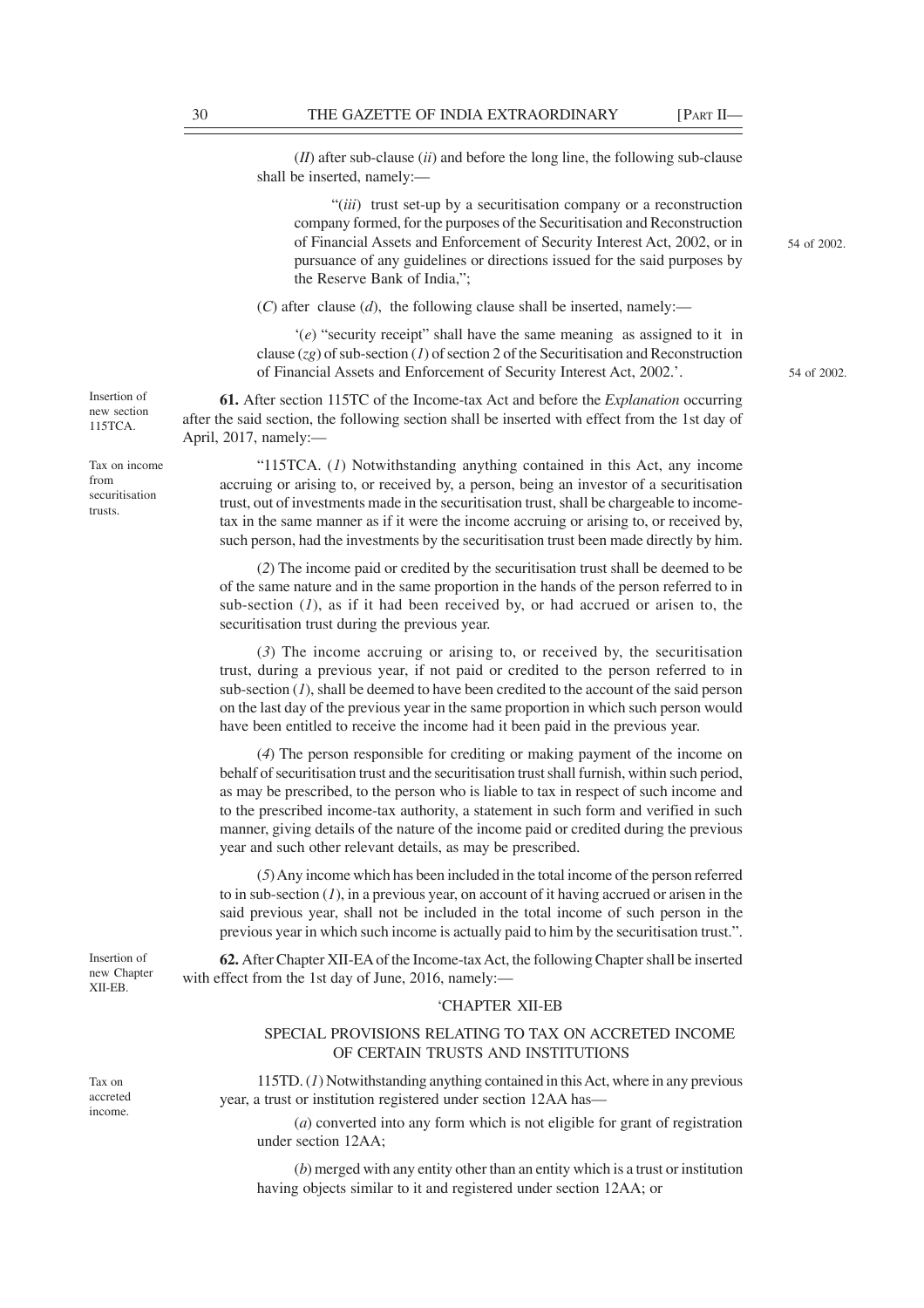(*c*) failed to transfer upon dissolution all its assets to any other trust or institution registered under section 12AA or to any fund or institution or trust or any university or other educational institution or any hospital or other medical institution referred to in sub-clause (*iv*) or sub-clause (*v*) or sub-clause (*vi*) or sub-clause (*via*) of clause (*23C*) of section 10, within a period of twelve months from the end of the month in which the dissolution takes place,

then, in addition to the income-tax chargeable in respect of the total income of such trust or institution, the accreted income of the trust or the institution as on the specified date shall be charged to tax and such trust or institution, as the case may be, shall be liable to pay additional income-tax (herein referred to as tax on accreted income) at the maximum marginal rate on the accreted income.

(*2*) The accreted income for the purposes of sub-section (*1*) means the amount by which the aggregate fair market value of the total assets of the trust or the institution, as on the specified date, exceeds the total liability of such trust or institution computed in accordance with the method of valuation as may be prescribed:

Provided that so much of the accreted income as is attributable to the following asset and liability, if any, related to such asset shall be ignored for the purposes of subsection (1), namely:-

(*i*) any asset which is established to have been directly acquired by the trust or institution out of its income of the nature referred to in clause (*1*) of section 10;

(*ii*) any asset acquired by the trust or institution during the period beginning from the date of its creation or establishment and ending on the date from which the registration under section 12AA became efective, if the trust or institution had not been allowed any benefit of sections 11 and 12 during the said period:

Provided further that where due to the first proviso to sub-section (*2*) of section 12A, the benefit of sections 11 and 12 have been allowed to the trust or the institution in respect of any previous year or years beginning prior to the date from which the registration under section 12AA is effective, then, for the purposes of clause (*ii*) of the first proviso, the registration shall be deemed to have become effective from the first day of the earliest previous year:

Provided also that while computing the accreted income in respect of a case referred to in clause (*c*) of sub-section (*1*), assets and liabilities, if any, related to such asset, which have been transferred to any other trust or institution registered under section 12AA or to any fund or institution or trust or any university or other educational institution or any hospital or other medical institution referred to in sub-clause (*iv*) or sub-clause (*v*) or sub-clause (*vi*) or sub-clause (*via*) of clause (*23C*) of section 10, within the period specified in the said clause, shall be ignored.

(*3*) For the purposes of sub-section (*1*), a trust or an institution shall be deemed to have been converted into any form not eligible for registration under section 12AA in a previous year, if,-

(*i*) the registration granted to it under section 12AA has been cancelled; or

(*ii*) it has adopted or undertaken modification of its objects which do not conform to the conditions of registration and it,—

(*a*) has not applied for fresh registration under section 12AA in the said previous year; or

(*b*) has filed application for fresh registration under section 12AA but the said application has been rejected.

(*4*) Notwithstanding that no income-tax is payable by a trust or the institution on its total income computed in accordance with the provisions of this Act, the tax on the accreted income under sub-section  $(I)$  shall be payable by such trust or the institution.

(*5*) The principal officer or the trustee of the trust or the institution, as the case may be, and the trust or the institution shall also be liable to pay the tax on accreted income to the credit of the Central Government within fourteen days from,—

(*i*) the date on which,—

(*a*) the period for filing appeal under section 253 against the order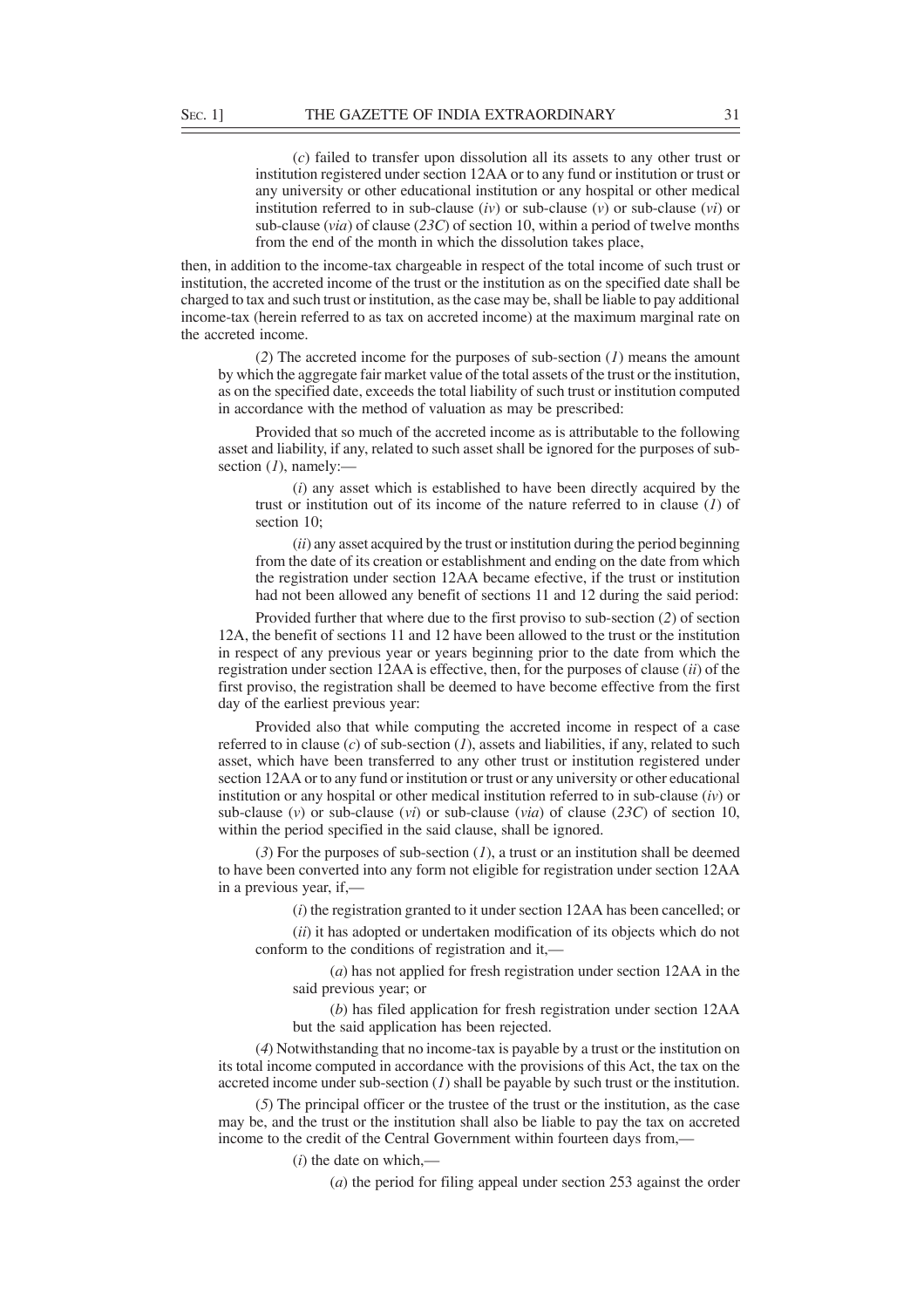cancelling the registration expires and no appeal has been filed by the trust or the institution; or

(*b*) the order in any appeal, confirming the cancellation of the registration, is received by the trust or institution,

in a case referred to in clause (*i*) of sub-section (*3*);

(*ii*) the end of the previous year in a case referred to in sub-clause (*a*) of clause (*ii*) of sub-section (*3*);

(*iii*) the date on which,—

(*a*) the period for filing appeal under section 253 against the order rejecting the application expires and no appeal has been filed by the trust or the institution; or

(*b*) the order in any appeal, confirming the cancellation of the application, is received by the trust or institution,

in a case referred to in sub-clause (*b*) of clause (*ii*) of sub-section (*3*);

(*iv*) the date of merger in a case referred to in clause (*b*) of sub-section (*1*);

(*v*) the date on which the period of twelve months referred to in clause (*c*) of sub-section (*1*) expires.

(*6*) The tax on the accreted income by the trust or the institution shall be treated as the final payment of tax in respect of the said income and no further credit therefor shall be claimed by the trust or the institution or by any other person in respect of the amount of tax so paid.

(*7*) No deduction under any other provision of this Act shall be allowed to the trust or the institution or any other person in respect of the income which has been charged to tax under sub-section (*1*) or the tax thereon.

*Explanation*.—For the purposes of this section,—

(*i*) "date of conversion" means,—

(*a*) the date of the order cancelling the registration under section 12AA, in a case referred to in clause (*i*) of sub-section (*3*); or

(*b*) the date of adoption or modification of any object, in a case referred to in clause (*ii*) of sub-section (*3*);

(*ii*) "specified date" means,—

(*a*) the date of conversion in a case falling under clause (*a*) of sub-section (*1*);

(*b*) the date of merger in a case falling under clause (*b*) of subsection (*1*); and

(*c*) the date of dissolution in a case falling under clause (*c*) of sub-section (*1*);

(*iii*) registration under section 12AA shall include any registration obtained under section 12A as it stood before its amendment by the Finance (No. 2) Act, 1996.

115TE. Where the principal officer or the trustee of the trust or the institution and the trust or the institution fails to pay the whole or any part of the tax on the accreted income referred to in sub-section (*1*) of section 115TD, within the time allowed under sub-section (*5*) of that section, he or it shall be liable to pay simple interest at the rate of one per cent. for every month or part thereof on the amount of such tax for the period beginning on the date immediately after the last date on which such tax was payable and ending with the date on which the tax is actually paid.

115TF.  $(I)$  If any principal officer or the trustee of the trust or the institution and the trust or the institution does not pay tax on accreted income in accordance with the provisions of section 115TD, then, he or it shall be deemed to be an assessee in default in respect of the amount of tax payable by him or it and all the provisions of this Act for the collection and recovery of income-tax shall apply.

Interest payable for non-payment of tax by trust or institution.

When trust or institution is deemed to be assessee in default.

33 of 1996.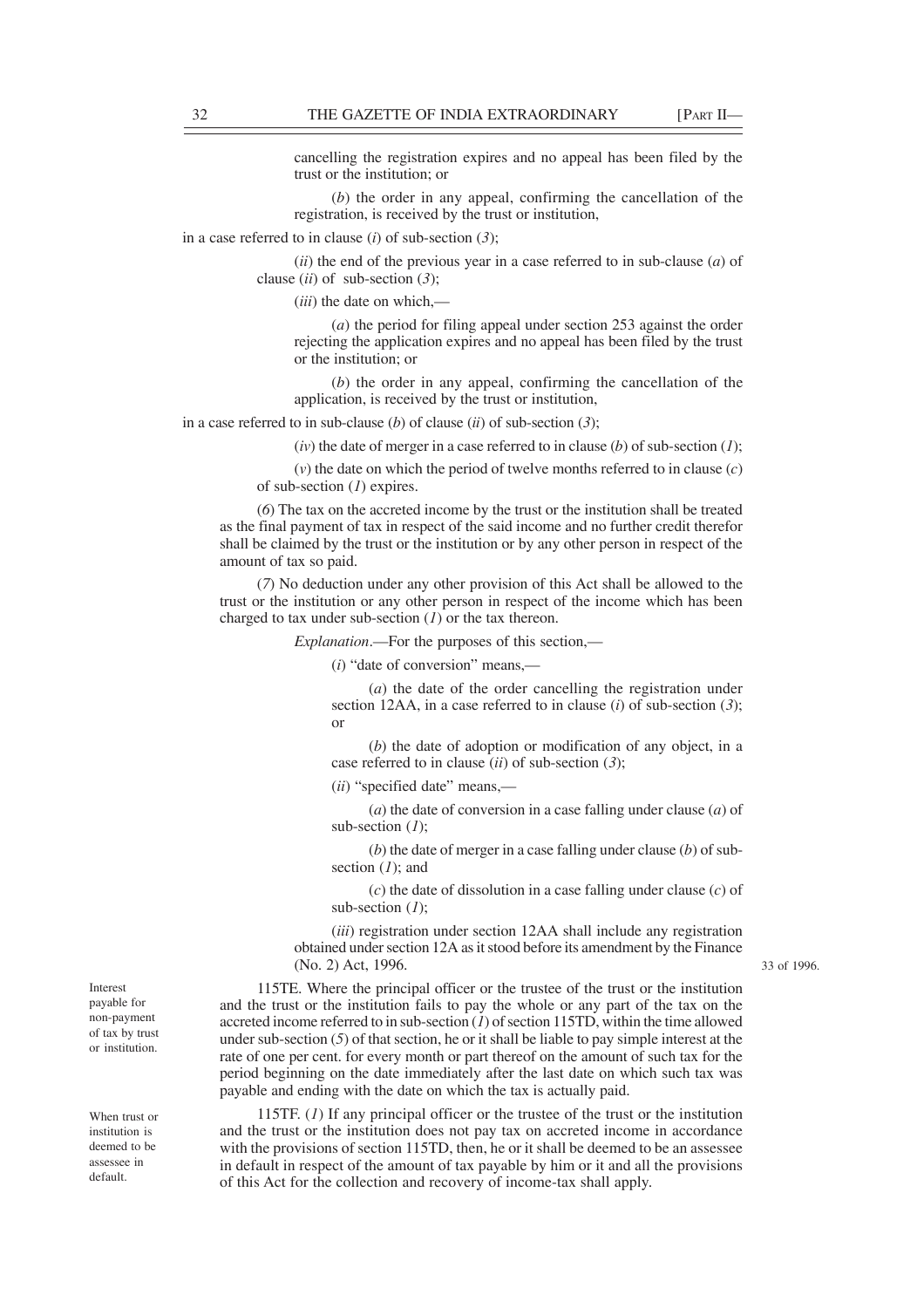(*2*) Notwithstanding anything contained in sub-section (*1*), in a case where the tax on accreted income is payable under the circumstances referred to in clause (*c*) of sub-section (*1*) of section 115TD, the person to whom any asset forming part of the computation of accreted income under sub-section (*2*) thereof has been transferred, shall be deemed to be an assessee in default in respect of such tax and interest thereon and all the provisions of this Act for the collection and recovery of income-tax shall apply:

Provided that the liability of the person referred to in this sub-section shall be limited to the extent to which the asset received by him is capable of meeting the liability.'.

**63.** In section 115UA of the Income-tax Act, in sub-section (*3*), for the words, brackets, figures and letters "in clause (*23FC*)", the words, brackets, letters and figures "in sub-clause (*a*) of clause (*23FC*)" shall be substituted with effect from the 1st day of April, 2017. Amendment of

**64.** In section 119 of the Income-tax Act, in sub-section (*2*), in clause (*a*), after the figures and letter "234E", the figures and letter "270A," shall be inserted with effect from the 1st day of April, 2017.

**65.** In section 124 of the Income-tax Act, in sub-section (*3*), after clause (*b*), the following clause shall be inserted with effect from the 1st day of June, 2016, namely:—

 $C(c)$  where an action has been taken under section 132 or section 132A, after the expiry of one month from the date on which he was served with a notice under subsection (*1*) of section 153A or sub-section (*2*) of section 153C or after the completion of the assessment, whichever is earlier.".

**66.** Section 133C of the Income-tax Act shall be renumbered as sub-section (*1*) thereof and after sub-section (*1*) as so renumbered, the following sub-section shall be inserted with effect from the 1st day of June, 2016, namely:—

"(*2*) Where any information or document has been received in response to a notice issued under sub-section  $(I)$ , the prescribed income-tax authority may process such information or document and make available the outcome of such processing to the Assessing Officer.".

**67.** In section 139 of the Income-tax Act,—

 $(i)$  in sub-section  $(I)$ , in the sixth proviso, for the words, figures and letter "provisions of section 10A", the words, brackets, figures and letter "provisions of clause (*38*) of section 10 or section 10A" shall be substituted with effect from the 1st day of April, 2017;

(*ii*) in sub-section (*3*), after the words, brackets and figures "sub-section (*2*) of section 73", the words, brackets, figures and letter "or sub-section (*2*) of section 73A" shall be inserted;

(*iii*) with effect from the 1st day of April, 2017,—

(*a*) for sub-section (*4*), the following sub-section shall be substituted, namely:—

"(*4*) Any person who has not furnished a return within the time allowed to him under sub-section  $(I)$ , may furnish the return for any previous year at any time before the end of the relevant assessment year or before the completion of the assessment, whichever is earlier.";

(*b*) for sub-section (*5*), the following sub-section shall be substituted, namely:—

"(*5*) If any person, having furnished a return under sub-section (*1*) or sub-section (*4*), discovers any omission or any wrong statement therein, he may furnish a revised return at any time before the expiry of one year from the end of the relevant assessment year or before the completion of the assessment, whichever is earlier.";

(*c*) in sub-section (*9*), in the *Explanation*, clause (*aa*) shall be omitted.

**68.** In section 143 of the Income-tax Act,—

Amendment of section 143

(*a*) with effect from the 1st day of April, 2017,—

(*I*) in sub-section (*I*), in clause (*a*),—

(*A*) in sub-clause (*i*), the word "or" appearing at the end shall be omitted;

section 115UA.

Amendment of section 119.

Amendment of section 124.

section 133C.

Amendment of

Amendment of section 139.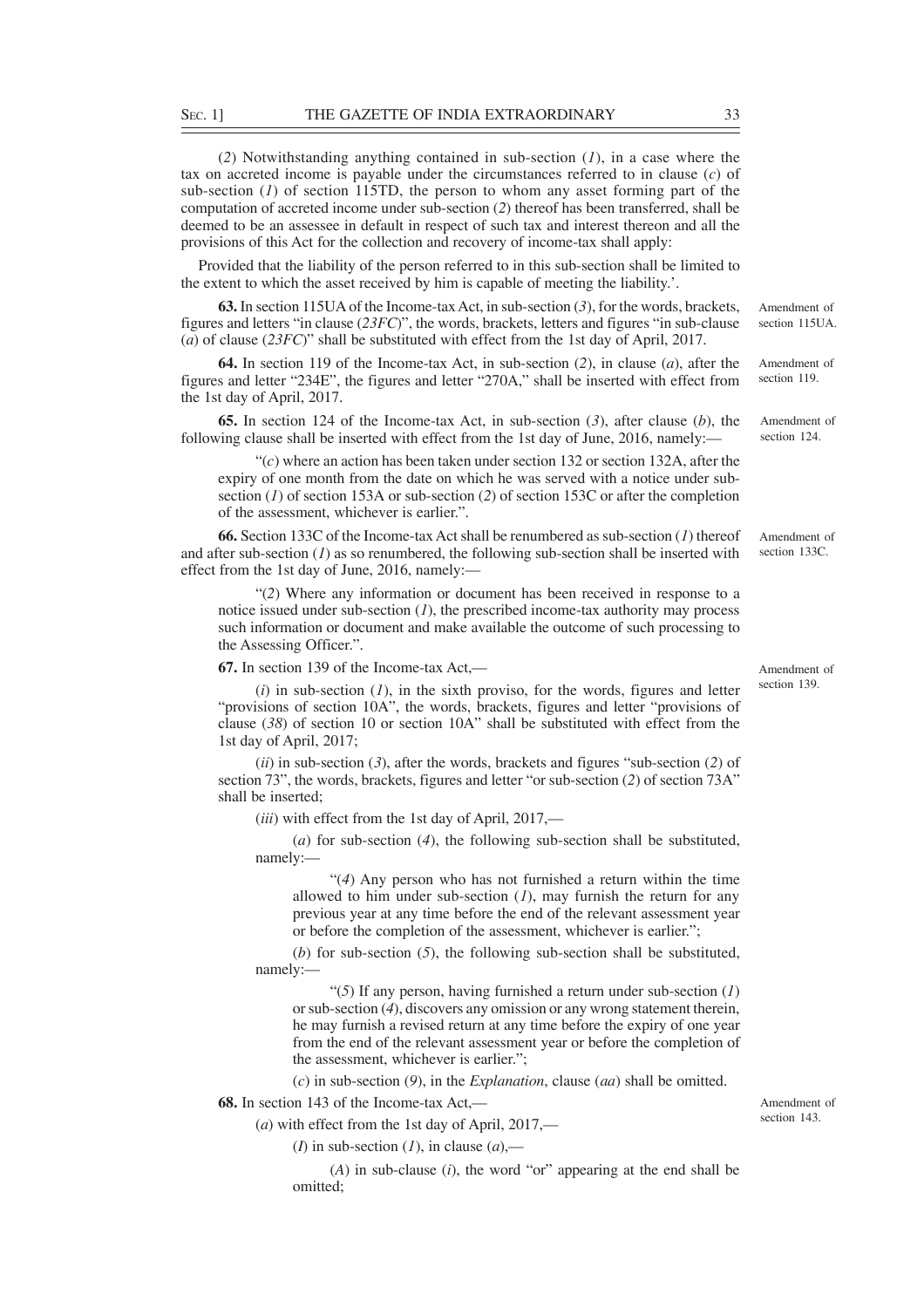(*B*) after sub-clause (*ii*), the following sub-clauses shall be inserted, namely:—

"(*iii*) disallowance of loss claimed, if return of the previous year for which set off of loss is claimed was furnished beyond the due date specified under sub-section (*1*) of section 139;

(*iv*) disallowance of expenditure indicated in the audit report but not taken into account in computing the total income in the return;

(*v*) disallowance of deduction claimed under sections 10AA, 80-IA, 80-IAB, 80-IB, 80-IC, 80-ID or section 80-IE, if the return is furnished beyond the due date specified under sub-section (*1*) of section 139; or

(*vi*) addition of income appearing in Form 26AS or Form 16A or Form 16 which has not been included in computing the total income in the return:

Provided that no such adjustments shall be made unless an intimation is given to the assessee of such adjustments either in writing or in electronic mode:

Provided further that the response received from the assessee, if any, shall be considered before making any adjustment, and in a case where no response is received within thirty days of the issue of such intimation, such adjustments shall be made;";

(*II*) for sub-section (*1D*), the following sub-section shall be substituted, namely:—

"(*1D*) Notwithstanding anything contained in sub-section (*1*), the processing of a return shall not be necessary before the expiry of the period specified in the second proviso to sub-section  $(1)$ , where a notice has been issued to the assessee under sub-section (*2*) :

Provided that such return shall be processed before the issuance of an order under sub-section (*3*).''.

(*b*) for sub-section (*2*), the following sub-section shall be substituted with effect from the 1st day of June, 2016, namely:—

"(*2*) Where a return has been furnished under section 139, or in response to a notice under sub-section (*1*) of section 142, the Assessing Officer or the prescribed income-tax authority, as the case may be, if, considers it necessary or expedient to ensure that the assessee has not understated the income or has not computed excessive loss or has not under-paid the tax in any manner, shall serve on the assessee a notice requiring him, on a date to be specified therein, either to attend the office of the Assessing Officer or to produce, or cause to be produced before the Assessing Officer any evidence on which the assessee may rely in support of the return:

Provided that no notice under this sub-section shall be served on the assessee after the expiry of six months from the end of the financial year in which the return is furnished.".

**69.** In section 147 of the Income-tax Act, in *Explanation* 2, after clause (*c*), the following clause shall be inserted with effect from the 1st day of June, 2016, namely:—

"(*ca*) where a return of income has not been furnished by the assessee or a return of income has been furnished by him and on the basis of information or document received from the prescribed income-tax authority, under sub-section (*2*) of section 133C, it is noticed by the Assessing Officer that the income of the assessee exceeds the maximum amount not chargeable to tax, or as the case may be, the assessee has understated the income or has claimed excessive loss, deduction, allowance or relief in the return;".

Amendment of section 147.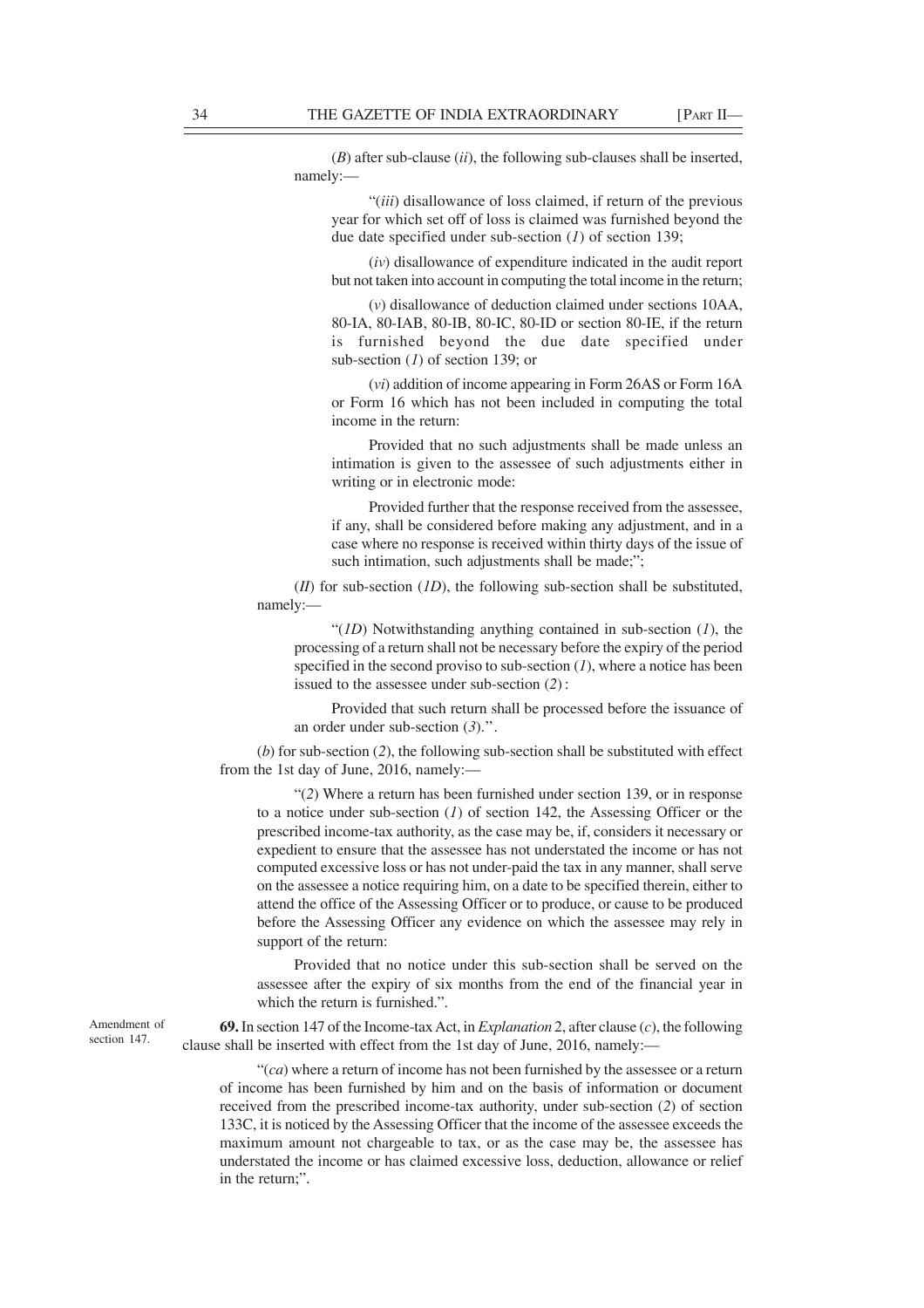**70.** For section 153 of the Income-tax Act, the following section shall be substituted with effect from the 1st day of June, 2016, namely:—

"153. (*1*) No order of assessment shall be made under section 143 or section 144 at any time after the expiry of twenty-one months from the end of the assessment year in which the income was first assessable.

(*2*) No order of assessment, reassessment or recomputation shall be made under section 147 after the expiry of nine months from the end of the financial year in which the notice under section 148 was served.

(*3*) Notwithstanding anything contained in sub-sections (*1*) and (*2*), an order of fresh assessment in pursuance of an order under section 254 or section 263 or section 264, setting aside or cancelling an assessment, may be made at any time before the expiry of nine months from the end of the financial year in which the order under section 254 is received by the Principal Chief Commissioner or Chief Commissioner or Principal Commissioner or Commissioner or, as the case may be, the order under section 263 or section 264 is passed by the Principal Commissioner or Commissioner.

(*4*) Notwithstanding anything contained in sub-sections (*1*), (*2*) and (*3*), where a reference under sub-section (*1*) of section 92CA is made during the course of the proceeding for the assessment or reassessment, the period available for completion of assessment or reassessment, as the case may be, under the said sub-sections (*1*), (*2*) and (*3*) shall be extended by twelve months.

(*5*) Where effect to an order under section 250 or section 254 or section 260 or section 262 or section 263 or section 264 is to be given by the Assessing Officer, wholly or partly, otherwise than by making a fresh assessment or reassessment, such effect shall be given within a period of three months from the end of the month in which order under section 250 or section 254 or section 260 or section 262 is received by the Principal Chief Commissioner or Chief Commissioner or Principal Commissioner or Commissioner, as the case may be, the order under section 263 or section 264 is passed by the Principal Commissioner or Commissioner:

Provided that where it is not possible for the Assessing Officer to give effect to such order within the aforesaid period, for reasons beyond his control, the Principal Commissioner or Commissioner on receipt of such request in writing from the Assessing Officer, if satisfied, may allow an additional period of six months to give effect to the order.

(*6*) Nothing contained in sub-sections (*1*) and (*2*) shall apply to the following classes of assessments, reassessments and recomputation which may, subject to the provisions of sub-sections (*3*) and (*5*), be completed—

 (*i*) where the assessment, reassessment or recomputation is made on the assessee or any person in consequence of or to give effect to any finding or direction contained in an order under section 250, section 254, section 260, section 262, section 263, or section 264 or in an order of any court in a proceeding otherwise than by way of appeal or reference under this Act, on or before the expiry of twelve months from the end of the month in which such order is received or passed by the Principal Commissioner or Commissioner, as the case may be; or

(*ii*) where, in the case of a firm, an assessment is made on a partner of the firm in consequence of an assessment made on the firm under section 147, on or before the expiry of twelve months from the end of the month in which the assessment order in the case of the firm is passed.

(*7*) Where effect to any order, finding or direction referred to in sub-section (*5*) or sub-section (*6*) is to be given by the Assessing Officer, within the time specified in the said sub-sections, and such order has been received or passed, as the case may be, by the income-tax authority specified therein before the 1st day of June, 2016, the Assessing Officer shall give effect to such order, finding or direction, or assess, reassess or recompute the income of the assessee, on or before the 31st day of March, 2017.

section 153. Time limit for completion of assessment,

Substitution of new section for

reassessment and recomputation.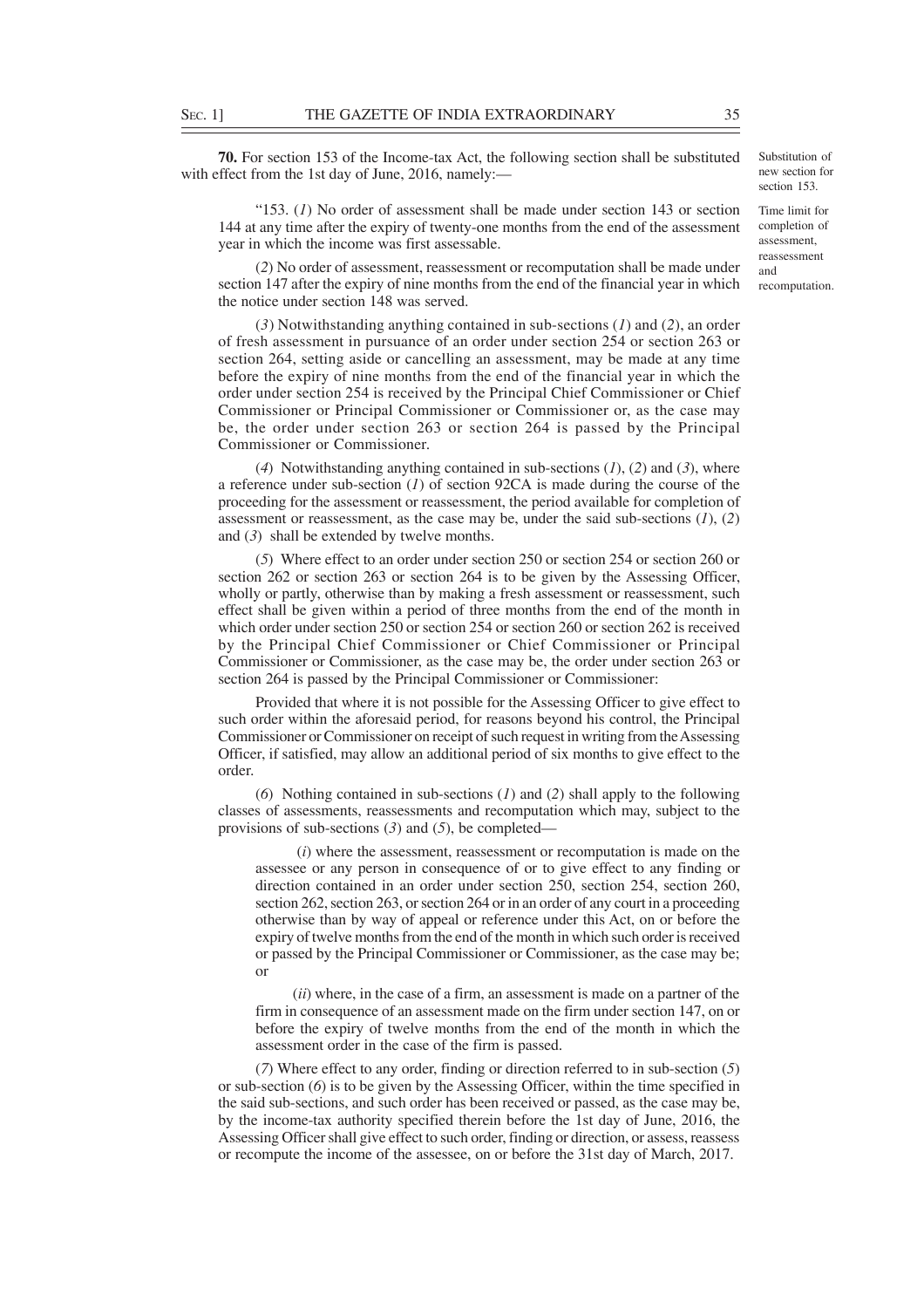(*8*) Notwithstanding anything contained in the foregoing provisions of this section, sub-section (*2*) of section 153A or sub-section (*1*) of section 153B, the order of assessment or reassessment, relating to any assessment year, which stands revived under sub-section (*2*) of section 153A, shall be made within a period of one year from the end of the month of such revival or within the period specified in this section or sub-section (*1*) of section 153B, whichever is later.

(*9*) The provisions of this section as they stood immediately before the commencement of the Finance Act, 2016, shall apply to and in relation to any order of assessment, reassessment or recomputation made before the 1st day of June, 2016.

*Explanation* 1.—For the purposes of this section, in computing the period of limitation—

(*i*) the time taken in reopening the whole or any part of the proceeding or in giving an opportunity to the assessee to be re-heard under the proviso to section 129; or

(*ii*) the period during which the assessment proceeding is stayed by an order or injunction of any court; or

(*iii*) the period commencing from the date on which the Assessing Officer intimates the Central Government or the prescribed authority, the contravention of the provisions of clause (*21*) or clause (*22B*) or clause (*23A*) or clause (*23B*) or sub-clause (*iv*) or sub-clause (*v*) or sub-clause (*vi*) or sub-clause (*via*) of clause (*23C*) of section 10, under clause (*i*) of the proviso to sub-section (*3*) of section 143 and ending with the date on which the copy of the order withdrawing the approval or rescinding the notification, as the case may be, under those clauses is received by the Assessing Officer; or

(*iv*) the period commencing from the date on which the Assessing Officer directs the assessee to get his accounts audited under sub-section (*2A*) of section 142 and—

(*a*) ending with the last date on which the assessee is required to furnish a report of such audit under that sub-section; or

(*b*) where such direction is challenged before a court, ending with the date on which the order setting aside such direction is received by the Principal Commissioner or Commissioner; or

(*v*) the period commencing from the date on which the Assessing Officer makes a reference to the Valuation Officer under sub-section (*1*) of section 142A and ending with the date on which the report of the Valuation Officer is received by the Assessing Officer; or

(*vi*) the period (not exceeding sixty days) commencing from the date on which the Assessing Officer received the declaration under sub-section (*1*) of section 158A and ending with the date on which the order under sub-section (*3*) of that section is made by him; or

(*vii*) in a case where an application made before the Income-tax Settlement Commission is rejected by it or is not allowed to be proceeded with by it, the period commencing from the date on which an application is made before the Settlement Commission under section 245C and ending with the date on which the order under sub-section (*1*) of section 245D is received by the Principal Commissioner or Commissioner under sub-section (*2*) of that section; or

(*viii*) the period commencing from the date on which an application is made before the Authority for Advance Rulings under sub-section (*1*) of section 245Q and ending with the date on which the order rejecting the application is received by the Principal Commissioner or Commissioner under sub-section (*3*) of section 245R; or

 $(ix)$  the period commencing from the date on which an application is made before the Authority for Advance Rulings under sub-section (*1*) of section 245Q and ending with the date on which the advance ruling pronounced by it is received by the Principal Commissioner or Commissioner under sub-section (*7*) of section 245R; or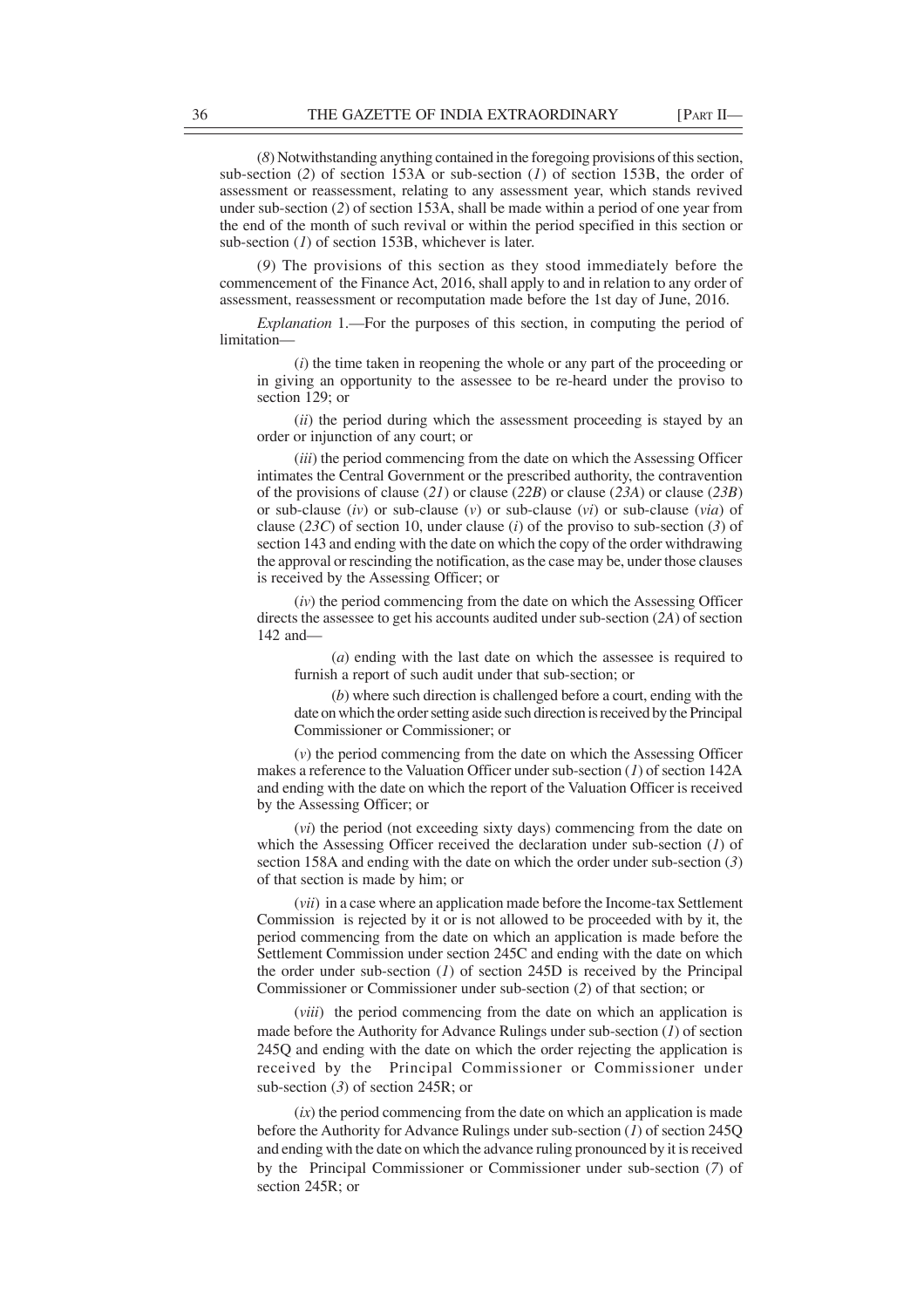(*x*) the period commencing from the date on which a reference or first of the references for exchange of information is made by an authority competent under an agreement referred to in section 90 or section 90A and ending with the date on which the information requested is last received by the Principal Commissioner or Commissioner or a period of one year, whichever is less; or

(*xi*) the period commencing from the date on which a reference for declaration of an arrangement to be an impermissible avoidance arrangement is received by the Principal Commissioner or Commissioner under sub-section (*1*) of section 144BA and ending on the date on which a direction under sub-section (*3*) or sub-section (*6*) or an order under sub-section (*5*) of the said section is received by the Assessing Officer,

### shall be excluded:

Provided that where immediately after the exclusion of the aforesaid period, the period of limitation referred to in sub-sections (*1*), (*2*), (*3*) and sub-section (*8*) available to the Assessing Officer for making an order of assessment, reassessment or recomputation, as the case may be, is less than sixty days, such remaining period shall be extended to sixty days and the aforesaid period of limitation shall be deemed to be extended accordingly:

Provided further that where the period available to the Transfer Pricing Officer is extended to sixty days in accordance with the proviso to sub-section (*3A*) of section 92CA and the period of limitation available to the Assessing Officer for making an order of assessment, reassessment or recomputation, as the case may be, is less than sixty days, such remaining period shall be extended to sixty days and the aforesaid period of limitation shall be deemed to be extended accordingly:

Provided also that where a proceeding before the Settlement Commission abates under section 245HA, the period of limitation available under this section to the Assessing Officer for making an order of assessment, reassessment or recomputation, as the case may be, shall, after the exclusion of the period under sub-section (*4*) of section 245HA, be not less than one year; and where such period of limitation is less than one year, it shall be deemed to have been extended to one year; and for the purposes of determining the period of limitation under sections 149, 153B, 154, 155 and 158BE and for the purposes of payment of interest under section 244A, this proviso shall also apply accordingly.

*Explanation* 2.—For the purposes of this section, where, by an order referred to in clause (*i*) of sub-section  $(6)$ ,—

(*a*) any income is excluded from the total income of the assessee for an assessment year, then, an assessment of such income for another assessment year shall, for the purposes of section 150 and this section, be deemed to be one made in consequence of or to give effect to any finding or direction contained in the said order; or

(*b*) any income is excluded from the total income of one person and held to be the income of another person, then, an assessment of such income on such other person shall, for the purposes of section 150 and this section, be deemed to be one made in consequence of or to give effect to any finding or direction contained in the said order, if such other person was given an opportunity of being heard before the said order was passed.".

**71.** For section 153B of the Income-tax Act, the following section shall be substituted with effect from the 1st day of June, 2016, namely:—

Substitution of new section for section 153B.

'153B. (*1*) Notwithstanding anything contained in section 153, the Assessing Officer shall make an order of assessment or reassessment,—

Time limit for completion of assessment under section 153A.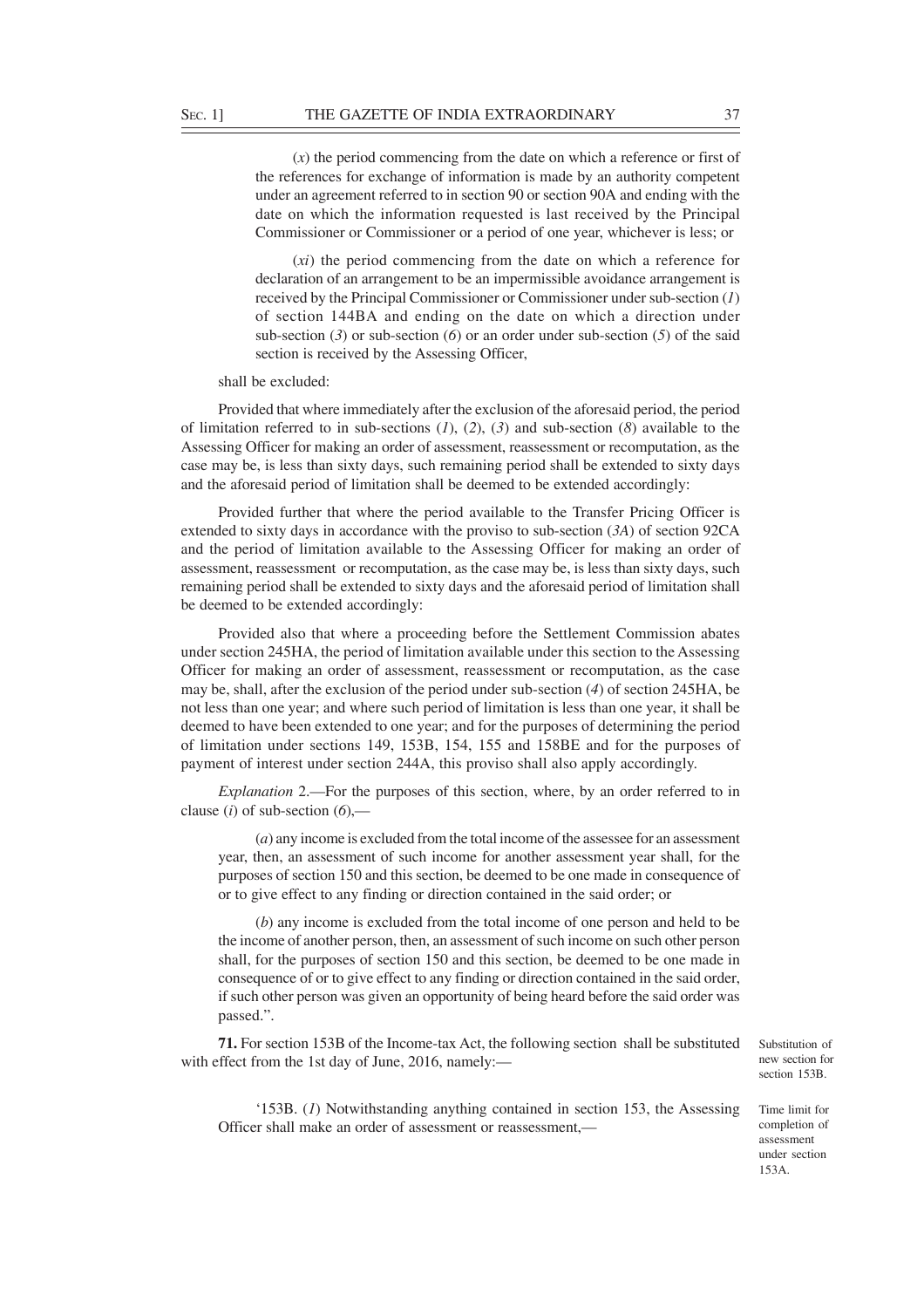(*a*) in respect of each assessment year falling within six assessment years referred to in clause (*b*) of sub-section (*1*) of section 153A, within a period of twenty-one months from the end of the financial year in which the last of the authorisations for search under section 132 or for requisition under section 132A was executed;

(*b*) in respect of the assessment year relevant to the previous year in which search is conducted under section 132 or requisition is made under section 132A, within a period of twenty-one months from the end of the financial year in which the last of the authorisations for search under section 132 or for requisition under section 132A was executed:

Provided that in case of other person referred to in section 153C, the period of limitation for making the assessment or reassessment shall be the period as referred to in clause (*a*) or clause (*b*) of this sub-section or nine months from the end of the financial year in which books of account or documents or assets seized or requisitioned are handed over under section 153C to the Assessing Officer having jurisdiction over such other person, whichever is later:

Provided further that in case where the last of the authorisations for search under section 132 or for requisition under section 132A was executed and during the course of the proceedings for the assessment or reassessment of total income, a reference under sub-section (*1*) of section 92CA is made, the provisions of clause (*a*) or clause (*b*) of this sub-section shall have effect as if for the words "twenty-one months", the words "thirty-three months" had been substituted:

Provided also that in case where during the course of the proceedings for the assessment or reassessment of total income in case of other person referred to in section 153C, a reference under sub-section (*1*) of section 92CA is made, the period of limitation for making the assessment or reassessment in case of such other person shall be the period of thirty-three months from the end of the financial year in which the last of the authorisations for search under section 132 or for requisition under section 132A was executed or twenty-one months from the end of the financial year in which books of account or documents or assets seized or requisitioned are handed over under section 153C to the Assessing Officer having jurisdiction over such other person, whichever is later.

(*2*) The authorisation referred to in clause (*a*) and clause (*b*) of sub-section (*1*) shall be deemed to have been executed,—

(*a*) in the case of search, on the conclusion of search as recorded in the last *panchnama* drawn in relation to any person in whose case the warrant of authorisation has been issued; or

(*b*) in the case of requisition under section 132A, on the actual receipt of the books of account or other documents or assets by the Authorised Officer.

(*3*) The provisions of this section, as they stood immediately before the commencement of the Finance Act, 2016, shall apply to and in relation to any order of assessment or reassessment made before the 1st day of June, 2016.

*Explanation*.—In computing the period of limitation under this section—

(*i*) the period during which the assessment proceeding is stayed by an order or injunction of any court; or

(*ii*) the period commencing from the date on which the Assessing Officer directs the assessee to get his accounts audited under sub-section (*2A*) of section 142 and—

(*a*) ending with the last date on which the assessee is required to furnish a report of such audit under that sub-section; or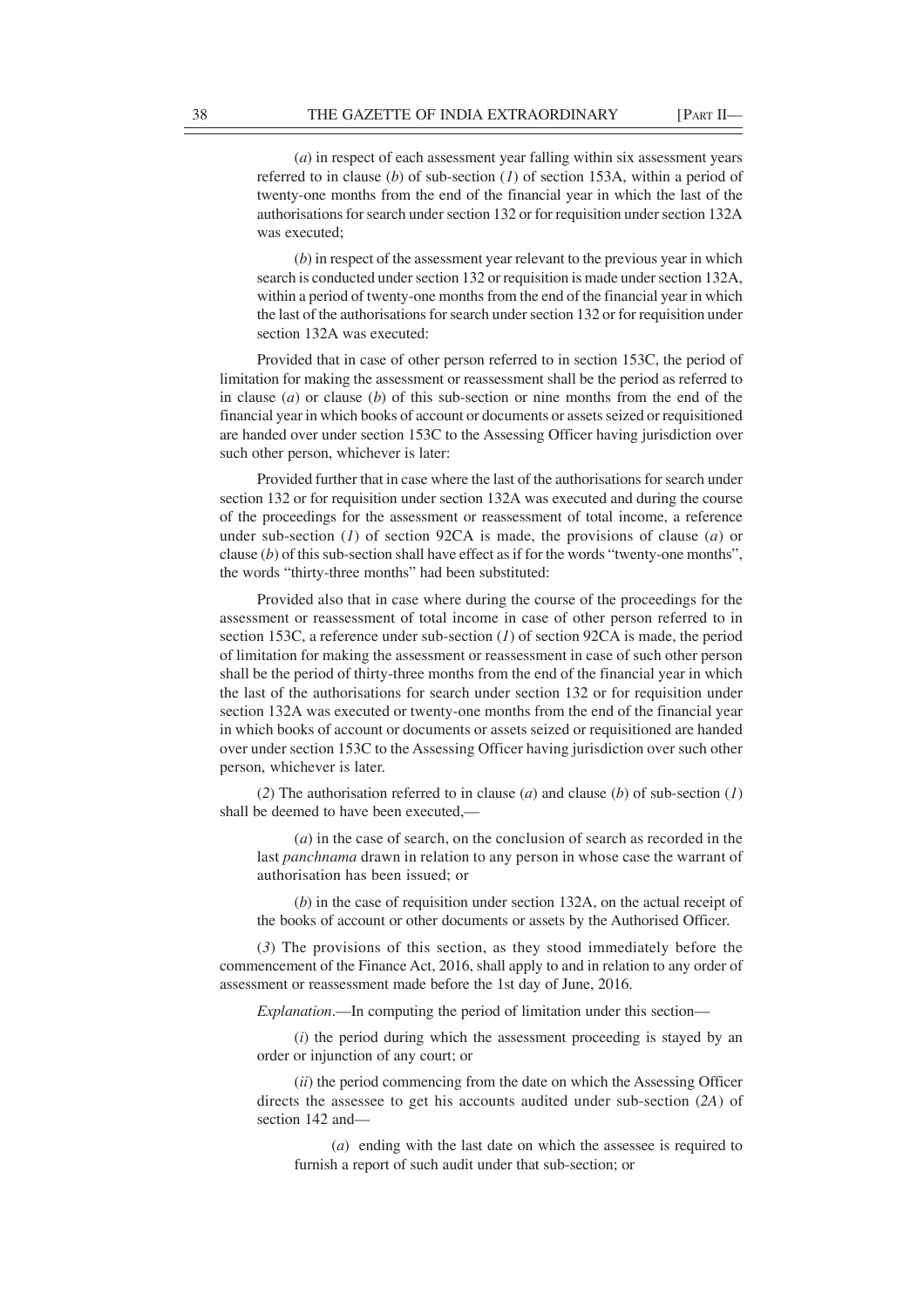(*b*) where such direction is challenged before a court, ending with the date on which the order setting aside such direction is received by the Principal Commissioner or Commissioner; or

(*iii*) the period commencing from the date on which the Assessing Officer makes a reference to the Valuation Officer under sub-section (*1*) of section 142A and ending with the date on which the report of the Valuation Officer is received by the Assessing Officer; or

(*iv*) the time taken in re-opening the whole or any part of the proceeding or in giving an opportunity to the assessee of being re-heard under the proviso to section 129; or

(*v*) in a case where an application made before the Income-tax Settlement Commission is rejected by it or is not allowed to be proceeded with by it, the period commencing from the date on which an application is made before the Settlement Commission under section 245C and ending with the date on which the order under sub-section (*1*) of section 245D is received by the Principal Commissioner or Commissioner under sub-section (*2*) of that section; or

(*vi*) the period commencing from the date on which an application is made before the Authority for Advance Rulings under sub-section (*1*) of section 245Q and ending with the date on which the order rejecting the application is received by the Principal Commissioner or Commissioner under sub-section (*3*) of section 245R; or

(*vii*) the period commencing from the date on which an application is made before the Authority for Advance Rulings under sub-section (*1*) of section 245Q and ending with the date on which the advance ruling pronounced by it is received by the Principal Commissioner or Commissioner under sub-section (*7*) of section 245R; or

(*viii*) the period commencing from the date of annulment of a proceeding or order of assessment or reassessment referred to in sub-section (*2*) of section 153A, till the date of the receipt of the order setting aside the order of such annulment, by the Principal Commissioner or Commissioner; or

(*ix*) the period commencing from the date on which a reference or first of the references for exchange of information is made by an authority competent under an agreement referred to in section 90 or section 90A and ending with the date on which the information requested is last received by the Principal Commissioner or Commissioner or a period of one year, whichever is less; or

(*x*) the period commencing from the date on which a reference for declaration of an arrangement to be an impermissible avoidance arrangement is received by the Principal Commissioner or Commissioner under sub-section (*1*) of section 144BA and ending on the date on which a direction under sub-section (*3*) or sub-section (*6*) or an order under sub-section (*5*) of the said section is received by the Assessing Officer,

### shall be excluded:

Provided that where immediately after the exclusion of the aforesaid period, the period of limitation referred to in clause (*a*) or clause (*b*) of this sub-section available to the Assessing Officer for making an order of assessment or reassessment, as the case may be, is less than sixty days, such remaining period shall be extended to sixty days and the aforesaid period of limitation shall be deemed to be extended accordingly:

Provided further that where the period available to the Transfer Pricing Officer is extended to sixty days in accordance with the proviso to sub-section (*3A*) of section 92CA and the period of limitation available to the Assessing Officer for making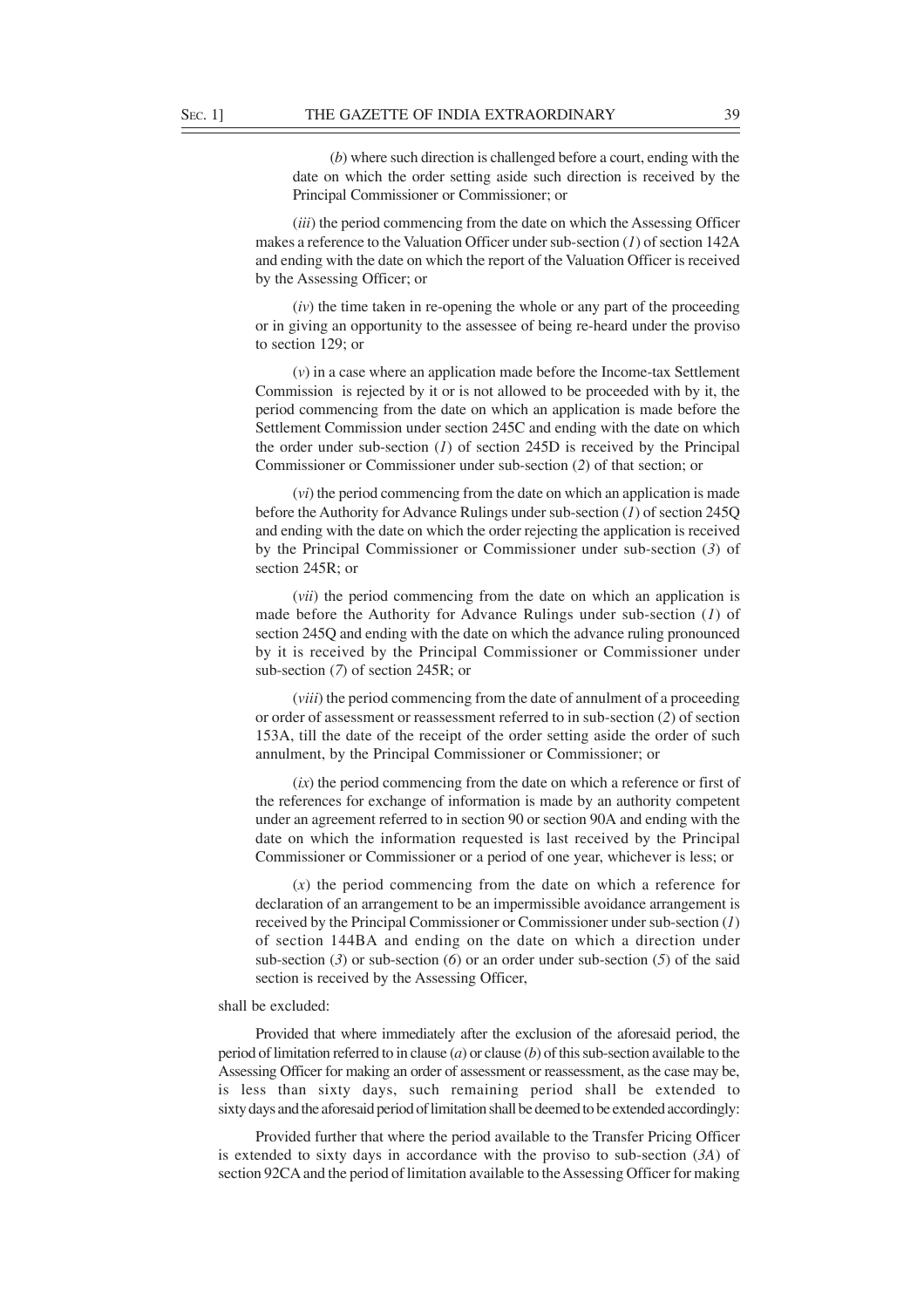|                                                                             | an order of assessment or reassessment, as the case may be, is less than sixty days,<br>such remaining period shall be extended to sixty days and the aforesaid period of<br>limitation shall be deemed to be extended accordingly.'.     |
|-----------------------------------------------------------------------------|-------------------------------------------------------------------------------------------------------------------------------------------------------------------------------------------------------------------------------------------|
| Amendment of<br>section 192A.                                               | <b>72.</b> In section 192A of the Income-tax Act, in the first proviso, for the words "thirty"<br>thousand rupees", the words "fifty thousand rupees" shall be substituted with effect from the<br>1st day of June, 2016.                 |
| Amendment of<br>section 194BB.                                              | <b>73.</b> In section 194BB of the Income-tax Act, for the words "five thousand rupees", the<br>words "ten thousand rupees" shall be substituted with effect from the 1st day of June, 2016.                                              |
| Amendment of<br>section 194C.                                               | <b>74.</b> In section 194C of the Income-tax Act, in sub-section $(5)$ , in the proviso, for the<br>words "seventy-five thousand rupees", the words "one lakh rupees" shall be substituted with<br>effect from the 1st day of June, 2016. |
| Amendment of<br>section 194D.                                               | 75. In section 194D of the Income-tax Act, in the second proviso, for the words "twenty"<br>thousand rupees", the words "fifteen thousand rupees" shall be substituted with effect from<br>the 1st day of June, 2016.                     |
| Amendment of<br>section 194DA.                                              | <b>76.</b> In section 194DA of the Income-tax Act, for the words "two per cent.", the words<br>"one per cent." shall be substituted with effect from the 1st day of June, 2016.                                                           |
| Amendment of<br>section 194EE.                                              | 77. In section 194EE of the Income-tax Act, for the words "twenty per cent.", the<br>words "ten per cent." shall be substituted with effect from the 1st day of June, 2016.                                                               |
| Amendment of<br>section 194G.                                               | <b>78.</b> In section 194G of the Income-tax Act, in sub-section $(I)$ , with effect from the<br>1st day of June, 2016,—                                                                                                                  |
|                                                                             | $(i)$ for the words "one thousand rupees", the words "fifteen thousand rupees"<br>shall be substituted;                                                                                                                                   |
|                                                                             | (ii) for the words "ten per cent.", the words "five per cent." shall be substituted.                                                                                                                                                      |
| Amendment of                                                                | 79. In section 194H of the Income-tax Act, with effect from the 1st day of June, 2016,—                                                                                                                                                   |
| section 194H.                                                               | $(i)$ for the words "ten per cent.", the words "five per cent." shall be substituted;                                                                                                                                                     |
|                                                                             | (ii) in first proviso, for the words "five thousand rupees", the words "fifteen<br>thousand rupees" shall be substituted.                                                                                                                 |
| Omission of<br>sections 194K<br>and 194L.<br>Amendment of<br>section 194LA. | 80. Section 194K and section 194L of the Income-tax Act shall be omitted with effect<br>from the 1st day of June, 2016.                                                                                                                   |
|                                                                             | 81. In section 194LA of the Income-tax Act, in the proviso, for the words "two hundred"<br>thousand rupees", the words "two lakh and fifty thousand rupees" shall be substituted with<br>effect from the 1st day of June, 2016.           |
| Amendment of<br>section<br>194LBA.                                          | 82. In section 194LBA of the Income-tax Act, with effect from the 1st day of June,<br>$2016, -$                                                                                                                                           |
|                                                                             | $(i)$ in sub-section $(I)$ , for the words, brackets, figures and letters "in clause<br>$(23FC)$ ", the words, brackets, figures and letters "in sub-clause (a) of clause (23FC)"<br>shall be substituted;                                |
|                                                                             | $(ii)$ in sub-section (2), for the words, brackets, figures and letters "in clause<br>$(23FC)$ ", the words, brackets, figures and letters "in sub-clause (a) of clause (23FC)"<br>shall be substituted.                                  |
| Amendment of<br>section<br>194LBB.                                          | 83. In section 194LBB of the Income-tax Act, for the words "deduct income-tax thereon<br>at the rate of ten per cent.", the following shall be substituted with effect from the 1st day of<br>June, 2016, namely:-                        |
|                                                                             | "deduct income-tax thereon,-                                                                                                                                                                                                              |

(*i*) at the rate of ten per cent., where the payee is a resident;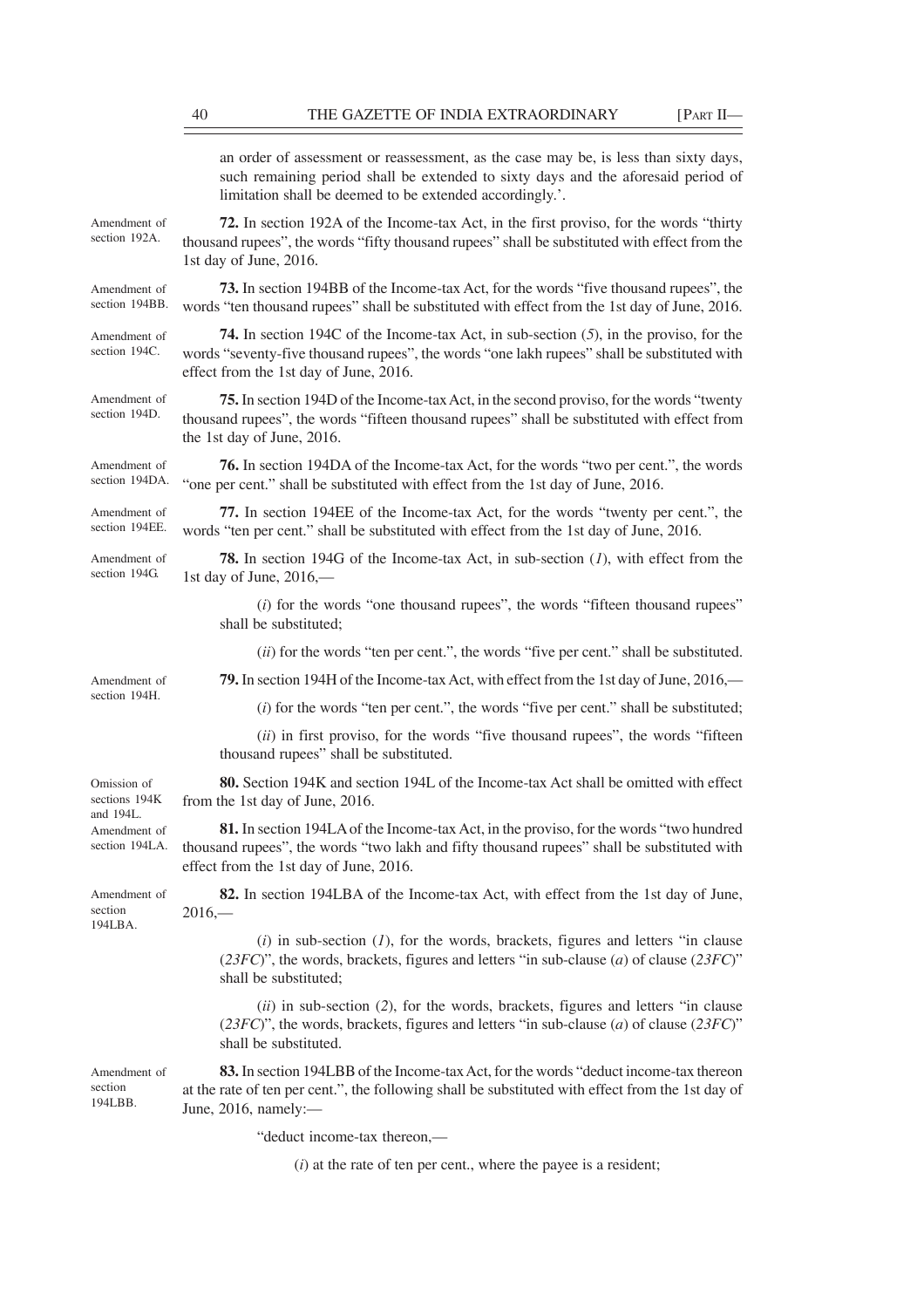(*ii*) at the rates in force, where the payee is a non-resident (not being a company) or a foreign company:

Provided that where the payee is a non-resident (not being a company) or a foreign company, no deduction shall be made in respect of any income that is not chargeable to tax under the provisions of the Act.''.

**84.** After section 194LBB of the Income-tax Act, the following section shall be inserted with effect from the 1st day of June, 2016, namely:—

'194LBC. (*1*) Where any income is payable to an investor, being a resident, in respect of an investment in a securitisation trust specified in clause (*d*) of the *Explanation* occurring after section 115TCA, the person responsible for making the payment shall, at the time of credit of such income to the account of the payee or at the time of payment thereof in cash or by issue of a cheque or draft or by any other mode, whichever is earlier, deduct income-tax thereon, at the rate of-

(*i*) twenty-five per cent., if the payee is an individual or a Hindu undivided family;

(*ii*) thirty per cent., if the payee is any other person.

(*2*) Where any income is payable to an investor, being a non-resident (not being a company) or a foreign company, in respect of an investment in a securitisation trust specified in clause (*d*) of the *Explanation* occurring after section 115TCA, the person responsible for making the payment shall, at the time of credit of such income to the account of the payee or at the time of payment thereof in cash or by issue of a cheque or draft or by any other mode, whichever is earlier, deduct income-tax thereon, at the rates in force.

*Explanation*.—For the purposes of this section,—

(*a*) "investor" shall have the meaning assigned to it in clause (*a*) of the *Explanation* occurring after section 115TCA;

(*b*) where any income as aforesaid is credited to any account, whether called "suspense account" or by any other name, in the books of account of the person liable to pay such income, such crediting shall be deemed to be the credit of such income to the account of the payee, and the provisions of this section shall apply accordingly.'.

**85.** In section 197 of the Income-tax Act, in sub-section (*1*), after the figures and letters "194LA", the figures and letters ", 194LBB, 194LBC" shall be inserted with effect from the 1st day of June, 2016. Amendment of section 197.

**86.** In section 197A of the Income-tax Act, with effect from the 1st day of June, 2016,—

(*a*) in sub-section (*1A*), after the word, figures and letters "section 194DA" at both the places where they occur, the words, figures and letter "or section 194-I" shall be inserted;

(*b*) in sub-section (*1C*), after the word, figures and letters "section 194EE" at both the places where they occur, the words, figures and letter "or section 194-I" shall be inserted.

**87.** In section 206AA of the Income-tax Act, for sub-section (*7*), the following sub-section shall be substituted with effect from the 1st day of June, 2016, namely:—

"(*7*) The provisions of this section shall not apply to a non-resident, not being a company, or to a foreign company, in respect of—

(*i*) payment of interest on long-term bonds as referred to in section 194LC; and

(*ii*) any other payment subject to such conditions as may be prescribed.".

**88.** In section 206C of the Income-tax Act, with effect from the 1st day of June, 2016,—

Amendment of section 206C.

section 197A.

Amendment of

Amendment of section 206AA.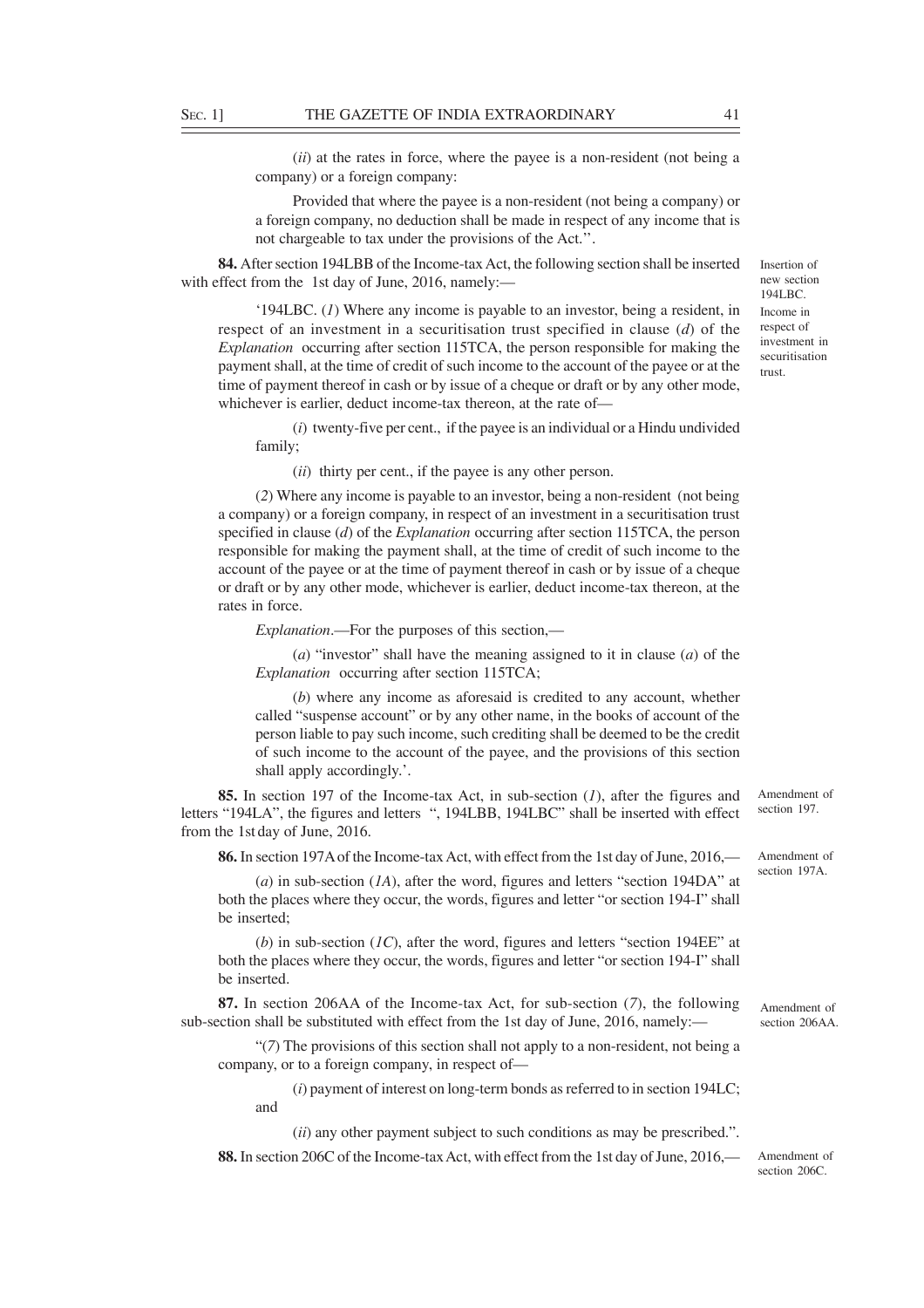$(i)$  in sub-section  $(ID)$ ,—

(*A*) after the words "or jewellery", the words "or any other goods (other than bullion or jewellery) or providing any service" shall be inserted;

(*B*) in clause (*ii*), for the word "rupees.", the words "rupees; or" shall be substituted;

(*C*) after clause (*ii*), the following clause shall be inserted, namely:—

"(*iii*) for any goods, other than those referred to in clauses (*i*) and (*ii*), or any service, exceeds two hundred thousand rupees:

Provided that no tax shall be collected at source under this sub-section on any amount on which tax has been deducted by the payer under Chapter XVII-B.";

 $(iii)$  after sub-section  $(1D)$ , the following sub-sections shall be inserted, namely:—

"(*1E*) Nothing contained in sub-section (*1D*) in relation to sale of any goods (other than bullion or jewellery) or providing any service shall apply to such class of buyers who fulfil such conditions, as may be prescribed.

(*1F*) Every person, being a seller, who receives any amount as consideration for sale of a motor vehicle of the value exceeding ten lakh rupees, shall, at the time of receipt of such amount, collect from the buyer, a sum equal to one per cent. of the sale consideration as income-tax.";

(*iii*) after sub-section (*11*), in the *Explanation*,—

(*A*) in clause (*aa*), in sub-clause (*ii*), after the word, brackets, figure and letter "sub-section (*1D*)", the words, brackets, figure and letter "or sub-section (*1F*)" shall be inserted;

(*B*) in cluase (c), after the word "sold", the words, brackets, figure and letter "or services referred to in sub-section (*1D*) are provided" shall be instered.".

**89.** In section 211 of the Income-tax Act, for sub-section (*1*), the following sub-section shall be substituted with effect from the 1st day of June, 2016, namely:—

 $''(1)$  Advance tax on the current income calculated in the manner laid down in section 209 shall be payable by—

(*a*) all the assessees, other than the assessee referred to in clause (*b*), who are liable to pay the same, in four instalments during each financial year and the due date of each instalment and the amount of such instalment shall be as specified in the Table below:

TABLE

| Due date of instalment          | Amount payable                                                                                                                                                 |
|---------------------------------|----------------------------------------------------------------------------------------------------------------------------------------------------------------|
| On or before the 15th June      | Not less than fifteen per cent. of such advance<br>tax.                                                                                                        |
| On or before the 15th September | Not less than forty-five per cent. of such<br>advance tax, as reduced by the amount, if<br>any, paid in the earlier instalment.                                |
| On or before the 15th December  | Not less than seventy-five per cent. of such<br>advance tax, as reduced by the amount or<br>amounts, if any, paid in the earlier instalment<br>or instalments. |
| On or before the 15th March     | The whole amount of such advance tax, as<br>reduced by the amount or amounts, if any,<br>paid in the earlier instalment or instalments;                        |

Amendment of

section 211.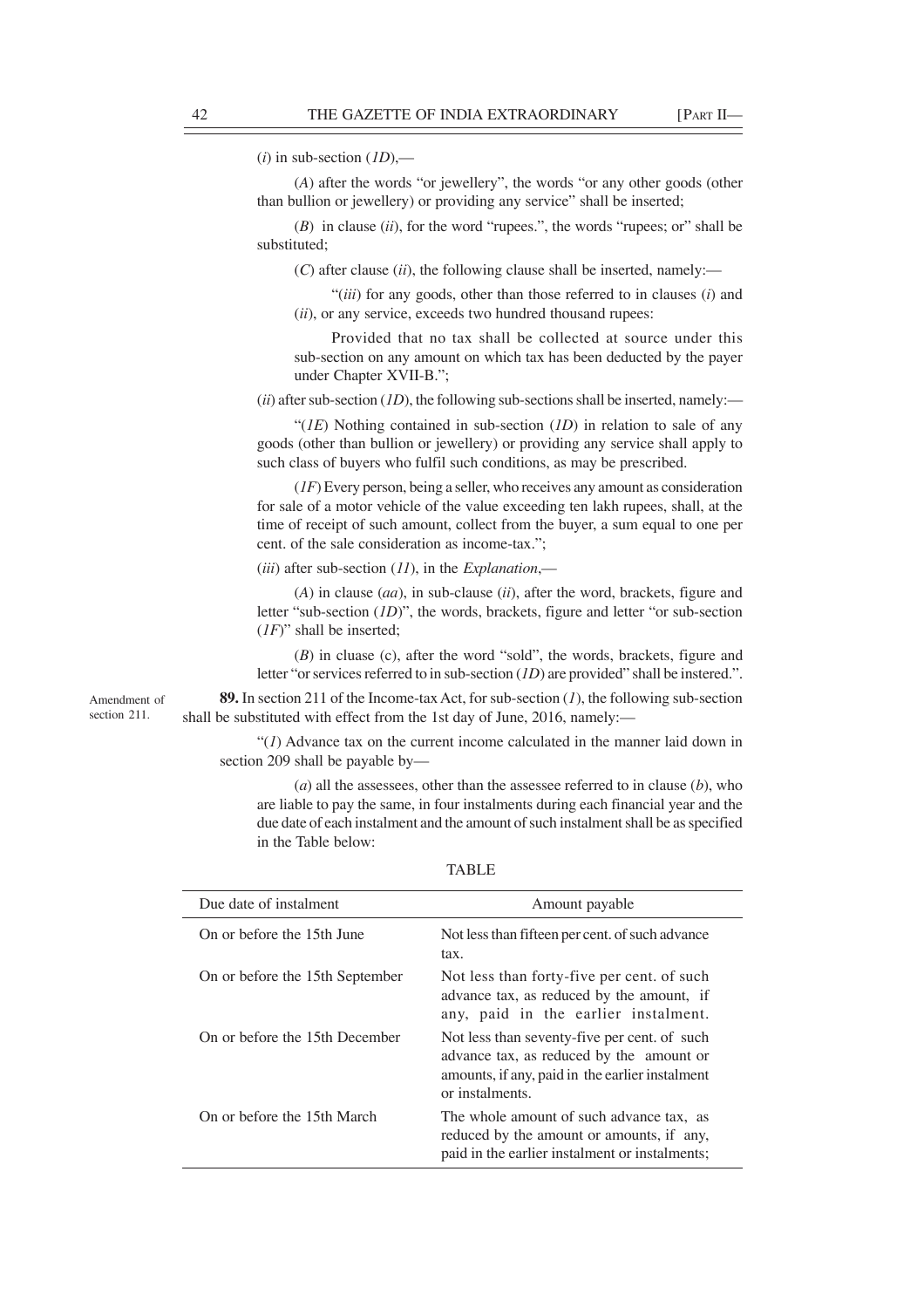(*b*) an eligible assessee in respect of an eligible business referred to in section 44AD, to the extent of the whole amount of such advance tax during each financial year on or before the 15th March:

Provided that any amount paid by way of advance tax on or before the 31st day of March shall also be treated as advance tax paid during the financial year ending on that day for all the purposes of this Act.".

**90.** In section 220 of the Income-tax Act, in sub-section (*2A*), after clause (*iii*), the following provisos shall be inserted with effect from the 1st day of June, 2016, namely:—

"Provided that the order accepting or rejecting the application of the assessee, either in full or in part, shall be passed within a period of twelve months from the end of the month in which the application is received:

Provided further that no order rejecting the application, either in full or in part, shall be passed unless the assessee has been given an opportunity of being heard:

Provided also that where any application is pending as on the 1st day of June, 2016, the order shall be passed on or before the 31st day of May, 2017.".

**91.** In section 234C of the Income-tax Act, in sub-section (*1*), with effect from the 1st day of June, 2016,—

Amendment of section 234C.

Amendment of section 220.

 $(i)$  for clause  $(a)$ , the following clause shall be substituted, namely:—

 $\cdot(a)$  an assessee, other than an eligible assessee in respect of the eligible business referred to in section 44AD, who is liable to pay advance tax under section 208 has failed to pay such tax or—

(*i*) the advance tax paid by such assessee on its current income on or before the 15th day of June is less than fifteen per cent. of the tax due on the returned income or the amount of such advance tax paid on or before the 15th day of September is less than forty-five per cent. of the tax due on the returned income or the amount of such advance tax paid on or before the 15th day of December is less than seventy-five per cent. of the tax due on the returned income, then, the assessee shall be liable to pay simple interest at the rate of one per cent. per month for a period of three months on the amount of the shortfall from fifteen per cent. or forty-five per cent. or seventy-five per cent., as the case may be, of the tax due on the returned income;

(*ii*) the advance tax paid by the assessee on the current income on or before the 15th day of March is less than the tax due on the returned income, then, the assessee shall be liable to pay simple interest at the rate of one per cent. on the amount of the shortfall from the tax due on the returned income:

Provided that if the advance tax paid by the assessee on the current income, on or before the 15th day of June or the 15th day of September, is not less than twelve per cent. or, as the case may be, thirty-six per cent. of the tax due on the returned income, then, the assessee shall not be liable to pay any interest on the amount of the shortfall on those dates;";

(*ii*) in clause (*b*), for the portion beginning with the words "the assessee, other than a company" and ending with the words "shortfall from the tax due on the returned income", the following shall be substituted, namely:—

> "an eligible assessee in respect of the eligible business referred to in section 44AD, who is liable to pay advance tax under section 208 has failed to pay such tax or the advance tax paid by the assessee on its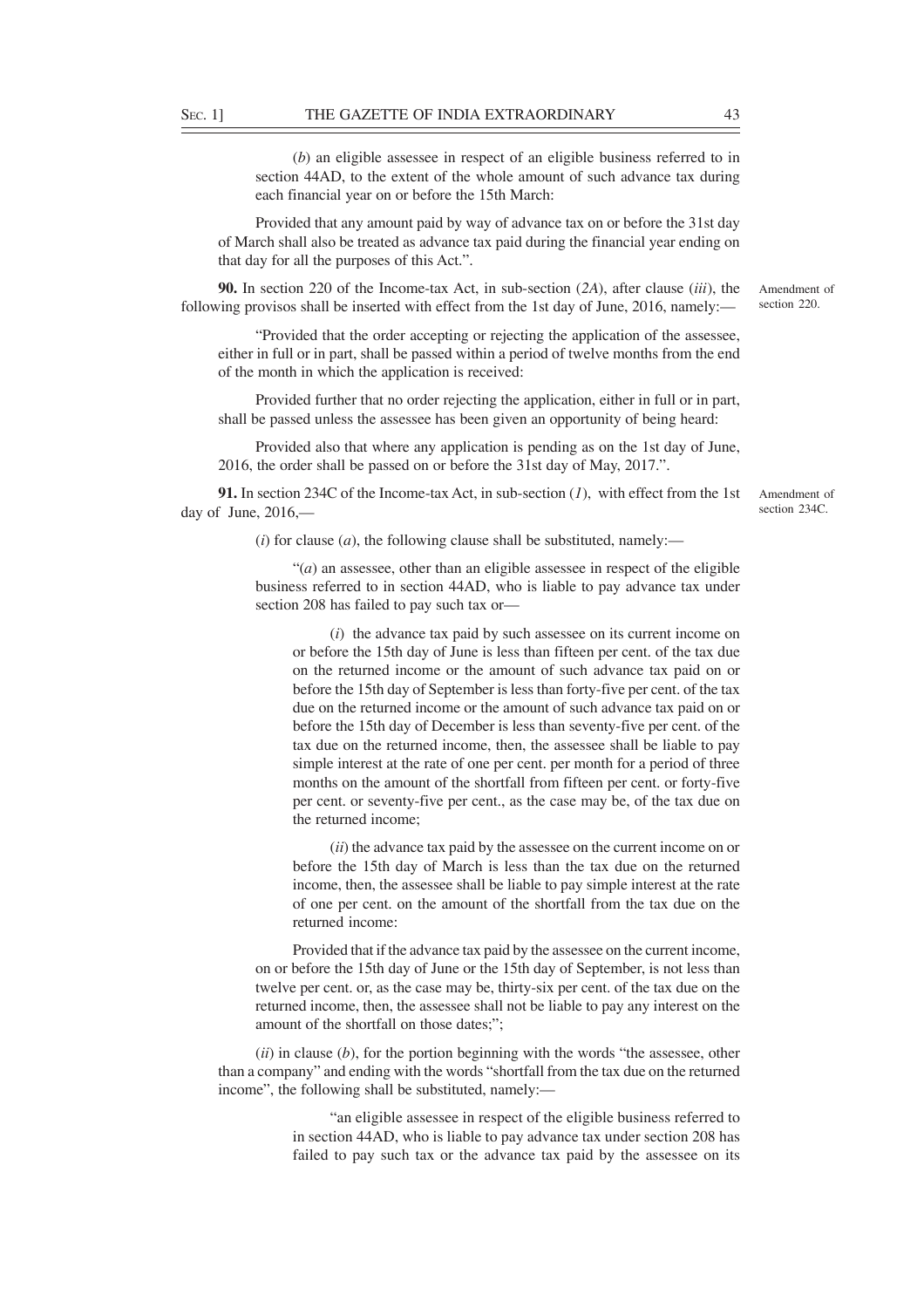current income on or before the 15th day of March is less than the tax due on the returned income, then, the assessee shall be liable to pay simple interest at the rate of one per cent. on the amount of the shortfall from the tax due on the returned income:";

(*iii*) in the first proviso, below clause (*b*)—

(*I*) in clause (*b*), for the word and figure "section 2", the words and figure "section 2; or" shall be substituted;

 $(II)$  after clause  $(b)$ , the following clause shall be inserted, namely:—

'(*c*) income under the head "Profits and gains of business or profession" in cases where the income accrues or arises under the said head for the first time,';

(*III*) in the long line, for the words, brackets and letter "or clause (*b*)", the words, brackets and letters "or clause (*b*) or clause (*c*)" shall be substituted.

**92.** In section 244A of the Income-tax Act, with effect from the 1st day of June, 2016,—

(*A*) in sub-section (*1*), for clause (*a*), the following clauses shall be substituted, namely:—

"(*a*) where the refund is out of any tax collected at source under section 206C or paid by way of advance tax or treated as paid under section 199, during the financial year immediately preceding the assessment year, such interest shall be calculated at the rate of one-half per cent. for every month or part of a month comprised in the period,—

(*i*) from the 1st day of April of the assessment year to the date on which the refund is granted, if the return of income has been furnished on or before the due date specified under sub-section (*1*) of section 139; or

(*ii*) from the date of furnishing of return of income to the date on which the refund is granted, in a case not covered under sub-clause (*i*);

(*aa*) where the refund is out of any tax paid under section 140A, such interest shall be calculated at the rate of one-half per cent. for every month or part of a month comprised in the period, from the date of furnishing of return of income or payment of tax, whichever is later, to the date on which the refund is granted:

Provided that no interest under clause (*a*) or clause (*aa*) shall be payable, if the amount of refund is less than ten per cent. of the tax as determined under sub-section (*1*) of section 143 or on regular assessment;";

(*B*) after sub-section (*1*), the following sub-section shall be inserted, namely:—

"(*1A*) In a case where a refund arises as a result of giving effect to an order under section 250 or section 254 or section 260 or section 262 or section 263 or section 264, wholly or partly, otherwise than by making a fresh assessment or reassessment, the assessee shall be entitled to receive, in addition to the interest payable under sub-section (*1*), an additional interest on such amount of refund calculated at the rate of three per cent. per annum, for the period beginning from the date following the date of expiry of the time allowed under sub-section (*5*) of section 153 to the date on which the refund is granted.";

(*C*) in sub-section (*2*), after the words "interest is payable", the words, brackets, figures and letter "under sub-sections (*1*) or (*1A*)" shall be inserted.

**93.** In section 249 of the Income-tax Act, in sub-section (*2*), in clause (*b*), with effect from the 1st day of April, 2017,—

(*i*) in the proviso, for the words "excluded, or" occurring at the end, the word "excluded:" shall be substituted;

Amendment of section 249.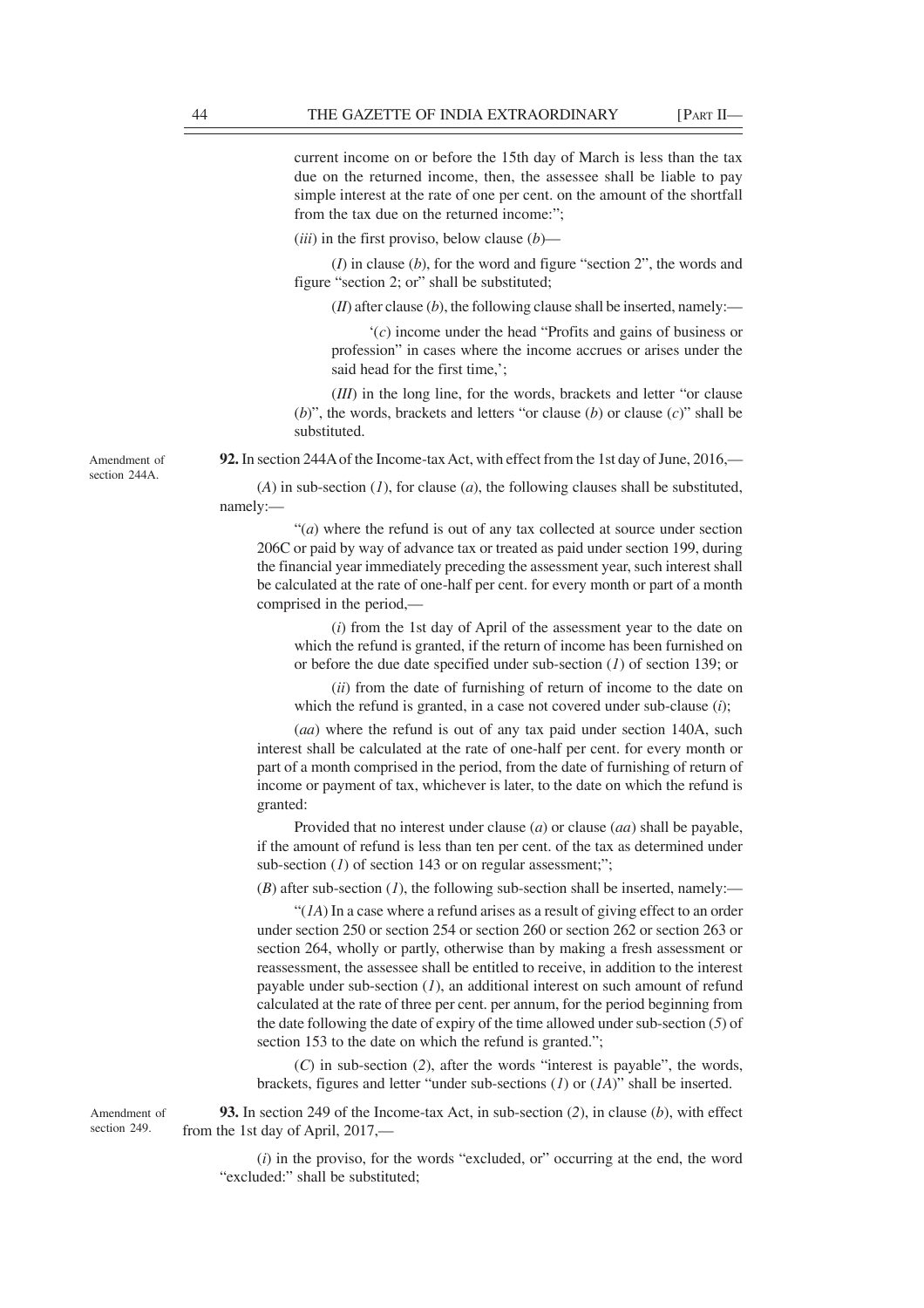(*ii*) after the proviso, the following proviso shall be inserted, namely:—

"Provided further that where an application has been made under subsection  $(I)$  of section 270AA, the period beginning from the date on which the application is made, to the date on which the order rejecting the application is served on the assessee, shall be excluded, or".

**94.** In section 252 of the Income-tax Act, with effect from the 1st day of June, 2016,—

(*a*) in sub-section (*3*), in clause (*b*), the words "the Senior Vice-President or" shall be omitted;

(*b*) sub-section (*4A*) shall be omitted;

(*c*) in sub-section (*5*), the words "Senior Vice-President or a" shall be omitted.

**95.** In section 253 of the Income-tax Act,—

(*A*) in sub-section (*1*), with effect from the 1st day of April, 2017,—

(*i*) in clause (*a*), after the word and figures "section 250,", the word, figures and letter "section 270A," shall be inserted;

(*ii*) in clause (*c*), after the words and figures "or under section 263", the words, figures and letter "or under section 270A" shall be inserted;

(*B*) with effect from the 1st day of June, 2016,—

(*a*) sub-section (*2A*) and sub-section (*3A*) shall be omitted;

(*b*) for sub-section (*4*), the following sub-section shall be substituted namely:—

"(*4*) The Assessing Officer or the assessee, as the case may be, on receipt of notice that an appeal against the order of the Commissioner (Appeals), has been preferred under sub-section (*1*) or sub-section (*2*) by the other party, may, notwithstanding that he may not have appealed against such order or any part thereof, within thirty days of the receipt of the notice, file a memorandum of cross-objections, verified in the prescribed manner, against any part of the order of the Commissioner (Appeals), and such memorandum shall be disposed of by the Appellate Tribunal as if it were an appeal presented within the time specified in sub-section (*3*).";

(*C*) in sub-section (*6*), for the proviso, the following proviso shall be substituted and shall be deemed to have been substituted with effect from the 1st day of July, 2012, namely:—

"Provided that no fee shall be payable in the case of an appeal referred to in sub-section (*2*), or, sub-section (*2A*) as it stood before its amendment by the Finance Act, 2016, or, a memorandum of cross-objections referred to in subsection (*4*).".

**96.** In section 254 of the Income-tax Act, with effect from the 1st day of June, 2016,—

(*a*) in sub-section (*2*), for the words "four years from the date of the order", the words "six months from the end of the month in which the order was passed" shall be substituted;

(*b*) in sub-section (*2A*), the words, brackets, figure and letter "or sub-section (*2A*)" shall be omitted.

**97.** In section 255 of the Income-tax Act, in sub-section (*3*), for the words "fifteen lakh rupees", the words "fifty lakh rupees" shall be substituted with effect from the 1st day of June, 2016.

Amendment of section 254.

Amendment of section 255.

Amendment of section 252.

Amendment of section 253.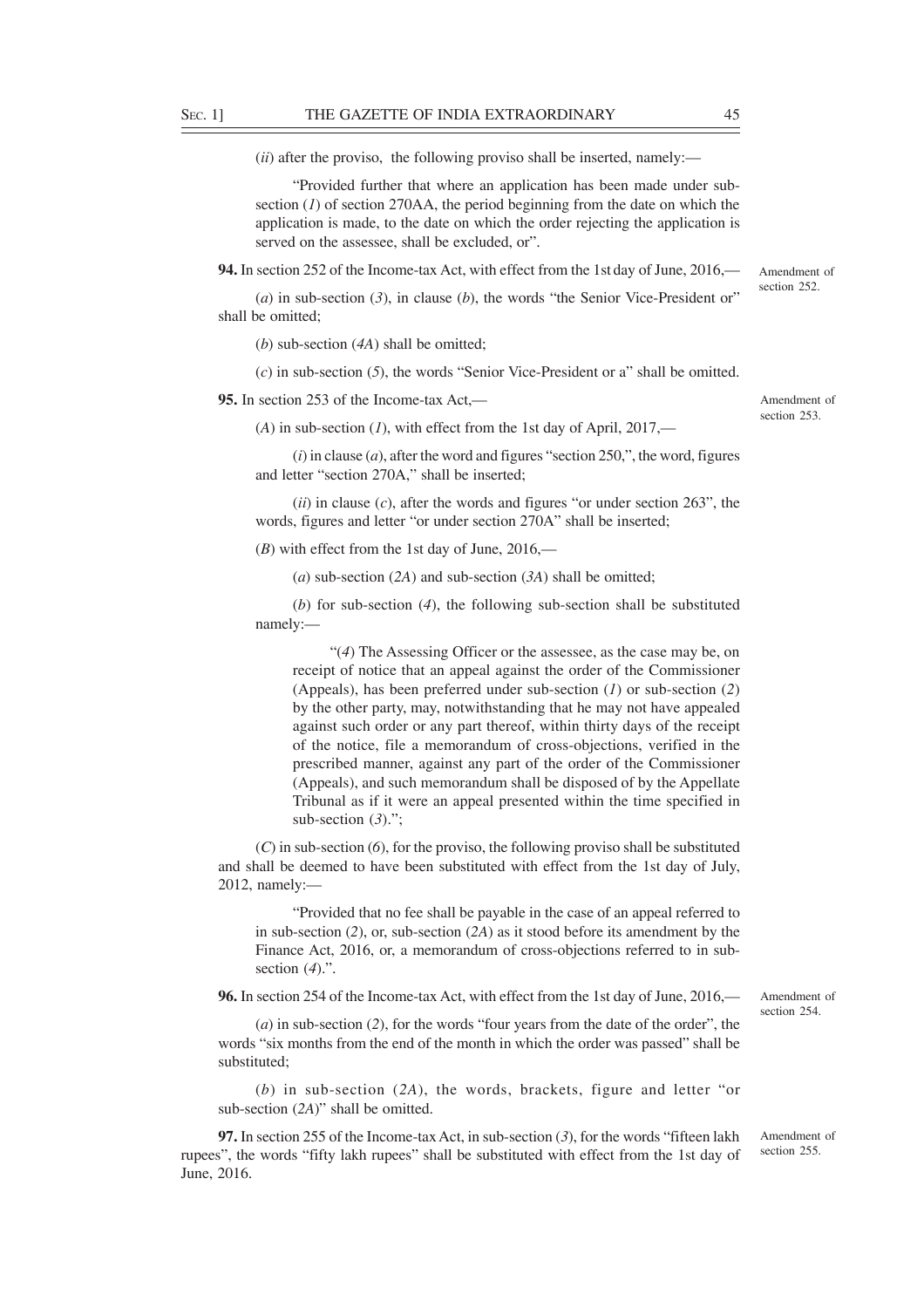Insertion of new section 270A.

Penalty for under-reporting and misreporting of income.

**98.** After section 270 of the Income-tax Act [as it stood immediately before its omission by section 105 of the Direct Tax Laws (Amendment) Act, 1987], the following section shall be inserted with effect from the 1st day of April, 2017, namely:—

'270A. (*1*) The Assessing Officer or the Commissioner (Appeals) or the Principal Commissioner or Commissioner may, during the course of any proceedings under this Act, direct that any person who has under-reported his income shall be liable to pay a penalty in addition to tax, if any, on the under-reported income.

(*2*) A person shall be considered to have under-reported his income, if—

(*a*) the income assessed is greater than the income determined in the return processed under clause (*a*) of sub-section (*1*) of section 143;

(*b*) the income assessed is greater than the maximum amount not chargeable to tax, where no return of income has been furnished;

(*c*) the income reassessed is greater than the income assessed or reassessed immediately before such reassessment;

(*d*) the amount of deemed total income assessed or reassessed as per the provisions of section 115JB or section 115JC, as the case may be, is greater than the deemed total income determined in the return processed under clause (*a*) of sub-section (*1*) of section 143;

(*e*) the amount of deemed total income assessed as per the provisions of section 115JB or section 115JC is greater than the maximum amount not chargeable to tax, where no return of income has been filed;

(*f*) the amount of deemed total income reassessed as per the provisions of section 115JB or section 115JC, as the case may be, is greater than the deemed total income assessed or reassessed immediately before such reassessment;

(*g*) the income assessed or reassessed has the effect of reducing the loss or converting such loss into income.

(*3*) The amount of under-reported income shall be,—

(*i*) in a case where income has been assessed for the first time,—

(*a*) if return has been furnished, the difference between the amount of income assessed and the amount of income determined under clause (*a*) of sub-section (*1*) of section 143;

(*b*) in a case where no return has been furnished,—

(*A*) the amount of income assessed, in the case of a company, firm or local authority; and

(*B*) the difference between the amount of income assessed and the maximum amount not chargeable to tax, in a case not covered in item (*A*);

(*ii*) in any other case, the difference between the amount of income reassessed or recomputed and the amount of income assessed, reassessed or recomputed in a preceding order:

Provided that where under-reported income arises out of determination of deemed total income in accordance with the provisions of section 115JB or section 115JC, the amount of total under-reported income shall be determined in accordance with the following formula—

$$
(A - B) + (C - D)
$$

where,

 $A =$  the total income assessed as per the provisions other than the provisions contained in section 115JB or section 115JC (herein called general provisions);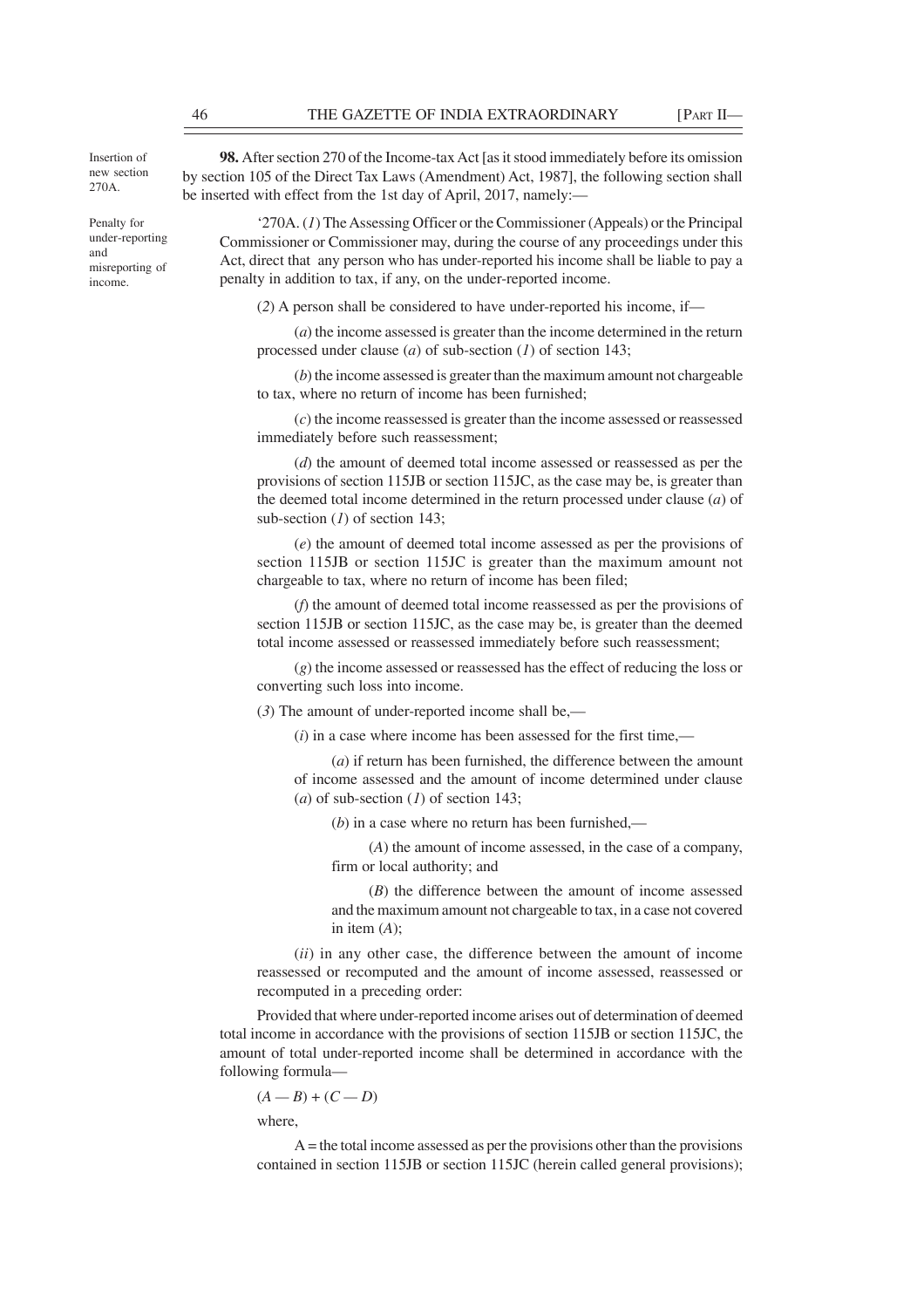$B =$  the total income that would have been chargeable had the total income assessed as per the general provisions been reduced by the amount of underreported income;

 $C$  = the total income assessed as per the provisions contained in section 115JB or section 115JC;

 $D =$  the total income that would have been chargeable had the total income assessed as per the provisions contained in section 115JB or section 115JC been reduced by the amount of under-reported income:

Provided further that where the amount of under-reported income on any issue is considered both under the provisions contained in section 115JB or section 115JC and under general provisions, such amount shall not be reduced from total income assessed while determining the amount under item D.

*Explanation*.—For the purposes of this section,—

(*a*) "preceding order" means an order immediately preceding the order during the course of which the penalty under sub-section (*1*) has been initiated;

*(b)* in a case where an assessment or reassessment has the effect of reducing the loss declared in the return or converting that loss into income, the amount of under-reported income shall be the difference between the loss claimed and the income or loss, as the case may be, assessed or reassessed.

(*4*) Subject to the provisions of sub-section (*6*), where the source of any receipt, deposit or investment in any assessment year is claimed to be an amount added to income or deducted while computing loss, as the case may be, in the assessment of such person in any year prior to the assessment year in which such receipt, deposit or investment appears (hereinafter referred to as "preceding year") and no penalty was levied for such preceding year, then, the under-reported income shall include such amount as is sufficient to cover such receipt, deposit or investment.

(*5*) The amount referred to in sub-section (*4*) shall be deemed to be amount of income under-reported for the preceding year in the following order—

(*a*) the preceding year immediately before the year in which the receipt, deposit or investment appears, being the first preceding year; and

(*b*) where the amount added or deducted in the first preceding year is not sufficient to cover the receipt, deposit or investment, the year immediately preceding the first preceding year and so on.

(*6*) The under-reported income, for the purposes of this section, shall not include the following, namely:—

(*a*) the amount of income in respect of which the assessee offers an explanation and the Assessing Officer or the Commissioner (Appeals) or the Commissioner or the Principal Commissioner, as the case may be, is satisfied that the explanation is *bona fide* and the assessee has disclosed all the material facts to substantiate the explanation offered;

(*b*) the amount of under-reported income determined on the basis of an estimate, if the accounts are correct and complete to the satisfaction of the Assessing Officer or the Commissioner (Appeals) or the Commissioner or the Principal Commissioner, as the case may be, but the method employed is such that the income cannot properly be deduced therefrom;

(*c*) the amount of under-reported income determined on the basis of an estimate, if the assessee has, on his own, estimated a lower amount of addition or disallowance on the same issue, has included such amount in the computation of his income and has disclosed all the facts material to the addition or disallowance;

(*d*) the amount of under-reported income represented by any addition made in conformity with the arm's length price determined by the Transfer Pricing Officer, where the assessee had maintained information and documents as prescribed under section 92D, declared the international transaction under Chapter X, and, disclosed all the material facts relating to the transaction; and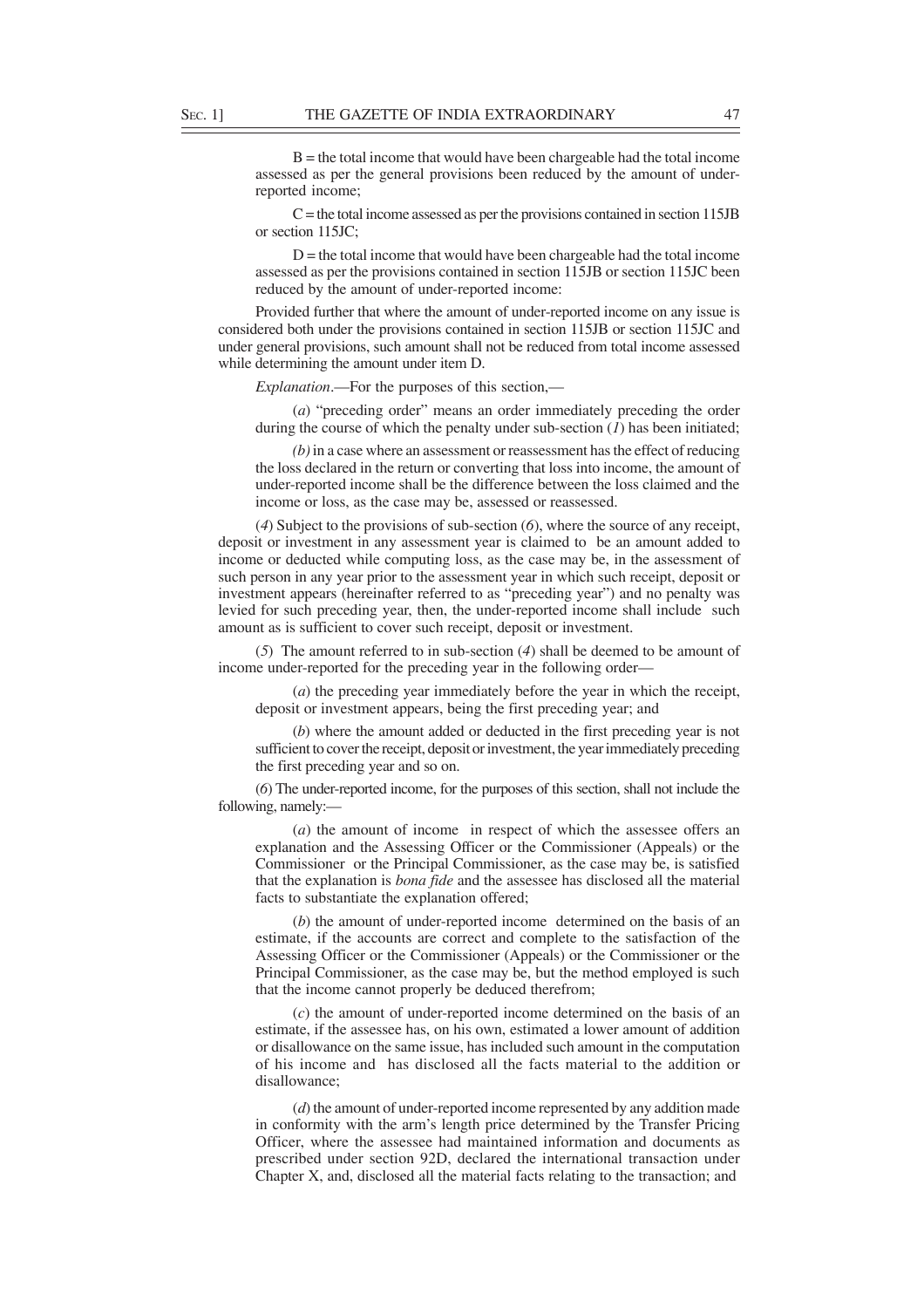(*e*) the amount of undisclosed income referred to in section 271AAB.

(*7*) The penalty referred to in sub-section (*1*) shall be a sum equal to fifty per cent. of the amount of tax payable on under-reported income.

(*8*) Notwithstanding anything contained in sub-section (*6*) or sub-section (*7*), where under-reported income is in consequence of any misreporting thereof by any person, the penalty referred to in sub-section (*1*) shall be equal to two hundred per cent. of the amount of tax payable on under-reported income.

(*9*) The cases of misreporting of income referred to in sub-section (*8*) shall be the following, namely:—

(*a*) misrepresentation or suppression of facts;

(*b*) failure to record investments in the books of account;

(*c*) claim of expenditure not substantiated by any evidence;

(*d*) recording of any false entry in the books of account;

(*e*) failure to record any receipt in books of account having a bearing on total income; and

(*f*) failure to report any international transaction or any transaction deemed to be an international transaction or any specified domestic transaction, to which the provisions of Chapter X apply.

(*10*) The tax payable in respect of the under-reported income shall be—

(*a*) where no return of income has been furnished and the income has been assessed for the first time, the amount of tax calculated on the under-reported income as increased by the maximum amount not chargeable to tax as if it were the total income;

(*b*) where the total income determined under clause (*a*) of sub-section (*1*) of section 143 or assessed, reassessed or recomputed in a preceding order is a loss, the amount of tax calculated on the under-reported income as if it were the total income;

(*c*) in any other case, determined in accordance with the formula—

 $(X-Y)$ 

where,

 $X =$  the amount of tax calculated on the under-reported income as increased by the total income determined under clause (*a*) of sub-section (*1*) of section 143 or total income assessed, reassessed or recomputed in a preceding order as if it were the total income; and

 $Y =$  the amount of tax calculated on the total income determined under clause (*a*) of sub-section (*1*) of section 143 or total income assessed, reassessed or recomputed in a preceding order.

(*11*) No addition or disallowance of an amount shall form the basis for imposition of penalty, if such addition or disallowance has formed the basis of imposition of penalty in the case of the person for the same or any other assessment year.

(*12*) The penalty referred to in sub-section (*1*) shall be imposed, by an order in writing, by the Assessing Officer, the Commissioner (Appeals), the Commissioner or the Principal Commissioner, as the case may be.'.

**99.** After section 270A of the Income-tax Act as so inserted, the following section shall be inserted with effect from the 1st day of April, 2017, namely:—

" $270AA.(I)$  An assessee may make an application to the Assessing Officer to grant immunity from imposition of penalty under section 270A and initiation of proceedings under section 276C or section 276CC, if he fulfils the following conditions, namely:—

(*a*) the tax and interest payable as per the order of assessment or reassessment under sub-section (*3*) of section 143 or section 147, as the case may be, has been paid within the period specified in such notice of demand; and

Insertion of new section 270AA.

Immunity from imposition of penalty, etc.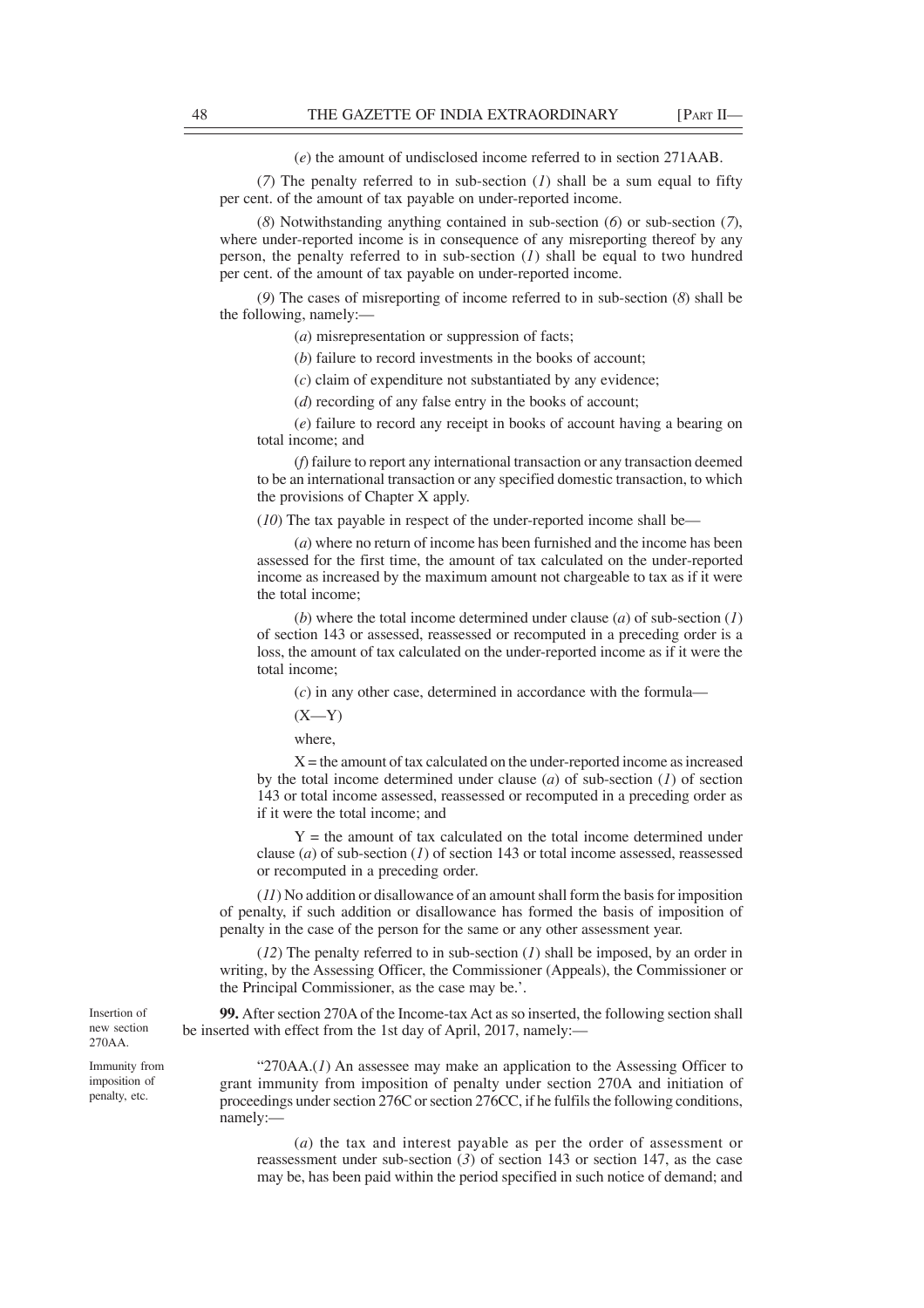(*b*) no appeal against the order referred to in clause (*a*) has been filed.

(*2*) An application referred to in sub-section (*1*) shall be made within one month from the end of the month in which the order referred to in clause (*a*) of sub-section (*1*) has been received and shall be made in such form and verified in such manner as may be prescribed.

(*3*) The Assessing Officer shall, subject to fulfilment of the conditions specified in sub-section (*1*) and after the expiry of the period of filing the appeal as specified in clause (*b*) of sub-section (*2*) of section 249, grant immunity from imposition of penalty under section 270A and initiation of proceedings under section 276C or section 276CC, where the proceedings for penalty under section 270A has not been initiated under the circumstances referred to in sub-section (*9*) of the said section 270A.

(*4*) The Assessing Officer shall, within a period of one month from the end of the month in which the application under sub-section (*1*) is received, pass an order accepting or rejecting such application:

Provided that no order rejecting the application shall be passed unless the assessee has been given an opportunity of being heard.

(*5*) The order made under sub-section (*4*) shall be final.

(*6*) No appeal under section 246A or an application for revision under section 264 shall be admissible against the order of assessment or reassessment, referred to in clause (*a*) of sub-section (*1*), in a case where an order under sub-section (*4*) has been made accepting the application.".

**100.** In section 271 of the Income-tax Act, after sub-section (*6*), the following subsection shall be inserted with effect from the 1st day of April, 2017, namely:-

"(*7*) The provisions of this section shall not apply to and in relation to any assessment for the assessment year commencing on or after the 1st day of April, 2017.".

**101.** In section 271A of the Income-tax Act, after the words "Without prejudice to the provisions of", the words, figures and letter "section 270A or" shall be inserted with effect from the 1st day of April, 2017.

**102.** In the Income-tax Act, with effect from the 1st day of April, 2017, section 271AA shall be renumbered as sub-section (*1*) thereof and,—

(*a*) in sub-section (*1*) as so renumbered, after the words "Without prejudice to the provisions of", the word, figures and letter "section 270A or" shall be inserted;

(*b*) after sub-section (*1*) as so renumbered, the following sub-section shall be inserted, namely:—

"(*2*) If any person fails to furnish the information and the document as required under sub-section (*4*) of section 92D, the prescribed income-tax authority referred to in the said sub-section may direct that such person shall pay, by way of penalty, a sum of five hundred thousand rupees.".

**103.** In section 271AAB of the Income-tax Act, with effect from the 1st day of April, 2017,—

 $(a)$  in sub-section  $(I)$ , in clause  $(c)$ , for the words "which shall not be less than thirty per cent. but which shall not exceed ninety per cent.", the words "computed at the rate of sixty per cent." shall be substituted;

(*b*) in sub-section (*2*), after the words "No penalty under the provisions of", the words, figures and letter "section 270A or" shall be inserted.

**104.** After section 271GA of the Income-tax Act, the following section shall be inserted with effect from the 1st day of April, 2017,—

"271GB. (*1*) If any reporting entity referred to in section 286, which is required to furnish the report referred to in sub-section (*2*) of the said section, in respect of a reporting accounting year, fails to do so, the authority prescribed under that section (herein referred to as prescribed authority) may direct that such entity shall pay, by way of penalty, a sum of,—

(*a*) five thousand rupees for every day for which the failure continues, if the period of failure does not exceed one month; or

Amendment of section 271

Amendment of section 271A.

Amendment of section  $271 \Delta \Delta$ 

Insertion of new section 271GB.

Amendment of section 271AAB.

Penalty for failure to furnish report or for furnishing inaccurate report under section 286.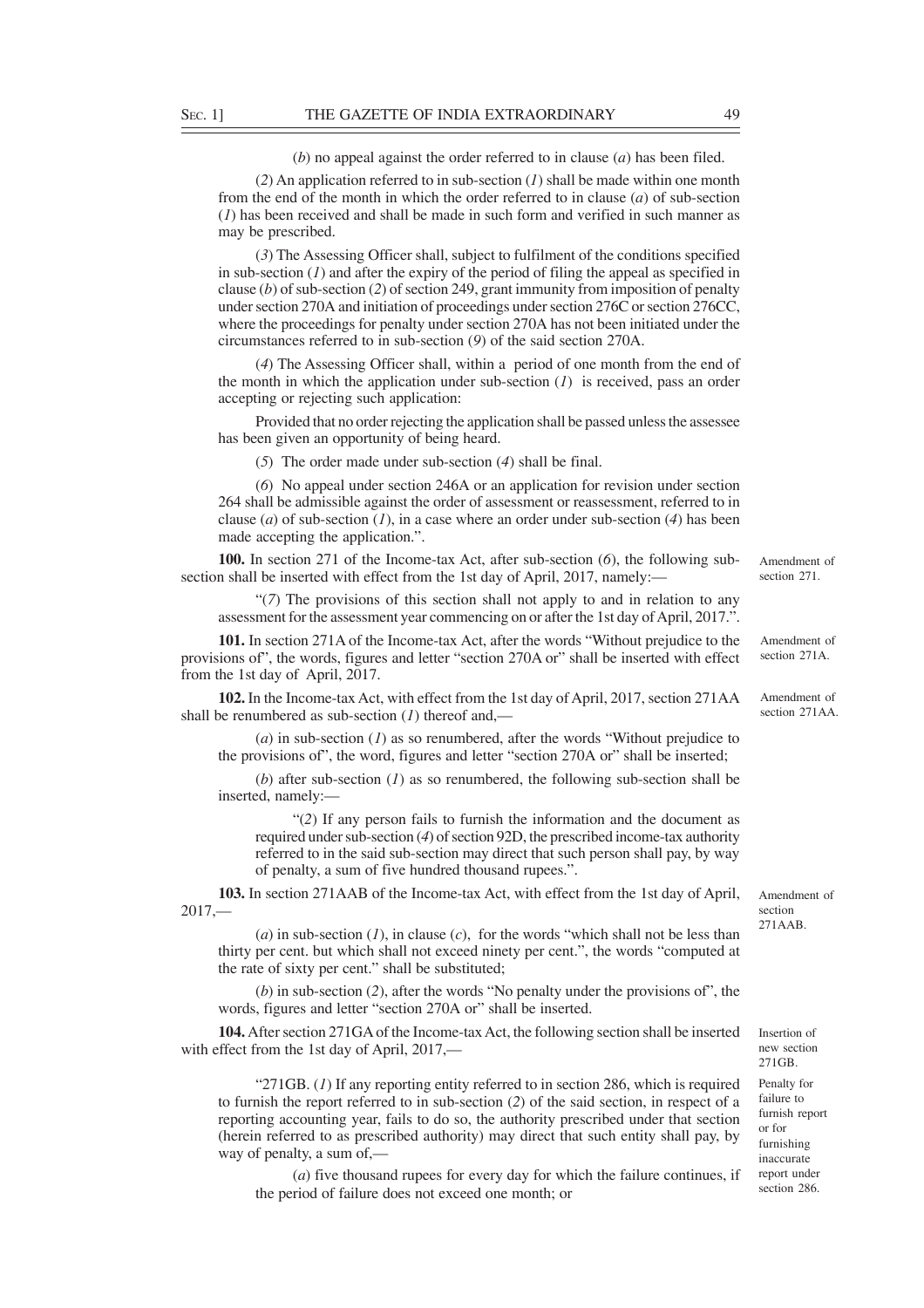(*b*) fifteen thousand rupees for every day for which the failure continues beyond the period of one month.

(*2*) Where any reporting entity referred to in section 286 fails to produce the information and documents within the period allowed under sub-section (*6*) of the said section, the prescribed authority may direct that such entity shall pay, by way of penalty, a sum of five thousand rupees for every day during which the failure continues, beginning from the day immediately following the day on which the period for furnishing the information and document expires.

(*3*) If the failure referred to in sub-section (*1*) or sub-section (*2*) continues after an order has been served on the entity, directing it to pay the penalty under sub-section (*1*) or, as the case may be, under sub-section (*2*), then, notwithstanding anything contained in sub-section (*1*) or sub-section (*2*), the prescribed authority may direct that such entity shall pay, by way of penalty, a sum of fifty thousand rupees for every day for which such failure continues beginning from the date of service of such order.

(*4*) Where a reporting entity referred to in section 286 provides inaccurate information in the report furnished in accordance with sub-section (*2*) of the said section and where

(*a*) the entity has knowledge of the inaccuracy at the time of furnishing the report but fails to inform the prescribed authority; or

(*b*) the entity discovers the inaccuracy after the report is furnished and fails to inform the prescribed authority and furnish correct report within a period of fifteen days of such discovery; or

(*c*) the entity furnishes inaccurate information or document in response to the notice issued under sub-section (*6*) of section 286,

then, the prescribed authority may direct that such person shall pay, by way of penalty, a sum of five lakh rupees.".

**105.** In section 272A of the Income-tax Act, with effect from the 1st day of April, 2017,— Amendment of section 272A.

 $(i)$  in sub-section  $(1)$ ,—

(*a*) in clause (*c*), for the words "place or time,", the words "place or time; or" shall be substituted;

(*b*) after clause (*c*) and before the long line, the following clause shall be inserted, namely:—

"(*d*) fails to comply with a notice under sub-section (*1*) of section 142 or sub-section (*2*) of section 143 or fails to comply with a direction issued under sub-section (*2A*) of section 142,";

 $(iii)$  in sub-section  $(3)$ , after clause  $(a)$ , the following clause shall be inserted, namely:—

"(*aa*) in a case falling under clause (*d*) of sub-section (*I*), by the income-tax authority who had issued the notice or direction referred to therein;".

Amendment of section 273A.

**106.** In section 273A of the Income-tax Act,—

(*i*) with effect from the 1st day of April, 2017,—

 $(a)$  in sub-section  $(I)$ ,—

(*I*) in clause (*ii*), after the words "or imposable on a person under", the words, figures and letter "section 270A or" shall be inserted;

(*II*) in the *Explanation*, after the words "as not to attract the provisions of ", the words, figures and letter "section 270A or" shall be inserted;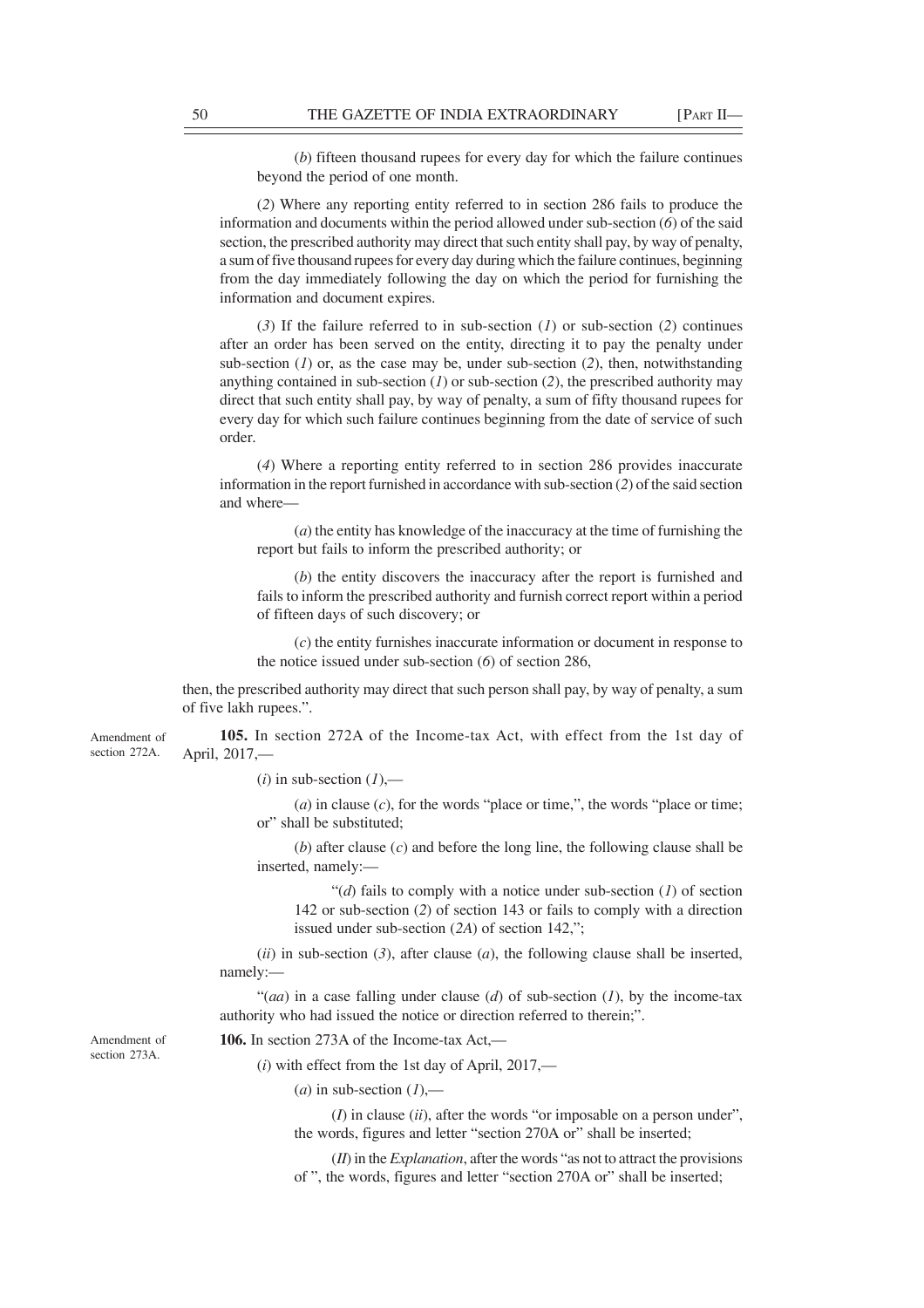(*b*) in sub-section (*2*), in clause (*b*), after the words "if in a case falling under", the words, figures and letter "section 270A or" shall be inserted;

(*ii*) after sub-section (*4*), the following sub-section shall be inserted with effect from the 1st day of June, 2016, namely:—

"(*4A*) The order under sub-section (*4*), either accepting or rejecting the application in full or in part, shall be passed within a period of twelve months from the end of the month in which the application under the said sub-section is received by the Principal Commissioner or the Commissioner:

Provided that no order rejecting the application, either in full or in part, shall be passed unless the assessee has been given an opportunity of being heard:

Provided further that where any application is pending as on the 1st day of June, 2016, the order shall be passed on or before the 31st day of May, 2017.".

**107.** In section 273AA of the Income-tax Act, after sub-section (*3*), the following subsection shall be inserted with effect from the 1st day of June, 2016, namely:—

"(*3A*) The order under sub-section (*3*), either accepting or rejecting the application in full or in part, shall be passed within a period of twelve months from the end of the month in which the application under the said sub-section is received by the Principal Commissioner or the Commissioner:

Provided that no order rejecting the application, either in full or in part, shall be passed unless the assessee has been given an opportunity of being heard:

Provided further that where any application is pending as on the 1st day of June, 2016, the order shall be passed on or before the 31st day of May, 2017.".

**108.** In section 273B of the Income-tax Act, after the word, figures and letters "section 271GA,", the word, figures and letters "section 271GB," shall be inserted with effect from the 1st day of April, 2017. Amendment of

**109.** In section 276C of the Income-tax Act, with effect from the 1st day of April, 2017, in sub-section (*1*),—

(*a*) in the opening portion, for the words ''or inposable'', the words ''or imposable, or under reports his income,'' shall be substituted;

 $(b)$  in clause  $(i)$ , after the words "amount sought to be evaded", the words "or tax on under-reported income'' shall be substituted.

**110.** In section 279 of the Income-tax Act, in sub-section (*1A*), after the words "or imposable on him under", the words, figures and letter "section 270A or" shall be inserted with effect from the 1st day of April, 2017. Amendment of section 279.

**111.** In section 281B of the Income-tax Act, with effect from the 1st day of June, 2016,—

(*a*) in sub-section (*1*), the *Explanation* shall be omitted;

(*b*) after sub-section (*2*), the following sub-sections shall be inserted, namely:—

'(*3*) Where the assessee furnishes a guarantee from a scheduled bank for an amount not less than the fair market value of the property provisionally attached under sub-section  $(1)$ , the Assessing Officer shall, by an order in writing, revoke such attachment:

Provided that where the Assessing Officer is satisfied that a guarantee from a scheduled bank for an amount lower than the fair market value of the property is sufficient to protect the interests of the revenue, he may accept such guarantee and revoke the attachment.

(*4*) The Assessing Officer may, for the purposes of determining the value of the property provisionally attached under sub-section (*1*), make a reference to the Valuation Officer referred to in section 142A, who shall estimate the fair market value of the property in the manner provided under that section and submit a report of the estimate to the Assessing Officer within a period of thirty days from the date of receipt of such reference.

Amendment of section 273AA.

section 273B.

Amendment of section 276C.

Amendment of section 281B.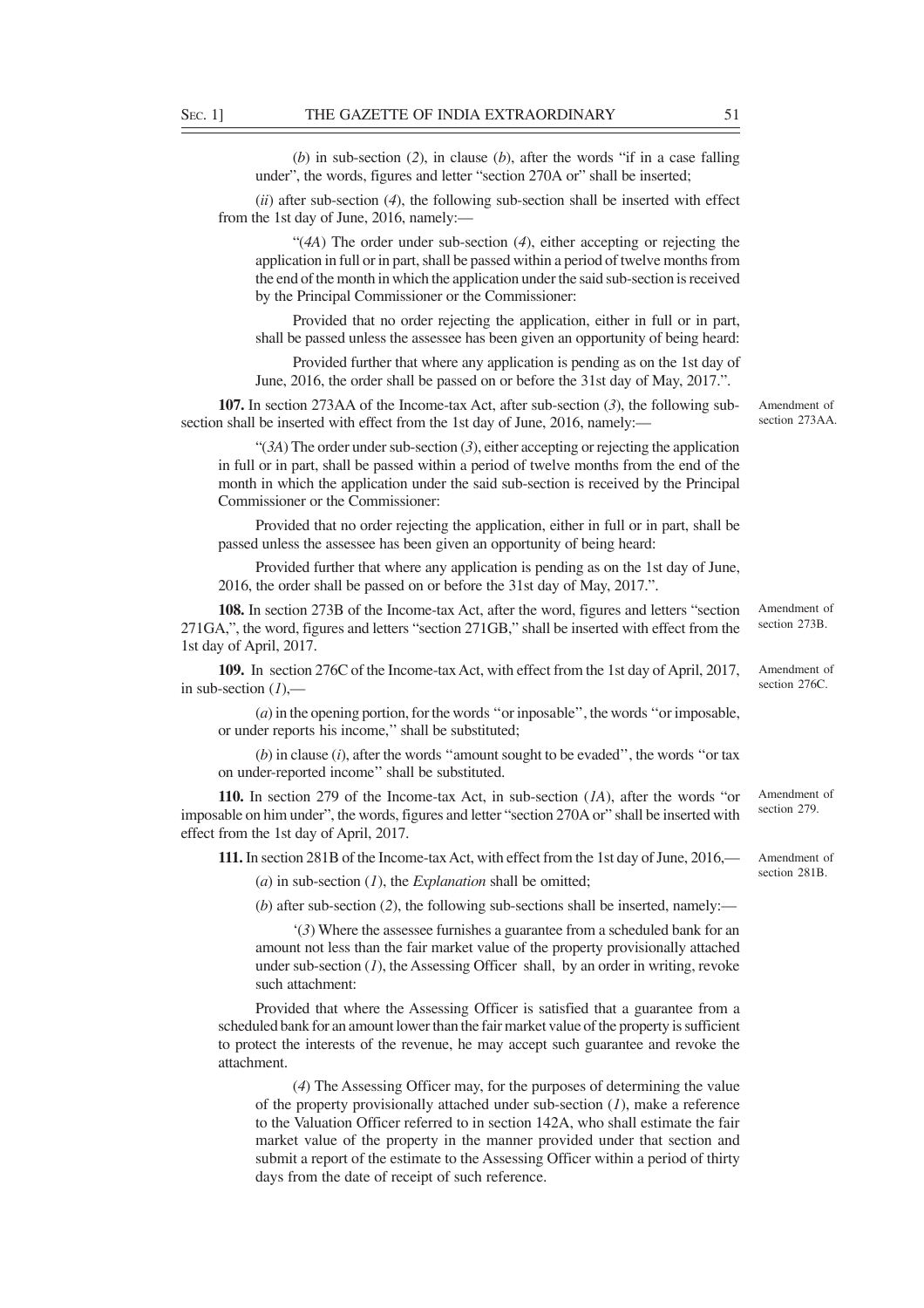(*5*) An order revoking the provisional attachment under sub-section (*3*) shall be made—

(*i*) within forty-five days from the date of receipt of the guarantee, where a reference to the Valuation Officer has been made under sub-section (*4*); or

(*ii*) within fifteen days from the date of receipt of guarantee in any other case.

(*6*) Where a notice of demand specifying a sum payable is served upon the assessee and the assessee fails to pay that sum within the time specified in the notice of demand, the Assessing Officer may invoke the guarantee furnished under sub-section (*3*), wholly or in part, to recover the amount.

(*7*) The Assessing Officer shall, in the interests of the revenue, invoke the bank guarantee, if the assessee fails to renew the guarantee referred to in sub-section  $(3)$ , or fails to furnish a new guarantee from a scheduled bank for an equal amount, fifteen days before the expiry of the guarantee referred to in sub-section (*3*).

(*8*) The amount realised by invoking the guarantee referred to in sub-section  $(3)$  shall be adjusted against the existing demand which is payable by the assessee and the balance amount, if any, shall be deposited in the Personal Deposit Account of the Principal Commissioner or Commissioner in the branch of the Reserve Bank of India or the State Bank of India or of its subsidiaries or any bank as may be appointed by the Reserve Bank of India as its agent under the provisions of sub-section (*1*) of section 45 of the Reserve Bank of India Act, 1934 at the place where the office of the Principal Commissioner or Commissioner 2 of 1934.is situate.

(*9*) Where the Assessing Officer is satisfied that the guarantee referred to in sub-section  $(3)$  is not required any more to protect the interests of the revenue, he shall release that guarantee forthwith.

*Explanation*.—For the purposes of this section, the expression "scheduled bank" shall mean a bank included in the Second Schedule to the Reserve Bank of India Act, 1934.'.

2 of 1934.

**112.** In section 282A of the Income-tax Act, in sub-section (*1*), for the words "signed in manuscript by that authority", the words "signed and issued in paper form or communicated in electronic form by that authority in accordance with such procedure as may be prescribed" shall be substituted with effect from the 1st day of June, 2016.

**113.** After section 285BA of the Income-tax Act, the following section shall be inserted with effect from the 1st day of April, 2017, namely:—

'286.(*1*) Every constituent entity resident in India, shall, if it is constituent of an international group, the parent entity of which is not resident in India, notify the prescribed income-tax authority (herein referred to as prescribed authority) in the form and manner, on or before such date, as may be prescribed,—

(*a*) whether it is the alternate reporting entity of the international group; or

(*b*) the details of the parent entity or the alternate reporting entity, if any, of the international group, and the country or territory of which the said entities are resident.

(*2*) Every parent entity or the alternate reporting entity, resident in India, shall, for every reporting accounting year, in respect of the international group of which it is a constituent, furnish a report, to the prescribed authority on or before the due date specified under sub-section (*1*) of section 139, for furnishing the return of income for the relevant accounting year, in the form and manner as may be prescribed.

Amendment of section 282A.

Insertion of new section 286. Furnishing of report in respect of international group.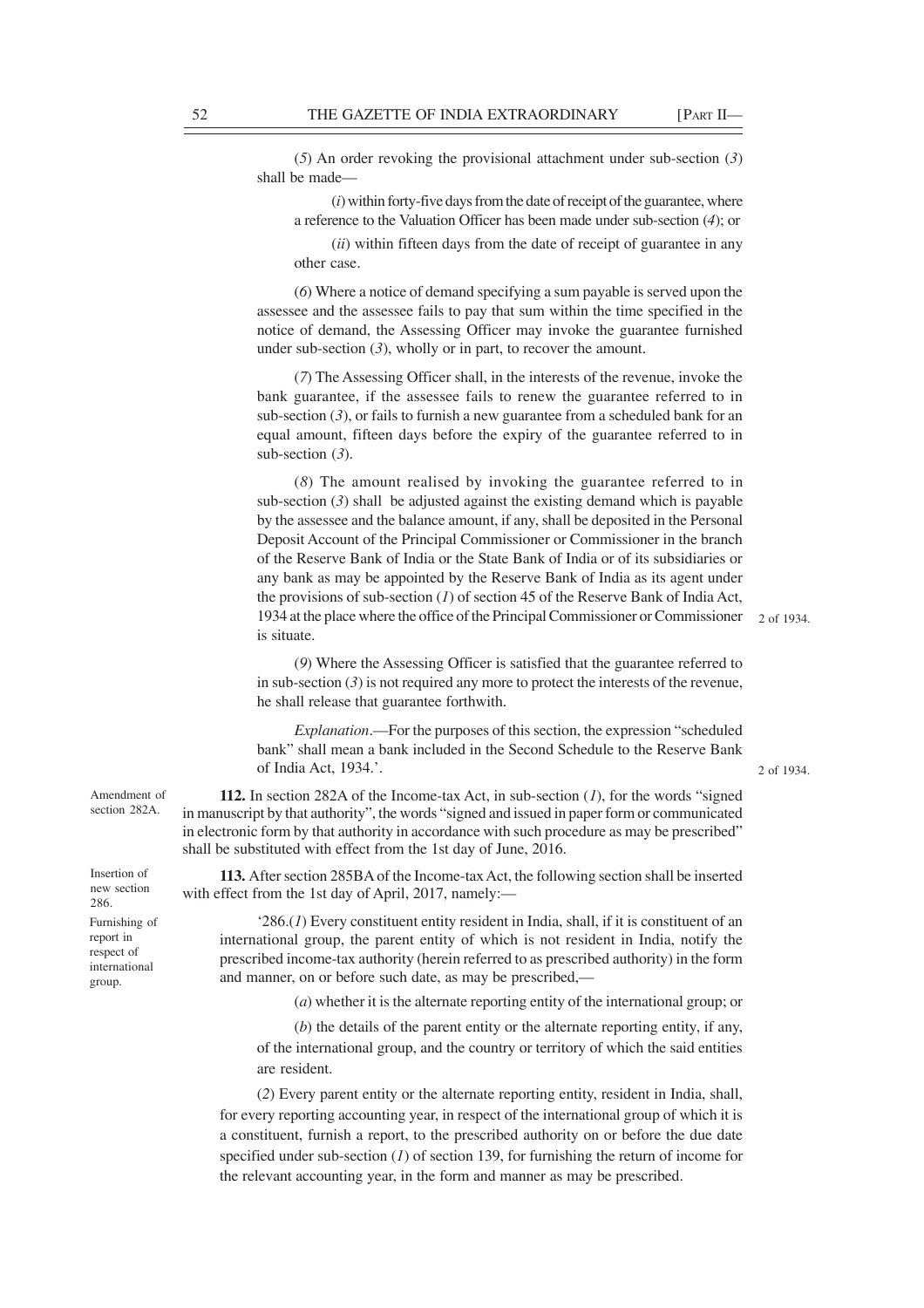(*3*) For the purposes of sub-section (*2*), the report in respect of an international group shall include,—

(*a*) the aggregate information in respect of the amount of revenue, profit or loss before income-tax, amount of income-tax paid, amount of income-tax accrued, stated capital, accumulated earnings, number of employees and tangible assets not being cash or cash equivalents, with regard to each country or territory in which the group operates;

(*b*) the details of each constituent entity of the group including the country or territory in which such constituent entity is incorporated or organised or established and the country or territory where it is resident;

(*c*) the nature and details of the main business activity or activities of each constituent entity; and

(*d*) any other information as may be prescribed.

(*4*) A constituent entity of an international group, resident in India, other than the entity referred to in sub-section (*2*), shall furnish the report referred to in the said sub-section, in respect of the international group for a reporting accounting year, if the parent entity is resident of a country or territory,—

(*a*) with which India does not have an agreement providing for exchange of the report of the nature referred to in sub-section (*2*); or

(*b*) there has been a systemic failure of the country or territory and the said failure has been intimated by the prescribed authority to such constituent entity:

Provided that where there are more than one such constituent entities of the group, resident in India, the report shall be furnished by any one constituent entity, if,—

(*a*) the international group has designated such entity to furnish the report in accordance with the provisions of sub-section (*2*) on behalf of all the constituent entities resident in India; and

(*b*) the information has been conveyed in writing on behalf of the group to the prescribed authority.

(*5*) Nothing contained in sub-section (*4*) shall apply, if, an alternate reporting entity of the international group has furnished a report of the nature referred to in sub-section (*2*), with the tax authority of the country or territory in which such entity is resident, on or before the date specified in the said sub-section and the following conditions are satisfied, namely:—

(*a*) the report is required to be furnished under the law for the time being in force in the said country or territory;

(*b*) the said country or territory has entered into an agreement with India providing for exchange of the said report;

(*c*) the prescribed authority has not conveyed any systemic failure in respect of the said country or territory to any constituent entity of the group that is resident in India;

(*d*) the said country or territory has been informed in writing by the constituent entity that it is the alternate reporting entity on behalf of the international group; and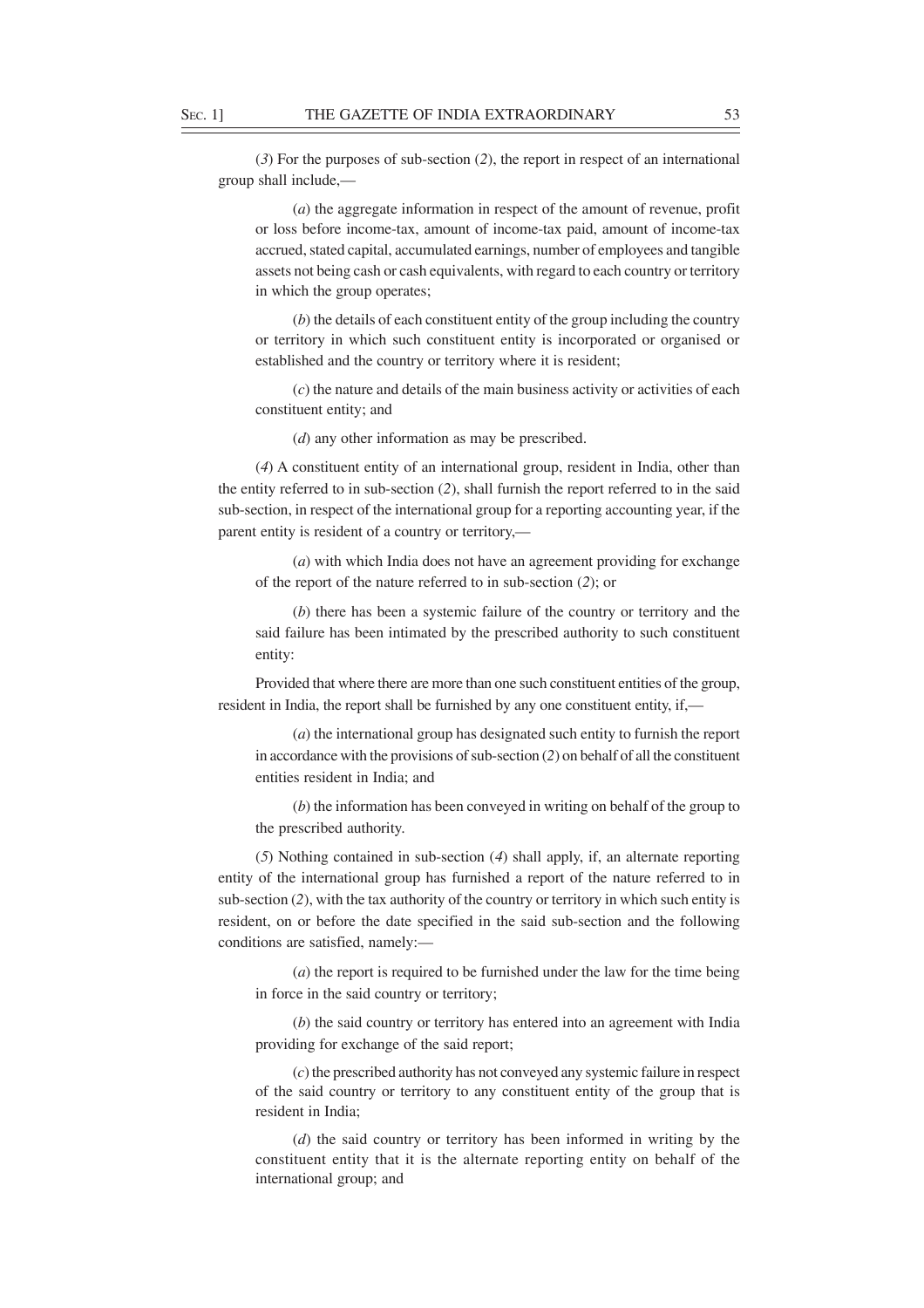(*e*) the prescribed authority has been informed by the entities referred to in sub-section (*4*) in accordance with sub-section (*1*).

(*6*) The prescribed authority may, for the purposes of determining the accuracy of the report furnished by any reporting entity, by issue of a notice in writing, require the entity to produce such information and document as may be specified in the notice within thirty days of the date of receipt of the notice:

Provided that the prescribed authority may, on an application made by such entity, extend the period of thirty days by a further period not exceeding thirty days.

(*7*) The provisions of this section shall not apply in respect of an international group for an accounting year, if the total consolidated group revenue, as reflected in the consolidated financial statement for the accounting year preceding such accounting year does not exceed the amount, as may be prescribed.

(*8*) The provisions of this section shall be applied in accordance with such guidelines and subject to such conditions, as may be prescribed.

(*9*) For the purposes of this section,—

(*a*) "accounting year" means,—

(*i*) a previous year, in a case where the parent entity or alternate reporting entity is resident in India; or

(*ii*) an annual accounting period, with respect to which the parent entity of the international group prepares its financial statements under any law for the time being in force or the applicable accounting standards of the country or territory of which such entity is resident, in any other case;

(*b*) "agreement" means an agreement referred to in sub-section (*1*) of section 90 or sub-section (*1*) of section 90A or any agreement as may be notified by the Central Government in this behalf;

(*c*) "alternate reporting entity" means any constituent entity of the international group that has been designated by such group, in the place of the parent entity, to furnish the report of the nature referred to in sub-section (*2*) in the country or territory in which the said constituent entity is resident on behalf of such group;

(*d*) "constituent entity" means,—

(*i*) any separate entity of an international group that is included in the consolidated financial statement of the said group for financial reporting purposes, or may be so included for the said purpose, if the equity share of any entity of the international group were to be listed on a stock exchange;

(*ii*) any such entity that is excluded from the consolidated financial statement of the international group solely on the basis of size or materiality; or

(*iii*) any permanent establishment of any separate business entity of the international group included in clause (*i*) or clause (*ii*), if such business unit prepares a separate financial statement for such permanent establishment for financial reporting, regulatory, tax reporting or internal management control purposes;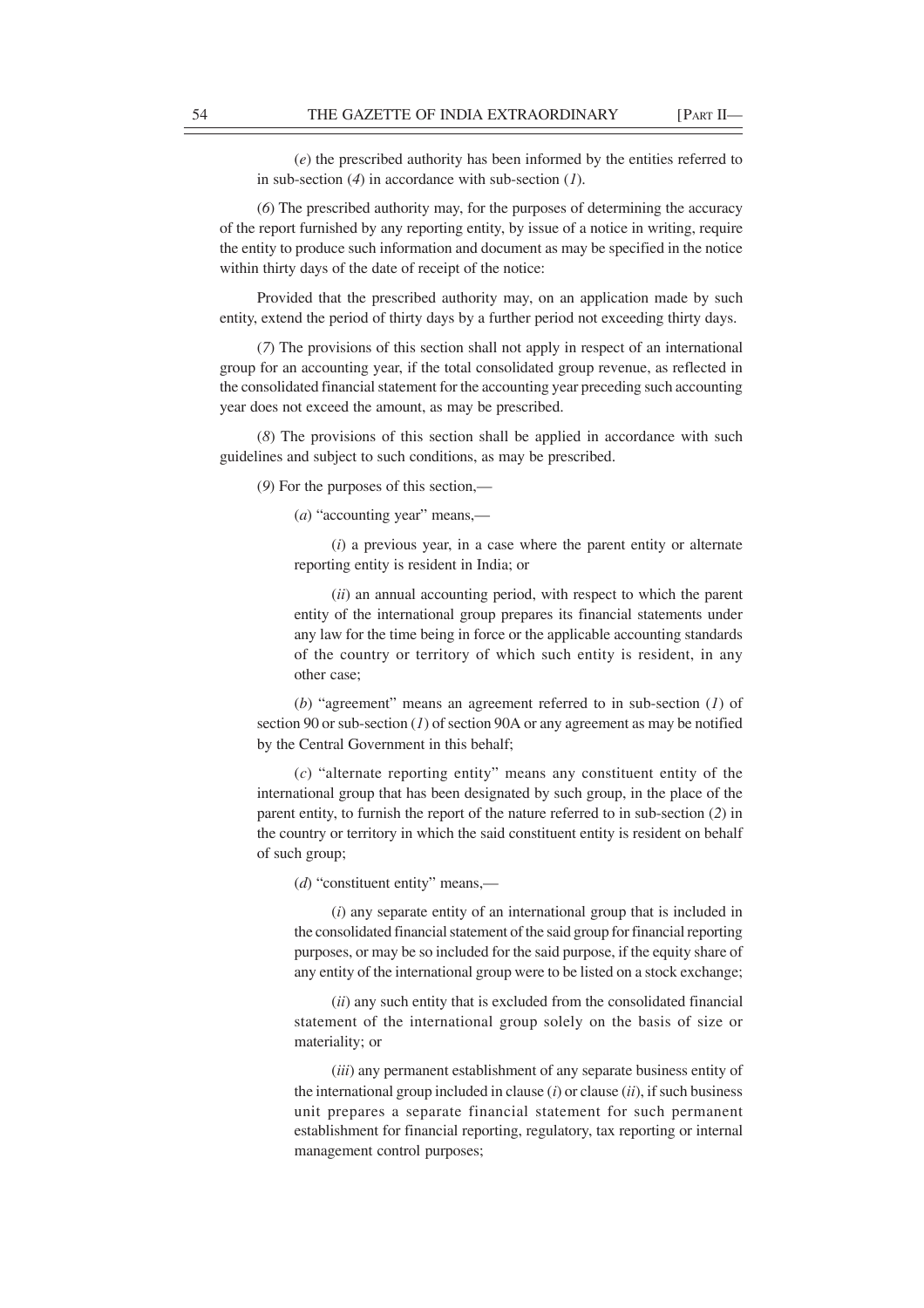(*e*) "group" includes a parent entity and all the entities in respect of which, for the reason of ownership or control, a consolidated financial statement for financial reporting purposes,—

(*i*) is required to be prepared under any law for the time being in force or the accounting standards of the country or territory of which the parent entity is resident; or

(*ii*) would have been required to be prepared had the equity shares of any of the enterprises were listed on a stock exchange in the country or territory of which the parent entity is resident;

(*f*) "consolidated financial statement" means the financial statement of an international group in which the assets, liabilities, income, expenses and cash flows of the parent entity and the constituent entities are presented as those of a single economic entity;

(*g*) "international group" means any group that includes,—

(*i*) two or more enterprises which are resident of different countries or territories; or

(*ii*) an enterprise, being a resident of one country or territory, which carries on any business through a permanent establishment in other countries or territories;

(*h*) "parent entity" means a constituent entity, of an international group holding, directly or indirectly, an interest in one or more of the other constituent entities of the international group, such that,—

(*i*) it is required to prepare a consolidated financial statement under any law for the time being in force or the accounting standards of the country or territory of which the entity is resident; or

(*ii*) it would have been required to prepare a consolidated financial statement had the equity shares of any of the enterprises were listed on a stock exchange,

and, there is no other constituent entity of such group which, due to ownership of any interest, directly or indirectly, in the first mentioned constituent entity, is required to prepare a consolidated financial statement, under the circumstances referred to in clause (*i*) or clause (*ii*), that includes the separate financial statement of the first mentioned constituent entity;

(*i*) "permanent establishment" shall have the meaning assigned to it in clause (*iiia*) of section 92F;

(*j*) "reporting accounting year" means the accounting year in respect of which the financial and operational results are required to be reflected in the report referred to in sub-section (*2*);

(*k*) "reporting entity" means the constituent entity including the parent entity or the alternate reporting entity, that is required to furnish a report of the nature referred to in sub-section (*2*);

(*l*) "systemic failure" with respect to a country or territory means that the country or territory has an agreement with India providing for exchange of report of the nature referred to in sub-section (*2*), but—

(*i*) in violation of the said agreement, it has suspended automatic exchange; or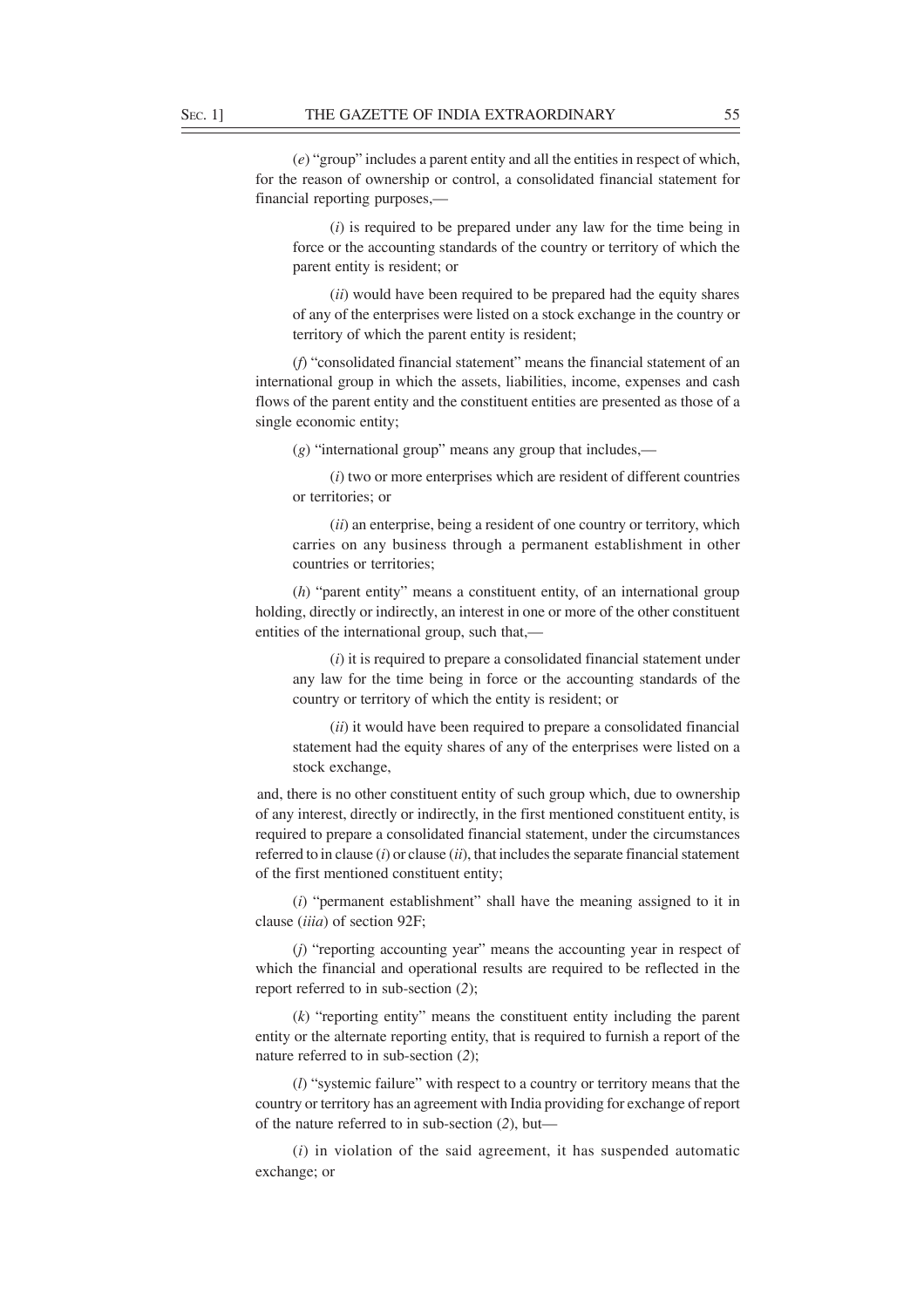(*ii*) has persistently failed to automatically provide to India the report in its possession in respect of any international group having a constituent entity resident in India.'.

Amendment of section 288.

Amendment of Fourth Schedule.

**114.** In section 288 of the Income-tax Act, in sub-section (*4*), in clause (*b*), after the word and figures "section 271", the words, brackets, letters and figures "clause (*d*) of sub-section (*1*) of section 272A or" shall be inserted with effect from the 1st day of April, 2017.

**115.** In the Fourth Schedule to the Income-tax Act, in Part A, with effect from the 1st day of April, 2017 in rule 8,—

> (*i*) in clause (*iii*), for the words "such other employer" occurring at the end, the words "such other employer; or" shall be substituted;

> (*ii*) after clause (*iii*) and before the Explanation, the following clause shall be inserted, namely:—

" $(iv)$  if the entire balance standing to the credit of the employee is transferred to his account under a pension scheme referred to in section 80CCD and notified by the Central Government.".

# CHAPTER IV

### INDIRECT TAXES

### *Customs*

| Amendment<br>of section 2.                            | 116. In the Customs Act, 1962 (hereinafter referred to as the Customs Act), in<br>section $2,$ —                                                                                                                                   | 52 of 1962. |
|-------------------------------------------------------|------------------------------------------------------------------------------------------------------------------------------------------------------------------------------------------------------------------------------------|-------------|
|                                                       | (i) for clause $(43)$ , the following clause shall be substituted, namely:—                                                                                                                                                        |             |
|                                                       | $(43)$ "warehouse" means a public warehouse licensed under section 57 or<br>a private warehouse licensed under section 58 or a special warehouse licensed<br>under section 58A;';                                                  |             |
|                                                       | $(ii)$ clause $(45)$ shall be omitted.                                                                                                                                                                                             |             |
| Amendment<br>of chapter<br>heading of<br>Chapter III. | 117. In the Customs Act, in Chapter III, for the chapter heading, the following chapter<br>heading shall be substituted, namely:-                                                                                                  |             |
|                                                       | "APPOINTMENT OF CUSTOMS PORTS, AIRPORTS, ETC.".                                                                                                                                                                                    |             |
| Omission of<br>section 9.                             | 118. In the Customs Act, section 9 shall be omitted.                                                                                                                                                                               |             |
| Amendment of<br>section 25.                           | 119. In the Customs Act, in section 25,—                                                                                                                                                                                           |             |
|                                                       | (i) for sub-section (4), the following sub-section shall be substituted, namely:—                                                                                                                                                  |             |
|                                                       | "(4) Every notification issued under sub-section $(I)$ or sub-section $(2A)$ shall,<br>unless otherwise provided, come into force on the date of its issue by the Central<br>Government for publication in the Official Gazette."; |             |
|                                                       | $(ii)$ sub-section $(5)$ shall be omitted.                                                                                                                                                                                         |             |
| Amendment of<br>section 28.                           | 120. In the Customs Act, in section 28,—                                                                                                                                                                                           |             |
|                                                       | $(a)$ in the marginal heading, for the words "duties not levied or short-levied", the<br>words "duties not levied or not paid or short-levied or short-paid" shall be substituted;                                                 |             |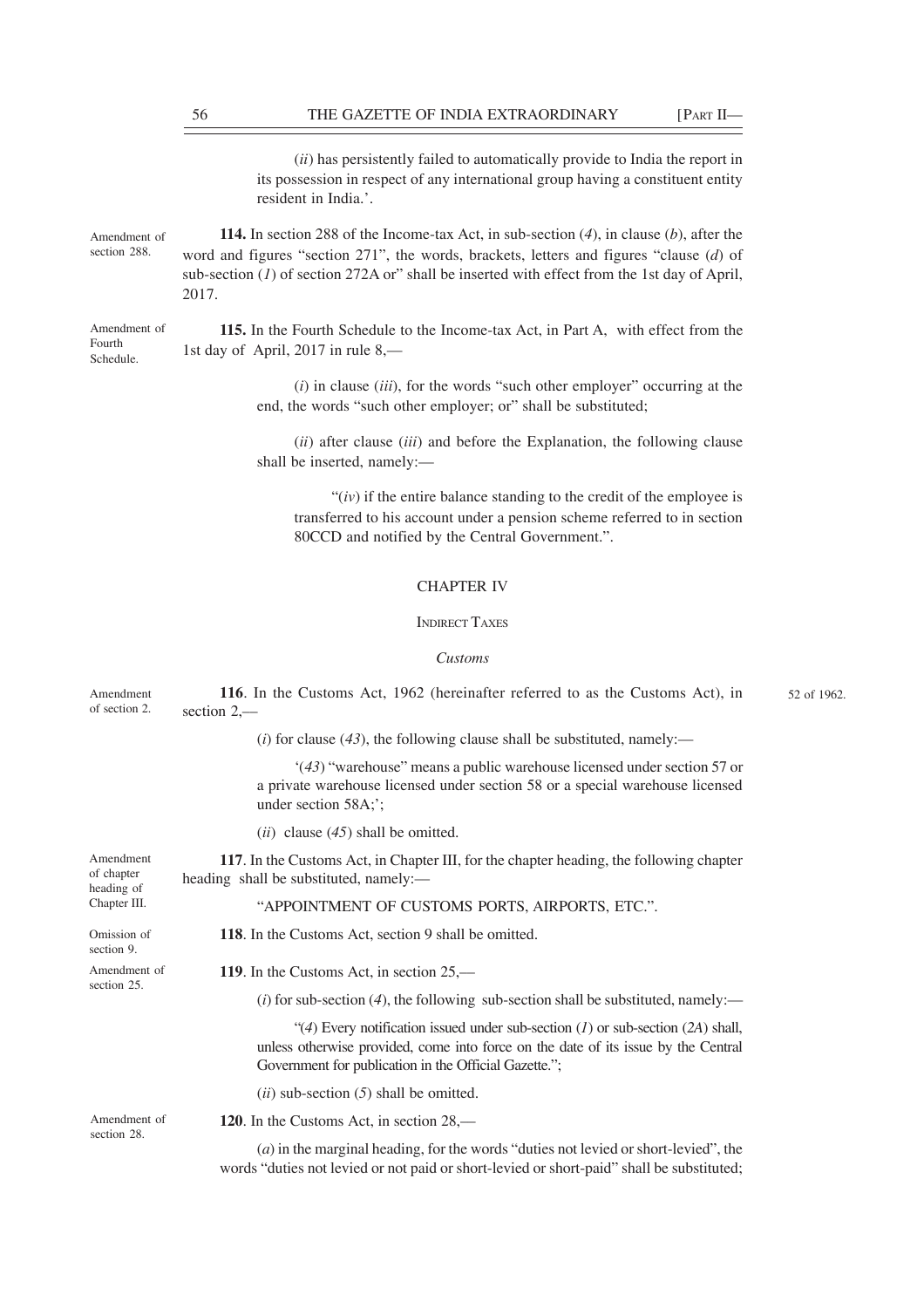(*b*) in sub-section  $(l)$ ,—

(*i*) in the opening paragraph, for the words "duty has not been levied or has been short-levied", the words "duty has not been levied or not paid or has been short-levied or short-paid" shall be substituted;

 $(iii)$  in clause  $(a)$ ,—

(*A*) for the words "one year", the words "two years" shall be substituted;

(*B*) after the words "so levied", the words "or paid" shall be inserted;

(*c*) in sub-section (*3*), for the words "one year", the words "two years" shall be substituted;

(*d*) in sub-section  $(4)$ ,—

(*i*) in the opening paragraph, for the words "levied or has been shortlevied", the words "levied or not paid or has been short-levied or short-paid" shall be substituted;

(*ii*) in the long line, for the words "so levied", the words "so levied or not paid" shall be substituted;

(*e*) in sub-section (*5*), for the words "duty has not been levied or has been shortlevied", the words "duty has not been levied or not paid or has been short-levied or short-paid" shall be substituted;

(*f*) in sub-section (*6*), in item (*ii*), for the words "one year", the words "two years" shall be substituted;

(*g*) in sub-section (*7*), for the words "one year", the words "two years" shall be substituted;

(*h*) in *Explanation* 1*,* in clause (*a*), for the words "not levied", the words "not levied or not paid or short-levied or short-paid" shall be substituted.

**121**. In the Customs Act, in section 47,––

Amendment of section 47.

 $(a)$  in sub-section  $(I)$ , the following proviso shall be inserted, namely:—

"Provided that the Central Government may, by notification in the Official Gazette, permit certain class of importers to make deferred payment of said duty or any charges in such manner as may be provided by rules.";

(*b*) in sub-section (*2*), for the portion beginning with the words "Where the importer" and ending with the words "payment of the said duty", the following shall be substituted, namely:––

 "Where the importer fails to pay the import duty, either in full or in part, within two days (excluding holidays)––

(*a*) from the date on which the bill of entry is returned to him for payment of duty; or

(*b*) in the case of deferred payment under the proviso to sub-section (*1*), from such due date as may be specified by rules made in this behalf,

he shall pay interest on the duty not paid or short-paid till the date of its payment, at such rate, not below ten per cent. and not exceeding thirty-six per cent. per annum, as may be fixed by the Central Government, by notification in the Official Gazette.".

**122**. In the Customs Act, section 51 shall be renumbered as sub-section (*1*) thereof, and—

Amendment of section 51.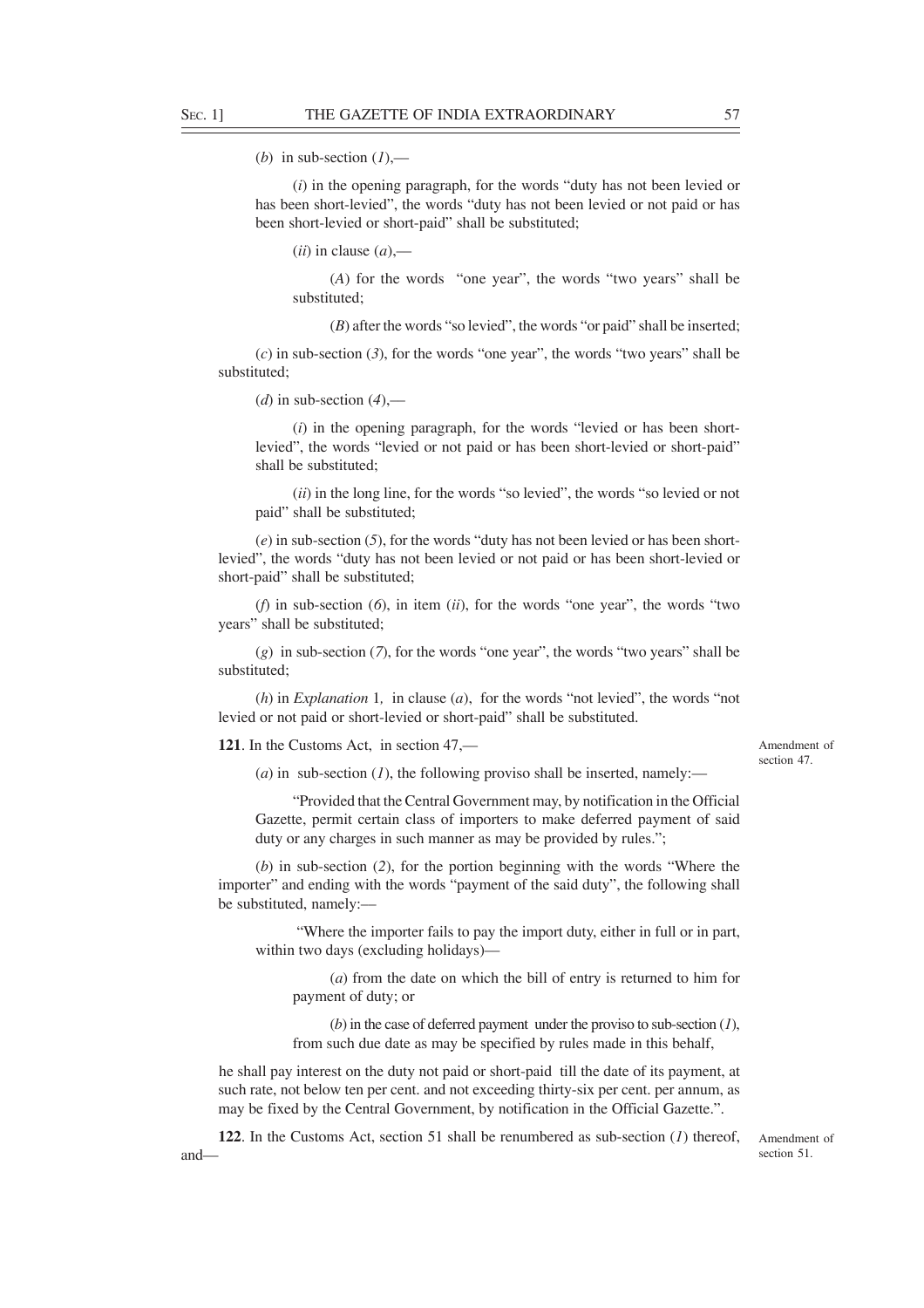(*a*) in sub-section (*1*) as so renumbered, the following proviso shall be inserted, namely:–– "Provided that the Central Government may, by notification in the Official Gazette, permit certain class of exporters to make deferred payment of said duty or any charges in such manner as may be provided by rules."; (*b*) after sub-section (*1*) as so renumbered, the following sub-section shall be inserted, namely:— "(*2*) Where the exporter fails to pay the export duty, either in full or in part, under the proviso to sub-section (*1*) by such due date as may be specified by rules, he shall pay interest on said duty not paid or short-paid till the date of its payment at such rate, not below five per cent. and not exceeding thirty-six per cent. per annum, as may be fixed by the Central Government, by notification in the Official Gazette.". **123**. In the Customs Act, for section 53, the following section shall be substituted, namely:–– "53. Subject to the provisions of section 11, where any goods imported in a conveyance and mentioned in the import manifest or the import report, as the case may be, as for transit in the same conveyance to any place outside India or to any customs station, the proper officer may allow the goods and the conveyance to transit without payment of duty, subject to such conditions, as may be prescribed.". **124**. In the Customs Act, for section 57, the following section shall be substituted, namely:–– "57. The Principal Commissioner of Customs or Commissioner of Customs may, subject to such conditions as may be prescribed, licence a public warehouse wherein dutiable goods may be deposited.". **125**. In the Customs Act, for section 58, the following sections shall be substituted, namely:–– "58. The Principal Commissioner of Customs or Commissioner of Customs may, subject to such conditions as may be prescribed, licence a private warehouse wherein dutiable goods imported by or on behalf of the licensee may be deposited. 58A. (*1*) The Principal Commissioner of Customs or Commissioner of Customs may, subject to such conditions as may be prescribed, licence a special warehouse wherein dutiable goods may be deposited and such warehouse shall be caused to be locked by the proper officer and no person shall enter the warehouse or remove any goods therefrom without the permission of the proper officer. (*2*) The Board may, by notification in the Official Gazette, specify the class of goods which shall be deposited in the special warehouse licensed under sub-section (*1*). 58B. (*1*) Where a licensee contravenes any of the provisions of this Act or the rules or regulations made thereunder or breaches any of the conditions of the licence, the Principal Commissioner of Customs or Commissioner of Customs may cancel the licence granted under section 57 or section 58 or section 58A: Provided that before any licence is cancelled, the licensee shall be given a Licensing of public warehouses. Substitution of new sections 58, 58A and 58B for section 58. Substitution of new section for section 53. Transit of certain goods without payment of duty. Substitution of new section for section 57. Licensing of private warehouses. Licensing of special warehouses. Cancellation of licence.

reasonable opportunity of being heard.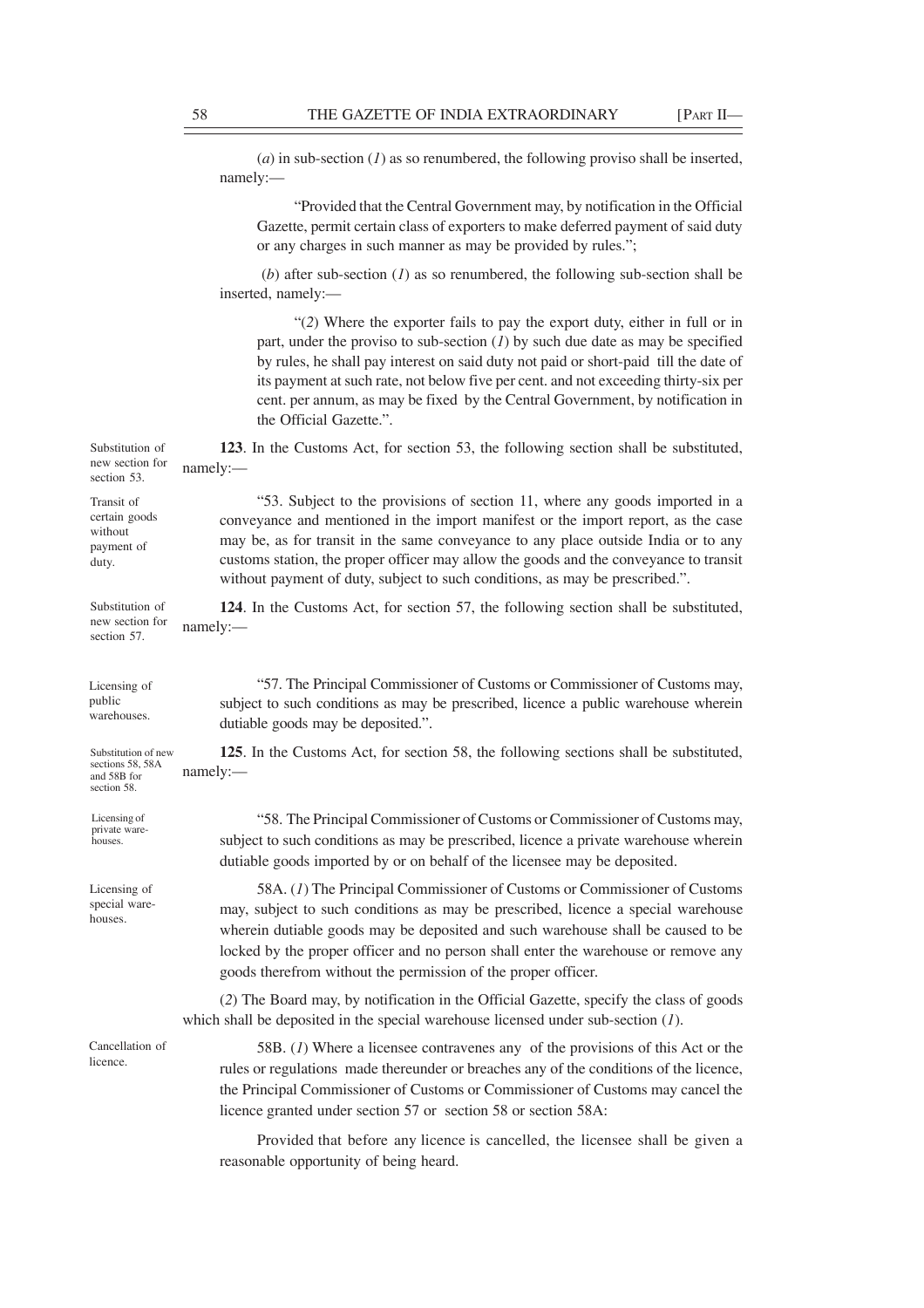(*2*) The Principal Commissioner of Customs or Commissioner of Customs may, without prejudice to any other action that may be taken against the licensee and the goods under this Act or any other law for the time being in force, suspend operation of the warehouse during the pendency of an enquiry under sub-section (*1*).

(*3*) Where the operation of a warehouse is suspended under sub-section (*2*), no goods shall be deposited in such warehouse during the period of suspension:

Provided that the provisions of this Chapter shall continue to apply to the goods already deposited in the warehouse.

(*4*) Where the licence issued under section 57 or section 58 or section 58A is cancelled, the goods warehoused shall, within seven days from the date on which order of such cancellation is served on the licensee or within such extended period as the proper officer may allow, be removed from such warehouse to another warehouse or be cleared for home consumption or export:

Provided that the provisions of this Chapter shall continue to apply to the goods already deposited in the warehouse till they are removed to another warehouse or cleared for home consumption or for export, during such period.".

**126**. In the Customs Act, for section 59, the following section shall be substituted, namely:––

"59. (*1*) The importer of any goods in respect of which a bill of entry for warehousing has been presented under section 46 and assessed to duty under section 17 or section 18 shall execute a bond in a sum equal to thrice the amount of the duty assessed on such goods, binding himself––

(*a*) to comply with all the provisions of the Act and the rules and regulations made thereunder in respect of such goods;

(*b*) to pay, on or before the date specified in the notice of demand, all duties and interest payable under sub-section (*2*) of section 61; and

(*c*) to pay all penalties and fines incurred for the contravention of the provisions of this Act or the rules or regulations, in respect of such goods.

(*2*) For the purposes of sub-section (*1*), the Assistant Commissioner of Customs or Deputy Commissioner of Customs may permit an importer to execute a general bond in such amount as the Assistant Commissioner of Customs or Deputy Commissioner of Customs may approve in respect of the warehousing of goods to be imported by him within a specified period.

(*3*) The importer shall, in addition to the execution of a bond under sub-section (*1*) or sub-section (*2*), furnish such security as may be prescribed.

(*4*) Any bond executed under this section by an importer in respect of any goods shall continue to be in force notwithstanding the transfer of the goods to another warehouse.

(*5*) Where the whole of the goods or any part thereof are transferred to another person, the transferee shall execute a bond in the manner specified in sub-section (*1*) or sub-section (*2*) and furnish security as specified under sub-section (*3*).".

**127**. In the Customs Act, for section 60, the following section shall be substituted, namely:––

"60. (*1*) When the provisions of section 59 have been complied with in respect of any goods, the proper officer may make an order permitting removal of the goods from a customs station for the purpose of deposit in a warehouse.

section 59. Warehousing

bond.

Substitution of new section for

Substitution of new section for section 60.

Permission for removal of goods for deposit in warehouse.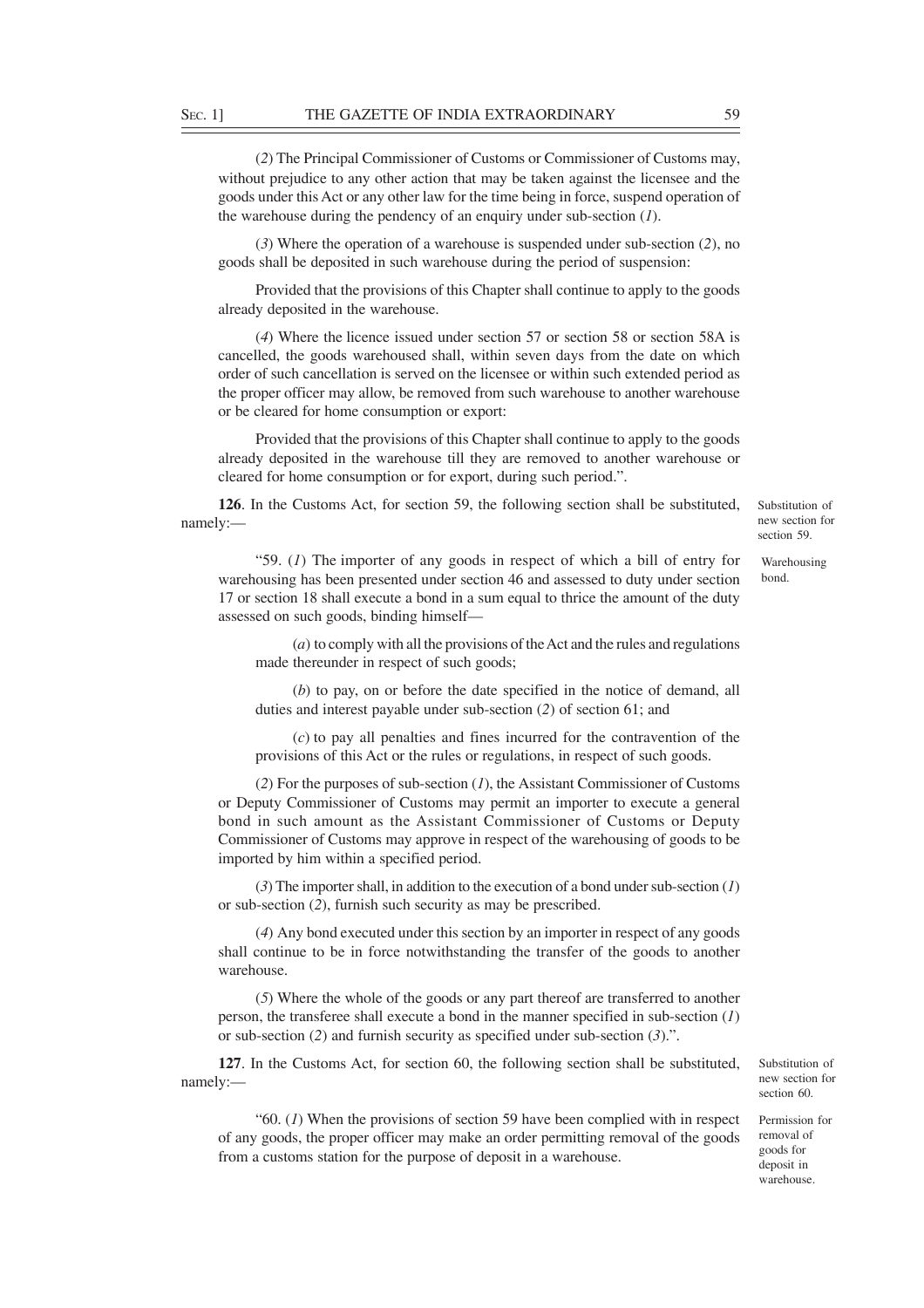(*2*) Where an order is made under sub-section (*1*), the goods shall be deposited in a warehouse in such manner as may be prescribed.".

**128**. In the Customs Act, for section 61, the following section shall be substituted, namely:—

'61.(*1*) Any warehoused goods may remain in the warehouse in which they are deposited or in any warehouse to which they may be removed,––

(*a*) in the case of capital goods intended for use in any hundred per cent. export oriented undertaking or electronic hardware technology park unit or software technology park unit or any warehouse wherein manufacture or other operations have been permitted under section 65, till their clearance from the warehouse;

(*b*) in the case of goods other than capital goods intended for use in any hundred per cent. export oriented undertaking or electronic hardware technology park unit or software technology park unit or any warehouse wherein manufacture or other operations have been permitted under section 65, till their consumption or clearance from the warehouse; and

(*c*) in the case of any other goods, till the expiry of one year from the date on which the proper officer has made an order under sub-section (*1*) of section 60:

Provided that in the case of any goods referred to in this clause, the Principal Commissioner of Customs or Commissioner of Customs may, on sufficient cause being shown, extend the period for which the goods may remain in the warehouse, by not more than one year at a time:

Provided further that where such goods are likely to deteriorate, the period referred to in the first proviso may be reduced by the Principal Commissioner of Customs or Commissioner of Customs to such shorter period as he may deem fit.

(*2*) Where any warehoused goods specified in clause (*c*) of sub-section (*1*) remain in a warehouse beyond a period of ninety days from the date on which the proper officer has made an order under sub-section  $(1)$  of section 60, interest shall be payable at such rate as may be fixed by the Central Government under section 47, on the amount of duty payable at the time of clearance of the goods, for the period from the expiry of the said ninety days till the date of payment of duty on the warehoused goods:

Provided that if the Board considers it necessary so to do, in the public interest, it may,––

(*a*) by order, and under the circumstances of an exceptional nature, to be specified in such order, waive the whole or any part of the interest payable under this section in respect of any warehoused goods;

(*b*) by notification in the Official Gazette, specify the class of goods in respect of which no interest shall be charged under this section;

(*c*) by notification in the Official Gazette, specify the class of goods in respect of which the interest shall be chargeable from the date on which the proper officer has made an order under sub-section (*1*) of section 60.

*Explanation*.— For the purposes of this section,—

(*i*) "electronic hardware technology park unit" means a unit established under the Electronic Hardware Technology Park Scheme notified by the Government of India;

Substitution of new section for section 61.

Period for which goods may remain warehoused.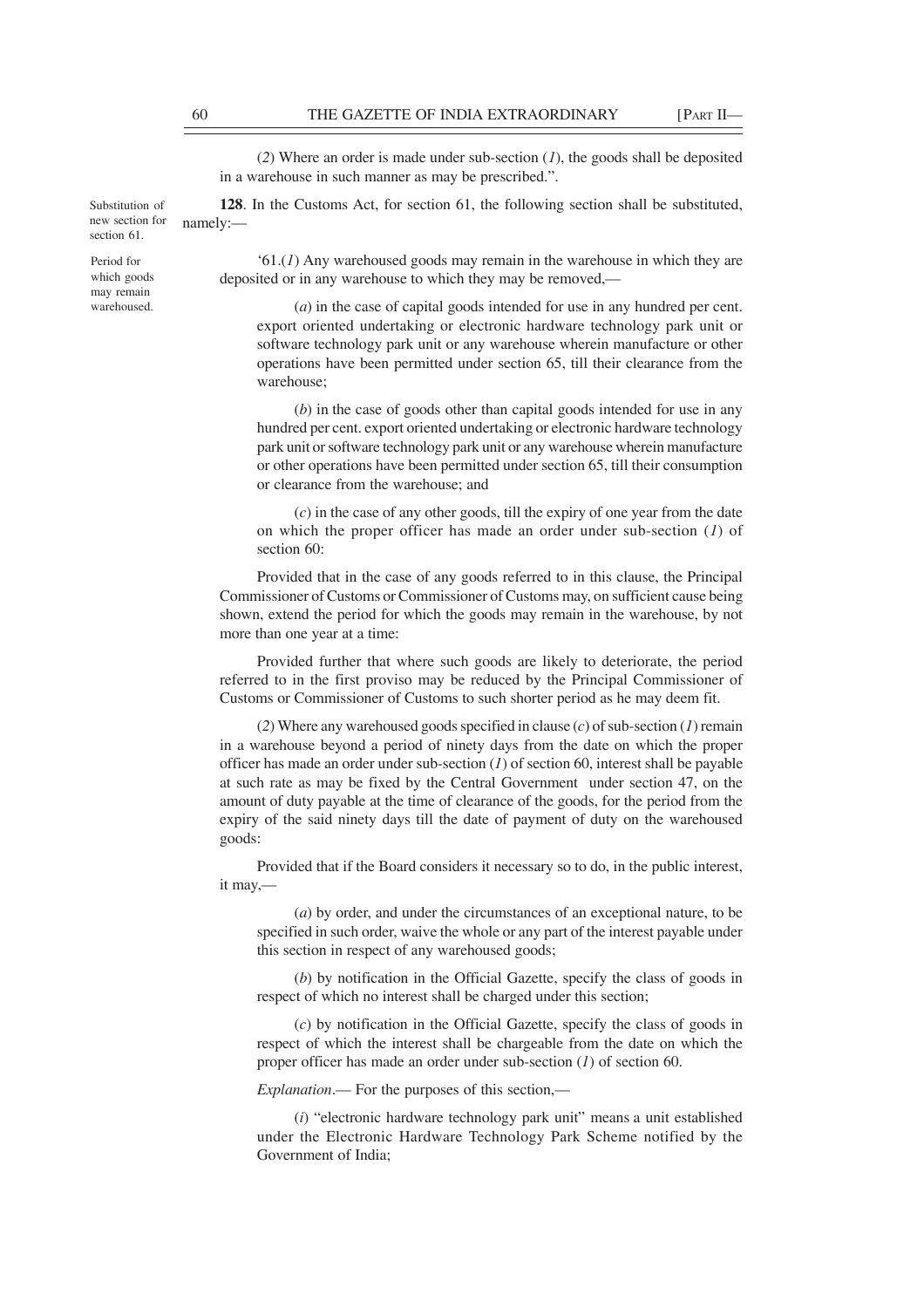1 of 1944.

(*ii*) ''hundred per cent. export oriented undertaking" has the same meaning as in clause (*ii*) of *Explanation* 2 to sub-section (*1*) of section 3 of the Central Excise Act, 1944; and

(*iii*) "software technology park unit" means a unit established under the Software Technology Park Scheme notified by the Government of India.'.

**129**. In the Customs Act, sections 62 and 63 shall be omitted.

Omission of sections 62 and 63.

Substitution of new section for section 64 Owner's right to deal with warehoused goods.

**130**. In the Customs Act, for section 64, the following section shall be substituted, namely:––

"64. The owner of any warehoused goods may, after warehousing the same,––

(*a*) inspect the goods;

(*b*) deal with their containers in such manner as may be necessary to prevent loss or deterioration or damage to the goods;

(*c*) sort the goods; or

(*d*) show the goods for sale.".

**131**. In the Customs Act, in section 65, in sub-section (*1*), for the words "With the sanction of the Assistant Commissioner of Customs or Deputy Commissioner of Customs and subject to such conditions and on payment of such fees", the words "With the permission of the Principal Commissioner of Customs or Commissioner of Customs and subject to such conditions" shall be substituted. Amendment of section 65.

**132**. In the Customs Act, in section 68,––

(*i*) in the opening paragraph, for the words "The importer of any warehoused goods may clear them", the words "Any warehoused goods may be cleared from the warehouse" shall be substituted;

 $(iii)$  for clause  $(b)$ , the following clause shall be substituted, namely:—

 $"(b)$  the import duty, interest, fine and penalties payable in respect of such goods have been paid; and";

(*iii*) in the first proviso, the words "rent, interest, other charges and" shall be omitted.

**133**. In the Customs Act, in section 69,––

(*i*) in the marginal heading, for the word "exportation", the word "export" shall be substituted;

 $(ii)$  in sub-section  $(I)$ ,—

(*A*) for clause (*b*), the following clause shall be substituted, namely:—

 $f'(b)$  the export duty, fine and penalties payable in respect of such goods have been paid; and";

(*B*) in clause (*c*), for the word "exportation", the word "export" shall be substituted.

**134**. In the Customs Act, in section 71, for the word "re-exportation", the word "export" shall be substituted.

**135**. In the Customs Act, in section 72,––

(*a*) in sub-section  $(I)$ ,—

 $(i)$  clause  $(c)$  shall be omitted:

Amendment of section 68.

Amendment of section 71.

Amendment of section 72.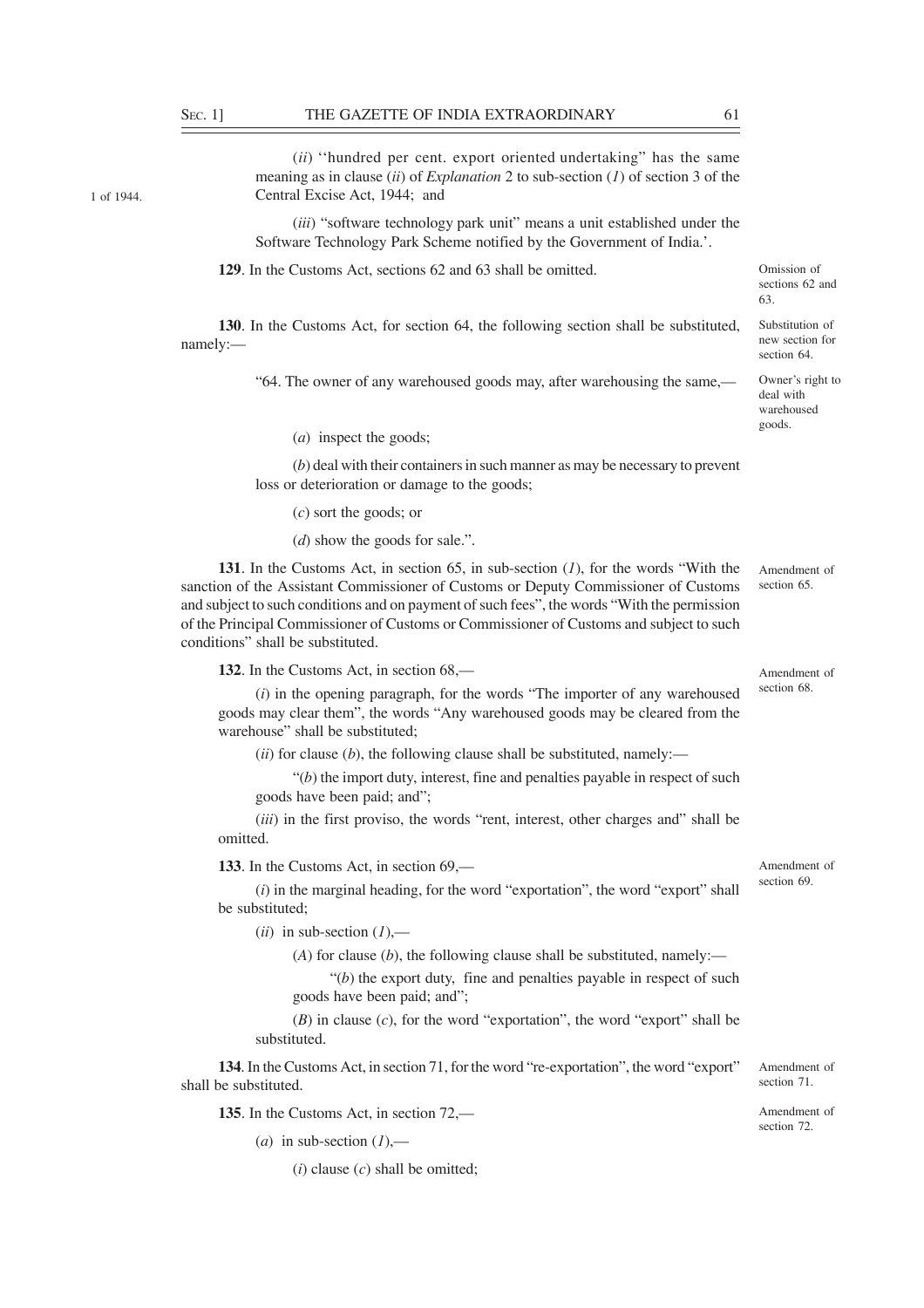(*ii*) in clause (*d*), for the word "exportation", the words "export or" shall be substituted;

(*iii*) in the long line, for the words "all penalties, rent, interest and other charges", the words "interest, fine and penalties" shall be substituted;

(*b*) in sub-section (*2*), for the word "select", the words "deem fit" shall be substituted.

**136**. In the Customs Act, in section 73, after the words "exported or", the words "transferred or" shall be inserted.

**137**. In the Customs Act, after section 73, the following section shall be inserted, namely:––

"73A. (*1*) All warehoused goods shall remain in the custody of the person who has been granted a licence under section 57 or section 58 or section 58A until they are cleared for home consumption or are transferred to another warehouse or are exported or removed as otherwise provided under this Act.

(*2*) The responsibilities of the person referred to in sub-section (*1*) who has custody of the warehoused goods shall be such as may be prescribed.

(*3*) Where any warehoused goods are removed in contravention of section 71, the licensee shall be liable to pay duty, interest, fine and penalties without prejudice to any other action that may be taken against him under this Act or any other law for the time being in force.".

**138**. In the Customs Act, in section 156, in sub-section (*2*), after clause (*b*), the following clause shall be inserted, namely:––

 $C(c)$  the due date and the manner of making deferred payment of duties, taxes, cesses or any other charges under sections 47 and 51.".

**139**. (*1*) The notifications of the Government of India in the Ministry of Finance (Department of Revenue) number G.S.R. 367 (*E*), dated the 27th April, 2000, G.S.R. 292(*E*), dated the 19th April, 2002, G.S.R. 281(*E*), dated the 1st April, 2003, G.S.R. 604 (*E*), dated the 10th September, 2004, G.S.R. 606(*E*), dated the 10th September, 2004 and G.S.R. 260(*E*), dated the 1st May, 2006 issued under sub-section (*1*) of section 25 of the Customs Act, 1962 by the Central Government shall stand amended and shall be deemed to have been amended in the manner as specified against each of them in column (3) of the Second Schedule, on and from the corresponding date mentioned in column (*4*) of that Schedule, retrospectively, and accordingly, notwithstanding anything contained in any judgment, decree or order of any court, tribunal or other authority, any action taken or anything done or purported to have been taken or done under the said notifications, shall be deemed to be, and always to have been, for all purposes, as validly and effectively taken or done as if the notifications as amended by this sub-section had been in force at all material times.

(*2*) For the purposes of sub-section (*1*), the Central Government shall have and shall be deemed to have the power to amend the notifications referred to in the said sub-section with retrospective effect as if the Central Government had the power to amend the said notifications under sub-section (*1*) of section 25 of the Customs Act, 1962 retrospectively, at all material times.

(*3*) The refund shall be made of all such safeguard duty which has been collected, but would not have been so collected, had the amendments made in sub-section (*1*) been in force at all material times and such refund shall be subject to the provisions of section 27 of the Customs Act, 1962.

(*4*) Notwithstanding anything contained in section 27 of the Customs Act, 1962, an application for the claim of refund of safeguard duty under sub-section (*3*) shall be made within a period of one year from the date on which the Finance Bill, 2016 receives the assent of the President.

Insertion of new section 73A.

Custody and removal of warehoused goods.

Amendment of notifications issued under section 25 of Act 52 of 1962.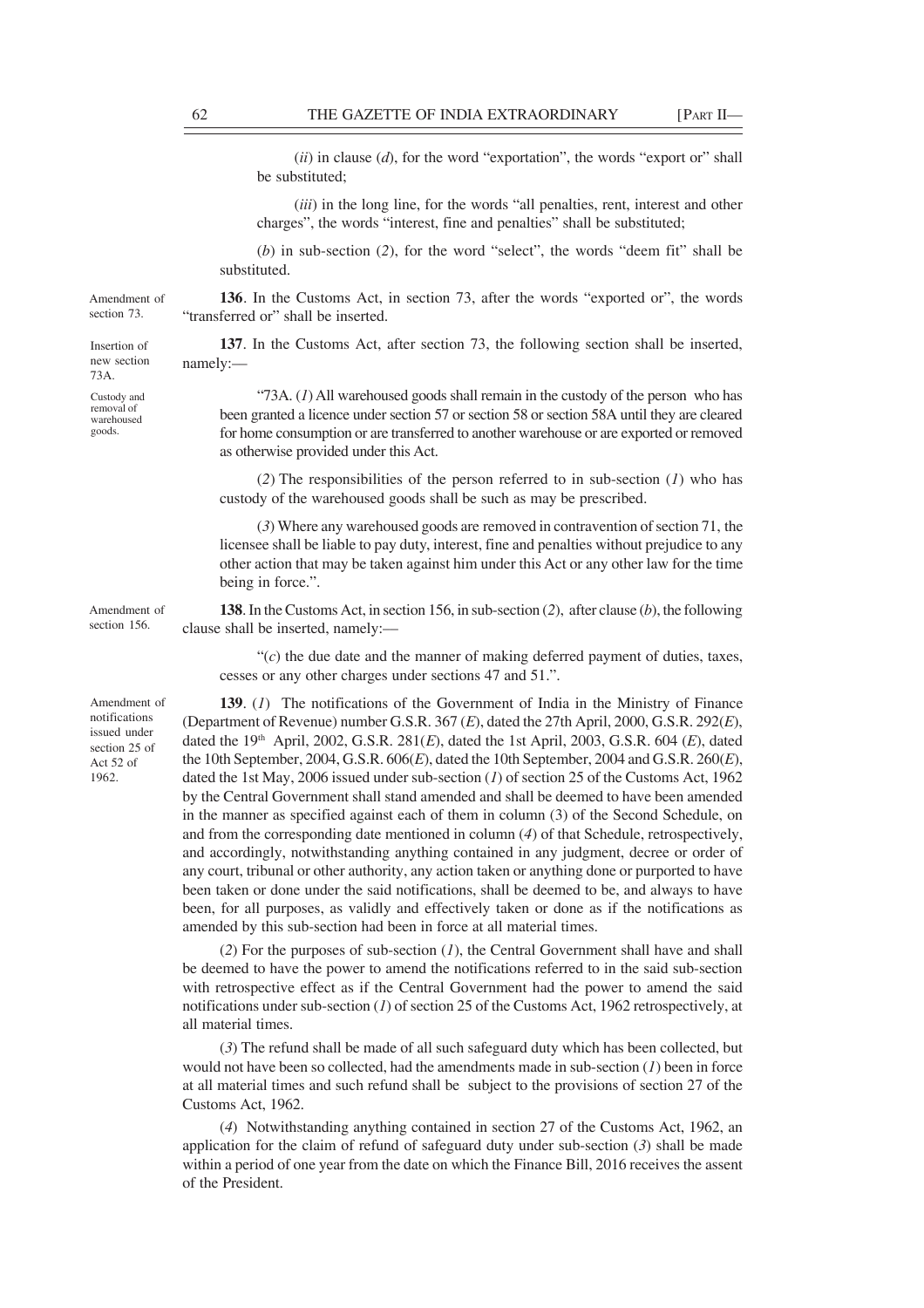| I            | ۰.<br>I |
|--------------|---------|
| v<br>۰,<br>× | ۰.      |
| w<br>v       | ×<br>٠  |

| <b>Customs Tariff</b> |  |
|-----------------------|--|
|-----------------------|--|

| 51 of 1975. | 140. In the Customs Tariff Act, 1975 (hereinafter referred to as the Customs Tariff<br>Act), section 8C shall be omitted.                                                                                                          | Omission of<br>section 8C.          |
|-------------|------------------------------------------------------------------------------------------------------------------------------------------------------------------------------------------------------------------------------------|-------------------------------------|
|             | 141. In the Customs Tariff Act, the First Schedule shall,—                                                                                                                                                                         | Amendment of                        |
|             | $(i)$ be amended in the manner specified in the Third Schedule;                                                                                                                                                                    | First Schedule.                     |
|             | (ii) be also amended in the manner specified in the Fourth Schedule with effect<br>from the 1st day of January, 2017.                                                                                                              |                                     |
|             | Excise                                                                                                                                                                                                                             |                                     |
| 1 of 1944.  | 142. In the Central Excise Act, 1944 (hereinafter referred to as the Central Excise Act), in<br>section 5A,-                                                                                                                       | Amendment of<br>section 5A.         |
|             | $(i)$ for sub-section $(5)$ , the following sub-section shall be substituted, namely:—                                                                                                                                             |                                     |
|             | "(5) Every notification issued under sub-section $(I)$ or sub-section $(2A)$ shall,<br>unless otherwise provided, come into force on the date of its issue by the Central<br>Government for publication in the Official Gazette."; |                                     |
|             | $(ii)$ sub-section $(6)$ shall be omitted.                                                                                                                                                                                         |                                     |
|             | 143. In the Central Excise Act, in section 11A, for the words "one year", wherever<br>they occur, the words "two years" shall be substituted.                                                                                      | Amendment of<br>section 11A.        |
|             | 144. In the Central Excise Act, in section 37B, for the words "such goods", the words<br>"such goods or for the implementation of any other provision of this Act" shall be substituted.                                           | Amendment of<br>section 37B.        |
|             | 145. In the Central Excise Act, the Third Schedule shall be amended—                                                                                                                                                               | Amendment of                        |
|             | $(i)$ in the manner specified in the Fifth Schedule;                                                                                                                                                                               | Third Schedule.                     |
|             | (ii) in the manner specified in the Sixth Schedule, with effect from the 1st day of<br>January, 2017.                                                                                                                              |                                     |
|             | <b>Excise Tariff</b>                                                                                                                                                                                                               |                                     |
| 5 of 1986.  | 146. In the Central Excise Tariff Act, 1985 (hereinafter referred to as the Central<br>Excise Tariff Act), the First Schedule shall be amended—                                                                                    | Amendment of<br>First Schedule.     |
|             | $(i)$ in the manner specified in the Seventh Schedule;                                                                                                                                                                             |                                     |
|             | (ii) in the manner specified in the Eighth Schedule, with effect from the 1st day<br>of January, 2017.                                                                                                                             |                                     |
|             | 147. In the Central Excise Tariff Act, the Second Schedule shall be amended in the<br>manner specified in the Ninth Schedule, with effect from the 1st day of January, 2017.                                                       | Amendment of<br>Second<br>Schedule. |
|             | <b>CHAPTER V</b>                                                                                                                                                                                                                   |                                     |
|             | <b>SERVICE TAX</b>                                                                                                                                                                                                                 |                                     |
| 32 of 1994. | 148. In the Finance Act, 1994 (hereinafter referred to as the 1994 Act), in section<br>$65B, -$                                                                                                                                    | Amendment of<br>section 65B.        |
|             | ( <i>a</i> ) clause $(11)$ shall be omitted;                                                                                                                                                                                       |                                     |
|             | (b) in clause (44), in Explanation 2, in sub-clause (ii), for item (a), the following<br>item shall be substituted, namely:-                                                                                                       |                                     |
|             | "(a) by a lottery distributor or selling agent on behalf of the State                                                                                                                                                              |                                     |

"(*a*) by a lottery distributor or selling agent on behalf of the State Government, in relation to promotion, marketing, organising, selling of lottery or facilitating in organising lottery of any kind, in any other manner, in accordance with the provisions of the Lotteries (Regulation) Act, 1998;".

17 of 1998.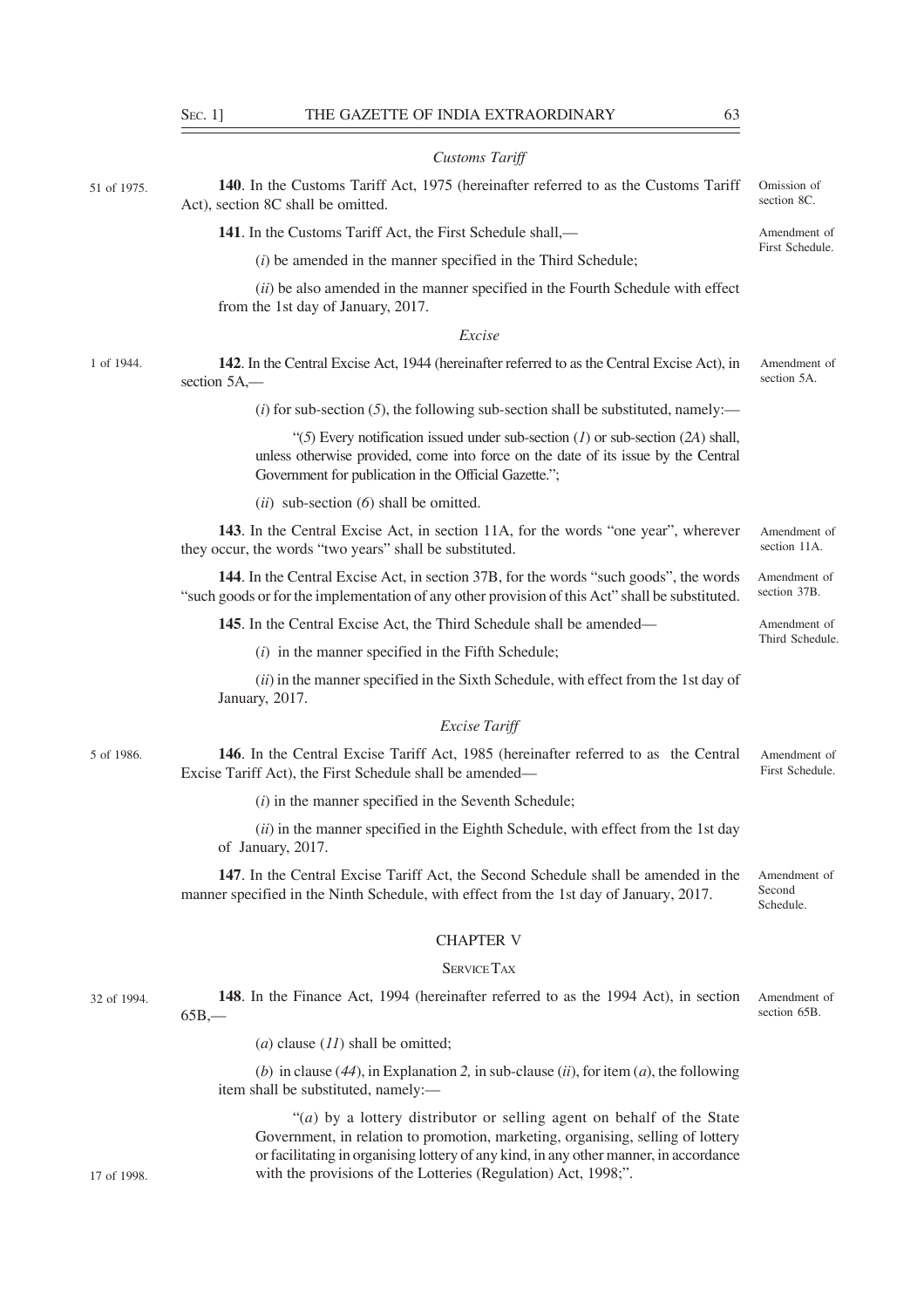102 and 103.

| Amendment of<br>section 66D.      | 149. In the 1994 Act, in section 66D,—                                                                                                                                                                                                                                                                                                                                                                                                                                                                                                                                                                                                       |
|-----------------------------------|----------------------------------------------------------------------------------------------------------------------------------------------------------------------------------------------------------------------------------------------------------------------------------------------------------------------------------------------------------------------------------------------------------------------------------------------------------------------------------------------------------------------------------------------------------------------------------------------------------------------------------------------|
|                                   | $(a)$ clause $(l)$ shall be omitted;                                                                                                                                                                                                                                                                                                                                                                                                                                                                                                                                                                                                         |
|                                   | (b) with effect from the 1st day of June, $2016$ —                                                                                                                                                                                                                                                                                                                                                                                                                                                                                                                                                                                           |
|                                   | ( <i>i</i> ) in clause ( <i>o</i> ), sub-clause ( <i>i</i> ) shall be omitted;                                                                                                                                                                                                                                                                                                                                                                                                                                                                                                                                                               |
|                                   | $(ii)$ in clause $(p)$ , sub-clause $(ii)$ shall be omitted.                                                                                                                                                                                                                                                                                                                                                                                                                                                                                                                                                                                 |
| Amendment<br>of section<br>66E.   | 150. In the 1994 Act, in section 66E, after clause ( <i>i</i> ), the following clause shall be<br>inserted, namely:-                                                                                                                                                                                                                                                                                                                                                                                                                                                                                                                         |
|                                   | " $(j)$ assignment by the Government of the right to use the radio-frequency<br>spectrum and subsequent transfers thereof.".                                                                                                                                                                                                                                                                                                                                                                                                                                                                                                                 |
| Amendment<br>of section<br>67A.   | 151. In the 1994 Act, in section 67A, the existing section shall be renumbered as<br>sub-section (1) thereof, and after sub-section (1) as so renumbered, the following sub-section<br>shall be inserted, namely:-                                                                                                                                                                                                                                                                                                                                                                                                                           |
|                                   | "(2) The time or the point in time with respect to the rate of service tax shall be<br>such as may be prescribed.".                                                                                                                                                                                                                                                                                                                                                                                                                                                                                                                          |
| Amendment                         | <b>152.</b> In the 1994 Act, in section 73,—                                                                                                                                                                                                                                                                                                                                                                                                                                                                                                                                                                                                 |
| of section 73.                    | (i) in sub-sections (1), (1A), (2A) and (3), for the words "eighteen months",<br>wherever they occur, the words "thirty months" shall be substituted;                                                                                                                                                                                                                                                                                                                                                                                                                                                                                        |
|                                   | $(ii)$ in sub-section (4B), in clause (a), for the words "whose limitation is specified<br>as eighteen months in", the words "falling under" shall be substituted.                                                                                                                                                                                                                                                                                                                                                                                                                                                                           |
| Amendment<br>of section 75.       | 153. In the 1994 Act, in section 75, for the words "Provided that", the following shall<br>be substituted, namely:-                                                                                                                                                                                                                                                                                                                                                                                                                                                                                                                          |
|                                   | "Provided that in the case of a person who collects any amount as service tax but<br>fails to pay the amount so collected to the credit of the Central Government, on or before<br>the date on which such payment is due, the Central Government may, by notification in<br>the Official Gazette, specify such other rate of interest, as it may deem necessary:                                                                                                                                                                                                                                                                             |
|                                   | Provided further that".                                                                                                                                                                                                                                                                                                                                                                                                                                                                                                                                                                                                                      |
| Amendment<br>of section           | 154. In the 1994 Act, in section 78A, the following <i>Explanation</i> shall be inserted,<br>namely:-                                                                                                                                                                                                                                                                                                                                                                                                                                                                                                                                        |
| 78A.                              | "Explanation.—For the removal of doubts, it is hereby clarified that where any<br>service tax has not been levied or paid or has been short-levied or short-paid or erroneously<br>refunded, and the proceedings with respect to a notice issued under sub-section $(I)$ of<br>section 73 or the proviso to sub-section $(1)$ of section 73 is concluded in accordance<br>with the provisions of clause $(i)$ of the first proviso to section 76 or clause $(i)$ of the<br>second proviso to section 78, as the case may be, the proceedings pending against any<br>person under this section shall also be deemed to have been concluded.". |
| Amendment of<br>section 89.       | <b>155.</b> In the 1994 Act, in section 89, in sub-section $(1)$ , for the words "fifty lakh rupees",<br>at both the places where they occur, the words "two hundred lakh rupees" shall be substituted.                                                                                                                                                                                                                                                                                                                                                                                                                                      |
| Amendment of<br>section 90.       | 156. In the 1994 Act, in section 90, sub-section (2) shall be omitted.                                                                                                                                                                                                                                                                                                                                                                                                                                                                                                                                                                       |
| Amendment of<br>section 91.       | <b>157.</b> In the 1994 Act, in section 91,—<br>(a) in sub-section $(1)$ , the words, brackets and letter "clause $(i)$ or" shall be<br>omitted:<br>(b) sub-section $(3)$ shall be omitted.                                                                                                                                                                                                                                                                                                                                                                                                                                                  |
| Amendment of<br>section 93A.      | 158. In the 1994 Act, in section 93A, for the word "prescribed", the words "prescribed"<br>or specified by notification in the Official Gazette" shall be substituted.                                                                                                                                                                                                                                                                                                                                                                                                                                                                       |
| Insertion of new<br>sections 101, | 159. In the 1994 Act, after section 100, the following sections shall be inserted,<br>namely:-                                                                                                                                                                                                                                                                                                                                                                                                                                                                                                                                               |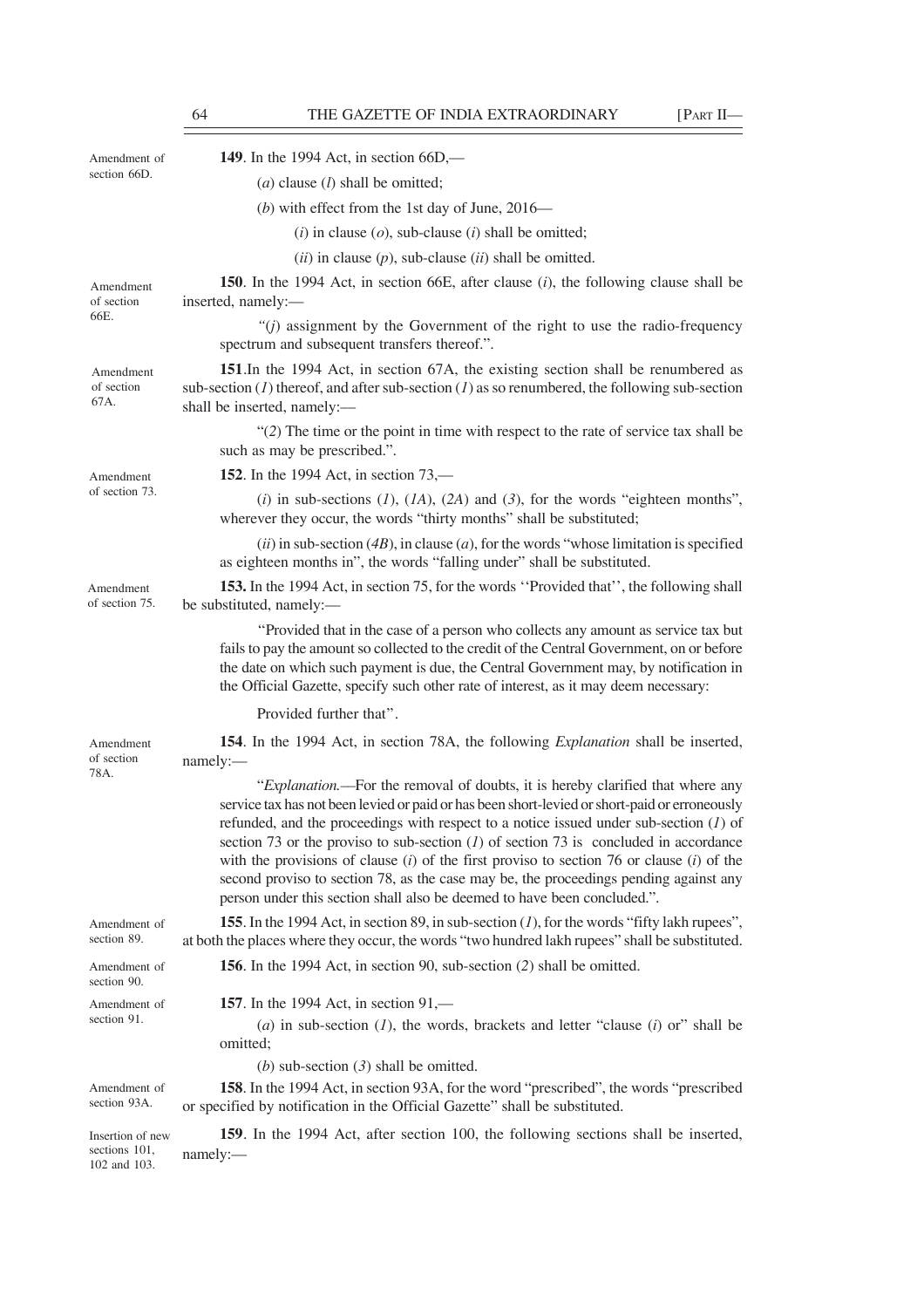"101. (*1*) Notwithstanding anything contained in section 66B, no service tax shall be levied or collected during the period commencing from the 1st day of July, 2012 and ending with the 29th day of January, 2014 (both days inclusive) in respect of taxable services provided to an authority or a board or any other body––

(*i*) set up by an Act of Parliament or a State Legislature; or

(*ii*) established by the Government,

with ninety per cent. or more participation by way of equity or control, to carry out any function entrusted to a municipality under article 243W of the Constitution, by way of construction, erection, commissioning, installation, completion, fitting out, repair, maintenance, renovation or alteration of canal, dam or other irrigation works.

(*2*) Refund shall be made of all such service tax which has been collected but which would not have been so collected had sub-section (*1*) been in force at all material times.

(*3*) Notwithstanding anything contained in this Chapter, an application for the claim of refund of service tax shall be made within a period of six months from the date on which the Finance Bill, 2016 receives the assent of the President.

102. (*1*) Notwithstanding anything contained in section 66B, no service tax shall be levied or collected during the period commencing from the 1st day of April, 2015 and ending with the 29th day of February, 2016 (both days inclusive), in respect of taxable services provided to the Government, a local authority or a Governmental authority, by way of construction, erection, commissioning, installation, completion, fitting out, repair, maintenance, renovation or alteration of––

(*a*) a civil structure or any other original works meant predominantly for use other than for commerce, industry or any other business or profession;

(*b*) a structure meant predominantly for use as—

(*i*) an educational establishment;

(*ii*) a clinical establishment; or

(*iii*) an art or cultural establishment;

(*c*) a residential complex predominantly meant for self-use or for the use of their employees or other persons specified in *Explanation* 1 to clause (*44*) of section 65B of the said Act,

under a contract entered into before the 1st day of March, 2015 and on which appropriate stamp duty, where applicable, had been paid before that date.

(*2*) Refund shall be made of all such service tax which has been collected but which would not have been so collected had sub-section (*1*) been in force at all material times.

(*3*) Notwithstanding anything contained in this Chapter, an application for the claim of refund of service tax shall be made within a period of six months from the date on which the Finance Bill, 2016 receives the assent of the President.

103. (*1*) Notwithstanding anything contained in section 66B, no service tax shall be levied or collected during the period commencing from the 1st day of April, 2015 and ending with the 29th day of February, 2016 (both days inclusive), in respect of services provided by way of construction, erection, commissioning or installation of original works pertaining to an airport or port, under a contract which had been entered into before the 1st day of March, 2015 and on which appropriate stamp duty, where applicable, had been paid before that date, subject to the condition that Ministry of Civil Aviation or, as the case may be, the Ministry of Shipping in the Government of India certifies that the contract had been entered into before the 1st day of March, 2015.

Special provision for exemption in certain cases relating to construction of airport or port.

Special provision for exemption in certain cases relating to construction of Government buildings.

Special provision for exemption in certain cases

relating to construction of canal, dam, etc.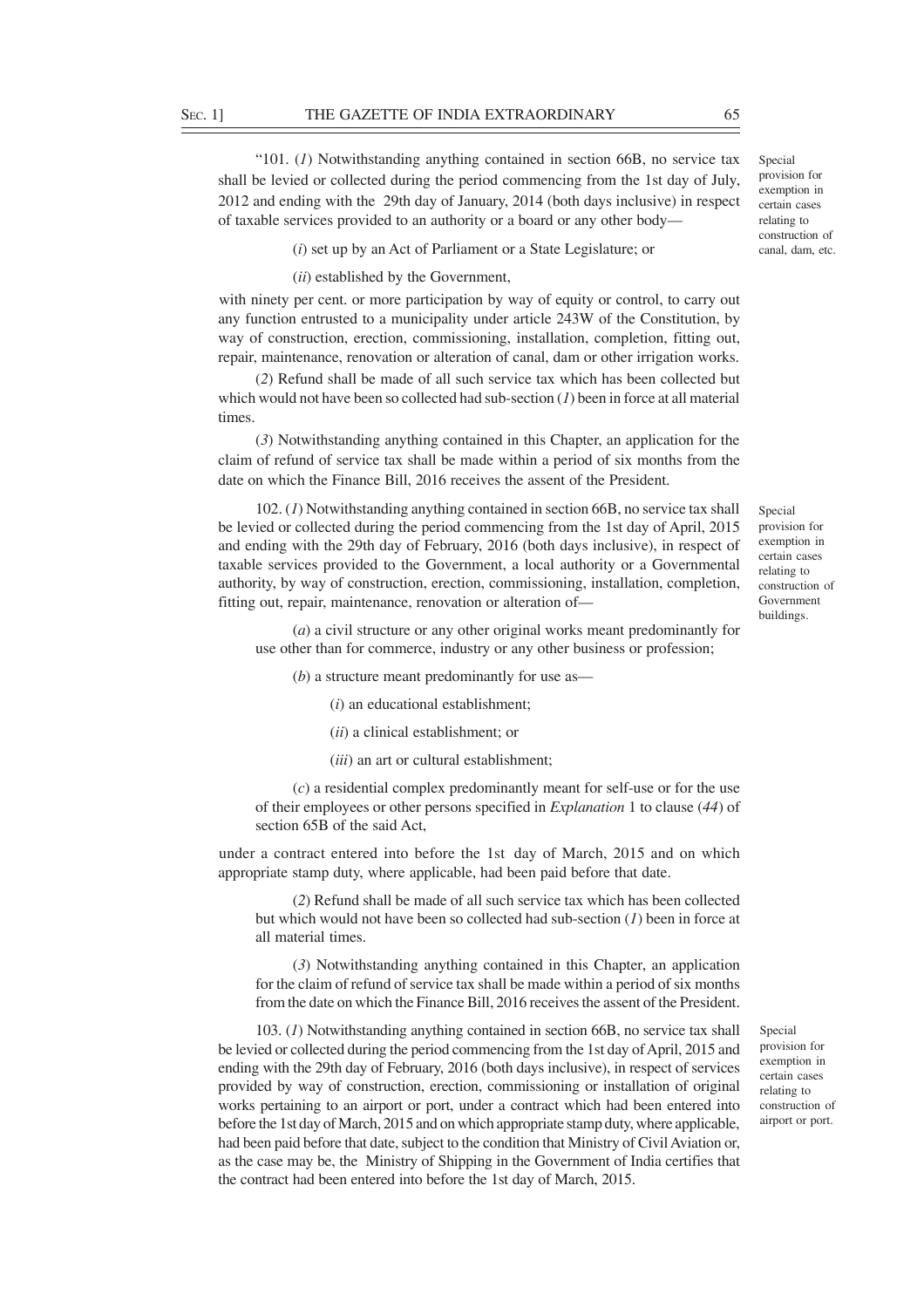(*2*) Refund shall be made of all such service tax which has been collected but which would not have been so collected had sub-section (*1*) been in force at all material times.

(*3*) Notwithstanding anything contained in this Chapter, an application for the claim of refund of service tax shall be made within a period of six months from the date on which the Finance Bill, 2016 receives the assent of the President.".

Amendment of notification issued under section 93A of Finance Act, 1994.

**160**. (*1*) The notification of the Government of India in the Ministry of Finance (Department of Revenue) number G.S.R. 519(*E*), dated the 29th June, 2012 issued under section 93A of the Finance Act, 1994 granting rebate of service tax paid on the taxable 32 of 1994. services which are received by an exporter of goods and used for export of goods, shall stand amended and shall be deemed to have been amended retrospectively, in the manner specified in column (2) of the Tenth Schedule, on and from and up to the corresponding dates specified in column (*3*) of the Schedule, and accordingly, any action taken or anything done or purported to have taken or done under the said notification as so amended, shall be deemed to be, and always to have been, for all purposes, as validly and effectively taken or done as if the said notification as amended by this sub-section had been in force at all material times.

(*2*) Rebate of all such service tax shall be granted which has been denied, but which would not have been so denied had the amendment made by sub-section (*1*) been in force at all material times.

(*3*) Notwithstanding anything contained in the Finance Act, 1994, an application for 32 of 1994. the claim of rebate of service tax under sub-section (*2*) shall be made within the period of one month from the date of commencement of the Finance Act, 2016.

## CHAPTER VI

# KRISHI KALYAN CESS

Krishi Kalyan Cess.

**161**. (*1*) This Chapter shall come into force on the 1st day of June, 2016.

(*2*) There shall be levied and collected in accordance with the provisions of this Chapter, a cess to be called the *Krishi Kalyan Cess*, as service tax on all or any of the taxable services at the rate of 0.5 per cent. on the value of such services for the purposes of financing and promoting initiatives to improve agriculture or for any other purpose relating thereto.

(*3*) The *Krishi Kalyan Cess* leviable under sub-section (*2*) shall be in addition to any cess or service tax leviable on such taxable services under Chapter V of the Finance Act, 1994, 32 of 1994. or under any other law for the time being in force.

(*4*) The proceeds of the *Krishi Kalyan Cess* levied under sub-section (*2*) shall first be credited to the Consolidated Fund of India and the Central Government may, after due appropriation made by Parliament by law in this behalf, utilise such sums of money of the *Krishi Kalyan Cess* for such purposes specified in sub-section (*2*), as it may consider necessary.

(*5*) The provisions of Chapter V of the Finance Act, 1994 and the rules made thereunder, 32 of 1994.including those relating to refunds and exemptions from tax, interest and imposition of penalty shall, as far as may be, apply in relation to the levy and collection of the *Krishi Kalyan Cess* on taxable services, as they apply in relation to the levy and collection of tax on such taxable services under the said Chapter or the rules made thereunder, as the case may be.

# CHAPTER VII

### INFRASTRUCTURE CESS

Infrastructure Cess.

**162**. (*1*) In the case of goods specified in the Eleventh Schedule, being goods manufactured or produced, there shall be levied and collected for the purposes of the Union, a duty of excise, to be called the Infrastructure Cess, at the rates specified in the said Schedule for the purposes of financing infrastructure projects.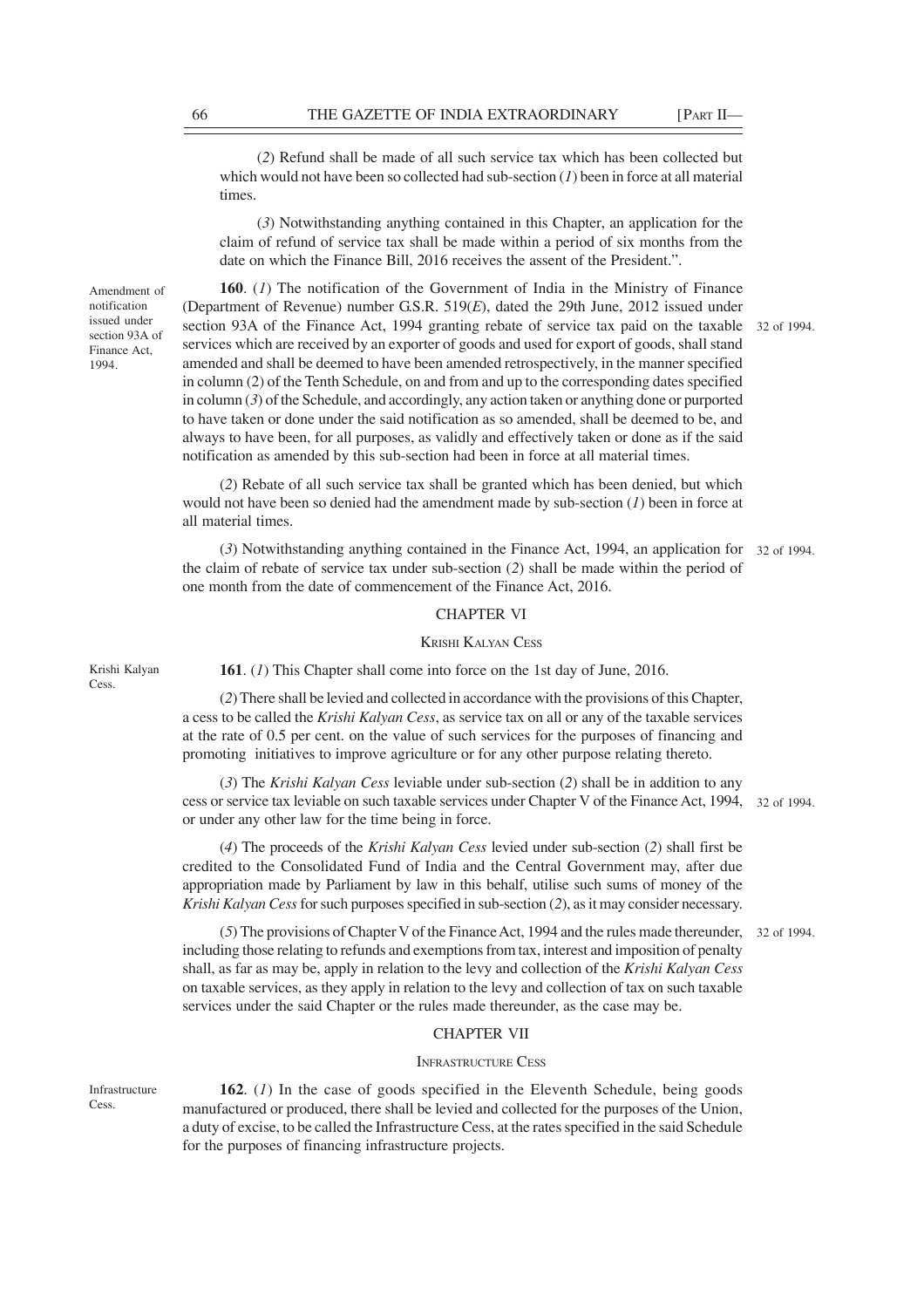(*2*) The cess leviable under sub-section (*1*), chargeable on the goods specified in the Eleventh Schedule shall be in addition to any other duties of excise chargeable on such goods under the Central Excise Act, 1944 or any other law for the time being in force.

1 of 1944. 1 of 1944.

43 of 1961.

54 of 1963.

(*3*) The provisions of the Central Excise Act, 1944 and the rules made thereunder, including those relating to assessment, non-levy, short-levy, refunds, interest, appeals, offences and penalties, shall, as far as may be, apply in relation to the levy and collection of the cess leviable under sub-section (*1*) in respect of the goods specified in the Eleventh Schedule as they apply in relation to the levy and collection of the duties of excise on such goods under the said Act or the rules, as the case may be.

(*4*) The cess leviable under sub-section (*1*) shall be for the purposes of the Union and the proceeds thereof shall not be distributed among the States.

# CHAPTER VIII

#### EQUALISATION LEVY

**163**. (*1*) This Chapter extends to the whole of India except the State of Jammu and Kashmir.

commencement and application.

Extent,

(*2*) It shall come into force on such date as the Central Government may, by notification in the Official Gazette, appoint.

(*3*) It shall apply to consideration received or receivable for specified services provided on or after the commencement of this Chapter.

**164**. In this Chapter, unless the context otherwise requires.—

Definitions.

(*a*) "Appellate Tribunal" means the Appellate Tribunal constituted under section 252 of the Income-tax Act;

(*b*) "Assessing Officer" means the Income-tax Officer or Assistant Commissioner of Income-tax or Deputy Commissioner of Income-tax or Joint Commissioner of Income-tax or Additional Commissioner of Income-tax who is authorised by the Board to exercise or perform all or any of the powers and functions conferred on, or assigned to, an Assessing Officer under this Chapter;

(*c*) "Board" means the Central Board of Direct Taxes constituted under the Central Boards of Revenue Act, 1963;

> (*d*) "equalisation levy" means the tax leviable on consideration received or receivable for any specified service under the provisions of this Chapter;

(*e*) "Income-tax Act" means the Income-tax Act, 1961;

(*f*) "online" means a facility or service or right or benefit or access that is obtained through the internet or any other form of digital or telecommunication network;

(*g*) "permanent establishment" includes a fixed place of business through which the business of the enterprise is wholly or partly carried on;

(*h*) "prescribed" means prescribed by rules made under this Chapter;

(*i*) "specified service" means online advertisement, any provision for digital advertising space or any other facility or service for the purpose of online advertisement and includes any other service as may be notified by the Central Government in this behalf;

(*j*) words and expressions used but not defined in this Chapter and defined in the Income-tax Act, or the rules made thereunder, shall have the meanings respectively assigned to them in that Act.

**165**. (*1*) On and from the date of commencement of this Chapter, there shall be charged an equalisation levy at the rate of six per cent. of the amount of consideration for any specified service received or receivable by a person, being a non-resident from––

Charge of equalisation levy.

(*i*) a person resident in India and carrying on business or profession; or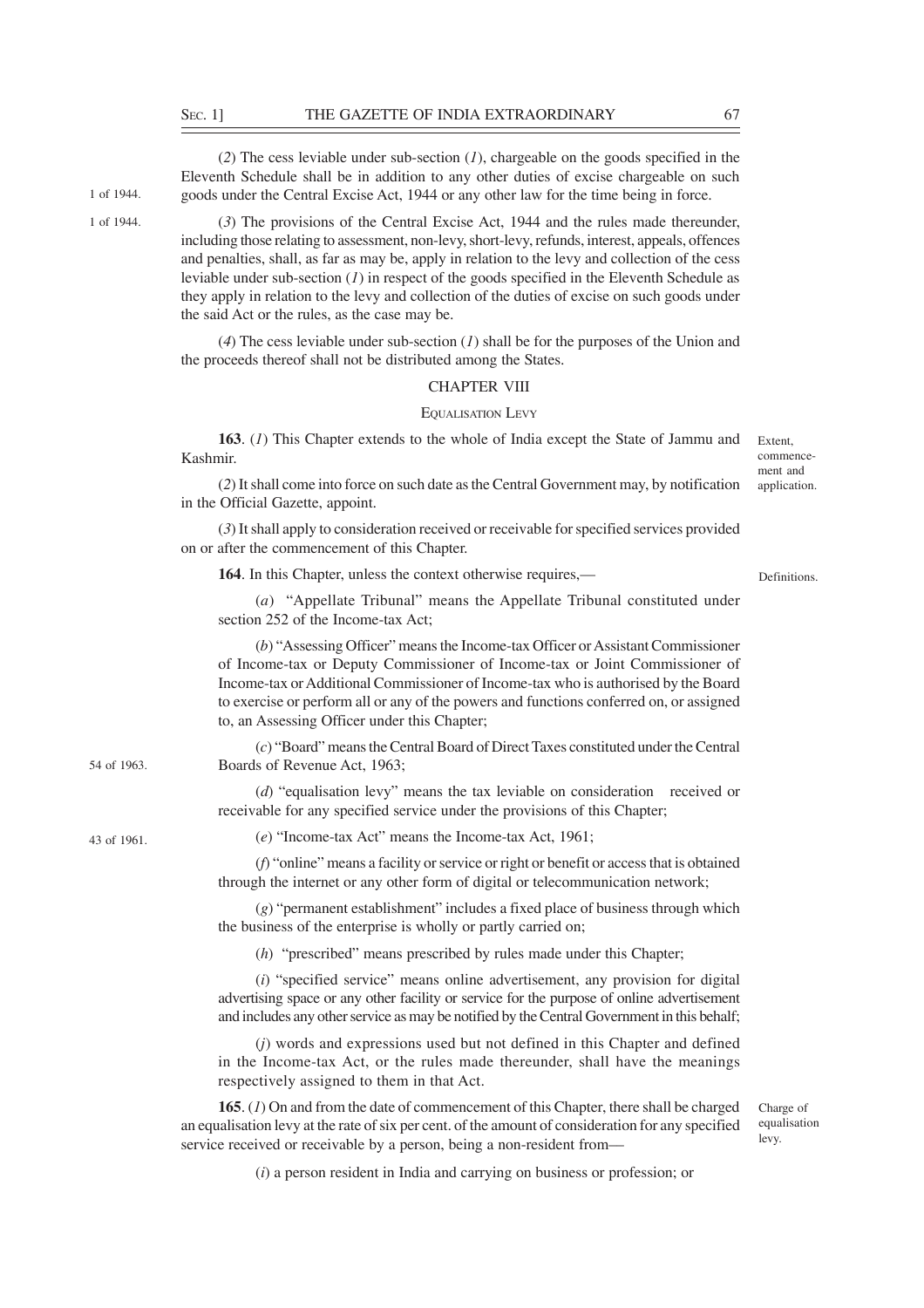(*ii*) a non-resident having a permanent establishment in India.

(*2*) The equalisation levy under sub-section (*1*) shall not be charged, where––

(*a*) the non-resident providing the specified service has a permanent establishment in India and the specified service is effectively connected with such permanent establishment;

(*b*) the aggregate amount of consideration for specified service received or receivable in a previous year by the non-resident from a person resident in India and carrying on business or profession, or from a non-resident having a permanent establishment in India, does not exceed one lakh rupees; or

(*c*) where the payment for the specified service by the person resident in India, or the permanent establishment in India is not for the purposes of carrying out business or profession.

**166**. (*1*) Every person, being a resident and carrying on business or profession or a non-resident having a permanent establishment in India (hereafter in this Chapter referred to as assessee) shall deduct the equalisation levy from the amount paid or payable to a nonresident in respect of the specified service at the rate specified in section 165, if the aggregate amount of consideration for specified service in a previous year exceeds one lakh rupees.

(*2*) The equalisation levy so deducted during any calendar month in accordance with the provisions of sub-section (*1*) shall be paid by every assessee to the credit of the Central Government by the seventh day of the month immediately following the said calendar month.

(*3*) Any assessee who fails to deduct the levy in accordance with the provisions of sub-section  $(I)$  shall, notwithstanding such failure, be liable to pay the levy to the credit of the Central Government in accordance with the provisions of sub-section (*2*).

Furnishing of statement.

Collection and recovery of equalisation levy.

> **167**. (*1*) Every assessee shall, within the prescribed time after the end of each financial year, prepare and deliver or cause to be delivered to the Assessing Officer or to any other authority or agency authorised by the Board in this behalf, a statement in such form, verified in such manner and setting forth such particulars as may be prescribed, in respect of all specified services during such financial year.

> (*2*) An assessee who has not furnished the statement within the time prescribed under sub-section (*1*) or having furnished a statement under sub-section (*1*), notices any omission or wrong particular therein, may furnish a statement or a revised statement, as the case may be, at any time before the expiry of two years from the end of the financial year in which the specified service was provided.

> (*3*) Where any assessee fails to furnish the statement under sub-section (*1*) within the prescribed time, the Assessing Officer may serve a notice upon such assessee requiring him to furnish the statement in the prescribed form, verified in the prescribed manner and setting forth such particulars, within such time, as may be prescribed.

Processing of statement.

**168**. (*1*) Where a statement has been made under section 167 by the assessee, such statement shall be processed in the following manner, namely:—

(*a*) the equalisation levy shall be computed after making the adjustment for any arithmetical error in the statement;

(*b*) the interest, if any, shall be computed on the basis of sum deductible as computed in the statement;

(*c*) the sum payable by, or the amount of refund due to, the assessee shall be determined after adjustment of the amount computed under clause (*b*) against any amount paid under sub-section (*2*) of section 166 or section 170 and any amount paid otherwise by way of tax or interest;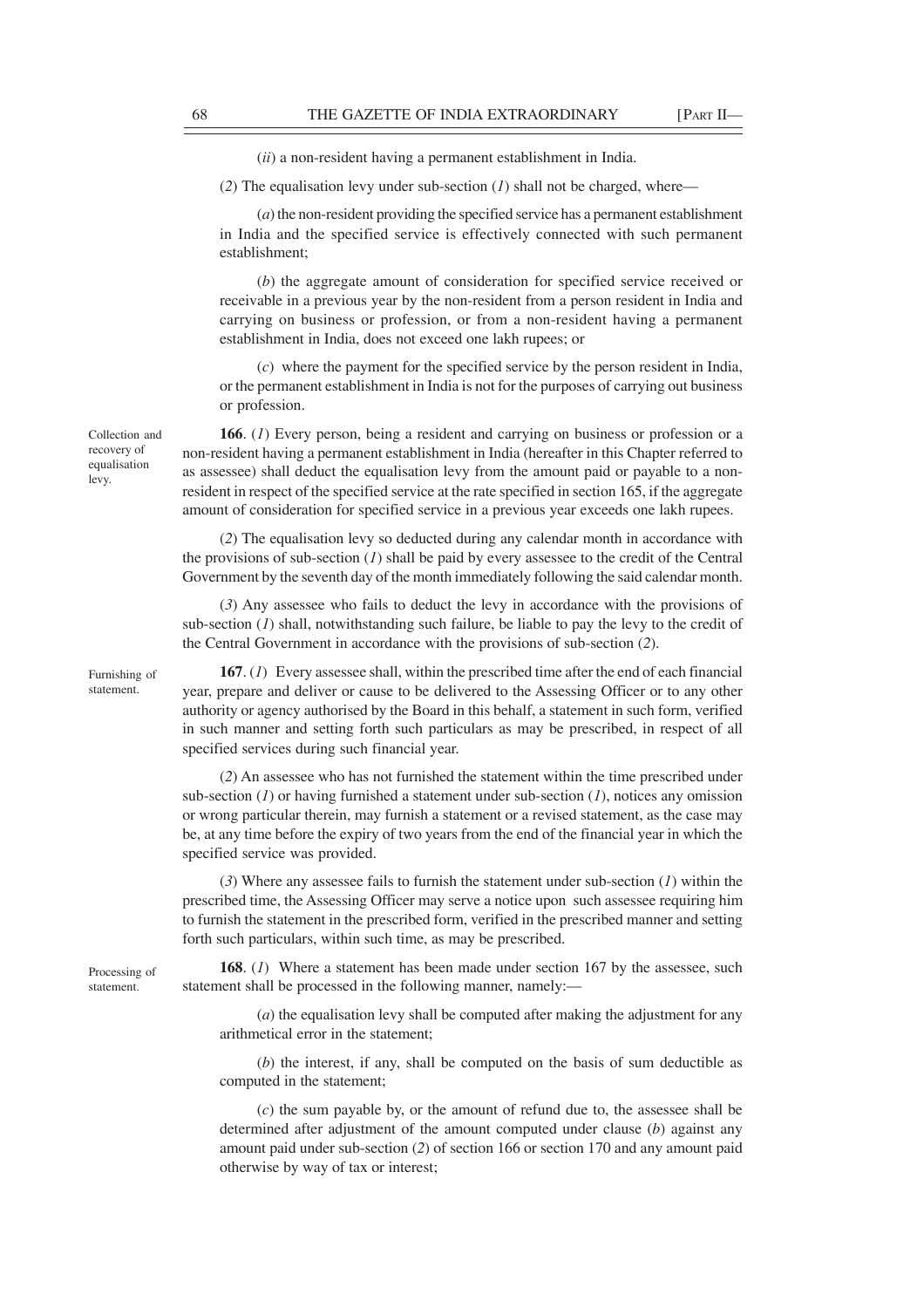(*d*) an intimation shall be prepared or generated and sent to the assessee specifying the sum determined to be payable by, or the amount of refund due to, him under clause (*c*); and

(*e*) the amount of refund due to the assessee in pursuance of the determination under clause (*c*) shall be granted to him:

 Provided that no intimation under this sub-section shall be sent after the expiry of one year from the end of the financial year in which the statement is furnished.

(*2*) For the purposes of processing of statements under sub-section (*1*), the Board may make a scheme for centralised processing of such statements to expeditiously determine the tax payable by, or the refund due to, the assessee as required under that sub-section.

**169**. (*1*) With a view to rectifying any mistake apparent from the record, the Assessing Officer may amend any intimation issued under section 168, within one year from the end of the financial year in which the intimation sought to be amended was issued.

Rectification of mistake.

 (*2*) The Assessing Officer may make an amendment to any intimation under sub-section (*1*), either *suo motu* or on any mistake brought to his notice by the assessee.

(*3*) An amendment to any intimation, which has the effect of increasing the liability of the assessee or reducing a refund, shall not be made under this section unless the Assessing Officer has given notice to the assessee of his intention so to do and has given the assessee a reasonable opportunity of being heard.

(*4*) Where any such amendment to any intimation has the effect of enhancing the sum payable or reducing the refund already made, the Assessing Officer shall make an order specifying the sum payable by the assessee and the provisions of this Chapter shall apply accordingly.

**170.** Every assessee, who fails to credit the equalisation levy or any part thereof as required under section 166 to the account of the Central Government within the period specified in that section, shall pay simple interest at the rate of one per cent. of such levy for every month or part of a month by which such crediting of the tax or any part thereof is delayed.

**171.** Any assessee who––

(*a*) fails to deduct the whole or any part of the equalisation levy as required under section 166; or

(*b*) having deducted the equalisation levy, fails to pay such levy to the credit of the Central Government in accordance with the provisions of sub-section (*2*) of that section,

shall be liable to pay,—

(*i*) in the case referred to in clause (*a*), in addition to paying the levy in accordance with the provisions of sub-section  $(3)$  of that section, or interest, if any, in accordance with the provisions of section 170, a penalty equal to the amount of equalisation levy that he failed to deduct; and

(*ii*) in the case referred to in clause (*b*), in addition to paying the levy in accordance with the provisions of sub-section (*2*) of that section and interest in accordance with the provisions of section 170, a penalty of one thousand rupees for every day during which the failure continues, so, however, that the penalty under this clause shall not exceed the amount of equalisation levy that he failed to pay.

**172.** Where an assessee fails to furnish the statement within the time prescribed under sub-section (*1*) or sub-section (*3*) of section 167, he shall be liable to pay a penalty of one hundred rupees for each day during which the failure continues.

Interest on delayed payment of equalisation levy.

Penalty for failure to deduct or pay equalisation levy.

Penalty for failure to furnish statement.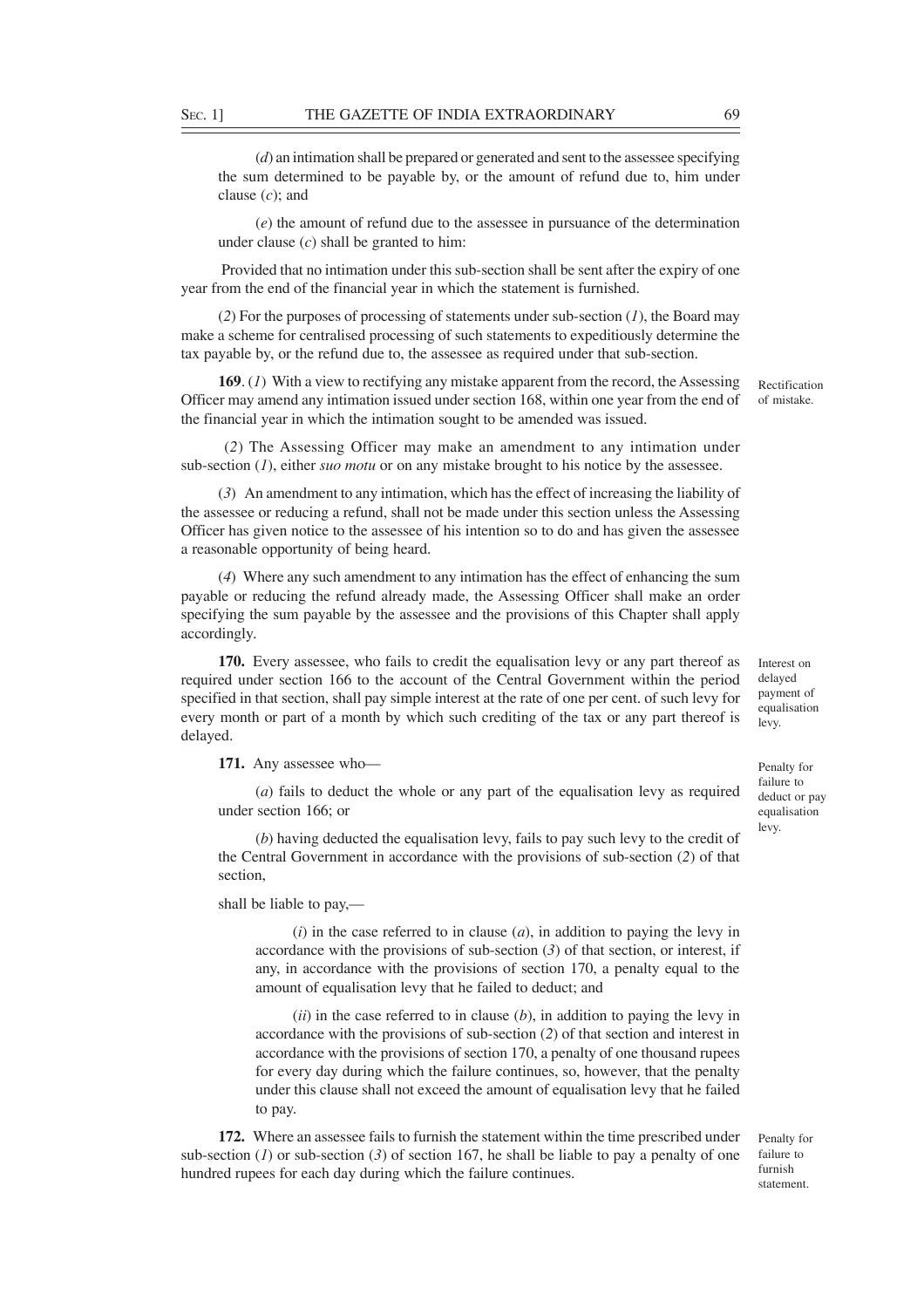Penalty not to be imposed in certain cases.

Appeal to Commissioner of Income-tax (Appeals).

Appeal to Appellate Tribunal.

**173**. (*1*) Notwithstanding anything contained in section 171 or section 172, no penalty shall be imposable for any failure referred to in the said sections, if the assessee proves to the satisfaction of the Assessing Officer that there was reasonable cause for the said failure.

(*2*) No order imposing a penalty under this Chapter shall be made unless the assessee has been given a reasonable opportunity of being heard.

**174**. (*1*) An assessee aggrieved by an order imposing penalty under this Chapter, may appeal to the Commissioner of Income-tax (Appeals) within a period of thirty days from the date of receipt of the order of the Assessing Officer.

(*2*) An appeal under sub-section (*1*) shall be in such form and verified in such manner as may be prescribed and shall be accompanied by a fee of one thousand rupees.

(*3*) Where an appeal has been filed under sub-section (*1*), the provisions of sections 249 to 251 of the Income-tax Act shall, as far as may be, apply to such appeal.

**175**. (*1*) An assessee aggrieved by an order made by the Commissioner of Income-tax (Appeals) under section 174 may appeal to the Appellate Tribunal against such order.

(*2*) The Commissioner of Income-tax may, if he objects to any order passed by the Commissioner of Income-tax (Appeals) under section 174, direct the Assessing Officer to appeal to the Appellate Tribunal against such order.

(*3*) An appeal under sub-section (*1*) or sub-section (*2*) shall be filed within sixty days from the date on which the order sought to be appealed against is received by the assessee or by the Commissioner of Income-tax, as the case may be.

(*4*) An appeal under sub-section (*1*) or sub-section (*2*) shall be in such form and verified in such manner as may be prescribed and, in the case of an appeal filed under sub-section (*1*), it shall be accompanied by a fee of one thousand rupees.

(*5*) Where an appeal has been filed before the Appellate Tribunal under sub-section (*1*) or sub-section (*2*), the provisions of sections 253 to 255 of the Income-tax Act shall, as far as may be, apply to such appeal.

Punishment for false statement.

**176**. (*1*) If a person makes a false statement in any verification under this Chapter or any rule made thereunder, or delivers an account or statement, which is false, and which he either knows or believes to be false, or does not believe to be true, he shall be punishable with imprisonment for a term which may extend to three years and with fine.

(*2*) Notwithstanding anything contained in the Code of Criminal Procedure, 1973, an 2 of 1974.offence punishable under sub-section (*1*) shall be deemed to be non-cognizable within the meaning of that Code.

Institution of prosecution.

Application of certain provisions of Income-tax Act.

Power to make rules.

**177**. No prosecution shall be instituted against any person for any offence under section 176 except with the previous sanction of the Chief Commissioner of Income-tax.

**178**. The provisions of sections 120, 131, 133A, 138, 156, Chapter XV and sections 220 to 227, 229, 232, 260A, 261, 262, 265 to 269, 278B, 280A, 280B, 280C, 280D, 282 and 288 to 293 of the Income-tax Act shall so far as may be, apply in relation to equalisation levy, as they apply in relation to income-tax.

**179**. (*1*) The Central Government may, by notification in the Official Gazette, make rules for carrying out the provisions of this Chapter.

(*2*) In particular, and without prejudice to the generality of the foregoing power, such rules may provide for all or any of the following matters, namely:—

(*a*) the time within which and the form and the manner in which the statement shall be delivered or caused to be delivered or furnished under section 167;

(*b*) the form in which an appeal may be filed and the manner in which it may be verified under sections 174 and 175;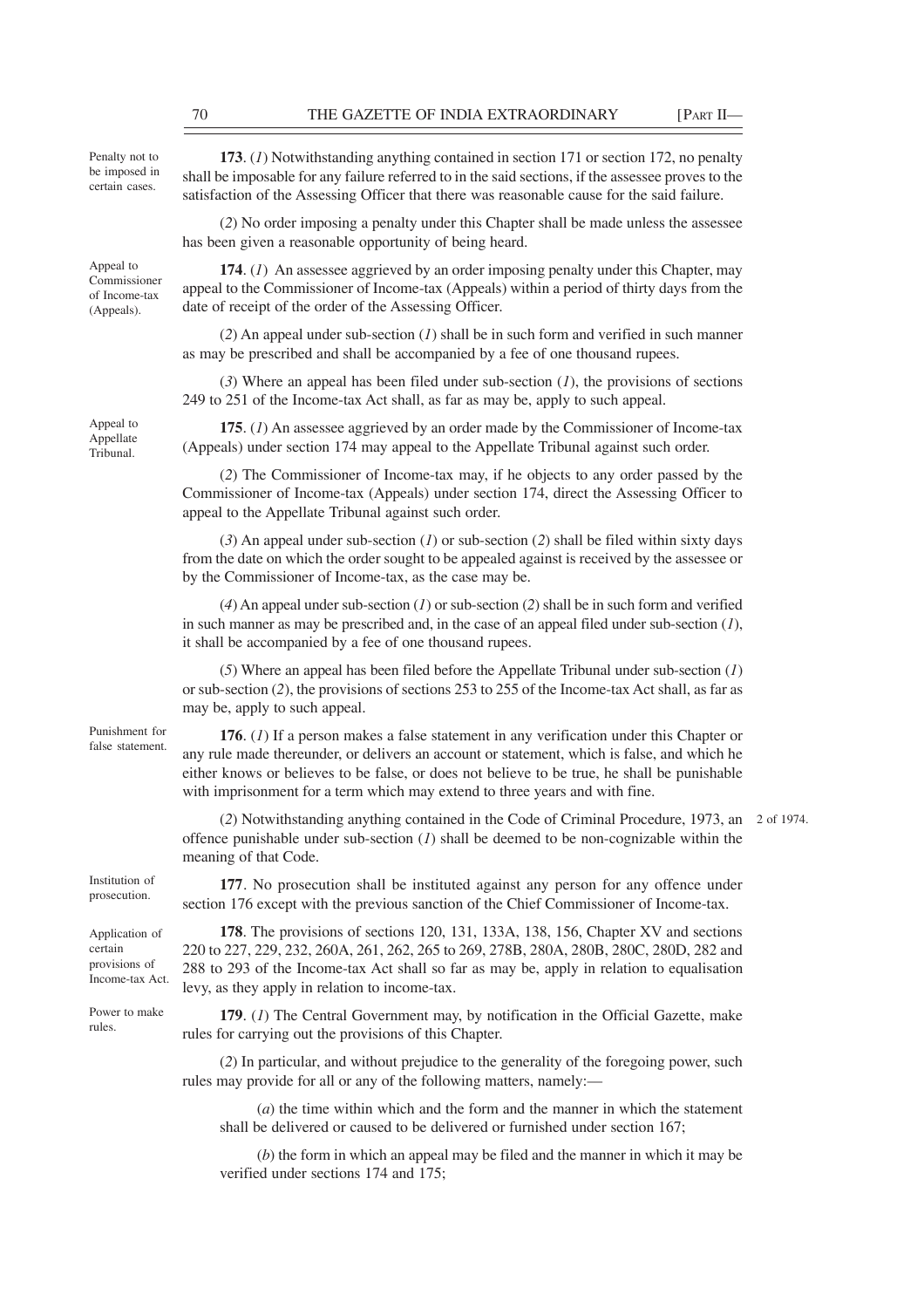### (*c*) any other matter which is to be, or may be, prescribed.

(*3*) Every rule made under this Chapter shall be laid, as soon as may be after it is made, before each House of Parliament, while it is in session, for a total period of thirty days which may be comprised in one session or in two or more successive sessions, and if, before the expiry of the session immediately following the session or the successive sessions aforesaid, both Houses agree in making any modification in the rule or both Houses agree that the rule should not be made, the rule shall thereafter have effect only in such modified form or be of no effect, as the case may be; so, however, that any such modification or annulment shall be without prejudice to the validity of anything previously done under that rule.

**180**. (*1*) If any difficulty arises in giving effect to the provisions of this Chapter, the Central Government may, by order published in the Official Gazette, not inconsistent with the provisions of this Chapter, remove the difficulty:

Provided that no such order shall be made after the expiry of a period of two years from the date on which the provisions of this Chapter come into force.

(*2*) Every order made under this section shall be laid, as soon as may be after it is made, before each House of Parliament.

## CHAPTER IX

### THE INCOME DECLARATION SCHEME, 2016

**181**. (*1*) This Scheme may be called the Income Declaration Scheme, 2016.

(*2*) It shall come into force on the 1st day of June, 2016.

**182**. In this Scheme, unless the context otherwise requires,—

(*a*) "declarant" means a person making the declaration under sub-section (*1*) of section 183**;**

43 of 1961.

(*b*) "Income-tax Act" means the Income-tax Act, 1961;

(*c*) all other words and expressions used herein but not defined and defined in the Income-tax Act shall have the meanings respectively assigned to them in that Act.

**183**. (*1*) Subject to the provisions of this Scheme, any person may make, on or after the date of commencement of this Scheme but before a date to be notified by the Central Government in the Official Gazette, a declaration in respect of any income chargeable to tax under the Income-tax Act for any assessment year prior to the assessment year beginning on the 1st day of April, 2017—

(*a*) for which he has failed to furnish a return under section 139 of the Income-tax Act;

(*b*) which he has failed to disclose in a return of income furnished by him under the Income-tax Act before the date of commencement of this Scheme;

(*c*) which has escaped assessment by reason of the omission or failure on the part of such person to furnish a return under the Income-tax Act or to disclose fully and truly all material facts necessary for the assessment or otherwise.

(*2*) Where the income chargeable to tax is declared in the form of investment in any asset, the fair market value of such asset as on the date of commencement of this Scheme shall be deemed to be the undisclosed income for the purposes of sub-section (*1*).

(*3*) The fair market value of any asset shall be determined in such manner, as may be prescribed.

(*4*) No deduction in respect of any expenditure or allowance shall be allowed against the income in respect of which declaration under this section is made.

Declaration of undisclosed income.

Power to remove difficulties.

Short title and commencement.

Definitions.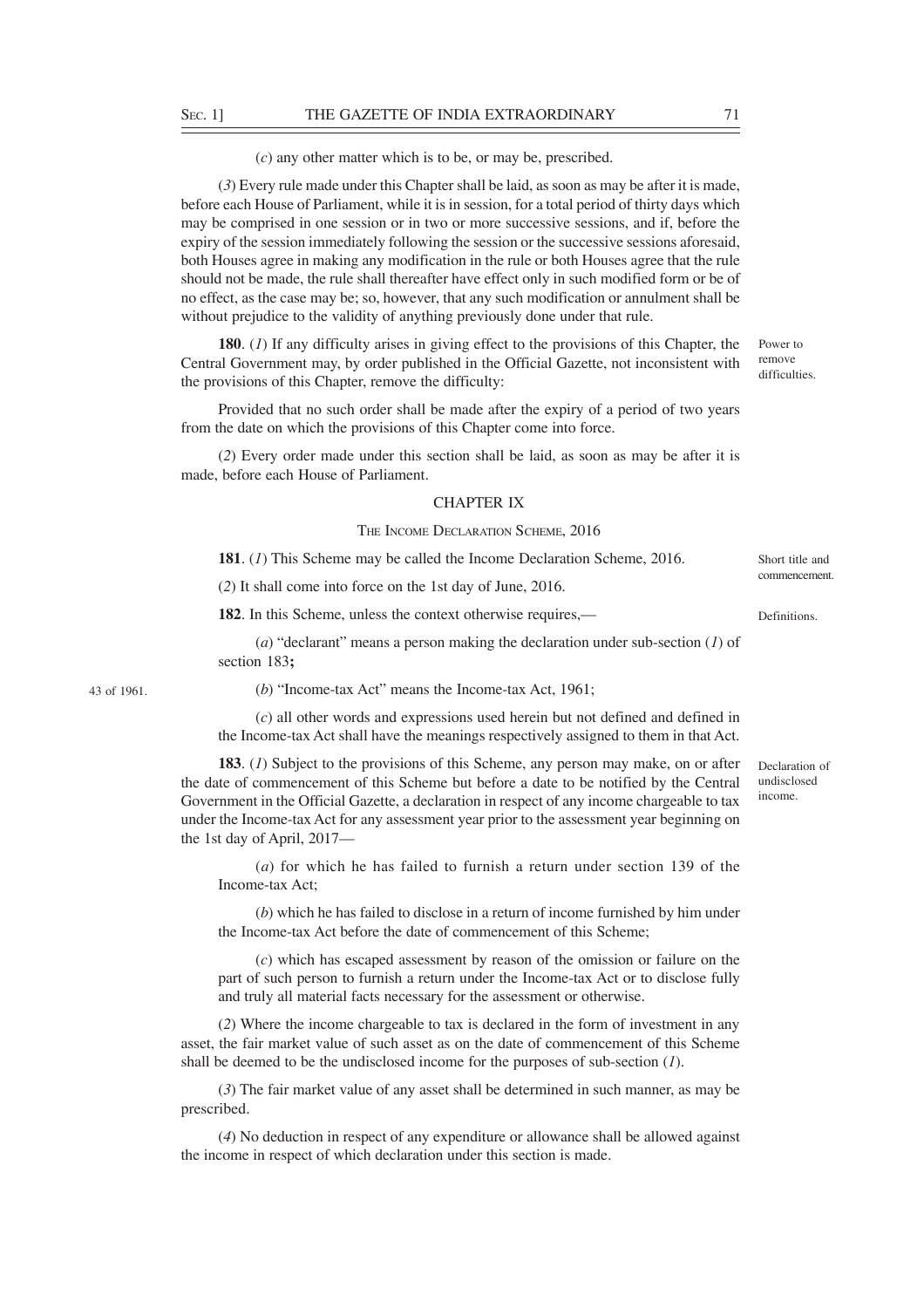Charge of tax and surchage.

Penalty.

Manner of declaration.

**184**. (*1*) Notwithstanding anything contained in the Income-tax Act or in any Finance Act, the undisclosed income declared under section 183 within the time specified therein shall be chargeable to tax at the rate of thirty per cent. of such undisclosed income.

(*2*) The amount of tax chargeable under sub-section (*1*) shall be increased by a surcharge, for the purposes of the Union, to be called the *Krishi Kalyan Cess* on tax calculated at the rate of twenty-five per cent. of such tax so as to fulfil the commitment of the Government for the welfare of the farmers.

**185**. Notwithstanding anything contained in the Income-tax Act or in any Finance Act, the person making a declaration of undisclosed income shall, in addition to tax and surcharge under section 184, be liable to penalty at the rate of twenty-five per cent. of such tax.

**186**. (*1*) A declaration under section 183 shall be made to the Principal Commissioner or the Commissioner and shall be in such form and be verified in such manner, as may be prescribed.

(*2*) The declaration shall be signed,—

(*a*) where the declarant is an individual, by the individual himself; where such individual is absent from India, by the individual concerned or by some person duly authorised by him in this behalf; and where the individual is mentally incapacitated from attending to his affairs, by his guardian or by any other person competent to act on his behalf;

(*b*) where the declarant is a Hindu undivided family, by the *Karta*, and where the *Karta* is absent from India or is mentally incapacitated from attending to his affairs, by any other adult member of such family;

(*c*) where the declarant is a company, by the managing director thereof, or where for any unavoidable reason such managing director is not able to sign the declaration or where there is no managing director, by any director thereof;

(*d*) where the declarant is a firm, by the managing partner thereof, or where for any unavoidable reason such managing partner is not able to sign the declaration, or where there is no managing partner as such, by any partner thereof, not being a minor;

(*e*) where the declarant is any other association, by any member of the association or the principal officer thereof; and

(*f*) where the declarant is any other person, by that person or by some other person competent to act on his behalf.

(*3*) Any person, who has made a declaration under sub-section (*1*) of section 183 in respect of his income or as a representative assessee in respect of the income of any other person, shall not be entitled to make any other declaration, under that sub-section in respect of his income or the income of such other person, and any such other declaration, if made, shall be void.

Time for payment of tax.

**187**. (*1*) The tax and surcharge payable under section 184 and penalty payable under section 185 in respect of the undisclosed income, shall be paid on or before a date to be notified by the Central Government in the Official Gazette.

(*2*) The declarant shall file the proof of payment of tax, surcharge and penalty on or before the date notified under sub-section (*1*), with the Principal Commissioner or the Commissioner, as the case may be, before whom the declaration under section 183 was made.

(*3*) If the declarant fails to pay the tax, surcharge and penalty in respect of the declaration made under section 183 on or before the date specified under sub-section (*1*), the declaration filed by him shall be deemed never to have been made under this Scheme.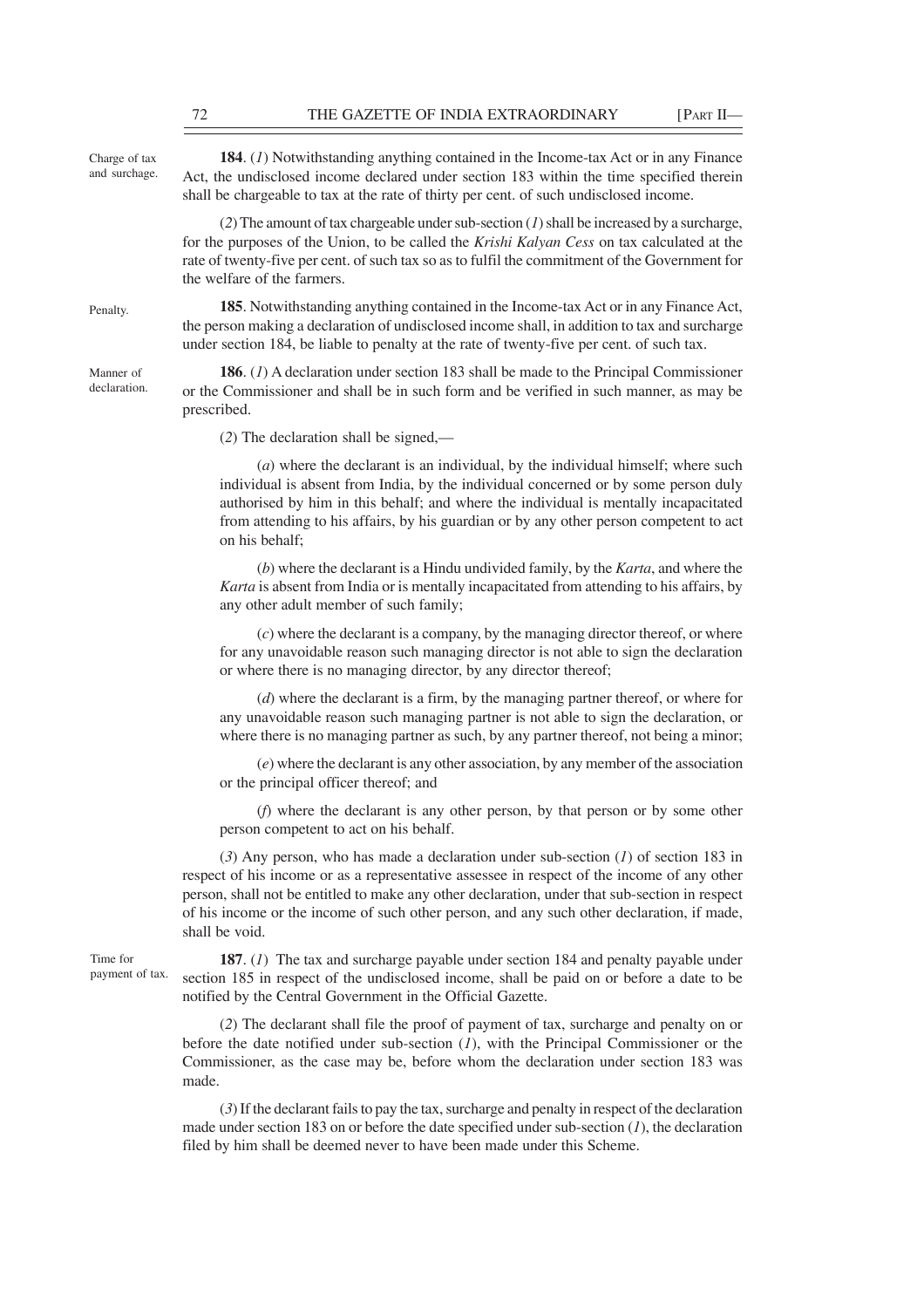**188**. The amount of undisclosed income declared in accordance with section 183 shall not be included in the total income of the declarant for any assessment year under the Incometax Act, if the declarant makes the payment of tax and surcharge referred to in section 184 and the penalty referred to in section 185, by the date specified under sub-section (*1*) of Undisclosed income declared not to be included in total income.

**189**. A declarant under this Scheme shall not be entitled, in respect of undisclosed income declared or any amount of tax and surcharge paid thereon, to re-open any assessment or reassessment made under the Income-tax Act or the Wealth-tax Act, 1957, or claim any set off or relief in any appeal, reference or other proceeding in relation to any such assessment or reassessment.

**190**. The provisions of the Benami Transactions (Prohibition) Act, 1988 shall not apply in respect of the declaration of undisclosed income made in the form of investment in any asset, if the asset existing in the name of a *benamidar* is transferred to the declarant, being the person who provides the consideration for such asset, or his legal representative, within the period notified by the Central Government.

**191**. Any amount of tax and surcharge paid under section 184 or penalty paid under section 185 in pursuance of a declaration made under section 183 shall not be refundable.

**192**. Notwithstanding anything contained in any other law for the time being in force, nothing contained in any declaration made under section 183 shall be admissible in evidence against the declarant for the purpose of any proceeding relating to imposition of penalty, other than the penalty leviable under section 185, or for the purposes of prosecution under the Income-tax Act or the Wealth-tax Act, 1957.

**193**. Notwithstanding anything contained in this Scheme, where a declaration has been made by misrepresentation or suppression of facts, such declaration shall be void and shall be deemed never to have been made under this Scheme.

**194**. (*1*) Where the undisclosed income is represented by cash (including bank deposits), bullion, investment in shares or any other assets specified in the declaration made under section 183—

27 of 1957.

27 of 1957.

27 of 1957.

45 of 1988.

(*a*) in respect of which the declarant has failed to furnish a return under section 14 of the Wealth-tax Act, 1957, for the assessment year commencing on or before the 1st day of April, 2015; or

(*b*) which have not been shown in the return of net wealth furnished by him for the said assessment year or years; or

(*c*) which have been understated in value in the return of net wealth furnished by him for the said assessment year or years,

then, notwithstanding anything contained in the Wealth-tax Act, 1957, or any rules made thereunder,— 27 of 1957.

> (*i*) wealth-tax shall not be payable by the declarant in respect of the assets referred to in clause (*a*) or clause (*b*) and such assets shall not be included in his net wealth for the said assessment year or years;

> (*ii*) the amount by which the value of the assets referred to in clause (*c*) has been understated in the return of net wealth for the said assessment year or years, to the extent such amount does not exceed the voluntarily disclosed income utilised for acquiring such assets, shall not be taken into account in computing the net wealth of the declarant for the said assessment year or years.

> *Explanation*.—Where a declaration under section 183 is made by a firm, the assets referred to in sub-clause (*i*) or, as the case may be, the amount referred to in sub-clause (*ii*) shall not be taken into account in computing the net wealth

section 187.

Undisclosed income declared not to be treated as *benami* transaction in certain cases. Tax in respect of voluntarily disclosed income not refundable.

**Declaration** not admissible in evidence against declarant.

Undisclosed income declared not to affect finality of completed assessments.

Exemption from wealthtax in respect of assets spefified in declaration. Declaration by misrepresentation of facts to be void.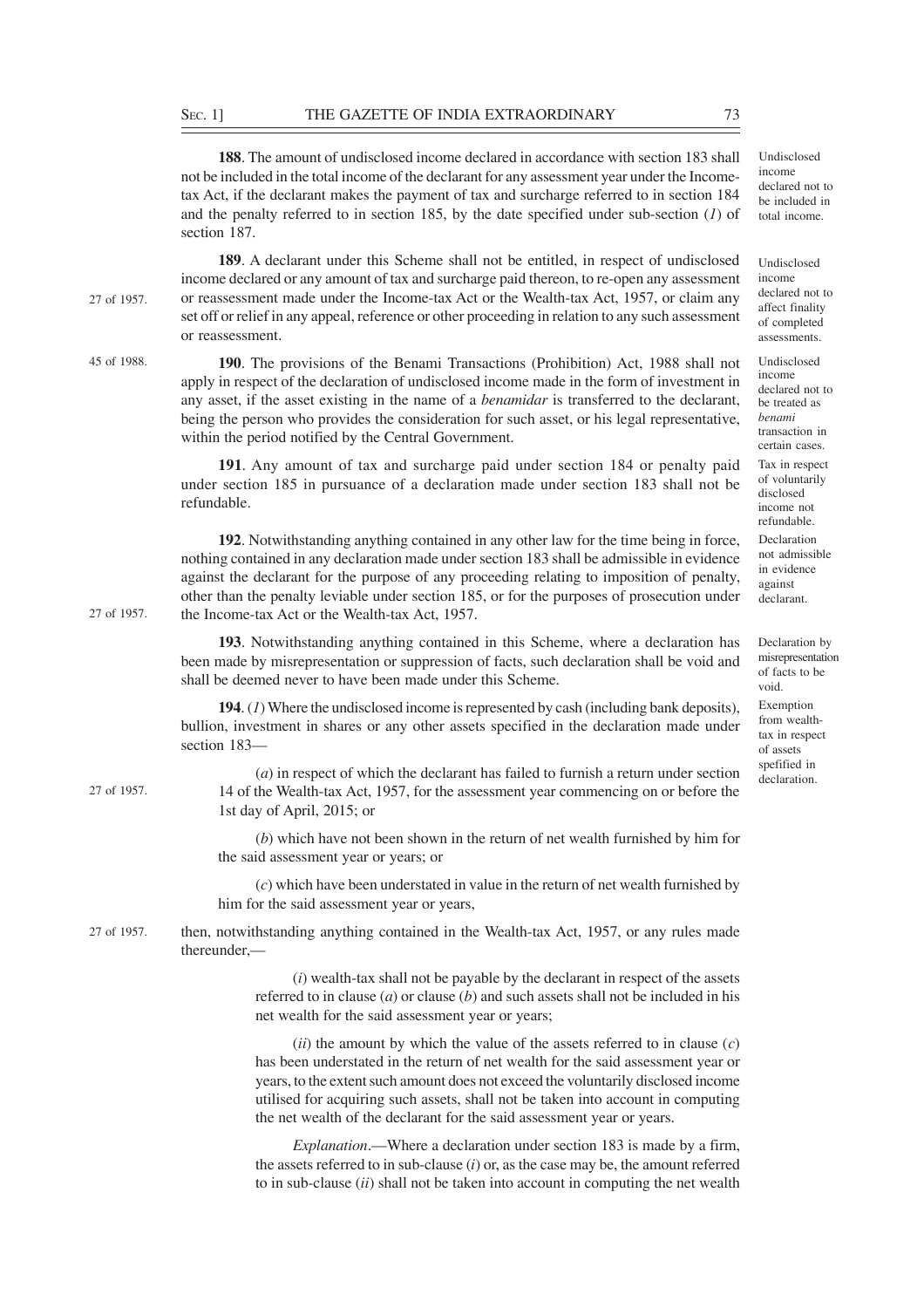of any partner of the firm or, as the case may be, in determining the value of the interest of any partner in the firm.

(*2*) The provisions of sub-section (*1*) shall not apply unless the conditions specified in sub-sections (*1*) and (*2*) of section 187 are fulfilled by the declarant.

**195**. The provisions of Chapter XV of the Income-tax Act relating to liability in special cases and of section 119, section 138 and section189 of that Act or the provisions of Chapter V of the Wealth-tax Act, 1957 relating to liability in respect of assessment in special cases shall, so far as may be, apply in relation to proceedings under this Scheme as they apply in relation to proceedings under the Income-tax Act or, as the case may be, the Wealth-tax Act, 1957.

27 of 1957.

**196**. The provisions of this Scheme shall not apply—

(*a*) to any person in respect of whom an order of detention has been made under the Conservation of Foreign Exchange and Prevention of Smuggling Activities Act, 1974:

52 of 1974.

27 of 1992.

22 of 2015.

Provided that—

(*i*) such order of detention, being an order to which the provisions of section 9 or section 12A of the said Act do not apply, has not been revoked on the report of the Advisory Board under section 8 of the said Act or before the receipt of the report of the Advisory Board; or

(*ii*) such order of detention, being an order to which the provisions of section 9 of the said Act apply, has not been revoked before the expiry of the time for, or on the basis of, the review under sub-section (*3*) of section 9, or on the report of the Advisory Board under section 8, read with sub-section (*2*) of section 9 of the said Act; or

(*iii*) such order of detention, being an order to which the provisions of section 12A of the said Act apply, has not been revoked before the expiry of the time for, or on the basis of, the first review under sub-section (*3*) of that section, or on the basis of the report of the Advisory Board under section 8, read with sub-section (*6*) of section 12A, of the said Act; or

(*iv*) such order of detention has not been set aside by a court of competent jurisdiction;

(*b*) in relation to prosecution for any offence punishable under Chapter IX or Chapter XVII of the Indian Penal Code, the Narcotic Drugs and Psychotropic Substances Act, 1985, the Unlawful Activities (Prevention) Act, 1967 and the Prevention of Corruption Act, 1988; 45 of 1860. 61 of 1985. 37 of 1967. 49 of 1988

(*c*) to any person notified under section 3 of the Special Court (Trial of Offences Relating to Transactions in Securities) Act, 1992;

(*d*) in relation to any undisclosed foreign income and asset which is chargeable to tax under the Black Money (Undisclosed Foreign Income and Assets) and Imposition of Tax Act, 2015;

(*e*) in relation to any undisclosed income chargeable to tax under the Income-tax Act for any previous year relevant to an assessment year prior to the assessment year beginning on the 1st day of April, 2017—

(*i*) where a notice under section 142 or sub-section (*2*) of section 143 or section 148 or section 153A or section 153C of the Income-tax Act has been issued in respect of such assessment year and the proceeding is pending before the Assessing Officer; or

(*ii*) where a search has been conducted under section 132 or requisition has been made under section 132A or a survey has been carried out under section

Applicability of certain provisions of Income-tax Act and of Chapter V of Wealthtax Act. Scheme not to

apply to certain persons.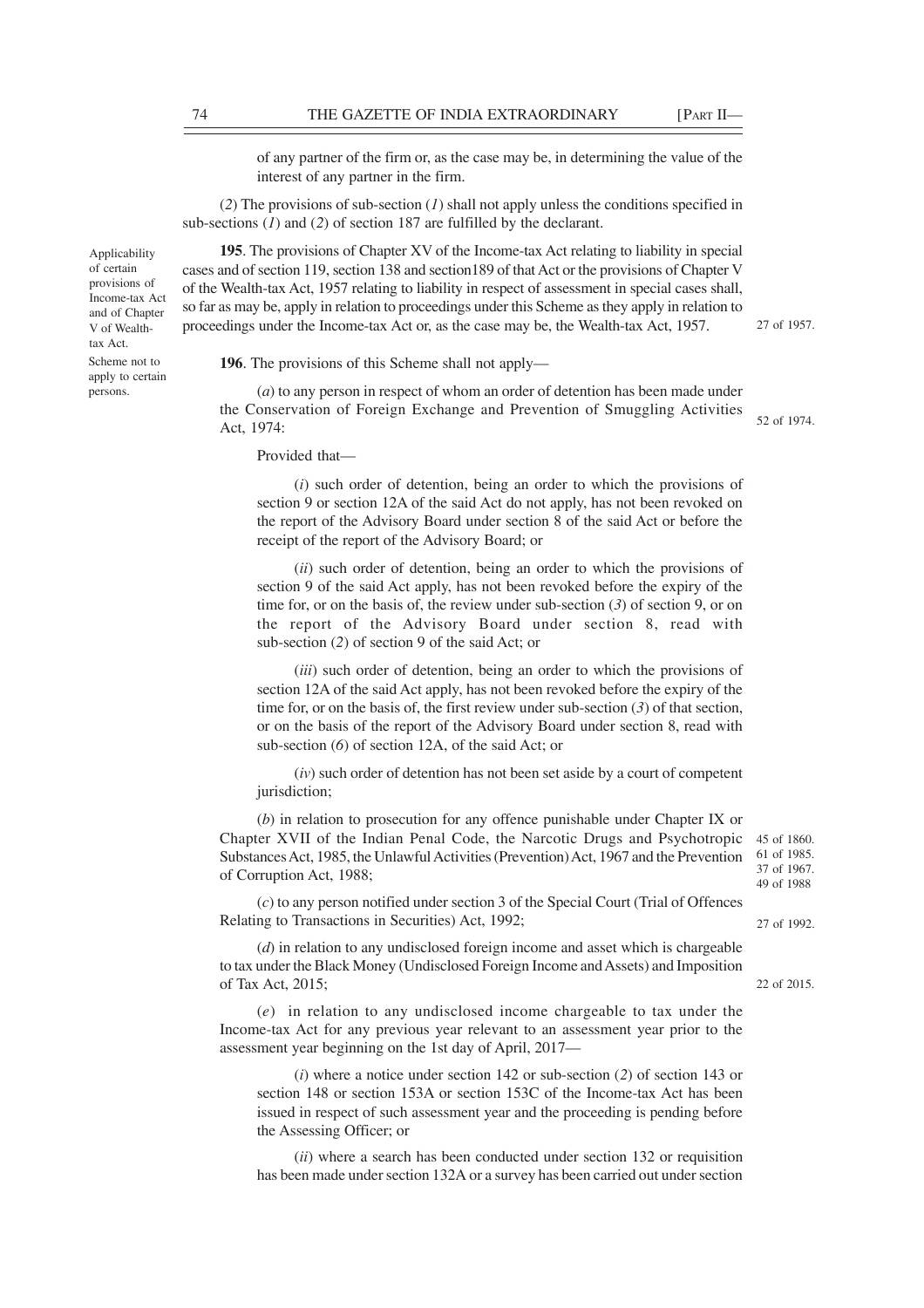133A of the Income-tax Act in a previous year and a notice under sub-section (*2*) of section 143 for the assessment year relevant to such previous year or a notice under section 153A or under section 153C of the said Act for an assessment year relevant to any previous year prior to such previous year has not been issued and the time for issuance of such notice has not expired; or

(*iii*) where any information has been received by the competent authority under an agreement entered into by the Central Government under section 90 or section 90A of the Income-tax Act in respect of such undisclosed asset.

**197**. For the removal of doubts, it is hereby declared that—

(*a*) save as otherwise expressly provided in sub-section (*1*) of section 183, nothing contained in this Scheme shall be construed as conferring any benefit, concession or immunity on any person other than the person making the declaration under this Scheme;

(*b*) where any declaration has been made under section 183 but no tax, surcharge and penalty referred to in section 184 and section 185 has been paid within the time specified under section 187, the undisclosed income shall be chargeable to tax under the Income-tax Act in the previous year in which such declaration is made;

(*c*) where any income has accrued, arisen or received or any asset has been acquired out of such income prior to commencement of this Scheme, and no declaration in respect of such income is made under this Scheme,—

(*i*) such income shall be deemed to have accrued, arisen or received, as the case may be; or

(*ii*) the value of the asset acquired out of such income shall be deemed to have been acquired or made,

in the year in which a notice under section 142, sub-section (*2*) of section 143 or section 148 or section 153A or section 153C of the Income-tax Act is issued by the Assessing Officer, and the provisions of the Income-tax Act shall apply accordingly.

**198**. (*1*) If any difficulty arises in giving effect to the provisions of this Scheme, the Central Government may, by order, not inconsistent with the provisions of this Scheme, remove the difficulty:

Provided that no such order shall be made after the expiry of a period of two years from the date on which the provisions of this Scheme shall come into force.

(*2*) Every order made under this section shall be laid before each House of Parliament.

**199**. (*1*) The Board may, subject to the control of the Central Government, by notification in the Official Gazette, make rules for carrying out the provisions of this Scheme. Power to make rules.

(*2*) Without prejudice to the generality of the foregoing power, such rules may provide for the form in which a declaration may be made under section 183 and the manner in which the same may be verified.

(*3*) Every rule made under this Scheme shall be laid, as soon as may be, after it is made, before each House of Parliament, while it is in session, for a total period of thirty days, which may be comprised in one session or in two or more successive sessions, and if, before the expiry of the session immediately following the session or the successive sessions aforesaid, both Houses agree in making any modification in the rule or both Houses agree that the rule should not be made, the rule shall thereafter have effect only in such modified form or be of no effect, as the case may be; so, however, that any such modification or annulment shall be without prejudice to the validity of anything previously done under that rule.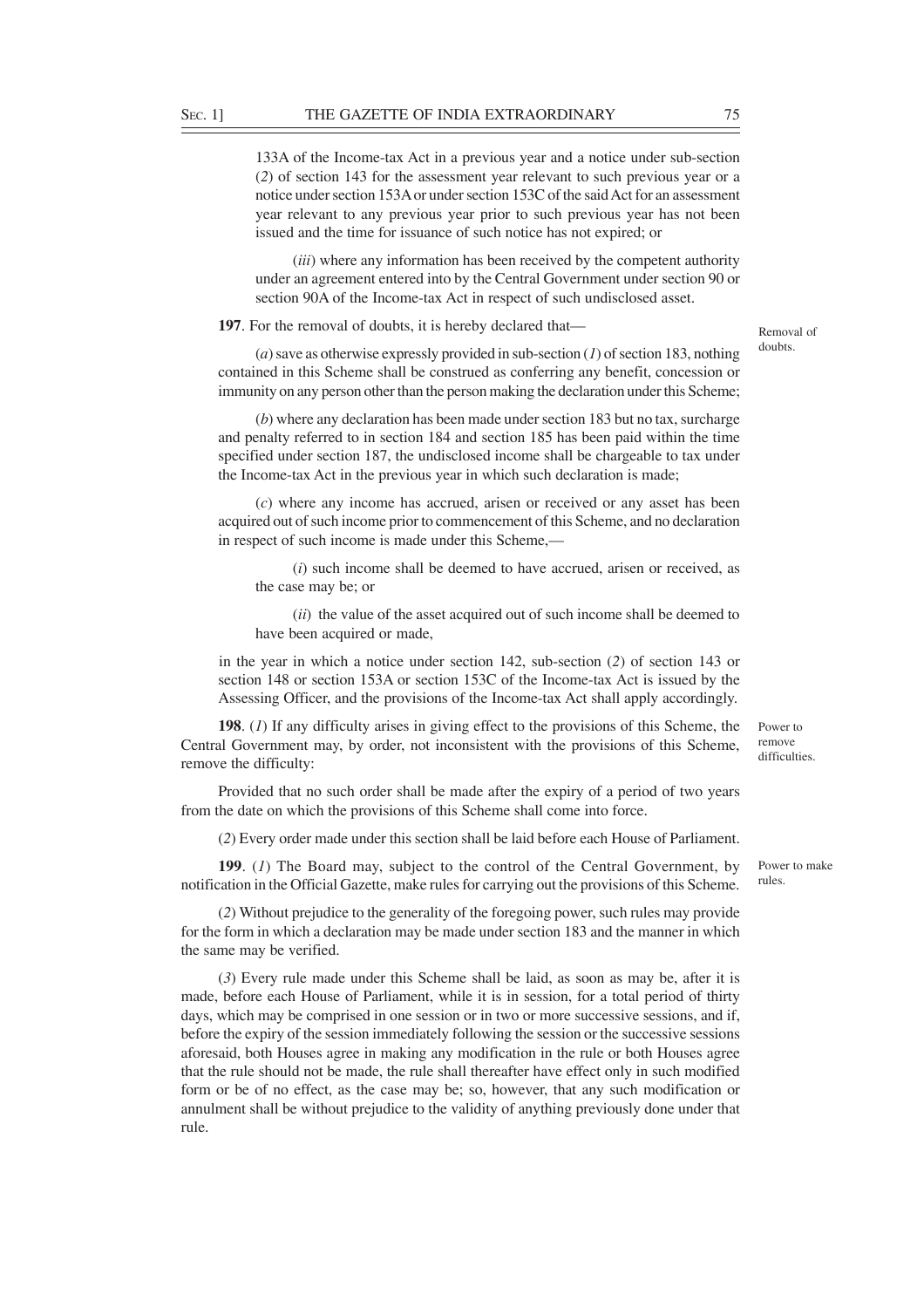## CHAPTER X

THE DIRECT TAX DISPUTE RESOLUTION SCHEME, 2016

**200**. (*1*) This Scheme may be called the Direct Tax Dispute Resolution Scheme, 2016.

(*2*) It shall come into force on the 1st day of June, 2016.

Definitions.

Short title and commencement.

**201**. (*1*) In this Scheme, unless the context otherwise requires,—

(*a*) "declarant" means a person making a declaration under section 202;

(*b*) "designated authority" means an officer not below the rank of a Commissioner of Income-tax and notified by the Principal Chief Commissioner for the purposes of this Scheme;

(*c*) "disputed income", in relation to an assessment year, means the whole or so much of the total income as is relatable to the disputed tax;

(*d*) "disputed tax" means the tax determined under the Income-tax Act, or the Wealth-tax Act, which is disputed by the assessee or the declarant, as the case may be;

(*e*) "disputed wealth", in relation to an assessment year, means the whole or so much of the net wealth as is relatable to the disputed tax;

(*f*) "Income-tax Act" means the Income-tax Act, 1961;

(*g*) ''specified tax'' means a tax—

(*i*) the determination of which is in consequence of or validated by any amendment made to the Income-tax Act or the Wealth-tax Act with retrospective effect and relates to a period prior to the date on which the Act amending the Income-tax Act or the Wealth-tax Act, as the case may be, received the assent of the President; and

(*ii*) a dispute in respect of such tax is pending as on the 29th day of February, 2016;

(*h*) "tax arrear" means, the amount of tax, interest or penalty determined under the Income-tax Act or the Wealth-tax Act, in respect of which appeal is pending before the Commissioner of Income-tax (Appeals) or the Commissioner of Wealth-tax (Appeals) as on the 29th day of February, 2016;

(*i*) "Wealth-tax Act" means the Wealth-tax Act, 1957.

(*2*) All other words and expressions used herein but not defined and defined in the Income-tax Act or the Wealth-tax Act, as the case may be, shall have the meanings respectively assigned to them in those Acts.

Declaration of tax payable.

**202**. Subject to the provisions of this Scheme, where a declarant files, on or after the 1st day of June, 2016 but on or before a date to be notified by the Central Government in the Official Gazette, a declaration to the designated authority in accordance with the provisions of section 203 in respect of tax arrear, or specified tax, then, notwithstanding anything contained in the Income-tax Act or the Wealth-tax Act or any other provision of any law for the time being in force, the amount payable under this Scheme by the declarant shall be as under, namely:––

(*I*) in case of pending appeal related to tax arrear being––

(*a*) tax and interest,—

(*i*) in a case where the disputed tax does not exceed ten lakh rupees, the whole of the disputed tax and the interest on disputed tax till the date of assessment or reassessment, as the case may be; or

(*ii*) in any other case, the whole of disputed tax, twenty-five per cent. of the minimum penalty leviable and the interest on disputed tax till the date of assessment or reassessment, as the case may be;

43 of 1961.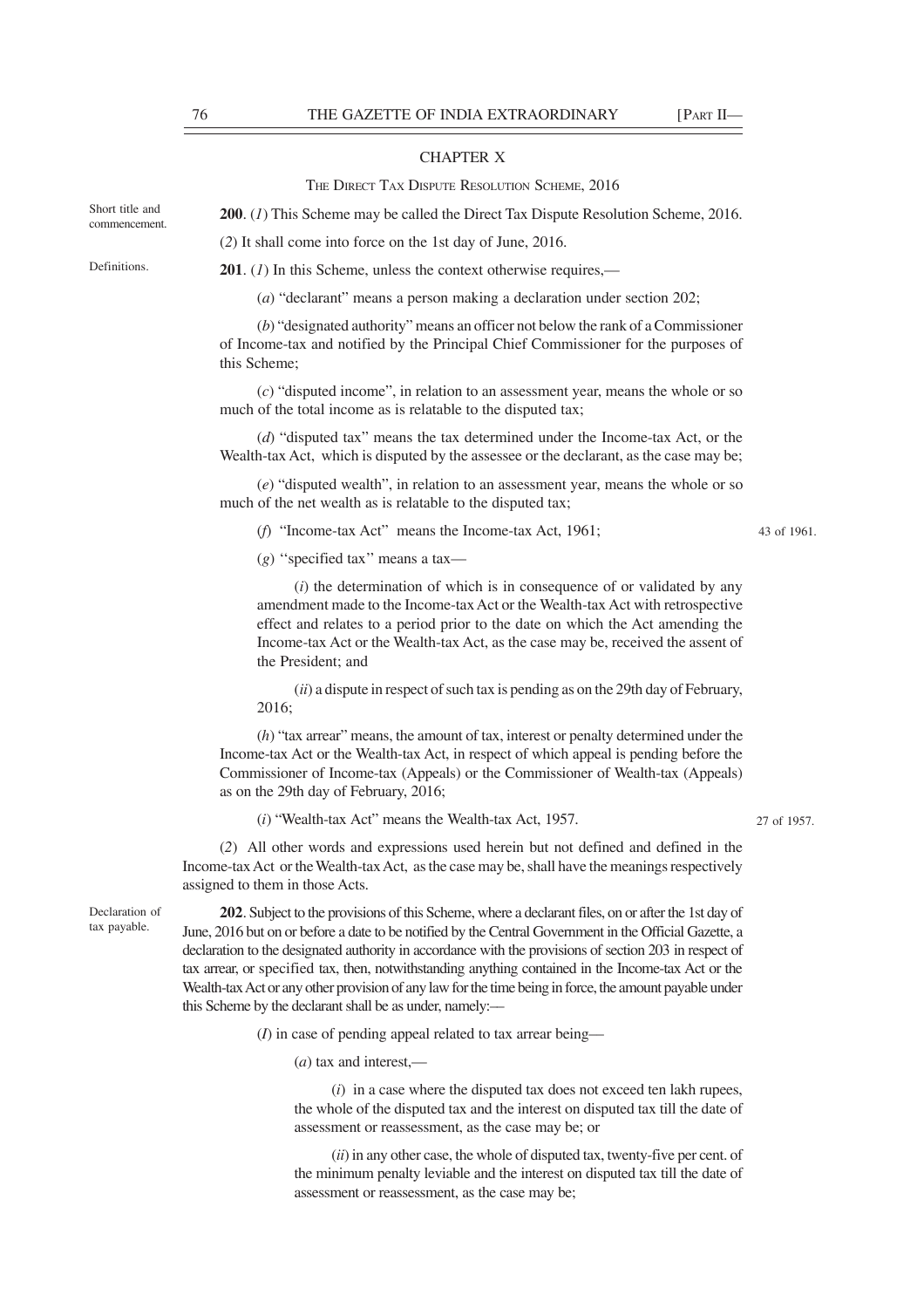(*b*) penalty, twenty-five per cent. of the minimum penalty leviable and the tax and interest payable on the total income finally determined.

(*II*) in case of specified tax, the amount of such tax so determined.

**203**. (*1*) A declaration under section 202 shall be made to the designated authority in such form and verified in such manner as may be prescribed.

Particulars to be funished.

(*2*) Where the declaration is in respect of tax arrear, consequent to such declaration, appeal in respect of the disputed income, disputed wealth and tax arrear pending before the Commissioner of Income-tax (Appeals) or the Commissioner of Wealth-tax (Appeals), as the case may be, shall be deemed to have been withdrawn.

(*3*) Where the declaration is in respect of specified tax and the declarant has,—

(*a*) filed any appeal before the Commissioner of Income-tax (Appeals) or the Commissioner of Wealth-tax (Appeals) or the Appellate Tribunal or the High Court or the Supreme Court or any writ petition before the High Court or the Supreme Court against any order in respect of the specified tax, he shall withdraw such appeal or writ petition with the leave of the court wherever required and furnish proof of such withdrawal along with the declaration referred to in sub-section (*1*);

(*b*) initiated any proceeding for arbitration, conciliation or mediation or has given any notice thereof under any law for the time being in force or under any agreement entered into by India with any other country or territory outside India whether for protection of investment or otherwise, he shall withdraw such notice or the claim, if any, in such proceedings prior to making the declaration and furnish proof thereof along with the declaration referred to in sub-section (*1*).

(*4*) Where the declaration is in respect of specified tax, the declarant shall, without prejudice to the provisions of sub-section (*3*), furnish an undertaking, in such form and verified in such manner as may be prescribed, waiving his right, whether direct or indirect, to seek or pursue any remedy or any claim in relation to the specified tax which may otherwise be available to him under any law for the time being in force, in equity, by statute or under an agreement referred to in clause (*b*) of sub-section (*3*) or otherwise.

(*5*) Where,—

(*a*) any material particular furnished in the declaration is found to be false at any stage; or

(*b*) the declarant violates any of the conditions referred to in this Scheme; or

(c) the declarant acts in a manner which is not in accordance with the undertaking given by him under sub-section (*4*),

it shall be presumed as if the declaration was never made under the Scheme and all the consequences under the Income-tax Act or the Wealth-tax Act, as the case may be, under which the proceedings against the declarant are or were pending, shall be deemed to have been revived.

(*6*) No appellate authorithy or arbitrator, conciliator or mediator shall proceed to decide any issue relating to the specified tax mentioned in the declaration and in respect of which an order had been made under sub-section (*1*) of section 204 by the designated authority or the payment of the sum determined under that section.

**204**. (*1*) The designated authority shall, within a period of sixty days from the date of receipt of the declaration, determine the amount payable by the declarant in accordance with the provisions of this Scheme and grant a certificate in such form as may be prescribed, to the declarant setting forth therein the particulars of the tax arrear or the specified tax, as the case may be, and the sum payable after such determination.

Time and manner of payment.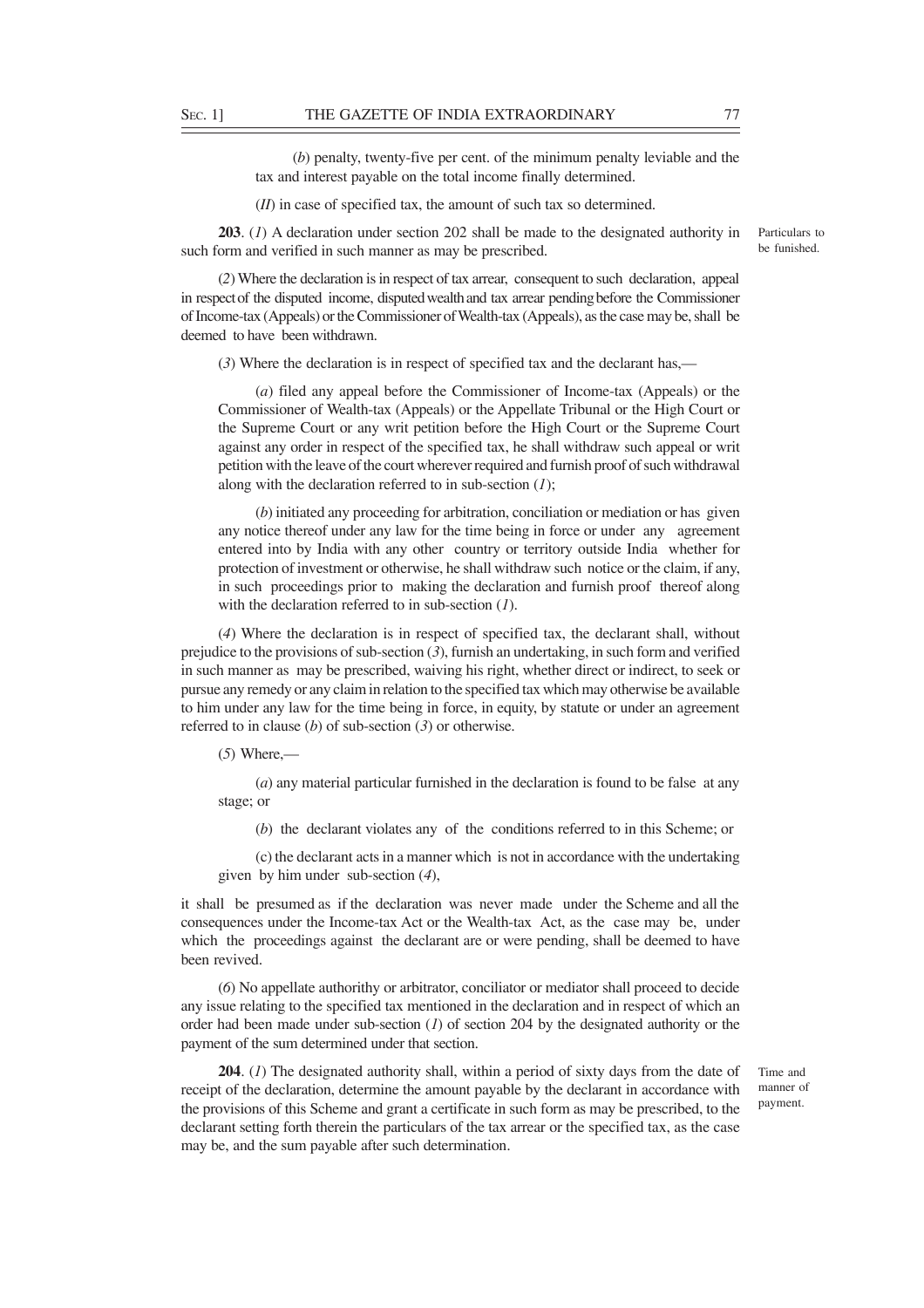(*2*) The declarant shall pay the sum determined by the designated authority as per the certificate granted under sub-section (*1*) within thirty days of the date of receipt of the certificate and intimate the fact of such payment to the designated authority along with proof thereof and the designated authority shall thereupon pass an order stating that the declarant has paid the sum.

(*3*) Every order passed under sub-section (*1*), determining the sum payable under this Scheme, shall be conclusive as to the matters stated therein and no matter covered by such order shall be re-opened in any other proceeding under the Income-tax Act or the Wealth-tax Act or under any other law for the time being in force, or as the case may be, under any agreement, whether for protection of investment or otherwise, entered into by India with any other country or territory outside India.

**205**. The designated authority shall, subject to the conditions provided in section 204, grant—

 (*a*) immunity from instituting any proceedings in respect of an offence under the Income-tax Act or the Wealth-tax Act, as the case may be; or

(*b*) immunity from imposition or waiver, as the case may be, of penalty under the Income-tax Act or the Wealth-tax Act, as the case may be, in respect of,—

(*i*) specified tax covered in the declaration under section 202; or

(*ii*) tax arrear covered in the declaration to the extent the penalty exceeds the amount of penalty referred to in clause (*I*) of section 202;

(*c*) waiver of interest under the Income-tax Act or the Wealth-tax Act, as the case may be, in respect of,—

(*i*) specified tax covered in the declaration under the section 202;

(*ii*) tax arrear covered in the declaration to the extent the interest exceeds the amount of interest referred to in sub-clause (*a*) of clause (*I*) of section 202.

**206**. Any amount paid in pursuance of a declaration made under section 202 shall not be refundable under any circumstances.

**207**. Save as otherwise expressly provided in sub-section (*3*) of section 204 and section 205, nothing contained in this Scheme shall be construed as conferring any benefit, concession or immunity on the declarant in any proceedings other than those in relation to which the declaration has been made.

**208**. The provisions of this Scheme shall not apply—

(*a*) in respect of tax arrear or specified tax,––

(*i*) relating to an assessment year in respect of which an assessment has been made under section 153A or 153C of the Income-tax Act or assessment or reassessment for any of the assessment years, in consequence of a search initiated under section 37A or requisition made under section 37B of the Wealth-tax Act if it relates to any tax arrear;

(*ii*) relating to an assessment or reassessment in respect of which a survey conducted under section 133A of the Income-tax Act or section 38A of the Wealthtax Act, has a bearing if it relates to any tax arrear;

(*iii*) relating to an assessment year in respect of which prosecution has been instituted on or before the date of filing of declaration under section 202;

(*iv*) relating to any undisclosed income from a source located outside India or undisclosed asset located outside India;

(*v*) relating to an assessment or reassessment made on the basis of information received under an agreement referred to in section 90 or section 90A of the Income-tax Act, if it relates to any tax arrear;

proceedings in respect of offence and imposition of penalty in certain cases.

Immunity from initiation of

No refund of amount paid under scheme. No other benefit, concession or immunity to declarent. Scheme not to apply in certain cases.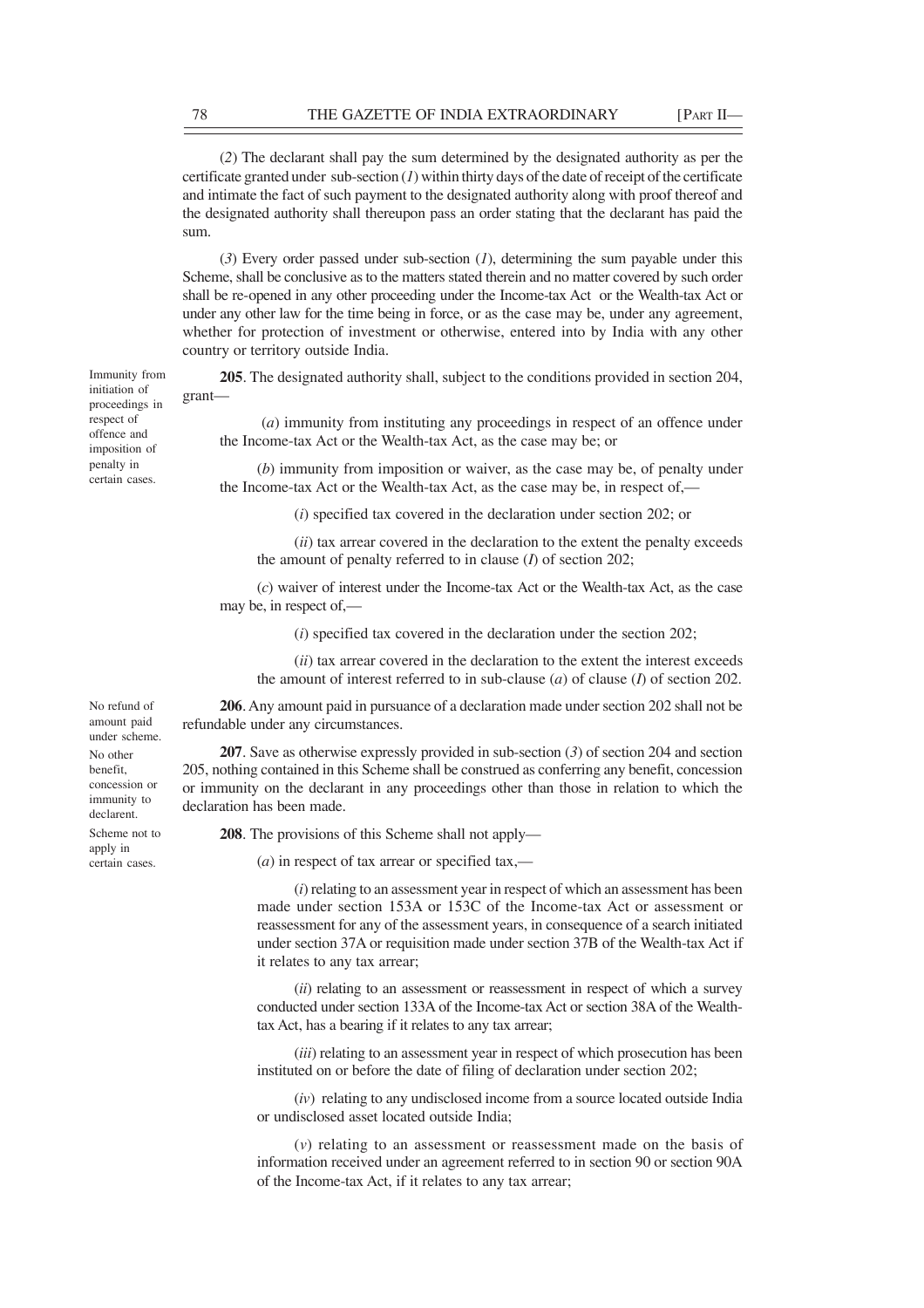52 of 1974.

45 of 1860. 37 of 1967. 61 of 1985. 49 of 1988

27 of 1992.

(*b*) to any person in respect of whom an order of detention has been made under the provisions of the Conservation of Foreign Exchange and Prevention of Smuggling

Activities Act, 1974: Provided that—

> (*i*) such order of detention, being an order to which the provisions of section 9 or section 12A of the said Act do not apply, has not been revoked on the report of the Advisory Board under section 8 of the said Act or before the receipt of the report of the Advisory Board; or

> (*ii*) such order of detention, being an order to which the provisions of section 9 of the said Act apply, has not been revoked before the expiry of the time for, or on the basis of, the review under sub-section (*3*) of section 9, or on the report of the Advisory Board under section 8, read with sub-section (*2*) of section 9, of the said Act; or

> (*iii*) such order of detention, being an order to which the provisions of section 12A of the said Act apply, has not been revoked before the expiry of the time for, or on the basis of, the first review under sub-section (*3*) of that section, or on the basis of the report of the Advisory Board under section 8, read with sub-section (*6*) of section 12A, of the said Act; or

> (*iv*) such order of detention has not been set aside by a court of competent jurisdiction;

(*c*) to any person in respect of whom prosecution for any offence punishable under the provisions of the Indian Penal Code, the Unlawful Activities (Prevention) Act, 1967, the Narcotic Drugs and Psychotropic Substances Act, 1985, the Prevention of Corruption Act, 1988 or for the purpose of enforcement of any civil liability has been instituted on or before the filing of the declaration or such person has been convicted of any such offence punishable under any of those Acts;

(*d*) to any person notified under section 3 of the Special Court (Trial of Offences Relating to Transactions in Securities) Act, 1992.

**209**. (*1*) The Central Government may, from time to time, issue such directions or orders to the authorities, as it may deem fit, for the proper administration of this Scheme:

Provided that no direction or order shall be issued so as to require any designated authority to dispose of a particular case in a particular manner.

Central Government to issue directions, etc.

Power of

(*2*) Without prejudice to the generality of the foregoing power, the Central Government may, if it considers necessary or expedient so to do, for the purpose of proper and efficient administration of the Scheme and collection of revenue, issue, from time to time, general or special orders in respect of any class of cases, setting forth directions or instructions as to the guidelines, principles or procedures to be followed by the authorities in the work relating to administration of the Scheme and collection of revenue and any such order may, if the Central Government is of the opinion that it is necessary in the public interest so to do, be published in the Official Gazette in such manner as may be prescribed.

**210.** (*1*) If any difficulty arises in giving effect to the provisions of this Scheme, the Central Government may, by order, not inconsistent with the provisions of this Scheme, remove the difficulty:

Provided that no such order shall be made after the expiry of a period of two years from the date on which the provisions of this Scheme come into force.

(*2*) Every order made under this section shall, as soon as may be after it is made, be laid before each House of Parliament.

**211**. (*1*) The Central Government may, by notification in the Official Gazette, make rules for carrying out the provisions of this Scheme.

Power to remove difficulties.

rules.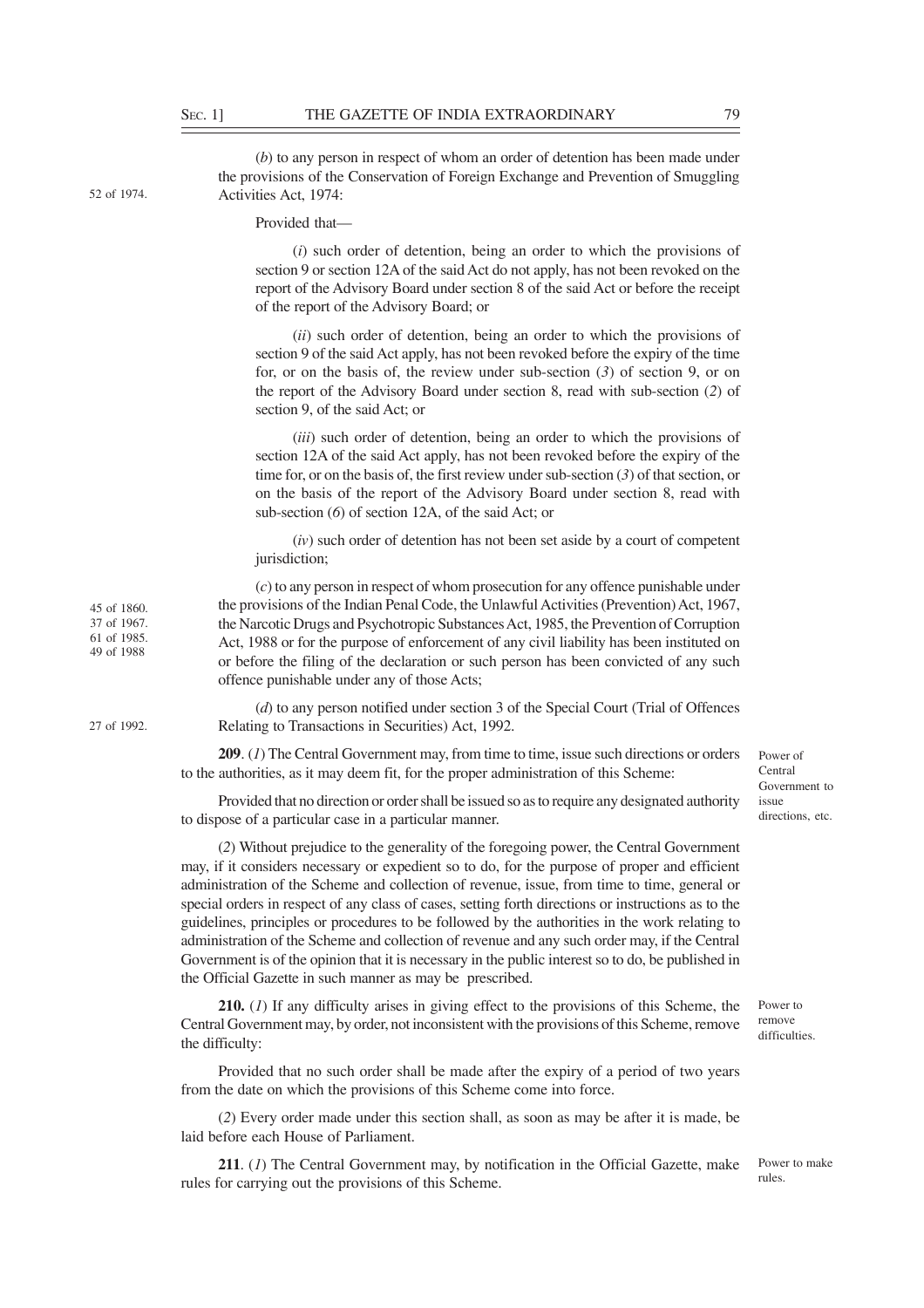(*2*) Without prejudice to the generality of the foregoing power, such rules may provide for all or any of the following matters, namely:—

(*a*) the form in which a declaration may be made and the manner in which such declaration may be verified under sub-section (*1*) of section 203;

(*b*) the form of certificate which may be granted under sub-section (*1*) of section 204;

(*c*) the manner in which orders may be published under sub-section (*2*) of section 209;

(*d*) any other matter which by this scheme is to be, or may be, prescribed, or in respect of which provision is to be made, by rules.

(*3*) Every rule made by the Central Government under this Scheme shall be laid, as soon as may be after it is made, before each House of Parliament, while it is in session, for a total period of thirty days, which may be comprised in one session or in two or more successive sessions, and if, before the expiry of the session immediately following the session or the successive sessions aforesaid, both Houses agree in making any modification in the rule or both Houses agree that the rule should not be made, the rule shall thereafter have effect only in such modified form or be of no effect, as the case may be; so, however, that any such modification or annulment shall be without prejudice to the validity of anything previously done under that rule.

## CHAPTER XI

### THE INDIRECT TAX DISPUTE RESOLUTION SCHEME, 2016

**212**. (*1*) This Scheme may be called the Indirect Tax Dispute Resolution Scheme, 2016.

(*2*) It shall be applicable to the declarations made up to the 31st day of December, 2016.

(*3*) It shall come into force on the 1st day of June, 2016.

**213**. (*1*) In this Scheme, unless the context otherwise requires,—

(*a*) "Act" means the Customs Act, 1962 or the Central Excise Act, 1944 or 52 of 1962. Chapter V of the Finance Act, 1994, as the case may be;

1 of 1944. 32 of 1994.

(*b*) "Assistant Commissioner" means the Assistant Commissioner of Customs or the Assistant Commissioner of Central Excise or the Assistant Commissioner of Service Tax, as the case may be;

(*c*) "Commissioner" means the Commissioner of Customs or the Commissioner of Central Excise or the Commissioner of Service Tax, as the case may be;

(*d*) "declarant" means any person who makes a declaration under sub-section (*1*) of section 214;

(*e*) "designated authority" means an officer not below the rank of Assistant Commissioner who is authorised to act as Assistant Commissioner by the Commissioner for the purposes of this Scheme;

(*f*) "impugned order" means any order which is under challenge before the Commissioner (Appeals);

(*g*) "indirect tax dispute" means a dispute in respect of any of the provisions of the Act which is pending before the Commissioner (Appeals) as an appeal against the impugned order as on the 1st day of March, 2016;

(*h*) "prescribed" means prescribed by rules made under this Scheme;

(*i*) "tax" includes duty or tax levied under the Act.

Definitions.

Short title, application and commencement.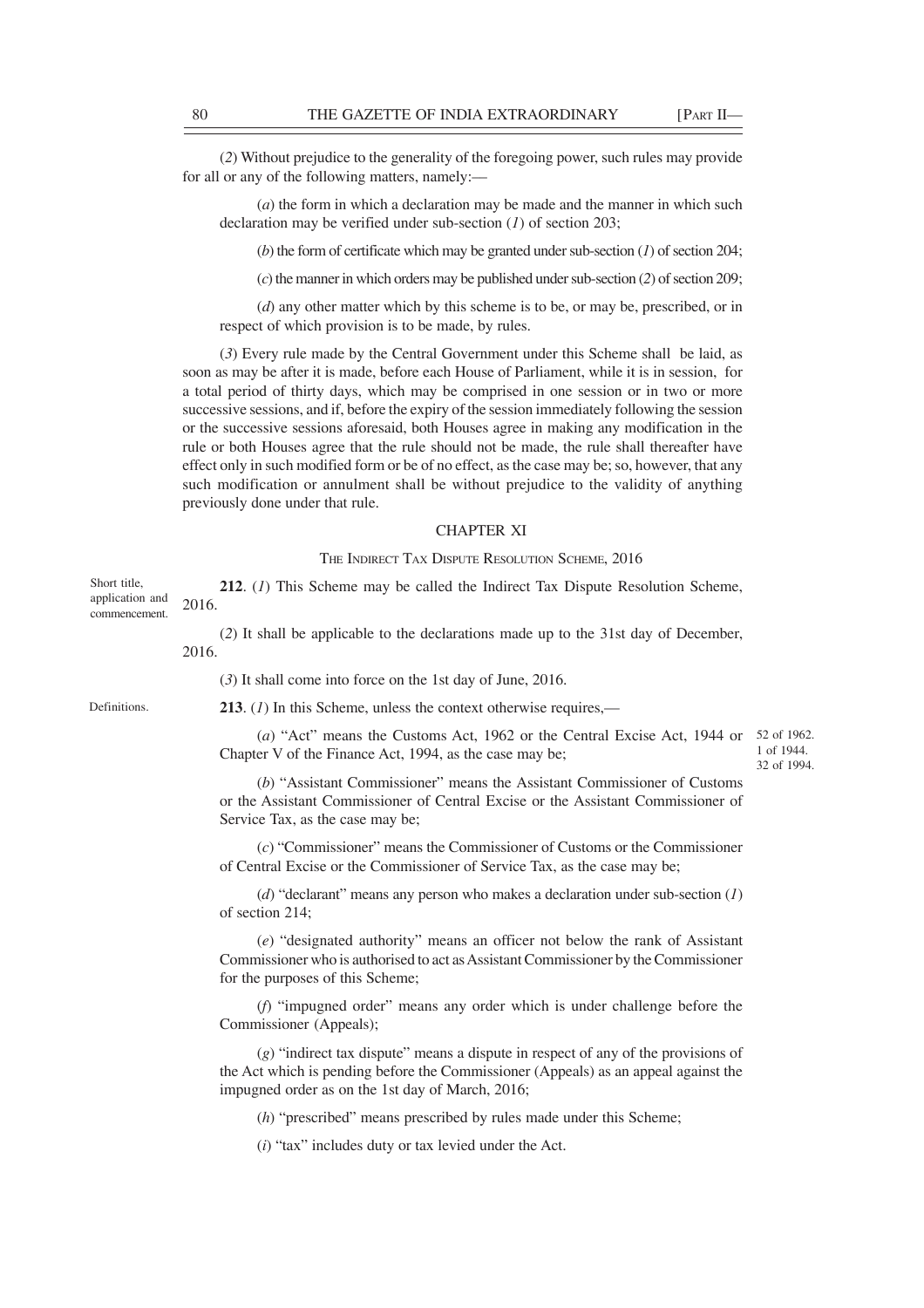(*2*) Words and expressions used herein and not defined but defined in the Act or the rules made thereunder shall have the meanings respectively assigned to them in the Act or the rules made thereunder.

**214**. (*1*) Subject to the provisions of this Scheme, a person may make a declaration to the designated authority on or before the 31st day of December, 2016 in such form and manner as may be prescribed.

(*2*) The designated authority shall acknowledge the declaration in such form and manner as may be prescribed.

(*3*) The declarant shall pay tax due alongwith the interest thereon at the rate as provided in the Act and penalty equivalent to twenty-five per cent. of the penalty imposed in the impugned order, within fifteen days of the receipt of acknowledgement under sub-section (*2*) and intimate the designated authority within seven days of making such payment giving the details of payment made along with the proof thereof.

(*4*) On receipt of the proof of payment of tax, interest and penalty under sub-section (*3*), the designated authority shall, within fifteen days of the receipt of such proof, pass an order of discharge of dues referred to in sub-section  $(3)$  in such form as may be prescribed.

**215**. The provisions of this Scheme shall not apply, if—

45 of 1860. 61 of 1985. 49 of 1988. 52 of 1974. Scheme not to apply in certain cases.

Procedure for making declaration.

(*a*) the impugned order is in respect of search and seizure proceeding; or

(*b*) prosecution for any offence punishable under the Act has been instituted before the 1st day of June, 2016; or

(*c*) the impugned order is in respect of narcotic drugs or other prohibited goods; or

(*d*) impugned order is in respect of any offence punishable under the Indian Penal Code, the Narcotic Drugs and Psychotropic Substances Act, 1985 or the Prevention of Corruption Act, 1988; or

(*e*) any detention order has been passed under the Conservation of Foreign Exchange and Prevention of Smuggling Act, 1974.

**216**. (*1*) Notwithstanding anything contained in any provision of the Act, upon the passing of an order under sub-section (*4*) of section 214, the appeal pending before the Commissioner (Appeals) shall stand disposed of and the declarant shall get immunity from all proceedings under the Act, in respect of the indirect tax dispute for which the declaration has been made under this Scheme.

(*2*) A declaration made under sub-section (*1*) of section 214 shall become conclusive upon the issuance of an order under sub-section (*4*) of section 214 and no matter relating to the impugned order shall be reopened thereafter in any proceedings under the Act before any authority or court.

**217**. (*1*) Any amount paid in pursuance of a declaration made under sub-section (*1*) of section 214 shall not be refunded.

(*2*) Any order passed under sub-section (*4*) of section 214 shall not be deemed to be an order on merits and has no binding effect.

*Explanation.––*For the removal of doubts, it is hereby declared that nothing contained in this Scheme shall be construed as conferring any benefit, concession or immunity on the declarant other than the benefit, concession or immunity granted under section 216.

**218**. (*1*) The Central Government may, by notification in the Official Gazette, make rules for carrying out the provisions of this Scheme.

(*2*) Without prejudice to the generality of the foregoing power, such rules may provide for all or any of the following matters, namely:—

Immunity from other proceedings under Act.

of order made under scheme.

Consequences

Power to make rules.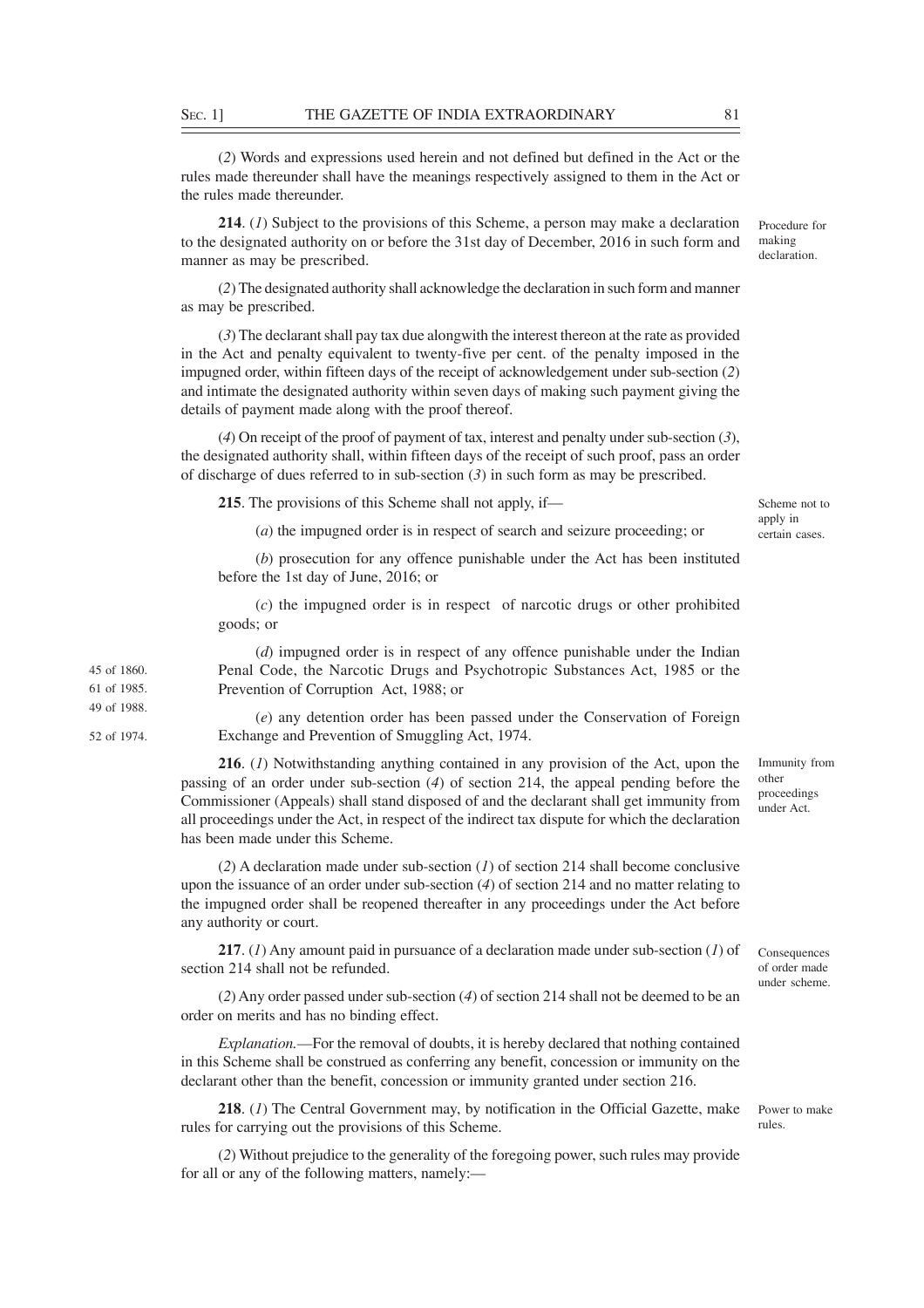(*a*) the form and the manner in which a declaration may be made under sub-section (*1*) of section 214;

(*b*) the form and the manner of acknowledging the declaration under sub-section (*2*) of section 214;

(*c*) the form and the manner of issuing an order of discharge under sub-section (*4*) of section 214;

(*d*) any other matter which is to be, or may be, prescribed, or in respect of which provision is to be made, by rules.

(*3*) Every rule made under this Scheme shall be laid, as soon as may be after it is made, before each House of Parliament, while it is in session, for a total period of thirty days which may be comprised in one session or in two or more successive sessions, and if, before the expiry of the session immediately following the session or the successive sessions aforesaid, both Houses agree in making any modification in the rule or both Houses agree that the rule should not be made, the rule shall thereafter have effect only in such modified form or be of no effect, as the case may be; so, however, that any such modification or annulment shall be without prejudice to the validity of anything previously done under that rule.

# CHAPTER XII

#### **MISCELLANEOUS**

## PART I

## AMENDMENTS TO THE RESERVE BANK OF INDIA ACT, 1934

**219**. The provisions of this Part shall come into force on such date as the Central Government may, by notification in the Official Gazette, appoint.

**220**. In the Reserve Bank of India Act,1934 (herein referred to as the principal Act), in the Preamble, for paragraphs 2 and 3, the following paragraphs shall be substituted, namely:–

"AND WHEREAS it is essential to have a modern monetary policy framework to meet the challenge of an increasingly complex economy;

AND WHEREAS the primary objective of the monetary policy is to maintain price stability while keeping in mind the objective of growth;

AND WHEREAS the monetary policy framework in India shall be operated by the Reserve Bank of India;".

Amendment of section 2.

Commencement

Amendment of Act 2 of 1934. Amendment of Preamble.

and

**221**. In section 2 of the principal Act,––

 $(i)$  after clause  $(b)$ , the following clause shall be inserted, namely:—

'(*bva*) "Consumer Price Index" means the Consumer Price Index Combined published by the Government of India from time to time;';

 $(iii)$  after clause  $(c)$ , the following clauses shall be inserted, namely:—

'(*ci*) "inflation" means the year wise change in monthly Consumer Price Index expressed in terms of percentage;

(*cii*) "inflation target" means the inflation target determined in accordance with sub-section (*1*) of section 45ZA;';

 $(iii)$  after clause  $(cc)$ , the following clauses shall be inserted, namely:—

'(*cci*) "Monetary Policy Committee" means the Committee constituted under sub-section (*l*) of section 45ZB;';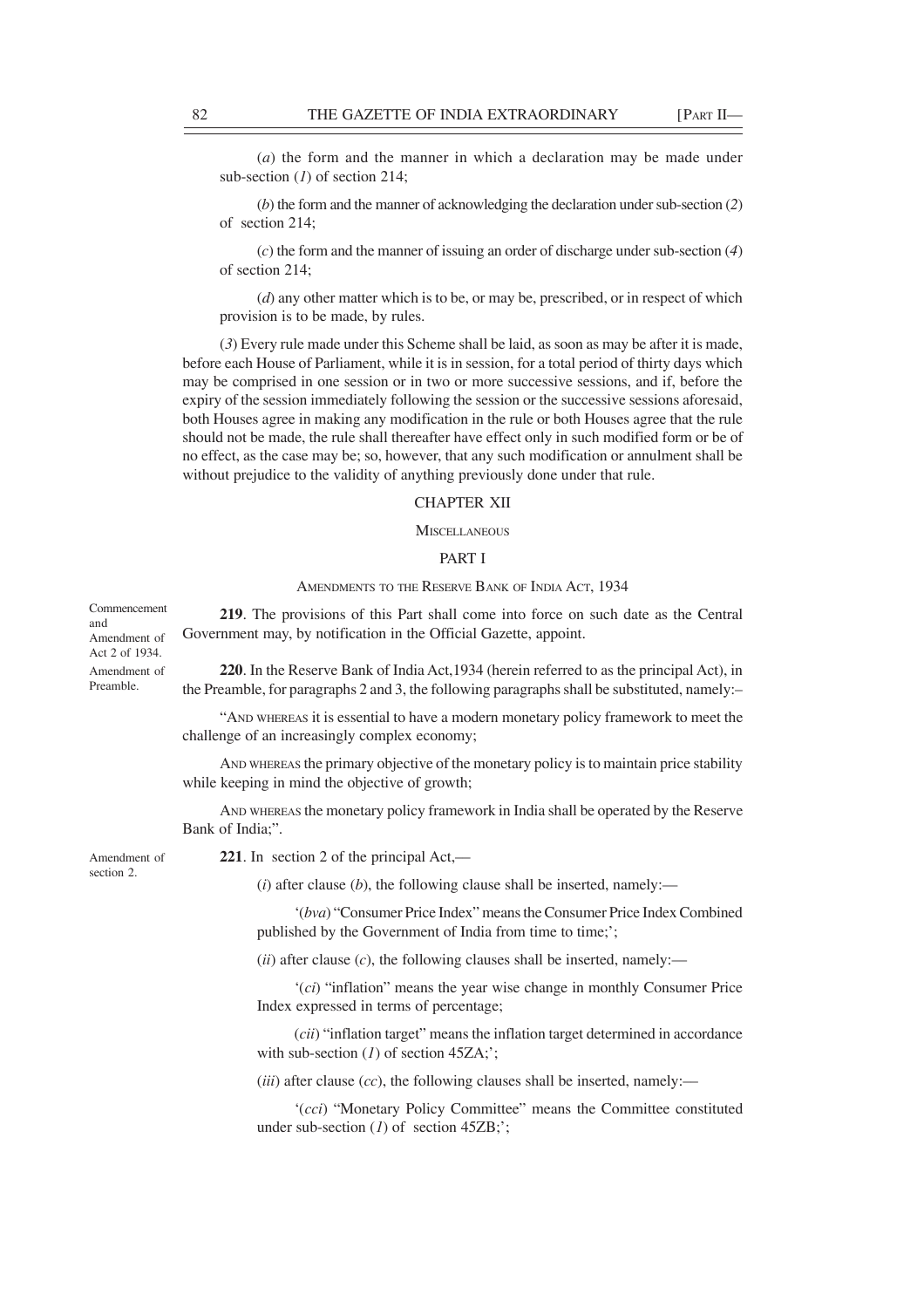$(iv)$  after clause (*cccc*), the following clause shall be inserted, namely:—

'(*cccci*) "Policy Rate" means the rate for repo-transactions under sub-section (*12AB*) of section 17;'.

**222**. After Chapter III E of the principal Act, the following Chapter shall be inserted, namely:––

# "CHAPTER III F

## **MONETARY POLICY**

45Z. The provisions of this Chapter shall have effect, notwithstanding anything inconsistent therewith contained in any other provisions of this Act.

45ZA. (*1*) The Central Government shall, in consultation with the Bank, determine the inflation target in terms of the Consumer Price Index, once in every five years.

(*2*) The Central Government shall, upon such determination, notify the inflation target in the Official Gazette.

45ZB. (*1*) The Central Government may, by notification in the Official Gazette, constitute a Committee to be called the Monetary Policy Committee of the Bank.

(*2*) The Monetary Policy Committee shall consist of the following Members, namely:—

(*a*) the Governor of the Bank—Chairperson, *ex officio;*

(*b*) Deputy Governor of the Bank, in charge of Monetary Policy—Member*, ex officio;*

(*c*) one officer of the Bank to be nominated by the Central Board—Member*, ex officio;* and

(*d*) three persons to be appointed by the Central Government—Members*.*

(*3*) The Monetary Policy Committee shall determine the Policy Rate required to achieve the inflation target.

(*4*) The decision of the Monetary Policy Committee shall be binding on the Bank.

45ZC. (*1*) The Members of the Monetary Policy Committee referred to in clause (*d*) of sub-section (*2*) of section 45ZB shall be appointed by the Central Government from amongst persons of ability, integrity and standing, having knowledge and experience in the field of economics or banking or finance or monetary policy:

Provided that no person shall be appointed as a Member, in case such person––

(*i*) has completed the age of seventy years on the date of appointment as Member;

(*ii*) is a Member of any Board or Committee of the Bank;

(*iii*) is an employee of the Bank;

(*iv*) is a public servant as defined under section 21 of the Indian Penal Code;

(*v*) is a Member of Parliament or any State Legislature;

(*vi*) has been at any time, adjudged as an insolvent;

(*vii*) has been convicted of an offence which is punishable with an imprisonment for a term of one hundred and eighty days or more;

45 of 1860.

Provisions of this Chapter to override other

Insertion of new Chapter III F.

provisions of Act. Inflation target.

Constitution of Monetary Policy Committee.

Eligibility and selection of Members appointed by Central Government.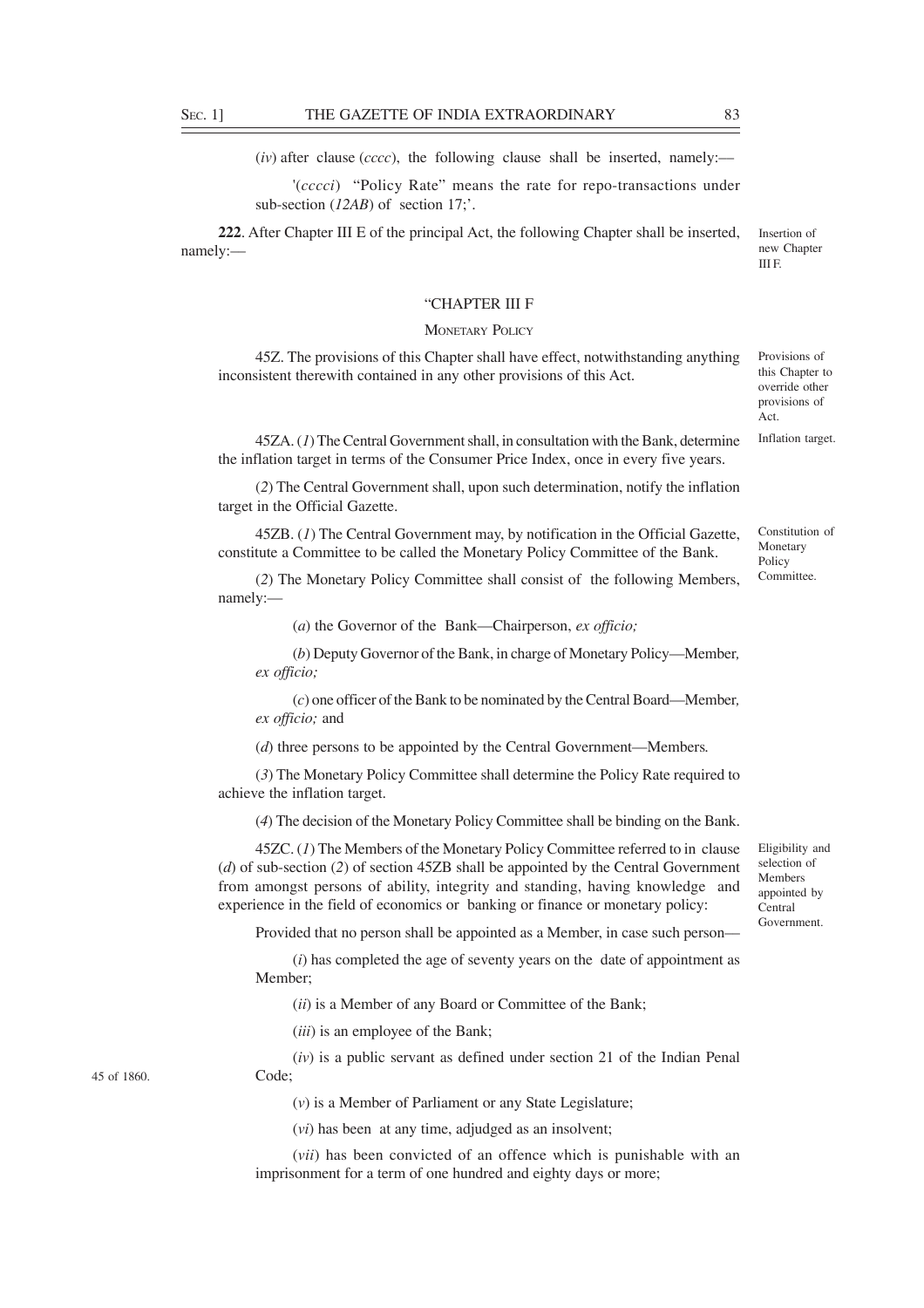(*viii*) is physically or mentally incapable of discharging the duties of a Member of the Monetary Policy Committee; or

(*ix*) has a material conflict of interest with the Bank and is unable to resolve such conflict.

(*2*) The Members of the Monetary Policy Committee referred to in clause (*d*) of sub-section (*2*) of section 45ZB shall be appointed by the Central Government on the recommendations made by Search-cum-Selection Committee consisting of the following members, namely:––

(*a*) Cabinet Secretary—Chairperson;

(*b*) Governor of the Reserve Bank of India or his representative (not below the rank of Deputy Governor)—member;

(*c*) Secretary, Department of Economic Affairs—member;

(*d*) three experts in the field of economics or banking or finance or Monetary policy to be nominated by the Central Government—members.

(*3*) While selecting the Members of the Monetary Policy Committee, the Searchcum-Selection Committee shall follow such procedure as may be prescribed by the Central Government.

45ZD. (*1*) The Members of the Monetary Policy Committee appointed under clause (*d*) of sub-section (*2*) of section 45ZB shall hold office for a period of four years and shall not be eligible for re-appointment.

(*2*) The terms and conditions of appointment of Members of the Monetary Policy Committee shall be such as may be prescribed by the Central Government and the remuneration and other allowances payable to such Members shall be such as may be specified by the regulations made by the Central Board.

(*3*) A Member may resign from the Monetary Policy Committee, at any time before the expiry of his tenure under sub-section (*1*), by giving to the Central Government, a written notice of not less than six weeks, and on the acceptance of the resignation by the Central Government, he shall cease to be a Member of the Monetary Policy Committee.

45ZE. (*1*) The Central Government may remove from office any Member of the Monetary Policy Committee appointed under clause (*d*) of sub-section (*2*) of section 45ZB, who—

(*a*) is, or at any time has been, adjudged as an insolvent; or

(*b*) has become physically or mentally incapable of acting as a Member; or

(*c*) has been convicted of an offence which, in the opinion of the Central Government, involves moral turpitude; or

(*d*) has failed to adequately disclose any material conflict of interest at the time of his appointment; or

(*e*) does not attend three consecutive meetings of the Monetary Policy Committee without obtaining prior leave; or

(*f*) has acquired such financial or other interest as is likely to affect prejudicially his functions as a Member; or

(*g*) has acquired any post referred to in clauses (*ii*), (*iii*), (*iv*) and clause (*v*) of the proviso to sub-section (*1*) of section 45ZC; or

(*h*) has, in the opinion of the Central Government, so abused his position as to render his continuance in office detrimental to the public interest.

Terms and conditions of appointment of Members of Monetary Policy Committee.

Removal of Members of Monetary Policy Committee.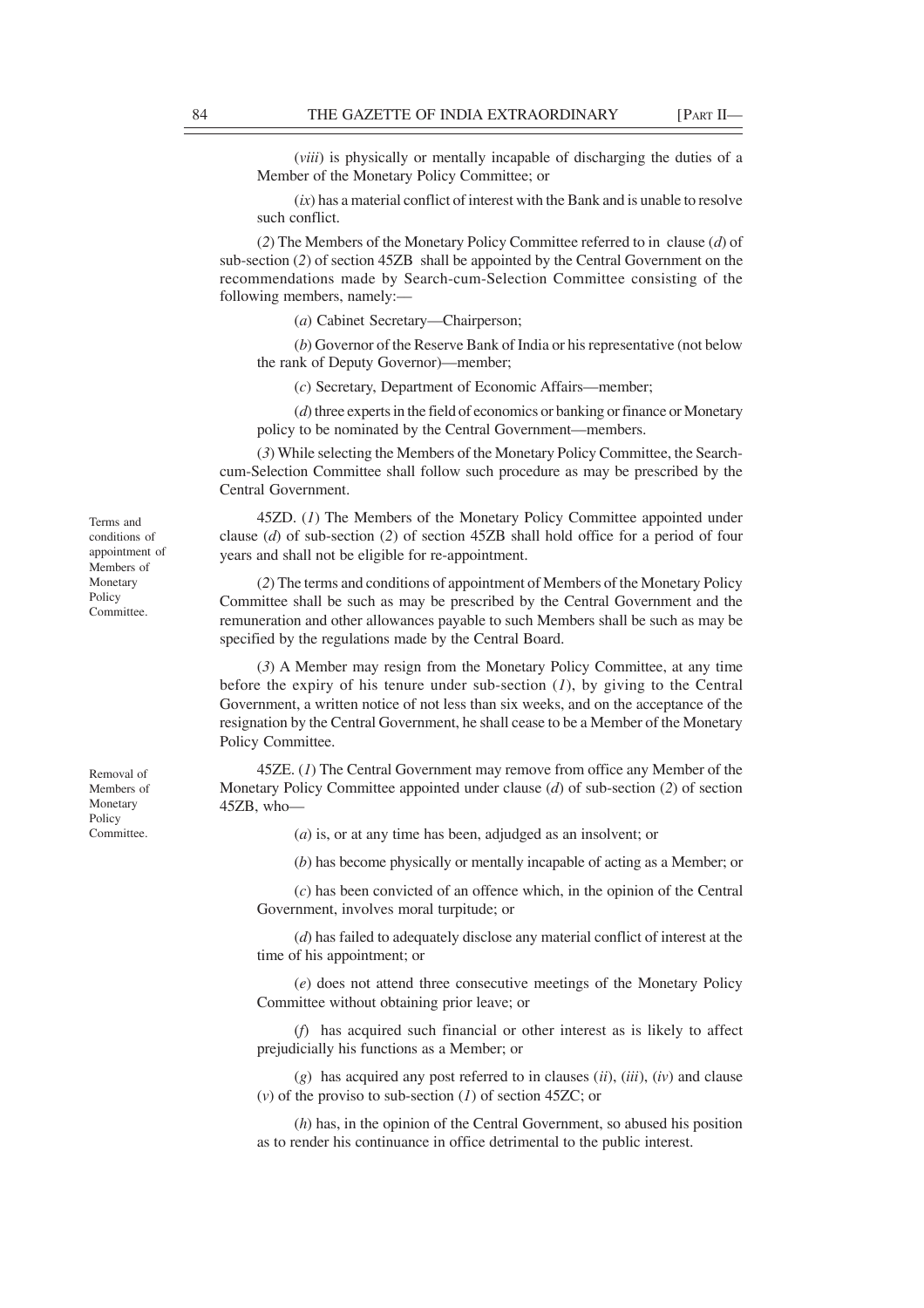(*2*) No Member appointed under clause (*d*) of sub-section (*2*) of section 45ZB shall be removed under clause (*d*) or clause (*e*) or clause (*f*) or clause (*g*) or clause (*h*) of sub-section (*1*) unless he has been given a reasonable opportunity of being heard in the matter.

45ZF. No act or proceeding of the Monetary Policy Committee shall be invalid merely by reason of—

(*a*) any vacancy in, or any defect in the constitution of the Monetary Policy Committee; or

(*b*) any defect in the appointment of a person acting as a Member of the Monetary Policy Committee; or

 (*c*) any irregularity in the procedure of the Monetary Policy Committee not affecting the merits of the case.

45ZG. (*1*) The Bank shall appoint a Secretary to the Monetary Policy Committee to provide secretariat support to the said Committee.

(*2*) The Secretary shall perform such functions and in such manner as may be specified by the regulations made by the Central Board.

45ZH. (*1*) The Bank shall provide all information to the Members of the Monetary Policy Committee that may be relevant to achieve the inflation target.

(*2*) In addition to information provided by the Bank under sub-section (*1*), any Member of the Monetary Policy Committee may, at any time, request the Bank for additional information, including any data, models or analysis.

(*3*) The Bank shall provide the information, as referred to in sub-section (*2*), to the Member of the Monetary Policy Committee, within reasonable time, unless—

(*a*) the information pertains to an entity or person and is not publicly available; or

(*b*) the information allows an entity or person to be identified and the information is not publicly available.

(*4*) Any information provided by the Bank to a Member of the Monetary Policy Committee shall be provided to all the Members of the Monetary Policy Committee.

45ZI. (*1*) The Bank shall organise at least four meetings of the Monetary Policy Committee in a year.

Monetary Policy Committee.

Meetings of

(*2*) The meeting schedule of the Monetary Policy Committee for a year shall be published by the Bank at least one week before the first meeting in that year.

(*3*) The meeting schedule may be changed only––

(*a*) by way of a decision taken at a prior meeting of the Monetary Policy Committee; or

(*b*) if, in the opinion of the Governor, an additional meeting is required or a meeting is required to be rescheduled due to administrative exigencies.

(*4*) Any change in meeting schedule shall be published by the Bank as soon as practicable.

(*5*) The quorum for a meeting of the Monetary Policy Committee shall be four Members, at least one of whom shall be the Governor and in his absence, the Deputy Governor who is the Member of the Monetary Policy Committee.

(*6*) The meetings of the Monetary Policy Committee shall be presided over by the Governor, and in his absence by the Deputy Governor who is a Member of the Monetary Policy Committee.

Secretary to Monetary

Vacancies, etc., not to invalidate proceedings of Monetary Policy Committee.

Policy Committee

Information for Monetary Policy Committee Members.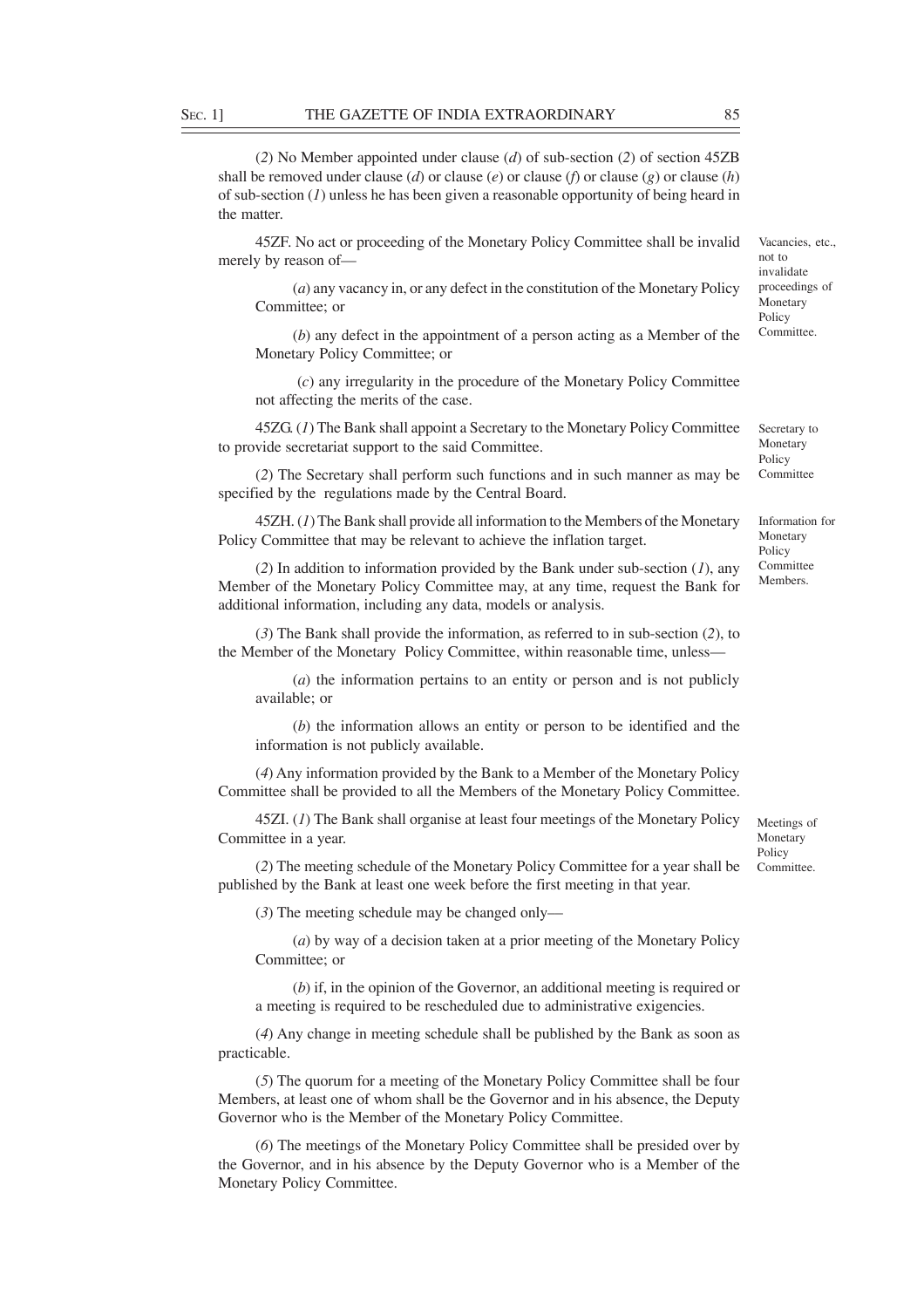(*7*) Each Member of the Monetary Policy Committee shall have one vote.

(*8*) All questions which come up before any meeting of the Monetary Policy Committee shall be decided by a majority of votes by the Members present and voting, and in the event of an equality of votes, the Governor shall have a second or casting vote.

(*9*) The Central Government may, if it considers necessary, convey its views in writing to the Monetary Policy Committee from time to time.

(*10*) The vote of each Member of the Monetary Policy Committee for a proposed resolution shall be recorded against such Member.

(*11*) Each Member of the Monetary Policy Committee shall write a statement specifying the reasons for voting in favour of, or against the proposed resolution.

(*12*) The procedure, conduct, code of confidentiality and any other incidental matter for the functioning of the Monetary Policy Committee shall be such as may be specified by the regulations made by the Central Board.

(*13*) The proceeding of the Monetary Policy Committee shall be confidential.

45ZJ. (*1*) The Bank shall publish a document explaining the steps to be taken by it to implement the decisions of the Monetary Policy Committee, including any changes thereto.

(*2*) The particulars to be included in such document and the frequency of publications of such document shall be such as may be specified by the regulations made by the Central Board.

45ZK. The Bank shall publish, after the conclusion of every meeting of the Monetary Policy Committee, the resolution adopted by the said Committee;

45ZL. The Bank shall publish, on the fourteenth day after every meeting of the Monetary Policy Committee, the minutes of the proceedings of the meeting which shall include the following, namely:—

(*a*) the resolution adopted at the meeting of the Monetary Policy Committee;

(*b*) the vote of each member of the Monetary Policy Committee, ascribed to such member, on resolutions adopted in the said meeting; and

(*c*) the statement of each member of the Monetary Policy Committee under sub-section (*11*) of section 45ZL on the resolutions adopted in the said meeting.

45ZM. (*1*) The Bank shall, once in every six months, publish a document to be called the Monetary Policy Report, explaining—

(*a*) the sources of inflation; and

(*b*) the forecasts of inflation for the period between six to eighteen months from the date of publication of the document.

(*2*) The form and contents of the Monetary Policy Report shall be such as may be specified by the regulations made by the Central Board.

45ZN. Where the Bank fails to meet the inflation target, it shall set out in a report to the Central Government––

(*a*) the reasons for failure to achieve the inflation target;

(*b*) remedial actions proposed to be taken by the Bank; and

(*c*) an estimate of the time-period within which the inflation target shall be achieved pursuant to timely implementation of proposed remedial actions.

Steps to be taken to implement decision of Monetary Policy Committee.

Publication of decisions.

Publication of proceedings of meeting of Monetary Policy Committee.

Monetary Policy Report.

Failure to maintain inflation target.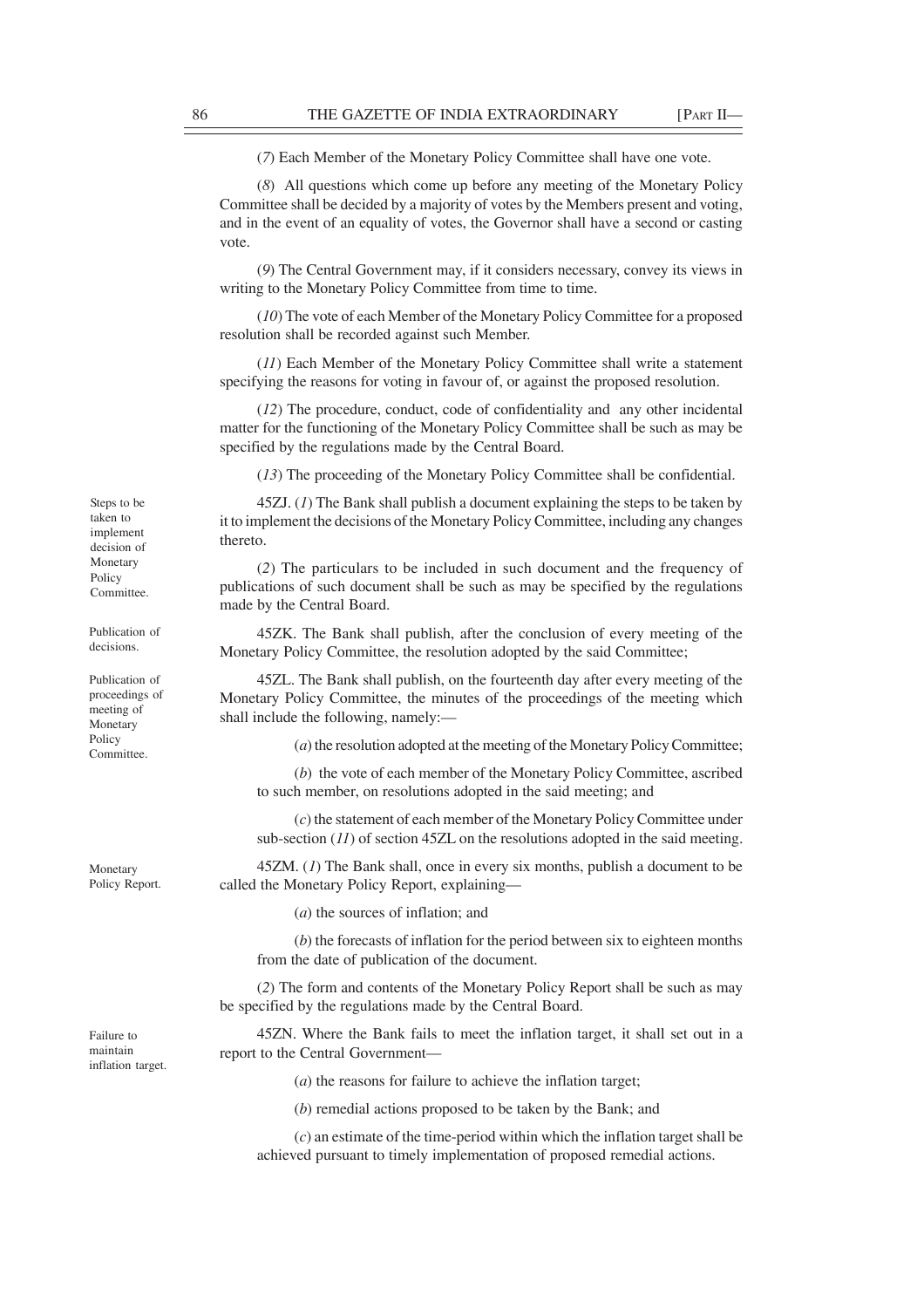*Explanatio*n.—For the purposes of this section, the factors that constitute failure shall be such as may be notified by the Central Government in the Official Gazette, within three months from the date of the commencement of Part I of Chapter XII of the Finance Act, 2016.

45ZO. (*1*) The Central Government may, by notification in the Official Gazette, make rules for the purpose of carrying out the provisions of this Chapter.

(*2*) In particular and without prejudice to the generality of the foregoing power, such rules may provide for-

(*a*) the procedure of functioning of the Search-cum-Selection Committee under sub-section (*3*) of section 45ZC;

(*b*) the terms and conditions of appointment, (other than the remuneration and other allowances), of Members of the Monetary Policy Committee under sub-section (*2*) of section 45ZD; and

(*c*) any other matter which is to be, or may be, prescribed by the Central Government by rules.".

**223**. In section 58 of the principal Act, in sub-section (*2*), after clause (*q*), the following clauses shall be inserted, namely:––

"(*qa*) the remuneration and other allowances payable to Members of the Monetary Policy Committee under sub-section (*2*) of section 45ZD;

(*qb*) the functions of the Secretary under sub-section (*2*) of section 45ZG;

(*qc*) the procedure, manner of conducting of meetings and related matters of the Monetary Policy Committee under sub-section (*12*) of section 45ZI;

(*qd*) the particulars and the frequency of publication of document under sub-section (*2*) of section 45ZJ;

(*qe*) the form and contents of the Monetary Policy Report to be published under sub-section (*2*) of section 45ZM;".

## PART II

## AMENDMENT TO THE CENTRAL SALES TAX ACT, 1956

**224**. In the Central Sales Tax Act, 1956, in section 3, after *Explanation 2,* the following *Explanation* shall be inserted, namely:—

"*Explanation* 3.—Where the gas sold or purchased and transported through a common carrier pipeline or any other common transport or distribution system becomes co-mingled and fungible with other gas in the pipeline or system and such gas is introduced into the pipeline or system in one State and is taken out from the pipeline in another State, such sale or purchase of gas shall be deemed to be a movement of goods from one State to another.".

## PART III

#### AMENDMENT TO THE OIL INDUSTRY (DEVELOPMENT) ACT, 1974

**225**. In the Oil Industry (Development) Act, 1974, in the Schedule, against Sl.No.1 relating to crude oil, for the entry in column 3, the entry "twenty per cent. *ad valorem*" shall be substituted.

Amendment of Schedule of Act 47 of 1974.

## PART IV

AMENDMENT TO THE SMUGGLERS AND FOREIGN EXCHANGE MANIPULATORS

## (FORFEITURE OF PROPERTY) ACT, 1976

**226**. In the Smugglers and Foreign Exchange Manipulators (Forfeiture of Property) Act, 1976 with effect from the 1st day of June, 2016,––

Amendment of Act 13 of 1976.

Power to make rules.

Amendment of section 58.

Amendment of Act 74 of 1956.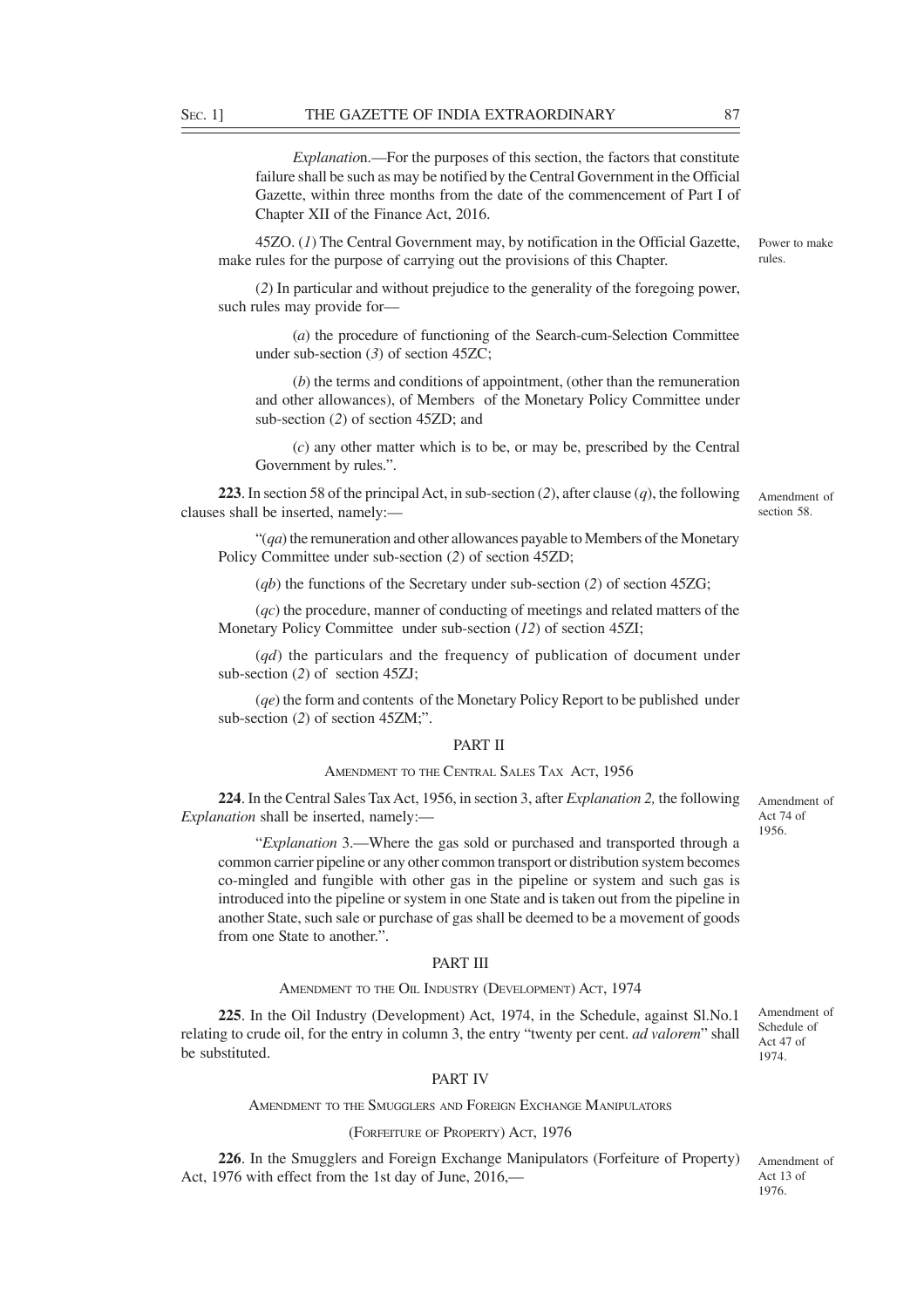(*a*) section 2A shall be omitted;

(*b*) in section 3, in sub-section (*1*), in clause (*a*), the words "for Forfeited Property" shall be omitted;

 $(c)$  in section 12,—

 $(i)$  in sub-section  $(1)$ ,—

(*A*) the words "to be called the Appellate Tribunal for Forfeited Property" shall be omitted;

(*B*) for the words "hearing appeals against the orders made under section 7, sub-section  $(1)$  of section 9 or section 10", the following shall be substituted, namely:––

"hearing appeals against the orders made––

(*a*) under section 7, sub-section (*1*) of section 9 or section 10;

(*b*) under section 68F, section 68-I, sub-section (*1*) of section 68K or section 68L of the Narcotic Drugs and Psychotropic Substances Act, 1985;

(*c*) by the Adjudicating Authority or any other authority under the Prevention of Money-laundering Act, 2002.";

15 of 2003.

61 of 1985.

 $(ii)$  in sub-section  $(2)$ , the words "or is qualified to be" shall be omitted;

(*iii*) in sub-section (*6A*), for the words "Bench of two members", the words "Bench with one or two members" shall be substituted;

(*iv*) after sub-section (*6A*), the following sub-sections shall be inserted, namely:––

"(*6B*) In the event of the occurrence of any vacancy in the office of the Chairman by reason of his death, resignation or otherwise, the seniormost member, shall act as the Chairman until the date on which a new Chairman, appointed in accordance with the provisions of this Act to fill such vacancy, enters upon his office.

(*6C*) When the Chairman is unable to discharge his functions owing to absence, illness or any other cause, the senior-most member shall discharge the functions of the Chairman until the date on which the Chairman resumes his duties.".

# PART V

AMENDMENT TO THE NARCOTIC DRUGS AND PSYCHOTROPIC SUBSTANCES ACT, 1985

Amendment of Act 61 of 1985.

**227**. In the Narcotic Drugs and Psychotropic Substances Act, 1985 with effect from the 1st day of June, 2016,––

(*a*) in section 68B, in clause (*a*), for the words "for Forfeited Property constituted under", the words "referred to in" shall be substituted;

(*b*) for section 68N, the following section shall be substituted, namely:––

"68N. The Appellate Tribunal constituted under sub-section (*1*) of section 12 of the Smugglers and Foreign Exchange Manipulators (Forfeiture of Property) Act, 1976 shall be the Appellate Tribunal for hearing appeals against the orders 13 of 1976.made under section 68F, section 68-I, sub-section (*1*) of section 68K or section 68L.";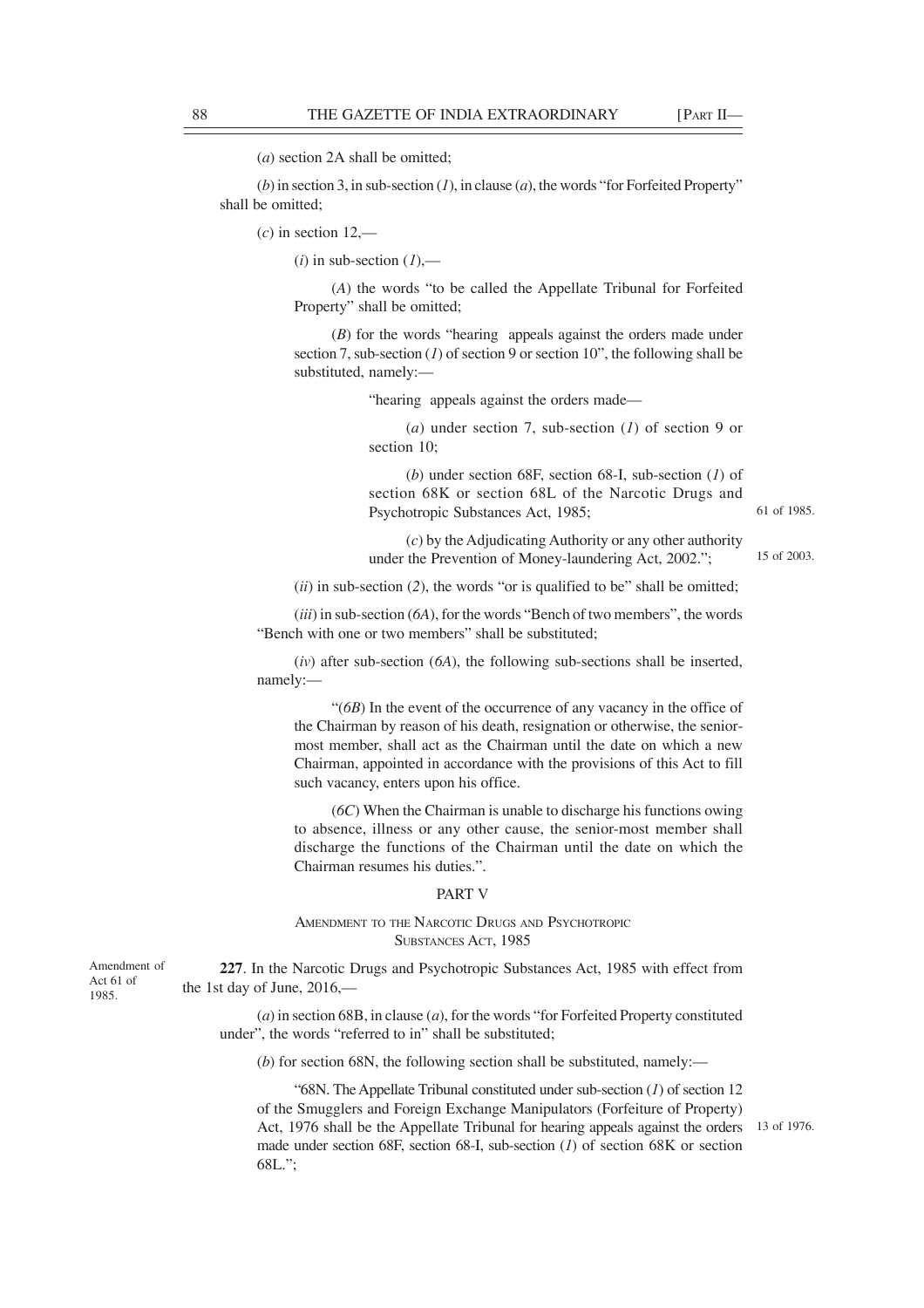43 of 1961.

(*c*) in section 76, in sub-section (*2*), clause (*db*) shall be omitted.

### PART VI

AMENDMENTS TO THE FOREIGN EXCHANGE MANAGEMENT ACT, 1999

**228**. The provisions of this Part shall come into force on such date as the Central Government may, by notification in the Official Gazette, appoint.

**229.** In the Foreign Exchange Management Act, 1999, after section 14, the following section shall be inserted, namely:—

"14A. (*1*) Save as otherwise provided in this Act, the Adjudicating Authority may, by order in writing, authorise an officer of Enforcement not below the rank of Assistant Director to recover any arrears of penalty from any person who fails to make full payment of penalty imposed on him under section 13 within the period of ninety days from the date on which the notice for payment of such penalty is served on him.

(*2*) The officer referred to in sub-section (*1*) shall exercise all the like powers which are conferred on the income-tax authority in relation to recovery of tax under the Income-tax Act, 1961 and the procedure laid down under the Second Schedule to the said Act shall *mutatis mutandis* apply in relation to recovery of arrears of penalty under this Act.".

#### PART VII

# AMENDMENT TO THE CENTRAL ROAD FUND ACT, 2000

**230**. In section 10 of the Central Road Fund Act, 2000, with effect from the 1st day of June, 2016,—

(*A*) in sub-section (*1*), for clause (*viii*), the following clause shall be substituted, namely:––

"(*viii*) allocation of––

(*a*) thirty-three and one-half per cent. of the cess on high speed diesel and petrol for the development of rural roads;

(*b*) forty-one and one-half per cent. of the cess on high speed diesel and petrol for the development and maintenance of national highways;

(*c*) fourteen per cent. of the cess on high speed diesel and petrol for railways safety works, including the construction of road either under or over the railways by means of a bridge and erection of safety works at unmanned rail-road crossings, new lines, conversion of existing standard lines into gauge lines and electrification of rail lines:

Provided that no repair, maintenance or renovation work shall be carried out from the allocation of cess under this sub-clause;

(*d*) ten per cent. of the cess on high speed diesel and petrol on development and maintenance of State roads of inter-State and economic importance to be so approved by the Central Government; and

(*f*) one per cent. of the cess on high speed diesel and petrol on development and maintenance of road in border areas.";

(*B*) sub-section (*2*) shall be omitted.

## PART VIII

## AMENDMENT TO THE FINANCE ACT, 2001

**231**. In the Finance Act, 2001, the Seventh Schedule shall be amended,––

(*i*) in the manner specified in the Twelfth Schedule;

Commencement of this Part.

Amendment of Act 42 of 1999. Power to recover arrears of penalty.

Amendment of Act 54 of 2000.

Amendment of Act 14 of 2001.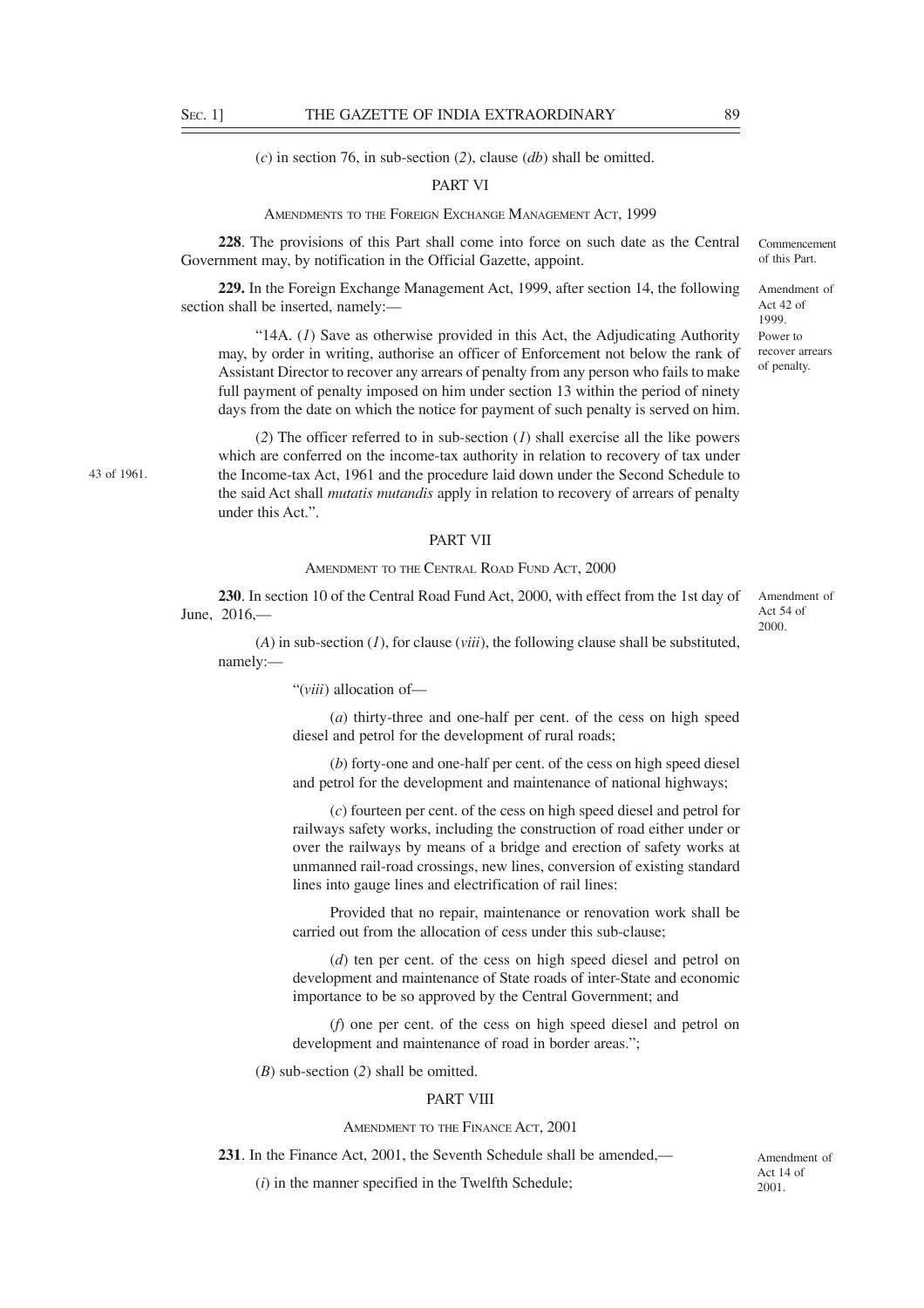(*ii*) in the manner specified in the Thirteenth Schedule, with effect from the 1st day of January, 2017.

# PART IX

AMENDMENT TO THE PREVENTION OF MONEY-LAUNDERING ACT, 2002

| Amendment of<br>Act 15 of<br>2003. | 232. In the Prevention of Money-laundering Act, 2002 with effect from the 1st day of<br>June, 2016,-                                                                                                                                                                                                                          |             |
|------------------------------------|-------------------------------------------------------------------------------------------------------------------------------------------------------------------------------------------------------------------------------------------------------------------------------------------------------------------------------|-------------|
|                                    | (a) in section 2, in sub-section $(l)$ , in clause $(b)$ , for the words "established<br>under", the words "referred to in" shall be substituted;                                                                                                                                                                             |             |
|                                    | (b) for section 25, the following section shall be substituted, namely:—                                                                                                                                                                                                                                                      |             |
| Appellate<br>Tribunal.             | "25. The Appellate Tribunal constituted under sub-section $(1)$ of<br>section 12 of the Smugglers and Foreign Exchange Manipulators (Forfeiture of<br>Property) Act, 1976 shall be the Appellate Tribunal for hearing appeals against the<br>orders of the Adjudicating Authority and the other authorities under this Act."; | 13 of 1976. |
|                                    | $(c)$ sections 27, 28, 30, 31, 32, 33 and 34 shall be omitted;                                                                                                                                                                                                                                                                |             |
|                                    | ( $d$ ) in sections 36, 37, 38 and 40, for the word "Chairperson" wherever it occurs,<br>the word "Chairman" shall be substituted;                                                                                                                                                                                            |             |
|                                    | (e) in section 73, in sub-section (2), clauses (s) and (t) shall be omitted.                                                                                                                                                                                                                                                  |             |
|                                    | PART X                                                                                                                                                                                                                                                                                                                        |             |
|                                    | AMENDMENT TO THE FINANCE (No. 2) ACT, 2004                                                                                                                                                                                                                                                                                    |             |
| Amendment of<br>Act 23 of          | 233. In the Finance (No.2) Act, 2004 with effect from the 1st day of June, 2016,—                                                                                                                                                                                                                                             |             |
| 2004.                              | (a) in section 98, in the Table, against serial number 4, in item (a), under column (3),<br>for the entry "0.017 per cent.", the entry "0.05 per cent." shall be substituted;                                                                                                                                                 |             |
|                                    | (b) for section 113A, the following section shall be substituted, namely: $\overline{\phantom{a}}$                                                                                                                                                                                                                            |             |
| Chapter VII<br>not to apply in     | '113A. Notwithstanding anything contained in this Chapter, the provisions<br>of this Chapter shall not apply to taxable securities transactions entered into by,—                                                                                                                                                             |             |
| certain cases.                     | $(a)$ any person for, or on behalf of, the New Pension System Trust<br>referred to in clause $(44)$ of section 10 of the Income-tax Act, 1961; or                                                                                                                                                                             | 43 of 1961. |
|                                    | (b) any person on a recognised stock exchange located in an<br>International Financial Services Centre where the consideration for such<br>transaction is paid or payable in foreign currency.                                                                                                                                |             |
|                                    | <i>Explanation</i> .—For the purposes of this section, "International Financial Services<br>Centre" shall have the same meaning as assigned to it in clause $(q)$ of section 2 of the Special<br>Economic Zones Act, 2005.'.                                                                                                  | 28 of 2005. |
|                                    | PART XI                                                                                                                                                                                                                                                                                                                       |             |
|                                    | AMENDMENT TO THE FINANCE ACT, 2005                                                                                                                                                                                                                                                                                            |             |
| Amendment of<br>Act 18 of          | 234. In the Finance Act, 2005, the Seventh Schedule shall be amended in the manner<br>specified in the Fourteenth Schedule.                                                                                                                                                                                                   |             |
| 2005.                              | PART XII                                                                                                                                                                                                                                                                                                                      |             |
|                                    |                                                                                                                                                                                                                                                                                                                               |             |

## AMENDMENT TO THE FINANCE ACT, 2010

Amendment of Act 14 of 2010.

**235**. In the Finance Act, 2010,—

(*i*) in Chapter VII or in any other law for the time being in force, for the words "Clean Energy Cess", wherever they occur, the words "Clean Environment Cess" shall be substituted;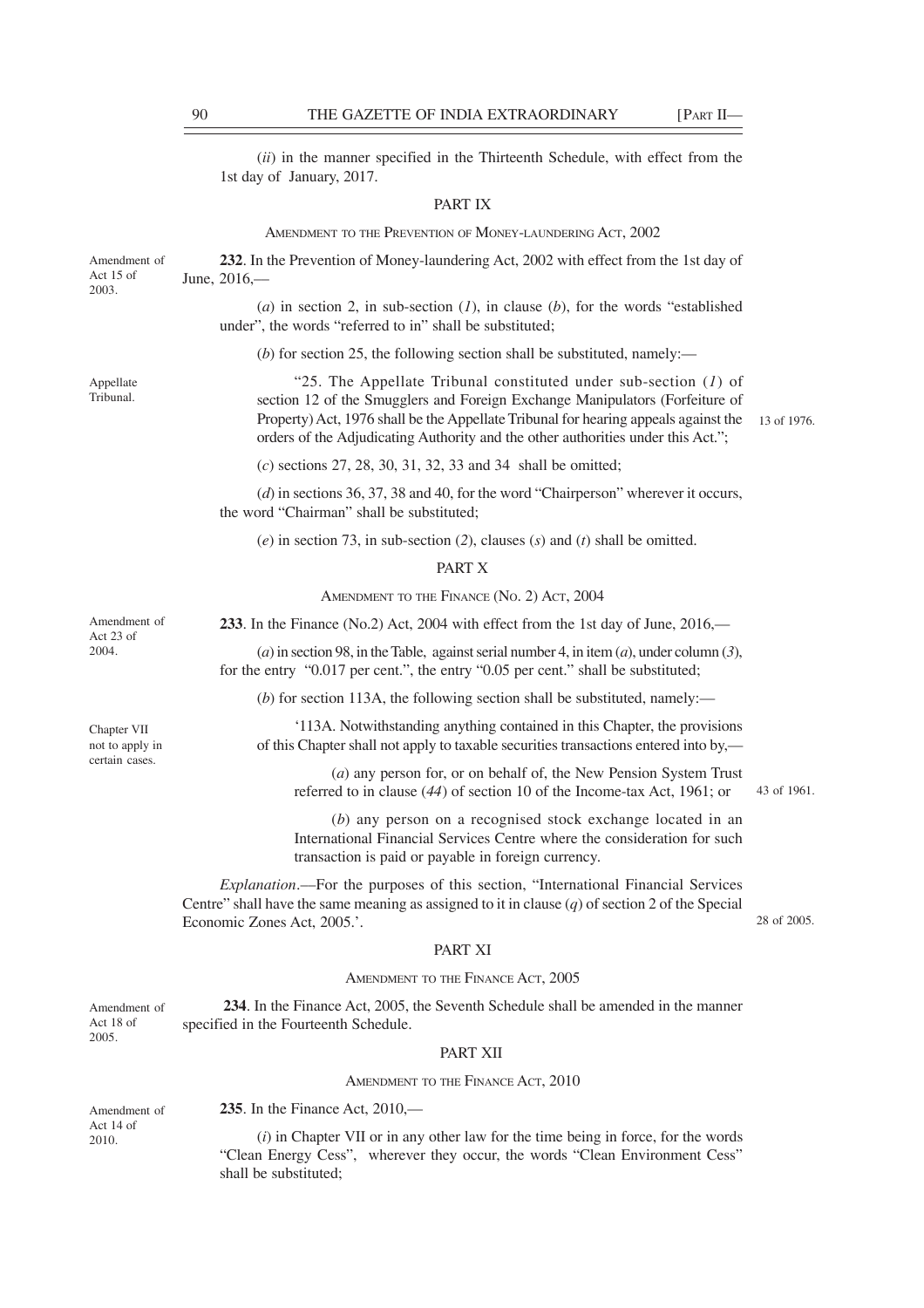(*ii*) in the Tenth Schedule, for the entry in column (*4*) occurring against all the headings, the entry "Rs.400 per tonne" shall be substituted.

## PART XIII

## AMENDMENT TO THE FOREIGN CONTRIBUTION (REGULATION) ACT, 2010

**236.** In the Foreign Contribution (Regulation) Act, 2010, in section 2, in sub-section (*1*), in clause (*j*), in sub-clause (*vi*), the following proviso shall be inserted and shall be deemed to have been inserted with effect from the 26th September, 2010, namely:—

42 of 1999.

28 of 2005.

"Provided that where the nominal value of share capital is within the limits specified for foreign investment under the Foreign Exchange Management Act, 1999, or the rules or regulations made thereunder, then, notwithstanding the nominal value of share capital of a company being more than one-half of such value at the time of making the contribution, such company shall not be a foreign source;".

## PART XIV

## AMENDMENT TO THE FINANCE ACT, 2013

**237**. In the Finance Act, 2013, after section 132, the following section shall be inserted, with effect from the 1st day of June, 2016, namely:— Amendment of Act 17 of 2013.

'132A. Notwithstanding anything contained in this Chapter, the provisions of this Chapter shall not apply to taxable commodities transactions entered into by any person on a recognised association located in an International Financial Services Centre, where the consideration for such transaction is paid or payable in foreign currency.

*Explanation*.––For the purposes of this section, "International Financial Services Centre" shall have the same meaning as assigned to it in clause (*q*) of section 2 of the Special Economic Zones, Act, 2005.'.

## PART XV

# AMENDMENT TO THE FINANCE ACT, 2015

**238**. In the Finance Act, 2015,––

Amendment of Act 20 of 2015.

Chapter VII not to apply in certain cases.

(*a*) in section 4, clause (*ii*) shall be omitted with effect from the 1st day of April, 2016;

(*b*) with effect from the 1st day of June, 2016,––

(*i*) in section 122, in sub-section (*2*), for the words "Any credit balance", the words "Notwithstanding anything contrary contained in any other law for the time being in force, any credit balance" shall be substituted;

(*ii*) in section 124, sub-section (*5*) shall be omitted;

(*iii*) in section 128, in sub-section (*2*), clause (*c*) shall be omitted.

# PART XVI

REPEAL AND AMENDMENT OF CERTAIN ENACTMENTS

**239**. The enactments specified in the Fifteenth Schedule are hereby repealed or amended to the extent mentioned in the fourth column thereof.

Repeal and amendment of certain enactments.

**240**. (*1*) The repeal by this Act of the enactments specified in the Fifteenth Schedule or amendments therein shall not–– Savings.

Act 42 of 2010.

Amendment of section 2 of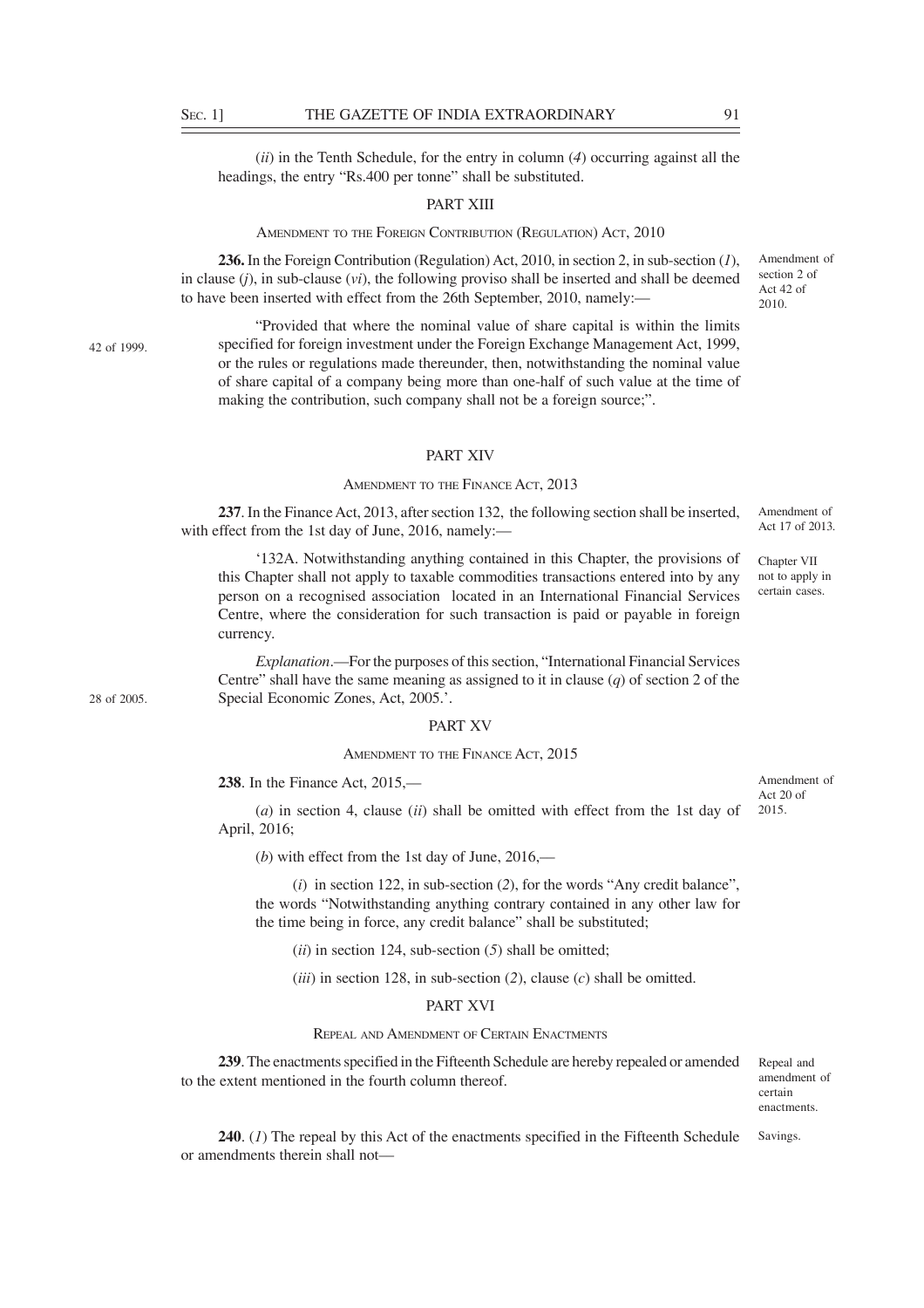(*a*) affect any other enactment in which the repealed enactment has been applied, incorporated or referred to;

(*b*) affect the validity, invalidity, effect or consequences of anything already done or suffered, or any right, title, obligation or liability already acquired, accrued or incurred or any remedy or proceeding in respect thereof, or any release or discharge of or from any debt, penalty, obligation, liability, claim or demand, or any indemnity already granted, or the proof of any past act or thing;

(*c*) affect any principle or rule of law, or established jurisdiction, form or course of pleading, practice or procedure, or existing usage, custom, privilege, restriction, exemption, office or appointment, notwithstanding that the same respectively may have been in any manner affirmed or recognised or derived by, in or from any enactment hereby repealed;

(*d*) revive or restore any jurisdiction, office, custom, liability, right, title, privilege, restriction, exemption, usage, practice, procedure or other matter or thing not now existing or in force.

(*2*) The mention of particular matters in sub-section (*1*) shall not be held to prejudice or affect the general application of section 6 of the General Clauses Act, 1897, with regard to the effect of repeals.

10 of 1897.

**241**. Notwithstanding the repeal or amendment of the enactments specified in the Fifteenth Schedule, the proceeds of duties levied under the said enactments immediately preceding the date on which the Finance Bill, 2016 receives the assent of the President,—

(*i*) if collected by the collecting agencies but not paid into the Reserve Bank of India; or

(*ii*) if not collected by the collecting agencies,

shall be paid or as the case may be, collected and paid into the Reserve Bank of India for being credited to the Consolidated Fund of India.

Collection and payment of arrears of duties.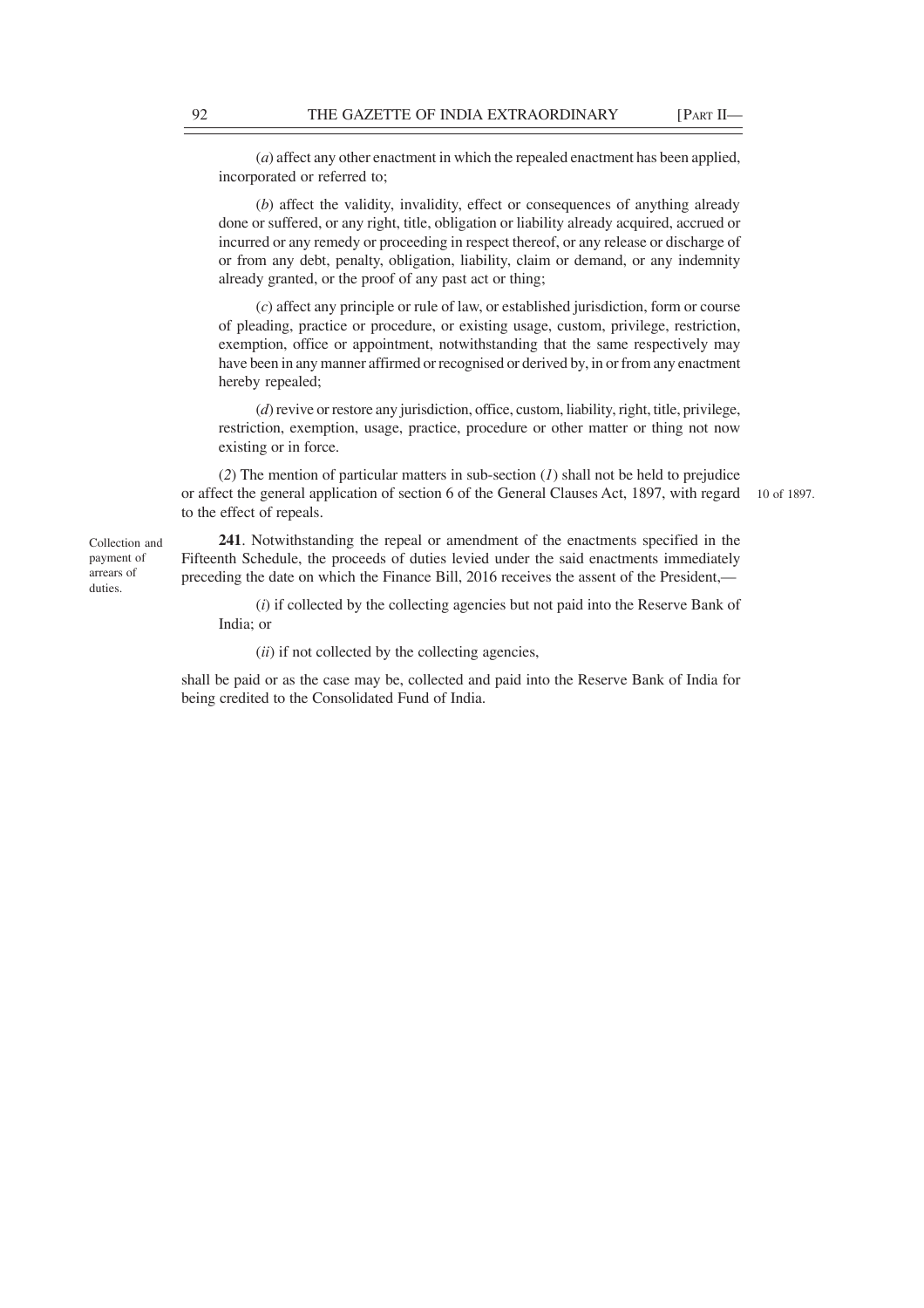# THE FIRST SCHEDULE (*See* section 2)

# PART I

# INCOME-TAX

## *Paragraph A*

(*I*) In the case of every individual other than the individual referred to in items (*II*) and (*III*) of this Paragraph or Hindu undivided family or association of persons or body of individuals, whether incorporated or not, or every artificial juridical person referred to in sub-clause (*vii*) of clause  $(31)$  of section 2 of the Income-tax Act, not being a case to which any other Paragraph of this Part applies,—

## *Rates of income-tax*

| (I) | where the total income does not exceed Rs. 2,50,000                              | Nil:                                                                                                    |
|-----|----------------------------------------------------------------------------------|---------------------------------------------------------------------------------------------------------|
| (2) | where the total income exceeds Rs. 2,50,000 but does not exceed<br>Rs. 5,00,000  | 10 per cent. of the amount by which the total income<br>exceeds Rs. 2,50,000;                           |
| (3) | where the total income exceeds Rs. 5,00,000 but does not exceed<br>Rs. 10,00,000 | Rs. 25,000 <i>plus</i> 20 per cent. of the amount by which the<br>total income exceeds Rs. 5,00,000;    |
| (4) | where the total income exceeds Rs. 10,00,000                                     | Rs. 1,25,000 <i>plus</i> 30 per cent. of the amount by which the<br>total income exceeds Rs. 10,00,000. |

(*II*) In the case of every individual, being a resident in India, who is of the age of sixty years or more but less than eighty years at any time during the previous year,—

#### *Rates of income-tax*

|     | $(1)$ where the total income does not exceed Rs. 3,00,000                         | Nil:                                                                                                    |
|-----|-----------------------------------------------------------------------------------|---------------------------------------------------------------------------------------------------------|
| (2) | where the total income exceeds Rs. 3,00,000 but does<br>not exceed Rs. $5,00,000$ | 10 per cent. of the amount by which the total income exceeds<br>Rs. 3,00,000;                           |
| (3) | where the total income exceeds Rs. 5,00,000 but does<br>not exceed Rs. 10,00,000  | Rs. 20,000 <i>plus</i> 20 per cent. of the amount by which the<br>total income exceeds Rs. 5,00,000;    |
| (4) | where the total income exceeds Rs. 10,00,000                                      | Rs. 1,20,000 <i>plus</i> 30 per cent. of the amount by which the<br>total income exceeds Rs. 10,00,000. |

(*III*) In the case of every individual, being a resident in India, who is of the age of eighty years or more at any time during the previous year,— *Rates of income-tax*

|     | Rates of theome-lax                                                              |                                                                                                    |  |
|-----|----------------------------------------------------------------------------------|----------------------------------------------------------------------------------------------------|--|
| (I) | where the total income does not exceed Rs. 5,00,000                              | Nil:                                                                                               |  |
| (2) | where the total income exceeds Rs. 5,00,000 but does not<br>exceed Rs. 10,00,000 | 20 per cent. of the amount by which the total income exceeds<br>Rs. 5,00,000;                      |  |
| (3) | where the total income exceeds Rs. 10,00,000                                     | Rs. $1,00,000$ plus 30 per cent. of the amount by which the<br>total income exceeds Rs. 10,00,000. |  |

#### *Surcharge on income-tax*

The amount of income-tax computed in accordance with the preceding provisions of this Paragraph, or the provisions of section 111A or section 112 of the Income-tax Act, shall, in the case of every individual or Hindu undivided family or association of persons or body of individuals, whether incorporated or not, or every artificial juridical person referred to in sub-clause (*vii*) of clause (*31*) of section 2 of the Income-tax Act, having a total income exceeding one crore rupees, be increased by a surcharge for the purposes of the Union calculated at the rate of twelve per cent. of such income-tax:

Provided that in the case of persons mentioned above having total income exceeding one crore rupees, the total amount payable as income-tax and surcharge on such income shall not exceed the total amount payable as income-tax on a total income of one crore rupees by more than the amount of income that exceeds one crore rupees.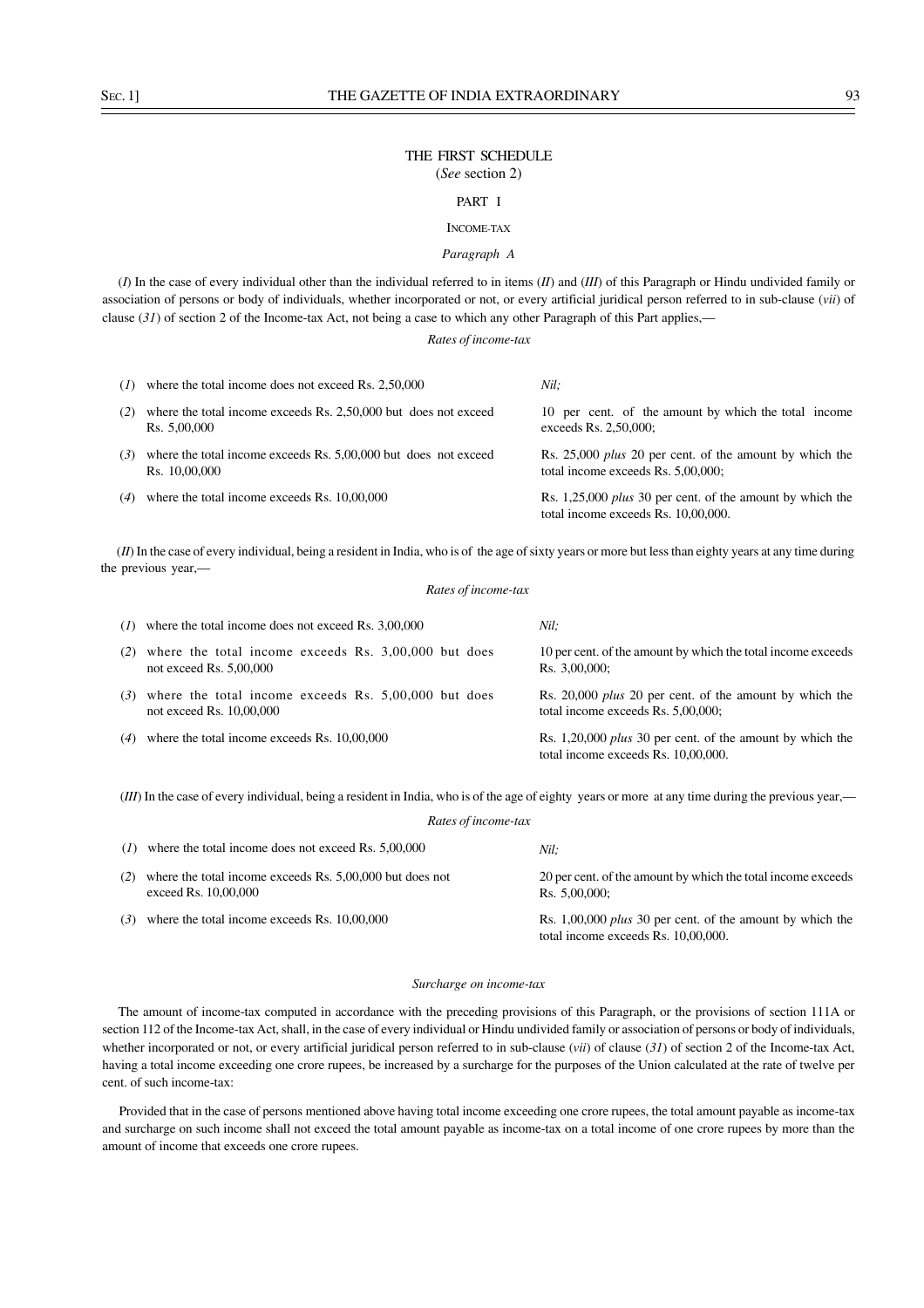## *Paragraph B*

In the case of every co-operative society,—

| Rates of income-tax |                                                                            |                                                                                                   |
|---------------------|----------------------------------------------------------------------------|---------------------------------------------------------------------------------------------------|
| (I)                 | where the total income does not exceed Rs.10,000                           | 10 per cent. of the total income;                                                                 |
| (2)                 | where the total income exceeds Rs.10,000 but does not exceed<br>Rs. 20,000 | Rs.1,000 <i>plus</i> 20 per cent. of the amount by which the total<br>income exceeds Rs.10,000;   |
| (3)                 | where the total income exceeds Rs. 20,000                                  | Rs. 3,000 <i>plus</i> 30 per cent. of the amount by which the total<br>income exceeds Rs. 20,000. |

#### *Surcharge on income-tax*

The amount of income-tax computed in accordance with the preceding provisions of this Paragraph, or the provisions of section 111A or section 112 of the Income-tax Act, shall, in the case of every co-operative society, having a total income exceeding one crore rupees, be increased by a surcharge for the purposes of the Union calculated at the rate of twelve per cent. of such income-tax:

Provided that in the case of co-operative society mentioned above having total income exceeding one crore rupees, the total amount payable as income-tax and surcharge on such income shall not exceed the total amount payable as income-tax on a total income of one crore rupees by more than the amount of income that exceeds one crore rupees.

*Paragraph C*

In the case of every firm,—

*Rate of income-tax*

On the whole of the total income 30 per cent.

#### *Surcharge on income-tax*

The amount of income-tax computed in accordance with the preceding provisions of this Paragraph, or the provisions of section 111A or section 112 of the Income-tax Act, shall, in the case of every firm, having a total income exceeding one crore rupees, be increased by a surcharge for the purposes of the Union calculated at the rate of twelve per cent. of such income-tax:

Provided that in the case of firm mentioned above having total income exceeding one crore rupees, the total amount payable as income-tax and surcharge on such income shall not exceed the total amount payable as income-tax on a total income of one crore rupees by more than the amount of income that exceeds one crore rupees.

*Paragraph D*

In the case of every local authority,—

*Rate of income-tax*

On the whole of the total income 30 per cent.

*Surcharge on income-tax*

The amount of income-tax computed in accordance with the preceding provisions of this Paragraph, or the provisions of section 111A or section 112 of the Income-tax Act, shall, in the case of every local authority, having a total income exceeding one crore rupees, be increased by a surcharge for the purposes of the Union calculated at the rate of twelve per cent. of such income-tax:

Provided that in the case of local authority mentioned above having total income exceeding one crore rupees, the total amount payable as income-tax and surcharge on such income shall not exceed the total amount payable as income-tax on a total income of one crore rupees by more than the amount of income that exceeds one crore rupees.

*Paragraph E*

In the case of a company,—

*Rates of income-tax*

I. In the case of a domestic company 30 per cent. of the total income.

II. In the case of a company other than a domestic company,—

 $(i)$  on so much of the total income as consists of,—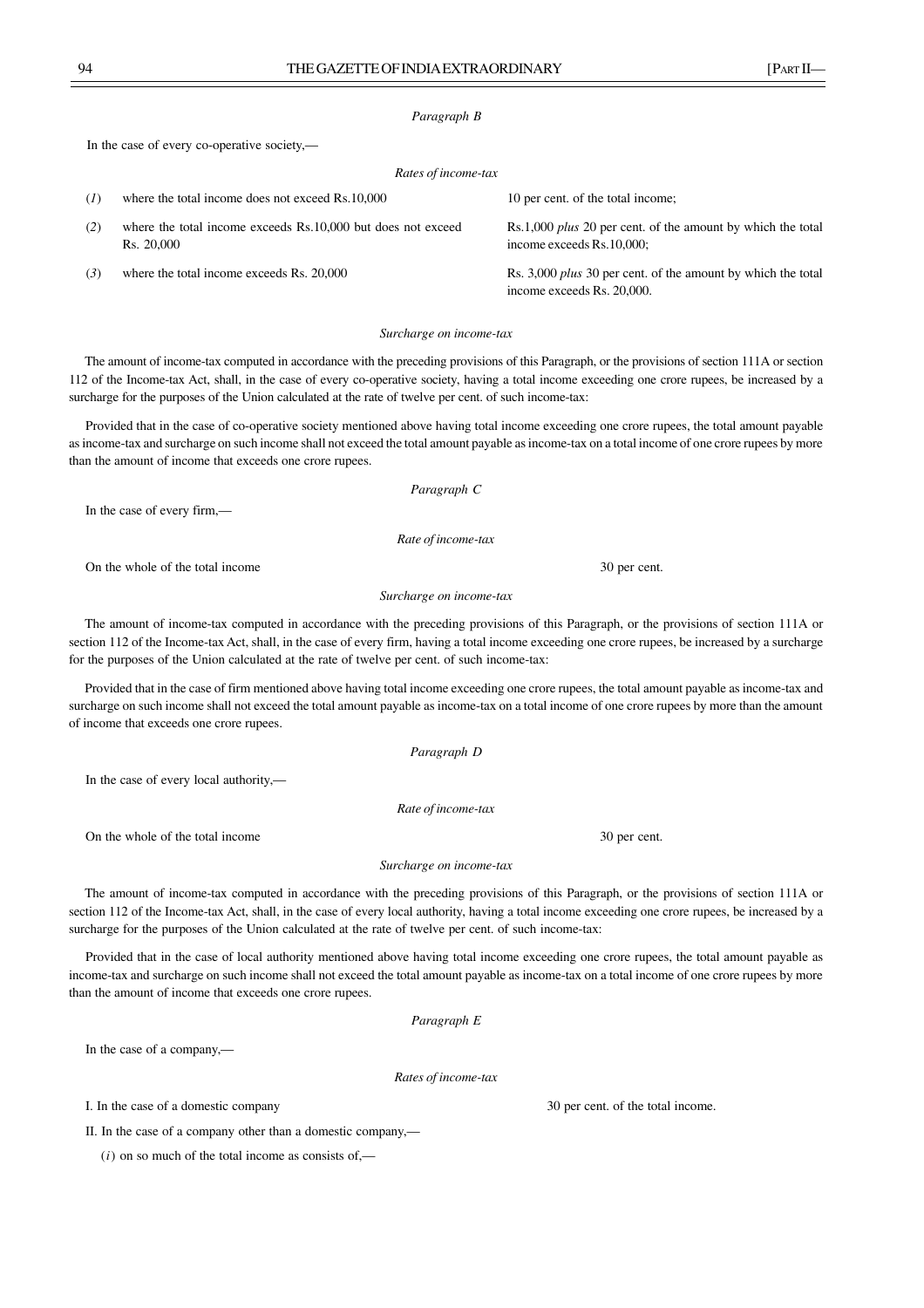(*a*) royalties received from Government or an Indian concern in pursuance of an agreement made by it with the Government or the Indian concern after the 31st day of March, 1961 but before the 1st day of April, 1976; or

(*b*) fees for rendering technical services received from Government or an Indian concern in pursuance of an agreement made by it with the Government or the Indian concern after the 29th day of February, 1964 but before the 1st day of April, 1976,

| and where such agreement has, in either case, been approved by the Central Government | 50 per cent.: |
|---------------------------------------------------------------------------------------|---------------|
| ( <i>ii</i> ) on the balance, if any, of the total income                             | 40 per cent.  |

#### *Surcharge on income-tax*

The amount of income-tax computed in accordance with the preceding provisions of this Paragraph, or the provisions of section 111A or section 112 of the Income-tax Act, shall, be increased by a surcharge for the purposes of the Union calculated,—

(*i*) in the case of every domestic company,––

(*a*) having a total income exceeding one crore rupees, but not exceeding ten crore rupees, at the rate of seven per cent. of such incometax; and

(*b*) having a total income exceeding ten crore rupees, at the rate of twelve per cent. of such income-tax;

(*ii*) in the case of every company other than a domestic company,––

(*a*) having a total income exceeding one crore rupees but not exceeding ten crore rupees, at the rate of two per cent. of such income-tax; and

(*b*) having a total income exceeding ten crore rupees, at the rate of five per cent. of such income-tax:

Provided that in the case of every company having a total income exceeding one crore rupees but not exceeding ten crore rupees, the total amount payable as income-tax and surcharge on such income shall not exceed the total amount payable as income-tax on a total income of one crore rupees by more than the amount of income that exceeds one crore rupees:

Provided further that in the case of every company having a total income exceeding ten crore rupees, the total amount payable as income-tax and surcharge on such income shall not exceed the total amount payable as income-tax and surcharge on a total income of ten crore rupees by more than the amount of income that exceeds ten crore rupees.

## PART II

#### RATES FOR DEDUCTION OF TAX AT SOURCE IN CERTAIN CASES

In every case in which under the provisions of sections 193, 194, 194A, 194B, 194BB, 194D , 194LBA, 194LBB, 194LBC and 195 of the Income-tax Act, tax is to be deducted at the rates in force, deduction shall be made from the income subject to the deduction at the following rates:—

|                                                                                                                                                                 | Rate of income-tax |
|-----------------------------------------------------------------------------------------------------------------------------------------------------------------|--------------------|
| 1. In the case of a person other than a company—                                                                                                                |                    |
| $(a)$ where the person is resident in India—                                                                                                                    |                    |
| (i) on income by way of interest other than "Interest on securities"                                                                                            | 10 per cent.;      |
| (ii) on income by way of winnings from lotteries, crossword puzzles, card games and<br>other games of any sort                                                  | 30 per cent.;      |
| <i>(iii)</i> on income by way of winnings from horse races                                                                                                      | 30 per cent.;      |
| $(iv)$ on income by way of insurance commission                                                                                                                 | 5 per cent.;       |
| $(v)$ on income by way of interest payable on—                                                                                                                  | 10 per cent.;      |
| (A) any debentures or securities for money issued by or on behalf of any local<br>authority or a corporation established by a Central, State or Provincial Act; |                    |
| $(R)$ any debentures issued by a company where such debentures are listed on a                                                                                  |                    |

(*B*) any debentures issued by a company where such debentures are listed on a recognised stock exchange in India in accordance with the Securities Contracts (Regulation) Act, 1956 (42 of 1956) and any rules made thereunder;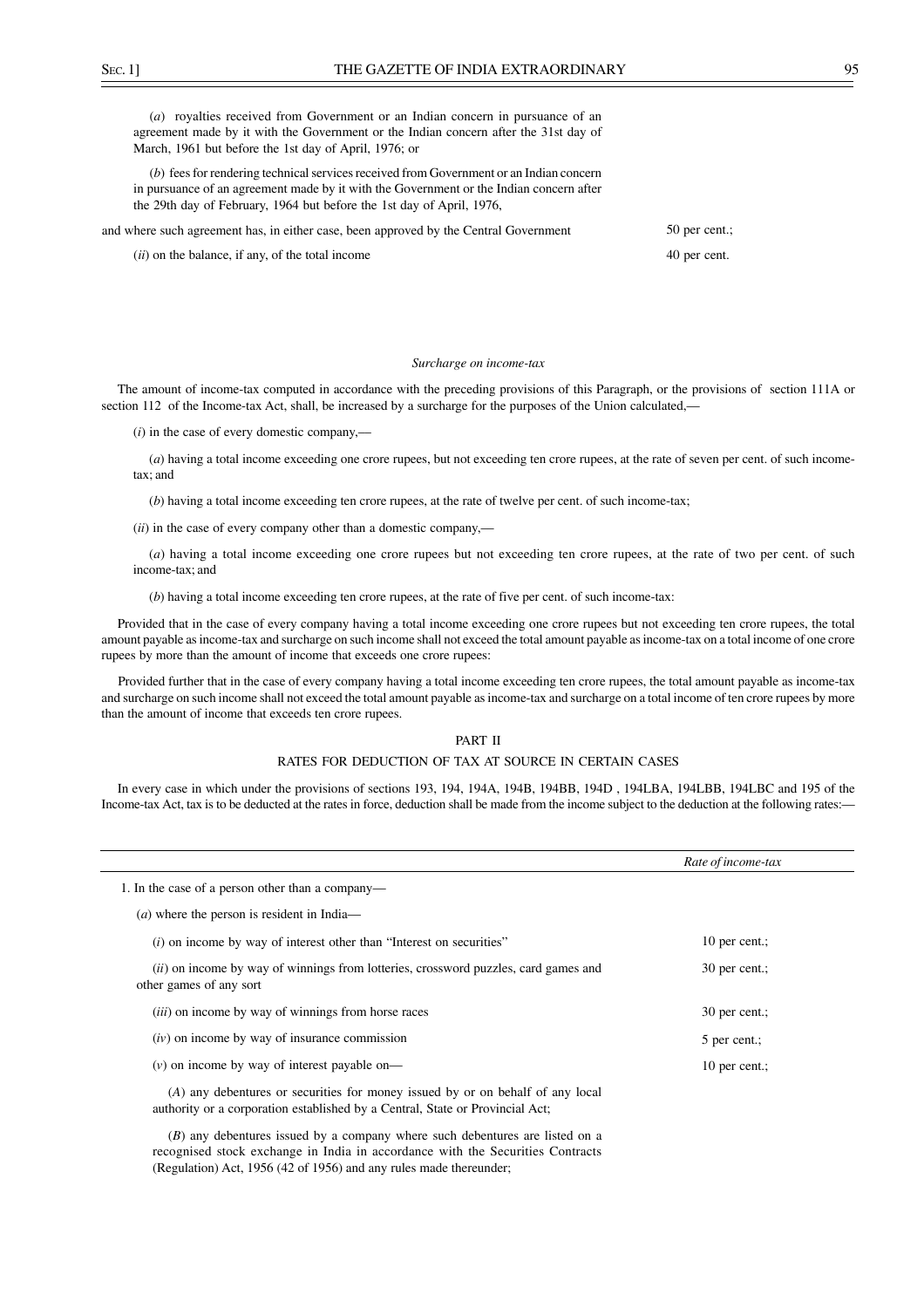|                                                                                                                                                                                                                                                                                                                                                                                                                                                                                                                                                                                                                                               | Rate of income-tax |  |
|-----------------------------------------------------------------------------------------------------------------------------------------------------------------------------------------------------------------------------------------------------------------------------------------------------------------------------------------------------------------------------------------------------------------------------------------------------------------------------------------------------------------------------------------------------------------------------------------------------------------------------------------------|--------------------|--|
| (C) any security of the Central or State Government;                                                                                                                                                                                                                                                                                                                                                                                                                                                                                                                                                                                          |                    |  |
| $(vi)$ on any other income                                                                                                                                                                                                                                                                                                                                                                                                                                                                                                                                                                                                                    | 10 per cent.;      |  |
| $(b)$ where the person is not resident in India—                                                                                                                                                                                                                                                                                                                                                                                                                                                                                                                                                                                              |                    |  |
| $(i)$ in the case of a non-resident Indian—                                                                                                                                                                                                                                                                                                                                                                                                                                                                                                                                                                                                   |                    |  |
| $(A)$ on any investment income                                                                                                                                                                                                                                                                                                                                                                                                                                                                                                                                                                                                                | 20 per cent.;      |  |
| $(B)$ on income by way of long-term capital gains referred to in section 115E or sub-<br>clause <i>(iii)</i> of clause <i>(c)</i> of sub-section <i>(I)</i> of section 112                                                                                                                                                                                                                                                                                                                                                                                                                                                                    | 10 per cent.;      |  |
| $(C)$ on income by way of short-term capital gains referred to in section 111A                                                                                                                                                                                                                                                                                                                                                                                                                                                                                                                                                                | 15 per cent.;      |  |
| (D) on other income by way of long-term capital gains [not being long-term capital gains<br>referred to in clauses $(33)$ , $(36)$ and $(38)$ of section 10]                                                                                                                                                                                                                                                                                                                                                                                                                                                                                  | 20 per cent.;      |  |
| (E) on income by way of interest payable by Government or an Indian concern on<br>moneys borrowed or debt incurred by Government or the Indian concern in foreign currency<br>(not being income by way of interest referred to in section 194LB or section 194LC)                                                                                                                                                                                                                                                                                                                                                                             | 20 per cent.;      |  |
| $(F)$ on income by way of royalty payable by Government or an Indian concern in pursuance<br>of an agreement made by it with the Government or the Indian concern where such royalty is<br>in consideration for the transfer of all or any rights (including the granting of a licence) in<br>respect of copyright in any book on a subject referred to in the first proviso to sub-section<br>$(IA)$ of section 115A of the Income-tax Act, to the Indian concern, or in respect of any<br>computer software referred to in the second proviso to sub-section $(1A)$ of section 115A of<br>the Income-tax Act, to a person resident in India | 10 per cent.;      |  |
| $(G)$ on income by way of royalty [not being royalty of the nature referred to in sub-item<br>$(b)(i)(F)$ ] payable by Government or an Indian concern in pursuance of an agreement made by<br>it with the Government or the Indian concern and where such agreement is with an Indian<br>concern, the agreement is approved by the Central Government or where it relates to a matter<br>included in the industrial policy, for the time being in force, of the Government of India, the<br>agreement is in accordance with that policy                                                                                                      | 10 per cent.;      |  |
| ( <i>H</i> ) on income by way of fees for technical services payable by Government or an<br>Indian concern in pursuance of an agreement made by it with the Government or the Indian<br>concern and where such agreement is with an Indian concern, the agreement is approved by<br>the Central Government or where it relates to a matter included in the industrial policy, for the<br>time being in force, of the Government of India, the agreement is in accordance with that<br>policy                                                                                                                                                  | 10 per cent.;      |  |
| (I) on income by way of winnings from lotteries, crossword puzzles, card games and other<br>games of any sort                                                                                                                                                                                                                                                                                                                                                                                                                                                                                                                                 | 30 per cent.;      |  |
| $(J)$ on income by way of winnings from horse races                                                                                                                                                                                                                                                                                                                                                                                                                                                                                                                                                                                           | 30 per cent.;      |  |
| $(K)$ on the whole of the other income                                                                                                                                                                                                                                                                                                                                                                                                                                                                                                                                                                                                        | 30 per cent.;      |  |
| ( <i>ii</i> ) in the case of any other person—                                                                                                                                                                                                                                                                                                                                                                                                                                                                                                                                                                                                |                    |  |
| (A) on income by way of interest payable by Government or an Indian concern on<br>moneys borrowed or debt incurred by Government or the Indian concern in foreign currency<br>(not being income by way of interest referred to in section 194LB or section 194LC)                                                                                                                                                                                                                                                                                                                                                                             | 20 per cent.;      |  |
| $(B)$ on income by way of royalty payable by Government or an Indian concern in pursuance<br>of an agreement made by it with the Government or the Indian concern where such royalty is<br>in consideration for the transfer of all or any rights (including the granting of a licence) in<br>respect of copyright in any book on a subject referred to in the first proviso to sub-section<br>(IA) of section 115A of the Income-tax Act, to the Indian concern, or in respect of any<br>computer software referred to in the second proviso to sub-section $(1A)$ of section 115A of<br>the Income-tax Act, to a person resident in India   | 10 per cent.;      |  |
| $(C)$ on income by way of royalty [not being royalty of the nature referred to in sub-item<br>$(b)(ii)(B)$ ] payable by Government or an Indian concern in pursuance of an agreement made<br>by it with the Government or the Indian concern and where such agreement is with an Indian<br>concern, the agreement is approved by the Central Government or where it relates to a matter                                                                                                                                                                                                                                                       | 10 per cent.;      |  |

 $\overline{\phantom{a}}$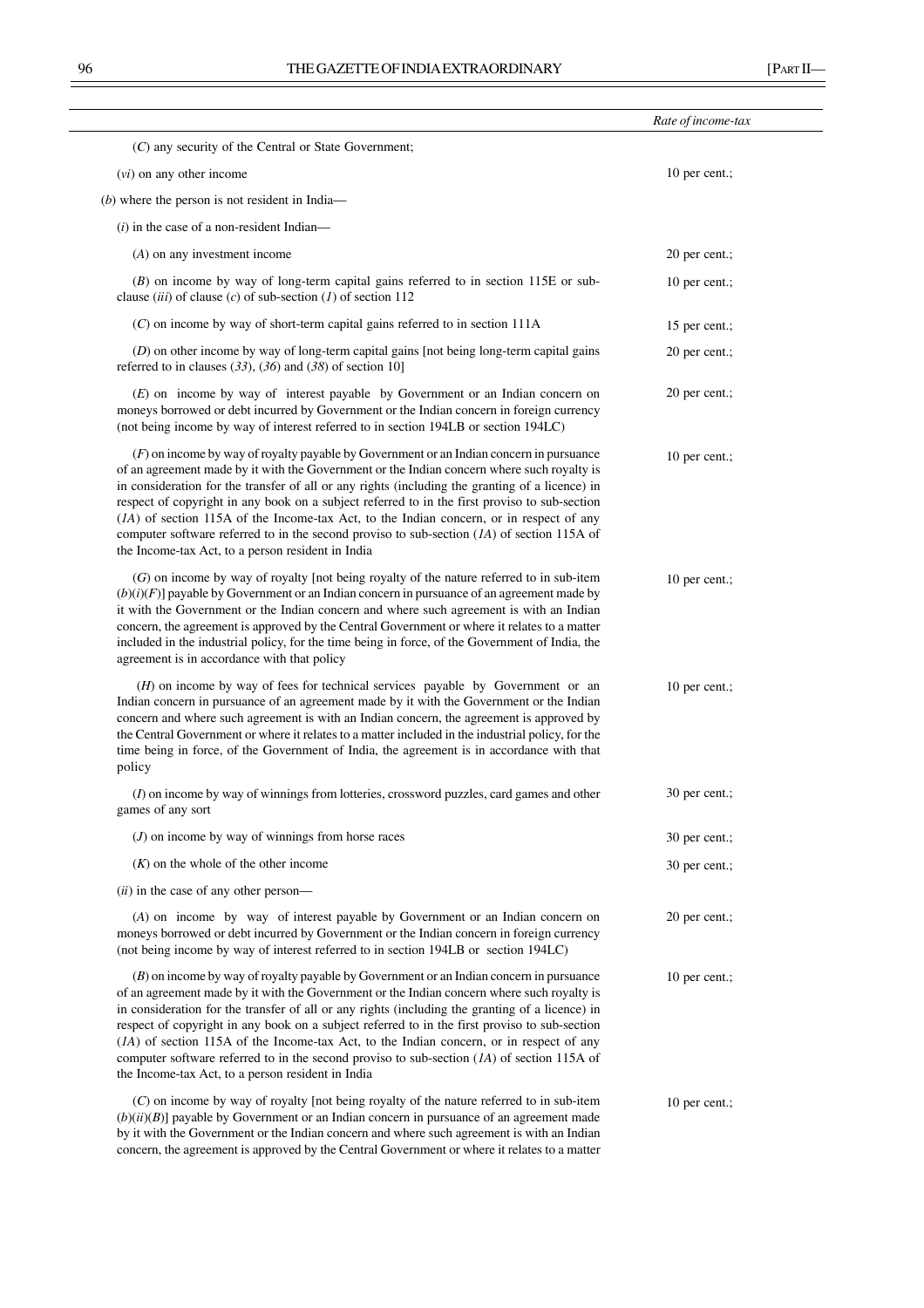|                                                                                                                                                                                                                                                                                                                                                                                                                                                                                                                                                                                                                                                                                    | Rate of income-tax |
|------------------------------------------------------------------------------------------------------------------------------------------------------------------------------------------------------------------------------------------------------------------------------------------------------------------------------------------------------------------------------------------------------------------------------------------------------------------------------------------------------------------------------------------------------------------------------------------------------------------------------------------------------------------------------------|--------------------|
| included in the industrial policy, for the time being in force, of the Government of India,<br>the agreement is in accordance with that policy                                                                                                                                                                                                                                                                                                                                                                                                                                                                                                                                     |                    |
| (D) on income by way of fees for technical services payable by Government or an<br>Indian concern in pursuance of an agreement made by it with the Government or the<br>Indian concern and where such agreement is with an Indian concern, the agreement is<br>approved by the Central Government or where it relates to a matter included in the<br>industrial policy, for the time being in force, of the Government of India, the agreement<br>is in accordance with that policy                                                                                                                                                                                                | 10 per cent.;      |
| $(E)$ on income by way of winnings from lotteries, crossword puzzles, card games<br>and other games of any sort                                                                                                                                                                                                                                                                                                                                                                                                                                                                                                                                                                    | 30 per cent.;      |
| $(F)$ on income by way of winnings from horse races                                                                                                                                                                                                                                                                                                                                                                                                                                                                                                                                                                                                                                | 30 per cent.;      |
| $(G)$ on income by way of short-term capital gains referred to in section 111A                                                                                                                                                                                                                                                                                                                                                                                                                                                                                                                                                                                                     | 15 per cent.;      |
| $(H)$ on income by way of long-term capital gains referred to in sub-clause (iii) of<br>clause (c) of sub-section (1) of section 112                                                                                                                                                                                                                                                                                                                                                                                                                                                                                                                                               | 10 per cent.;      |
| $(I)$ on income by way of other long-term capital gains [not being long-term<br>capital gains referred to in clauses $(33)$ , $(36)$ and $(38)$ of section 10]                                                                                                                                                                                                                                                                                                                                                                                                                                                                                                                     | 20 per cent.;      |
| $(J)$ on the whole of the other income                                                                                                                                                                                                                                                                                                                                                                                                                                                                                                                                                                                                                                             | 30 per cent.       |
| 2. In the case of a company-                                                                                                                                                                                                                                                                                                                                                                                                                                                                                                                                                                                                                                                       |                    |
| $(a)$ where the company is a domestic company—                                                                                                                                                                                                                                                                                                                                                                                                                                                                                                                                                                                                                                     |                    |
| $(i)$ on income by way of interest other than "Interest on securities"                                                                                                                                                                                                                                                                                                                                                                                                                                                                                                                                                                                                             | 10 per cent.;      |
| (ii) on income by way of winnings from lotteries, crossword puzzles, card games<br>and other games of any sort                                                                                                                                                                                                                                                                                                                                                                                                                                                                                                                                                                     | 30 per cent.;      |
| (iii) on income by way of winnings from horse races                                                                                                                                                                                                                                                                                                                                                                                                                                                                                                                                                                                                                                | 30 per cent.;      |
| $(iv)$ on any other income                                                                                                                                                                                                                                                                                                                                                                                                                                                                                                                                                                                                                                                         | 10 per cent.;      |
| $(b)$ where the company is not a domestic company—                                                                                                                                                                                                                                                                                                                                                                                                                                                                                                                                                                                                                                 |                    |
| $(i)$ on income by way of winnings from lotteries, crossword puzzles, card games and<br>other games of any sort                                                                                                                                                                                                                                                                                                                                                                                                                                                                                                                                                                    | 30 per cent.;      |
| (ii) on income by way of winnings from horse races                                                                                                                                                                                                                                                                                                                                                                                                                                                                                                                                                                                                                                 | 30 per cent.;      |
| (iii) on income by way of interest payable by Government or an Indian concern on<br>moneys borrowed or debt incurred by Government or the Indian concern in foreign currency<br>(not being income by way of interest referred to in section 194LB or section 194LC)                                                                                                                                                                                                                                                                                                                                                                                                                | 20 per cent.;      |
| (iv) on income by way of royalty payable by Government or an Indian concern in<br>pursuance of an agreement made by it with the Government or the Indian concern after the<br>31st day of March, 1976 where such royalty is in consideration for the transfer of all or<br>any rights (including the granting of a licence) in respect of copyright in any book on a<br>subject referred to in the first proviso to sub-section $(1A)$ of section 115A of the Income-<br>tax Act, to the Indian concern, or in respect of any computer software referred to in the<br>second proviso to sub-section $(1A)$ of section 115A of the Income-tax Act, to a person<br>resident in India | 10 per cent.;      |
| $(v)$ on income by way of royalty [not being royalty of the nature referred to in sub-<br>item $(b)(iv)$ ] payable by Government or an Indian concern in pursuance of an agreement<br>made by it with the Government or the Indian concern and where such agreement is with<br>an Indian concern, the agreement is approved by the Central Government or where it<br>relates to a matter included in the industrial policy, for the time being in force, of the<br>Government of India, the agreement is in accordance with that policy-                                                                                                                                           |                    |
| (A) where the agreement is made after the 31st day of March, 1961 but before the<br>1st day of April, 1976                                                                                                                                                                                                                                                                                                                                                                                                                                                                                                                                                                         | 50 per cent.;      |
| $(B)$ where the agreement is made after the 31st day of March, 1976                                                                                                                                                                                                                                                                                                                                                                                                                                                                                                                                                                                                                | 10 per cent.;      |
| ( <i>vi</i> ) on income by way of fees for technical services payable by Government or an                                                                                                                                                                                                                                                                                                                                                                                                                                                                                                                                                                                          |                    |

Indian concern in pursuance of an agreement made by it with the Government or the Indian concern and where such agreement is with an Indian concern, the agreement is approved by the Central Government or where it relates to a matter included in the industrial policy,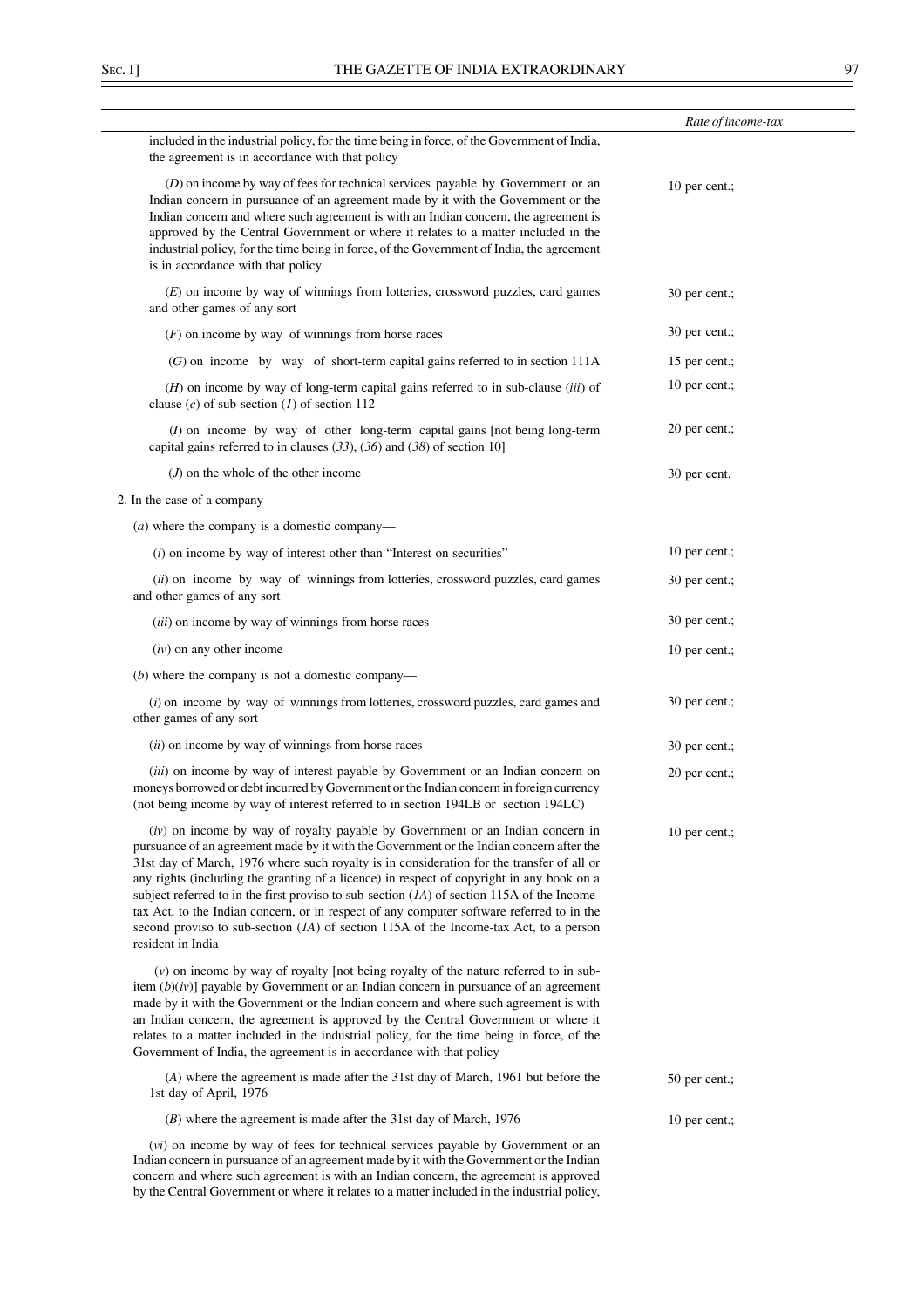|                                                                                                                                                                                                         | Rate of income-tax |  |
|---------------------------------------------------------------------------------------------------------------------------------------------------------------------------------------------------------|--------------------|--|
| for the time being in force, of the Government of India, the agreement is in accordance with that<br>$policy$ —                                                                                         |                    |  |
| (A) where the agreement is made after the 29th day of February, 1964 but before the<br>1st day of April, 1976                                                                                           | 50 per cent.;      |  |
| (B) where the agreement is made after the 31st day of March, 1976                                                                                                                                       | 10 per cent.;      |  |
| <i>(vii)</i> on income by way of short-term capital gains referred to in section 111A                                                                                                                   | 15 per cent.;      |  |
| ( <i>viii</i> ) on income by way of long-term capital gains referred to in sub-clause ( <i>iii</i> ) of clause ( <i>c</i> )<br>of sub-section $(I)$ of section 112                                      | 10 per cent.;      |  |
| $(ix)$ on income by way of other long-term capital gains [not being long-term capital gains<br>referred to in clauses $(33)$ , $(36)$ and $(38)$ of section 10]                                         | 20 per cent.;      |  |
| $(x)$ on any other income                                                                                                                                                                               | 40 per cent.       |  |
| <i>Explanation</i> .— For the purpose of item $1(b)(i)$ of this Part, "investment income" and "non-resident<br>Indian" shall have the meanings assigned to them in Chapter XII-A of the Income-tax Act. |                    |  |

#### *Surcharge on income-tax*

The amount of income-tax deducted in accordance with the provisions of––

(*i*) item 1 of this Part, shall be increased by a surcharge, for purposes of the Union,––

(*a*) in the case of every individual or Hindu undivided family or association of persons or body of individuals, whether incorporated or not, or every artificial juridical person referred to in sub-clause (*vii*) of clause (*31*) of section 2 of the Income-tax Act, being a non-resident, calculated at the rate of fifteen per cent. of such tax; and

(*b*) in the case of every co-operative society or firm, being a non-resident, calculated at the rate of twelve per cent.,

where the income or the aggregate of such incomes paid or likely to be paid and subject to the deduction exceeds one crore rupees;

(*ii*) item 2 of this Part shall be increased by a surcharge, for purposes of the Union, in the case of every company other than a domestic company, calculated,––

(*a*) at the rate of two per cent. of such income-tax where the income or the aggregate of such incomes paid or likely to be paid and subject to the deduction exceeds one crore rupees but does not exceed ten crore rupees; and

(*b*) at the rate of five per cent. of such income-tax where the income or the aggregate of such incomes paid or likely to be paid and subject to the deduction exceeds ten crore rupees.

# PART III

#### *RATES FOR CHARGING INCOME-TAX IN CERTAIN CASES, DEDUCTING INCOME-TAX FROM*

## *INCOME CHARGEABLE UNDER THE HEAD "SALARIES" AND COMPUTING "ADVANCE TAX"*

In cases in which income-tax has to be charged under sub-section (*4*) of section 172 of the Income-tax Act or sub-section (*2*) of section 174 or section 174A or section 175 or sub-section (*2*) of section 176 of the said Act or deducted from, or paid on, from income chargeable under the head "Salaries" under section 192 of the said Act or in which the "advance tax" payable under Chapter XVII-C of the said Act has to be computed at the rate or rates in force, such income-tax or, as the case may be, "advance tax" [not being "advance tax" in respect of any income chargeable to tax under Chapter XII or Chapter XII-A or income chargeable to tax under section 115JB or section 115JC or Chapter XII-FA or Chapter XII-FB or sub-section (*1A*) of section 161 or section 164 or section 164A or section 167B of the Income-tax Act at the rates as specified in that Chapter or section or surcharge, wherever applicable, on such "advance tax" in respect of any income chargeable to tax under section 115A or section 115AB or section 115AC or section 115ACA or section 115AD or section 115B or section 115BA or section 115BB or section 115BBA or section 115BBC or section 115BBD or section 115BBDA or section 115BBE or section 115BBF or section 115E or section 115JB or section 115JC] shall be charged, deducted or computed at the following rate or rates:—

## *Paragraph A*

(*I*) In the case of every individual other than the individual referred to in items (*II*) and (*III*) of this Paragraph or Hindu undivided family or association of persons or body of individuals, whether incorporated or not, or every artificial juridical person referred to in sub-clause (*vii*) of clause  $(31)$  of section 2 of the Income-tax Act, not being a case to which any other Paragraph of this Part applies,—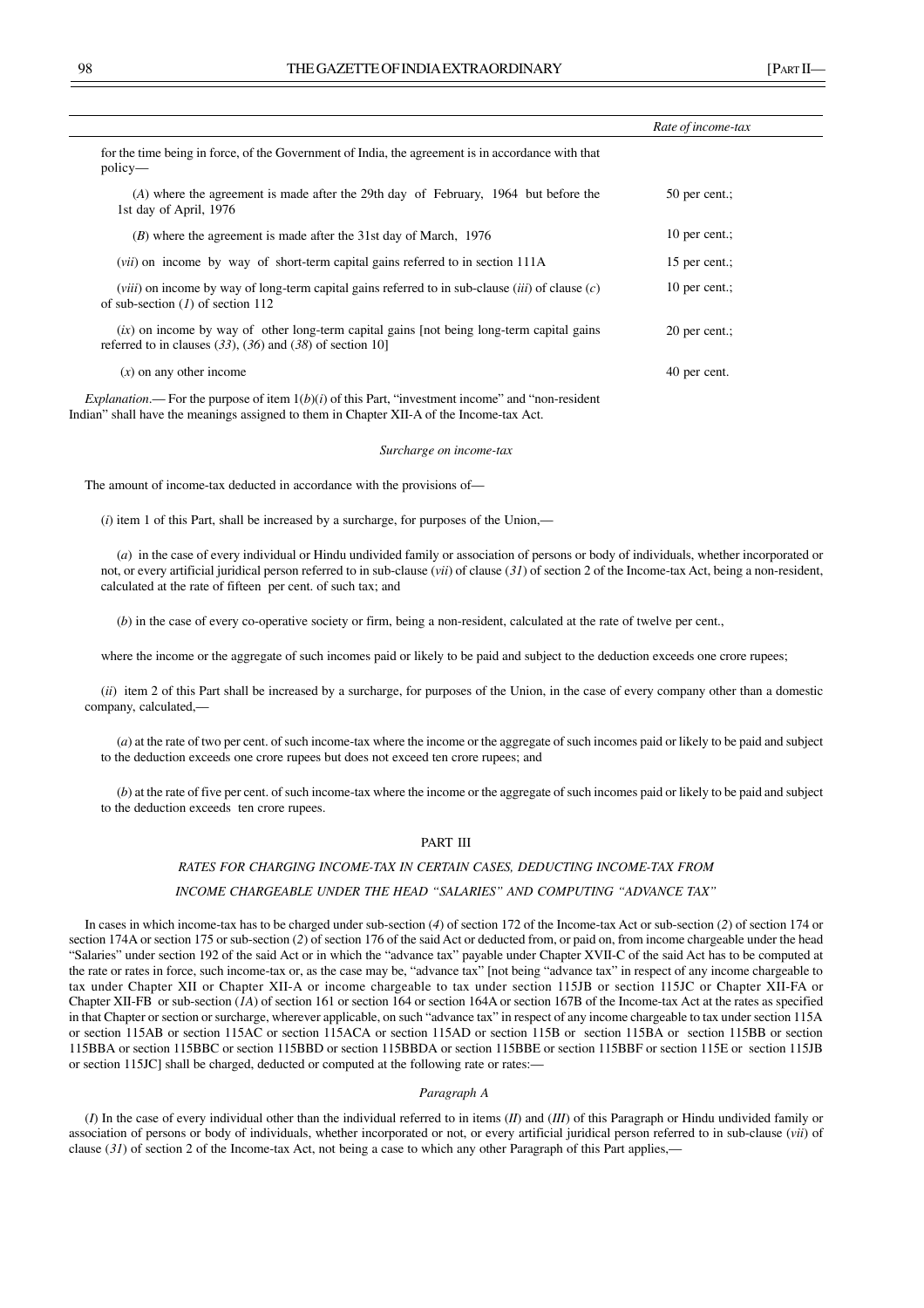#### *Rates of income-tax*

| (I) | where the total income does not exceed Rs. 2,50,000                              | Nil:                                                                                                    |
|-----|----------------------------------------------------------------------------------|---------------------------------------------------------------------------------------------------------|
| (2) | where the total income exceeds Rs. 2,50,000 but does not exceed<br>Rs. 5.00,000  | 10 per cent. of the amount by which the total income exceeds<br>Rs. 2.50,000:                           |
| (3) | where the total income exceeds Rs. 5,00,000 but does not exceed<br>Rs. 10,00,000 | Rs. 25,000 <i>plus</i> 20 per cent. of the amount by which the total<br>income exceeds Rs. 5,00,000;    |
| (4) | where the total income exceeds Rs. 10,00,000                                     | Rs. 1,25,000 <i>plus</i> 30 per cent. of the amount by which the<br>total income exceeds Rs. 10,00,000. |

(*II*) In the case of every individual, being a resident in India, who is of the age of sixty years or more but less than eighty years at any time during the previous year,—

#### *Rates of income-tax*

| (I)                                                                                                                                                | where the total income does not exceed Rs. 3,00,000                              | Nil:                                                                                                    |
|----------------------------------------------------------------------------------------------------------------------------------------------------|----------------------------------------------------------------------------------|---------------------------------------------------------------------------------------------------------|
| (2)                                                                                                                                                | where the total income exceeds Rs. 3,00,000 but does not exceed<br>Rs. 5,00,000  | 10 per cent. of the amount by which the total income exceeds<br>$Rs. 3,00,000$ ;                        |
| (3)                                                                                                                                                | where the total income exceeds Rs. 5,00,000 but does not exceed<br>Rs. 10,00,000 | Rs. 20,000 <i>plus</i> 20 per cent. of the amount by which the total<br>income exceeds Rs. 5,00,000;    |
| (4)                                                                                                                                                | where the total income exceeds Rs. 10,00,000                                     | Rs. 1,20,000 <i>plus</i> 30 per cent. of the amount by which the<br>total income exceeds Rs. 10,00,000. |
| (III) In the case of every individual, being a resident in India, who is of the age of eighty years or more at any time during the previous year,— |                                                                                  |                                                                                                         |

#### *Rates of income-tax*

| (I) | where the total income does not exceed Rs. 5,00,000                              | Nil:                                                                                                    |
|-----|----------------------------------------------------------------------------------|---------------------------------------------------------------------------------------------------------|
| (2) | where the total income exceeds Rs. 5,00,000 but does not exceed<br>Rs. 10,00,000 | 20 per cent. of the amount by which the total income exceeds<br>Rs. 5.00,000:                           |
| (3) | where the total income exceeds Rs. 10,00,000                                     | Rs. 1,00,000 <i>plus</i> 30 per cent. of the amount by which the<br>total income exceeds Rs. 10,00,000. |

#### *Surcharge on income-tax*

The amount of income-tax computed in accordance with the preceding provisions of this Paragraph, or the provisions of section 111A or section 112 of the Income-tax Act, shall, in the case of every individual or Hindu undivided family or association of persons or body of individuals, whether incorporated or not, or every artificial juridical person referred to in sub-clause (*vii*) of clause (*31*) of section 2 of the Income-tax Act, having a total income exceeding one crore rupees, be increased by a surcharge for the purposes of the Union calculated at the rate of fifteen per cent. of such income-tax:

Provided that in the case of persons mentioned above having total income exceeding one crore rupees, the total amount payable as income-tax and surcharge on such income shall not exceed the total amount payable as income-tax on a total income of one crore rupees by more than the amount of income that exceeds one crore rupees.

## *Paragraph B*

In the case of every co-operative society,—

# *Rates of income-tax*

| (1) | where the total income does not exceed Rs. 10,000                           | 10 per cent. of the total income;                                                                 |
|-----|-----------------------------------------------------------------------------|---------------------------------------------------------------------------------------------------|
| (2) | where the total income exceeds Rs. 10,000 but does not exceed<br>Rs. 20,000 | Rs. 1,000 <i>plus</i> 20 per cent. of the amount by which the total<br>income exceeds Rs. 10,000; |
| (3) | where the total income exceeds Rs. 20,000                                   | Rs. 3,000 <i>plus</i> 30 per cent. of the amount by which the total                               |

income exceeds Rs. 20,000.

### *Surcharge on income-tax*

The amount of income-tax computed in accordance with the preceding provisions of this Paragraph, or the provisions of section 111A or section 112 of the Income-tax Act, shall, in the case of every co-operative society, having a total income exceeding one crore rupees, be increased by a surcharge for the purposes of the Union calculated at the rate of twelve per cent. of such income-tax: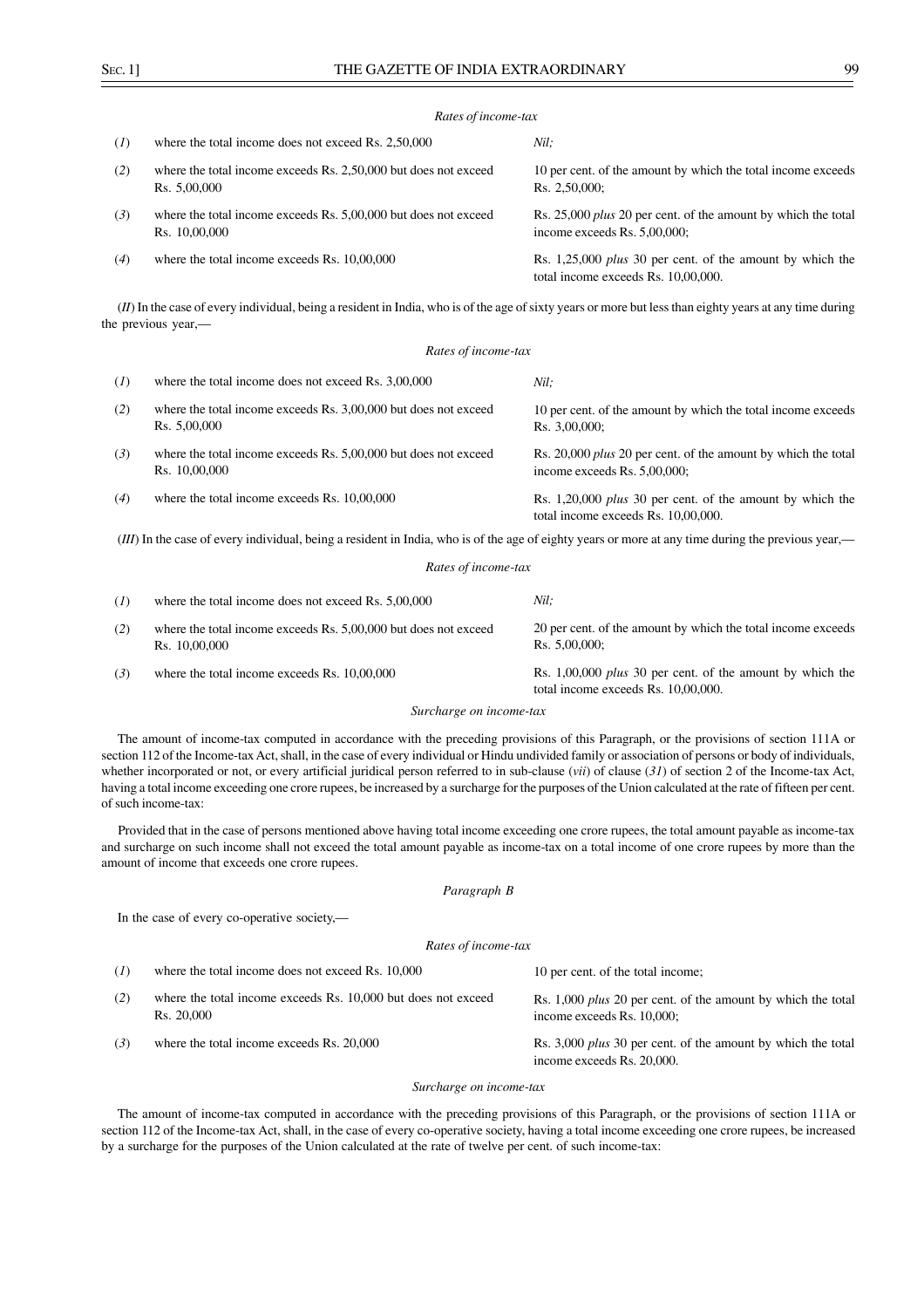Provided that in the case of every co-operative society mentioned above having total income exceeding one crore rupees, the total amount payable as income-tax and surcharge on such income shall not exceed the total amount payable as income-tax on a total income of one crore rupees by more than the amount of income that exceeds one crore rupees.

#### *Paragraph C*

*Rate of income-tax*

On the whole of the total income 30 per cent.

In the case of every firm,—

*Surcharge on income-tax*

The amount of income-tax computed in accordance with the preceding provisions of this Paragraph, or the provisions of section 111A or section 112 of the Income-tax Act, shall, in the case of every firm, having a total income exceeding one crore rupees, be increased by a surcharge for the purposes of the Union calculated at the rate of twelve per cent. of such income-tax:

Provided that in the case of every firm mentioned above having total income exceeding one crore rupees, the total amount payable as incometax and surcharge on such income shall not exceed the total amount payable as income-tax on a total income of one crore rupees by more than the amount of income that exceeds one crore rupees.

*Paragraph D*

In the case of every local authority,—

*Rate of income-tax*

On the whole of the total income 30 per cent.

*Surcharge on income-tax*

The amount of income-tax computed in accordance with the preceding provisions of this Paragraph, or the provisions of section 111A or section 112 of the Income-tax Act, shall, in the case of every local authority, having a total income exceeding one crore rupees, be increased by a surcharge for the purposes of the Union calculated at the rate of twelve per cent.of such income-tax:

Provided that in the case of every local authority mentioned above having total income exceeding one crore rupees, the total amount payable as income-tax and surcharge on such income shall not exceed the total amount payable as income-tax on a total income of one crore rupees by more than the amount of income that exceeds one crore rupees.

*Paragraph E*

In the case of a company,—

*Rates of income-tax*

I. In the case of a domestic company,—

(*i*) where its total turnover or the gross receipt in the previous year 2014-15 does not exceed five crore rupees; 29 per cent. of the total income;

(*ii*) other than that referred to in item (*i*)

II. In the case of a company other than a domestic company—

(*i*) on so much of the total income as consists of,—

(*a*) royalties received from Government or an Indian concern in pursuance of an agreement made by it with the Government or the Indian concern after the 31st day of March, 1961 but before the 1st day of April, 1976; or

(*b*) fees for rendering technical services received from Government or an Indian concern in pursuance of an agreement made by it with the Government or the Indian concern after the 29th day of February, 1964 but before the 1st day of April, 1976,

50 per cent.; and where such agreement has, in either case, been approved by the Central Government

(*ii*) on the balance, if any, of the total income

30 per cent. of the total income;

40 per cent.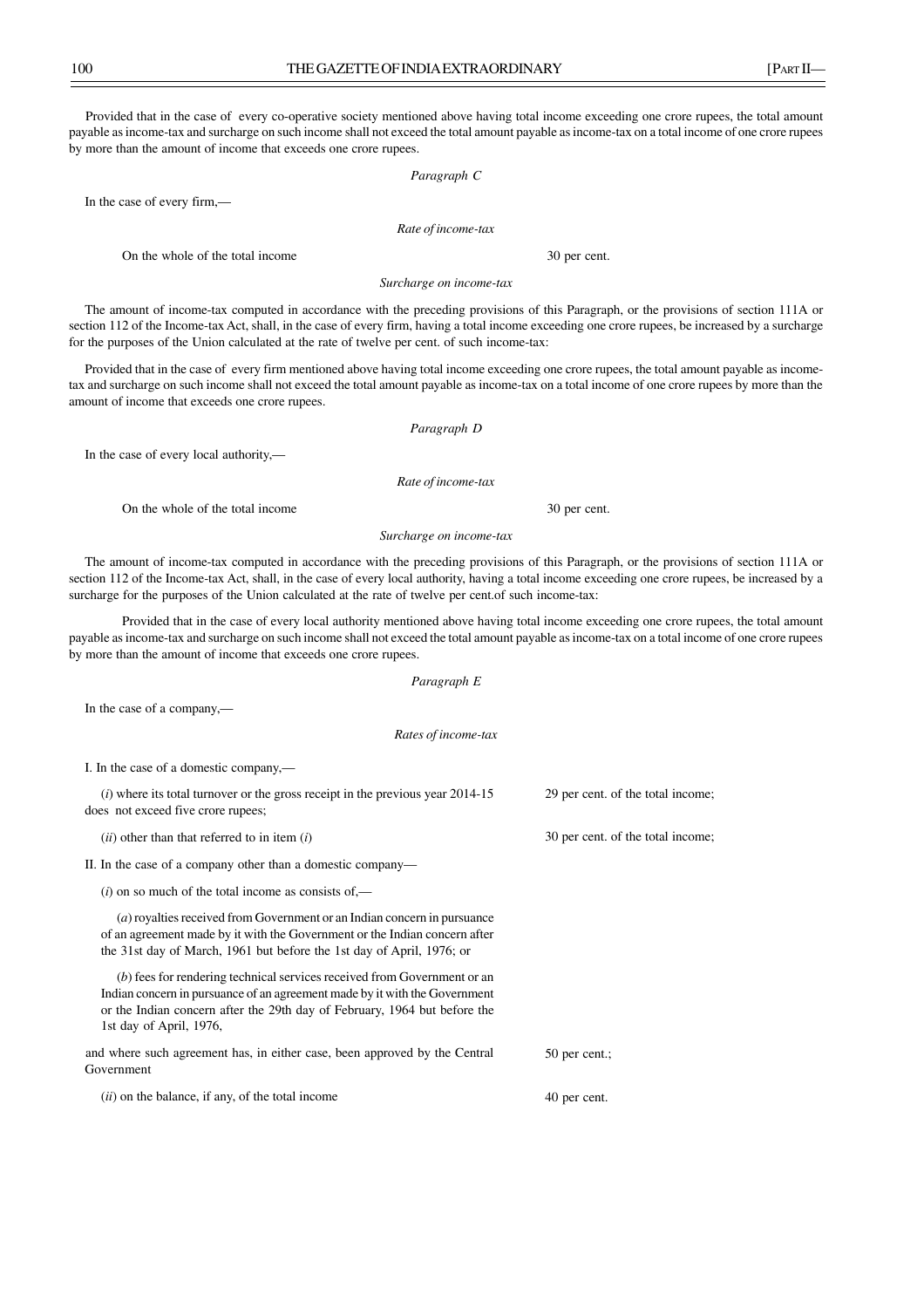#### *Surcharge on income-tax*

The amount of income-tax computed in accordance with the preceding provisions of this Paragraph, or the provisions of section 111A or section 112 of the Income-tax Act, shall, be increased by a surcharge for the purposes of the Union calculated,—

(*i*) in the case of every domestic company,––

(*a*) having a total income exceeding one crore rupees but not exceeding ten crore rupees, at the rate of seven per cent. of such income-tax; and

(*b*) having a total income exceeding ten crore rupees, at the rate of twelve per cent. of such income-tax;

(*ii*) in the case of every company other than a domestic company,––

(*a*) having a total income exceeding one crore rupees but not exceeding ten crore rupees, at the rate of two per cent. of such income-tax; and

(*b*) having a total income exceeding ten crore rupees, at the rate of five per cent. of such income-tax:

Provided that in the case of every company having a total income exceeding one crore rupees but not exceeding ten crore rupees, the total amount payable as income-tax and surcharge on such income shall not exceed the total amount payable as income-tax on a total income of one crore rupees by more than the amount of income that exceeds one crore rupees:

Provided further that in the case of every company having a total income exceeding ten crore rupees, the total amount payable as income-tax and surcharge on such income shall not exceed the total amount payable as income-tax and surcharge on a total income of ten crore rupees by more than the amount of income that exceeds ten crore rupees.

## PART IV

#### [*See* section 2(*13*)(*c*)]

## RULES FOR COMPUTATION OF NET AGRICULTURAL INCOME

*Rule 1.*—Agricultural income of the nature referred to in sub-clause (*a*) of clause (*1A*) of section 2 of the Income-tax Act shall be computed as if it were income chargeable to income-tax under that Act under the head "Income from other sources" and the provisions of sections 57 to 59 of that Act shall, so far as may be, apply accordingly:

Provided that sub-section (*2*) of section 58 shall apply subject to the modification that the reference to section 40A therein shall be construed as not including a reference to sub-sections (*3*) and (*4*) of section 40A.

*Rule 2.*—Agricultural income of the nature referred to in sub-clause (*b*) or sub-clause (*c*) of clause (*1A*) of section 2 of the Income-tax Act [other than income derived from any building required as a dwelling-house by the receiver of the rent or revenue of the cultivator or the receiver of rentin-kind referred to in the said sub-clause (*c*)] shall be computed as if it were income chargeable to income-tax under that Act under the head "Profits and gains of business or profession" and the provisions of sections 30, 31, 32, 36, 37, 38, 40, 40A [other than sub-sections (*3*) and (*4*) thereof], 41, 43, 43A, 43B and 43C of the Income-tax Act shall, so far as may be, apply accordingly.

*Rule 3.*—Agricultural income of the nature referred to in sub-clause (*c*) of clause (*1A*) of section 2 of the Income-tax Act, being income derived from any building required as a dwelling-house by the receiver of the rent or revenue or the cultivator or the receiver of rent-in-kind referred to in the said sub-clause (*c*) shall be computed as if it were income chargeable to income-tax under that Act under the head "Income from house property" and the provisions of sections 23 to 27 of that Act shall, so far as may be, apply accordingly.

*Rule 4.*—Notwithstanding anything contained in any other provisions of these rules, in a case—

(*a*) where the assessee derives income from sale of tea grown and manufactured by him in India, such income shall be computed in accordance with rule 8 of the Income-tax Rules, 1962, and sixty per cent. of such income shall be regarded as the agricultural income of the assessee;

(*b*) where the assessee derives income from sale of centrifuged latex or cenex or latex based crepes (such as pale latex crepe) or brown crepes (such as estate brown crepe, re-milled crepe, smoked blanket crepe or flat bark crepe) or technically specified block rubbers manufactured or processed by him from rubber plants grown by him in India, such income shall be computed in accordance with rule 7A of the Income-tax Rules, 1962, and sixty-five per cent. of such income shall be regarded as the agricultural income of the assessee;

 (*c*) where the assessee derives income from sale of coffee grown and manufactured by him in India, such income shall be computed in accordance with rule 7B of the Income-tax Rules, 1962, and sixty per cent. or seventy-five per cent., as the case may be, of such income shall be regarded as the agricultural income of the assessee.

*Rule 5.*—Where the assessee is a member of an association of persons or a body of individuals (other than a Hindu undivided family, a company or a firm) which in the previous year has either no income chargeable to tax under the Income-tax Act or has total income not exceeding the maximum amount not chargeable to tax in the case of an association of persons or a body of individuals (other than a Hindu undivided family, a company or a firm) but has any agricultural income then, the agricultural income or loss of the association or body shall be computed in accordance with these rules and the share of the assessee in the agricultural income or loss so computed shall be regarded as the agricultural income or loss of the assessee.

*Rule 6.*—Where the result of the computation for the previous year in respect of any source of agricultural income is a loss, such loss shall be set off against the income of the assessee, if any, for that previous year from any other source of agricultural income:

Provided that where the assessee is a member of an association of persons or a body of individuals and the share of the assessee in the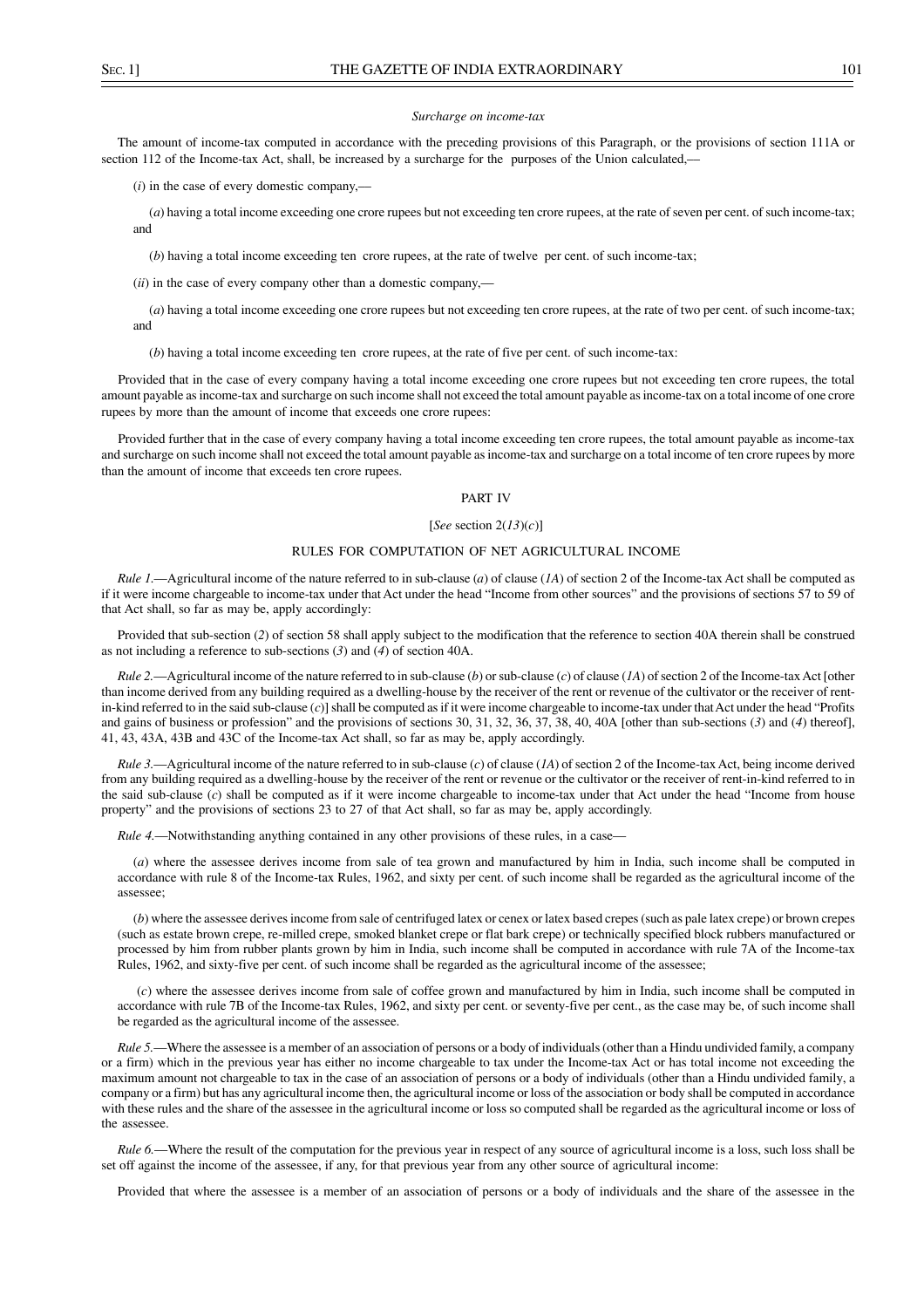agricultural income of the association or body, as the case may be, is a loss, such loss shall not be set off against any income of the assessee from any other source of agricultural income.

*Rule 7.*—Any sum payable by the assessee on account of any tax levied by the State Government on the agricultural income shall be deducted in computing the agricultural income.

*Rule 8.—(1)* Where the assessee has, in the previous year relevant to the assessment year commencing on the 1st day of April, 2016, any agricultural income and the net result of the computation of the agricultural income of the assessee for any one or more of the previous years relevant to the assessment years commencing on the 1st day of April, 2008 or the 1st day of April, 2009 or the 1st day of April, 2010 or the 1st day of April, 2011 or the 1st day of April, 2012 or the 1st day of April, 2013 or the 1st day of April, 2014 or the 1st day of April, 2015, is a loss, then, for the purposes of sub-section (*2*) of section 2 of this Act,—

(*i*) the loss so computed for the previous year relevant to the assessment year commencing on the 1st day of April, 2008, to the extent, if any, such loss has not been set off against the agricultural income for the previous year relevant to the assessment year commencing on the 1st day of April, 2009 or the 1st day of April, 2010 or the 1st day of April, 2011 or the 1st day of April, 2012 or the 1st day of April, 2013 or the 1st day of April, 2014 or the 1st day of April, 2015,

(*ii*) the loss so computed for the previous year relevant to the assessment year commencing on the 1st day of April, 2009, to the extent, if any, such loss has not been set off against the agricultural income for the previous year relevant to the assessment year commencing on the 1st day of April, 2010 or the 1st day of April, 2011 or the 1st day of April, 2012 or the 1st day of April, 2013 or the 1st day of April, 2014 or the 1st day of April, 2015,

(*iii*) the loss so computed for the previous year relevant to the assessment year commencing on the 1st day of April, 2010, to the extent, if any, such loss has not been set off against the agricultural income for the previous year relevant to the assessment year commencing on the 1st day of April, 2011 or the 1st day of April, 2012 or the 1st day of April, 2013 or the 1st day of April, 2014 or the 1st day of April, 2015,

(*iv*) the loss so computed for the previous year relevant to the assessment year commencing on the 1st day of April, 2011, to the extent, if any, such loss has not been set off against the agricultural income for the previous year relevant to the assessment year commencing on the 1st day of April, 2012 or the 1st day of April, 2013 or the 1st day of April, 2014 or the 1st day of April, 2015,

(*v*) the loss so computed for the previous year relevant to the assessment year commencing on the 1st day of April, 2012, to the extent, if any, such loss has not been set off against the agricultural income for the previous year relevant to the assessment year commencing on the 1st day of April, 2013 or the 1st day of April, 2014 or the 1st day of April, 2015,

(*vi*) the loss so computed for the previous year relevant to the assessment year commencing on the 1st day of April, 2013, to the extent, if any, such loss has not been set off against the agricultural income for the previous year relevant to the assessment year commencing on the 1st day of April, 2014 or the 1st day of April, 2015,

(*vii*) the loss so computed for the previous year relevant to the assessment year commencing on the 1st day of April, 2014, to the extent, if any, such loss has not been set off against the agricultural income for the previous year relevant to the assessment year commencing on the 1st day of April, 2015,

(*viii*) the loss so computed for the previous year relevant to the assessment year commencing on the 1st day of April, 2015,

shall be set off against the agricultural income of the assessee for the previous year relevant to the assessment year commencing on the 1st day of April, 2016.

(*2*) Where the assessee has, in the previous year relevant to the assessment year commencing on the 1st day of April, 2017, or, if by virtue of any provision of the Income-tax Act, income-tax is to be charged in respect of the income of a period other than the previous year, in such other period, any agricultural income and the net result of the computation of the agricultural income of the assessee for any one or more of the previous years relevant to the assessment years commencing on the 1st day of April, 2009 or the 1st day of April, 2010 or the 1st day of April, 2011 or the 1st day of April, 2012 or the 1st day of April, 2013 or the 1st day of April, 2014 or the 1st day of April, 2015 or the 1st day of April, 2016, is a loss, then, for the purposes of sub-section (*10*) of section 2 of this Act,—

(*i*) the loss so computed for the previous year relevant to the assessment year commencing on the 1st day of April, 2009, to the extent, if any, such loss has not been set off against the agricultural income for the previous year relevant to the assessment year commencing on the 1st day of April, 2010 or the 1st day of April, 2011 or the 1st day of April, 2012 or the 1st day of April, 2013 or the 1st day of April, 2014 or the 1st day of April, 2015 or the 1st day of April, 2016,

(*ii*) the loss so computed for the previous year relevant to the assessment year commencing on the 1st day of April, 2010, to the extent, if any, such loss has not been set off against the agricultural income for the previous year relevant to the assessment year commencing on the 1st day of April, 2011 or the 1st day of April, 2012 or the 1st day of April, 2013 or the 1st day of April, 2014 or the 1st day of April, 2015 or the 1st day of April, 2016,

(*iii*) the loss so computed for the previous year relevant to the assessment year commencing on the 1st day of April, 2011, to the extent, if any, such loss has not been set off against the agricultural income for the previous year relevant to the assessment year commencing on the 1st day of April, 2012 or the 1st day of April, 2013 or the 1st day of April, 2014 or the 1st day of April, 2015 or the 1st day of April, 2016,

(*iv*) the loss so computed for the previous year relevant to the assessment year commencing on the 1st day of April, 2012, to the extent, if any, such loss has not been set off against the agricultural income for the previous year relevant to the assessment year commencing on the 1st day of April, 2013 or the 1st day of April, 2014 or the 1st day of April, 2015 or the 1st day of April, 2016,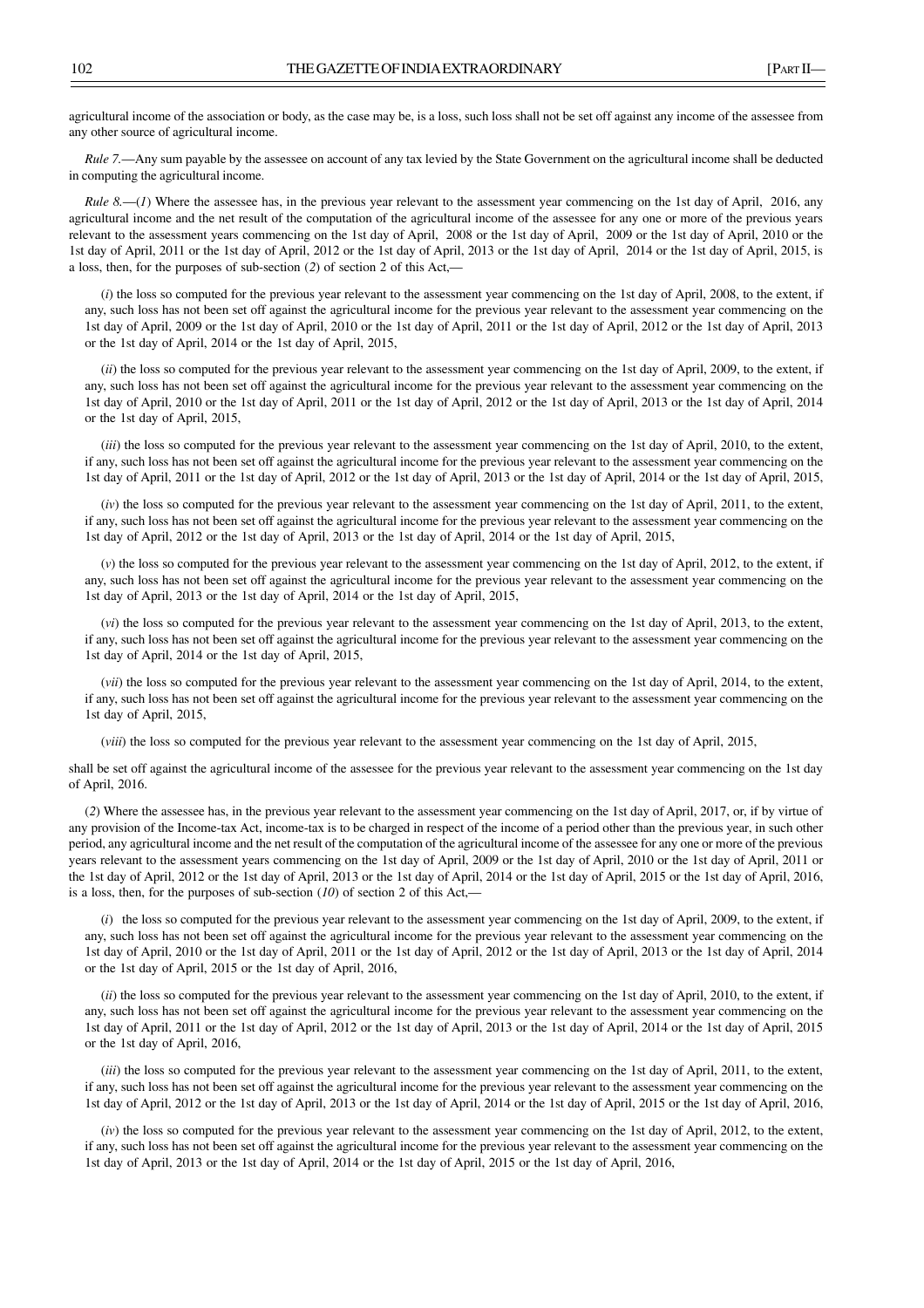(*v*) the loss so computed for the previous year relevant to the assessment year commencing on the 1st day of April, 2013, to the extent, if

1st day of April, 2014 or the 1st day of April, 2015 or the 1st day of April, 2016,

(*vi*) the loss so computed for the previous year relevant to the assessment year commencing on the 1st day of April, 2014, to the extent, if any, such loss has not been set off against the agricultural income for the previous year relevant to the assessment year commencing on the 1st day of April, 2015 or the 1st day of April, 2016,

any, such loss has not been set off against the agricultural income for the previous year relevant to the assessment year commencing on the

*(vii)* the loss so computed for the previous year relevant to the assessment year commencing on the 1st day of April, 2015, to the extent, if any, such loss has not been set off against the agricultural income for the previous year relevant to the assessment year commencing on the 1st day of April, 2016,

(*viii*) the loss so computed for the previous year relevant to the assessment year commencing on the 1st day of April, 2016,

shall be set off against the agricultural income of the assessee for the previous year relevant to the assessment year commencing on the 1st day of April, 2017.

(*3*) Where any person deriving any agricultural income from any source has been succeeded in such capacity by another person, otherwise than by inheritance, nothing in sub-rule (*1*) or sub-rule (*2*) shall entitle any person, other than the person incurring the loss, to have it set off under sub-rule (*1*) or, as the case may be, sub-rule (*2*).

(*4*) Notwithstanding anything contained in this rule, no loss which has not been determined by the Assessing Officer under the provisions of these rules or the rules contained in the First Schedule to the Finance Act, 2008 (18 of 2008) or of the First Schedule to the Finance (No. 2) Act, 2009 (33 of 2009) or of the First Schedule to the Finance Act, 2010 (14 of 2010) or of the First Schedule to the Finance Act, 2011 (8 of 2011) or of the First Schedule to the Finance Act, 2012 (23 of 2012) or of the First Schedule to the Finance Act, 2013 (17 of 2013) or of the First Schedule to the Finance (No. 2) Act, 2014 (25 of 2014) or of the First Schedule to the Finance Act, 2015 (20 of 2015) shall be set off under sub-rule (*1*) or, as the case may be, sub-rule (*2*).

*Rule 9.*—Where the net result of the computation made in accordance with these rules is a loss, the loss so computed shall be ignored and the net agricultural income shall be deemed to be *nil.*

*Rule 10.*—The provisions of the Income-tax Act relating to procedure for assessment (including the provisions of section 288A relating to rounding off of income) shall, with the necessary modifications, apply in relation to the computation of the net agricultural income of the assessee as they apply in relation to the assessment of the total income.

*Rule 11.*—For the purposes of computing the net agricultural income of the assessee, the Assessing Officer shall have the same powers as he has under the Income-tax Act for the purposes of assessment of the total income.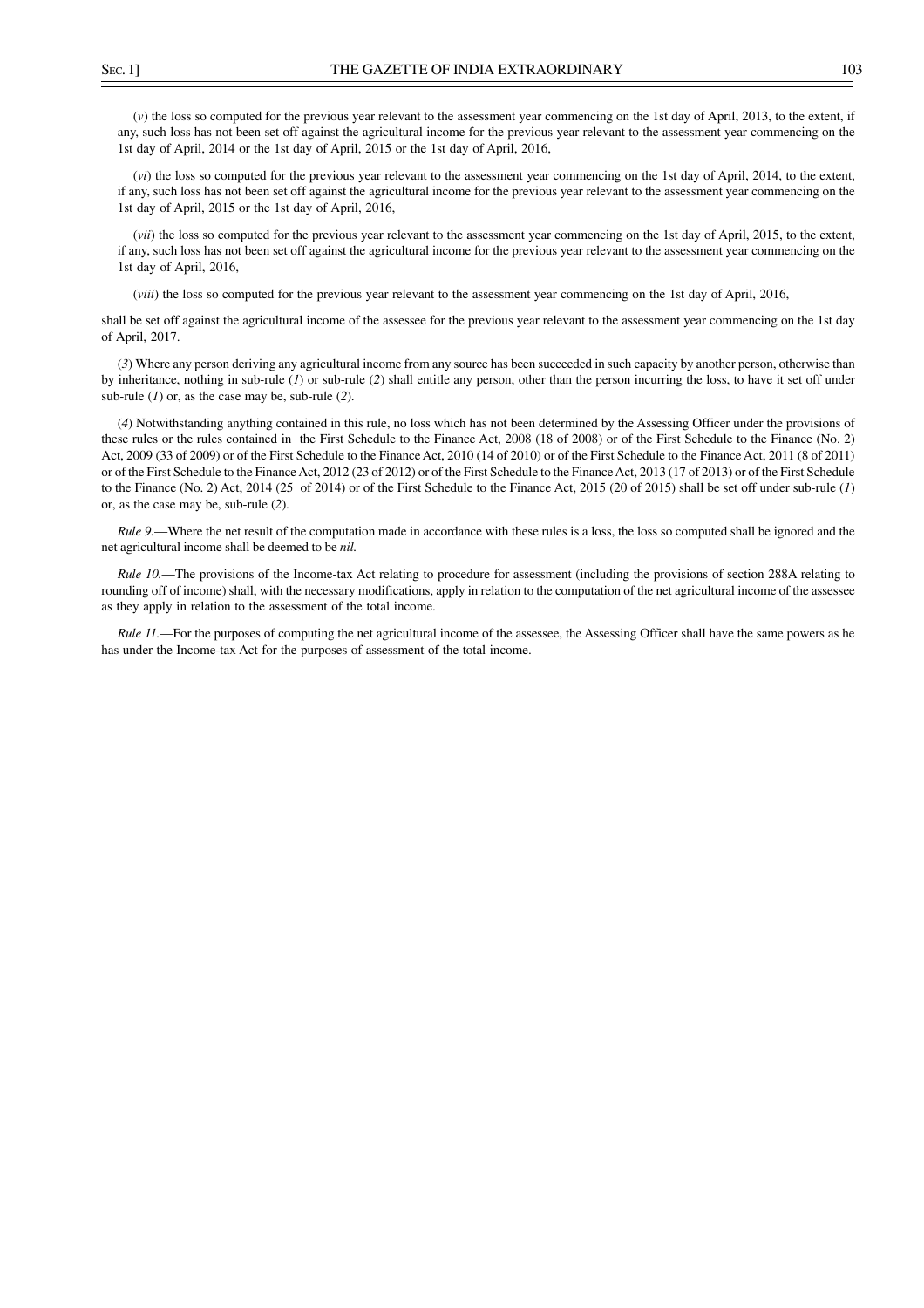# THE SECOND SCHEDULE (*See* section 136) 139)

| SI.<br>No.     | Notification number and date                                                                                                         | Amendment                                                                                                                                                                                                                           | Date of effect of<br>amendment    |
|----------------|--------------------------------------------------------------------------------------------------------------------------------------|-------------------------------------------------------------------------------------------------------------------------------------------------------------------------------------------------------------------------------------|-----------------------------------|
| (1)            | (2)                                                                                                                                  | (3)                                                                                                                                                                                                                                 | (4)                               |
| $\mathbf{1}$ . | G.S.R. 367 (E), dated the<br>27th April, 2000 [51/2000-<br>Customs, dated the 27 <sup>th</sup><br>April, 2000]                       | In the said notification, in the opening paragraph, for the<br>words, figures and letter "under sections 3, 8 and 9A", the<br>words, figures and letters "under sections 3, 8B and 9A"<br>shall be substituted.                     | 27 <sup>th</sup> April, 2000.     |
| 2.             | $G.S.R. 292(E)$ , dated the<br>19th April, 2002 [43/2002-<br>Customs, dated the 19th<br>April, 2002]                                 | In the said notification, in the opening paragraph, for the<br>words, figures and letter "under sections 3, 8 and 9A", the<br>words, figures and letters "under sections 3, 8B and 9A"<br>shall be substituted.                     | 19th April, 2002.                 |
| 3.             | G.S.R. 281 (E), dated the $1st$<br>April, 2003 [57/2003-<br>Customs, dated the 1 <sup>st</sup> April,<br>20031                       | In the said notification, in the Table, in column (3), against<br>S. No.4, for the words, figures and letter "under sections 3,<br>8 and 9A", the words, figures and letters "under sections 3,<br>8B and 9A" shall be substituted. | 1 <sup>st</sup> April, 2003.      |
| 4.             | $G.S.R. 604 (E)$ , dated the<br>10 <sup>th</sup> September, 2004<br>[91/2004-Customs, dated the<br>10 <sup>th</sup> September, 2004] | In the said notification, in paragraph 2, for the words, figures<br>and letter "under sections 3, 8 and 9A", the words, figures<br>and letters "under sections 3, 8B and 9A" shall be<br>substituted.                               | 10 <sup>th</sup> September, 2004. |
| 5.             | $G.S.R. 606(E), data$ dated the<br>September,<br>10th<br>2004<br>[93/2004-Customs, dated the<br>10 <sup>th</sup> September, 2004]    | In the said notification, in the opening paragraph, for the<br>words, figures and letter "under sections 3, 8 and 9A", the<br>words, figures and letters "under sections 3, 8B and 9A"<br>shall be substituted.                     | 10 <sup>th</sup> September, 2004. |
| 6.             | G.S.R. 260 (E), dated the $1st$<br>May, 2006 [40/2006-Customs,<br>dated the 1st May, 2006]                                           | In the said notification, in the opening paragraph, for the<br>words, figures and letter "under sections 3, 8 and 9A", the<br>words, figures and letters "under sections 3, 8B and 9A"<br>shall be substituted.                     | $1st$ May, 2006.                  |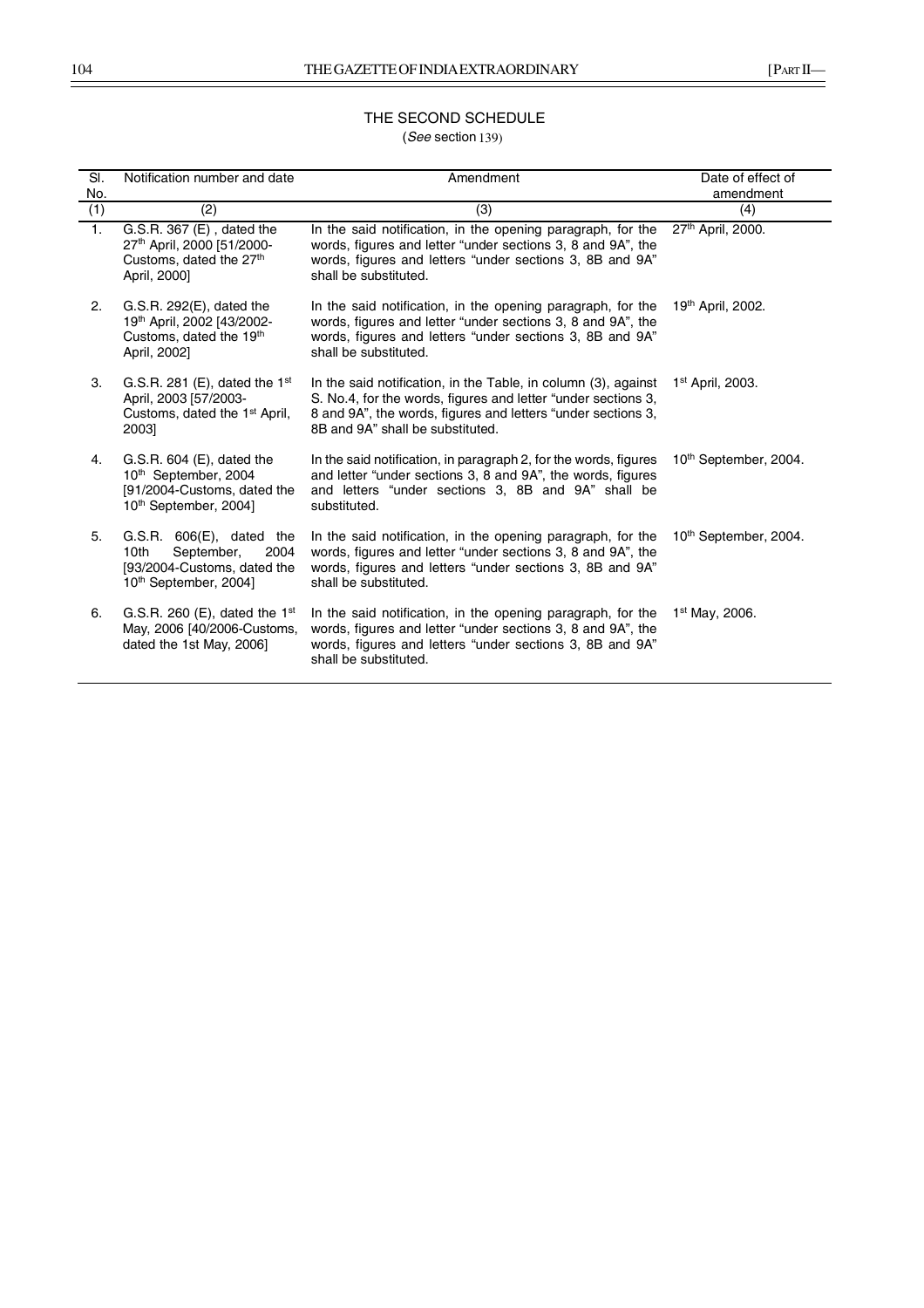## THE THIRD SCHEDULE [*See* section 141(*i*)]

In the First Schedule to the Customs Tariff Act,––

(1) in Chapter 27, in the Supplementary Note,––

(a) in clause (e), for the figures "1460:2000", the figures "1460:2005" shall be substituted;

(b) in clause (f), for the figures "1460", the figures "15770:2008" shall be substituted;

 $(2)$  in Chapter  $40,$ —

(a) for the entry in column (4) occurring against tariff item 4016 95 90, the entry "20%" shall be substituted;

(b) for the entry in column (4) occurring against tariff item 4016 99 90, the entry "20%" shall be substituted;

 $(3)$  in Chapter 58, in heading 5801,—

(a) in sub-heading 5801 37, the entry in column (2) "--- Warp pile fabrics, 'epingle' (uncut):" shall be omitted;

(b) for tariff items 5801 37 11 and 5801 37 19 and the entries relating thereto, the following shall be substituted, namely:—

| "5801 37 10 | --- Warp pile fabrics, uncut | m <sup>2</sup> | $10\%$ or Rs.140 per sq. metre<br>whichever is higher | ,,,<br>- |
|-------------|------------------------------|----------------|-------------------------------------------------------|----------|

#### $(4)$  in Chapter  $71$ , $-$

(a) in heading 7104, for the tariff item 7104 90 00 and the entries relating thereto, the following shall be substituted, namely:—

| Π          | 2                                                                                          | 3)  | (4)    | (5)                      |  |
|------------|--------------------------------------------------------------------------------------------|-----|--------|--------------------------|--|
|            |                                                                                            |     |        |                          |  |
| 4710490    | - Other:                                                                                   |     |        |                          |  |
| 7104 90 10 | --- Laboratory-created or laboratory grown or<br>manmade or cultured or synthetic diamonds | c/k | $10\%$ | $\overline{\phantom{m}}$ |  |
| 7104 90 90 | $---$ Other                                                                                | kg. | $10\%$ | ".                       |  |
|            |                                                                                            |     |        |                          |  |

(b) for the entry in column (4) occurring against all the tariff items of heading 7117, the entry "15%" shall be substituted;

(5) in Chapter 76, for the entry in column (4) occurring against all tariff items of headings 7601, 7603, 7604, 7605, 7606 and 7607, the entry "7.5%" shall be substituted;

(6) in Chapter 79, for the entry in column (4) occurring against all tariff items of sub-heading 7901 20, the entry "7.5%" shall be substituted;

(7) in Chapter 84,––

(i) for the entry in column (4) occurring against all tariff items of heading 8402, the entry " $10\%$ " shall be substituted;

(ii) for the entry in column (4) occurring against all tariff items of heading 8404, the entry "10%" shall be substituted;

(iii) for the entry in column (4) occurring against all tariff items (except tariff item 8406 10 00) of heading 8406, the entry "10%" shall be substituted;

(iv) for the entry in column (4) occurring against all tariff items of heading 8410, the entry "10%" shall be substituted;

 (v) for the entry in column (4) occurring against all tariff items (except tariff items 8411 11 00, 8411 12 00, 8411 21 00, 8411 22 00 and 8411 91 00) of heading 8411, the entry "10%" shall be substituted;

 (vi) for the entry in column (4) occurring against tariff items 8412 80 19, 8412 80 20, 8412 80 30 and 8412 80 90 of heading 8412, the entry "10%" shall be substituted;

(vii) for the entry in column (4) occurring against tariff item 8419 19 20, the entry "10%" shall be substituted;

(8) In Chapter 85,––

(i) for the entry in column (4) occurring against all tariff items of heading 8501, the entry "10%" shall be substituted;

(ii) for the entry in column (4) occurring against all tariff items (except tariff items 8502 11 00, 8502 20 10 and 8502 40 00) of heading 8502, the entry "10%" shall be substituted: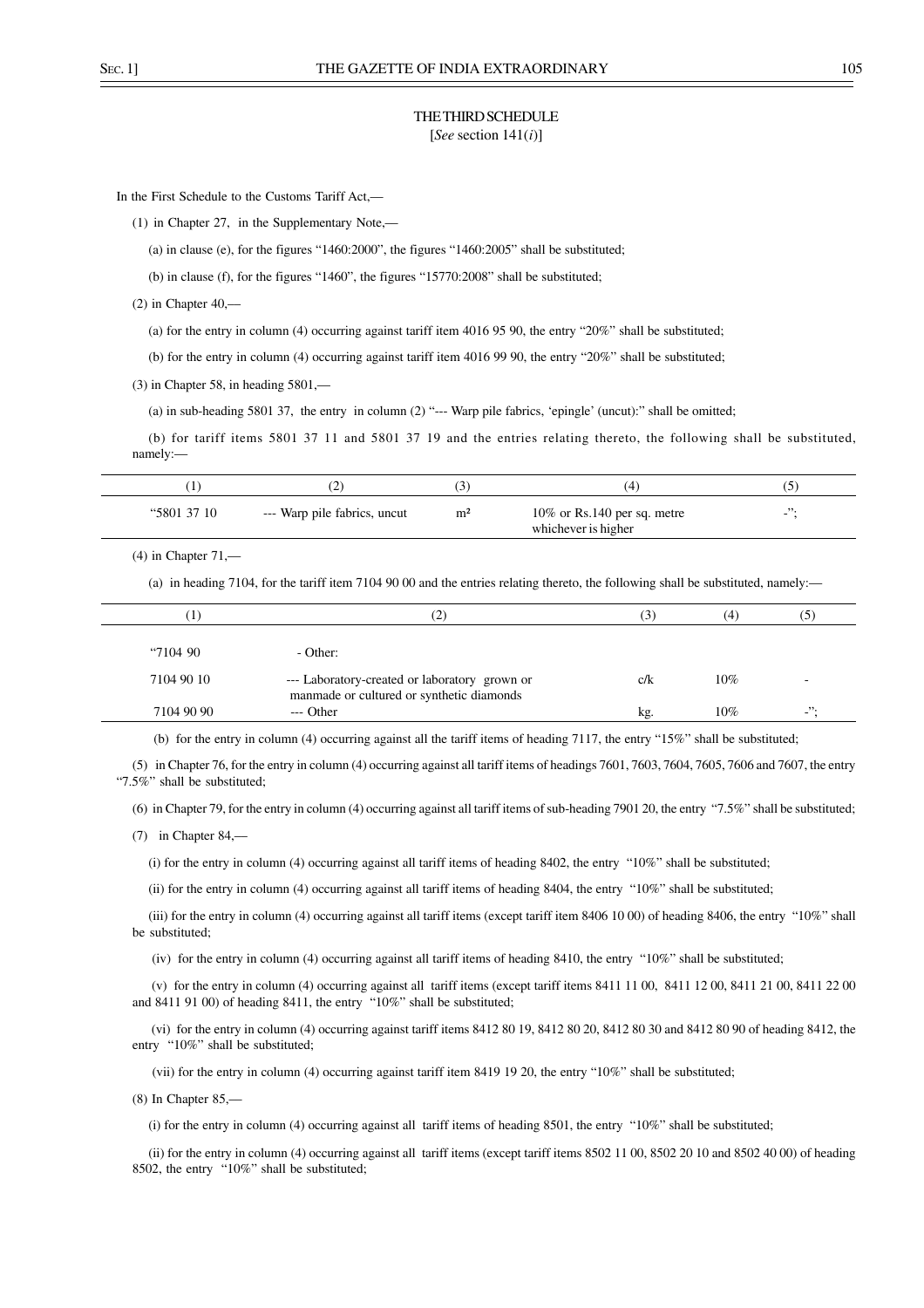(iii) for the entry in column (4) occurring against all tariff items (except tariff item 8503 00 90) of heading 8503, the entry "10%" shall be substituted;

(iv) for the entry in column (4) occurring against all tariff items (except tariff items 8504 31 00, 8504 32 00, 8504 40 10, 8504 40 30, 8504 50 10 and 8504 50 90) of heading 8504, the entry "10%" shall be substituted;

(v) in heading 8525, the tariff item 8525 50 50 and the entries relating thereto shall be omitted;

(vi) for the entry in column (4) occurring against all tariff items (except tariff items under sub-headings 8535 40 and 8535 90) of heading 8535, the entry "10%" shall be substituted;

(vii) for the entry in column (4) occurring against all tariff items (except tariff items 8536 10 10, 8536 41 00, 8536 61 10, 8536 61 90, 8536 69 10, 8536 69 90 and 8536 70 00) of heading 8536, the entry "10%" shall be substituted;

(viii) for the entry in column (4) occurring against all tariff items of heading 8537, the entry "10%" shall be substituted;

(ix) for the entry in column (4) occurring against all tariff items (except tariff items 8544 42 91, 8544 42 92, 8544 42 93, 8544 42 99, 8544 70 10 and 8544 70 90) of heading 8544, the entry "10%" shall be substituted;

(x) for the entry in column (4) occurring against all tariff items of heading 8546, the entry "10%" shall be substituted; and

(xi) for the entry in column (4) occurring against all tariff items of heading 8547, the entry "10%" shall be substituted;

(9) in Chapter 90, for the entry in column (4) occurring against tariff items 9028 90 10, 9030 31 00, 9030 90 10, 9032 89 10 and 9032 89 90, the entry "10%" shall be substituted;

(10) in Chapter 95,—

(a) for the entry in column (4) occurring against tariff item 9503 00 90, the entry "20%" shall be substituted;

(b) for the entry in column (4) occurring against tariff item 9505 10 00, the entry "20%" shall be substituted;

(c) for the entry in column (4) occurring against tariff item 9505 90 90, the entry "20%" shall be substituted.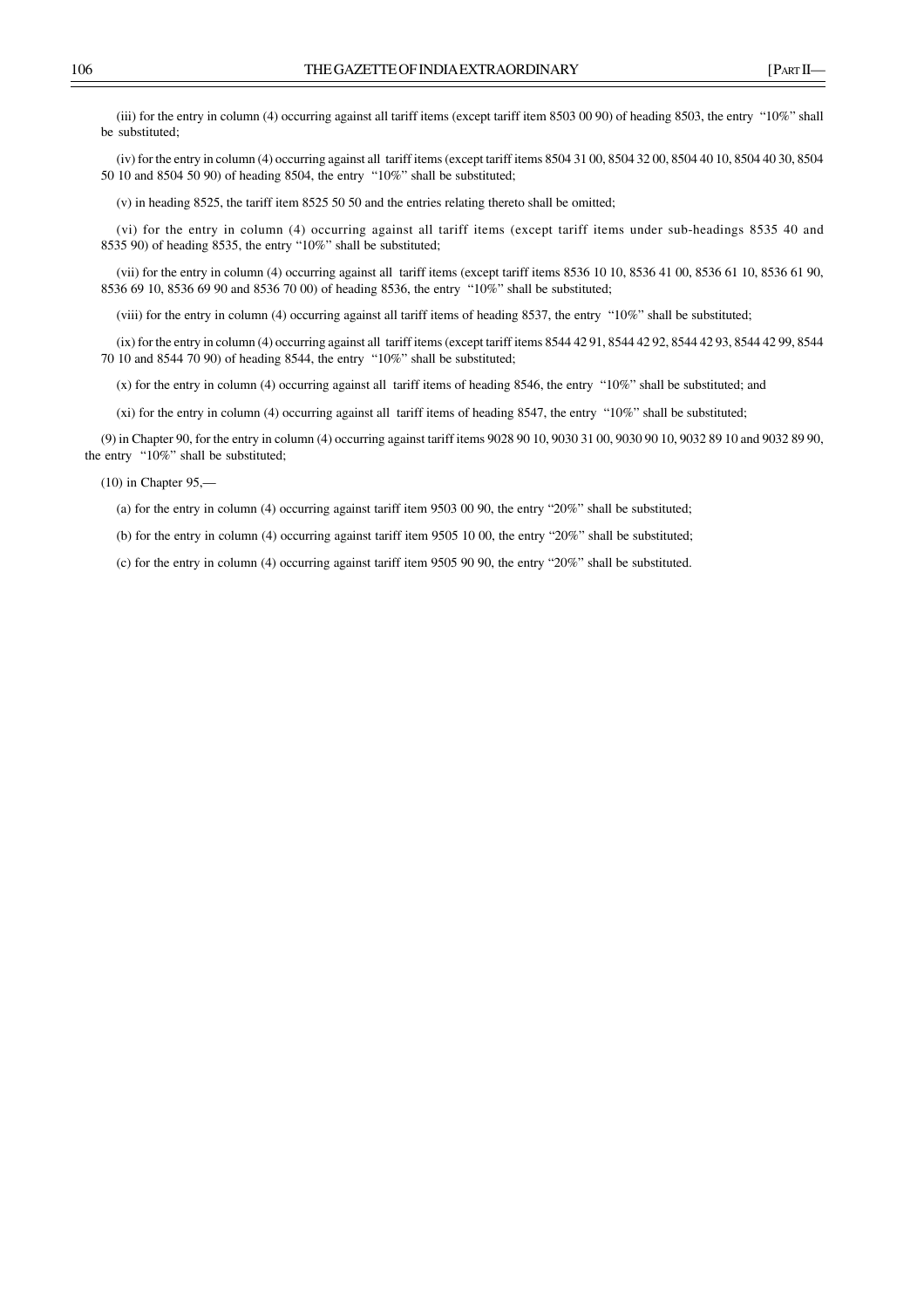# THE FOURTH SCHEDULE

[*See* section 141 (*ii*)]

| Tariff Item |                       | Description of goods                                                                                                                                                                                                           | Unit |                 | Rate of Duty        |
|-------------|-----------------------|--------------------------------------------------------------------------------------------------------------------------------------------------------------------------------------------------------------------------------|------|-----------------|---------------------|
| (1)         |                       | (2)                                                                                                                                                                                                                            | (3)  | Standard<br>(4) | Preferential<br>(5) |
|             |                       |                                                                                                                                                                                                                                |      |                 |                     |
|             |                       | In the First Schedule to the Customs Tariff Act, 1975,—                                                                                                                                                                        |      |                 |                     |
|             | $(1)$ in Chapter 3,—  |                                                                                                                                                                                                                                |      |                 |                     |
|             | shall be substituted; | (i) in Note 1, in clause (c), for the words "livers and roes", the words "livers, roes and milt"                                                                                                                               |      |                 |                     |
|             |                       | (ii) in heading 0301, for tariff items 0301 93 00 and the entries relating thereto, the following shall be substituted, namely:—                                                                                               |      |                 |                     |
| "0301 93 00 |                       | Carp (Cyprinus spp., Carassius spp., Ctenopharyngodon<br>idellus, Hypophthalmichthys spp., Cirrhinus spp., Mylopharyngodon<br>piceus, Catla catla, Labeo spp., Osteochilus hasselti, Leptobarbus<br>hoeveni, Megalobrama spp.) | kg.  | 30%             |                     |
|             |                       | (iii) for heading 0302, tariff items 0302 11 00 to 0302 85 00, sub-heading 0302 89, tariff items 0302 89 10 to 0302 90 00 and the entries<br>relating thereto, the following shall be substituted, namely:-                    |      |                 |                     |
| "0302       |                       | FISH, FRESH OR CHILLED, EXCLUDING FISH FILLETS AND<br><b>OTHER FISH MEAT OF HEADING 0304</b>                                                                                                                                   |      |                 |                     |
|             |                       | Salmonidae, excluding edible fish offal of sub-headings 0302 91<br>to 0302 99:                                                                                                                                                 |      |                 |                     |
| 0302 11 00  |                       | Trout (Salmo trutta, Oncorhyncus mykiss, Oncorhyncus clarkii,<br>Oncorhyncus aguabonita, Oncorhyncus gilae, Oncorhyncus apache<br>and Oncorhyncus chrysogaster)                                                                | kg.  | 30%             |                     |
| 0302 13 00  |                       | Pacific salmon (Oncorhynchus nerka, Oncorhynchus gorbuscha,<br>Oncorhynchus keta, Oncorhynchus tschawytscha, Oncorhynchus<br>kisutch, Oncorhynchus masou and Oncorhynchus rhodurus)                                            | kg.  | 30%             |                     |
| 0302 14 00  |                       | Atlantic salmon (Salmo salar) and Danube salmon (Hucho hucho)                                                                                                                                                                  | kg.  | 30%             |                     |
| 0302 19 00  |                       | Other                                                                                                                                                                                                                          | kg.  | 30%             |                     |
|             |                       | Flat fish (Pleuronectidae, Bothidae, Cynoglossidae, Soleidae,<br>Scophthalmidae and Citharidae), excluding edible fish offal of<br>sub-headings 0302 91 to 0301 99:                                                            |      |                 |                     |
| 0302 21 00  |                       | Halibut (Rheinhardtius hippoglossidae, Hippoglossus hippoglossus,<br>Hippoglossus stenolepis)                                                                                                                                  | kg.  | 30%             |                     |
| 0302 22 00  |                       | Plaice (Pleuronectes platessa)                                                                                                                                                                                                 | kg.  | 30%             |                     |
| 0302 23 00  |                       | Sole (Solea spp.)                                                                                                                                                                                                              | kg.  | 30%             |                     |
| 0302 24 00  |                       | Turbots (Psetta maxima)                                                                                                                                                                                                        | kg.  | 30%             |                     |
| 0302 29 00  |                       | Other                                                                                                                                                                                                                          | kg.  | 30%             |                     |
|             |                       | Tunas (of the genus Thunnus), skipjack or stripe-bellied bonito<br>(Euthynnus (Katsuwonus) pelamis), excluding edible fish offal of<br>sub-headings 0302 91 to 0301 99:                                                        |      |                 |                     |
| 0302 31 00  |                       | Albacore or long finned tunas (Thunnus alalunga)                                                                                                                                                                               | kg.  | 30%             |                     |
| 0302 32 00  |                       | Yellowfin tunas (Thunnus albacares)                                                                                                                                                                                            | kg.  | 30%             |                     |
| 0302 33 00  |                       | Skipjack or stripe-bellied bonito                                                                                                                                                                                              | kg.  | 30%             |                     |
| 0302 34 00  |                       | Bigeye tunas (Thunnus obesus)                                                                                                                                                                                                  | kg.  | 30%             |                     |
| 0302 35 00  |                       | Atlantic and Pacific bluefin tunas (Thumus thymus, Thumus orientalis)                                                                                                                                                          | kg.  | 30%             |                     |
| 0302 36 00  | $\sim$ $\sim$         | Southern bluefin tunas (Thunnus maccoyii)                                                                                                                                                                                      | kg.  | 30%             |                     |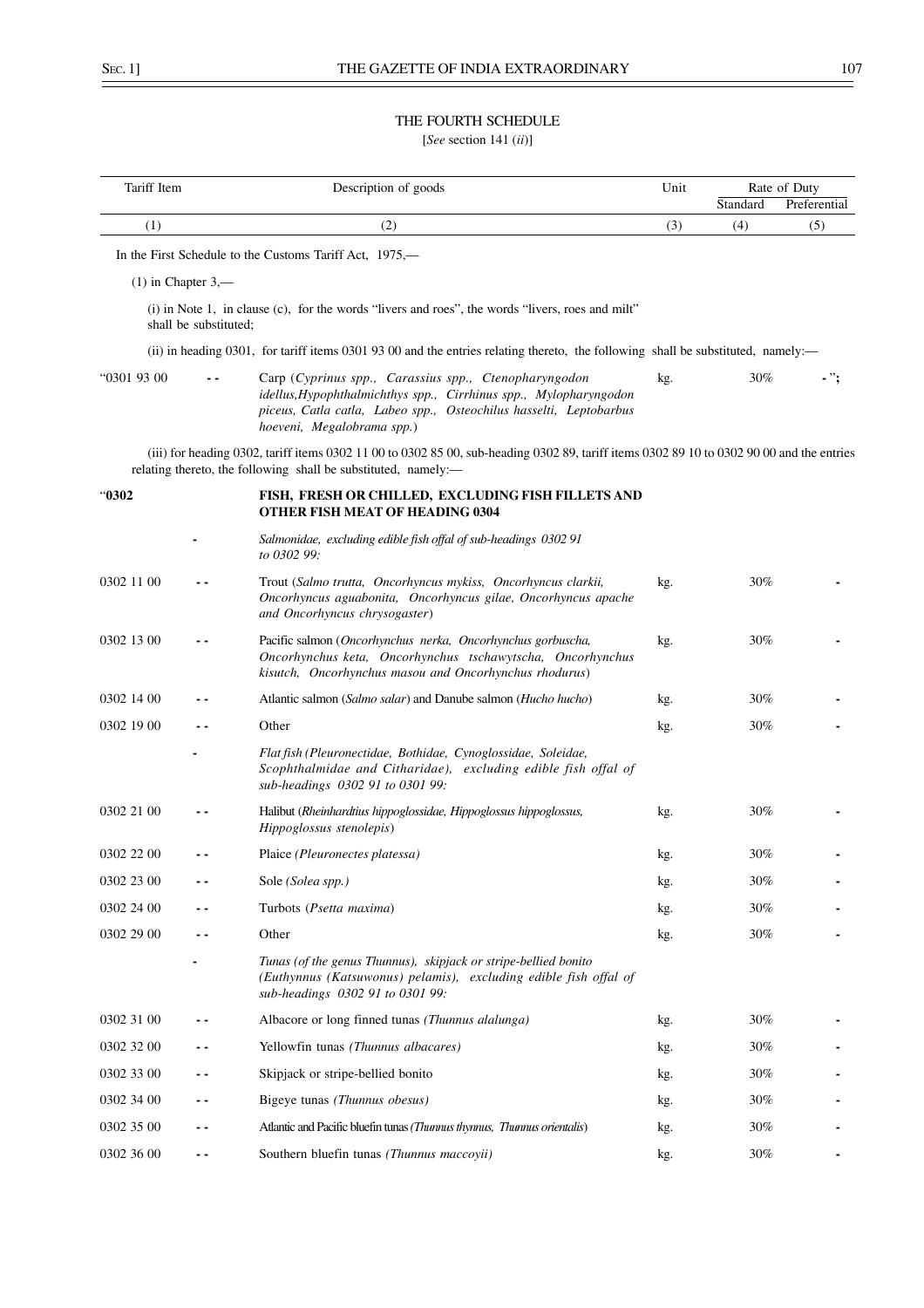# 108 THE GAZETTE OF INDIA EXTRAORDINARY [PART II—

| Tariff Item |     | Description of goods                                                                                                                                                                                                                                                                                                                                                                                                                                                                                                                                                                                                                                                                                                                                                                                         | Unit | Rate of Duty |              |  |
|-------------|-----|--------------------------------------------------------------------------------------------------------------------------------------------------------------------------------------------------------------------------------------------------------------------------------------------------------------------------------------------------------------------------------------------------------------------------------------------------------------------------------------------------------------------------------------------------------------------------------------------------------------------------------------------------------------------------------------------------------------------------------------------------------------------------------------------------------------|------|--------------|--------------|--|
|             |     |                                                                                                                                                                                                                                                                                                                                                                                                                                                                                                                                                                                                                                                                                                                                                                                                              |      | Standard     | Preferential |  |
| (1)         |     | (2)                                                                                                                                                                                                                                                                                                                                                                                                                                                                                                                                                                                                                                                                                                                                                                                                          | (3)  | (4)          | (5)          |  |
| 0302 39 00  |     | Other                                                                                                                                                                                                                                                                                                                                                                                                                                                                                                                                                                                                                                                                                                                                                                                                        | kg.  | 30%          |              |  |
|             |     | Herrings (Clupea harengus, Clupea pallasii), anchovies<br>(Engraulis spp.), sardines (Sardina pilchardus, Sardinops spp.),<br>sardinella (Sardinella spp.), brisling or sprats (Sprattus sprattus),<br>mackerel (Scomber scombrus, Scomber australasicus, Scomber<br>japonicus), Indian mackerels (Rastrelliger spp.), seerfishes<br>(Scomberomorus spp.), jack and horse mackerel (Trachurus spp.),<br>jacks, crevalles (Caranx spp.), cobia (Rachycentron canadum), silver<br>pomfrets (Pampus spp.), Pacific saury (Cololabis saira), scads<br>(Decapterus spp.), capelin (Mallotus villosus), Sword fish (Xiphias<br>gladius), Kawakawa (Euthynnus affinis), bonitos (Sarda spp.),<br>marlins, sailfishes, spearfish (Istiophoridae), excluding edible fish<br>offal of sub-headings 0302 91 to 0302 99: |      |              |              |  |
| 0302 41 00  |     | Herrings (Clupea harengus, Clupea pallasii)                                                                                                                                                                                                                                                                                                                                                                                                                                                                                                                                                                                                                                                                                                                                                                  | kg.  | 30%          |              |  |
| 0302 42 00  |     | Anchovies (Engraulis spp.)                                                                                                                                                                                                                                                                                                                                                                                                                                                                                                                                                                                                                                                                                                                                                                                   | kg.  | 30%          |              |  |
| 0302 43 00  |     | Sardines (Sardina pilchardus, Sardinops spp.), sardinella<br>(Sardinella spp.), bristing or sprats (Sprattus sprattus)                                                                                                                                                                                                                                                                                                                                                                                                                                                                                                                                                                                                                                                                                       | kg.  | 30%          |              |  |
| 0302 44 00  | . . | Mackerel (Scomber scombrus, Scomber australasicus,<br>Scomber japonicus)                                                                                                                                                                                                                                                                                                                                                                                                                                                                                                                                                                                                                                                                                                                                     | kg.  | 30%          |              |  |
| 0302 45 00  |     | Jack and horse mackerel (Trachurus spp.)                                                                                                                                                                                                                                                                                                                                                                                                                                                                                                                                                                                                                                                                                                                                                                     | kg.  | 30%          |              |  |
| 0302 46 00  | . . | Cobia (Rachycentron canadum)                                                                                                                                                                                                                                                                                                                                                                                                                                                                                                                                                                                                                                                                                                                                                                                 | kg.  | 30%          |              |  |
| 0302 47 00  |     | Sword fish (Xiphias gladius)                                                                                                                                                                                                                                                                                                                                                                                                                                                                                                                                                                                                                                                                                                                                                                                 | kg.  | 30%          |              |  |
| 0302 49 00  |     | Other                                                                                                                                                                                                                                                                                                                                                                                                                                                                                                                                                                                                                                                                                                                                                                                                        | kg.  | 30%          |              |  |
|             |     | Fish of the families Bregmacerotidae, Euclichthyidae, Gadidae,<br>Macrouridae, Melanonidae, Merlucciidae, Moridae and<br>Muraenolepididae, excluding edible fish offal of sub-headings 0302 91<br>to 0302 99:                                                                                                                                                                                                                                                                                                                                                                                                                                                                                                                                                                                                |      |              |              |  |
| 0302 51 00  |     | Cod (Gadus morhua, Gadus ogac, Gadus macrocephalus)                                                                                                                                                                                                                                                                                                                                                                                                                                                                                                                                                                                                                                                                                                                                                          | kg.  | 30%          |              |  |
| 0302 52 00  |     | Haddock (Melangrammus aegllefinus)                                                                                                                                                                                                                                                                                                                                                                                                                                                                                                                                                                                                                                                                                                                                                                           | kg.  | 30%          |              |  |
| 0302 53 00  |     | Coal fish (Pollachinus virens)                                                                                                                                                                                                                                                                                                                                                                                                                                                                                                                                                                                                                                                                                                                                                                               | kg.  | 30%          |              |  |
| 0302 54 00  |     | Hake (Merluccius spp., Urophycis spp.)                                                                                                                                                                                                                                                                                                                                                                                                                                                                                                                                                                                                                                                                                                                                                                       | kg.  | 30%          |              |  |
| 0302 55 00  |     | Alaska Pollack (Theragra chalcogramma)                                                                                                                                                                                                                                                                                                                                                                                                                                                                                                                                                                                                                                                                                                                                                                       | kg.  | 30%          |              |  |
| 0302 56 00  |     | Blue whittings (Micromesistius poutassou, Micromesistius australis)                                                                                                                                                                                                                                                                                                                                                                                                                                                                                                                                                                                                                                                                                                                                          | kg.  | 30%          |              |  |
| 0302 59 00  |     | Other                                                                                                                                                                                                                                                                                                                                                                                                                                                                                                                                                                                                                                                                                                                                                                                                        | kg.  | 30%          |              |  |
|             |     | Tilapias (Oreochromis spp.), catfish (Pangasius spp., Silurus<br>spp., Clarias spp., Ictalurus spp.), carp (Cyprinus spp., Carassius<br>spp., Ctenopharyngodon idellus, Hypophthalmichthys spp., Cirrhinus<br>spp., Mylopharyngodon piceus, Catla catla, Labeo spp., Osteochilus<br>hasselti, Leptobarbus hoeveni, Megalobrama spp.), eels (Anguilla<br>spp.), Nile perch (Lates niloticus) and snakeheads (Channa spp.),<br>excluding edible fish offal of sub-headings 0302 91 to 0302 99:                                                                                                                                                                                                                                                                                                                 |      |              |              |  |
| 0302 71 00  |     | Tilapias (Oreochromis spp.),                                                                                                                                                                                                                                                                                                                                                                                                                                                                                                                                                                                                                                                                                                                                                                                 | kg.  | 30%          |              |  |
| 0302 72 00  |     | Catfish (Pangasius spp., Silurus spp., Clarias spp., Ictalurus spp.)                                                                                                                                                                                                                                                                                                                                                                                                                                                                                                                                                                                                                                                                                                                                         | kg.  | 30%          |              |  |
| 0302 73 00  |     | Carp (Cyprinus spp., Carassius spp., Ctenopharyngodon idellus,<br>Hypophthalmichthys spp., Cirrhinus spp., Mylopharyngodon piceus,<br>Catla catla, Labeo spp., Osteochilus hasselti, Leptobarbus hoeveni,<br>Megalobrama spp.):                                                                                                                                                                                                                                                                                                                                                                                                                                                                                                                                                                              | kg.  | 30%          |              |  |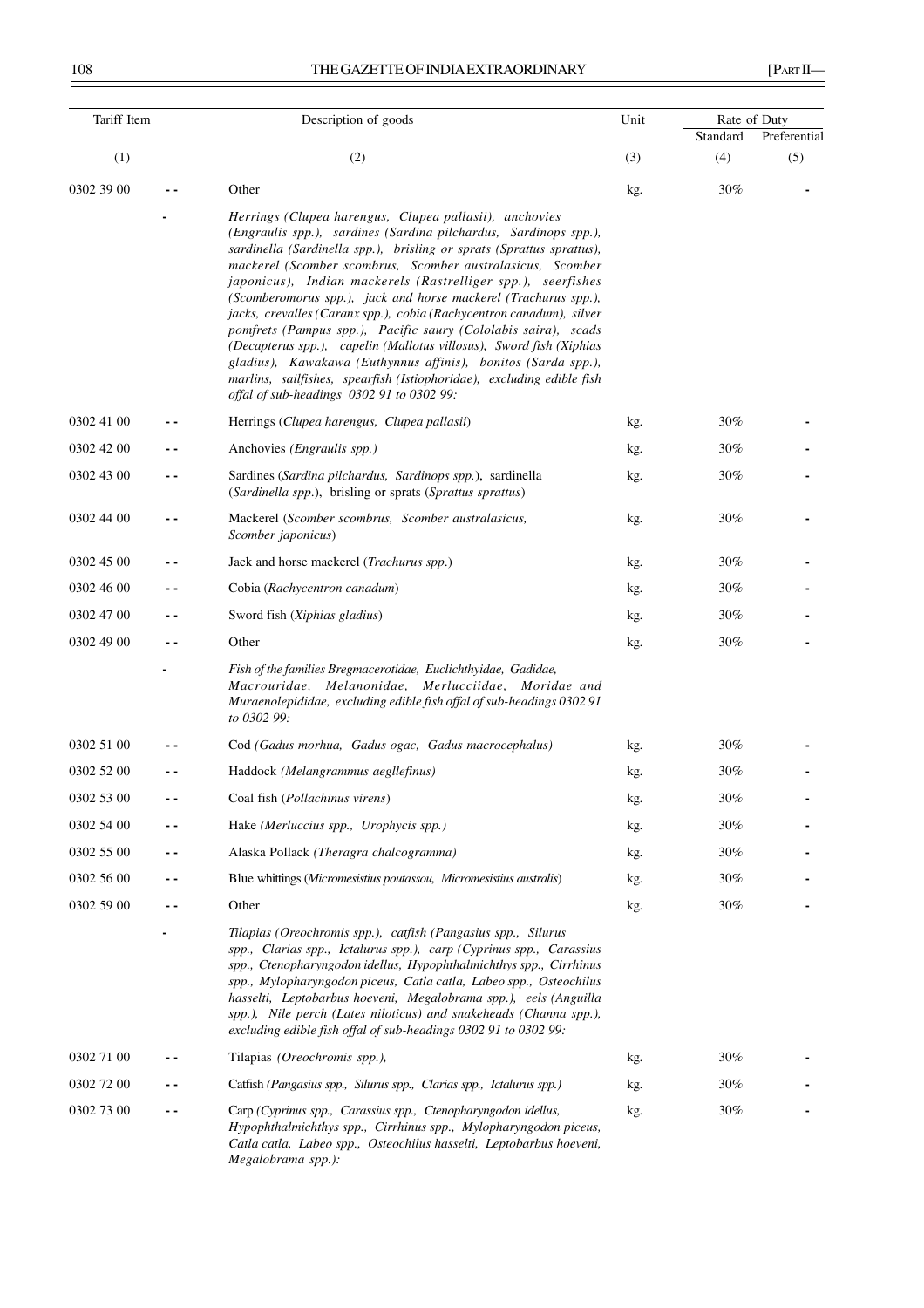| Tariff Item |     | Description of goods                                                              | Unit | Rate of Duty |              |
|-------------|-----|-----------------------------------------------------------------------------------|------|--------------|--------------|
|             |     |                                                                                   |      | Standard     | Preferential |
| (1)         |     | (2)                                                                               | (3)  | (4)          | (5)          |
| 0302 74 00  |     | Eels (Anguilla spp.)                                                              | kg.  | 30%          |              |
| 0302 79 00  |     | Other                                                                             | kg.  | 30%          |              |
|             |     | Other fish exculding edible fish offal of sub-headings 0302 91<br>to 0302 99:     |      |              |              |
| 0302 81 00  |     | Dogfish and other sharks                                                          | kg.  | 30%          |              |
| 0302 82 00  | - - | Rays and skates (Rajidae)                                                         | kg.  | $30\%$       |              |
| 0302 83 00  | ٠.  | Tooth fish (Dissostichus spp.)                                                    | kg.  | 30%          |              |
| 0302 84 00  | . . | Seabass (Dicentrarchus spp.)                                                      | kg.  | 30%          |              |
| 0302 85 00  | - - | Seabream (Sparidae)                                                               | kg.  | 30%          |              |
| 0302 89     |     | Other:                                                                            |      |              |              |
| 0302 89 10  |     | Hilsa (Tenualosa ilisha)                                                          | kg.  | $30\%$       |              |
| 0302 89 20  |     | Dara                                                                              | kg.  | $30\%$       |              |
| 0302 89 30  |     | Pomfret                                                                           | kg.  | 30%          |              |
| 0302 89 90  |     | Other                                                                             | kg.  | 30%          |              |
|             |     | Livers, roes, milt, fish fins, heads, tails, maws and other edible<br>fish offal: |      |              |              |
| 0302 91     |     | Livers, roes and milt:                                                            |      |              |              |
| 0302 91 10  |     | Livers, roes and milt                                                             | kg.  | 30%          |              |
| 0302 92     |     | Shark fins:                                                                       |      |              |              |
| 0302 92 10  |     | Shark fins                                                                        | kg.  | $30\%$       |              |
| 0302 99     |     | Other:                                                                            |      |              |              |
| 0302 99 10  |     | Fish fins other than shark fins; heads, tails and maws                            | kg.  | 30%          |              |
| 0302 99 90  |     | Other edible fish offal                                                           | kg.  | 30%          |              |

(iv) for heading 0303, tariff items 0303 11 00 to 0303 69 00, sub-heading 0303 81, tariff items 0303 81 10 to 0303 84 00, sub-heading 0303 89, tariff items 0303 89 10 to 0303 89 99, sub-heading 0303 90, tariff items 0303 90 10 to 0303 90 90 and the entries relating thereto, the following shall be substituted, namely:—

| "0303      |     | FISH, FROZEN, EXCLUDING FISH FILLETS AND OTHER<br><b>FISH MEAT OF HEADING 0304</b>                                                                                    |     |        |  |
|------------|-----|-----------------------------------------------------------------------------------------------------------------------------------------------------------------------|-----|--------|--|
|            |     | Salmonidae, excluding edible fish offal of sub-headings<br>0303 91 to 0303 99:                                                                                        |     |        |  |
| 0303 11 00 |     | Sockeye salmon (red salmon) (Oncorhynchus nerka)                                                                                                                      | kg. | $30\%$ |  |
| 0303 12 00 | . . | Other Pacific salmon (Oncorhynchus gorbuscha, Oncorhynchus<br>keta, Oncorhynchus tschawytscha, Oncorhynchus kisutch,<br>Oncorhynchus masou and Oncorhynchus rhodurus) | kg. | $30\%$ |  |
| 0303 13 00 |     | Atlantic salmon (Salmo salar) and Danube salmon (Hucho hucho)                                                                                                         | kg. | $30\%$ |  |
| 0303 14 00 | - - | Trout (Salmo trutta, Oncorhynchus mykiss, Oncorhynchus<br>clarkii, Oncorhynchus aguabonita, Oncorhynchus gilae,<br>Oncorhynchus apache and Oncorhynchus chrysogaster) | kg. | 30%    |  |
| 0303 19 00 |     | Other                                                                                                                                                                 | kg. | $30\%$ |  |
|            |     | Tilapias (Oreochromis spp.), catfish (Pangasius spp., Silurus                                                                                                         |     |        |  |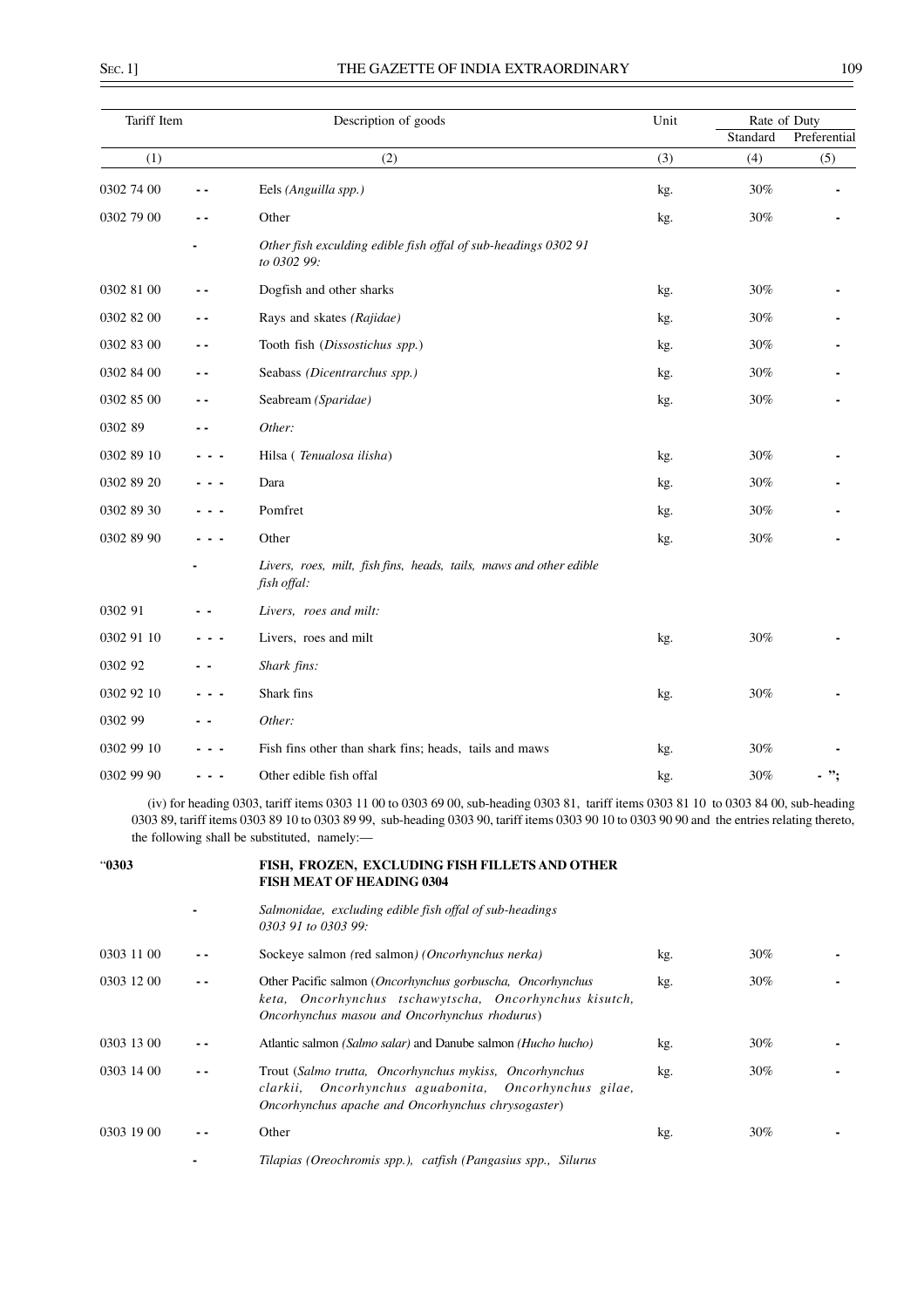#### 110 THE GAZETTE OF INDIA EXTRAORDINARY [PART II-

| Tariff Item |     | Description of goods                                                                                                                                                                                                                                                                                                                                                                                                               |     | Rate of Duty |              |  |
|-------------|-----|------------------------------------------------------------------------------------------------------------------------------------------------------------------------------------------------------------------------------------------------------------------------------------------------------------------------------------------------------------------------------------------------------------------------------------|-----|--------------|--------------|--|
|             |     |                                                                                                                                                                                                                                                                                                                                                                                                                                    |     | Standard     | Preferential |  |
| (1)         |     | (2)                                                                                                                                                                                                                                                                                                                                                                                                                                | (3) | (4)          | (5)          |  |
|             |     | spp., Clarias spp., Ictalurus spp.), carp (Cyprinus carpio, Carassius<br>carassius, Ctenopharyngodon idellus, Hypophthalmichthys spp.,<br>Cirrhinus spp., Mylopharyngodon piceus, Catla catla, Labeo spp.,<br>Osteochilus hasselti, Leptobarbus hoeveni, Megalobroma spp., eels<br>(Anguilla spp.), Nile perch (Lates niloticus) and snakeheads, (Channa<br>spp.), excluding edible fish offal of sub-headings 0303 91 to 0303 99: |     |              |              |  |
| 0303 23 00  |     | Tilapias (Oreochromis spp.)                                                                                                                                                                                                                                                                                                                                                                                                        | kg. | 30%          |              |  |
| 0303 24 00  |     | Catfish (Pangasius spp., Silurus spp., Clarias spp., Ictalurus spp.)                                                                                                                                                                                                                                                                                                                                                               | kg. | 30%          |              |  |
| 0303 25 00  | . . | Carp (Cyprinus carpio, Carassius carassius, Ctenopharyngodon<br>idellus, Hypophthalmichthys spp., Cirrhinus spp., Mylopharyngodon<br>piceus, Catla catla, Labeo spp., Osteochilus hasselti, Leptobarbus<br>hoeveni, Megalobroma spp.)                                                                                                                                                                                              | kg. | 30%          |              |  |
| 0303 26 00  |     | Eels (Anguilla spp.)                                                                                                                                                                                                                                                                                                                                                                                                               | kg. | 30%          |              |  |
| 0303 29 00  |     | Other                                                                                                                                                                                                                                                                                                                                                                                                                              | kg. | 30%          |              |  |
|             |     | Flat fish (Pleuronectidae, Bothidae, Cynoglossidae, Soleidae,<br>Scophthalmidae and Citharidae), excluding edible fish offal of<br>sub-headings 0303 91 to 0303 99:                                                                                                                                                                                                                                                                |     |              |              |  |
| 0303 31 00  |     | Halibut (Rheinhardtius hippoglossidae, Hippoglossus hippoglossus,<br>Hippoglossus stenolepis)                                                                                                                                                                                                                                                                                                                                      | kg. | 30%          |              |  |
| 0303 32 00  |     | Plaice (Pleuronectes platessa)                                                                                                                                                                                                                                                                                                                                                                                                     | kg. | 30%          |              |  |
| 0303 33 00  |     | Sole (Solea spp.)                                                                                                                                                                                                                                                                                                                                                                                                                  | kg. | 30%          |              |  |
| 0303 34 00  |     | Turbots (Psetta maxima)                                                                                                                                                                                                                                                                                                                                                                                                            | kg. | 30%          |              |  |
| 0303 39 00  |     | Other                                                                                                                                                                                                                                                                                                                                                                                                                              | kg. | 30%          |              |  |
|             |     | Tunas (of the genus Thunnus), skipjack or stripe-bellied bonito<br>(Euthynnus (Katsuwonus) pelamis), excluding edible fish offal of<br>sub-headings 0303 91 to 0303 99:                                                                                                                                                                                                                                                            |     |              |              |  |
| 0303 41 00  |     | Albacore or long finned tunas (Thunnus alalunga)                                                                                                                                                                                                                                                                                                                                                                                   | kg. | 30%          |              |  |
| 0303 42 00  |     | Yellowfin tunas (Thunnus albacares)                                                                                                                                                                                                                                                                                                                                                                                                | kg. | 30%          |              |  |
| 0303 43 00  |     | Skipjack or stripe-bellied bonito                                                                                                                                                                                                                                                                                                                                                                                                  | kg. | 30%          |              |  |
| 0303 44 00  |     | Bigeye tunas (Thunnus obesus)                                                                                                                                                                                                                                                                                                                                                                                                      | kg. | 30%          |              |  |
| 0303 45 00  |     | Atlantic and Pacific bluefin tunas (Thunnus thynnus, Thunnus<br><i>orientalis</i> )                                                                                                                                                                                                                                                                                                                                                | kg. | 30%          |              |  |
| 0303 46 00  |     | Southern bluefin tunas (Thunnus maccoyii)                                                                                                                                                                                                                                                                                                                                                                                          | kg. | 30%          |              |  |
| 0303 49 00  |     | Other                                                                                                                                                                                                                                                                                                                                                                                                                              | kg. | 30%          |              |  |
|             |     | Herrings (Clupea harengus, Clupea pallasii), anchovies<br>(Engraulis spp.), sardines (Sardina pilchardus, Sardinops spp.),<br>sardinella (Sardinella spp.), brisling or sprats (Sprattus sprattus),                                                                                                                                                                                                                                |     |              |              |  |

*mackerel (Scomber scombrus, Scomber australasicus, Scomber japonicus), Indian mackerels (Rastrelliger spp.), seerfishes (Scomberomorus spp.), jack and horse mackerel (Trachurus spp.), jacks, crevalles (Caranx spp.), cobia (Rachycentron canadum), silver pomfrets (Pampus spp.), Pacific saury (Cololabis saira), scads (Decapterusspp.), capelin (Mallotus villosus), Sword fish (Xiphias gladius), Kawakawa (Euthynnus affinis), bonitos (Sarda spp.), marlins, sailfishes, spearfish (Istiophoridae), excluding edible fish offal of sub-headings 0303 91 to 0303 99:*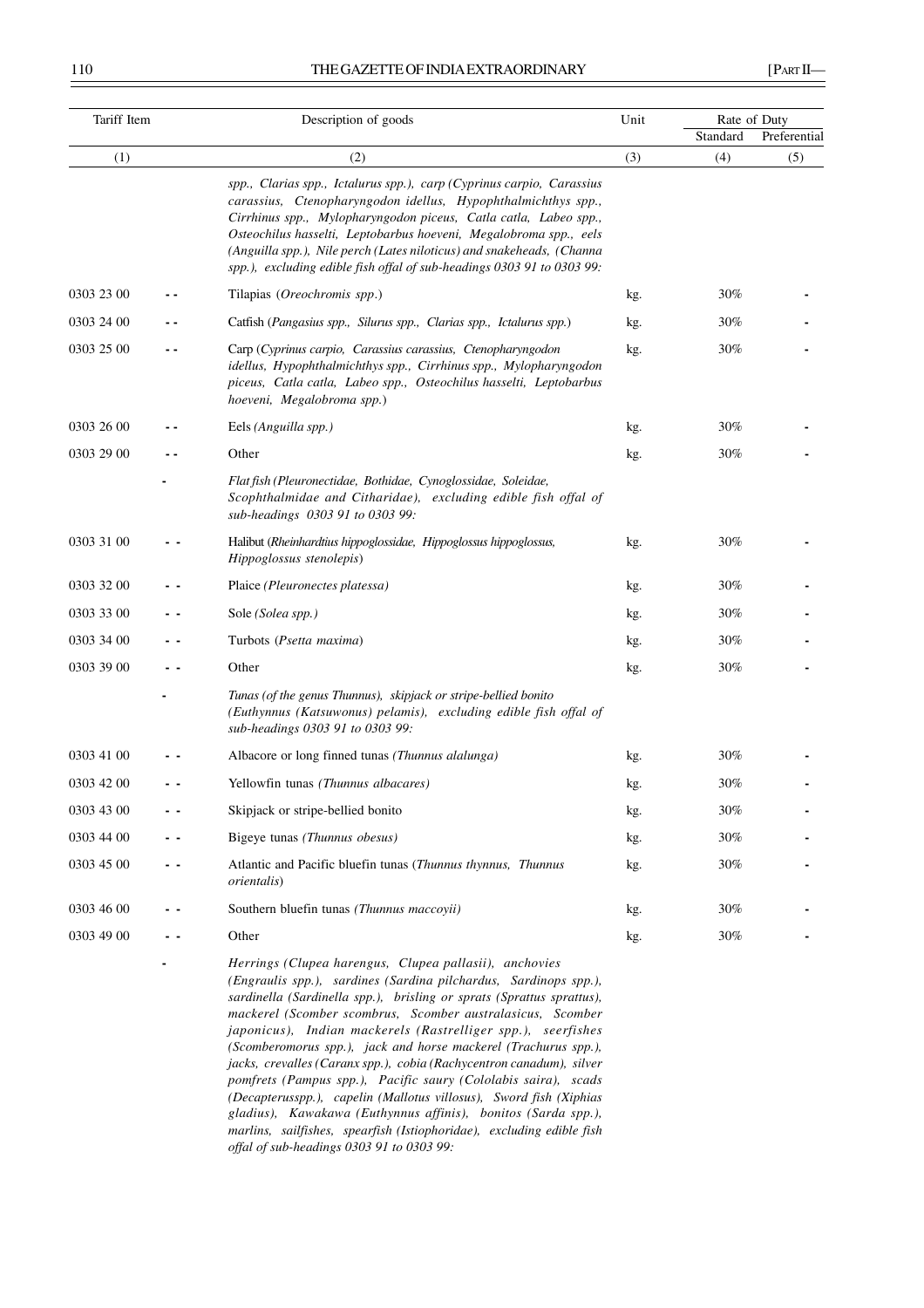| Tariff Item |     | Description of goods                                                                                                                                                                                          | Unit | Standard | Rate of Duty<br>Preferential |
|-------------|-----|---------------------------------------------------------------------------------------------------------------------------------------------------------------------------------------------------------------|------|----------|------------------------------|
| (1)         |     | (2)                                                                                                                                                                                                           | (3)  | (4)      | (5)                          |
| 0303 51 00  | . . | Herrings (Clupea harengus, Clupea pallasii)                                                                                                                                                                   | kg.  | 30%      |                              |
| 0303 53 00  |     | Sardines (Sardina pilchardus, Sardinops spp.), sardinella<br>(Sardinella spp.), brisling or sprats (Sprattus sprattus)                                                                                        | kg.  | 30%      |                              |
| 0303 54 00  |     | Mackerel (Scomber scombrus, Scomber australasicus,<br>Scomber japonicus)                                                                                                                                      | kg.  | 30%      |                              |
| 0303 55 00  |     | Jack and horse mackerel (Trachurus spp.)                                                                                                                                                                      | kg.  | 30%      |                              |
| 0303 56 00  | - - | Cobia (Rachycentron canadum)                                                                                                                                                                                  | kg.  | 30%      |                              |
| 0303 57 00  | . . | Sword fish (Xiphias gladius)                                                                                                                                                                                  | kg.  | 30%      |                              |
| 0303 59 00  |     | Other                                                                                                                                                                                                         | kg.  | 30%      |                              |
|             |     | Fish of the families Bregmacerotidae, Euclichthyidae, Gadidae,<br>Macrouridae, Melanonidae, Merlucciidae, Moridae and<br>Muraenolepididae, excluding edible fish offal of sub-headings 0303 91<br>to 0303 99: |      |          |                              |
| 0303 63 00  |     | Cod (Gadus morhua, Gadus ogac, Gadus macrocephalus)                                                                                                                                                           | kg.  | 30%      |                              |
| 0303 64 00  |     | Haddock (Melanogrammus aeglefinus)                                                                                                                                                                            | kg.  | 30%      |                              |
| 0303 65 00  | ٠.  | Coal fish (Pollachius virens)                                                                                                                                                                                 | kg.  | 30%      |                              |
| 0303 66 00  | - - | Hake (Merluccius spp., Urophycis spp.)                                                                                                                                                                        | kg.  | 30%      |                              |
| 0303 67 00  | ٠.  | Alaska Pollack (Theragra chalcogramma)                                                                                                                                                                        | kg.  | 30%      |                              |
| 0303 68 00  | - - | Blue whitings (Micromesistius poutassou, Micromesistiusaustralis)                                                                                                                                             | kg.  | 30%      |                              |
| 0303 69 00  |     | Other                                                                                                                                                                                                         | kg.  | 30%      |                              |
|             |     | Other fish, excluding edible fish offal of sub-headings 0303 91<br>to 0303 99:                                                                                                                                |      |          |                              |
| 0303 81     |     | Dogfish and other sharks:                                                                                                                                                                                     |      |          |                              |
| 0303 81 10  |     | Dogfish                                                                                                                                                                                                       | kg.  | 30%      |                              |
| 0303 81 90  |     | Other Sharks                                                                                                                                                                                                  | kg.  | 30%      |                              |
| 0303 82 00  | - - | Rays and skates (Rajidae)                                                                                                                                                                                     | kg.  | 30%      |                              |
| 0303 83 00  |     | Tooth fish (Dissostichus spp.)                                                                                                                                                                                | kg.  | 30%      |                              |
| 0303 84 00  |     | Seabass (Dicentrarchus spp.)                                                                                                                                                                                  | kg.  | $30\%$   |                              |
| 0303 89     |     | Other:                                                                                                                                                                                                        |      |          |                              |
| 0303 89 10  |     | Hilsa (Tenualosa ilisha)                                                                                                                                                                                      | kg.  | $30\%$   |                              |
| 0303 89 20  |     | Dara                                                                                                                                                                                                          | kg.  | 30%      |                              |
| 0303 89 30  |     | Ribbon fish                                                                                                                                                                                                   | kg.  | 30%      |                              |
| 0303 89 40  |     | Seer                                                                                                                                                                                                          | kg.  | 30%      |                              |
| 0303 89 50  |     | Pomfret (white or silver or black)                                                                                                                                                                            | kg.  | 30%      |                              |
| 0303 89 60  |     | Ghol                                                                                                                                                                                                          | kg.  | 30%      |                              |
| 0303 89 70  |     | Threadfin                                                                                                                                                                                                     | kg.  | 30%      |                              |
| 0303 89 80  |     | Croakers, groupers and flounders                                                                                                                                                                              | kg.  | 30%      |                              |
| 0303 89 90  |     | Other                                                                                                                                                                                                         | kg.  | 30%      |                              |
|             |     | Livers, roes, milt, fish fins, heads, tails, maws and other<br>edible fish offal:                                                                                                                             |      |          |                              |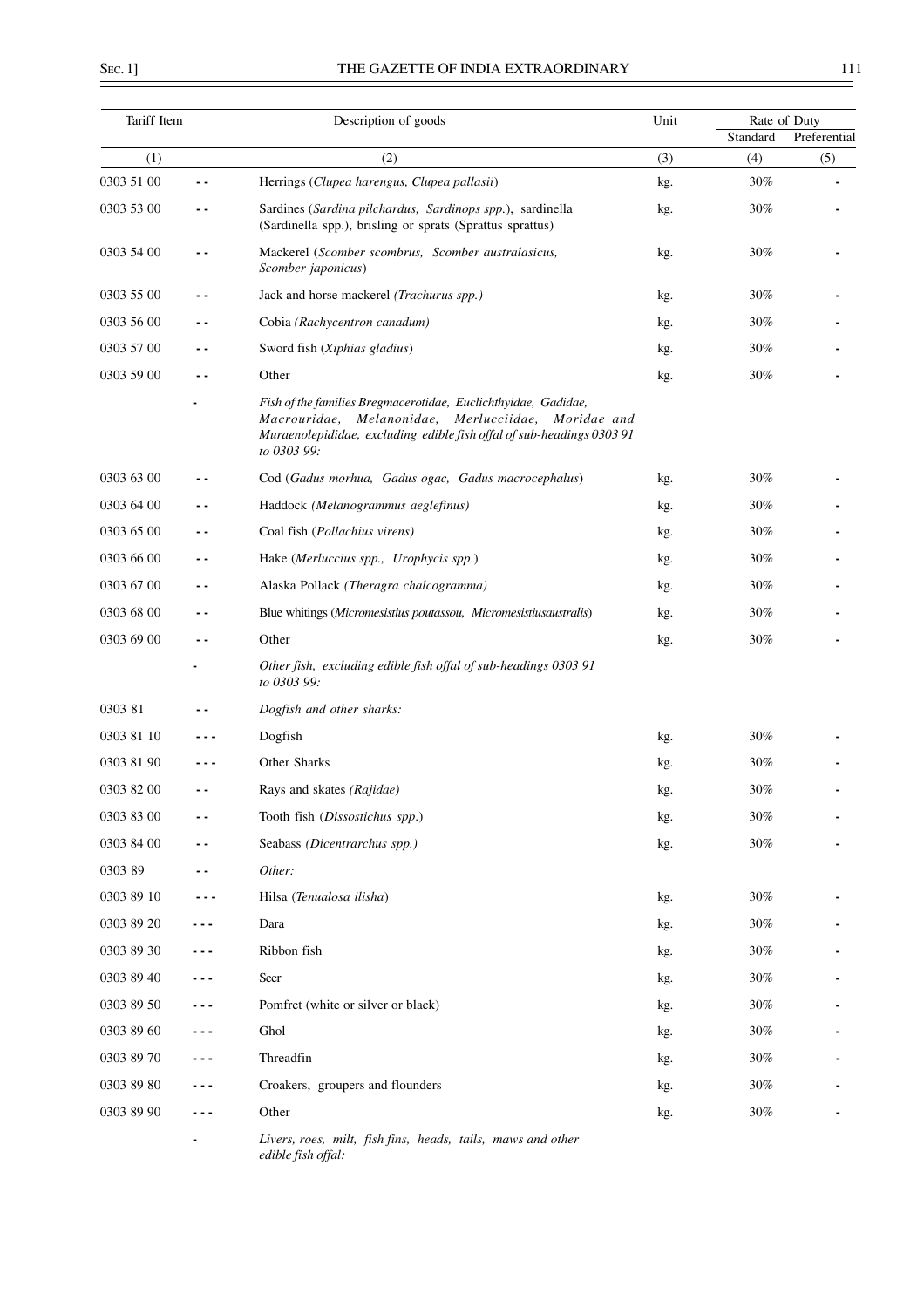| Tariff Item |       | Description of goods                                   | Unit |          | Rate of Duty |  |
|-------------|-------|--------------------------------------------------------|------|----------|--------------|--|
|             |       |                                                        |      | Standard | Preferential |  |
| (1)         |       | (2)                                                    | (3)  | (4)      | (5)          |  |
| 0303 91     |       | Livers, roes and milt:                                 |      |          |              |  |
| 0303 91 10  | - - - | Egg or egg yolk of fish                                | kg.  | 30%      |              |  |
| 0303 91 90  | $  -$ | Other                                                  | kg.  | 30%      |              |  |
| 0303 92     | - -   | Shark fins:                                            |      |          |              |  |
| 0303 92 10  |       | Shark fins                                             | kg.  | 30%      |              |  |
| 0303 99     | $ -$  | Other:                                                 |      |          |              |  |
| 0303 99 10  |       | Fish fins other than shark fins, heads, tails and maws | kg.  | 30%      |              |  |
| 0303 99 90  |       | Other edible fish offal                                | kg.  | 30%      | - ";         |  |

 $(v)$  in heading 0304,—

(a) for the entry in column (2) occurring after the entry against heading 0304, the following shall be substituted, namely:—

 "**-** *Fresh or chilled fillets of tilapias (Oreochromis spp.), catfish (Pangasius spp., Silurus spp., Clarias spp., Ictalurus spp.), carp (Cyprinus spp., Carassius spp., Ctenopharyngodon idellus, Hypophthalmichthys spp., Cirrhinus spp., Mylopharyngodon piceus, Catla catla, Labeo spp., Osteochilus hasselti, Leptobarbus hoeveni, Megalobrama spp.), eels (Anguilla spp.), Nile perch (Lates niloticus) and snakeheads (Channa spp.):";*

(b) for tariff items 0304 46 00 to 0304 99 00 and the entries relating thereto, the following shall be substituted, namely:—

| "0304 46 00 | - - | Tooth fish (Dissostichus spp.)                                                                                                                                                                                                                                                                                                                                                                                           | kg. | 30% | - |
|-------------|-----|--------------------------------------------------------------------------------------------------------------------------------------------------------------------------------------------------------------------------------------------------------------------------------------------------------------------------------------------------------------------------------------------------------------------------|-----|-----|---|
| 0304 47 00  | - - | Dogfish and other sharks                                                                                                                                                                                                                                                                                                                                                                                                 | kg. | 30% |   |
| 0304 48 00  | - - | Rays and skates (Rajidae)                                                                                                                                                                                                                                                                                                                                                                                                | kg. | 30% |   |
| 0304 49     | - - | Other:                                                                                                                                                                                                                                                                                                                                                                                                                   |     |     |   |
| 0304 49 10  |     | Hilsa (Tenualosa ilisha)                                                                                                                                                                                                                                                                                                                                                                                                 | kg. | 30% |   |
| 0304 49 30  |     | Seer                                                                                                                                                                                                                                                                                                                                                                                                                     | kg. | 30% |   |
| 0304 49 40  |     | Tuna                                                                                                                                                                                                                                                                                                                                                                                                                     | kg. | 30% |   |
| 0304 49 90  |     | Other                                                                                                                                                                                                                                                                                                                                                                                                                    | kg. | 30% |   |
|             |     | Other, fresh or chilled:                                                                                                                                                                                                                                                                                                                                                                                                 |     |     |   |
| 0304 51 00  |     | Tilapias (Oreochromis spp.), catfish (Pangasius spp., Silurus<br>spp., Clarias spp., Ictalurus spp.), carp (Cyprinus spp., Carassius<br>spp., Ctenopharyngodon idellus, Hypophthalmichthys spp., Cirrhinus<br>spp., Mylopharyngodon piceus, Catla catla, Labeo spp., Osteochilus<br>hasselti, Leptobarbus hoeveni, Megalobrama spp.), eels (Anguilla<br>spp.), Nile perch (Lates niloticus) and snakeheads (Channa spp.) | kg. | 30% |   |
| 0304 52 00  |     | Salmonidae                                                                                                                                                                                                                                                                                                                                                                                                               | kg. | 30% |   |
| 0304 53 00  |     | Fish of the families Bregmacerotidae, Euclichthyidae, Gadidae,<br>Macrouridae, Melanonidae, Merlucciidae,<br>Moridae and<br>Muraenolepididae                                                                                                                                                                                                                                                                             | kg. | 30% |   |
| 0304 54 00  |     | Sword fish (Xiphias gladius)                                                                                                                                                                                                                                                                                                                                                                                             | kg. | 30% |   |
| 0304 55 00  |     | Tooth fish (Dissostichus spp.)                                                                                                                                                                                                                                                                                                                                                                                           | kg. | 30% |   |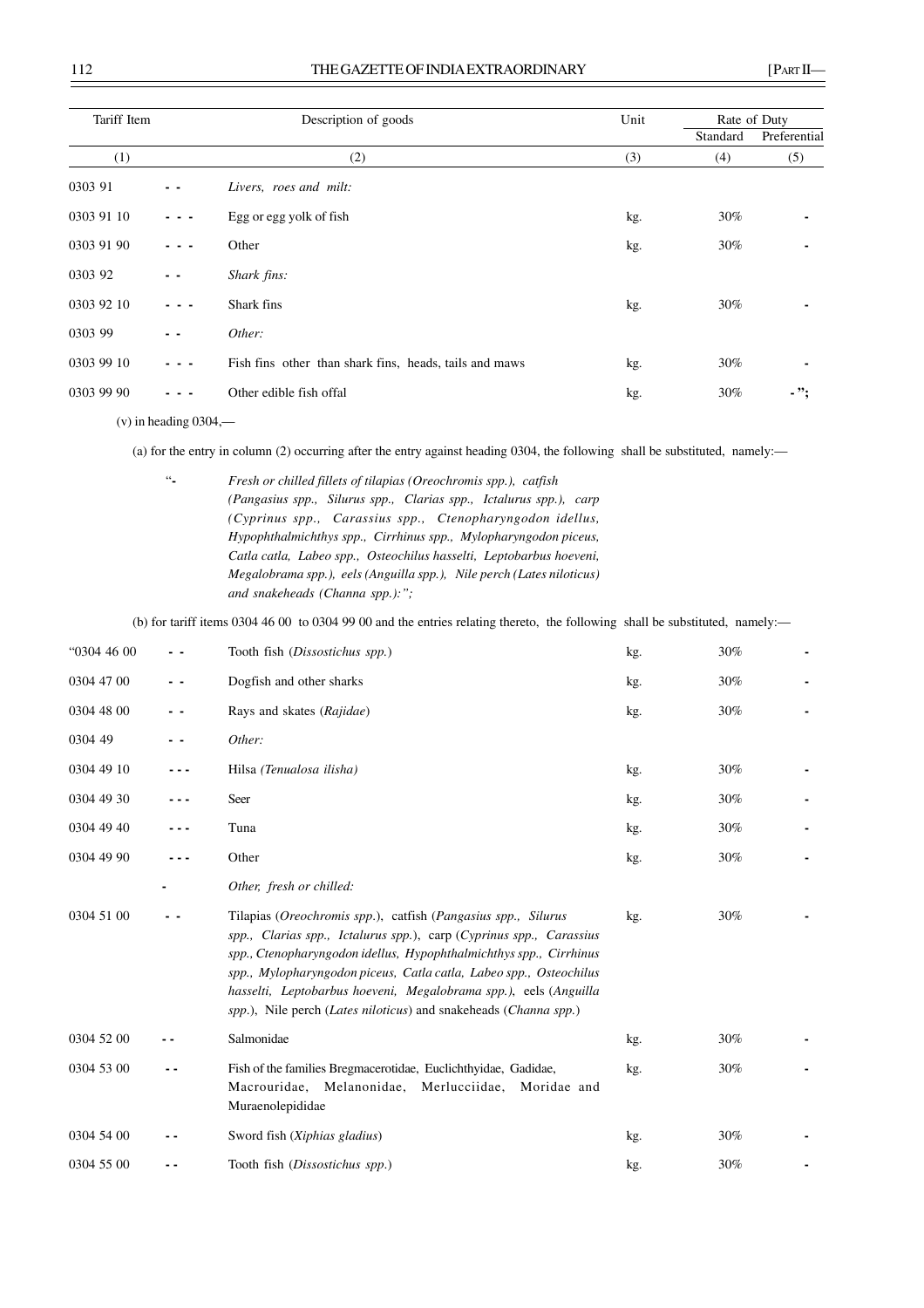$\overline{a}$ 

| Tariff Item |     | Description of goods                                                                                                                                                                                                                                                                                                                                                                                                                                | Unit | Standard | Rate of Duty<br>Preferential |
|-------------|-----|-----------------------------------------------------------------------------------------------------------------------------------------------------------------------------------------------------------------------------------------------------------------------------------------------------------------------------------------------------------------------------------------------------------------------------------------------------|------|----------|------------------------------|
| (1)         |     | (2)                                                                                                                                                                                                                                                                                                                                                                                                                                                 | (3)  | (4)      | (5)                          |
| 0304 56 00  |     | Dogfish and other sharks                                                                                                                                                                                                                                                                                                                                                                                                                            | kg.  | 30%      |                              |
| 0304 57 00  |     | Rays and skates (Rajidae)                                                                                                                                                                                                                                                                                                                                                                                                                           | kg.  | 30%      |                              |
| 0304 59     |     | Other:                                                                                                                                                                                                                                                                                                                                                                                                                                              |      |          |                              |
| 0304 59 10  |     | Hilsa (Tenualosa ilisha)                                                                                                                                                                                                                                                                                                                                                                                                                            | kg.  | 30%      |                              |
| 0304 59 30  |     | Seer                                                                                                                                                                                                                                                                                                                                                                                                                                                | kg.  | 30%      |                              |
| 0304 59 40  |     | Tuna                                                                                                                                                                                                                                                                                                                                                                                                                                                | kg.  | 30%      |                              |
| 0304 59 90  |     | Other                                                                                                                                                                                                                                                                                                                                                                                                                                               | kg.  | 30%      |                              |
|             |     | Frozen fillets of tilapias (Oreochromis spp.), catfish (Pangasius<br>spp., Silurus spp., Clarias spp., Ictalurus spp.), carp (Cyprinus<br>Ctenopharyngodon idellus,<br>Carassius spp.,<br>spp.<br>Hypophthalmichthys spp., Cirrhinus spp., Mylopharyngodon piceus,<br>Catla catla, Labeo spp., Osteochilus hasselti, Leptobarbus hoeveni,<br>Megalobrama spp.), eels (Anguilla spp.), Nile perch (Lates niloticus)<br>and snakeheads (Channa spp.): |      |          |                              |
| 0304 61 00  |     | Tilapias (Oreochromis spp.)                                                                                                                                                                                                                                                                                                                                                                                                                         | kg.  | 30%      |                              |
| 0304 62 00  |     | Catfish (Pangasius spp., Silurus spp., Clarias spp., Ictalurus spp.)                                                                                                                                                                                                                                                                                                                                                                                | kg.  | 30%      |                              |
| 0304 63 00  |     | Nile Perch (Lates niloticus)                                                                                                                                                                                                                                                                                                                                                                                                                        | kg.  | 30%      |                              |
| 0304 69 00  |     | Other                                                                                                                                                                                                                                                                                                                                                                                                                                               | kg.  | 30%      |                              |
|             |     | Frozen fillets of fish of Bregmacerotidae, Euclichthyidae,<br>Gadidae, Macrouridae, Melanonidae, Merlucciidae, Moridae and<br>Muraenolepididae:                                                                                                                                                                                                                                                                                                     |      |          |                              |
| 0304 71 00  |     | Cod (Gadus morhua, Gadus ogac, Gadus macrocephalus)                                                                                                                                                                                                                                                                                                                                                                                                 | kg.  | 30%      |                              |
| 0304 72 00  |     | Haddock (Melanogrammus aeglefinus)                                                                                                                                                                                                                                                                                                                                                                                                                  | kg.  | 30%      |                              |
| 0304 73 00  |     | Coal fish (Pollachius virens)                                                                                                                                                                                                                                                                                                                                                                                                                       | kg.  | 30%      |                              |
| 0304 74 00  | . . | Hake (Merluccius spp., Urophycis spp.)                                                                                                                                                                                                                                                                                                                                                                                                              | kg.  | 30%      |                              |
| 0304 75 00  |     | Alaska Pollack (Theragra chalcogramma)                                                                                                                                                                                                                                                                                                                                                                                                              | kg.  | 30%      |                              |
| 0304 79 00  |     | Other                                                                                                                                                                                                                                                                                                                                                                                                                                               | kg.  | 30%      |                              |
|             |     | Frozen fillets of other fish:                                                                                                                                                                                                                                                                                                                                                                                                                       |      |          |                              |
| 0304 81 00  |     | Pacific salmon (Oncorhynchus nerka, Oncorhynchus gorbuscha,<br>Oncorhynchus keta, Oncorhynchus tschawytscha, Oncorhynchus<br>kisutch, Oncorhynchus masou and Oncorhynchus rhodurus), Atlantic<br>salmon (Salmo salar) and Danube salmon (Hucho hucho)                                                                                                                                                                                               | kg.  | 30%      |                              |
| 0304 82 00  |     | Trout (Salmo trutta, Oncorhynchus mykiss, Oncorhynchus<br>clarkii, Oncorhynchus aguabonita,<br>Oncorhynchus gilae,<br>Oncorhynchus apache and Oncorhynchus chrysogaster)                                                                                                                                                                                                                                                                            | kg.  | 30%      |                              |
| 0304 83 00  |     | Flat fish (Pleuronectidae, Bothidae, Cynoglossidae, Soleidae,<br>Scophthalmidae and Citharidae)                                                                                                                                                                                                                                                                                                                                                     | kg.  | 30%      |                              |
| 0304 84 00  |     | Sword fish (Xiphias gladius)                                                                                                                                                                                                                                                                                                                                                                                                                        | kg.  | 30%      |                              |
| 0304 85 00  |     | Tooth fish (Dissostichus spp.)                                                                                                                                                                                                                                                                                                                                                                                                                      | kg.  | 30%      |                              |
| 0304 86 00  |     | Herrings (Clupea harengus, Clupea pallasii)                                                                                                                                                                                                                                                                                                                                                                                                         | kg.  | 30%      |                              |
| 0304 87 00  | - - | Tunas (of the genus Thunnus), skipjack or stripe-bellied bonito                                                                                                                                                                                                                                                                                                                                                                                     | kg.  | $30\%$   |                              |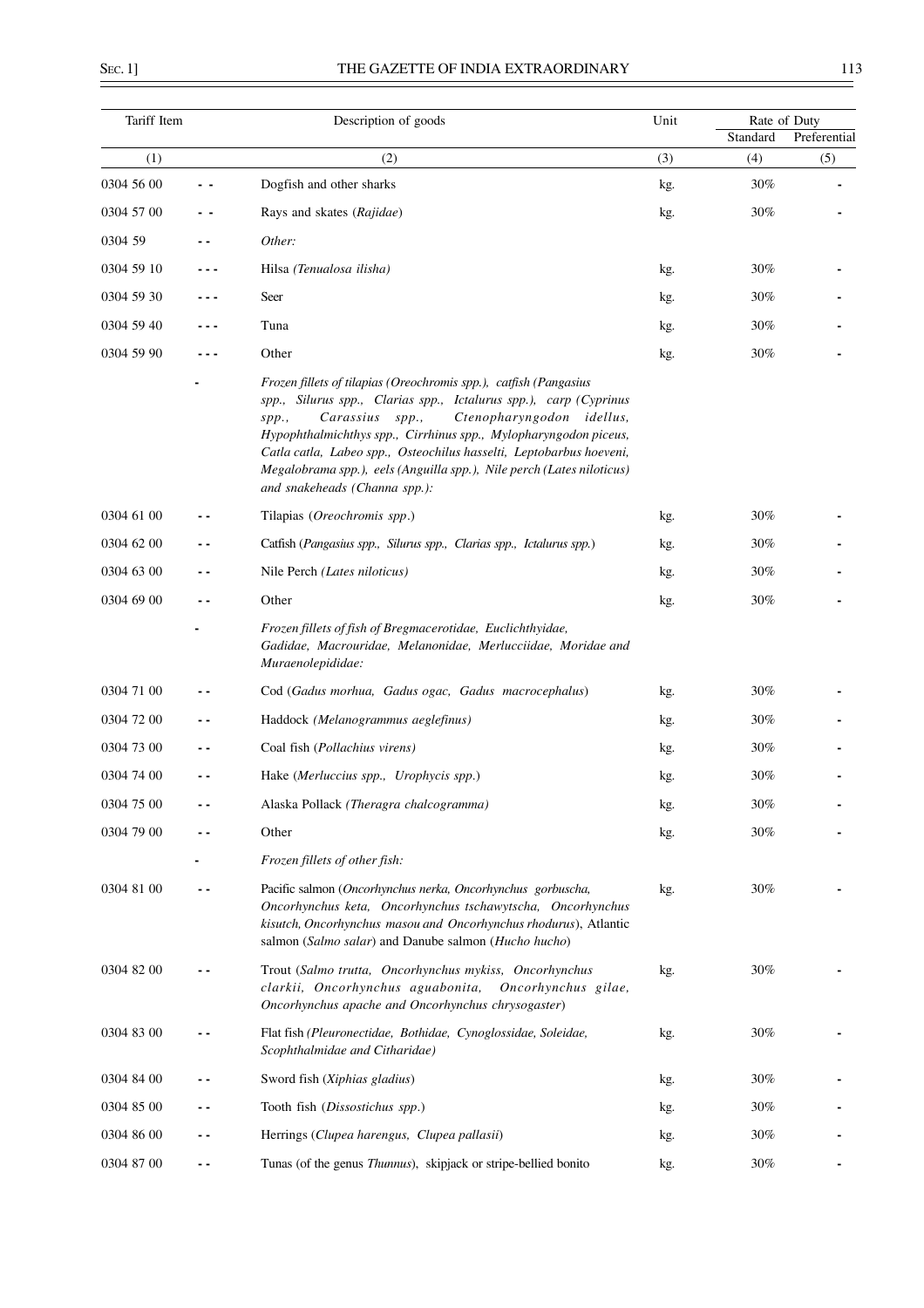| Tariff Item |                             | Description of goods                                                                                                                                                                                                                                                                                                                                                                                                     | Unit | Rate of Duty<br>Standard | Preferential |
|-------------|-----------------------------|--------------------------------------------------------------------------------------------------------------------------------------------------------------------------------------------------------------------------------------------------------------------------------------------------------------------------------------------------------------------------------------------------------------------------|------|--------------------------|--------------|
| (1)         |                             | (2)                                                                                                                                                                                                                                                                                                                                                                                                                      | (3)  | (4)                      | (5)          |
|             |                             | (Euthynnus (Katsuwonus) pelamis)                                                                                                                                                                                                                                                                                                                                                                                         |      |                          |              |
| 0304 88     |                             | Dogfish, other sharks Rays and skates (Rajidae):                                                                                                                                                                                                                                                                                                                                                                         |      |                          |              |
| 0304 88 10  |                             | Dogfish                                                                                                                                                                                                                                                                                                                                                                                                                  | kg.  | 30%                      |              |
| 0304 88 20  |                             | Other sharks                                                                                                                                                                                                                                                                                                                                                                                                             | kg.  | 30%                      |              |
| 0304 88 30  |                             | Rays and skates (Rajidae)                                                                                                                                                                                                                                                                                                                                                                                                | kg.  | 30%                      |              |
| 0304 89     |                             | Other:                                                                                                                                                                                                                                                                                                                                                                                                                   |      |                          |              |
| 0304 89 10  |                             | Hilsa (Tenualosa ilisha)                                                                                                                                                                                                                                                                                                                                                                                                 | kg.  | 30%                      |              |
| 0304 89 30  |                             | Seer                                                                                                                                                                                                                                                                                                                                                                                                                     | kg.  | 30%                      |              |
| 0304 89 40  |                             | Tuna                                                                                                                                                                                                                                                                                                                                                                                                                     | kg.  | 30%                      |              |
| 0304 89 90  |                             | Other                                                                                                                                                                                                                                                                                                                                                                                                                    | kg.  | 30%                      |              |
|             |                             | Other, frozen:                                                                                                                                                                                                                                                                                                                                                                                                           |      |                          |              |
| 0304 91 00  | . .                         | Sword fish (Xiphias gladius)                                                                                                                                                                                                                                                                                                                                                                                             | kg.  | 30%                      |              |
| 0304 92 00  |                             | Tooth fish (Dissostichus spp.)                                                                                                                                                                                                                                                                                                                                                                                           | kg.  | 30%                      |              |
| 0304 93 00  |                             | Tilapias (Oreochromis spp.), catfish (Pangasius spp., Silurus<br>spp., Clarias spp., Ictalurus spp.), carp (Cyprinus spp., Carassius<br>spp., Ctenopharyngodon idellus, Hypophthalmichthys spp., Cirrhinus<br>spp., Mylopharyngodon piceus, Catla catla, Labeo spp., Osteochilus<br>hasselti, Leptobarbus hoeveni, Megalobrama spp.), eels (Anguilla<br>spp.), Nile perch (Lates niloticus) and snakeheads (Channa spp.) | kg.  | 30%                      |              |
| 0304 94 00  |                             | Alaska Pollack (Theragra chalcogramma)                                                                                                                                                                                                                                                                                                                                                                                   | kg.  | 30%                      |              |
| 0304 95 00  |                             | Fish of the families Bregmacerotidae, Euclichthyidae, Gadidae,<br>Macrouridae, Melanonidae, Merlucciidae, Moridae and<br>Muraenolepididae, Alaska Pollack (Theragra chalcogramma)                                                                                                                                                                                                                                        | kg.  | 30%                      |              |
| 0304 96 00  |                             | Dogfish and other sharks                                                                                                                                                                                                                                                                                                                                                                                                 | kg.  | 30%                      |              |
| 0304 97 00  |                             | Rays and skates (Rajidae)                                                                                                                                                                                                                                                                                                                                                                                                | kg.  | 30%                      |              |
| 0304 99 00  |                             | Other                                                                                                                                                                                                                                                                                                                                                                                                                    | kg.  | 30%                      | - ";         |
|             | $(vi)$ in heading $0305$ ,— |                                                                                                                                                                                                                                                                                                                                                                                                                          |      |                          |              |
|             |                             | (a) for tariff item 0305 20 00 and the entries relating thereto, the following shall be substituted, namely:—                                                                                                                                                                                                                                                                                                            |      |                          |              |
| "0305 20 00 |                             | Livers, roes and milt of fish, dried, smoked, salted or in brine                                                                                                                                                                                                                                                                                                                                                         | kg.  | 30%                      | - ";         |
|             |                             | (b) for tariff item 0305 31 00 and the entries relating thereto, the following shall be substituted, namely:—                                                                                                                                                                                                                                                                                                            |      |                          |              |
| "0305 31 00 |                             | Tilapias (Oreochromis spp.), catfish (Pangasius spp., Silurus<br>spp., Clarias spp., Ictalurus spp.), carp (Cyprinus spp., Carassius<br>spp., Ctenopharyngodon idellus, Hypophthalmichthys spp., Cirrhinus<br>spp., Mylopharyngodon piceus, Catla catla, Labeo spp., Osteochilus<br>hasselti, Leptobarbus hoeveni, Megalobrama spp.), eels (Anguilla<br>spp.), Nile perch (Lates niloticus) and snakeheads (Channa spp.) | kg.  | 30%                      | - ";         |
|             |                             | (c) for tariff item 0305 44 00 and the entries relating thereto, the following shall be substituted, namely:—                                                                                                                                                                                                                                                                                                            |      |                          |              |
| "0305 44 00 |                             | Tilapias (Oreochromis spp.), catfish (Pangasius spp., Silurus<br>spp., Clarias spp., Ictalurus spp.), carp (Cyprinus spp., Carassius                                                                                                                                                                                                                                                                                     | kg.  | 30%                      | . ";         |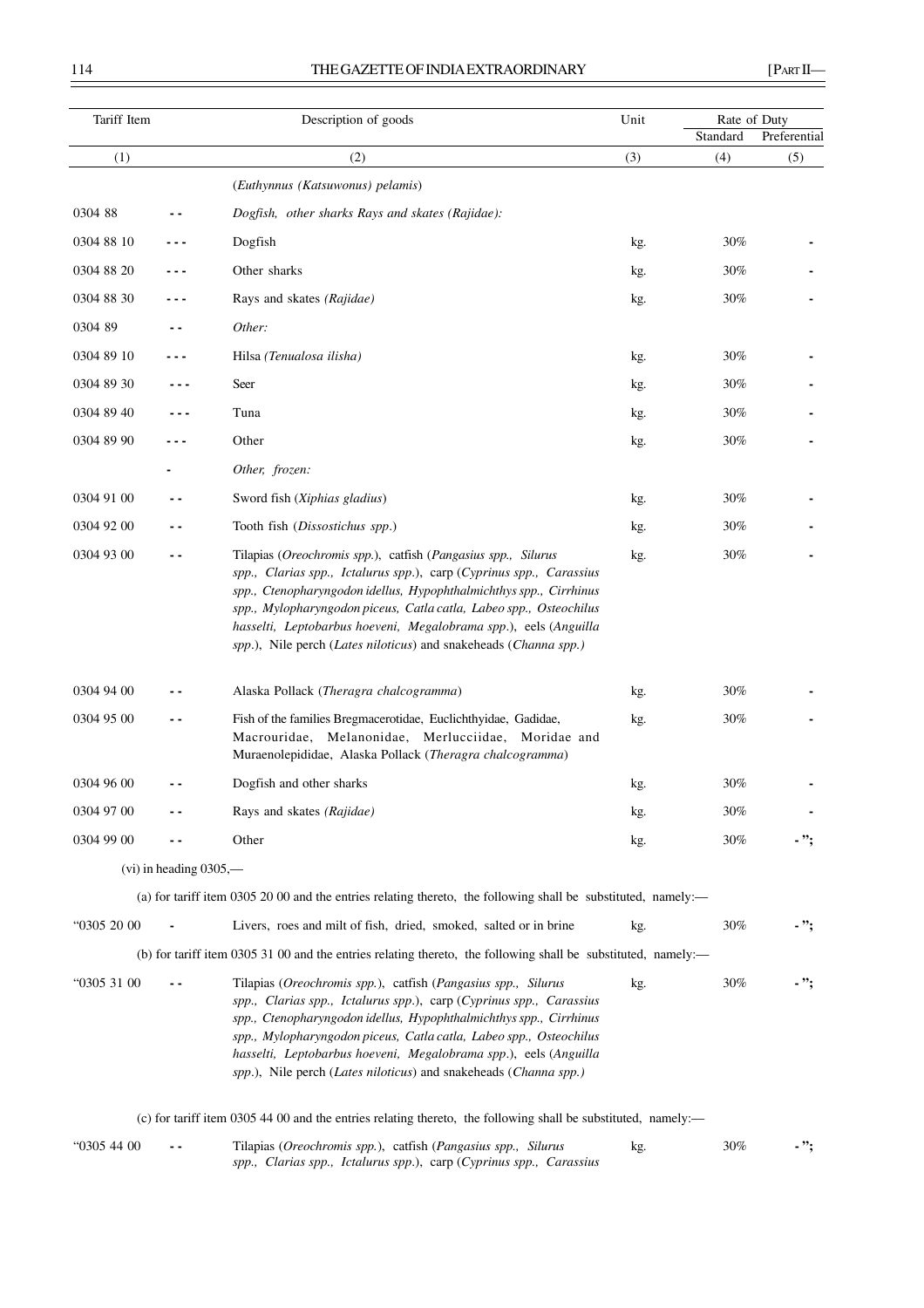$\overline{a}$ 

|  | - 1<br>×<br>۰. |
|--|----------------|
|  |                |

| Tariff Item |     | Description of goods                                                                                                                                                                                                                                                                                                                                                                                                                                                                                                                                                                                                                                                                                                                     | Unit | Rate of Duty<br>Standard | Preferential |
|-------------|-----|------------------------------------------------------------------------------------------------------------------------------------------------------------------------------------------------------------------------------------------------------------------------------------------------------------------------------------------------------------------------------------------------------------------------------------------------------------------------------------------------------------------------------------------------------------------------------------------------------------------------------------------------------------------------------------------------------------------------------------------|------|--------------------------|--------------|
| (1)         |     | (2)                                                                                                                                                                                                                                                                                                                                                                                                                                                                                                                                                                                                                                                                                                                                      | (3)  | (4)                      | (5)          |
|             |     | spp., Ctenopharyngodon idellus, Hypophthalmichthys spp., Cirrhinus<br>spp., Mylopharyngodon piceus, Catla catla, Labeo spp., Osteochilus<br>hasselti, Leptobarbus hoeveni, Megalobrama spp.), eels (Anguilla<br>spp.), Nile perch (Lates niloticus) and snakeheads (Channa spp.)                                                                                                                                                                                                                                                                                                                                                                                                                                                         |      |                          |              |
|             |     | (d) after tariff item 0305 51 00 and the entries relating thereto, the following shall be inserted, namely:—                                                                                                                                                                                                                                                                                                                                                                                                                                                                                                                                                                                                                             |      |                          |              |
| "0305 52 00 |     | Tilapias (Oreochromis spp.), catfish (Pangasius spp., Silurus<br>spp., Clarias spp., Ictalurus spp.), carp (Cyprinus spp., Carassius<br>spp., Ctenopharyngodon idellus, Hypophthalmichthys spp., Cirrhinus<br>spp., Mylopharyngodon piceus, Catla catla, Labeo spp., Osteochilus<br>hasselti, Leptobarbus hoeveni, Megalobrama spp.), eels (Anguilla<br>spp.), Nile perch (Lates niloticus) and snakeheads (Channa spp.)                                                                                                                                                                                                                                                                                                                 | kg.  | 30%                      |              |
| 0305 53 00  |     | Fish of the families Bregmacerotidae, Euclichthyidae, Gadidae,<br>Macrouridae, Melanonidae, Merlucciidae,<br>Moridae and<br>Muraenolepididae, other than cod (Gadus morhua, Gadus ogac,<br>Gadus macrocephalus)                                                                                                                                                                                                                                                                                                                                                                                                                                                                                                                          | kg.  | 30%                      |              |
| 0305 54 00  |     | Herrings (Clupea harengus, Clupea pallasii), anchovies<br>(Engraulis spp.), sardines (Sardina pilchardus, Sardinops spp.),<br>sardinella (Sardinella spp.), brisling or sprats (Sprattus sprattus),<br>mackerel (Scomber scombrus, Scomber australasicus, Scomber<br>japonicus), Indian mackerels (Rastrelliger spp.), seerfishes<br>(Scomberomorus spp.), jack and horse mackerel (Trachurus spp.),<br>jacks, crevalles (Caranx spp.), cobia (Rachycentron canadum), silver<br>pomfrets (Pampus spp.), Pacific saury (Cololabis saira), scads<br>(Decapterus spp.), capelin (Mallotus villosus), Sword fish (Xiphias<br>gladius), Kawakawa (Euthynnus affinis), bonitos (Sarda spp.), marlins,<br>sailfishes, spearfish (Istiophoridae) | kg.  | 30%                      | . ";         |
|             |     | (e) for tariff item 0305 64 00 and the entries relating thereto, the following shall be substituted, namely:—                                                                                                                                                                                                                                                                                                                                                                                                                                                                                                                                                                                                                            |      |                          |              |
| "0305 64 00 |     | Tilapias (Oreochromis spp.), catfish (Pangasius spp., Silurus<br>spp., Clarias spp., Ictalurus spp.), carp (Cyprinus spp., Carassius<br>spp., Ctenopharyngodon idellus, Hypophthalmichthys spp., Cirrhinus<br>spp., Mylopharyngodon piceus, Catla catla, Labeo spp., Osteochilus<br>hasselti, Leptobarbus hoeveni, Megalobrama spp.), eels (Anguilla<br>spp.), Nile perch (Lates niloticus) and snakeheads (Channa spp.)                                                                                                                                                                                                                                                                                                                 | kg.  | 30%                      |              |
| namely:     |     | (vii) in heading 0306, for tariff items 0306 19 00 to 0306 29 00 and the entries relating thereto, the following shall be substituted,                                                                                                                                                                                                                                                                                                                                                                                                                                                                                                                                                                                                   |      |                          |              |
| "0306 19 00 | . . | Other, including flours, meals and pellets of crustaceans, fit<br>for human consumption                                                                                                                                                                                                                                                                                                                                                                                                                                                                                                                                                                                                                                                  | kg.  | 30%                      |              |
|             |     | Live, fresh or chilled:                                                                                                                                                                                                                                                                                                                                                                                                                                                                                                                                                                                                                                                                                                                  |      |                          |              |
| 0306 31 00  |     | Rock lobster and other sea crawfish (Palinurus spp., Jasus spp.)                                                                                                                                                                                                                                                                                                                                                                                                                                                                                                                                                                                                                                                                         | kg.  | 30%                      |              |
| 0306 32 00  | . . | Lobsters (Homarus spp.)                                                                                                                                                                                                                                                                                                                                                                                                                                                                                                                                                                                                                                                                                                                  | kg.  | 30%                      |              |
| 0306 33 00  | - - | Crabs                                                                                                                                                                                                                                                                                                                                                                                                                                                                                                                                                                                                                                                                                                                                    | kg.  | 30%                      |              |
| 0306 34 00  |     | Norway lobsters (Nephrops norvegicus)                                                                                                                                                                                                                                                                                                                                                                                                                                                                                                                                                                                                                                                                                                    | kg.  | 30%                      |              |
| 0306 35 00  | - - | Cold water shrimps and prawns (Pandalus spp., Crangon crangon)                                                                                                                                                                                                                                                                                                                                                                                                                                                                                                                                                                                                                                                                           | kg.  | 30%                      |              |
| 0306 36 00  | . . | Other shrimps and prawns                                                                                                                                                                                                                                                                                                                                                                                                                                                                                                                                                                                                                                                                                                                 | kg.  | 30%                      |              |
| 0306 39 00  |     | Other, including flours, meals and pellets of crustaceans,<br>fit for human consumption                                                                                                                                                                                                                                                                                                                                                                                                                                                                                                                                                                                                                                                  | kg.  | 30%                      |              |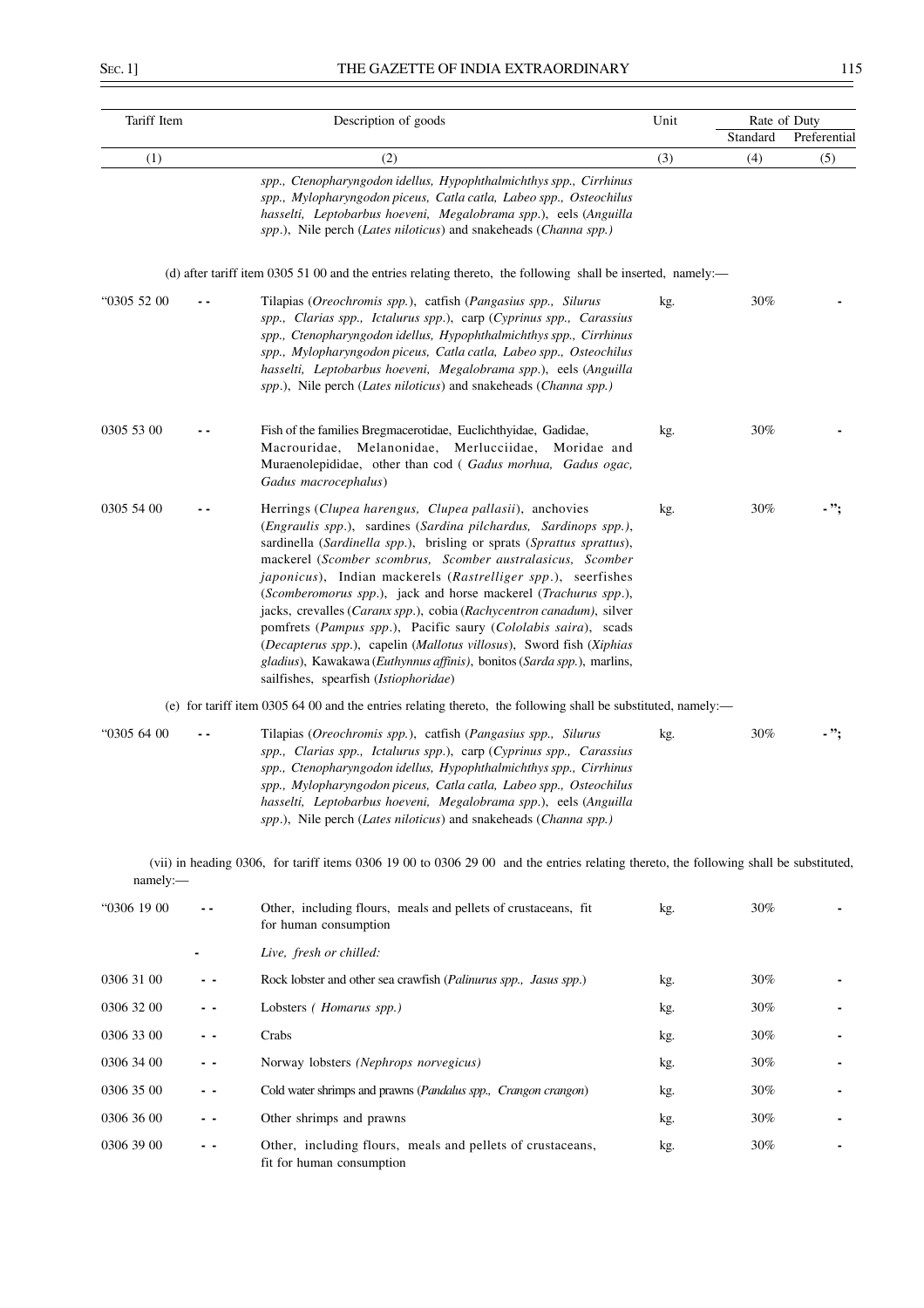# 116 THE GAZETTE OF INDIA EXTRAORDINARY [PART II—

| Tariff Item |                          | Description of goods                                                                                                         | Unit | Rate of Duty<br>Standard | Preferential |
|-------------|--------------------------|------------------------------------------------------------------------------------------------------------------------------|------|--------------------------|--------------|
| (1)         |                          | (2)                                                                                                                          | (3)  | (4)                      | (5)          |
|             |                          | Other:                                                                                                                       |      |                          |              |
| 0306 91 00  |                          | Rock lobster and other sea crawfish (Palinurus spp., Jasus spp.)                                                             | kg.  | 30%                      |              |
| 0306 92 00  | - -                      | Lobsters (Homarus spp.)                                                                                                      | kg.  | 30%                      |              |
| 0306 93 00  |                          | Crabs                                                                                                                        | kg.  | 30%                      |              |
| 0306 94 00  | . .                      | Norway lobsters (Nephrops norvegicus)                                                                                        | kg.  | 30%                      |              |
| 0306 95 00  |                          | Shrimps and prawns                                                                                                           | kg.  | 30%                      |              |
| 0306 99 00  |                          | Other, including flours, meals and pellets of crustaceans,<br>fit for human consumption                                      | kg.  | $30\%$                   | . ";         |
|             | (viii) in heading 0307,- |                                                                                                                              |      |                          |              |
|             |                          | (a) after tariff item 0307 11 00 and the entries relating thereto, the following shall be inserted, namely:—                 |      |                          |              |
| "0307 12 00 |                          | Frozen                                                                                                                       | kg.  | $30\%$                   | - ";         |
|             |                          | (b) after tariff item 0307 21 00 and the entries relating thereto, the following shall be inserted, namely:-                 |      |                          |              |
| "0307 22 00 |                          | Frozen                                                                                                                       | kg.  | $30\%$                   | . ";         |
|             |                          | (c) after tariff item 0307 31 00 and the entries relating thereto, the following shall be inserted, namely:—                 |      |                          |              |
| "0307 32 00 |                          | Frozen                                                                                                                       | kg.  | $30\%$                   | - ";         |
|             |                          | (d) for tariff items 0307 39 90 to 0307 49 90 and the entries relating thereto, the following shall be substituted, namely:- |      |                          |              |
| "0307 39 90 |                          | Other                                                                                                                        | kg.  | $30\%$                   |              |
|             |                          | Cuttle fish and squid:                                                                                                       |      |                          |              |
| 0307 42     |                          | Live, fresh or chilled:                                                                                                      |      |                          |              |
| 0307 42 10  |                          | Cuttle fish                                                                                                                  | kg.  | 30%                      |              |
| 0307 42 20  |                          | Squid                                                                                                                        | kg.  | 30%                      |              |
| 0307 43     |                          | Frozen:                                                                                                                      |      |                          |              |
| 0307 43 10  |                          | Cuttle fish                                                                                                                  | kg.  | 30%                      |              |
| 0307 43 20  |                          | Whole squids                                                                                                                 | kg.  | $30\%$                   |              |
| 0307 43 30  |                          | Squid tubes                                                                                                                  | kg.  | $30\%$                   |              |
| 0307 49     |                          | Other:                                                                                                                       |      |                          |              |
| 0307 49 10  |                          | Cuttle fish                                                                                                                  | kg.  | $30\%$                   |              |
| 0307 49 20  |                          | Whole squids                                                                                                                 | kg.  | $30\%$                   |              |
| 0307 49 30  |                          | Squid tubes                                                                                                                  | kg.  | $30\%$                   |              |
| 0307 49 40  |                          | Dried squids                                                                                                                 | kg.  | $30\%$                   |              |
| 0307 49 90  | - - -                    | Other                                                                                                                        | kg.  | $30\%$                   | . ";         |
|             |                          | (e) after tariff item 0307 51 00 and the entries relating thereto, the following shall be inserted, namely:-                 |      |                          |              |
| "0307 52 00 | . .                      | Frozen                                                                                                                       | kg.  | $30\%$                   | - ";         |
|             |                          | (f) after tariff item 0307 71 00 and the entries relating thereto, the following shall be inserted, namely:-                 |      |                          |              |
| "0307 72 00 | $\sim$                   | Frozen                                                                                                                       | kg.  | $30\%$                   | - ":         |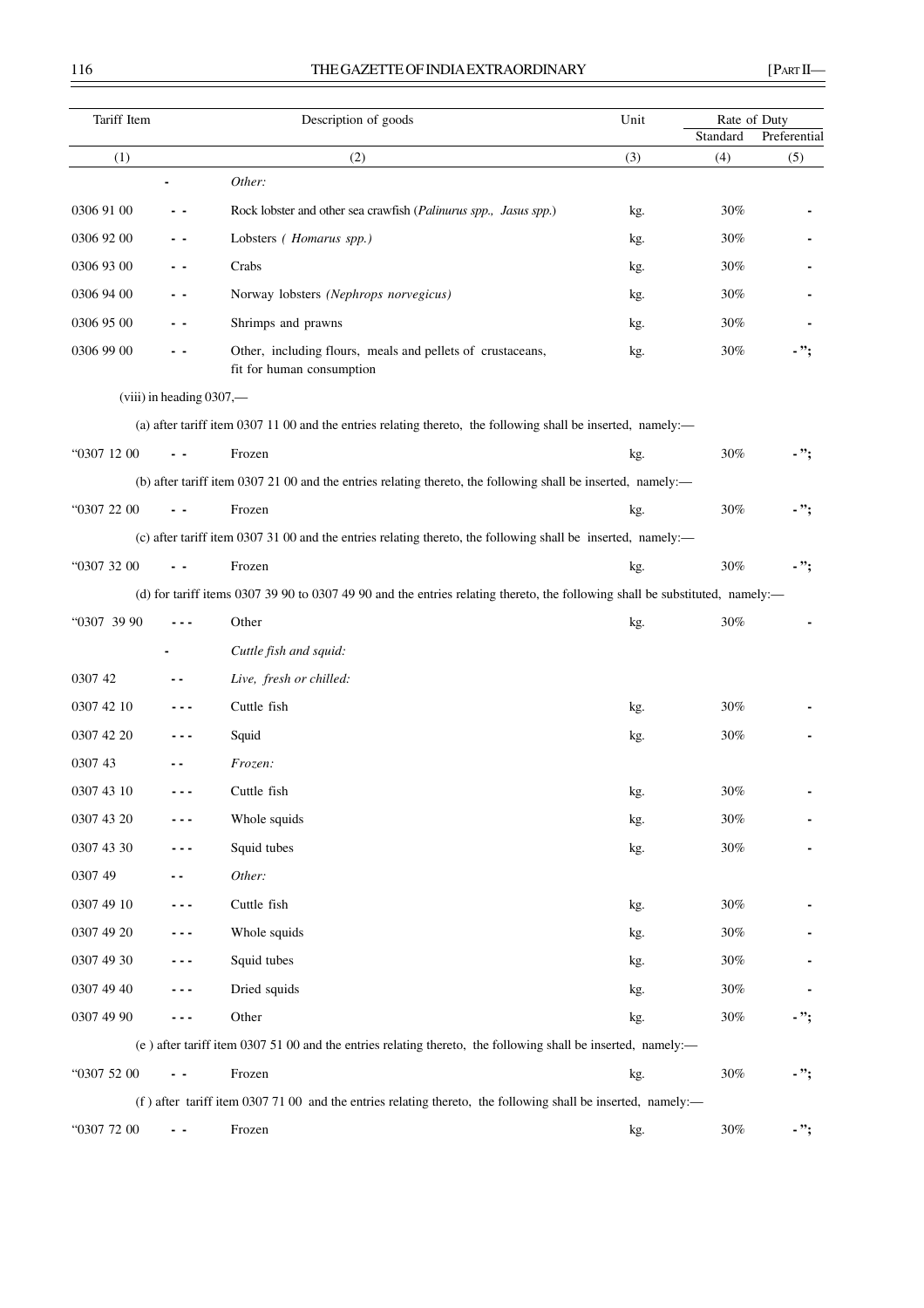# THE GAZETTE OF INDIA EXTRAORDINARY 117

 $\overline{\phantom{0}}$ 

| Tariff Item                     |                          | Description of goods                                                                                                                                                                                                                                             | Unit | Rate of Duty<br>Standard | Preferential |
|---------------------------------|--------------------------|------------------------------------------------------------------------------------------------------------------------------------------------------------------------------------------------------------------------------------------------------------------|------|--------------------------|--------------|
| (1)                             |                          | (2)                                                                                                                                                                                                                                                              | (3)  | (4)                      | (5)          |
|                                 |                          | (g) for tariff items 0307 79 00 to 0307 89 00 and the entries relating thereto, the following shall be substituted, namely:—                                                                                                                                     |      |                          |              |
| "0307 79 00                     |                          | Other                                                                                                                                                                                                                                                            | kg.  | 30%                      |              |
|                                 |                          | Abalone (Haliotis Spp.) and stromboid conchs (Strombus spp.):                                                                                                                                                                                                    |      |                          |              |
| 0307 81 00                      |                          | Live, fresh or chilled abalone (Haliotis spp.)                                                                                                                                                                                                                   | kg.  | 30%                      |              |
| 0307 82 00                      |                          | Live, fresh or chilled stromboid conchs (Strombus spp.)                                                                                                                                                                                                          | kg.  | 30%                      |              |
| 0307 83 00                      |                          | Frozen abalone (Haliotis spp.)                                                                                                                                                                                                                                   | kg.  | 30%                      |              |
| 0307 84 00                      | . .                      | Frozen stromboid conchs (Strombus spp.)                                                                                                                                                                                                                          | kg.  | 30%                      |              |
| 0307 87 00                      |                          | Other abalone (Haliotis spp.)                                                                                                                                                                                                                                    | kg.  | 30%                      |              |
| 0307 88 00                      |                          | Other stromboid conchs (Strombus spp.)                                                                                                                                                                                                                           | kg.  | 30%                      |              |
|                                 |                          | (h) after tariff item 0307 91 00 and the entries relating thereto, the following shall be inserted, namely:—                                                                                                                                                     |      |                          |              |
| "0307 92 00                     |                          | Frozen                                                                                                                                                                                                                                                           | kg.  | 30%                      | - ";         |
|                                 | $(ix)$ in heading 0308,— |                                                                                                                                                                                                                                                                  |      |                          |              |
|                                 |                          | (a) for the entry in column (2) occurring after the entry against heading 0308, the following shall be substituted, namely:—                                                                                                                                     |      |                          |              |
|                                 |                          | "- Sea cucumbers (Stichopus japonicus, Holothuroidea):";                                                                                                                                                                                                         |      |                          |              |
|                                 |                          | (b) after tariff item 0308 11 00 and the entries relating thereto, the following shall be inserted, namely:—                                                                                                                                                     |      |                          |              |
| "0308 12 00                     |                          | Frozen                                                                                                                                                                                                                                                           | kg.  | 30%                      | - ";         |
|                                 |                          | (c) for tariff items 0308 19 00 to 0308 21 00 and the entries relating thereto, the following shall be substituted, namely:-                                                                                                                                     |      |                          |              |
| "0308 19 00                     |                          | Other                                                                                                                                                                                                                                                            | kg.  | 30%                      |              |
|                                 |                          | Sea urchins (Strongylocentrotus spp., Paracentrotus lividus,<br>Loxechinus albus, Echinus esculentus):                                                                                                                                                           |      |                          |              |
| 0308 21 00                      |                          | Live, fresh or chilled                                                                                                                                                                                                                                           | kg.  | 30%                      |              |
| 0308 22 00                      |                          | Frozen                                                                                                                                                                                                                                                           | kg.  | 30%                      |              |
| $(2)$ in Chapter 4, in Note 4,— |                          |                                                                                                                                                                                                                                                                  |      |                          |              |
|                                 |                          | (A) in clause (a), the word "or" shall be omitted;                                                                                                                                                                                                               |      |                          |              |
|                                 |                          | (B) after clause (a), the following clause shall be inserted, namely:—                                                                                                                                                                                           |      |                          |              |
|                                 |                          | "(b) products obtained from milk by replacing one or more of its natural constituents (for example, butyric fats) by another substance<br>(for example, oleic fats) (heading 1901 or 2106); or";                                                                 |      |                          |              |
|                                 |                          | $(C)$ the existing clause (b) shall be re-lettered as $(c)$ ;                                                                                                                                                                                                    |      |                          |              |
|                                 |                          | (3) in Chapter 5, for Note 4, the following Note shall be substituted, namely:—                                                                                                                                                                                  |      |                          |              |
|                                 |                          | "4. Throughout the Schedule, the expression "horsehair" means hair of the manes or tails of equine or bovine animals. Heading 0511 covers,<br>inter alia, horsehair and horsehair waste, whether or not put up as a layer with or without supporting material."; |      |                          |              |
|                                 |                          | (4) in Chapter 8, in heading 0805, for tariff item 0805 20 00 and the entries relating thereto, the following shall be substituted, namely:—                                                                                                                     |      |                          |              |
| $66 -$                          |                          | Mandarins (including tangerines and satsumas); clementines, wilkings and similar citrus hybrids:                                                                                                                                                                 |      |                          |              |
| 0805 21 00                      |                          | Mandarins (including tangerines and satsumas)                                                                                                                                                                                                                    | kg.  | 30%                      |              |
| 0805 22 00                      |                          | Clementines                                                                                                                                                                                                                                                      | kg.  | 30%                      |              |
| 0805 29 00                      |                          | Other                                                                                                                                                                                                                                                            | kg.  | 30%                      | - ";         |
|                                 |                          |                                                                                                                                                                                                                                                                  |      |                          |              |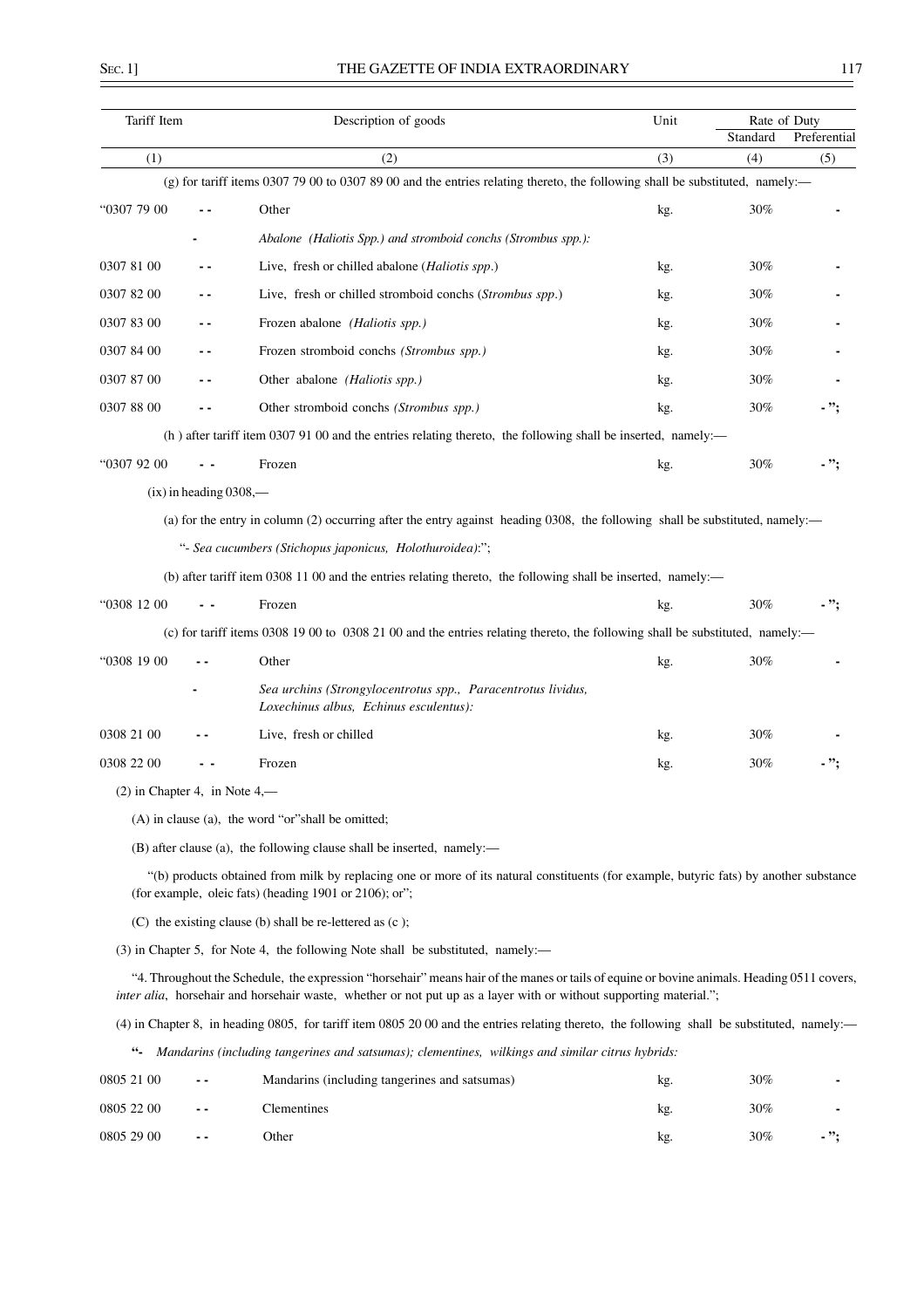| Tariff Item              | Description of goods | Unit                                                                                                                                                                                                                                                  | Rate of Duty |                 |                     |
|--------------------------|----------------------|-------------------------------------------------------------------------------------------------------------------------------------------------------------------------------------------------------------------------------------------------------|--------------|-----------------|---------------------|
| (1)                      |                      | (2)                                                                                                                                                                                                                                                   | (3)          | Standard<br>(4) | Preferential<br>(5) |
| $(5)$ in Chapter $12,$ — |                      |                                                                                                                                                                                                                                                       |              |                 |                     |
|                          |                      | (i) for heading 1211 and the entries relating thereto, the following shall be substituted, namely:—                                                                                                                                                   |              |                 |                     |
| "1211                    |                      | PLANTS AND PARTS OF PLANTS (INCLUDING SEEDS AND<br>FRUITS), OFA KIND USED PRIMARILY IN PERFUMERY, IN<br>PHARMACY OR FOR INSECTICIDAL, FUNGICIDAL OR<br>SIMILAR PURPOSE, FRESH, CHILLED, FROZEN OR DRIED,<br>WHETHER OR NOT CUT, CRUSHED OR POWDERED"; |              |                 |                     |
|                          |                      | (ii) after tariff item 1211 40 00 and the entries relating thereto, the following shall be inserted, namely:—                                                                                                                                         |              |                 |                     |
| "1211 50 00              |                      | Ephedra                                                                                                                                                                                                                                               | kg.          | 30%             | - ";                |
|                          |                      | (6) in Chapter 13, in heading 1302, after tariff item 1302 13 00 and the entries relating thereto, the following shall be inserted, namely:—                                                                                                          |              |                 |                     |
| "1302 14 00              |                      | Of ephedra                                                                                                                                                                                                                                            | kg.          | 30%             | - ":                |
| $(7)$ in Chapter 16,—    |                      |                                                                                                                                                                                                                                                       |              |                 |                     |
|                          |                      | (i) in Sub-heading Note 1, for the words "as infant food", the words "as food suitable for infants or young children" shall be substituted;                                                                                                           |              |                 |                     |
|                          |                      | (ii) in heading 1604, after tariff item 1604 17 00 and the entries relating thereto, the following shall be inserted, namely:—                                                                                                                        |              |                 |                     |
| "1604 18 00              |                      | Shark fins                                                                                                                                                                                                                                            | kg.          | 30%             | - ";                |
|                          |                      | (8) in Chapter 19, for sub-heading 1901 10 and the entries relating thereto, the following shall be substituted, namely:—                                                                                                                             |              |                 |                     |
| "1901 10                 |                      | Preparations suitable for infants or young children, put up for retail sale:";                                                                                                                                                                        |              |                 |                     |
| $(9)$ in Chapter 20,—    |                      |                                                                                                                                                                                                                                                       |              |                 |                     |
|                          |                      | (i) in Sub-heading Note 1, for the words "as infant food", the words "as food suitable for infants or young children" shall be substituted;                                                                                                           |              |                 |                     |
|                          |                      | (ii) in Sub-heading Note 2, for the words "as infant food", the words "as food suitable for infants or young children" shall be substituted;                                                                                                          |              |                 |                     |
| be substituted;          |                      | (10) in Chapter 21, in Sub-heading Note 3, for the words "as infant food", the words "as food suitable for infants or young children" shall                                                                                                           |              |                 |                     |
| $(11)$ in Chapter 22,—   |                      |                                                                                                                                                                                                                                                       |              |                 |                     |
| namely:                  |                      | (i) for sub-heading 2202 90, tariff items 2202 90 10 to 2202 90 90 and the entries relating thereto, the following shall be substituted,                                                                                                              |              |                 |                     |
|                          | $66 -$               | Other:                                                                                                                                                                                                                                                |              |                 |                     |
| 2202 91 00               | . .                  | Non alcoholic beer                                                                                                                                                                                                                                    | $\mathbf{l}$ | 30%             |                     |
| 2202 99                  |                      | Other:                                                                                                                                                                                                                                                |              |                 |                     |
| 2202 99 10               |                      | Soya milk drinks, whether or not sweetened or flavoured                                                                                                                                                                                               | $\mathbf{l}$ | 30%             |                     |
| 2202 99 20               |                      | Fruit pulp or fruit juice based drink                                                                                                                                                                                                                 | 1            | 30%             |                     |
| 2202 99 30               |                      | Beverages containing milk                                                                                                                                                                                                                             | 1            | 30%             |                     |
| 2202 99 90               |                      | Other                                                                                                                                                                                                                                                 | 1            | $30\%$          | ";                  |
|                          |                      | (ii) after tariff item 2204 21 90 and the entries relating thereto, the following shall be inserted, namely:—                                                                                                                                         |              |                 |                     |
| "2204 22                 |                      | In containers holding more than $2 l$ but not more than $10 l$ :                                                                                                                                                                                      |              |                 |                     |
| 2204 22 10               |                      | Port and other red wines                                                                                                                                                                                                                              | $\mathbf{l}$ | 150%            |                     |
| 2204 22 20               |                      | Sherry and other white wines                                                                                                                                                                                                                          | 1            | 150%            |                     |
| 2204 22 90               | $- - -$              | Other                                                                                                                                                                                                                                                 | $\mathbf{l}$ | $150\%$         | - ";                |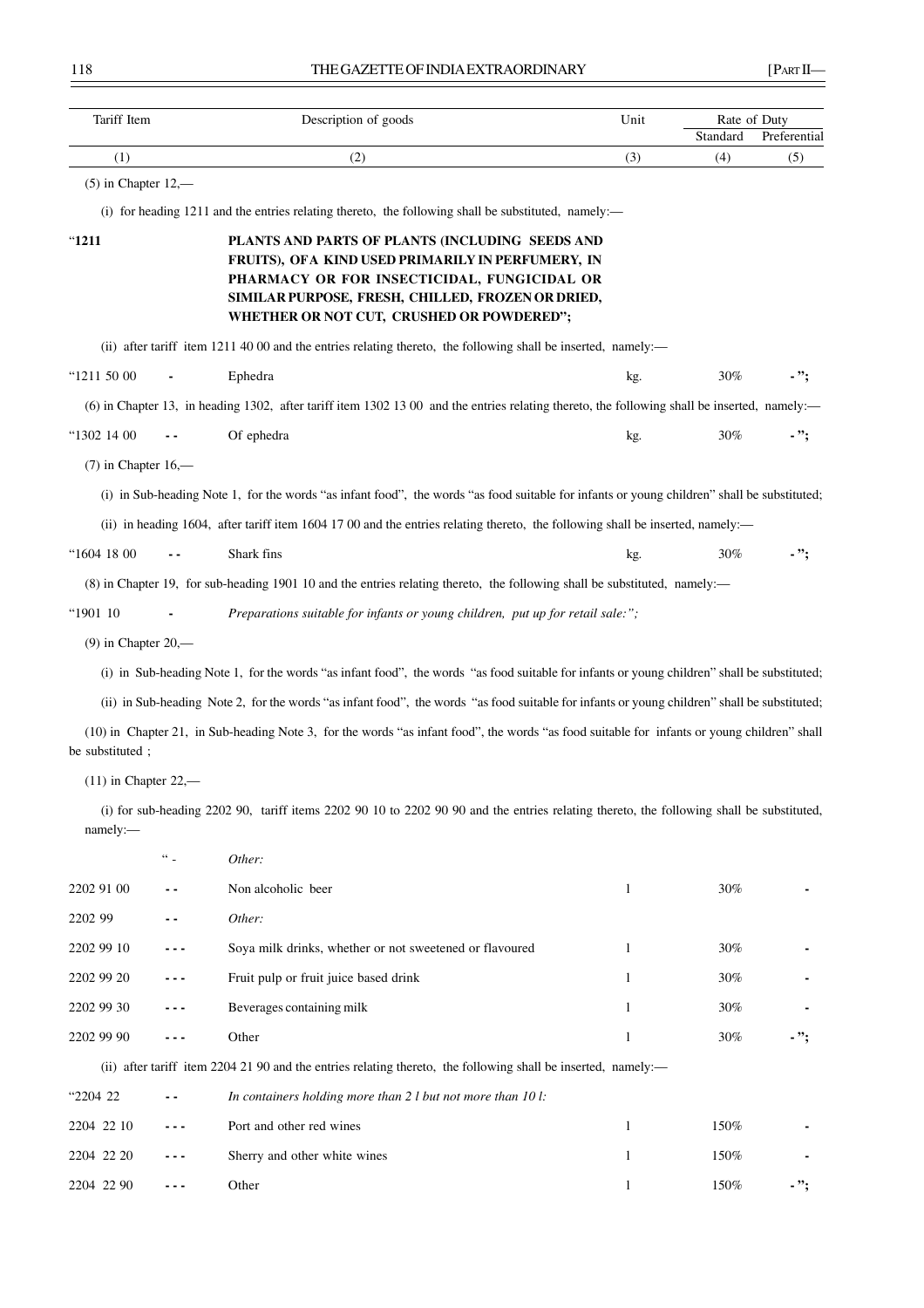| Tariff Item            |           | Description of goods                                                                                                                                                                                                                | Unit | Rate of Duty    |                     |
|------------------------|-----------|-------------------------------------------------------------------------------------------------------------------------------------------------------------------------------------------------------------------------------------|------|-----------------|---------------------|
| (1)                    |           | (2)                                                                                                                                                                                                                                 | (3)  | Standard<br>(4) | Preferential<br>(5) |
|                        |           | (iii) for tariff item 2206 00 00 and the entries relating thereto, the following shall be substituted, namely:—                                                                                                                     |      |                 |                     |
| "2206 00 00            |           | OTHER FERMENTED BEVERAGES (FOR EXAMPLE, CIDER,<br>PERRY, MEAD, SAKE); MIXTURES OF FERMENTED<br>BEVERAGES AND NON-ALCOHOLIC BEVERAGES, NOT<br><b>ELSEWHERE SPECIFIED OR INCLUDED</b>                                                 | -1   | 150%            | - ":                |
| $(12)$ in Chapter 27,— |           |                                                                                                                                                                                                                                     |      |                 |                     |
|                        |           | (i) for Sub-heading Note 4, the following shall be substituted, namely:—                                                                                                                                                            |      |                 |                     |
|                        |           | 4. For the purposes of sub-heading 2710 12, "light oils and preparations" are those of which 90 % or more by volume (including losses)<br>distil at 210 °C according to the ISO 3405 method (equivalent to the ASTM D 86 method).'; |      |                 |                     |
|                        |           | (ii) for tariff item 2707 50 00 and the entries relating thereto, the following shall be substituted, namely:—                                                                                                                      |      |                 |                     |
| "2707 50 00            |           | Other aromatic hydrocarbon mixtures of which 65 % or more<br>by volume (including losses) distils at $250\text{ °C}$ by the ISO 3405 method<br>(equivalent to the ASTM D 86 method)                                                 | kg.  | 10%             | - ";                |
| $(13)$ in Chapter 28,— |           |                                                                                                                                                                                                                                     |      |                 |                     |
|                        |           | (i) for Note 7, the following shall be substituted, namely:—                                                                                                                                                                        |      |                 |                     |
|                        |           | "7. Heading 2853 includes copper phosphide (phosphor copper) containing more than 15 % by weight of phosphorus.";                                                                                                                   |      |                 |                     |
|                        |           | (ii) after tariff item 2811 11 00 and the entries relating thereto, the following shall be inserted, namely:—                                                                                                                       |      |                 |                     |
| "2811 12 00            |           | Hydrogen cyanide (hydrocyanic acid)                                                                                                                                                                                                 | kg.  | $10\%$          |                     |
|                        |           | (iii) tariff item 2811 19 10 and the entries relating thereto shall be omitted;                                                                                                                                                     |      |                 |                     |
| namely:-               |           | (iv) for sub-heading 2812 10, tariff items 2812 10 10 to 2812 90 00 and the entries relating thereto, the following shall be substituted,                                                                                           |      |                 |                     |
|                        | $\ddotsc$ | Chlorides and chloride oxides:                                                                                                                                                                                                      |      |                 |                     |
| 2812 11 00             | - -       | Carbonyl dichloride (phosgene)                                                                                                                                                                                                      | kg.  | 10%             |                     |
| 2812 12 00             |           | Phosphorous oxychloride                                                                                                                                                                                                             | kg.  | $10\%$          |                     |
| 2812 13 00             | . .       | Phosphorous trichloride                                                                                                                                                                                                             | kg.  | 10%             |                     |
| 2812 14 00             |           | Phosphorous pentachloride                                                                                                                                                                                                           | kg.  | $10\%$          |                     |
| 2812 15 00             |           | Sulphur monochloride                                                                                                                                                                                                                | kg.  | $10\%$          |                     |
| 2812 16 00             | - -       | Sulphur dichloride                                                                                                                                                                                                                  | kg.  | $10\%$          |                     |
| 2812 17 00             |           | Thionyl chloride                                                                                                                                                                                                                    | kg.  | $10\%$          |                     |
| 2812 19                | - -       | Other:                                                                                                                                                                                                                              |      |                 |                     |
| 2812 19 10             | - - -     | Sulpur oxychloride                                                                                                                                                                                                                  | kg.  | $10\%$          |                     |
| 2812 19 20             | - - -     | Silicon tetrachloride                                                                                                                                                                                                               | kg.  | $10\%$          |                     |
| 2812 19 30             |           | Arsenous trichloride                                                                                                                                                                                                                | kg.  | $10\%$          |                     |
| 2812 19 90             | .         | Other                                                                                                                                                                                                                               | kg.  | $10\%$          |                     |
| 2812 90 00             |           | Other                                                                                                                                                                                                                               | kg.  | $10\%$          | $\cdot$             |
|                        |           |                                                                                                                                                                                                                                     |      |                 |                     |

(v) the heading 2848, sub-heading 2848 00, tariff items 2848 00 10 to 2848 00 90 and the entries relating thereto shall be omitted;

(vi) for heading 2853, sub-heading 2853 00, tariff items 2853 00 10 to 2853 00 99 and the entries relating thereto, the following shall be substituted, namely:—

## "**2853 PHOSPHIDES, WHETHER OR NOT CHEMICALLY DEFINED, EXCLUDING FERROPHOSPHORUS; OTHER INORGANIC COMPOUNDS (INCLUDING DISTILLED OR CONDUCTIVITY**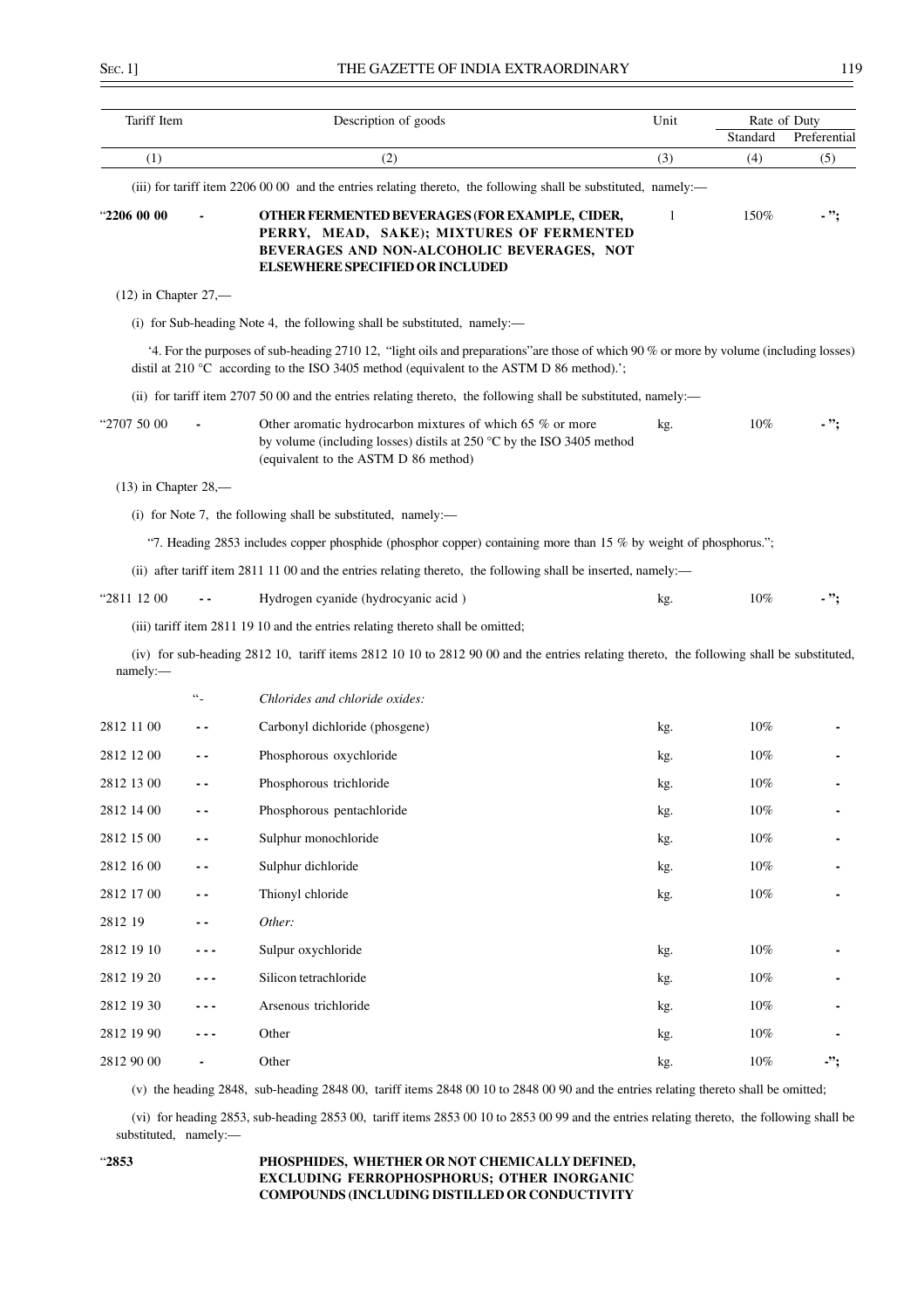| Tariff Item            |                           | Description of goods                                                                                                                                                           |     | Rate of Duty |              |
|------------------------|---------------------------|--------------------------------------------------------------------------------------------------------------------------------------------------------------------------------|-----|--------------|--------------|
|                        |                           |                                                                                                                                                                                |     | Standard     | Preferential |
| (1)                    |                           | (2)<br>WATER AND WATER OF SIMILAR PURITY); LIQUID AIR<br>(WHETHER OR NOT RARE GASES HAVE BEEN REMOVED);<br>COMPRESSED AIR; AMALGAMS, OTHER THAN AMALGAMS<br>OF PRECIOUS METALS | (3) | (4)          | (5)          |
| 2853 10 00             |                           | Cyanogen chloride (chlorcyan)                                                                                                                                                  | kg. | $10\%$       |              |
| 2853 90                |                           | Other:                                                                                                                                                                         |     |              |              |
| 2853 90 10             | - - -                     | Distilled or conductivity water and water of similar purity                                                                                                                    | kg. | $10\%$       |              |
| 2853 90 20             | - - -                     | Liquid air, whether or not rare gases have been removed                                                                                                                        | kg. | $10\%$       |              |
| 2853 90 30             | - - -                     | Compressed air                                                                                                                                                                 | kg. | $10\%$       |              |
| 2853 90 40             | - - -                     | Amalgams, other than of precious metals                                                                                                                                        | kg. | 10%          |              |
| 2853 90 90             | $- - -$                   | Other                                                                                                                                                                          | kg. | $10\%$       | - ";         |
| $(14)$ in Chapter 29,— |                           |                                                                                                                                                                                |     |              |              |
|                        |                           | (i) after tariff item 2903 82 00 and the entries relating thereto, the following shall be inserted, namely:—                                                                   |     |              |              |
| "2903 83 00            |                           | Mirex (ISO)                                                                                                                                                                    | kg. | $10\%$       | - ":         |
|                        |                           | (ii) after tariff item 2903 92 29 and the entries relating thereto, the following shall be inserted, namely:—                                                                  |     |              |              |
| "2903 93 00            |                           | Pentachlorobenzene (ISO)                                                                                                                                                       | kg. | 10%          |              |
| 2903 94 00             | $ -$                      | Hexabromobiphenyls                                                                                                                                                             | kg. | 10%          | $\cdot$ ";   |
|                        | $(iii)$ in heading 2904,— |                                                                                                                                                                                |     |              |              |
|                        |                           | (a) after tariff item 2904 20 90 and the entries relating thereto, the following shall be inserted, namely:—                                                                   |     |              |              |
|                        | $66 -$                    | Perfluorooctane sulphonic acid, its salts and perfluorooctane sulphonyl fluoride:                                                                                              |     |              |              |
| 2904 31 00             | $ -$                      | Perfluorooctane sulphonic acid                                                                                                                                                 | kg. | $10\%$       |              |
| 2904 32 00             | $\sim$ $\sim$             | Ammonium perfluorooctane sulphonate                                                                                                                                            | kg. | $10\%$       |              |
| 2904 33 00             | - -                       | Lithium perfluorooctane sulphonate                                                                                                                                             | kg. | $10\%$       |              |
| 2904 34 00             | - -                       | Potassium perfluorooctane sulphonate                                                                                                                                           | kg. | $10\%$       |              |
| 2904 35 00             | $ -$                      | Other salts of perfluorooctane sulphonic acid                                                                                                                                  | kg. | 10%          |              |
| 2904 36 00             |                           | Perfluorooctane sulphonyl fluoride                                                                                                                                             | kg. | $10\%$       | $\cdot$ ";   |
| namely:                |                           | (b) for sub-heading 2904 90, tariff items 2904 90 10 to 2904 90 90 and the entries relating thereto, the following shall be substituted,                                       |     |              |              |
|                        | $\omega_{\rm{m}}$         | Other:                                                                                                                                                                         |     |              |              |
| 2904 91 00             | . .                       | Trichloronitromethane (chloropicrin)                                                                                                                                           | kg. | $10\%$       |              |
| 2904 99                | ۰.                        | Other:                                                                                                                                                                         |     |              |              |
| 2904 99 10             | .                         | 2, 5 dichloronitrobenzene                                                                                                                                                      | kg. | 10%          |              |
| 2904 99 20             | - - -                     | Dinitrochlorebenzene                                                                                                                                                           | kg. | 10%          |              |
| 2904 99 30             | - - -                     | Meta nitrochlorobenzene                                                                                                                                                        | kg. | 10%          |              |
| 2904 99 40             | - - -                     | Ortho nitrochlorobenzene                                                                                                                                                       | kg. | 10%          |              |
| 2904 99 50             | - - -                     | Para nitrochlorobenzene                                                                                                                                                        | kg. | 10%          |              |
| 2904 99 60             | - - -                     | 2-nitrochlorotoluene                                                                                                                                                           | kg. | 10%          |              |
| 2904 99 70             | - - -                     | Sodium meta nitrochlorobenzene sulphonate                                                                                                                                      | kg. | 10%          |              |
| 2904 99 90             | - - -                     | Other                                                                                                                                                                          | kg. | $10\%$       | - ";         |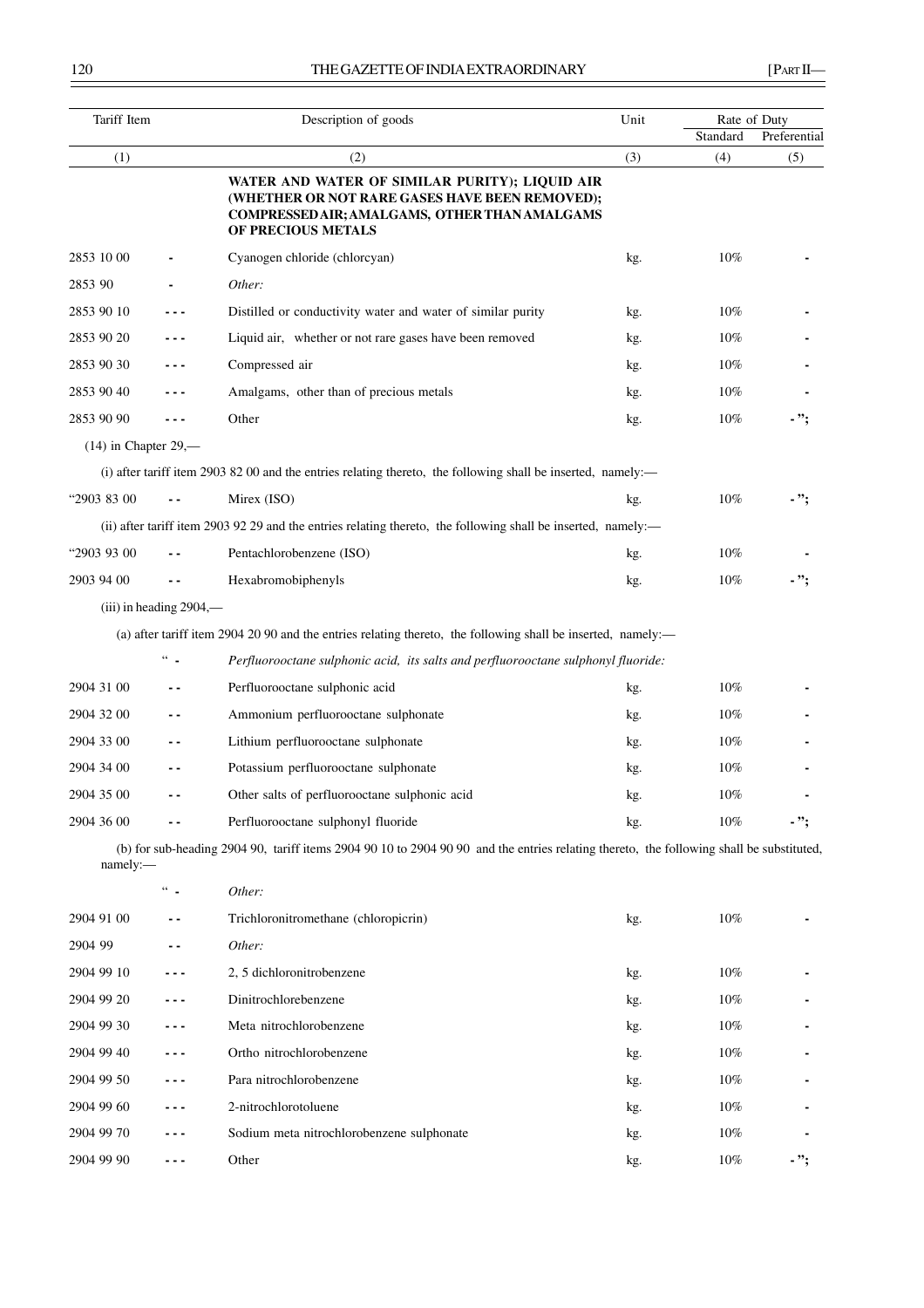| ٧ |  |
|---|--|

| Tariff Item |                            | Description of goods                                                                                                                        | Unit | Rate of Duty |              |
|-------------|----------------------------|---------------------------------------------------------------------------------------------------------------------------------------------|------|--------------|--------------|
|             |                            |                                                                                                                                             |      | Standard     | Preferential |
| (1)         |                            | (2)                                                                                                                                         | (3)  | (4)          | (5)          |
|             |                            | (iv) after tariff item 2910 40 00 and the entries relating thereto, the following shall be inserted, namely:—                               |      |              |              |
| "2910 50 00 |                            | Endrin (ISO)                                                                                                                                | kg.  | $10\%$       | - ":         |
|             | $(v)$ in heading 2914,—    |                                                                                                                                             |      |              |              |
|             |                            | (a) after tariff item 2914 61 00 and the entries relating thereto, the following shall be inserted, namely:—                                |      |              |              |
| "2914 62 00 |                            | Coenzyme Q10 (ubidecarenone (INN))                                                                                                          | kg.  | 10%          | - ";         |
| namely:     |                            | (b) for sub-heading 2914 70, tariff items 2914 70 10 to 2914 70 90 and the entries relating thereto, the following shall be substituted,    |      |              |              |
|             | $\lq\lq$                   | Halogenated, sulphonated, nitrated or nitrosated derivatives:                                                                               |      |              |              |
| 2914 71 00  | . .                        | Chlordecone (ISO)                                                                                                                           | kg.  | 10%          |              |
| 2914 79     | - -                        | Other:                                                                                                                                      |      |              |              |
| 2914 79 10  | - - -                      | 1-chloro anthraquinone                                                                                                                      | kg.  | 10%          |              |
| 2914 79 20  |                            | Musk ketone                                                                                                                                 | kg.  | 10%          |              |
| 2914 79 90  | - - -                      | Other                                                                                                                                       | kg.  | 10%          | - ";         |
|             |                            | (vi) after tariff item 2918 16 90 and the entries relating thereto, the following shall be inserted, namely:—                               |      |              |              |
| "2918 17 00 |                            | 2, 2-Diphenyl-2-hydroxyacetic acid (benzilic acid)                                                                                          | kg.  | 10%          | - ";         |
| namely:     |                            | (vii) for sub-heading 2920 90, tariff items 2920 90 10 to 2920 90 44 and the entries relating thereto, the following shall be substituted,  |      |              |              |
|             | $\epsilon\epsilon_{\perp}$ | Phosphite esters and their salts; their halogenated, sulphonated,<br>nitrated or nitrosated derivatives:                                    |      |              |              |
| 2920 21 00  |                            | Dimethyl phosphite                                                                                                                          | kg.  | $10\%$       |              |
| 2920 22 00  | - -                        | Diethyl phosphite                                                                                                                           | kg.  | $10\%$       |              |
| 2920 23 00  | - -                        | Trimethyl phosphite                                                                                                                         | kg.  | $10\%$       |              |
| 2920 24 00  | ۰.                         | Triethyl phosphite                                                                                                                          | kg.  | $10\%$       |              |
| 2920 29     | - -                        | Other:                                                                                                                                      |      |              |              |
| 2920 29 10  |                            | Dimethyl sulphate                                                                                                                           | kg.  | 10%          |              |
| 2920 29 20  |                            | Diethyl sulphate                                                                                                                            | kg.  | 10%          |              |
| 2920 29 30  |                            | Tris (2, 3 Dibromopropyl) phosphate                                                                                                         | kg.  | 10%          |              |
| 2920 29 90  |                            | Other                                                                                                                                       | kg.  | 10%          |              |
| 2920 30 00  |                            | Endosulfan (ISO)                                                                                                                            | kg.  | $10\%$       | - ";         |
| namely:     |                            | (viii) for sub-heading 2921 19, tariff items 2921 19 11 to 2921 19 90 and the entries relating thereto, the following shall be substituted, |      |              |              |
| "2921 12 00 | . .                        | 2-(N, N-Dimethylamino)ethylchloride hydrochloride                                                                                           | kg.  | $10\%$       |              |
| 2921 13 00  | ٠.                         | 2-(N, N-Diethylamino)ethylchloride hydrochloride                                                                                            | kg.  | 10%          |              |
| 2921 14 00  |                            | 2-(N, N-Diisopropylamino)ethylchloride hydrochloride                                                                                        | kg.  | $10\%$       |              |
| 2921 19     |                            | Other:                                                                                                                                      |      |              |              |
| 2921 19 10  |                            | 2-Chloro N, N-Diisopropyl ethylamine                                                                                                        | kg.  | 10%          |              |
| 2921 19 20  |                            | 2-Chloro N, N-Dimethyl ethanamine                                                                                                           | kg.  | 10%          |              |
| 2921 19 90  | - - -                      | Other                                                                                                                                       | kg.  | 10%          | - ";         |

(ix) for sub-heading 2922 12, tariff items 2922 12 10 to 2922 12 90 and the entries relating thereto, the following shall be substituted, namely:—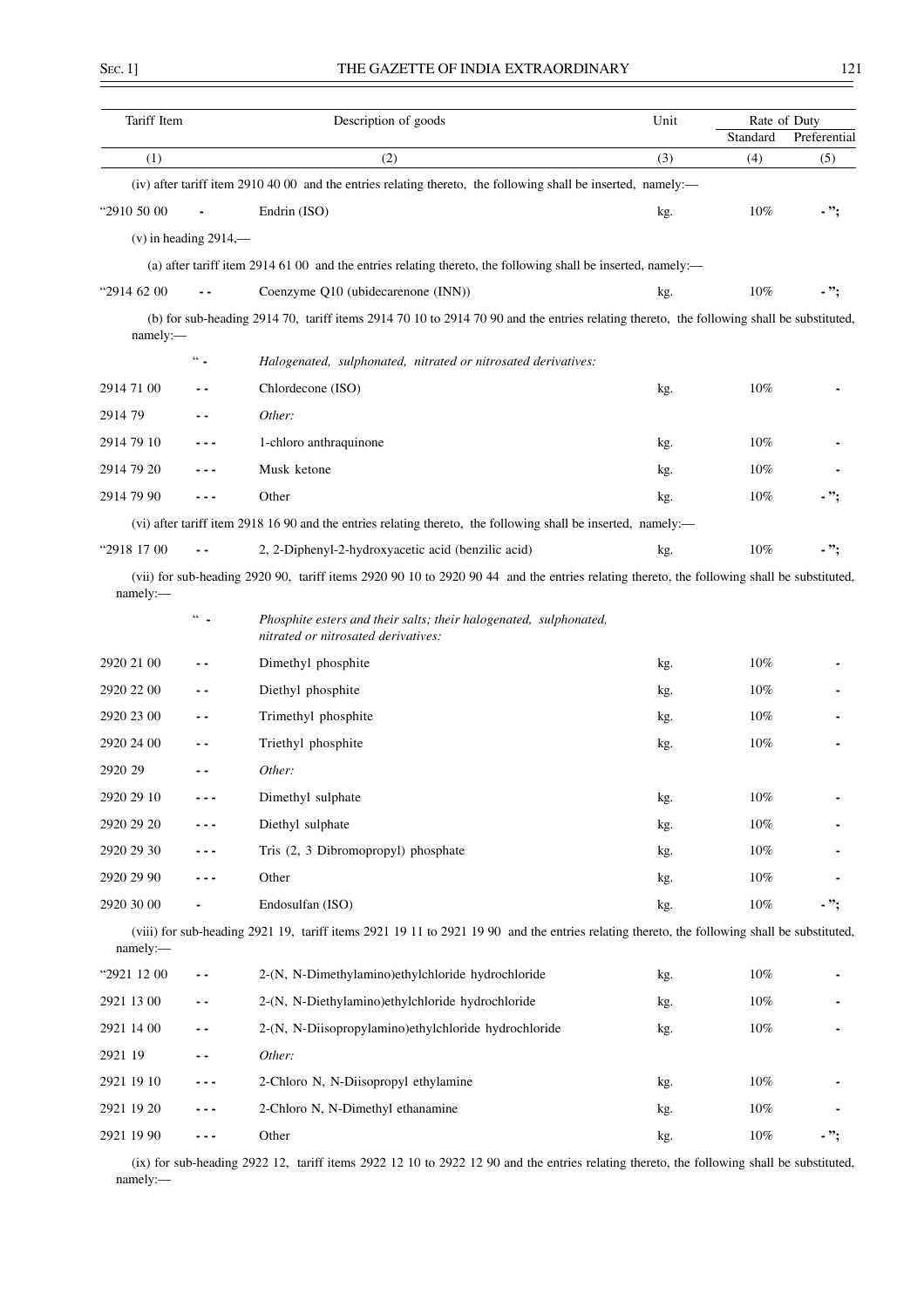# THE GAZETTE OF INDIA EXTRAORDINARY [PART II—

| Tariff Item |                          | Description of goods                                                                                                                                                                                                                     | Unit | Rate of Duty |              |
|-------------|--------------------------|------------------------------------------------------------------------------------------------------------------------------------------------------------------------------------------------------------------------------------------|------|--------------|--------------|
|             |                          |                                                                                                                                                                                                                                          |      | Standard     | Preferential |
| (1)         |                          | (2)                                                                                                                                                                                                                                      | (3)  | (4)          | (5)          |
| "2922 12 00 |                          | Diethanolamine and its salts                                                                                                                                                                                                             | kg.  | 10%          | -";          |
|             |                          | (x) for sub-heading 2922 13, tariff items 2922 13 10 to 2922 13 90, tariff item 2922 14 00, sub-heading 2922 19, tariff items 2922 19 40<br>to 2922 19 90 and the entries relating thereto, the following shall be substituted, namely:— |      |              |              |
| "2922 14 00 | $\sim$ $\sim$            | Dextropropoxyphene (INN) and its salts                                                                                                                                                                                                   | kg.  | $10\%$       |              |
| 2922 15 00  | $\sim$ $\sim$            | Triethanolamine                                                                                                                                                                                                                          | kg.  | $10\%$       |              |
| 2922 16 00  | - -                      | Diethanolammonium perfluorooctane sulphonate                                                                                                                                                                                             | kg.  | 10%          |              |
| 2922 17     | $\sim$ $\sim$            | Methyldiethanolamine and ethyldiethanolamine:                                                                                                                                                                                            |      |              |              |
| 2922 17 10  | ---                      | Methyldiethanolamine                                                                                                                                                                                                                     | kg.  | 10%          |              |
| 2922 17 20  | - - -                    | Ethyldiethanolamine                                                                                                                                                                                                                      | kg.  | 10%          |              |
| 2922 18 00  |                          | 2-(N, N-Diisopropylamino) ethanol                                                                                                                                                                                                        | kg.  | $10\%$       |              |
| 2922 19     | . .                      | Other:                                                                                                                                                                                                                                   |      |              |              |
| 2922 19 10  | ---                      | 2-Hydroxy N, N-Diisopropyl ethylamine                                                                                                                                                                                                    | kg.  | 10%          |              |
| 2922 19 90  | - - -                    | Other                                                                                                                                                                                                                                    | kg.  | $10\%$       | - ";         |
|             |                          | (xi) after tariff item 2923 20 90 and the entries relating thereto, the following shall be inserted, namely:—                                                                                                                            |      |              |              |
| "2923 30 00 |                          | Tetraethylammonium perfluorooctane sulphonate                                                                                                                                                                                            | kg.  | 10%          |              |
| 2923 40 00  |                          | Didecyldimethylammonium perfluorooctane sulphonate                                                                                                                                                                                       | kg.  | 10%          | - ";         |
|             |                          | (xii) after tariff item 2924 24 00 and the entries relating thereto, the following shall be inserted, namely:—                                                                                                                           |      |              |              |
| "2924 25 00 |                          | Alachlor (ISO)                                                                                                                                                                                                                           | kg.  | 10%          | $\cdot$ ";   |
|             |                          | (xiii) after tariff item 2926 30 00 and the entries relating thereto, the following shall be inserted, namely:—                                                                                                                          |      |              |              |
| "2926 40 00 |                          | Alpha-phenylacetoacetonitrile                                                                                                                                                                                                            | kg.  | 10%          | - ";         |
|             |                          | (xiv) for tariff item 2930 50 00 and the entries relating thereto, the following shall be substituted, namely:—                                                                                                                          |      |              |              |
| "2930 60 00 |                          | 2-(N, N-Diethylamino)ethanethiol                                                                                                                                                                                                         | kg.  | 10%          |              |
| 2930 70 00  |                          | Bis(2-hydroxyethyl)sulfide (thiodiglycol (INN))                                                                                                                                                                                          | kg.  | 10%          |              |
| 2930 80 00  |                          | Aldicarb (ISO), captafol (ISO) and methamidophos (ISO)                                                                                                                                                                                   | kg.  | 10%          | - ";         |
|             |                          | (xv) after tariff item 2931 20 00 and the entries relating thereto, the following shall be inserted, namely:—                                                                                                                            |      |              |              |
|             | $\lq\lq\lq$              | Other organo-phosphorous derivatives:                                                                                                                                                                                                    |      |              |              |
| 2931 31 00  | $\sim$ $\sim$            | Dimethyl methylphosphonate                                                                                                                                                                                                               | kg.  | 10%          |              |
| 2931 32 00  | - -                      | Dimethyl propylphosphonate                                                                                                                                                                                                               | kg.  | 10%          |              |
| 2931 33 00  | ۰.                       | Diethyl ethylphosphonate                                                                                                                                                                                                                 | kg.  | 10%          |              |
| 2931 34 00  | - -                      | Sodium 3-(trihydroxysilyl)propyl methylphosphonate                                                                                                                                                                                       | kg.  | 10%          |              |
| 2931 35 00  | $\sim$ $\sim$            | 2, 4, 6-Tripropyl-1, 3, 5, 2, 4, 6-trioxatriphosphinane 2, 4, 6-trioxide                                                                                                                                                                 | kg.  | 10%          |              |
| 2931 36 00  | - -                      | (5-Ethyl-2-methyl-2-oxido-1, 3, 2-dioxaphosphinan-5-yl)methyl<br>methyl methylphosphonate                                                                                                                                                | kg.  | 10%          |              |
| 2931 37 00  | $\sim$ $\sim$            | Bis[(5-ethyl-2-methyl-2-oxido-1, 3, 2-dioxaphosphinan-5-yl)<br>methyl] methylphosphonate                                                                                                                                                 | kg.  | 10%          |              |
| 2931 38 00  |                          | Salt of methylphosphonic acid and (aminoiminomethyl)urea (1: 1)                                                                                                                                                                          | kg.  | 10%          |              |
| 2931 39 00  | $\sim$ $\sim$            | Other                                                                                                                                                                                                                                    | kg.  | 10%          | - ";         |
|             |                          | (xvi) after tariff item 2932 13 00 and the entries relating thereto, the following shall be inserted, namely:—                                                                                                                           |      |              |              |
| "2932 14 00 | $\overline{\phantom{a}}$ | Sucralose                                                                                                                                                                                                                                | kg.  | 10%          | - ";         |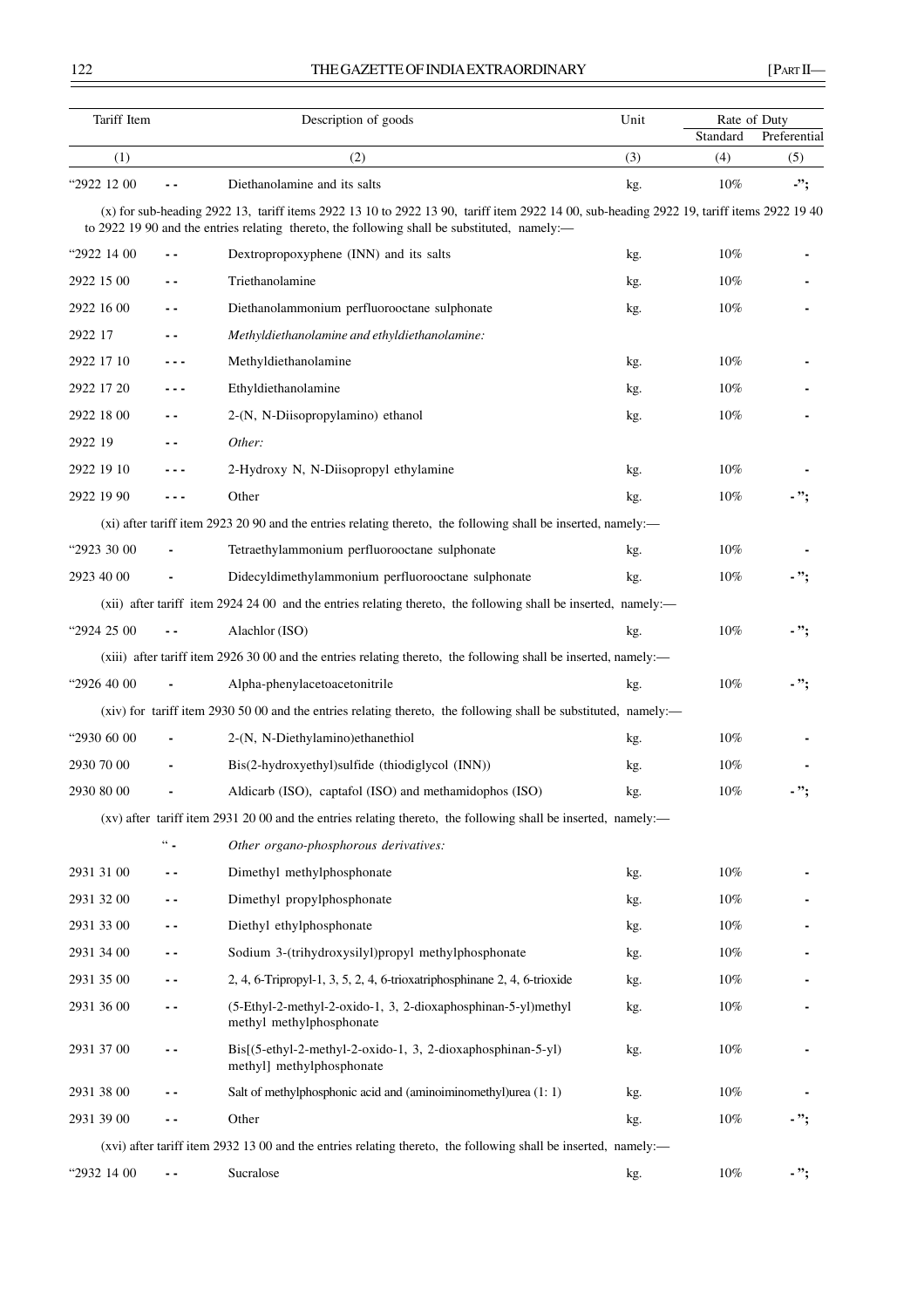| Tariff Item           |                | Description of goods                                                                                                                          | Unit | Rate of Duty<br>Standard | Preferential |
|-----------------------|----------------|-----------------------------------------------------------------------------------------------------------------------------------------------|------|--------------------------|--------------|
| (1)                   |                | (2)                                                                                                                                           | (3)  | (4)                      | (5)          |
|                       |                | (xvii) after tariff item 2933 91 00 and the entries relating thereto, the following shall be inserted, namely:—                               |      |                          |              |
| "2933 92 00           |                | Azinphos-methyl (ISO)                                                                                                                         | kg.  | $10\%$                   | - ";         |
| substituted, namely:- |                | (xviii) for heading 2935, sub-heading 2935 00, tariff items 2935 00 11 to 2935 00 90 and the entries relating thereto, the following shall be |      |                          |              |
| <sup>"2935</sup> "    |                | <b>SULPHONAMIDES</b>                                                                                                                          |      |                          |              |
| 2935 10 00            | $\blacksquare$ | N-Methylperfluorooctane sulphonamide                                                                                                          | kg.  | $10\%$                   |              |
| 2935 20 00            | $\blacksquare$ | N-Ethylperfluorooctane sulphonamide                                                                                                           | kg.  | $10\%$                   |              |
| 2935 30 00            |                | N-Ethyl-N-(2-hydroxyethyl) perfluorooctane sulphonamide                                                                                       | kg.  | $10\%$                   |              |
| 2935 40 00            |                | N-(2-Hydroxyethyl)-N-methylperfluorooctane sulphonamide                                                                                       | kg.  | $10\%$                   |              |
| 2935 50 00            |                | Other perfluorooctane sulphonamides                                                                                                           | kg.  | $10\%$                   |              |
| 2935 90               |                | Other:                                                                                                                                        |      |                          |              |
|                       |                | Sulphamethoxazole, sulphafurazole, sulphadiazine,<br>sulphadimidine, sulphacetamide:                                                          |      |                          |              |
| 2935 90 11            |                | Sulphamethoxazole                                                                                                                             | kg.  | $10\%$                   |              |
| 2935 90 12            | ----           | Sulphafurazole                                                                                                                                | kg.  | $10\%$                   |              |
| 2935 90 13            | ----           | Sulphadiazine                                                                                                                                 | kg.  | $10\%$                   |              |
| 2935 90 14            |                | Sulphadimidine                                                                                                                                | kg.  | $10\%$                   |              |
| 2935 90 15            |                | Sulphacetamide                                                                                                                                | kg.  | $10\%$                   |              |
|                       |                | Sulphamethoxypyridarine, sulphamethiazole, sulphamoxole,<br>sulphamide:                                                                       |      |                          |              |
| 2935 90 21            |                | Sulphamethoxypyridarine                                                                                                                       | kg.  | 10%                      |              |
| 2935 90 22            |                | Sulphamethiazole                                                                                                                              | kg.  | $10\%$                   |              |
| 2935 90 23            |                | Sulphamoxole                                                                                                                                  | kg.  | $10\%$                   |              |
| 2935 90 24            |                | Sulphamide                                                                                                                                    | kg.  | 10%                      |              |
| 2935 90 90            |                | Other                                                                                                                                         | kg.  | $10\%$                   | - ";         |
|                       |                | (xix) for the tariff item 2937 31 00 and the entries relating thereto, the following shall be substituted, namely:—                           |      |                          |              |
| "2937 31 00           |                | Epinephrine                                                                                                                                   | kg.  | 10%                      | $10\%$ ";    |
| omitted:              |                | (xx) in the entry under column (2) occurring after tariff item 2937 90 90 and the entries relating thereto, the word "VEGETABLE" shall be     |      |                          |              |
|                       |                | (xxi) for heading 2939 and the entries relating thereto, the following shall be substituted, namely:—                                         |      |                          |              |
| <sup>"2939</sup>      |                | ALKALOIDS, NATURAL OR REPRODUCED BY SYNTHESIS,<br>AND THEIR SALTS, ETHERS, ESTERS AND OTHER<br>DERIVATIVES";                                  |      |                          |              |
|                       |                | (xxii) for tariff items 2939 69 00 to 2939 99 00 and the entries relating thereto, the following shall be substituted, namely:—               |      |                          |              |
| "2939 69 00           |                | Other                                                                                                                                         | kg.  | 10%                      |              |
|                       |                | Other, of vegetal origin:                                                                                                                     |      |                          |              |
| 2939 71 00            | $ -$           | Cocaine, ecgonine, levometamfetamine, metamfetamine (INN),                                                                                    | kg.  | $10\%$                   |              |

metamfetamine racemate; salts, esters and other derivatives thereof

2939 79 00 **- -** Other kg. 10% **-**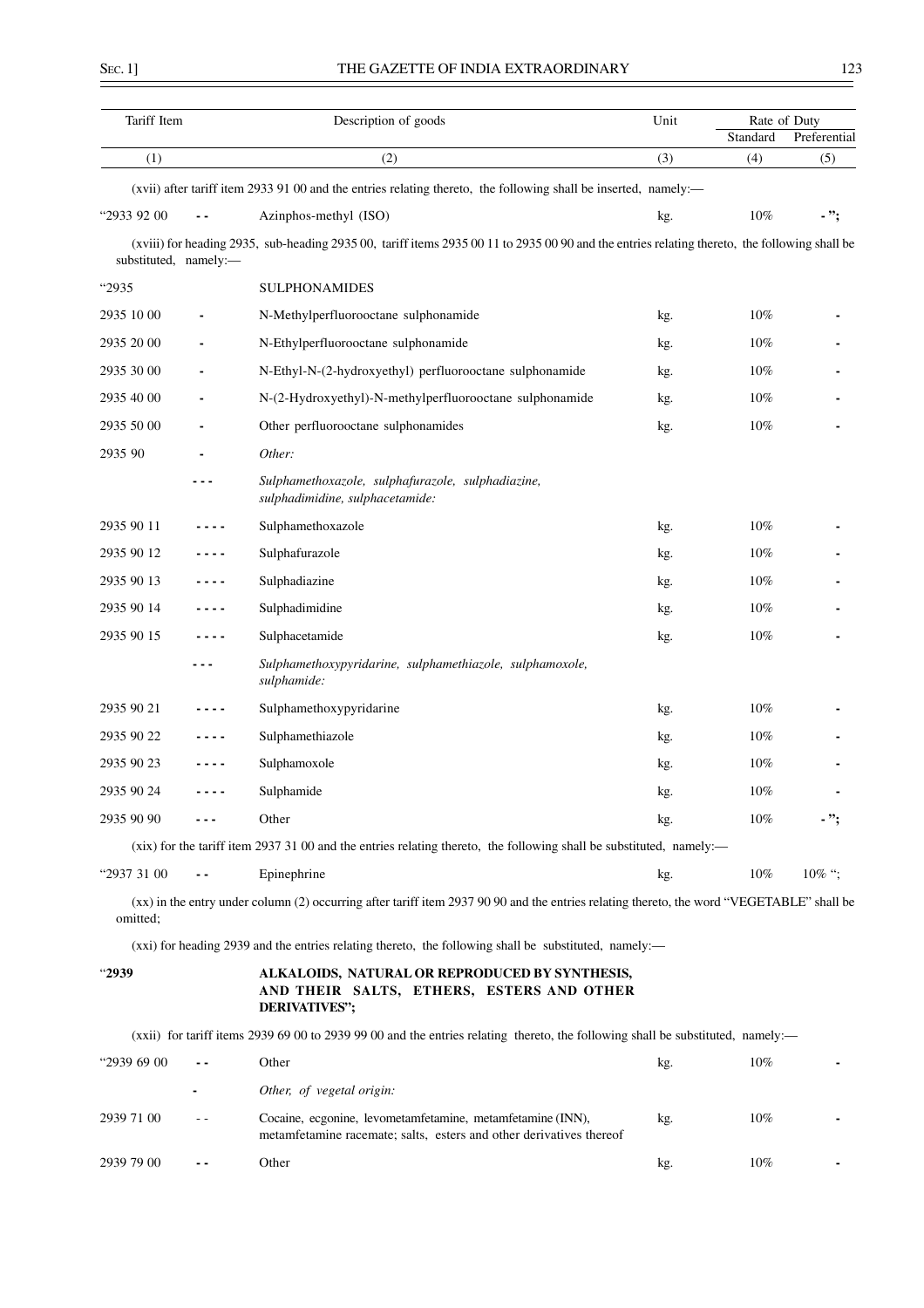| Tariff Item | Description of goods              | Unit           | Rate of Duty |              |
|-------------|-----------------------------------|----------------|--------------|--------------|
|             |                                   |                | Standard     | Preferential |
| T           | 2                                 | $\mathfrak{I}$ | 4            | (၁)          |
| 2939 80 00  | Other<br>$\overline{\phantom{a}}$ | kg.            | $10\%$       | $\cdot$ .    |

(15) in Chapter 30,—

(i) after Note 4, the following shall be inserted, namely:—

"Sub-heading Notes:

1. For the purposes of sub-headings 3002 13 and 3002 14, the following are to be treated:

(a) as unmixed products, pure products, whether or not containing impurities;

(b) as products which have been mixed:

(1) the products mentioned in (a) above dissolved in water or in other solvents;

(2) the products mentioned in (a) and (b) (1) above with an added stabiliser necessary for their preservation or transport; and

(3) the products mentioned in (a), (b) (1) and (b) (2) above with any other additive.

2. Sub-headings 3003 60 and 3004 60 cover medicaments containing artemisinin (INN) for oral ingestion combined with other pharmaceutical active ingredients, or containing any of the following active principles, whether or not combined with other pharmaceutical active ingredients: amodiaquine (INN); artelinic acid or its salts; artenimol (INN); artemotil (INN); artemether (INN); artesunate (INN); chloroquine (INN); dihydroartemisinin (INN); lumefantrine (INN); mefloquine (INN); piperaquine (INN); pyrimethamine (INN) or sulfadoxine (INN).";

(ii) for sub-heading 3002 10, tariff items 3002 10 11 to 3002 10 99 and the entries relating thereto, the following shall be substituted, namely:—

|             | $66 -$ | Antisera, other blood fractions and immunological products,<br>whether or not modified or obtained by biotechnological processes: |     |     |       |
|-------------|--------|-----------------------------------------------------------------------------------------------------------------------------------|-----|-----|-------|
| 3002 11 00  | - -    | Malaria diagnostic test kits                                                                                                      | kg. | 10% | 10%   |
| 3002 12     | . .    | Antisera and other blood fractions:                                                                                               |     |     |       |
| 3002 12 10  | - - -  | For diphtheria                                                                                                                    | kg. | 10% | 10%   |
| 3002 12 20  | - - -  | For tetanus                                                                                                                       | kg. | 10% | 10%   |
| 3002 12 30  | - - -  | For rabies                                                                                                                        | kg. | 10% | 10%   |
| 3002 12 40  |        | For snake venom                                                                                                                   | kg. | 10% | 10%   |
| 3002 12 90  | - - -  | Other                                                                                                                             | kg. | 10% | 10%   |
| 3002 13     | . .    | Immunological products, unmixed, not put up in measured<br>doses or in forms or packings for retail sale:                         |     |     |       |
| 3002 13 10  |        | Immunological products, unmixed, not put up in measured<br>doses or in forms or packings for retail sale                          | kg. | 10% | 10%   |
| 3002 14     | - -    | Immunological products, mixed, not put up in measured doses<br>or in forms or packings for retail sale:                           |     |     |       |
| 3002 14 10  |        | Immunological products, mixed, not put up in measured doses<br>or in forms or packings for retail sale                            | kg. | 10% | 10%   |
| 3002 15 00  |        | Immunological products, put up in measured doses or in forms<br>or packings for retail sale                                       | kg. | 10% | 10%   |
| 3002 19 00  |        | Other                                                                                                                             | kg. | 10% | 10%": |
|             |        | (iii) for tariff items 3003 20 00 to 3003 40 00 and the entries relating thereto, the following shall be substituted, namely:—    |     |     |       |
| "3003 20 00 |        | Other, containing antibiotics                                                                                                     | kg. | 10% | 10%   |
|             |        | Other, containing hormones or other products of heading 2937:                                                                     |     |     |       |
| 3003 31 00  |        | Containing insulin                                                                                                                | kg. | 10% | 10%   |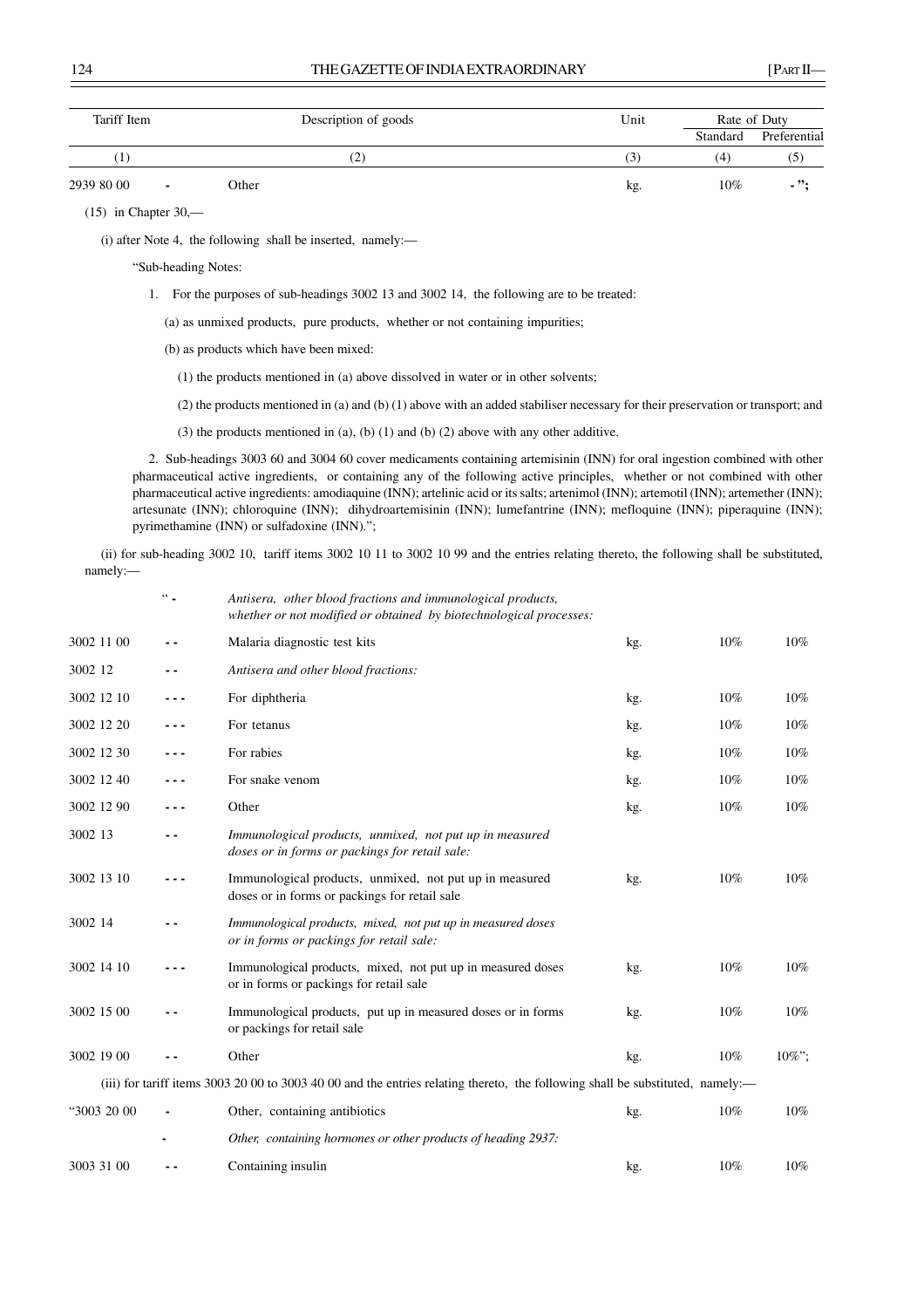ł,

| Tariff Item |                          | Description of goods                                                                                                                           | Unit | Rate of Duty<br>Standard | Preferential |
|-------------|--------------------------|------------------------------------------------------------------------------------------------------------------------------------------------|------|--------------------------|--------------|
| (1)         |                          | (2)                                                                                                                                            | (3)  | (4)                      | (5)          |
| 3003 39 00  | - -                      | Other                                                                                                                                          | kg.  | 10%                      | $10\%$       |
|             |                          | Other, containing alkaloids or derivatives thereof:                                                                                            |      |                          |              |
| 3003 41 00  | - -                      | Containing ephedrine or its salts                                                                                                              | kg.  | $10\%$                   | 10%          |
| 3003 42 00  | - -                      | Containing pseudoephedrine (INN) or its salts                                                                                                  | kg.  | 10%                      | 10%          |
| 3003 43 00  | ۰.                       | Containing norephedrine or its salts                                                                                                           | kg.  | 10%                      | 10%          |
| 3003 49 00  | - -                      | Other                                                                                                                                          | kg.  | 10%                      | 10%          |
| 3003 60 00  |                          | Other, containing antimalarial active principles described in<br>Sub-heading Note 2 to this Chapter                                            | kg.  | $10\%$                   | 10%";        |
|             | $(iv)$ in heading 3004,— |                                                                                                                                                |      |                          |              |
|             |                          | (a) for sub-heading 3004 20 and the entries relating thereto, the following shall be substituted, namely:—                                     |      |                          |              |
| "3004 20    |                          | Other, containing antibiotics:";                                                                                                               |      |                          |              |
|             |                          | (b) for tariff item 3004 20 99, sub-heading 3004 31 and the entries relating thereto, the following shall be substituted, namely:—             |      |                          |              |
| "3004 20 99 |                          | Other                                                                                                                                          | kg.  | 10%                      | 10%          |
|             |                          | Other, containing hormones and other products of heading 2937:                                                                                 |      |                          |              |
| 3004 31     |                          | Containing insulin:";                                                                                                                          |      |                          |              |
| namely:-    |                          | (c) for sub-heading 3004 40, tariff items 3004 40 10 to 3004 40 90 and the entries relating thereto, the following shall be substituted,       |      |                          |              |
|             | $\lq\lq$                 | Other, containing alkaloids or derivatives thereof:                                                                                            |      |                          |              |
| 3004 41 00  | . .                      | Containing ephedrine or its salts                                                                                                              | kg.  | 10%                      | $10\%$       |
| 3004 42 00  | . .                      | Containing pseudoephedrine (INN) or its salts                                                                                                  | kg.  | 10%                      | 10%          |
| 3004 43 00  | - -                      | Containing norephedrine or its salts                                                                                                           | kg.  | 10%                      | 10%          |
| 3004 49     | . .                      | Other:                                                                                                                                         |      |                          |              |
| 3004 49 10  |                          | Atropin and salts thereof                                                                                                                      | kg.  | 10%                      | 10%          |
| 3004 49 20  |                          | Caffein and salts thereof                                                                                                                      | kg.  | 10%                      | 10%          |
| 3004 49 30  | - - -                    | Codeine and derivatives, with or without ephidrine hydrochloride                                                                               | kg.  | 10%                      | 10%          |
| 3004 49 40  | - - -                    | Ergot preparations, ergotamine and salts thereof                                                                                               | kg.  | 10%                      | 10%          |
| 3004 49 50  | - - -                    | Papavarine hydrochloride                                                                                                                       | kg.  | 10%                      | $10\%$       |
| 3004 49 60  | - - -                    | Bromohexin and solbutamol                                                                                                                      | kg.  | 10%                      | 10%          |
| 3004 49 70  | - - -                    | Theophylline and salts thereof                                                                                                                 | kg.  | 10%                      | 10%          |
| 3004 49 90  | $- - -$                  | Other                                                                                                                                          | kg.  | 10%                      | 10%";        |
|             |                          | (d) for sub-heading 3004 50 and the entries relating thereto, the following shall be substituted, namely:—                                     |      |                          |              |
| "3004 50    |                          | Other, containing vitamins or other products of heading 2936:";                                                                                |      |                          |              |
|             |                          | (e) after tariff item 3004 50 90 and the entries relating thereto, the following shall be inserted, namely:—                                   |      |                          |              |
| "3004 60 00 |                          | Other, containing antimalarial active principles described in<br>Sub-heading Note 2 to this Chapter                                            | kg.  | 10%                      | $10\%$ ";    |
|             |                          | (16) in Chapter 31, in heading 3103, for tariff item 3103 10 00 and the entries relating thereto, the following shall be substituted, namely:— |      |                          |              |

"**-** *Superphosphates:*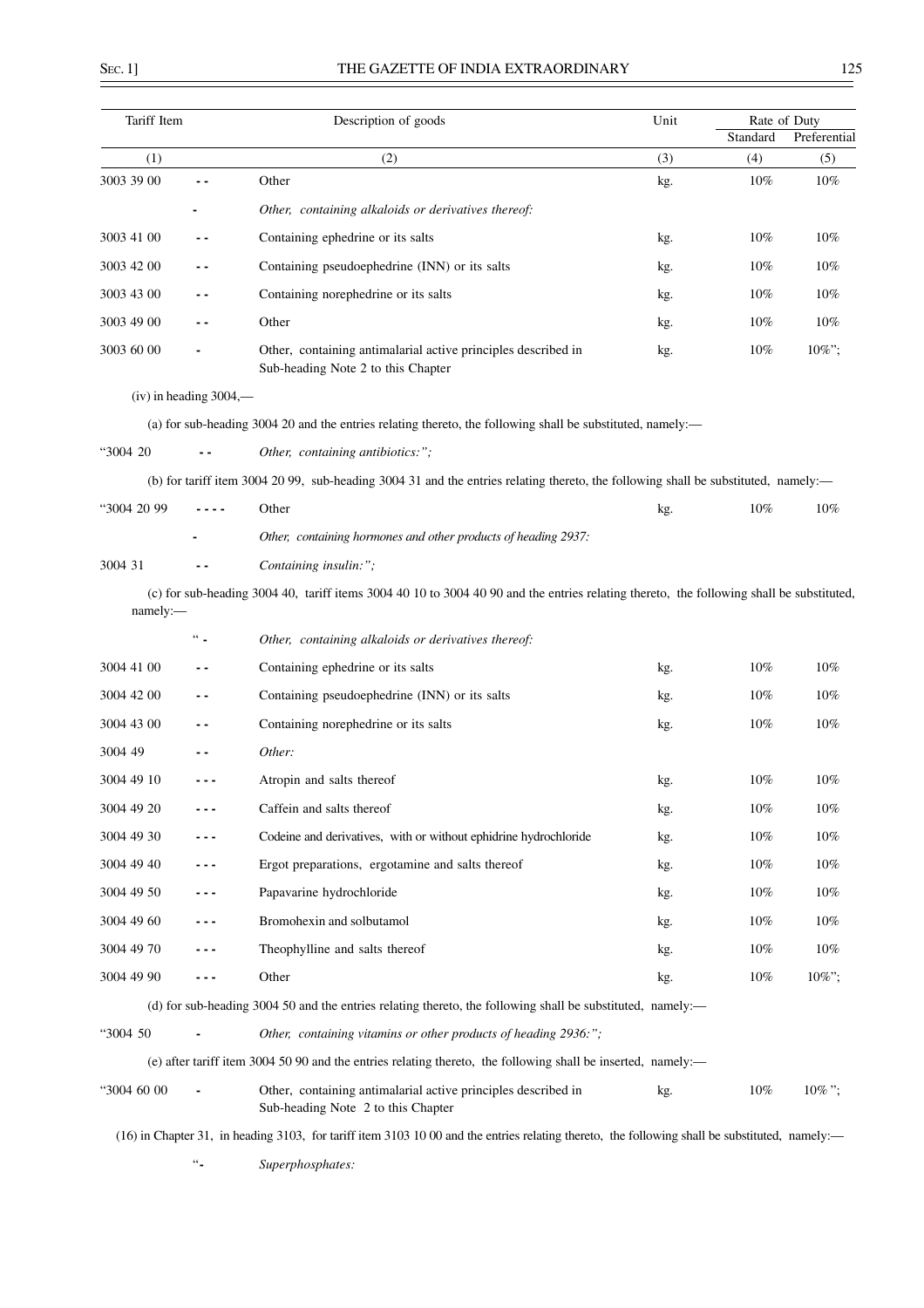| Tariff Item |               | Description of goods                                                       | Unit | Rate of Duty |              |
|-------------|---------------|----------------------------------------------------------------------------|------|--------------|--------------|
|             |               |                                                                            |      | Standard     | Preferential |
| (1)         |               | (2)                                                                        | (3)  | (4)          | (5)          |
| 3103 11 00  | $ -$          | Containing by weight 35 % or more of diphosphorus pentaoxide<br>$(P_2O_5)$ | kg.  | $10\%$       |              |
| 3103 19 00  | $\sim$ $\sim$ | Other                                                                      | kg.  | $10\%$       | - ":         |

(17) in Chapter 37, in heading 3705, for tariff item 3705 10 00, sub-heading 3705 90, tariff items 3705 90 10 and 3705 90 90 and the entries relating thereto, the following shall be substituted, namely:—

# "**3705 00 00 - PHOTOGRAPHIC PLATES AND FILM, EXPOSED AND** kg. 10% **- "; DEVELOPED, OTHER THAN CINEMATOGRAPHIC FILM**

(18) in Chapter 38,—

(i) for Sub-heading Notes 1 and 2, the following shall be substituted, namely:—

' Sub-heading Notes:

1. Sub-headings 3808 52 and 3808 59 cover only goods of heading 3808, containing one or more of the following substances: alachlor (ISO); aldicarb (ISO); aldrin (ISO); azinphos-methyl (ISO); binapacryl (ISO); camphechlor (ISO) (toxaphene); captafol (ISO); chlordane (ISO); chlordimeform (ISO); chlorobenzilate (ISO); DDT (ISO) (clofenotane (INN), 1, 1, 1-trichloro-2, 2-bis(p-chlorophenyl)ethane); dieldrin (ISO, INN); 4, 6- dinitro-o-cresol (DNOC (ISO)) or its salts; dinoseb (ISO), its salts or its esters; endosulfan (ISO); ethylene dibromide (ISO) (1, 2-dibromoethane); ethylene dichloride (ISO) (1, 2-dichloroethane); fluoroacetamide (ISO); heptachlor (ISO); hexachlorobenzene (ISO); 1, 2, 3, 4, 5, 6- hexachlorocyclohexane (HCH (ISO)), including lindane (ISO, INN); mercury compounds; methamidophos (ISO); monocrotophos (ISO); oxirane (ethylene oxide); parathion (ISO); parathion-methyl (ISO) (methylparathion); penta- and octabromodiphenyl ethers; pentachlorophenol (ISO), its salts or its esters; perfluorooctane sulphonic acid and its salts; perfluorooctane sulphonamides; perfluorooctane sulphonyl fluoride; phosphamidon (ISO); 2, 4, 5-T (ISO) (2, 4, 5-trichlorophenoxyacetic acid), its salts or its esters; tributyltin compounds.

Sub-heading 3808 59 also covers dustable powder formulations containing a mixture of benomyl (ISO), carbofuran (ISO) and thiram (ISO).

2. Sub-headings 3808 61 to 3808 69 cover only goods of heading 3808, containing alpha-cypermethrin (ISO), bendiocarb (ISO), bifenthrin (ISO), chlorfenapyr (ISO), cyfluthrin (ISO), deltamethrin (INN, ISO), etofenprox (INN), fenitrothion (ISO), lambdacyhalothrin (ISO), malathion (ISO), pirimiphos-methyl (ISO) or propoxur (ISO).

3. Sub-headings 3824 81 to 3824 88 cover only mixtures and preparations containing one or more of the following substances: oxirane (ethylene oxide), polybrominated biphenyls (PBBs), polychlorinated biphenyls (PCBs), polychlorinated terphenyls (PCTs), tris(2, 3-dibromopropyl) phosphate, aldrin (ISO), camphechlor (ISO) (toxaphene), chlordane (ISO), chlordecone (ISO), DDT (ISO) (clofenotane (INN), 1, 1, 1-trichloro-2, 2-bis(pchlorophenyl)ethane), dieldrin (ISO, INN), endosulfan (ISO), endrin (ISO), heptachlor (ISO), mirex (ISO), 1, 2, 3, 4, 5, 6-hexachlorocyclohexane (HCH (ISO)), including lindane (ISO, INN), pentachlorobenzene (ISO), hexachlorobenzene (ISO), perfluorooctane sulphonic acid, its salts, perfluorooctane sulphonamides, perfluorooctane sulphonyl fluoride or tetra-, penta-, hexa-, hepta- or octabromodiphenyl ethers.

4. For the purposes of tariff items 3825 41 00 and 3825 49 00, "waste organic solvents"are wastes containing mainly organic solvents, not fit for further use as presented as primary products, whether or not intended for recovery of solvents.';

(ii) for sub-heading 3808 50 and tariff item 3808 50 00 and the entries relating thereto, the following shall be substituted, namely:—

|            | $66\degree$   | Goods specified in Sub-heading Note 1 to this Chapter:                                     |     |     |  |
|------------|---------------|--------------------------------------------------------------------------------------------|-----|-----|--|
| 3808 52 00 | $\sim$ $\sim$ | DDT (ISO) (clofenotane (INN)), in packings of a net weight<br>content not exceeding 300 g. | kg. | 10% |  |
| 3808 59 00 | - -           | Other                                                                                      | kg. | 10% |  |
|            |               | Goods specified in Sub-heading Note 2 to this Chapter:                                     |     |     |  |
| 3808 61 00 | $ -$          | In packings of a net weight content<br>not exceeding $300 g$                               | kg. | 10% |  |
| 3808 62 00 | $ -$          | In packings of a net weight content exceeding 300 g but not<br>exceeding 7.5 kg.           | kg. | 10% |  |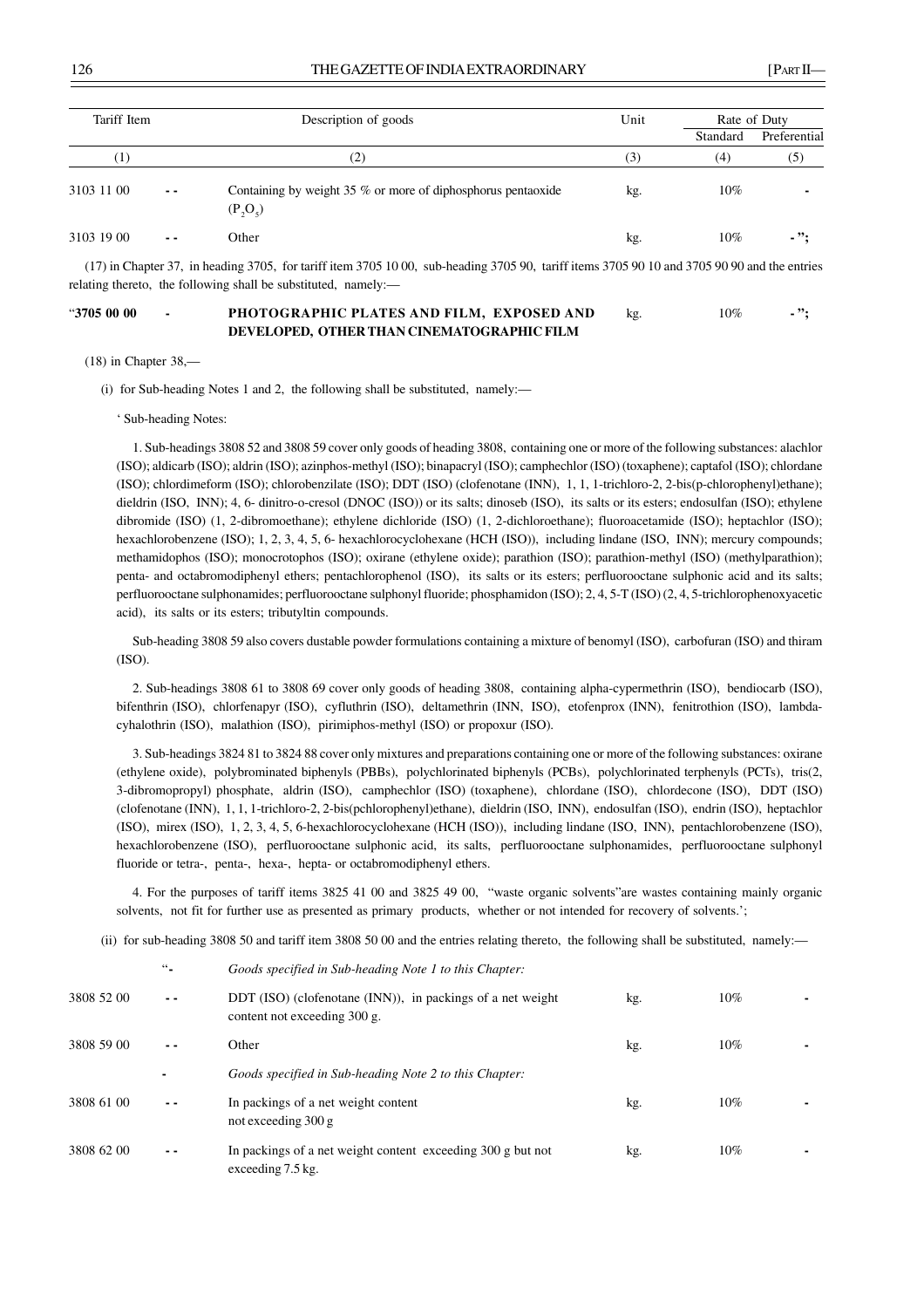$\overline{a}$ 

| Tariff Item |               | Description of goods                                                                                                                                                                                                                                                                       | Unit | Rate of Duty<br>Standard | Preferential |
|-------------|---------------|--------------------------------------------------------------------------------------------------------------------------------------------------------------------------------------------------------------------------------------------------------------------------------------------|------|--------------------------|--------------|
| (1)         |               | (2)                                                                                                                                                                                                                                                                                        | (3)  | (4)                      | (5)          |
| 3808 69 00  |               | Other                                                                                                                                                                                                                                                                                      | kg.  | $10\%$                   | -";          |
| namely:     |               | (iii) for sub-heading 3812 30 and tariff items 3812 30 10 to 3812 30 90 and the entries relating thereto, the following shall be substituted,                                                                                                                                              |      |                          |              |
|             | $\lq\lq$      | Anti-oxidising preparations and other compound stabilizers for<br>rubber or plastics:                                                                                                                                                                                                      |      |                          |              |
| 3812 31 00  |               | Mixtures of oligomers of 2, 2, 4-trimethyl-1, 2-dihydroquinoline (TMQ)                                                                                                                                                                                                                     | kg.  | 10%                      |              |
| 3812 39     |               | Other:                                                                                                                                                                                                                                                                                     |      |                          |              |
| 3812 39 10  |               | Anti-oxidants for rubber                                                                                                                                                                                                                                                                   | kg.  | $10\%$                   |              |
| 3812 39 20  |               | Softeners for rubber                                                                                                                                                                                                                                                                       | kg.  | $10\%$                   |              |
| 3812 39 30  |               | Vulcanizing agents for rubber                                                                                                                                                                                                                                                              | kg.  | 10%                      |              |
| 3812 39 90  | ---           | Other                                                                                                                                                                                                                                                                                      | kg.  | $10\%$                   | -";          |
|             |               | $(iv)$ for tariff items 3824 79 00 to 3824 83 00, sub-heading 3824 90, tariff items 3824 90 11 to 3824 90 90 and the entries relating thereto,<br>the following shall be substituted, namely:-                                                                                             |      |                          |              |
| "3824 79 00 |               | Other                                                                                                                                                                                                                                                                                      | kg.  | $10\%$                   |              |
|             |               | Goods specified in Sub-heading Note 3 to this Chapter:                                                                                                                                                                                                                                     |      |                          |              |
| 3824 81 00  |               | Containing oxirane (ethylene oxide)                                                                                                                                                                                                                                                        | kg.  | $10\%$                   |              |
| 3824 82 00  | $\sim$ $\sim$ | Containing polychlorinated biphenyls (PCBs), polychlorinated<br>terphenyls (PCTs) or polybrominated biphenyls (PBBs)                                                                                                                                                                       | kg.  | $10\%$                   |              |
| 3824 83 00  |               | Containing tris(2, 3-dibromopropyl) phosphate                                                                                                                                                                                                                                              | kg.  | $10\%$                   |              |
| 3824 84 00  |               | Containing aldrin (ISO), camphechlor (ISO) (toxaphene),<br>chlordane (ISO), chlordecone (ISO), DDT (ISO) (clofenotane (INN),<br>1, 1, 1- trichloro-2, 2-bis(p-chlorophenyl)ethane), dieldrin (ISO, INN),<br>endosulfan (ISO), endrin (ISO), heptachlor (ISO) or mirex (ISO)                | kg.  | $10\%$                   |              |
| 3824 85 00  |               | Containing 1, 2, 3, 4, 5, 6-hexachlorocyclohexane (HCH (ISO)),<br>including lindane (ISO, INN)                                                                                                                                                                                             | kg.  | 10%                      |              |
| 3824 86 00  |               | Containing pentachlorobenzene (ISO) or hexachlorobenzene (ISO)                                                                                                                                                                                                                             | kg.  | 10%                      |              |
| 3824 87 00  |               | Containing perfluorooctane sulphonic acid, its salts,<br>perfluorooctane sulphonamides, or perfluorooctane sulphonyl fluoride                                                                                                                                                              | kg.  | 10%                      |              |
| 3824 88 00  | $\sim$ $\sim$ | Containing tetra-, penta-, hexa- hepta- or octabromodiphenyl ethers                                                                                                                                                                                                                        | kg.  | 10%                      |              |
| 3824 91 00  | $\sim$ $\sim$ | Mixtures and preparations consisting mainly of (5-ethyl-2-methyl-2-<br>oxido-1, 3, 2-dioxaphosphinan-5-yl)methyl methyl methylphosphonate<br>and bis[(5-ethyl-2-methyl-2-oxido-1, 3, 2- dioxaphosphinan-5-yl)<br>methyl] methylphosphonate:                                                |      |                          |              |
| 3824 99     |               | Other:                                                                                                                                                                                                                                                                                     |      |                          |              |
|             |               | Ammoniacal gas liquors and spent oxide produced in coal gas<br>purification, case hardening compound, heat transfer salts; mixture of<br>diphenyl and diphenyl oxide as heat transfer medium, mixed polyethylene<br>glycols; salts for curing or salting, surface tension reducing agents: |      |                          |              |
| 3824 99 11  |               | Ammoniacal gas liquors and spent oxide produced in coal<br>gas purification                                                                                                                                                                                                                | kg.  | 10%                      |              |
| 3824 99 12  |               | Case hardening compound                                                                                                                                                                                                                                                                    | kg.  | 10%                      |              |
| 3824 99 13  |               | Heat transfer salts                                                                                                                                                                                                                                                                        | kg.  | 10%                      |              |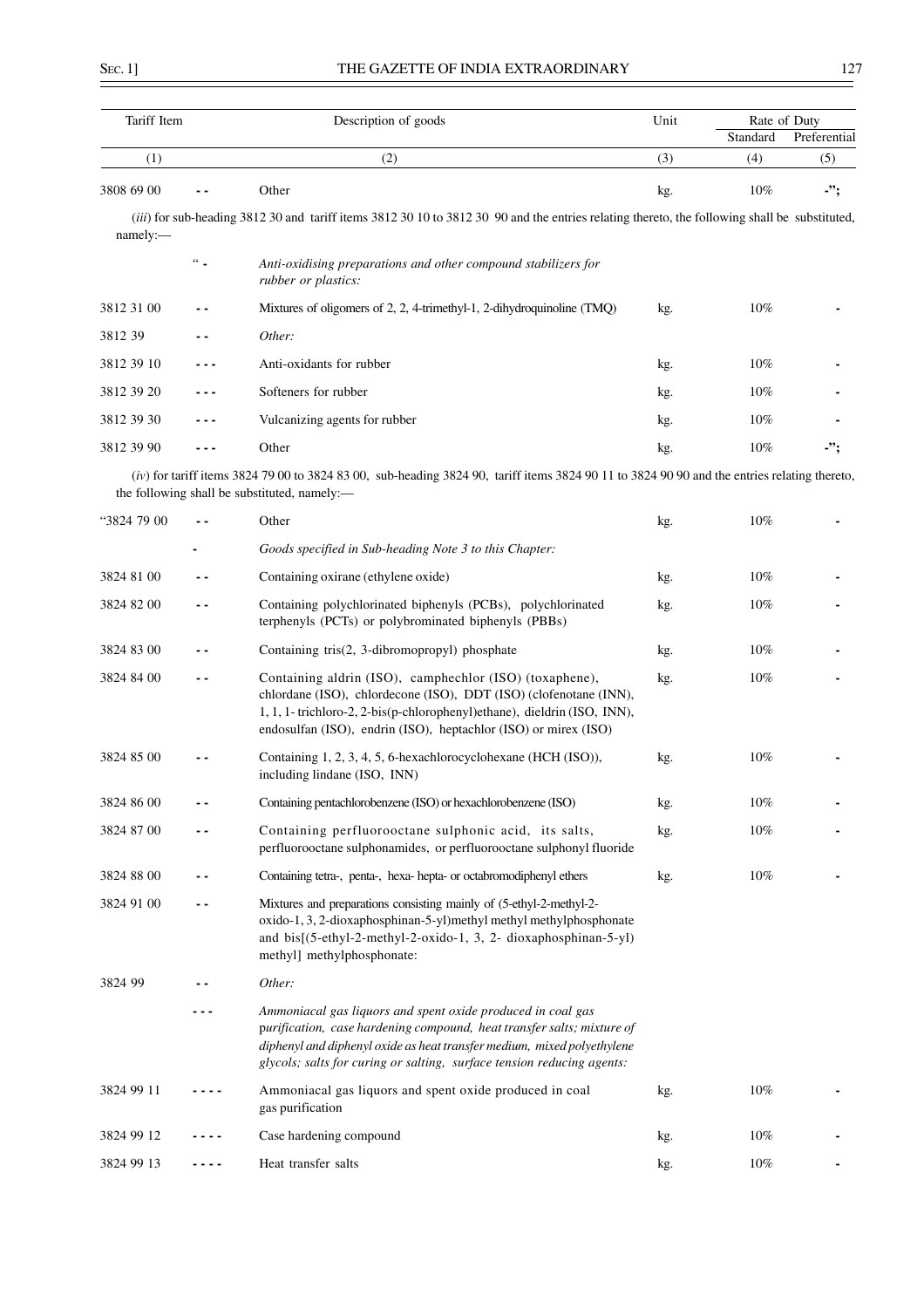| Tariff Item |      | Description of goods                                                                                                                                                                                                                                                                                                                                                                                           | Unit | Rate of Duty |              |  |
|-------------|------|----------------------------------------------------------------------------------------------------------------------------------------------------------------------------------------------------------------------------------------------------------------------------------------------------------------------------------------------------------------------------------------------------------------|------|--------------|--------------|--|
|             |      |                                                                                                                                                                                                                                                                                                                                                                                                                |      | Standard     | Preferential |  |
| (1)         |      | (2)                                                                                                                                                                                                                                                                                                                                                                                                            | (3)  | (4)          | (5)          |  |
| 3824 99 14  |      | Mixture of diphenyl and diphenyl oxide as heat transfer medium                                                                                                                                                                                                                                                                                                                                                 | kg.  | 10%          |              |  |
| 3824 99 15  |      | Mixed polyethylene glycols                                                                                                                                                                                                                                                                                                                                                                                     | kg.  | 10%          |              |  |
| 3824 99 16  |      | Salts for curing or salting                                                                                                                                                                                                                                                                                                                                                                                    | kg.  | 10%          |              |  |
| 3824 99 17  |      | Surface tension reducing agents                                                                                                                                                                                                                                                                                                                                                                                | kg.  | 10%          |              |  |
|             |      | Electroplating salts; water treatment chemicals; ion exchanger,<br>correcting fluid; precipitated silica and silica gel; oil well chemical:                                                                                                                                                                                                                                                                    |      |              |              |  |
| 3824 99 21  | ---- | Electroplating salts                                                                                                                                                                                                                                                                                                                                                                                           | kg.  | 10%          |              |  |
| 3824 99 22  |      | Water treatment chemicals; ion exchanger (INN) such as<br>permiutits, zero-lites                                                                                                                                                                                                                                                                                                                               | kg.  | 10%          |              |  |
| 3824 99 23  |      | Gramaphone records making material                                                                                                                                                                                                                                                                                                                                                                             | kg.  | 10%          |              |  |
| 3824 99 24  |      | Correcting fluid                                                                                                                                                                                                                                                                                                                                                                                               | kg.  | $10\%$       |              |  |
| 3824 99 25  |      | Precipitated silica and silica gel                                                                                                                                                                                                                                                                                                                                                                             | kg.  | 10%          |              |  |
| 3824 99 26  |      | Oil well chemical                                                                                                                                                                                                                                                                                                                                                                                              | kg.  | 10%          |              |  |
|             |      | Mixture containing perhalogenated derivatives of acyclic<br>hydrocarbons containing two or more different halogens other than<br>chlorine and fluorine; ferrite powder; capacitor fluids - PCB type;<br>dipping oil for treatment of grapes; Poly brominated biphenyls, poly<br>chlorinated biphenyls, Poly chlorinated terphenyls, crocidolite; goods<br>of a kind known as "hazardous waste"; phosphogypsum: |      |              |              |  |
| 3824 99 31  |      | Mixture containing perhalogenated derivatives of acyclic<br>hydrocarbons containing two or more different halogens other than<br>chlorine and fluorine                                                                                                                                                                                                                                                         | kg.  | 10%          |              |  |
| 3824 99 32  |      | Ferrite powder                                                                                                                                                                                                                                                                                                                                                                                                 | kg.  | 10%          |              |  |
| 3824 99 33  |      | Capacitor fluids - PCB type                                                                                                                                                                                                                                                                                                                                                                                    | kg.  | 10%          |              |  |
| 3824 99 34  |      | Dipping oil for treatment of grapes                                                                                                                                                                                                                                                                                                                                                                            | kg.  | 10%          |              |  |
| 3824 99 35  |      | Poly brominated biphenyls, poly chlorinated biphenyls,<br>Poly chlorinated terphenyls, crocidolite                                                                                                                                                                                                                                                                                                             | kg.  | 10%          |              |  |
| 3824 99 36  |      | Goods of a kind known as "hazardous waste"                                                                                                                                                                                                                                                                                                                                                                     | kg.  | 10%          |              |  |
| 3824 99 37  |      | Phosphogypsum                                                                                                                                                                                                                                                                                                                                                                                                  | kg.  | 10%          |              |  |
| 3824 99 38  |      | Phosphonic Acid, Methyl-compound with (aminoimino methyl)<br>urea $(1:1)$                                                                                                                                                                                                                                                                                                                                      | kg.  | 10%          |              |  |
| 3824 99 90  |      | Other                                                                                                                                                                                                                                                                                                                                                                                                          | kg.  | 10%          | -";          |  |
|             |      |                                                                                                                                                                                                                                                                                                                                                                                                                |      |              |              |  |

(*19*) in Chapter 39,—

(*i*) in Note 2, in clause (*z*), after the words "propelling pencils", the words ", and monopods, bipods, tripods and similar articles" shall be inserted;

(*ii*) in Sub-heading Note 1, in clause (*a*), in sub-clause (*2*), after the figures "3901 30,", the figures "3901 40," shall be inserted;

(*iii*) in heading 3901, after tariff item 3901 30 00 and the entries relating thereto, the following shall be inserted, namely:-

| "3901 40 00 | Ethylene-alpha-olefin copolymers, having a specific gravity of | 10% |  |
|-------------|----------------------------------------------------------------|-----|--|
|             | less than $0.94$                                               |     |  |

(*iv*) in heading 3907, for sub-heading 3907 60 and tariff items 3907 60 10 to 3907 60 90 and the entries relating thereto, the following shall be substituted, namely:—

" **-** *Poly(ethylene terephthalate):*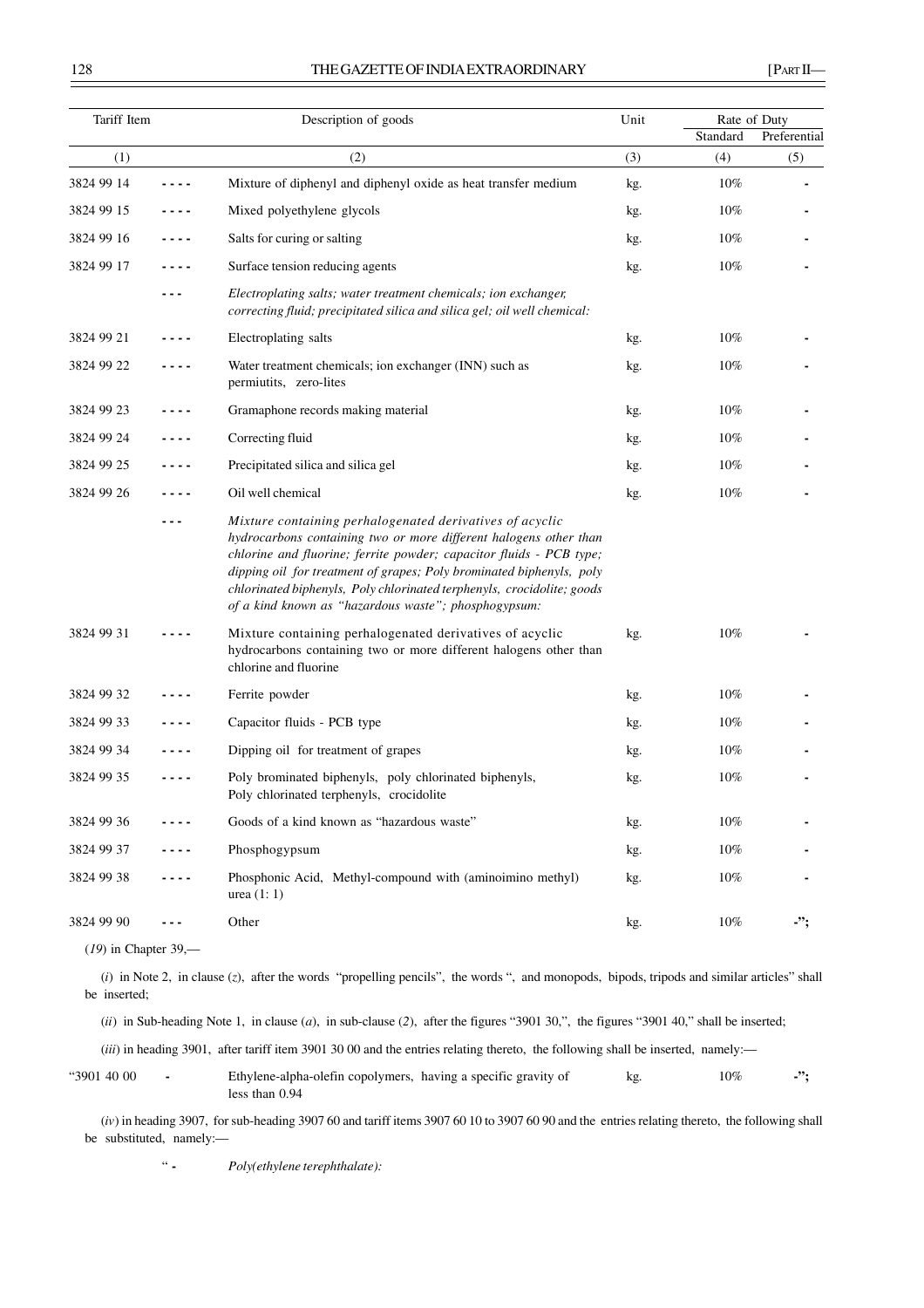$\overline{a}$ 

| Tariff Item            |                                           | Description of goods                                                                                                                        |     |          | Rate of Duty |  |
|------------------------|-------------------------------------------|---------------------------------------------------------------------------------------------------------------------------------------------|-----|----------|--------------|--|
|                        |                                           |                                                                                                                                             |     | Standard | Preferential |  |
| (1)                    |                                           | (2)                                                                                                                                         | (3) | (4)      | (5)          |  |
| 3907 61 00             | ٠.                                        | Having a viscosity number of 78 ml/g or higher                                                                                              | kg. | 10%      |              |  |
| 3907 69                |                                           | Other:                                                                                                                                      |     |          |              |  |
| 3907 69 10             |                                           | Having a viscosity number less than 78 ml/g but not less than<br>$72 \text{ mJ/g}$                                                          | kg. | 10%      |              |  |
| 3907 69 20             | - - -                                     | Having a viscosity number less than 72 ml/g but not less than<br>$64$ ml/g                                                                  | kg. | 10%      |              |  |
| 3907 69 90             | - - -                                     | Other                                                                                                                                       | kg. | 10%      | - ";         |  |
| namely:                |                                           | (v) for sub-heading 3909 30 and tariff items 3909 30 10 to 3909 30 90 and the entries relating thereto, the following shall be substituted, |     |          |              |  |
|                        | $66 -$                                    | Other amino-resins:                                                                                                                         |     |          |              |  |
| 3909 31 00             | . .                                       | Poly(methylene phenyl isocyanate) (crude MDI, polymeric MDI)                                                                                | kg. | 10%      |              |  |
| 3909 39                | - -                                       | Other:                                                                                                                                      |     |          |              |  |
| 3909 39 10             | .                                         | Poly(phenylene oxide)                                                                                                                       | kg. | 10%      |              |  |
| 3909 39 90             | ---                                       | Other                                                                                                                                       | kg. | 10%      | -";          |  |
| substituted, namely:-  |                                           | (20) in Chapter 40, in heading 4011, for tariff items 4011 50 90 to 4011 99 00 and the entries relating thereto, the following shall be     |     |          |              |  |
| "4011 50 90            |                                           | Other                                                                                                                                       | u   | 10%      |              |  |
| 4011 70 00             |                                           | Of a kind used on agricultural or forestry vehicles and machines                                                                            | u   | 10%      |              |  |
| 4011 80 00             |                                           | Of a kind used on construction, mining or industrial handling<br>vehicles and machines                                                      | u   | 10%      |              |  |
| 4011 90 00             |                                           | Other                                                                                                                                       | u   | $10\%$   | -";          |  |
| $(21)$ in Chapter 42,— |                                           |                                                                                                                                             |     |          |              |  |
|                        | $(i)$ in heading 4202,—                   |                                                                                                                                             |     |          |              |  |
|                        |                                           | (a) for sub-heading 4202 22 and the entries relating thereto, the following shall be substituted, namely:—                                  |     |          |              |  |
| "4202 22               |                                           | With outer surface of sheeting of plastics or of textile materials: ";                                                                      |     |          |              |  |
|                        |                                           | (b) for sub-heading 4202 32 and the entries relating thereto, the following shall be substituted, namely:-                                  |     |          |              |  |
| "4202 32               | ۰.                                        | With outer surface of sheeting of plastics or of textile materials: ";                                                                      |     |          |              |  |
|                        |                                           | $(c)$ for tariff item 4202 92 00 and the entries relating thereto, the following shall be substituted, namely:—                             |     |          |              |  |
| "4202 92 00            | $ -$                                      | With outer surface of sheeting of plastics or of textile materials                                                                          | u   | $10\%$   | -";          |  |
| $(22)$ in Chapter 44,— |                                           |                                                                                                                                             |     |          |              |  |
| substituted;           |                                           | $(i)$ in Note 1, in clause $(q)$ , for the word "pencils", the words "pencils, and monopods, bipods, tripods and similar articles" shall be |     |          |              |  |
|                        |                                           | (ii) the Sub-heading Note 2 shall be omitted;                                                                                               |     |          |              |  |
|                        | $(iii)$ in heading 4401,—                 |                                                                                                                                             |     |          |              |  |
| namely:                |                                           | (a) for sub-heading 4401 10, tariff items 4401 10 10, 4401 10 90 and the entries relating thereto, the following shall be substituted,      |     |          |              |  |
|                        | $\mathcal{C}_{\mathcal{C}_{\mathcal{A}}}$ | Fuel wood, in logs, in billets, in twigs, in faggots or in similar forms:                                                                   |     |          |              |  |
| 4401 11                |                                           | Coniferous:                                                                                                                                 |     |          |              |  |
| 4401 11 10             |                                           | In logs                                                                                                                                     | mt  | 5%       |              |  |
| 4401 11 90             | - - -                                     | Other                                                                                                                                       | mt  | 5%       |              |  |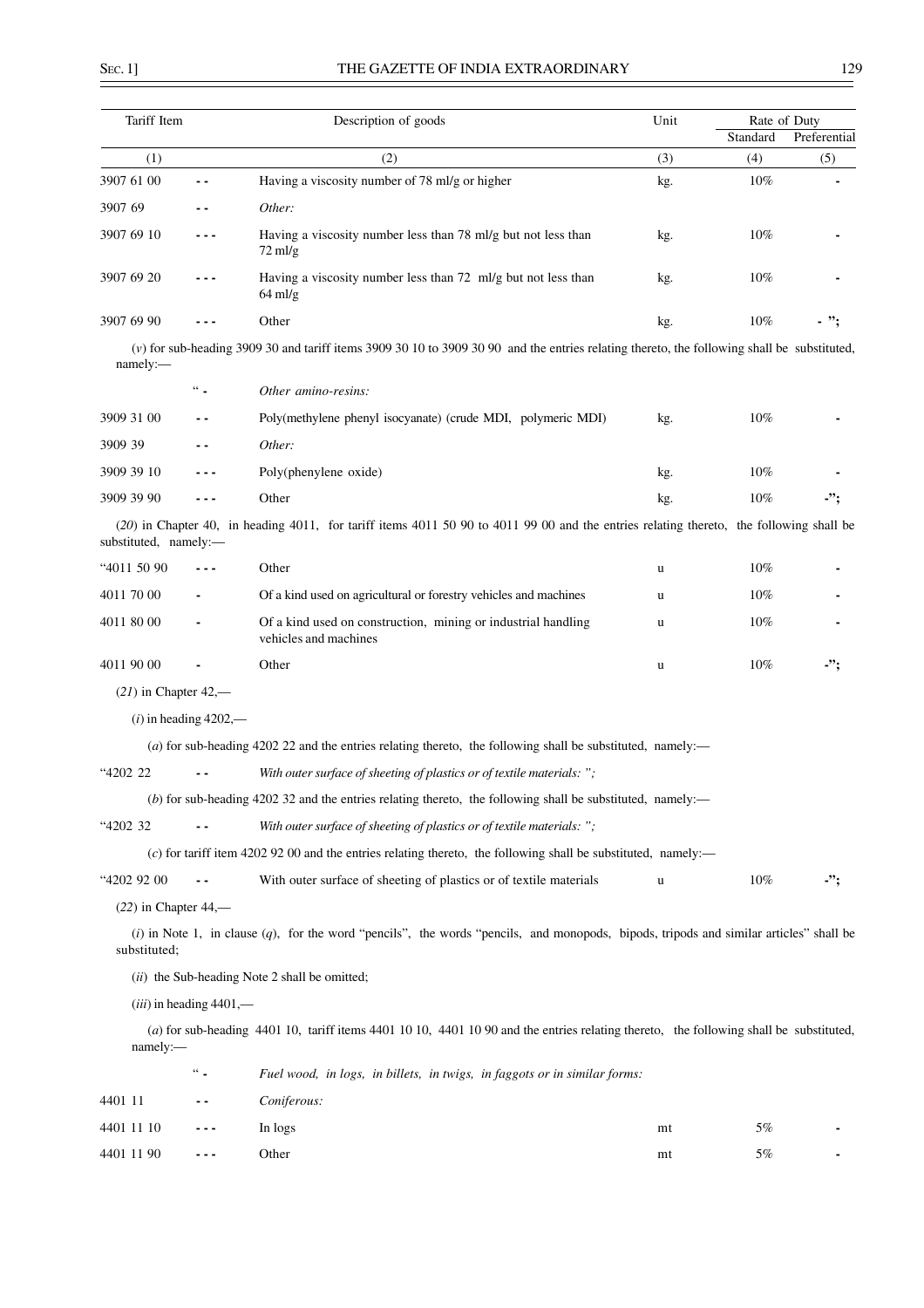| Tariff Item |                               | Description of goods                                                                                                                                                              | Unit           | Rate of Duty<br>Standard | Preferential |
|-------------|-------------------------------|-----------------------------------------------------------------------------------------------------------------------------------------------------------------------------------|----------------|--------------------------|--------------|
| (1)         |                               | (2)                                                                                                                                                                               | (3)            | (4)                      | (5)          |
| 4401 12     |                               | Non-coniferous:                                                                                                                                                                   |                |                          |              |
| 4401 12 10  |                               | In logs                                                                                                                                                                           | mt             | 5%                       |              |
| 4401 12 90  |                               | Other                                                                                                                                                                             | mt             | 5%                       | - ";         |
|             |                               | (b) for tariff items 4401 22 00 and 4401 31 00 and the entries relating thereto, the following shall be substituted, namely:-                                                     |                |                          |              |
| "4401 22 00 | $\overline{a}$ $\overline{a}$ | Non-coniferous                                                                                                                                                                    | mt             | 5%                       |              |
|             |                               | Sawdust and wood waste and scrap, agglomerated, in logs, briquettes, pellets or similar forms:                                                                                    |                |                          |              |
| 4401 31 00  |                               | Wood pellets                                                                                                                                                                      | mt             | 5%                       | - ";         |
|             |                               | $(c)$ after tariff item 4401 39 00 and the entries relating thereto, the following shall be inserted, namely:—                                                                    |                |                          |              |
| "4401 40 00 |                               | Sawdust and wood waste and scrap, not agglomerated                                                                                                                                | mt             | 5%                       | $.$ ";       |
|             | $(iv)$ in heading 4403,—      |                                                                                                                                                                                   |                |                          |              |
|             |                               | $(a)$ for tariff item 4403 10 00, sub-heading 4403 20 and tariff items 4403 20 10 to 4403 41 00 and the entries relating thereto, the<br>following shall be substituted, namely:- |                |                          |              |
|             | $\omega_{\rm m}$              | Treated with paint, stains, creosote or other preservatives:                                                                                                                      |                |                          |              |
| 4403 11 00  |                               | Coniferous                                                                                                                                                                        | m <sup>3</sup> | 5%                       |              |
| 4403 12 00  |                               | Non-coniferous                                                                                                                                                                    | m <sup>3</sup> | 5%                       |              |
|             |                               | Other, coniferous:                                                                                                                                                                |                |                          |              |
| 4403 21     | - -                           | Of pine (Pinus spp.), of which any cross-sectional dimension<br>is 15 cm or more:                                                                                                 |                |                          |              |
| 4403 21 10  |                               | Saw logs and veneer logs                                                                                                                                                          | m <sup>3</sup> | 5%                       |              |
| 4403 21 20  |                               | Poles, pilings and posts                                                                                                                                                          | m <sup>3</sup> | 5%                       |              |
| 4403 21 90  |                               | Other                                                                                                                                                                             | m <sup>3</sup> | 5%                       |              |
| 4403 22     | . .                           | Of pine (Pinus spp.), other:                                                                                                                                                      |                |                          |              |
| 4403 22 10  |                               | Saw logs and veneer logs                                                                                                                                                          | m <sup>3</sup> | 5%                       |              |
| 4403 22 20  | ---                           | Poles, pilings and posts                                                                                                                                                          | m <sup>3</sup> | 5%                       |              |
| 4403 22 90  |                               | Other                                                                                                                                                                             | m <sup>3</sup> | 5%                       |              |
| 4403 23     |                               | Of fir (Abies spp.) and spruce (Picea spp.), of which any<br>cross-sectional dimension is 15 cm or more:                                                                          |                |                          |              |
| 4403 23 10  | - - -                         | Saw logs and veneer logs                                                                                                                                                          | m <sup>3</sup> | 5%                       |              |
| 4403 23 20  | - - -                         | Poles, pilings and posts                                                                                                                                                          | m <sup>3</sup> | 5%                       |              |
| 4403 23 90  | - - -                         | Other                                                                                                                                                                             | m <sup>3</sup> | 5%                       |              |
| 4403 24     | . .                           | Of fir (Abies spp.) and spruce (Picea spp.), other:                                                                                                                               |                |                          |              |
| 4403 24 10  | - - -                         | Saw logs and veneer logs                                                                                                                                                          | m <sup>3</sup> | 5%                       |              |
| 4403 24 20  | ---                           | Poles, pilings and posts                                                                                                                                                          | m <sup>3</sup> | 5%                       |              |
| 4403 24 90  | - - -                         | Other                                                                                                                                                                             | m <sup>3</sup> | 5%                       |              |
| 4403 25     | . .                           | Other, of which any cross-sectional dimension is 15 cm or more:                                                                                                                   |                |                          |              |
| 4403 25 10  | - - -                         | Saw logs and veneer logs                                                                                                                                                          | m <sup>3</sup> | 5%                       |              |
| 4403 25 20  |                               | Poles, pilings and posts                                                                                                                                                          | m <sup>3</sup> | 5%                       |              |
| 4403 25 90  | ---                           | Other                                                                                                                                                                             | m <sup>3</sup> | 5%                       |              |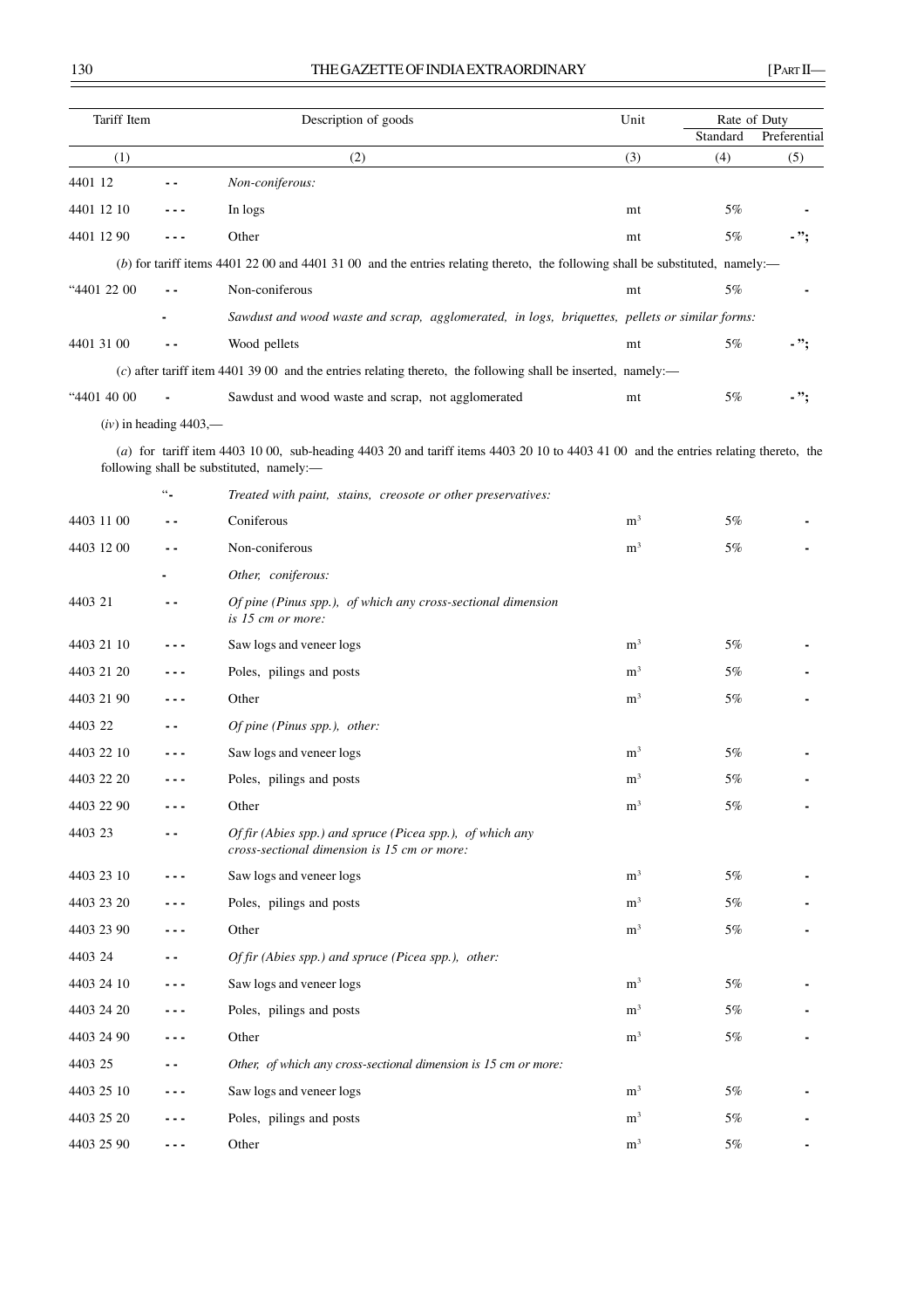$\overline{a}$ 

| Tariff Item |                          | Description of goods                                                                                                                                                                                             | Unit           | Rate of Duty<br>Standard | Preferential |
|-------------|--------------------------|------------------------------------------------------------------------------------------------------------------------------------------------------------------------------------------------------------------|----------------|--------------------------|--------------|
| (1)         |                          | (2)                                                                                                                                                                                                              | (3)            | (4)                      | (5)          |
| 4403 26     |                          | Other:                                                                                                                                                                                                           |                |                          |              |
| 4403 26 10  | ---                      | Saw logs and veneer logs                                                                                                                                                                                         | m <sup>3</sup> | 5%                       |              |
| 4403 26 20  |                          | Poles, pilings and posts                                                                                                                                                                                         | m <sup>3</sup> | 5%                       |              |
| 4403 26 90  |                          | Other                                                                                                                                                                                                            | m <sup>3</sup> | 5%                       |              |
|             |                          | Other, of tropical wood:                                                                                                                                                                                         |                |                          |              |
| 4403 41 00  |                          | Dark red meranti, light red meranti and meranti bakau                                                                                                                                                            | m <sup>3</sup> | 5%                       | - ":         |
|             |                          | (b) for tariff item 4403 92 00 and the entries relating thereto, the following shall be substituted, namely:—                                                                                                    |                |                          |              |
| "4403 93 00 |                          | Of beech (Fagus spp.), of which any cross-sectional dimension<br>is 15 cm or more                                                                                                                                | m <sup>3</sup> | 5%                       |              |
| 4403 94 00  |                          | Of beech (Fagus spp.), other                                                                                                                                                                                     | m <sup>3</sup> | 5%                       |              |
| 4403 95 00  |                          | Of birch (Betula spp.), of which any cross-sectional dimension<br>is 15 cm or more                                                                                                                               | m <sup>3</sup> | 5%                       |              |
| 4403 96 00  | $ -$                     | Of birch (Betula spp.), other                                                                                                                                                                                    | m <sup>3</sup> | 5%                       |              |
| 4403 97 00  | . .                      | Of poplar and aspen (Populus spp.)                                                                                                                                                                               | m <sup>3</sup> | 5%                       |              |
| 4403 98 00  |                          | Of eucalyptus ( <i>Eucalyptus spp.</i> )                                                                                                                                                                         | m <sup>3</sup> | 5%                       | - ";         |
|             |                          | (c) for tariff item 4403 99 19 to 4403 99 21 and the entries relating thereto, the following shall be substituted, namely:—                                                                                      |                |                          |              |
| "4403 99 19 |                          | Rose Wood (Dalbergea Latifolio)                                                                                                                                                                                  | m <sup>3</sup> | 5%                       |              |
|             |                          | Sal (Chorea robusta, Sandalwood (Santalum album), Semul<br>(Bombax ceiba), Walnut wood (Juglans binata), Anjam (Hardwickia<br>binata), Sisso (Dalbergia sisso) and White cedar (Dysozylum spp.)<br>and the like: |                |                          |              |
| 4403 99 21  |                          | Sal (Chorea robusta)                                                                                                                                                                                             | m <sup>3</sup> | 5%                       |              |
|             |                          | $(d)$ the tariff item 4403 99 26 and the entries relating thereto shall be omitted;                                                                                                                              |                |                          |              |
|             |                          | $(e)$ for tariff item 4403 99 29 and the entries relating thereto, the following shall be substituted, namely:—                                                                                                  |                |                          |              |
| "4403 99 90 |                          | Other                                                                                                                                                                                                            | m <sup>3</sup> | 5%                       |              |
| namely:     |                          | $(v)$ in heading 4406, for tariff items 4406 10 00 and 4406 90 00 and the entries relating thereto, the following shall be substituted,                                                                          |                |                          |              |
|             | $\frac{66}{1}$           | Not impregnated:                                                                                                                                                                                                 |                |                          |              |
| 4406 11 00  |                          | Coniferous                                                                                                                                                                                                       | kg.            | 10%                      |              |
| 4406 12 00  |                          | Non-coniferous                                                                                                                                                                                                   | kg.            | $10\%$                   |              |
|             |                          | Other:                                                                                                                                                                                                           |                |                          |              |
| 4406 91 00  |                          | Coniferous                                                                                                                                                                                                       | kg.            | 10%                      |              |
| 4406 92 00  | - -                      | Non-coniferous                                                                                                                                                                                                   | kg.            | 10%                      | - ";         |
|             | $(vi)$ in heading 4407,— |                                                                                                                                                                                                                  |                |                          |              |
| namely:-    |                          | (a) for sub-heading 4407 10, tariff items 4407 10 10 to 4407 21 00 and the entries relating thereto, the following shall be substituted,                                                                         |                |                          |              |

|            | $\frac{44}{10}$ | Coniferous:                                 |                |        |    |
|------------|-----------------|---------------------------------------------|----------------|--------|----|
| 4407 11 00 | $\sim$ $\sim$   | Of pine ( <i>Pinus spp.</i> )               | m              | $10\%$ | ۰. |
| 4407 12 00 | $\sim$ $\sim$   | Of fir (Abies spp.) and Spruce (Picea spp.) | m <sup>3</sup> | $10\%$ | ٠  |
| 4407 19    | $ -$            | Other:                                      |                |        |    |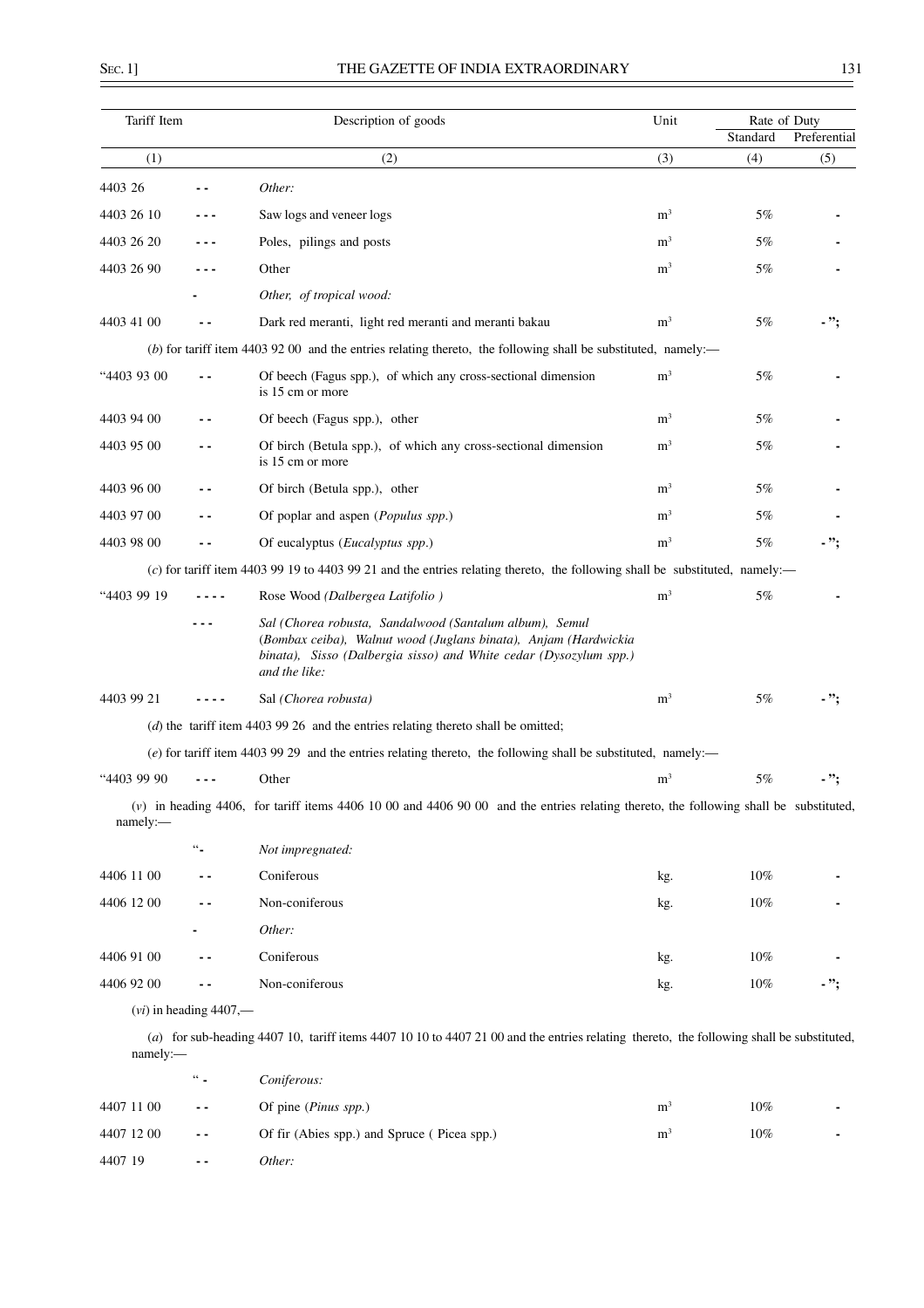| Tariff Item       |                               | Description of goods                                                                                                                                                                                                                                                                                                                                                                                                                                                                                                                         | Unit                  | Rate of Duty |              |
|-------------------|-------------------------------|----------------------------------------------------------------------------------------------------------------------------------------------------------------------------------------------------------------------------------------------------------------------------------------------------------------------------------------------------------------------------------------------------------------------------------------------------------------------------------------------------------------------------------------------|-----------------------|--------------|--------------|
|                   |                               |                                                                                                                                                                                                                                                                                                                                                                                                                                                                                                                                              |                       | Standard     | Preferential |
| (1)<br>4407 19 10 |                               | (2)                                                                                                                                                                                                                                                                                                                                                                                                                                                                                                                                          | (3)<br>m <sup>3</sup> | (4)<br>10%   | (5)          |
|                   |                               | Douglas fir (Pseudotsuga menziesii)                                                                                                                                                                                                                                                                                                                                                                                                                                                                                                          | m <sup>3</sup>        |              |              |
| 4407 19 90        |                               | Other                                                                                                                                                                                                                                                                                                                                                                                                                                                                                                                                        |                       | 10%          |              |
|                   |                               | Of tropical wood:                                                                                                                                                                                                                                                                                                                                                                                                                                                                                                                            |                       |              |              |
| 4407 21 00        |                               | Mahogany (Swietenia spp.)                                                                                                                                                                                                                                                                                                                                                                                                                                                                                                                    | m <sup>3</sup>        | $10\%$       | -";          |
|                   |                               | $(b)$ after tariff item 4407 95 00 and the entries relating thereto, the following shall be inserted, namely:—                                                                                                                                                                                                                                                                                                                                                                                                                               |                       |              |              |
| "4407 96 00       |                               | Of birch (Betula spp.)                                                                                                                                                                                                                                                                                                                                                                                                                                                                                                                       | m <sup>3</sup>        | 10%          |              |
| 4407 97 00        |                               | Of poplar and aspen (Populus spp.)                                                                                                                                                                                                                                                                                                                                                                                                                                                                                                           | m <sup>3</sup>        | $10\%$       | -";          |
|                   |                               | $(c)$ tariff item 4407 99 10 and the entries relating thereto shall be omitted;                                                                                                                                                                                                                                                                                                                                                                                                                                                              |                       |              |              |
|                   | $(vii)$ in heading $4408$ ,—  |                                                                                                                                                                                                                                                                                                                                                                                                                                                                                                                                              |                       |              |              |
|                   |                               | (a) for tariff item 4408 10 90 to sub-heading 4408 31, and the entries relating thereto, the following shall be substituted, namely:—                                                                                                                                                                                                                                                                                                                                                                                                        |                       |              |              |
| "4408 10 90       |                               | Other                                                                                                                                                                                                                                                                                                                                                                                                                                                                                                                                        | kg.                   | 10%          |              |
|                   |                               | Of tropical wood:                                                                                                                                                                                                                                                                                                                                                                                                                                                                                                                            |                       |              |              |
| 4408 31           |                               | Of Dark red meranti, Light red meranti, Meranti bakau:";                                                                                                                                                                                                                                                                                                                                                                                                                                                                                     |                       |              |              |
|                   |                               | $(b)$ after tariff item 4409 21 00 and the entries relating thereto, the following shall be inserted, namely:—                                                                                                                                                                                                                                                                                                                                                                                                                               |                       |              |              |
| "4409 22 00       |                               | Of tropical wood                                                                                                                                                                                                                                                                                                                                                                                                                                                                                                                             | kg.                   | $10\%$       | .";          |
|                   | $(viii)$ in heading $4412$ ,— |                                                                                                                                                                                                                                                                                                                                                                                                                                                                                                                                              |                       |              |              |
|                   |                               | (a) for sub-heading 4412 31 and the entries relating thereto, the following shall be substituted, namely:—                                                                                                                                                                                                                                                                                                                                                                                                                                   |                       |              |              |
| "4412 31          |                               | With at least one outer ply of tropical wood:";                                                                                                                                                                                                                                                                                                                                                                                                                                                                                              |                       |              |              |
|                   |                               | (b) for sub-heading 4412 32, tariff items 4412 32 10 to 4412 32 90, sub-heading 4412 39, tariff items 4412 39 10 to<br>4412 39 90 and the entries relating thereto, the following shall be substituted, namely:—                                                                                                                                                                                                                                                                                                                             |                       |              |              |
| "4412 33          |                               | Other, with at least one outer ply of non-coniferous wood of<br>the species alder (Alnus spp.), ash (Fraxinus spp.), beech (Fagus<br>spp.), birch (Betula spp.), cherry (Prunus spp.), chestnut (Castanea<br>spp.), elm (Ulmus spp.), eucalyptus (Eucalyptus spp.), hickory (Carya<br>spp.), horse chestnut (Aesculus spp.), lime (Tilia spp.), maple (Acer<br>spp.), oak (Quercus spp.), plane tree (Platanus spp.), poplar and<br>aspen (Populus spp.), robinia (Robinia spp.), tulipwood (Liriodendron<br>spp.) or walnut (Juglans spp.): |                       |              |              |
| 4412 33 10        | - - -                         | Decorative plywood                                                                                                                                                                                                                                                                                                                                                                                                                                                                                                                           | m <sup>3</sup>        | 10%          |              |
| 4412 33 20        |                               | Tea chest panels, shooks whether or not packed in sets                                                                                                                                                                                                                                                                                                                                                                                                                                                                                       | m <sup>3</sup>        | $10\%$       |              |
| 4412 33 30        | - - -                         | Marine and aircraft plywood                                                                                                                                                                                                                                                                                                                                                                                                                                                                                                                  | m <sup>3</sup>        | 10%          |              |
| 4412 33 40        | - - -                         | Cutting and trimmings of plywood of width not exceeding 5 cm                                                                                                                                                                                                                                                                                                                                                                                                                                                                                 | m <sup>3</sup>        | $10\%$       |              |
| 4412 33 90        | - - -                         | Other                                                                                                                                                                                                                                                                                                                                                                                                                                                                                                                                        | m <sup>3</sup>        | 10%          |              |
| 4412 34           | . .                           | Other, with at least one outer ply of non-coniferous wood not<br>specified under sub-heading 4412 33:                                                                                                                                                                                                                                                                                                                                                                                                                                        |                       |              |              |
| 4412 34 10        | - - -                         | Decorative plywood                                                                                                                                                                                                                                                                                                                                                                                                                                                                                                                           | m <sup>3</sup>        | $10\%$       |              |
| 4412 34 20        | - - -                         | Tea chest panels, shooks whether or not packed in sets                                                                                                                                                                                                                                                                                                                                                                                                                                                                                       | m <sup>3</sup>        | 10%          |              |
| 4412 34 30        | - - -                         | Marine and aircraft plywood                                                                                                                                                                                                                                                                                                                                                                                                                                                                                                                  | m <sup>3</sup>        | 10%          |              |
| 4412 34 40        | - - -                         | Cutting and trimmings of plywood of width not exceeding 5 cm                                                                                                                                                                                                                                                                                                                                                                                                                                                                                 | m <sup>3</sup>        | 10%          |              |
| 4412 34 90        | - - -                         | Other                                                                                                                                                                                                                                                                                                                                                                                                                                                                                                                                        | m <sup>3</sup>        | $10\%$       |              |
|                   |                               |                                                                                                                                                                                                                                                                                                                                                                                                                                                                                                                                              |                       |              |              |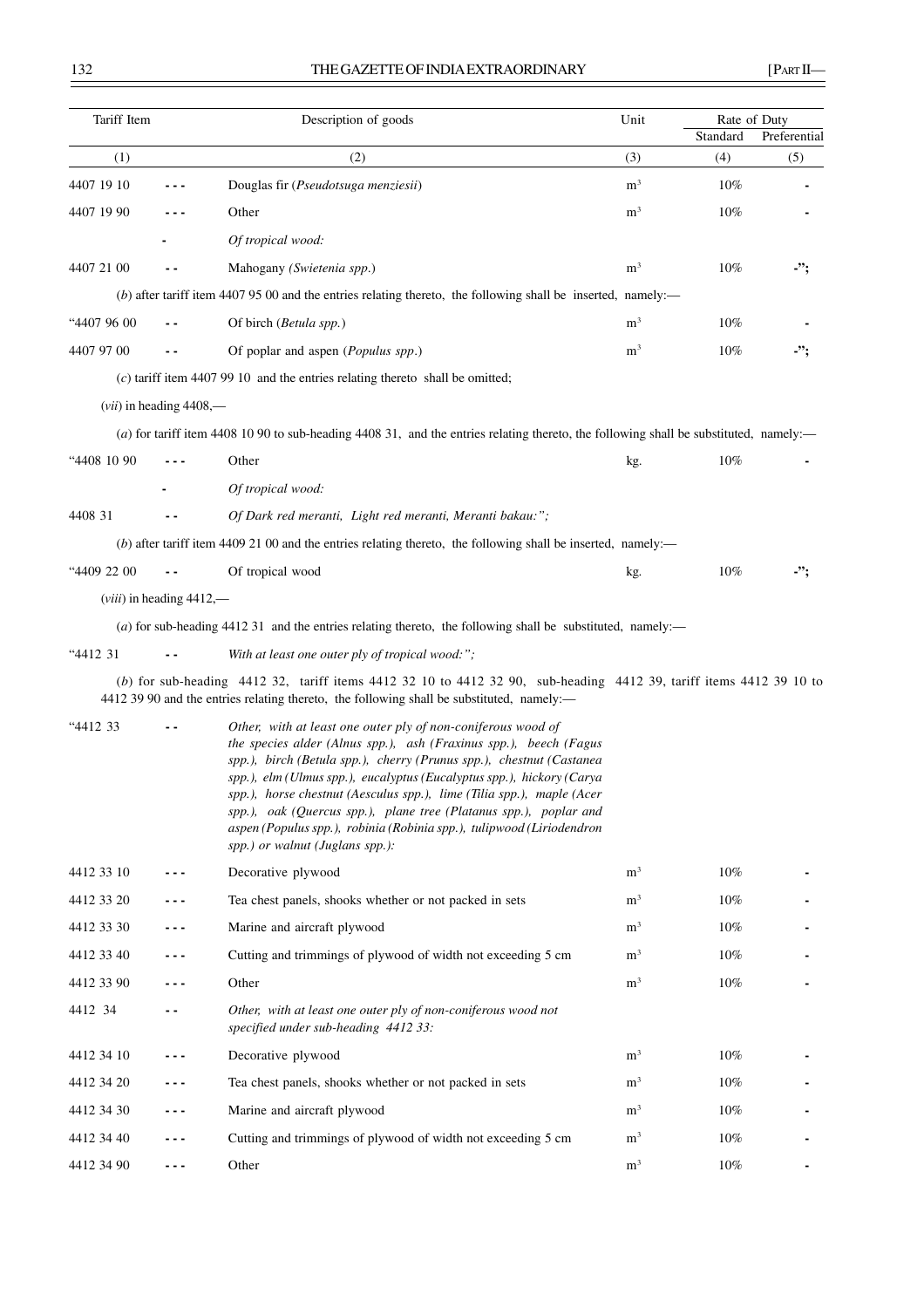| Tariff Item |        | Description of goods                                                                                                                             | Unit                                                                                                                                                                                                                      |              | Rate of Duty |  |
|-------------|--------|--------------------------------------------------------------------------------------------------------------------------------------------------|---------------------------------------------------------------------------------------------------------------------------------------------------------------------------------------------------------------------------|--------------|--------------|--|
|             |        |                                                                                                                                                  | Standard<br>(3)<br>(4)<br>m <sup>3</sup><br>10%<br>m <sup>3</sup><br>10%<br>m <sup>3</sup><br>10%<br>m <sup>3</sup><br>10%<br>m <sup>3</sup><br>10%<br>10%<br>kg.<br>10%<br>kg.<br>10%<br>kg.<br>10%<br>kg.<br>10%<br>kg. | Preferential |              |  |
| (1)         |        | (2)                                                                                                                                              |                                                                                                                                                                                                                           |              | (5)          |  |
| 4412 39     |        | Other, with both outer plies of coniferous wood:                                                                                                 |                                                                                                                                                                                                                           |              |              |  |
| 4412 39 10  |        | Decorative plywood                                                                                                                               |                                                                                                                                                                                                                           |              |              |  |
| 4412 39 20  |        | Tea chest panels, shooks whether or not packed in sets                                                                                           |                                                                                                                                                                                                                           |              |              |  |
| 4412 39 30  |        | Marine and aircraft plywood                                                                                                                      |                                                                                                                                                                                                                           |              |              |  |
| 4412 39 40  |        | Cutting and trimmings of plywood of width not exceeding 5 cm                                                                                     |                                                                                                                                                                                                                           |              |              |  |
| 4412 39 90  |        | Other                                                                                                                                            |                                                                                                                                                                                                                           |              | - ":         |  |
|             |        | $(ix)$ in heading 4418, for tariff items 4418 71 00 to 4418 90 00 and the entries relating thereto, the following shall be substituted, namely:— |                                                                                                                                                                                                                           |              |              |  |
|             | $66 -$ | Assembled flooring panels:                                                                                                                       |                                                                                                                                                                                                                           |              |              |  |
| 4418 73 00  | . .    | Of bamboo or with at least the top layer (wear layer) of bamboo                                                                                  |                                                                                                                                                                                                                           |              |              |  |
| 4418 74 00  | . .    | Other, for mosaic floors                                                                                                                         |                                                                                                                                                                                                                           |              |              |  |
| 4418 75 00  | - -    | Other, multilayer                                                                                                                                |                                                                                                                                                                                                                           |              |              |  |
| 4418 79 00  | . .    | Other                                                                                                                                            |                                                                                                                                                                                                                           |              |              |  |
|             |        | Other:                                                                                                                                           |                                                                                                                                                                                                                           |              |              |  |
| 4418 91 00  | . .    | Of bamboo                                                                                                                                        |                                                                                                                                                                                                                           |              |              |  |
| 4418 99 00  | . .    | Other                                                                                                                                            | kg.                                                                                                                                                                                                                       | 10%          | -":          |  |
|             |        | $(x)$ for heading 4419, sub-heading 4419 00, tariff items 4419 00 10 and 4419 00 20 and the entries relating thereto, the following shall be     |                                                                                                                                                                                                                           |              |              |  |

substituted, namely:—

"**4419 TABLEWARE AND KITCHENWARE, OF WOOD**

|            |                | Of bamboo:                                       |     |        |                |
|------------|----------------|--------------------------------------------------|-----|--------|----------------|
| 4419 11 00 | $ -$           | Bread boards, chopping boards and similar boards | kg. | $10\%$ | $\blacksquare$ |
| 4419 12 00 | $ -$           | Chopsticks                                       | kg. | 10%    | ٠              |
| 4419 19 00 | $ -$           | Other                                            | kg. | 10%    | ۰              |
| 4419 90    | $\blacksquare$ | Other:                                           |     |        |                |
| 4419 90 10 |                | Bread boards, chopping boards and similar boards | kg. | 10%    |                |
| 4419 90 20 | ---            | Chopsticks                                       | kg. | 10%    | ۰              |
| 4419 90 90 |                | Other                                            | kg. | 10%    | -";            |

(*xi*) in heading 4421, for sub-heading 4421 90, tariff items 4421 90 11 to 4421 90 90 and the entries relating thereto, the following shall be substituted, namely:—

|            | $66 -$ | Other:                                                                     |     |        |                |
|------------|--------|----------------------------------------------------------------------------|-----|--------|----------------|
| 4421 91    | $ -$   | Of bamboo:                                                                 |     |        |                |
|            |        | Spools, cops, bobbins, sewing thread reels and the like of<br>turned wood: |     |        |                |
| 4421 91 11 |        | For cotton machinery                                                       | kg. | $10\%$ | ٠              |
| 4422 91 12 | ----   | For jute machinery                                                         | kg. | $10\%$ | $\blacksquare$ |
| 4423 91 13 | ----   | For silk regenerated and synthetic fibre machinery                         | kg. | $10\%$ | ٠              |
| 4424 91 14 | ----   | For other machinery                                                        | kg. | $10\%$ | $\blacksquare$ |
| 4421 91 19 |        | Other                                                                      | kg. | $10\%$ | $\blacksquare$ |
| 4421 91 20 | ---    | <b>Wood Paving Blocks</b>                                                  | kg. | $10\%$ | $\blacksquare$ |
| 4421 91 30 |        | Match splints                                                              | kg. | 10%    | $\blacksquare$ |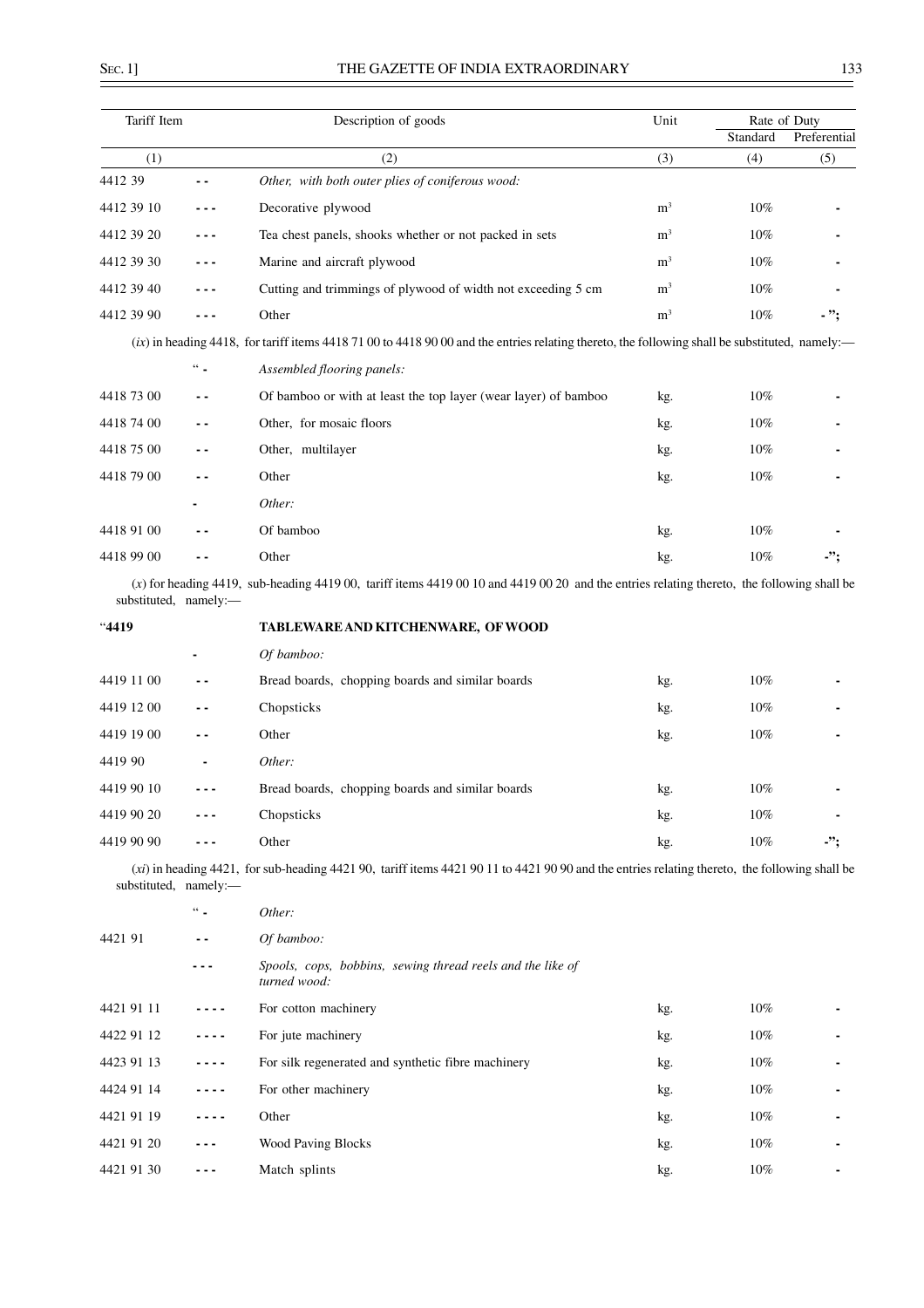#### 134 THE GAZETTE OF INDIA EXTRAORDINARY [PART II]

| Tariff Item |           | Description of goods                                                                                     | Unit |          | Rate of Duty |
|-------------|-----------|----------------------------------------------------------------------------------------------------------|------|----------|--------------|
|             |           |                                                                                                          |      | Standard | Preferential |
| (1)         |           | (2)                                                                                                      | (3)  | (4)      | (5)          |
| 4421 91 40  | - - -     | Pencil slats                                                                                             | kg.  | 10%      |              |
| 4421 91 50  | - - -     | Parts of wood, namely oars, paddles and rudders for ships,<br>boats and other similarfloating structures | kg.  | 10%      |              |
| 4421 91 60  | - - -     | Parts of domestic decorative articles used as tableware and<br>kitchenware                               | kg.  | 10%      |              |
| 4421 91 70  | - - -     | Articles of densified wood not included or specified elsewhere                                           | kg.  | 10%      |              |
| 4421 91 90  | .         | Other                                                                                                    | kg.  | 10%      |              |
| 4421 99     | - -       | Other:                                                                                                   |      |          |              |
|             | - - -     | Spools, cops, bobbins, sewing thread reels and the like of<br>turned wood:                               |      |          |              |
| 4421 99 11  | ----      | For cotton machinery                                                                                     | kg.  | 10%      |              |
| 4421 99 12  | ----      | For jute machinery                                                                                       | kg.  | 10%      |              |
| 4421 99 13  | ----      | For silk regenerated and synthetic fibre machinery                                                       | kg.  | 10%      |              |
| 4421 99 14  | ----      | For other machinery                                                                                      | kg.  | 10%      |              |
| 4421 99 19  | $- - - -$ | Other                                                                                                    | kg.  | 10%      |              |
| 4421 99 20  | - - -     | <b>Wood Paving Blocks</b>                                                                                | kg.  | 10%      |              |
| 4421 99 30  | .         | Match splints                                                                                            | kg.  | 10%      |              |
| 4421 99 40  | - - -     | Pencil slats                                                                                             | kg.  | 10%      |              |
| 4421 99 50  | - - -     | Parts of wood, namely oars, paddles and rudders for ships,<br>boats and other similarfloating structures | kg.  | 10%      |              |
| 4421 99 60  | $- - -$   | Parts of domestic decorative articles used as tableware and<br>kitchenware                               | kg.  | 10%      |              |
| 4421 99 70  | - - -     | Articles of densified wood not included or specified elsewhere                                           | kg.  | 10%      |              |
| 4421 99 90  | - - -     | Other                                                                                                    | kg.  | 10%      | $\cdot$ ";   |
|             |           |                                                                                                          |      |          |              |

```
(23) in Chapter 48,—
```
 (*i*) in Note 4, after the words, figures and letters "more than 65 g/m²", the words, brackets, figures and letters", and apply only to paper: (*a*) in strips or rolls of a width exceeding 28 cm; or (*b*) in rectangular (including square) sheets with one side exceeding 28 cm and the other side exceeding 15 cm in the unfolded state" shall be inserted;

(*ii*) in Note 8, the figures and word "4801, and"shall be omitted;

(*24*) in Chapter 54,—

(*i*) in heading 5402, for the entry in column (2) occurring after the entry against the heading 5402, the following entry shall be substituted, namely:—

" **-** *High tenacity yarn of nylon or other polyamides, whether or not textured:";*

(*ii*) for sub-heading 5402 20 and the entries relating thereto, the following shall be substituted, namely:-

"5402 20 **- -** *High tenacity yarn of polyesters, whether or not textured: ";*

(*iii*) after tariff item 5402 52 00 and the entries relating thereto, the following shall be inserted, namely:—

| "5402 53 00 | $ -$ | Of polypropylene | kg.                                                                                                             | $10\%$ | $\rightarrow$ |
|-------------|------|------------------|-----------------------------------------------------------------------------------------------------------------|--------|---------------|
|             |      |                  | $(iv)$ after tariff item 5402 62 00 and the entries relating thereto, the following shall be inserted, namely:— |        |               |
| "5402 63 00 | $ -$ | Of polypropylene | kg.                                                                                                             | 10%    | -"            |

(*25*) in Chapter 55,—

(*i*) for heading 5502, sub-heading 5502 00, tariff items 5502 10 00 to 5502 90 00 and the entries relating thereto, the following shall be substituted, namely:—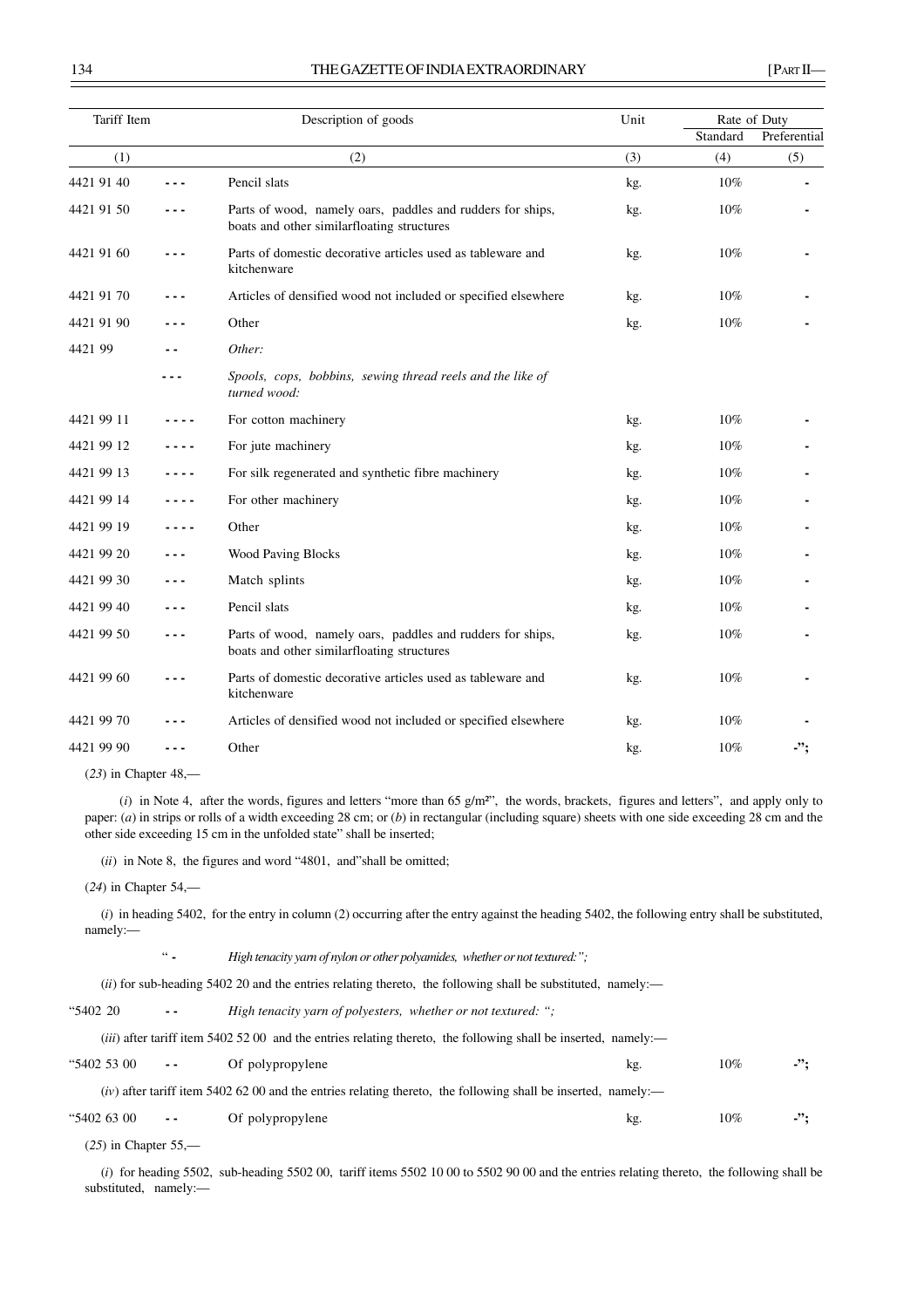| Tariff Item |         | Description of goods                                                                                                                          | Unit           | Rate of Duty                                                   |              |
|-------------|---------|-----------------------------------------------------------------------------------------------------------------------------------------------|----------------|----------------------------------------------------------------|--------------|
|             |         |                                                                                                                                               |                | Standard                                                       | Preferential |
| (1)         |         | (2)                                                                                                                                           | (3)            | (4)                                                            | (5)          |
| "5502       |         | <b>ARTIFICIAL FILAMENT TOW</b>                                                                                                                |                |                                                                |              |
| 5502 10     |         | Of cellulose acetate:                                                                                                                         |                |                                                                |              |
| 5502 10 10  |         | Viscose rayon tow                                                                                                                             | kg.            | $10\%$                                                         |              |
| 5502 10 90  |         | Other                                                                                                                                         | kg.            | 10%                                                            |              |
| 5502 90     |         | Other:                                                                                                                                        |                |                                                                |              |
| 5502 90 10  |         | Viscose rayon tow                                                                                                                             | kg.            | 10%                                                            |              |
| 5502 90 90  | ---     | Other                                                                                                                                         | kg.            | 10%                                                            | -";          |
|             |         | (ii) after tariff item 5506 30 00 and the entries relating thereto, the following shall be inserted, namely:-                                 |                |                                                                |              |
| "5506 40 00 |         | Of polypropylene                                                                                                                              | kg.            | 10%                                                            | -";          |
|             |         | (26) in Chapter 56, for heading 5601, sub-heading 5601 21 and the entries relating thereto, the following shall be substituted, namely:—      |                |                                                                |              |
| "5601       |         | WADDING OF TEXTILE MATERIALS AND ARTICLES THEREOF;<br>TEXTILE FIBRES, NOT EXCEEDING 5 MM IN LENGTH<br>(FLOCK), TEXTILE DUST AND MILL NEPS     |                |                                                                |              |
|             |         | Wadding of textile materials and articles thereof:                                                                                            |                |                                                                |              |
| 5601 21     |         | Of cotton:";                                                                                                                                  |                |                                                                |              |
|             |         | (27) in Chapter 57, in heading 5704, after tariff item 5704 10 00 and the entries relating thereto, the following shall be inserted, namely:- |                |                                                                |              |
| "5704 20    |         | Tiles, having a maximum surface area exceeding 0.3 m <sup>2</sup> but<br>not exceeding 1 m <sup>2</sup> :                                     |                |                                                                |              |
| 5704 20 10  |         | Cotton                                                                                                                                        | m <sup>2</sup> | $10\%$ or<br>Rs.35 per<br>sq. metre,<br>whichever<br>is higher |              |
| 5704 20 20  |         | Woollen, other than artware                                                                                                                   | m <sup>2</sup> | $10\%$ or<br>Rs.35 per<br>sq. metre,<br>whichever<br>is higher |              |
| 5704 20 90  | $- - -$ | Other                                                                                                                                         | $\mathbf{m}^2$ | $10\%$ or<br>Rs.35 per<br>sq. metre,<br>whichever<br>is higher | $\cdot$ ";   |

(*28*) in Chapter 60,—

(*i*) after Note 3, the following shall be inserted, namely:—

"Sub-heading Note:

Sub-heading 6005 35 covers fabrics of polyethylene monofilament or of polyester multifilament, weighing not less than 30 g/m<sup>2</sup> and not more than 55 g/m<sup>2</sup>, having a mesh size of not less than 20 holes/cm<sup>2</sup> and not more than 100 holes/cm<sup>2</sup>, and impregnated or coated with alpha-cypermethrin (ISO), chlorfenapyr (ISO), deltamethrin (INN, ISO), lambda-cyhalothrin (ISO), permethrin (ISO) or pirimiphos-methyl (ISO)." ;

(*ii*) for tariff items 6005 31 00 to 6005 34 00 and the entries relating thereto, the following shall be substituted, namely:—

| "6005 35 00 | $\sim$ $-$    | Fabrics specified in Sub-heading Note 1 to this Chapter | kg. | 10% |  |
|-------------|---------------|---------------------------------------------------------|-----|-----|--|
| 6005 36 00  | $\sim$ $\sim$ | Other, unbleached or bleached                           |     | 10% |  |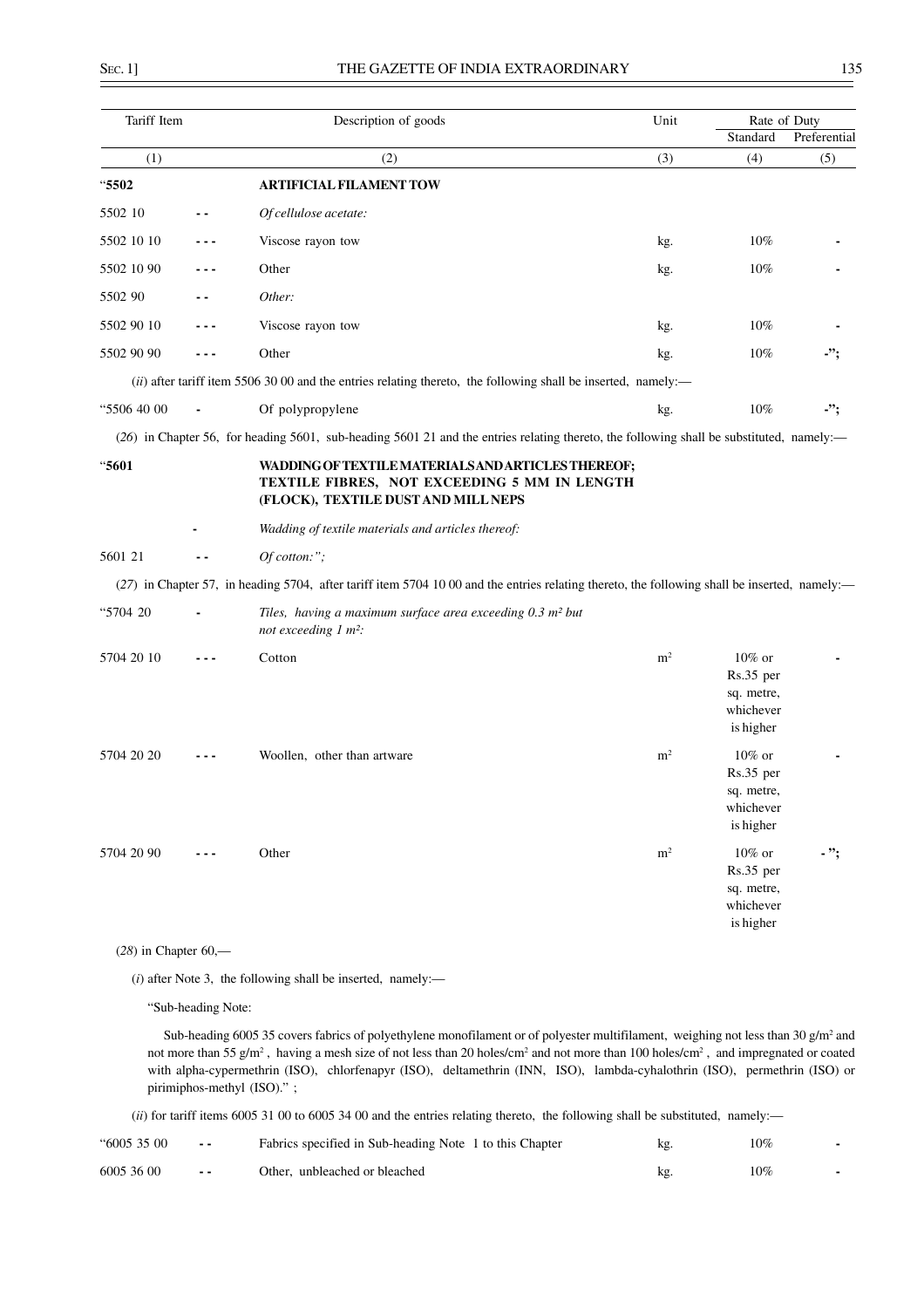| Tariff Item |               | Description of goods                 | Unit | Rate of Duty |              |
|-------------|---------------|--------------------------------------|------|--------------|--------------|
|             |               |                                      |      | Standard     | Preferential |
| (1)         |               | $\scriptstyle{(2)}$                  | (3)  | (4)          | (5)          |
| 6005 37 00  | $\sim$ $\sim$ | Other, dyed                          | kg.  | $10\%$       |              |
| 6005 38 00  | $ -$          | Other, of yarns of different colours | kg.  | $10\%$       |              |
| 6005 39 00  | $ -$          | Other, printed                       | kg.  | $10\%$       | $\cdot$      |

(*29*) in Chapter 63,—

(*i*) after Note 3, the following shall be inserted, namely:—

"Sub-heading Note:

Sub-heading 6304 20 covers articles made from fabrics, impregnated or coated with alpha-cypermethrin (ISO), chlorfenapyr (ISO), deltamethrin (INN, ISO), lambda-cyhalothrin (ISO), permethrin (ISO) or pirimiphosmethyl (ISO).";

(*ii*) in heading 6304, after tariff item 6304 19 90 and the entries relating thereto, the following shall be inserted, namely:—

| "6304 20 00 | Bed nets, of warp knit fabrics specified in Sub-heading Note 1 | 10% |  |
|-------------|----------------------------------------------------------------|-----|--|
|             | to this Chapter                                                |     |  |

(*30*) in Chapter 68, in Note1, for clause (m), the following clause shall be substituted, namely:—

| $\mathrm{H}(m)$ | articles of heading 9602, if made of materials specified in              |
|-----------------|--------------------------------------------------------------------------|
|                 | Note $2(b)$ to Chapter 96, or of heading 9606 (for example, buttons),    |
|                 | of heading 9609 (for example, slate pencils), heading 9610 (for example, |
|                 | drawing slates) or of heading 9620 (monopods, bipods, tripods and        |
|                 | similar articles): or":                                                  |
|                 |                                                                          |

(*31*) in Chapter 69,—

(*i*) for heading 6907, sub-heading 6907 10, tariff items 6907 10 10 and 6907 10 90, sub-heading 6907 90, tariff items 6907 90 10 and 6907 90 90 and the entries relating thereto, the following shall be substituted, namely:—

| <b>"6907</b> |     | CERAMIC FLAGS AND PAVING, HEARTH OR WALL TILES;<br><b>CERAMIC MOSAIC CUBES AND THE LIKE, WHETHER OR</b><br><b>NOT ON A BACKING; FINISHING CERAMICS</b> |                |        |                         |
|--------------|-----|--------------------------------------------------------------------------------------------------------------------------------------------------------|----------------|--------|-------------------------|
|              |     | Flags and paving, hearth or wall tiles, other than those of<br>sub-headings 6907 30 and 6907 40:                                                       |                |        |                         |
| 6907 21 00   |     | Of a water absorption coefficient by weight not exceeding $0.5\%$                                                                                      | m <sup>2</sup> | $10\%$ |                         |
| 6907 22 00   | - - | Of a water absorption coefficient by weight exceeding 0.5%<br>but not exceeding 10%                                                                    | m <sup>2</sup> | $10\%$ |                         |
| 6907 23 00   | - - | Of a water absorption coefficient by weight exceeding 10%                                                                                              | m <sup>2</sup> | $10\%$ |                         |
| 6907 30      |     | Mosaic cubes and the like, other than those of sub-heading 690740:                                                                                     |                |        |                         |
| 6907 30 10   |     | Mosaic cubes and the like, other than those of sub-heading 690740                                                                                      | m <sup>2</sup> | $10\%$ |                         |
| 690740       |     | Finishing ceramics:                                                                                                                                    |                |        |                         |
| 6907 40 10   |     | Finishing ceramics                                                                                                                                     | m <sup>2</sup> | 10%    | $\cdot$ $\cdot$ $\cdot$ |

(*ii*) the heading 6908, sub-heading 6908 10, tariff items 6908 10 10 to 6908 10 90, sub-heading 6908 90 and tariff items 6908 90 10 to 6908 90 90 and the entries relating thereto shall be omitted;

(*32*) in Section XV, in Note 1, for clause (*m*), the following clause shall be substituted, namely:—

"(m) hand sieves, buttons, pens, pencil-holders, pen nibs, monopods, bipods, tripods and similar articles or other articles of Chapter 96 (miscellaneous manufactured articles); or";

(*33*) in Chapter 74, in Note 1, for clause (*c*), the following clause shall be substituted, namely:—

"(c) *Master alloys*

Alloys containing with other elements more than 10 per cent. by weight, of copper not usefully malleable and commonly used as an additive in the manufacture of other alloys or as de-oxidants, de-sulphuring agents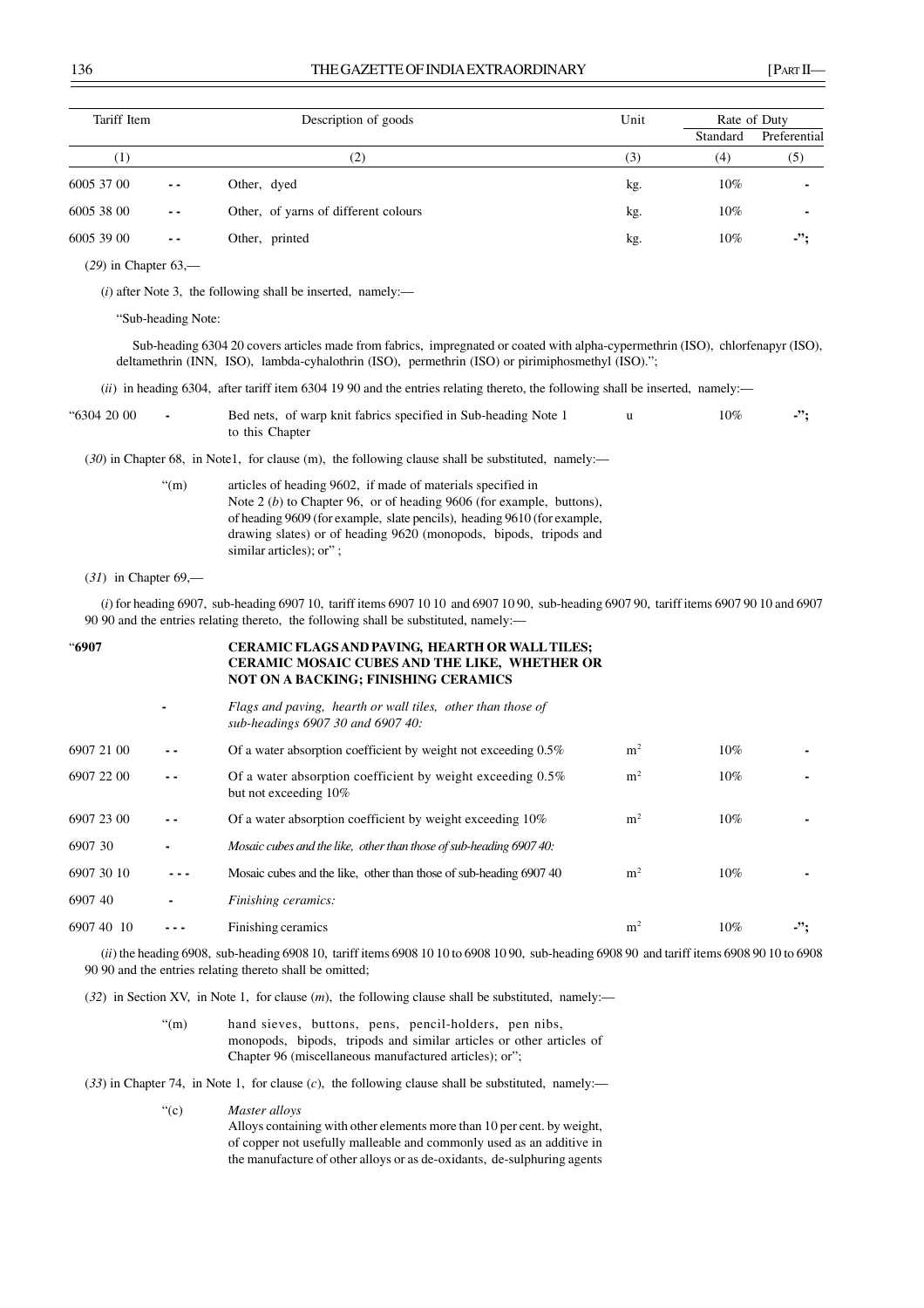| Tariff Item | Description of goods | Unit | Rate of Duty |              |
|-------------|----------------------|------|--------------|--------------|
|             |                      |      | Standard     | Preferential |
| -           | ے                    | ◡    | (4           | ັບ           |

or for similar uses in the metallurgy of non-ferrous metals. However, copper phosphide (phosphor copper) containing more than 15% by weight of phosphorous falls in heading 2853.";

(*34*) in Chapter 82, for the entry in column (2) occurring against the heading 8205, for the words "MACHINE TOOLS", the words "MACHINE-TOOLS OR WATER-JET CUTTING MACHINES" shall be substituted;

(*35*) in Chapter 83, for the entry occurring against heading 8308, the following shall be substituted, namely:—

# "**8308 CLASPS, FRAMES WITH CLASPS, BUCKLES, BUCKLE-CLASPS, HOOKS, EYES, EYELETS AND THE LIKE, OF BASE METAL, OF A KIND USED FOR CLOTHING OR CLOTHING ACCESSORIES, FOOTWEAR, JEWELLERY, WRIST WATCHES, BOOKS, AWNINGS, LEATHER GOODS, TRAVEL GOODS OR SADDLERY OR FOR OTHER MADE UP ARTICLES; TUBULAR OR BIFURCATED RIVETS, OF BASE METAL; BEADS AND SPANGLES, OF BASE METAL ";**

(*36*) in Section XVI, in Note 1, for clause (*q*), the following clause shall be substituted, namely:—

"(q) typewriter or similar ribbons, whether or not on spools or in cartridges (classified according to their constituent material, or in heading 9612 if inked or otherwise prepared for giving impressions), or monopods, bipods, tripods and similar articles, of heading 9620.";

#### (*37*) in Chapter 84,—

(*i*) in Note 1,—

(*A*) in clause (*f*), the word "or"shall be omitted;

(*B*) after clause (*f*), the following clause shall be inserted, namely:—

"(*g*) radiators for the articles of Section XVII; or";

(*C* ) the existing clause (*g*) shall be re-lettered as (*h*);

(*ii*) in Note 2, in clause (*e*), for the words "machinery or plant", the words "machinery, plant or laboratory equipment" shall be substituted;

(*iii*) in Note 9, for clause (*A*), the following clause shall be substituted, namely:—

'(*A*) Notes 9 (*a*) and 9 (*b*) to Chapter 85 also apply with respect to the expressions "semiconductor devices" and "electronic integrated circuits", respectively, as used in this Note and in heading 8486. However, for the purposes of this Note and of heading 8486, the expression "semiconductor devices" also covers photosensitive semiconductor devices and light-emitting diodes (LED).';

(*iv*) in Sub-heading Notes,—

(*A*) the following new Sub-heading Note 1 shall be inserted, namely:—

'1. For the purposes of sub-heading 8465 20, the term "machining centres" applies only to machine-tools for working wood, cork, bone, hard rubber, hard plastics or similar hard materials, which can carry out different types of machining operations by automatic tool change from a magazine or the like in conformity with a machining programme.';

(*B*) the existing Sub-heading Note 1 shall be re-numbered as Sub-heading Note 2 and after Sub-heading Note 2 as so re-numbered, the following Sub-heading Note shall be inserted, namely:—

'3. For the purposes of sub-heading 8481 20, the expression "valves for oleohydraulic or pneumatic transmissions" means valves which are used specifically in the transmission of "fluid power" in a hydraulic or pneumatic system, where the energy source is supplied in the form of pressurised fluids (liquid or gas). These valves may be of any type (for example, pressure-reducing type, check type). Sub-heading 8481 20 takes precedence over all other sub-headings of heading 8481.';

(*C*) the existing Sub-heading Note 2 shall be re-numbered as Sub-heading Note 4 ;

(*v*) in heading 8415, for sub-heading 8415 10 and the entries relating thereto, the following shall be substituted, namely:—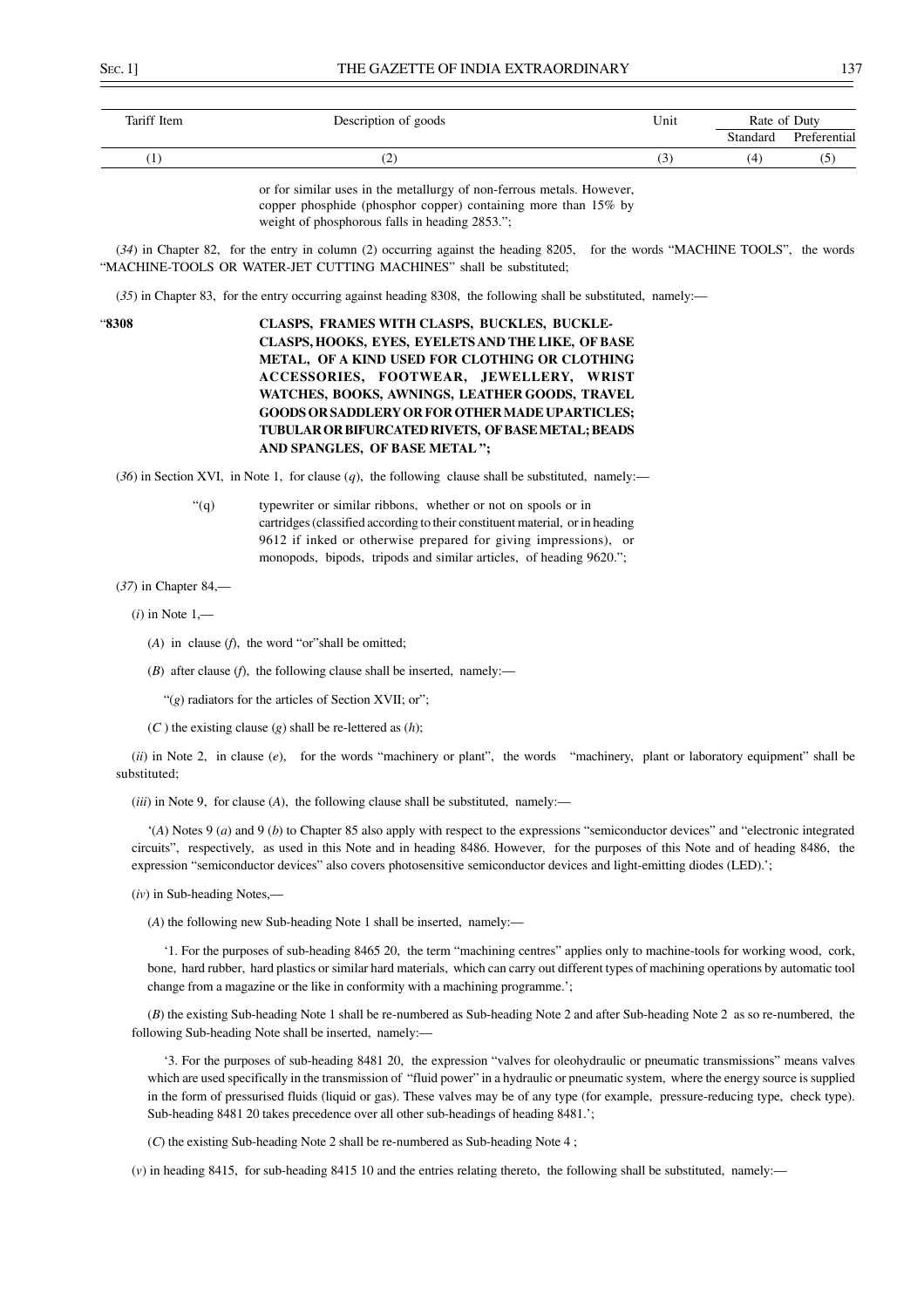| Tariff Item |                           | Description of goods                                                                                                                                                                                                                                                                              | Unit |          | Rate of Duty |
|-------------|---------------------------|---------------------------------------------------------------------------------------------------------------------------------------------------------------------------------------------------------------------------------------------------------------------------------------------------|------|----------|--------------|
|             |                           |                                                                                                                                                                                                                                                                                                   |      | Standard | Preferential |
| (1)         |                           | (2)                                                                                                                                                                                                                                                                                               | (3)  | (4)      | (5)          |
| '8415 10    |                           | Of a kind designed to be fixed to a window, wall, ceiling or<br>floor, self-contained or "split-system";';                                                                                                                                                                                        |      |          |              |
|             | $(vi)$ in heading 8424,—  |                                                                                                                                                                                                                                                                                                   |      |          |              |
|             |                           | (a) after tariff item 8424 30 00 and the entries relating thereto, the following shall be inserted, namely:—                                                                                                                                                                                      |      |          |              |
|             | $66 -$                    | Agricultural or horticultural sprayers:                                                                                                                                                                                                                                                           |      |          |              |
| 8424 41 00  |                           | Portable sprayers                                                                                                                                                                                                                                                                                 | u    | 7.5%     |              |
| 8424 49 00  |                           | Other                                                                                                                                                                                                                                                                                             | u    | 7.5%     | -";          |
|             |                           | $(b)$ for tariff item 8424 81 00 and the entries relating thereto, the following shall be substituted, namely:—                                                                                                                                                                                   |      |          |              |
| "8424 82 00 |                           | Agricultural or horticultural                                                                                                                                                                                                                                                                     | u    | 7.5%     | -";          |
|             | $(vii)$ in heading 8432,— |                                                                                                                                                                                                                                                                                                   |      |          |              |
|             |                           | (a) for tariff item 8432 30 00 and the entries relating thereto, the following shall be substituted, namely:—                                                                                                                                                                                     |      |          |              |
|             | $66 -$                    | Seeders, planters and transplanters:                                                                                                                                                                                                                                                              |      |          |              |
| 8432 31 00  |                           | No-till direct seeders, planters and transplanters                                                                                                                                                                                                                                                | u    | 7.5%     |              |
| 8432 39 00  |                           | Other                                                                                                                                                                                                                                                                                             | u    | 7.5%     | -";          |
|             |                           | (b) for tariff item 8432 40 00 and the entries relating thereto, the following shall be substituted, namely:—                                                                                                                                                                                     |      |          |              |
|             | $66_{-}$                  | Manure spreaders and fertiliser distributors:                                                                                                                                                                                                                                                     |      |          |              |
| 8432 41 00  |                           | Manure spreaders                                                                                                                                                                                                                                                                                  | u    | 7.5%     |              |
| 8432 42 00  |                           | Fertiliser distributors                                                                                                                                                                                                                                                                           | u    | 7.5%     | -";          |
|             |                           | (viii) for heading 8442 and the entries relating thereto, the following shall be substituted, namely:—                                                                                                                                                                                            |      |          |              |
| "8442"      |                           | MACHINERY, APPARATUS AND EQUIPMENT (OTHER THAN<br>THE MACHINES OF HEADINGS 8456 TO 8465) FOR<br>PREPARING OR MAKING PLATES,<br><b>PRINTING</b><br>COMPONENTS; PLATES, CYLINDERS AND LITHOGRAPHIC<br>STONES, PREPARED FOR PRINTING PURPOSES (FOR<br><b>EXAMPLE, PLANED, GRAINED OR POLISHED)";</b> |      |          |              |
|             | $(ix)$ in heading 8456,—  |                                                                                                                                                                                                                                                                                                   |      |          |              |
|             |                           | (a) for tariff item 8456 10 00 and the entries relating thereto, the following shall be substituted, namely:—                                                                                                                                                                                     |      |          |              |
|             | $66\degree$               | Operated by laser or other light or photon beam processes:                                                                                                                                                                                                                                        |      |          |              |
| 8456 11 00  |                           | Operated by laser                                                                                                                                                                                                                                                                                 | u    | 7.5%     |              |
| 8456 12 00  |                           | Operated by other light or photon beam processes                                                                                                                                                                                                                                                  | u    | 7.5%     |              |
|             |                           | (b) after tariff item $84563000$ and the entries relating thereto, the following shall be inserted, namely:—                                                                                                                                                                                      |      |          |              |
| "8456 40 00 |                           | Operated by plasma arc processes                                                                                                                                                                                                                                                                  | u    | 7.5%     |              |
| 8456 50 00  |                           | Water-jet cutting machines                                                                                                                                                                                                                                                                        | u    | 7.5%     | -";          |
| namely:     |                           | $(x)$ for sub-heading 8459 40, tariff items 8459 40 10 to 8459 40 90 and the entries relating thereto, the following shall be substituted,                                                                                                                                                        |      |          |              |
|             | $66\degree$               | Other boring machines:                                                                                                                                                                                                                                                                            |      |          |              |
| 8459 41     |                           | Numerically controlled:                                                                                                                                                                                                                                                                           |      |          |              |
| 8459 41 10  |                           | Jig boring machines, horizontal                                                                                                                                                                                                                                                                   | u    | 7.5%     |              |
| 8459 41 20  |                           | Fine boring machines, horizontal                                                                                                                                                                                                                                                                  | u    | 7.5%     |              |
| 8459 41 30  | - - -                     | Fine boring machines, vertical                                                                                                                                                                                                                                                                    | u    | 7.5%     |              |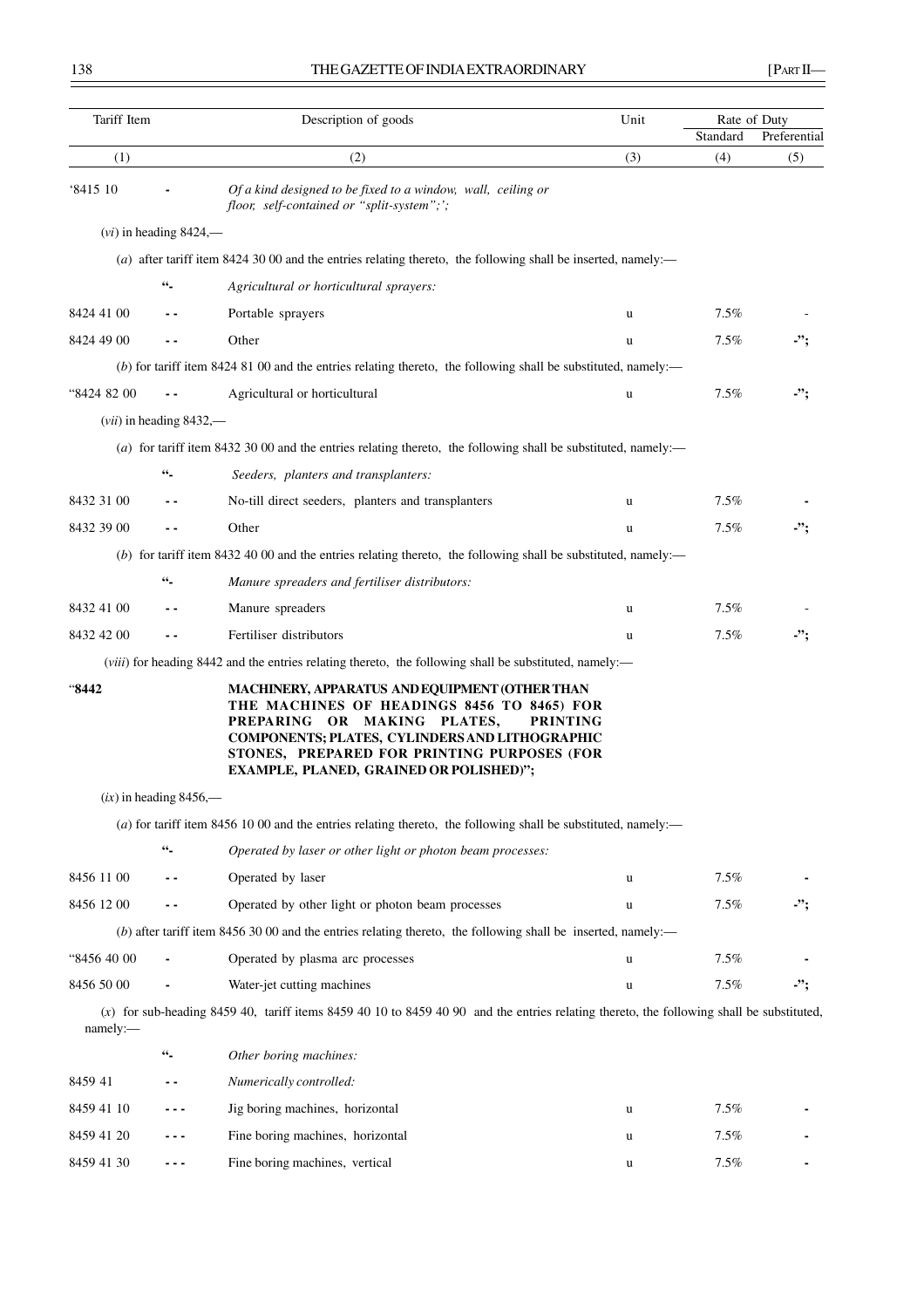| Tariff Item |         | Description of goods             | Unit | Rate of Duty |              |  |
|-------------|---------|----------------------------------|------|--------------|--------------|--|
|             |         |                                  |      | Standard     | Preferential |  |
| (1)         |         | (2)                              | (3)  | (4)          | (5)          |  |
| 8459 41 90  | ---     | Other                            | u    | $7.5\%$      |              |  |
| 8459 49     | $ -$    | Other:                           |      |              |              |  |
| 8459 49 10  | $- - -$ | Jig boring machines, horizontal  | u    | $7.5\%$      |              |  |
| 8459 49 20  | $- - -$ | Fine boring machines, horizontal | u    | $7.5\%$      |              |  |
| 8459 49 30  | ---     | Fine boring machines, vertical   | u    | $7.5\%$      |              |  |
| 8459 49 90  | ---     | Other                            | u    | $7.5\%$      | -":          |  |

(*xi*) for heading 8460, tariff items 8460 11 00 to 8460 21 00, sub-heading 8460 29, tariff items 8460 29 10 to 8460 29 90 and the entries relating thereto, the following shall be substituted, namely:—

## "**8460 MACHINE-TOOLS FOR DEBURRING, SHARPENING, GRINDING, HONING, LAPPING, POLISHING OR OTHERWISE FINISHING METAL, OR CERMETS BY MEANS OF GRINDING STONES, ABRASIVES OR POLISHING PRODUCTS, OTHER THAN GEAR CUTTING, GEAR GRINDING OR GEAR FINISHING MACHINES OF HEADING 8461**

|                         |               | Flat-surface grinding machines:                                                                                                                           |          |         |                          |
|-------------------------|---------------|-----------------------------------------------------------------------------------------------------------------------------------------------------------|----------|---------|--------------------------|
| 8460 12 00              | - -           | Numerically controlled                                                                                                                                    | <b>u</b> | $7.5\%$ |                          |
| 8460 19 00              | $ -$          | Other                                                                                                                                                     | u        | $7.5\%$ |                          |
|                         |               | Other grinding machines:                                                                                                                                  |          |         |                          |
| 8460 22 00              | $ -$          | Centreless grinding machines, numerically controlled                                                                                                      | u        | $7.5\%$ | -                        |
| 8460 23 00              | $\sim$ $\sim$ | Other cylindrical grinding machines, numerically controlled                                                                                               | u        | $7.5\%$ | ٠                        |
| 8460 24 00              | $ -$          | Other, numerically controlled                                                                                                                             | u        | $7.5\%$ | ٠                        |
| 8460 29                 | - -           | Other:                                                                                                                                                    |          |         |                          |
| 8460 29 10              |               | Cylindrical grinders                                                                                                                                      | <b>u</b> | 7.5%    | -                        |
| 8460 29 20              |               | Internal grinders                                                                                                                                         | u        | $7.5\%$ | $\overline{\phantom{a}}$ |
| 8460 29 30              | .             | Centreless grinders                                                                                                                                       | u        | $7.5\%$ | -                        |
| 8460 29 40              |               | Profile grinders                                                                                                                                          | u        | $7.5\%$ | $\overline{a}$           |
| 8460 29 90              |               | Other                                                                                                                                                     | u        | $7.5\%$ | -";                      |
| $\lambda$ in $\alpha$ . | .001          | $\mathbf{r}$ and $\mathbf{r}$ and $\mathbf{r}$<br>$\cdots$<br>$\mathcal{A}$ and $\mathcal{A}$ and $\mathcal{A}$ and $\mathcal{A}$<br>0.177300<br>$\cdots$ |          |         |                          |

(*xii*) after tariff item 8465 10 00 and the entries relating thereto, the following shall be inserted, namely:—

"8465 20 00 **-** Machining centres u 7.5% **-";**

(*xiii*) in heading 8466,—

 $(a)$  for heading 8466, and the entries relating thereto, the following shall be substituted, namely:—

#### "**8466 PARTS AND ACCESSORIES SUITABLE FOR USE SOLELY OR PRINCIPALLY WITH THE MACHINES OF HEADINGS 8456 TO 8465 INCLUDING WORK OR TOOL HOLDERS, SELF-OPENING DIEHEADS, DIVIDING HEADS AND OTHER SPECIAL ATTACHMENTS FOR THE MACHINES; TOOL HOLDERS FOR ANY TYPE OF TOOL, FOR WORKING IN THE HAND";**

(*b*) for sub-heading 8466 30 and the entries relating thereto, the following shall be substituted, namely:—

"8466 30 **-** *Dividing heads and other special attachments for machines:" ;*

(*xiv*) the heading 8469, sub-heading 8469 00, tariff items 8469 00 10 to 8469 00 90 and the entries relating thereto shall be omitted;

(*xv*) in heading 8472, for tariff item 8472 90 90 and the entries relating thereto the following shall be substituted, namely:—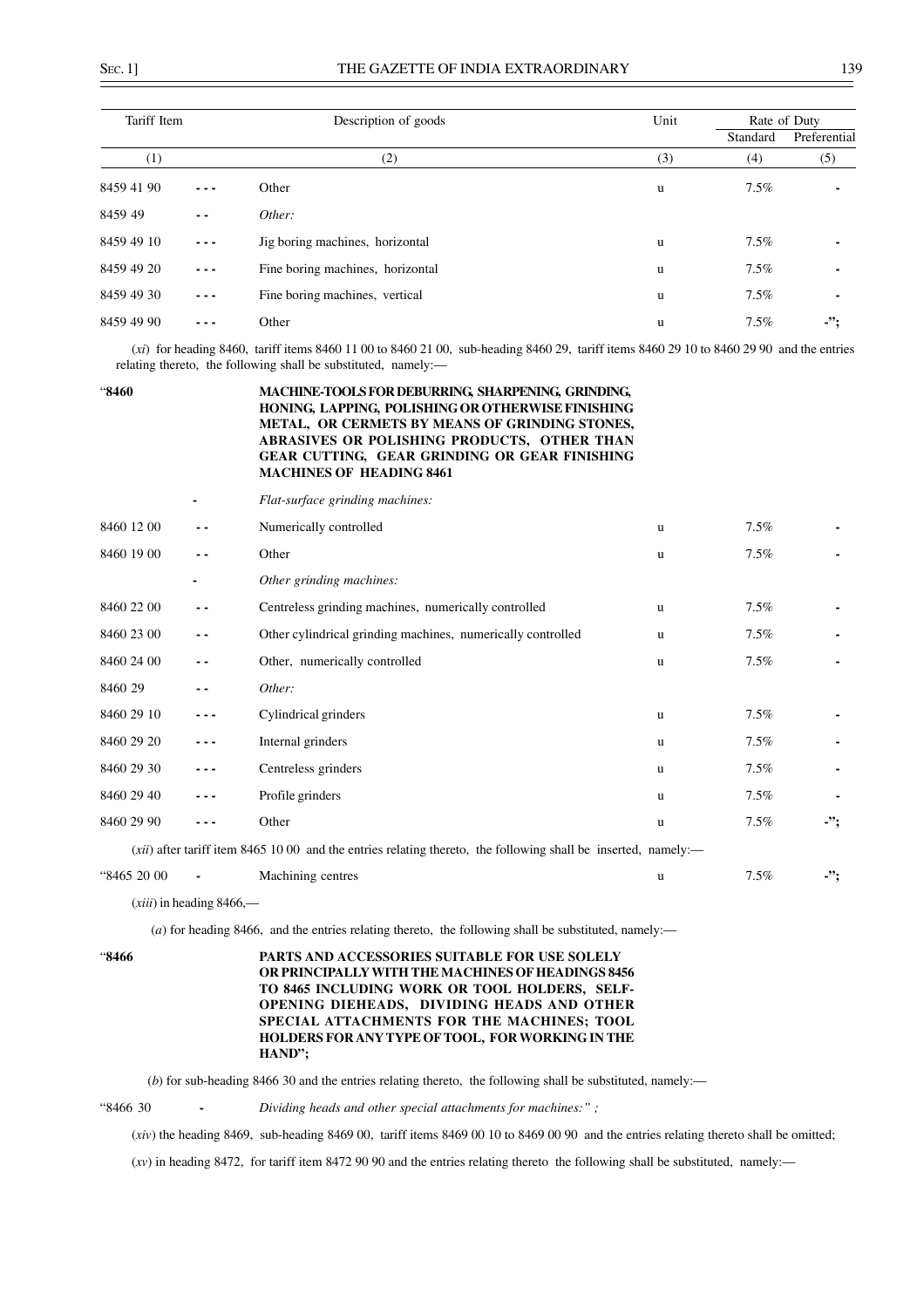| Tariff Item |                                                         | Description of goods                        | Unit | Rate of Duty    |                |  |
|-------------|---------------------------------------------------------|---------------------------------------------|------|-----------------|----------------|--|
|             |                                                         |                                             |      | Standard<br>(4) | Preferential   |  |
| (1)         |                                                         | (2)                                         | (3)  |                 | (5)            |  |
|             | $\frac{1}{2}$ $\frac{1}{2}$ $\frac{1}{2}$ $\frac{1}{2}$ | Other:                                      |      |                 |                |  |
| 8472 90 91  |                                                         | Word-processing machines                    | u    | free            |                |  |
| 8472 90 92  | $\sim$ $\sim$ $\sim$ $\sim$                             | Automatic typewriters                       | u    | 10%             |                |  |
| 8472 90 93  | $- - - -$                                               | Braille typewriters, electric               | u    | $7.5\%$         |                |  |
| 8472 90 94  | $- - - -$                                               | Braille typewriters, non-electric           | u    | $7.5\%$         |                |  |
| 8472 90 95  | ----                                                    | Other typewriters, electric or non-electric | u    | 10%             |                |  |
| 8472 90 99  |                                                         | Other                                       | u    | $7.5\%$         | $ \mathcal{P}$ |  |
|             |                                                         |                                             |      |                 |                |  |

(*xvi*) in heading 8473,—

(*a*) for heading 8473 and the entries relating thereto, the following shall be substituted, namely:—

# "**8473 PARTS AND ACCESSORIES (OTHER THAN COVERS, CARRYING CASES AND THE LIKE) SUITABLE FOR USE SOLELY OR PRINCIPALLY WITH MACHINES OF HEADINGS 8470 TO 8472";**

(*b*) the tariff item 8473 10 00 and the entries relating thereto shall be omitted;

(*c*) for tariff item 8473 50 00 and the entries relating thereto, the following shall be substituted, namely:—

| "8473 50 00 | Parts and accessories equally suitable for use with the machines | tree |  |
|-------------|------------------------------------------------------------------|------|--|
|             | of two or more of the headings 8470 to 8472                      |      |  |

(*38*) in Chapter 85,—

(*i*) in the Notes, after Note 2, the following shall be inserted, namely:—

'3**.** For the purposes of heading 8507, the expression "electric accumulators" includes those presented with ancillary components which contribute to the accumulator's function of storing and supplying energy or protect it from damage, such as electrical connectors, temperature control devices (for example, thermistors) and circuit protection devices. They may also include a portion of the protective housing of the goods in which they are to be used.';

(*ii*) the existing Notes 3, 4, 5, 6, 7, 8 and 9 shall respectively be re-numbered as 4, 5, 6, 7, 8, 9 and 10;

(*iii*) in Note 9 as so re-numbered, in clause (*b*), after sub-clause (*iii*), the following new sub-clause shall be inserted, namely:—

'(*iv*) Multi-component integrated circuits (MCOs): a combination of one or more monolithic, hybrid, or multi-chip integrated circuits with at least one of the following components: silicon-based sensors, actuators, oscillators, resonators or combinations thereof, or components performing the functions of articles classifiable under headings 8532, 8533, 8541, or inductors classifiable under heading 8504, formed to all intents and purposes indivisibly into a single body like an integrated circuit, as a component of a kind used for assembly onto a printed circuit board (PCB) or other carrier, through the connecting of pins, leads, balls, lands, bumps, or pads.

For the purpose of this definition:

(*1*) "Components" may be discrete, manufactured independently then assembled onto the rest of the MCO, or integrated into other components.

(*2*) "Silicon based" means built on a silicon substrate, or made of silicon materials, or manufactured onto integrated circuit die.

(*3*) (*a*) "Silicon based sensors" consist of microelectronic or mechanical structures that are created in the mass or on the surface of a semiconductor and that have the function of detecting physical or chemical quantities and transducing these into electric signals, caused by resulting variations in electric properties or displacement of a mechanical structure. "Physical or chemical quantities" relates to real world phenomena, such as pressure, acoustic waves, acceleration, vibration, movement, orientation, strain, magnetic field strength, electric field strength, light, radioactivity, humidity, flow, chemicals concentration, etc.

(*b*) "Silicon based actuators" consist of microelectronic and mechanical structures that are created in the mass or on the surface of a semiconductor and that have the function of converting electrical signals into physical movement.

(*c*) "Silicon based resonators" are components that consist of microelectronic or mechanical structures that are created in the mass or on the surface of a semiconductor and have the function of generating a mechanical or electrical oscillation of a predefined frequency that depends on the physical geometry of these structures in response to an external input.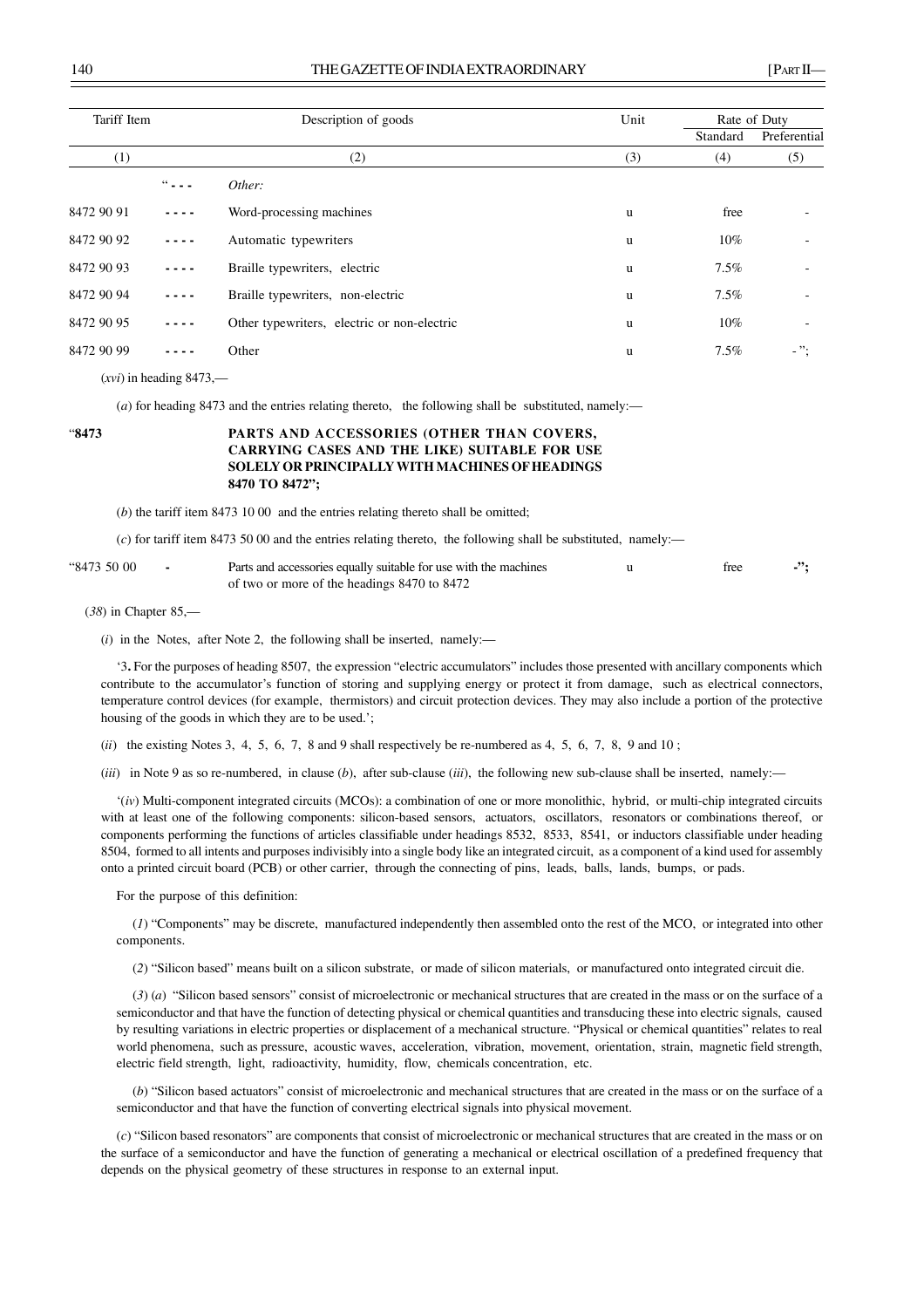| Tariff Item | Description of goods | -- -<br>Unit | Rate of Duty |              |
|-------------|----------------------|--------------|--------------|--------------|
|             |                      |              | Standard     | Preferential |
| л.          | ے ا                  | ◡            | ί4           | ◡            |

(*d*) "Silicon based oscillators" are active components that consist of microelectronic or mechanical structures that are created in the mass or on the surface of a semiconductor and that have the function of generating a mechanical or electrical oscillation of a predefined frequency that depends on the physical geometry of these structures.';

 $(iv)$  in heading 8528, for tariff items 8528 41 00 to 8528 69 00 and the entries relating thereto, the following shall be substituted, namely: $-$ 

| "8528 42 00 | - -                       | Capable of directly connecting to and designed for use with<br>an automatic data processing machine of heading 8471                                                                                                                                                      | u           | 10%  |            |
|-------------|---------------------------|--------------------------------------------------------------------------------------------------------------------------------------------------------------------------------------------------------------------------------------------------------------------------|-------------|------|------------|
| 8528 49 00  | . .                       | Other                                                                                                                                                                                                                                                                    | u           | 10%  |            |
|             |                           | Other monitors:                                                                                                                                                                                                                                                          |             |      |            |
| 8528 52 00  | . .                       | Capable of directly connecting to and designed for use with an<br>automatic data processing machine of heading 8471                                                                                                                                                      | $\mathbf u$ | 10%  |            |
| 8528 59 00  | . .                       | Other                                                                                                                                                                                                                                                                    | u           | 10%  |            |
|             |                           | Projectors:                                                                                                                                                                                                                                                              |             |      |            |
| 8528 62 00  |                           | Capable of directly connecting to and designed for use with<br>an automatic data processing machine of heading 8471                                                                                                                                                      | u           | 10%  |            |
| 8528 69 00  | - -                       | Other                                                                                                                                                                                                                                                                    | u           | 10%  | -";        |
|             |                           | $(v)$ for tariff item 8531 20 00 and the entries relating thereto, the following shall be substituted, namely:—                                                                                                                                                          |             |      |            |
| "8531 20 00 |                           | Indicator panels incorporating liquid crystal devices (LCD) or<br>light-emitting diodes (LED)                                                                                                                                                                            | $\mathbf u$ | Free | $\cdot$ "; |
|             | $(vi)$ in heading 8539,—  |                                                                                                                                                                                                                                                                          |             |      |            |
|             |                           | (a) for heading 8539 and the entries relating thereto, the following shall be substituted, namely:—                                                                                                                                                                      |             |      |            |
| "8539       |                           | ELECTRIC FILAMENT OR DISCHARGE LAMPS INCLUDING<br>SEALED BEAM LAMP UNITS AND ULTRA-VIOLET OR INFRA-<br>RED LAMPS, ARC LAMPS; LIGHT-EMITTING DIODE (LED)<br>LAMPS";                                                                                                       |             |      |            |
|             |                           | (b) after tariff item $85394900$ and the entries relating thereto, the following shall be inserted, namely:—                                                                                                                                                             |             |      |            |
| "8539 50 00 |                           | Light-emitting diode (LED) lamps                                                                                                                                                                                                                                         | u           | 10%  | -";        |
|             | $(vii)$ in heading 8541,— |                                                                                                                                                                                                                                                                          |             |      |            |
|             |                           | (a) for heading 8541 and the entries relating thereto, the following shall be substituted, namely:—                                                                                                                                                                      |             |      |            |
| "8541       |                           | DIODES, TRANSISTORS AND SIMILAR SEMI-CONDUCTOR<br>DEVICES; PHOTOSENSITIVE SEMI-CONDUCTOR DEVICES;<br>INCLUDING PHOTO VOLTAIC CELLS, WHETHER OR NOT<br>ASSEMBLED IN MODULES OR MADE UP INTO PANELS;<br>LIGHT-EMITTING DIODES (LED); MOUNTED PIEZO-<br>ELECTRIC CRYSTALS"; |             |      |            |
|             |                           | (b) for tariff item $8541\ 10\ 00$ and the entries relating thereto, the following shall be substituted, namely:—                                                                                                                                                        |             |      |            |
| "8541 10 00 |                           | Diodes, other than photosensitive or light-emitting diodes (LED)                                                                                                                                                                                                         | u           | Free | -";        |
|             |                           | (c) for sub-heading 8541 40 and the entries relating thereto, the following shall be substituted, namely:—                                                                                                                                                               |             |      |            |
| "8541 40    |                           | Photosensitive semi-conductor devices, including photo voltaic<br>cells whether or not assembled in modules or made up into panels;<br>light-emitting diodes (LED):";                                                                                                    |             |      |            |
|             |                           | $(39)$ in Section XVII, in Note 2, for clause (e), the following clause shall be substituted, namely:—                                                                                                                                                                   |             |      |            |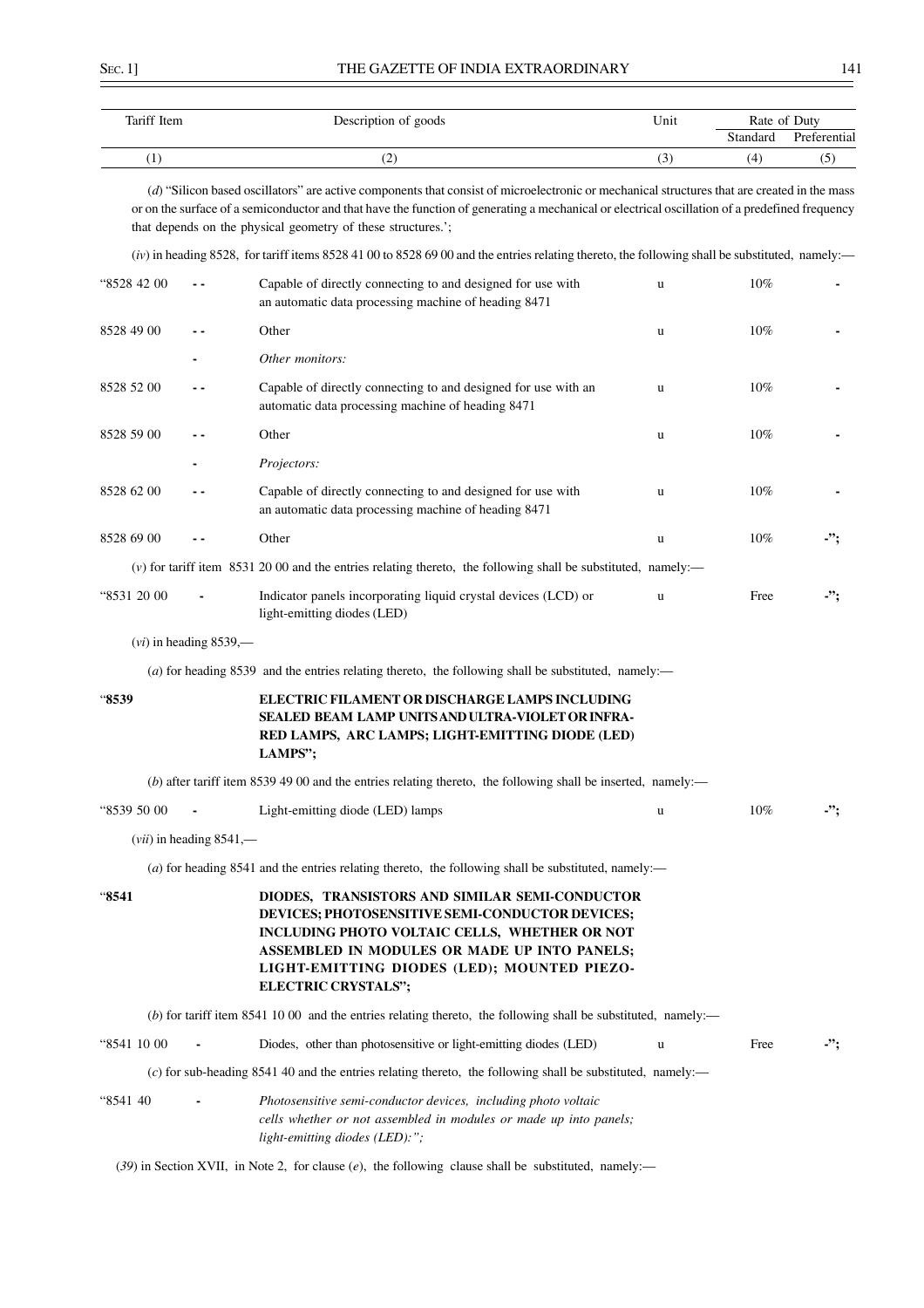| Tariff Item            |                         | Description of goods                                                                                                                                                                                                                                                  | Unit | Rate of Duty |              |
|------------------------|-------------------------|-----------------------------------------------------------------------------------------------------------------------------------------------------------------------------------------------------------------------------------------------------------------------|------|--------------|--------------|
|                        |                         |                                                                                                                                                                                                                                                                       |      | Standard     | Preferential |
| (1)                    |                         | (2)                                                                                                                                                                                                                                                                   | (3)  | (4)          | (5)          |
|                        |                         | "(e) machines and apparatus of headings 8401 to 8479, or parts thereof, other than the radiators for the articles of this Section, articles<br>of heading 8481 or 8482 or, provided they constitute integral parts of engines and motors, articles of heading 8483;"; |      |              |              |
| $(40)$ in Chapter 87,— |                         |                                                                                                                                                                                                                                                                       |      |              |              |
|                        | $(i)$ in heading 8701,— |                                                                                                                                                                                                                                                                       |      |              |              |
|                        |                         | (a) for tariff item 8701 10 00, the following shall be substituted, namely:—                                                                                                                                                                                          |      |              |              |
| "8701 10 00            |                         | Single axle tractors                                                                                                                                                                                                                                                  | u    | 10%          | -";          |
| namely:                |                         | (b) for sub-heading 8701 90, tariff items 8701 90 10 and 8701 90 90 and the entries relating thereto, the following shall be substituted,                                                                                                                             |      |              |              |
|                        | $\lq\lq\lq$             | Other, of an engine power:                                                                                                                                                                                                                                            |      |              |              |
| 8701 91 00             |                         | Not exceeding 18 kW                                                                                                                                                                                                                                                   | u    | $10\%$       |              |
| 8701 92 00             | ٠.                      | Exceeding 18 kW but not exceeding 37 kW                                                                                                                                                                                                                               | u    | 10%          |              |
| 8701 93 00             | - -                     | Exceeding 37 kW but not exceeding 75 kW                                                                                                                                                                                                                               | u    | 10%          |              |
| 8701 94 00             | - -                     | Exceeding 75 kW but not exceeding 130 kW                                                                                                                                                                                                                              | u    | 10%          |              |
| 8701 95 00             |                         | Exceeding 130 kW                                                                                                                                                                                                                                                      | u    | 10%          | -";          |
|                        |                         | (ii) in heading 8702, for sub-heading 8702 10, tariff items 8702 10 11 to 8702 10 99, sub-heading 8702 90, tariff items 8702 90 11 to 8702<br>90 99, the following shall be substituted, namely:-                                                                     |      |              |              |
| "8702 10               |                         | With only compression-ignition internal combustion piston<br>engine (diesel or semi-diesel):                                                                                                                                                                          |      |              |              |
|                        |                         | Vehicles for transport of not more than 13 persons, including<br>the driver:                                                                                                                                                                                          |      |              |              |
| 8702 10 11             |                         | Integrated monocoque vehicle, air-conditioned                                                                                                                                                                                                                         | u    | 40%          |              |
| 8702 10 12             | $\sim$ $\sim$           | Integrated monocoque vehicle, non air-conditioned                                                                                                                                                                                                                     | u    | 40%          |              |
| 8702 10 18             | ----                    | Other, air-conditioned                                                                                                                                                                                                                                                | u    | 40%          |              |
| 8702 10 19             |                         | Other, non air-conditioned                                                                                                                                                                                                                                            | u    | 40%          |              |
|                        |                         | Other:                                                                                                                                                                                                                                                                |      |              |              |
| 8702 10 21             |                         | Integrated monocoque vehicle, air-conditioned                                                                                                                                                                                                                         | u    | 40%          |              |
| 8702 10 22             | ----                    | Integrated monocoque vehicle, non air-conditioned                                                                                                                                                                                                                     | u    | 40%          |              |
| 8702 10 28             | ----                    | Other, air-conditioned                                                                                                                                                                                                                                                | u    | 40%          |              |
| 8702 10 29             | ----                    | Other, non air-conditioned                                                                                                                                                                                                                                            | u    | 40%          |              |
| 8702 20                |                         | With both compression-ignition internal combustion piston<br>engine (diesel or semi-diesel) and electric motor as motors for<br>propulsion:                                                                                                                           |      |              |              |
|                        |                         | Vehicles for transport of not more than 13 persons, including<br>the driver:                                                                                                                                                                                          |      |              |              |
| 8702 20 11             |                         | Integrated monocoque vehicle, air-conditioned                                                                                                                                                                                                                         | u    | 40%          |              |
| 8702 20 12             | .                       | Integrated monocoque vehicle, non air-conditioned                                                                                                                                                                                                                     | u    | 40%          |              |
| 8702 20 18             | .                       | Other, air-conditioned                                                                                                                                                                                                                                                | u    | 40%          |              |
| 8702 20 19             | ----                    | Other, non air-conditioned                                                                                                                                                                                                                                            | u    | 40%          |              |
|                        |                         | Other:                                                                                                                                                                                                                                                                |      |              |              |
| 8702 20 21             | ----                    | Integrated monocoque vehicle, air-conditioned                                                                                                                                                                                                                         | u    | 40%          |              |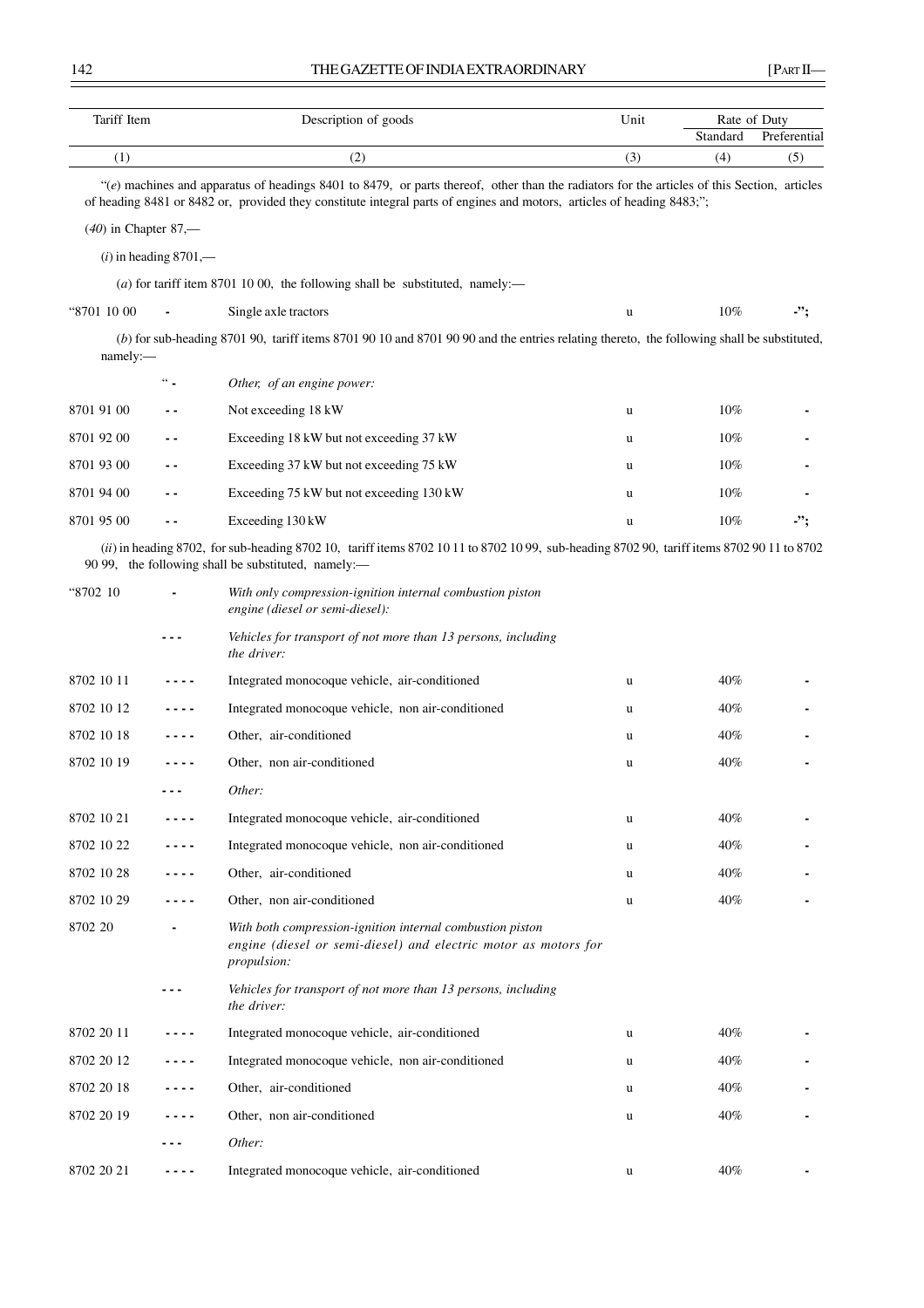$\equiv$ 

| Tariff Item |         | Description of goods                                                                                                     | Unit | Rate of Duty |              |
|-------------|---------|--------------------------------------------------------------------------------------------------------------------------|------|--------------|--------------|
|             |         |                                                                                                                          |      | Standard     | Preferential |
| (1)         |         | (2)                                                                                                                      | (3)  | (4)          | (5)          |
| 8702 20 22  |         | Integrated monocoque vehicle, non air-conditioned                                                                        | u    | 40%          |              |
| 8702 20 28  |         | Other, air-conditioned                                                                                                   | u    | 40%          |              |
| 8702 20 29  |         | Other, non air-conditioned                                                                                               | u    | 40%          |              |
| 8702 30     |         | With both spark-ignition internal combustion reciprocating<br>piston engine and electric motor as motors for propulsion: |      |              |              |
|             |         | Vehicles for transport of not more than 13 persons, including<br>the driver:                                             |      |              |              |
| 8702 30 11  |         | Integrated monocoque vehicle, air-conditioned                                                                            | u    | 40%          |              |
| 8702 30 12  |         | Integrated monocoque vehicle, non air-conditioned                                                                        | u    | 40%          |              |
| 8702 30 18  | - - - - | Other, air-conditioned                                                                                                   | u    | 40%          |              |
| 8702 30 19  |         | Other, non air-conditioned                                                                                               | u    | 40%          |              |
|             |         | Other:                                                                                                                   |      |              |              |
| 8702 30 21  |         | Integrated monocoque vehicle, air-conditioned                                                                            | u    | 40%          |              |
| 8702 30 22  | - - - - | Integrated monocoque vehicle, non air-conditioned                                                                        | u    | 40%          |              |
| 8702 30 28  |         | Other, air-conditioned                                                                                                   | u    | 40%          |              |
| 8702 30 29  |         | Other, non air-conditioned                                                                                               | u    | 40%          |              |
| 8702 40     |         | With only electric motor for propulsion:                                                                                 |      |              |              |
|             | - - -   | Vehicles for transport of not more than 13 persons, including<br>the driver:                                             |      |              |              |
| 8702 40 11  |         | Integrated monocoque vehicle, air-conditioned                                                                            | u    | 40%          |              |
| 8702 40 12  | ----    | Integrated monocoque vehicle, non air-conditioned                                                                        | u    | 40%          |              |
| 8702 40 18  |         | Other, air-conditioned                                                                                                   | u    | 40%          |              |
| 8702 40 19  |         | Other, non air-conditioned                                                                                               | u    | 40%          |              |
|             |         | Other:                                                                                                                   |      |              |              |
| 8702 40 21  |         | Integrated monocoque vehicle, air-conditioned                                                                            | u    | 40%          |              |
| 8702 40 22  | ----    | Integrated monocoque vehicle, non air-conditioned                                                                        | u    | 40%          |              |
| 8702 40 28  |         | Other, air-conditioned                                                                                                   | u    | 40%          |              |
| 8702 40 29  |         | Other, non air-conditioned                                                                                               | u    | 40%          |              |
| 8702 90     |         | Other:                                                                                                                   |      |              |              |
|             |         | Vehicles for transport of not more than 13 persons, including<br>the driver:                                             |      |              |              |
| 8702 90 11  |         | Integrated monocoque vehicle, air-conditioned                                                                            | u    | 40%          |              |
| 8702 90 12  |         | Integrated monocoque vehicle, non air-conditioned                                                                        | u    | 40%          |              |
| 8702 90 18  | ----    | Other, air-conditioned                                                                                                   | u    | 40%          |              |
| 8702 90 19  | ----    | Other, non air-conditioned                                                                                               | u    | 40%          |              |
|             |         | Other:                                                                                                                   |      |              |              |
| 8702 90 21  | - - - - | Integrated monocoque vehicle, air-conditioned                                                                            | u    | 40%          |              |
| 8702 90 22  |         | Integrated monocoque vehicle, non air-conditioned                                                                        | u    | 40%          |              |
| 8702 90 28  | ----    | Other, air-conditioned                                                                                                   | u    | 40%          |              |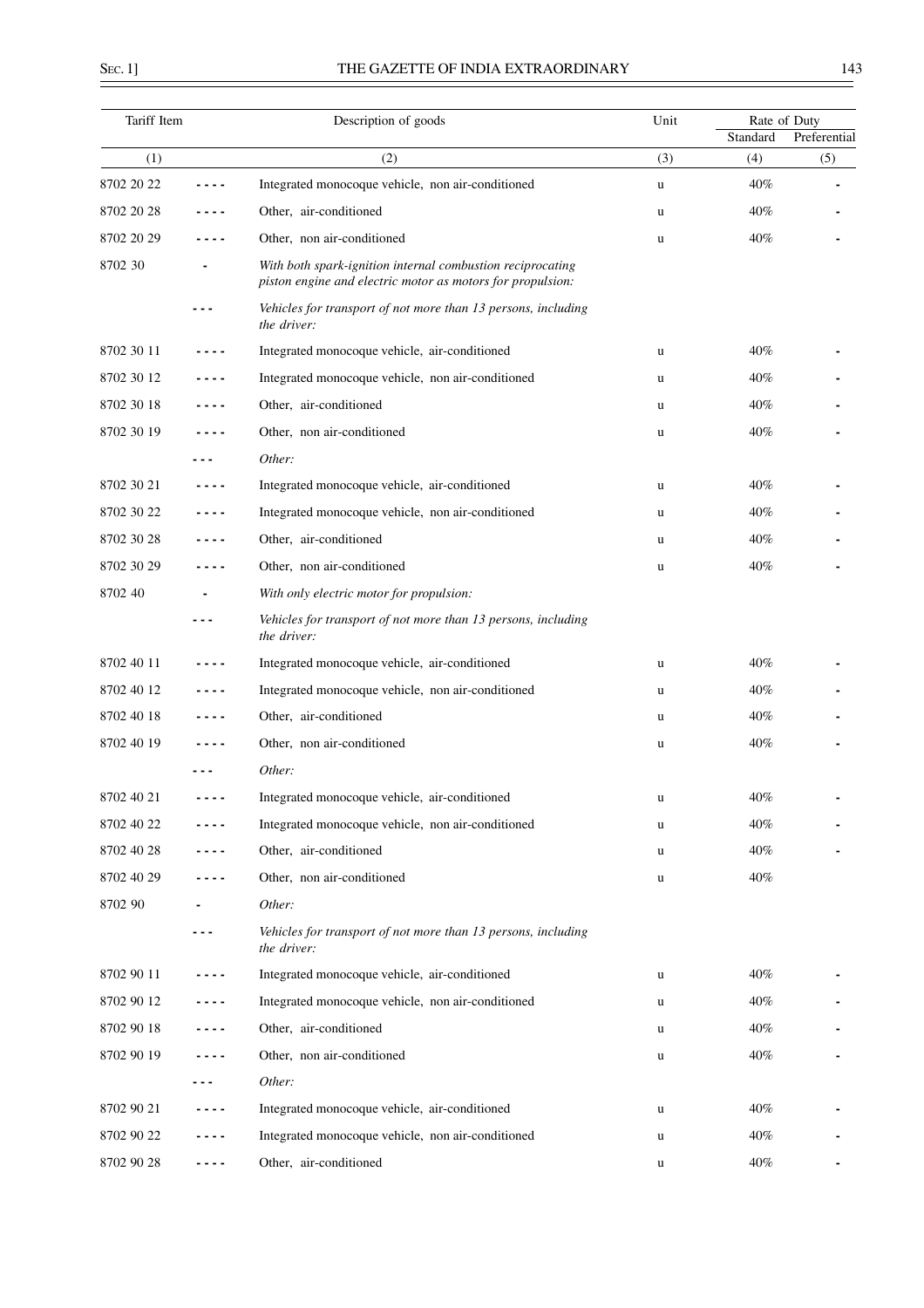| Tariff Item |                           | Description of goods                                                                                                                                                                                                                                       |     | Rate of Duty    |                     |
|-------------|---------------------------|------------------------------------------------------------------------------------------------------------------------------------------------------------------------------------------------------------------------------------------------------------|-----|-----------------|---------------------|
| (1)         |                           | (2)                                                                                                                                                                                                                                                        | (3) | Standard<br>(4) | Preferential<br>(5) |
| 8702 90 29  |                           | Other, non air-conditioned                                                                                                                                                                                                                                 | u   | 40%             | .";                 |
|             | $(iii)$ in heading 8703,— |                                                                                                                                                                                                                                                            |     |                 |                     |
|             | "only" shall be inserted; | (a) in the entry in column (2) occurring after tariff item 8703 10 90 and the entries relating thereto, after the word "with", the word                                                                                                                    |     |                 |                     |
|             |                           | (b) in the entry in column (2) occurring after tariff item 8703 24 99 and the entries relating thereto, for the words "with compression<br>ignition" the words "with only compression-ignition" shall be substituted;                                      |     |                 |                     |
|             |                           | $(c)$ the tariff items 8703 31 20 and 8703 32 20 and the entries relating thereto shall be omitted;                                                                                                                                                        |     |                 |                     |
|             |                           | (d) after tariff item 8703 33 99 and the entries relating thereto, the following shall be inserted, namely:—                                                                                                                                               |     |                 |                     |
| "8703 40    |                           | Other vehicles, with both spark-ignition internal combustion<br>reciprocating piston engine and electric motor as motors for propulsion,<br>other than those capable of being charged by plugging to external<br>source of electric power:                 |     |                 |                     |
| 8703 40 10  |                           | Vehicles principally designed for transport of more than seven<br>persons, including driver                                                                                                                                                                | u   | 125%            |                     |
| 8703 40 20  |                           | Specialised transport vehicles such as ambulances, prison<br>vans and the like                                                                                                                                                                             | u   | 125%            |                     |
| 8703 40 30  |                           | Motor cars                                                                                                                                                                                                                                                 | u   | 125%            |                     |
| 8703 40 40  |                           | Three-wheeled vehicles                                                                                                                                                                                                                                     | u   | 125%            |                     |
| 8703 40 90  |                           | Other                                                                                                                                                                                                                                                      | u   | 125%            |                     |
| 8703 50     |                           | Other vehicles, with both compression-ignition internal<br>combustion piston engine (diesel or semi-diesel) and electric motor as<br>motors for propulsion, other than those capable of being charged by<br>plugging to external source of electric power: |     |                 |                     |
| 8703 50 10  |                           | Vehicles principally designed for transport of more than seven<br>persons, including driver                                                                                                                                                                | u   | 125%            |                     |
| 8703 50 20  |                           | Specialised transport vehicles such as ambulances, prison<br>vans and the like                                                                                                                                                                             | u   | 125%            |                     |
| 8703 50 30  |                           | Motor cars                                                                                                                                                                                                                                                 | u   | 125%            |                     |
| 8703 50 40  |                           | Three-wheeled vehicles                                                                                                                                                                                                                                     | u   | 125%            |                     |
| 8703 50 90  |                           | Other                                                                                                                                                                                                                                                      | u   | 125%            |                     |
| 8703 60     |                           | Other vehicles, with both spark-ignition internal combustion<br>reciprocating piston engine and electric motor as motors for propulsion,<br>capable of being charged by plugging to external source of electric<br>power:                                  |     |                 |                     |
| 8703 60 10  |                           | Vehicles principally designed for transport of more than seven<br>persons, including driver                                                                                                                                                                | u   | 125%            |                     |
| 8703 60 20  |                           | Specialised transport vehicles such as ambulances, prison<br>vans and the like                                                                                                                                                                             | u   | 125%            |                     |
| 8703 60 30  |                           | Motor cars                                                                                                                                                                                                                                                 | u   | 125%            |                     |
| 8703 60 40  |                           | Three-wheeled vehicles                                                                                                                                                                                                                                     | u   | 125%            |                     |
| 8703 60 90  |                           | Other                                                                                                                                                                                                                                                      | u   | 125%            |                     |
| 8703 70     |                           | Other vehicles, with both compression-ignition internal<br>combustion piston engine (diesel or semi-diesel) and electric motor as<br>motors for propulsion, capable of being charged by plugging to external<br>source of electric power:                  |     |                 |                     |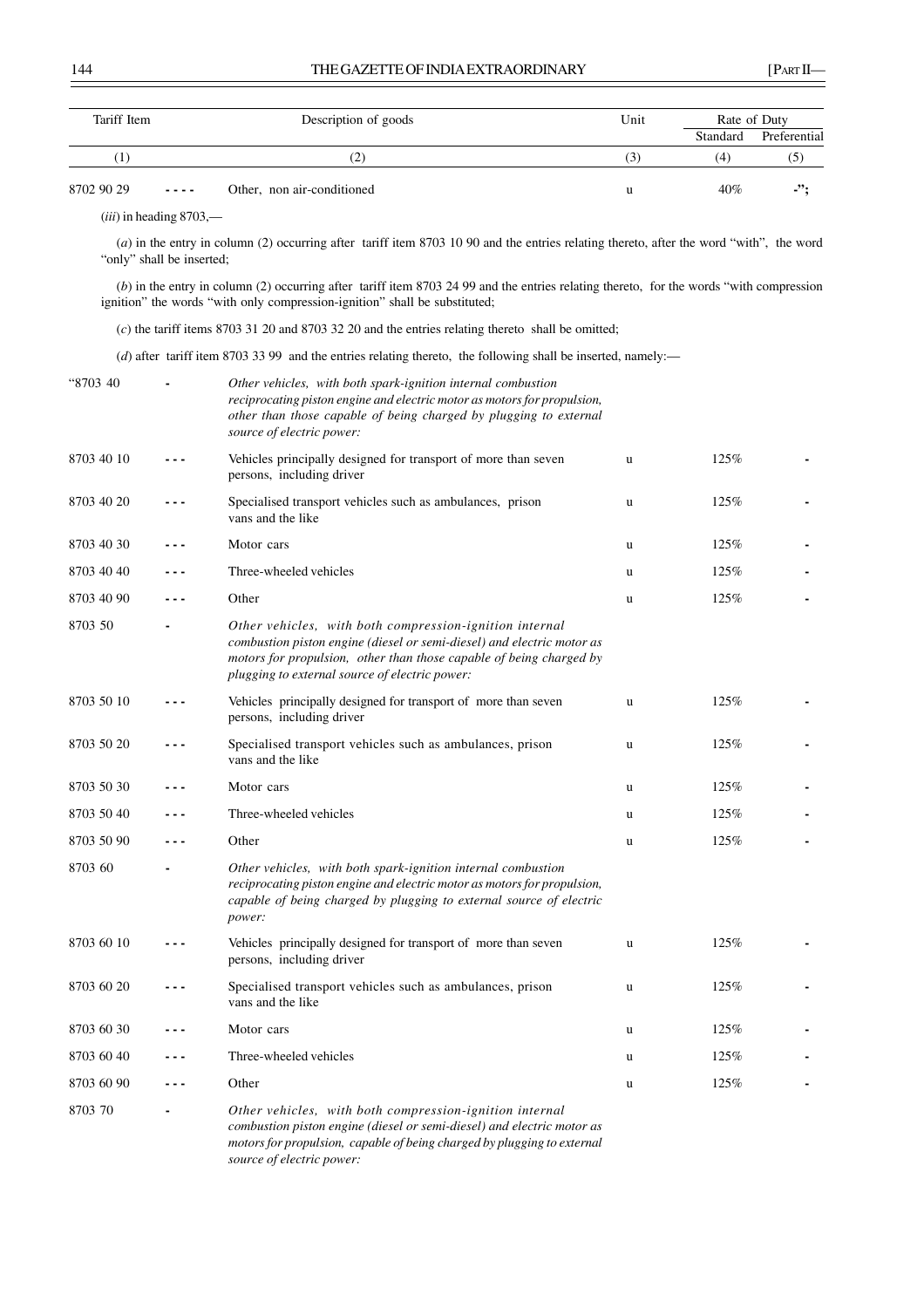$\overline{a}$ 

|  | ٦ |
|--|---|

| Tariff Item            |                          | Description of goods                                                                                                                      | Unit     | Rate of Duty |              |
|------------------------|--------------------------|-------------------------------------------------------------------------------------------------------------------------------------------|----------|--------------|--------------|
|                        |                          |                                                                                                                                           |          | Standard     | Preferential |
| (1)<br>8703 70 10      | ---                      | (2)<br>Vehicles principally designed for transport of more than seven<br>persons, including driver                                        | (3)<br>u | (4)<br>125%  | (5)          |
| 8703 70 20             |                          | Specialised transport vehicles such as ambulances, prison<br>vans and the like                                                            | u        | 125%         |              |
| 8703 70 30             |                          | Motor cars                                                                                                                                | u        | 125%         |              |
| 8703 70 40             |                          | Three-wheeled vehicles                                                                                                                    | u        | 125%         |              |
| 8703 70 90             |                          | Other                                                                                                                                     | u        | 125%         |              |
| 8703 80                |                          | Other vehicles, with only electric motor for propulsion:                                                                                  |          |              |              |
| 8703 80 10             | - - -                    | Vehicles principally designed for transport of more than seven<br>persons, including driver                                               | u        | 125%         |              |
| 8703 80 20             |                          | Specialised transport vehicles such as ambulances, prison<br>vans and the like                                                            | u        | 125%         |              |
| 8703 80 30             |                          | Motor cars                                                                                                                                | u        | 125%         |              |
| 8703 80 40             |                          | Three-wheeled vehicles                                                                                                                    | u        | 125%         |              |
| 8703 80 90             | - - -                    | Other                                                                                                                                     | u        | 125%         | -";          |
| namely:-               |                          | (e) for sub-heading 8703 90, tariff items 8703 90 10 and 8703 90 90 and the entries relating thereto, the following shall be substituted, |          |              |              |
| "8703 90 00            |                          | Other                                                                                                                                     | u        | 125%         | -":          |
|                        | $(iv)$ in heading 8711,— |                                                                                                                                           |          |              |              |
|                        |                          | (a) after tariff item 8711 50 00 and the entries relating thereto, the following shall be inserted, namely:-                              |          |              |              |
| "8711 60               |                          | With electric motor for propulsion:                                                                                                       |          |              |              |
| 8711 60 10             | - - -                    | Motor cycles                                                                                                                              | u        | $100\%$      |              |
| 8711 60 20             |                          | Scooters                                                                                                                                  | u        | $100\%$      |              |
| 8711 60 30             |                          | Mopeds                                                                                                                                    | u        | 100%         |              |
| 8711 60 90             | $- - - -$                | Others                                                                                                                                    |          | $100\%$      |              |
| namely:-               |                          | (b) for sub-heading 8711 90, tariff items 8711 90 10 to 8711 90 99 and the entries relating thereto, the following shall be substituted,  |          |              |              |
| "8711 90               |                          | Other:                                                                                                                                    |          |              |              |
| 8711 90 10             |                          | Side cars                                                                                                                                 | u        | 100%         |              |
| 8711 90 90             | - - -                    | Other                                                                                                                                     | u        | 100%         | -";          |
| $(41)$ in Chapter 90,— |                          |                                                                                                                                           |          |              |              |
| $(i)$ in Note 1,—      |                          |                                                                                                                                           |          |              |              |
|                        |                          | $(A)$ in clause $(g)$ , after the word "machine-tools", the words "or water-jet cutting machines" shall be inserted;                      |          |              |              |
|                        |                          | $(B)$ after clause $(k)$ , the following clause shall be inserted, namely:—                                                               |          |              |              |
|                        |                          | "(l) monopods, bipods, tripods and similar articles, of heading 9620;";                                                                   |          |              |              |
|                        |                          | (C) the existing clauses (l) and (m) shall respectively be re-lettered as $(m)$ and $(n)$ ;                                               |          |              |              |
|                        |                          | (ii) in heading 9006, the tariff item 9006 10 00 and the entries relating thereto shall be omitted;                                       |          |              |              |
|                        |                          | $(42)$ in Chapter 92, in Note 1, for clause $(d)$ , the following clause shall be substituted, namely:—                                   |          |              |              |
|                        |                          | "(d) brushes for cleaning musical instruments (heading 9603), or monopods, bipods, tripods and similar articles (heading 9620); or";      |          |              |              |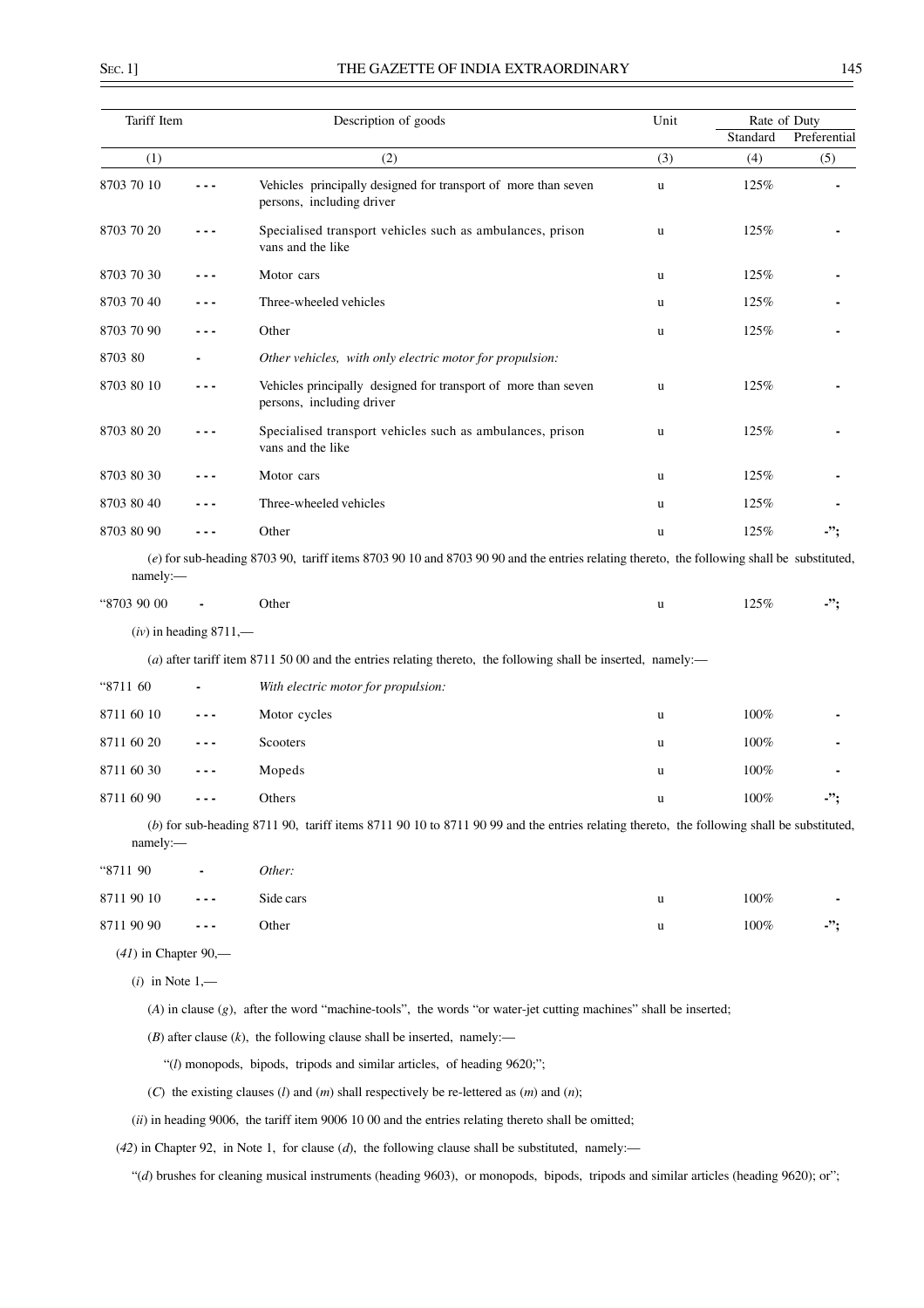| Tariff Item            |       | Description of goods                                                                                                                         | Unit     |          | Rate of Duty |
|------------------------|-------|----------------------------------------------------------------------------------------------------------------------------------------------|----------|----------|--------------|
|                        |       |                                                                                                                                              |          | Standard | Preferential |
| (1)                    |       | (2)                                                                                                                                          | (3)      | (4)      | (5)          |
| $(43)$ in Chapter 94,— |       |                                                                                                                                              |          |          |              |
| $(i)$ in Note $1,$ —   |       |                                                                                                                                              |          |          |              |
|                        |       | $(A)$ in clause $(k)$ , the word "or" shall be omitted;                                                                                      |          |          |              |
|                        |       | $(B)$ in clause $(l)$ , the word "or" shall be inserted at the end;                                                                          |          |          |              |
|                        |       | $(C)$ after clause $(l)$ , the following clause shall be inserted, namely:-                                                                  |          |          |              |
|                        |       | "(m) monopods, bipods, tripods and similar articles (heading 9620).";                                                                        |          |          |              |
|                        |       | (ii) for tariff item 9401 51 00 and the entries relating thereto, the following shall be substituted, namely:—                               |          |          |              |
| "9401 52 00            |       | Of bamboo                                                                                                                                    | <b>u</b> | 10%      |              |
| 9401 53 00             |       | Of rattan                                                                                                                                    | u        | 10%      | -";          |
|                        |       | (iii) for tariff item 9403 81 00 and the entries relating thereto, the following shall be substituted, namely:—                              |          |          |              |
| "9401 82 00            |       | Of bamboo                                                                                                                                    | u        | 10%      |              |
| 9401 83 00             | $ -$  | Of rattan                                                                                                                                    | u        | 10%      | -";          |
| substituted, namely:-  |       | $(iv)$ for heading 9406, sub-heading 9406 00, tariff items 9406 00 11 to 9406 00 99 and the entries relating thereto, the following shall be |          |          |              |
| <b>9406</b>            |       | PREFABRICATED BUILDINGS                                                                                                                      |          |          |              |
| 9406 10                |       | Of wood:                                                                                                                                     |          |          |              |
| 9406 10 10             | - - - | Green-houses                                                                                                                                 | u        | 10%      |              |
| 9406 10 20             | - - - | For cold storage                                                                                                                             | u        | 10%      |              |
| 9406 10 30             |       | Silos for storing ensilage                                                                                                                   | u        | 10%      |              |
| 9406 10 90             | - - - | Other                                                                                                                                        | u        | $10\%$   |              |
| 9406 90                |       | Other:                                                                                                                                       |          |          |              |
| 9406 90 10             |       | Green-houses                                                                                                                                 | u        | 10%      |              |
| 9406 90 20             | - - - | For cold storage                                                                                                                             | u        | 10%      |              |
| 9406 90 30             |       | Silos for storing ensilage                                                                                                                   | u        | 10%      |              |
| 9406 90 90             | - - - | Other                                                                                                                                        | u        | 10%      | -";          |

(*44*) in Chapter 95,—

(*i*) in Note 1,—

(*A*) for clause (*e*), the following clause shall be substituted, namely:—

"(*e*) fancy dress of textiles, of Chapter 61 or 62; sports clothing and special articles of apparel of textiles, of Chapter 61 or 62, whether or not incorporating incidentally protective components such as pads or padding in the elbow, knee or groin areas (for example, fencing clothing or soccer goalkeeper jerseys);";

(*B*) after clause (*t*), the following clause shall be inserted, namely:—

"(*u*) monopods, bipods, tripods and similar articles (heading 9620);";

(*C*) the existing clauses (*u*) and (*v*) shall respectively be re-lettered as (*v*) and (*w*);

(*45*) in Chapter 96, after tariff item 9619 00 90 and the entries relating thereto, the following shall be inserted, namely:—

"**9620 00 00 - MONOPODS, BIPODS, TRIPODS AND SIMILAR ARTICLES** u 10% **-".**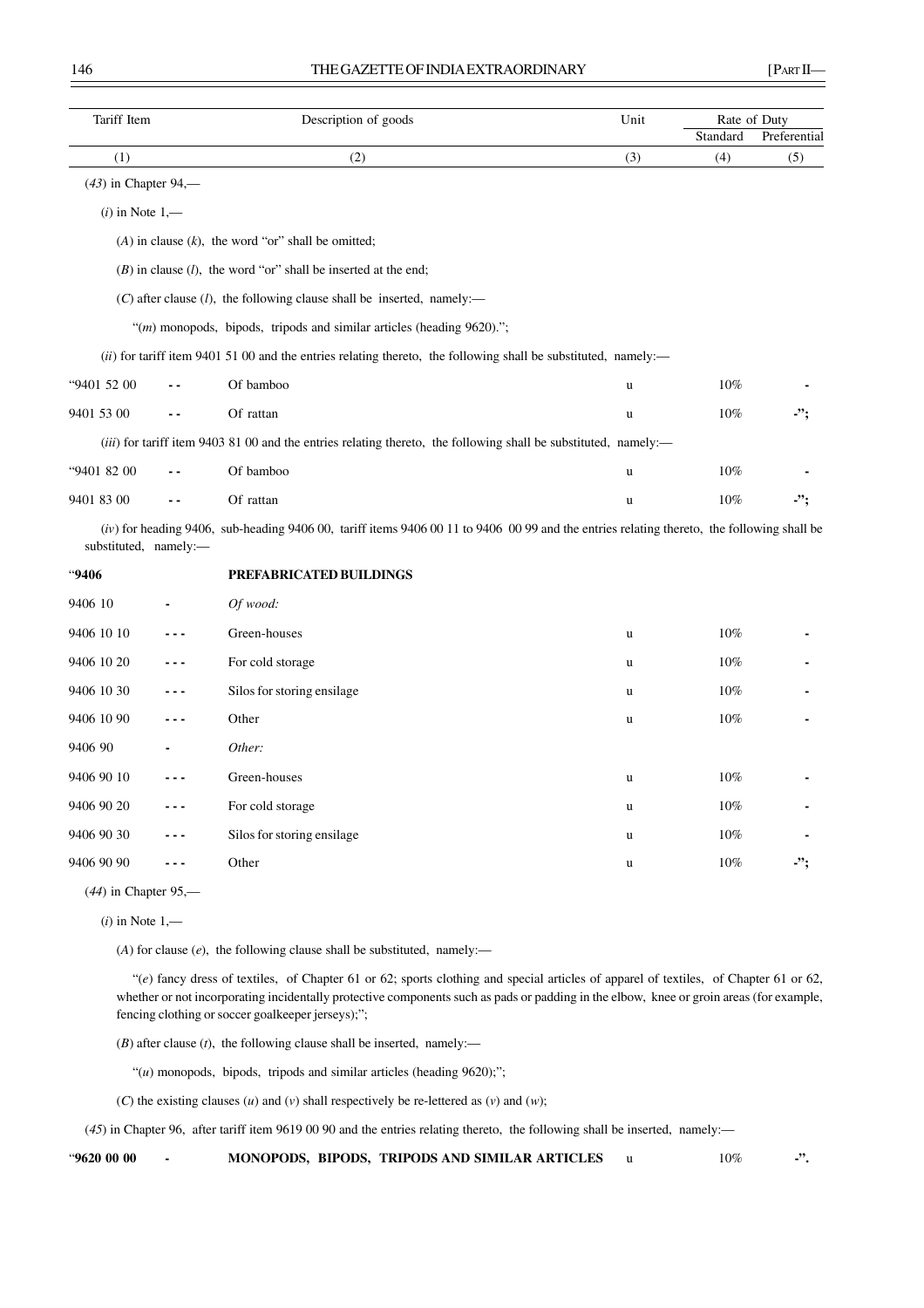## THE FIFTH SCHEDULE

[*See* section 145 (*i*)]

In the Third Schedule to the Central Excise Act,––

(*a*) for S. Nos. 40 and 41 and the entries relating thereto, the following S. Nos. and entries shall be substituted, namely:-

| S. No. | Heading, sub-heading or tariff items                                                                                 | Description of goods             |
|--------|----------------------------------------------------------------------------------------------------------------------|----------------------------------|
| (1)    | (2)                                                                                                                  | (3)                              |
| "40.   | 3401                                                                                                                 | All goods                        |
| 41.    | 3402                                                                                                                 | All goods";                      |
|        | $(b)$ after S. No. 63 and the entries relating thereto, the following S. No. and entries shall be inserted, namely:— |                                  |
| S. No. | Heading, sub-heading or tariff items                                                                                 | Description of goods             |
| (1)    | (2)                                                                                                                  | (3)                              |
| "63А.  | 7607                                                                                                                 | All goods";                      |
|        | (c) after S. No. 81C and the entries relating thereto, the following S. No. and entries shall be inserted, namely:—  |                                  |
| S. No. | Heading, sub-heading or tariff items                                                                                 | Description of goods             |
| (1)    | (2)                                                                                                                  | (3)                              |
| "81D.  | 851762                                                                                                               | Wrist wearable devices (commonly |
|        |                                                                                                                      | known as smart watches)";        |

(*d*) against S.No. 100, in column (3), for the words "Parts, components and assemblies", the words "Parts, components, accessories and assemblies" shall be substituted;

(*e*) against S.No. 100A, in column (3), for the words "Parts, components and assemblies", the words "Parts, components, accessories and assemblies" shall be substituted.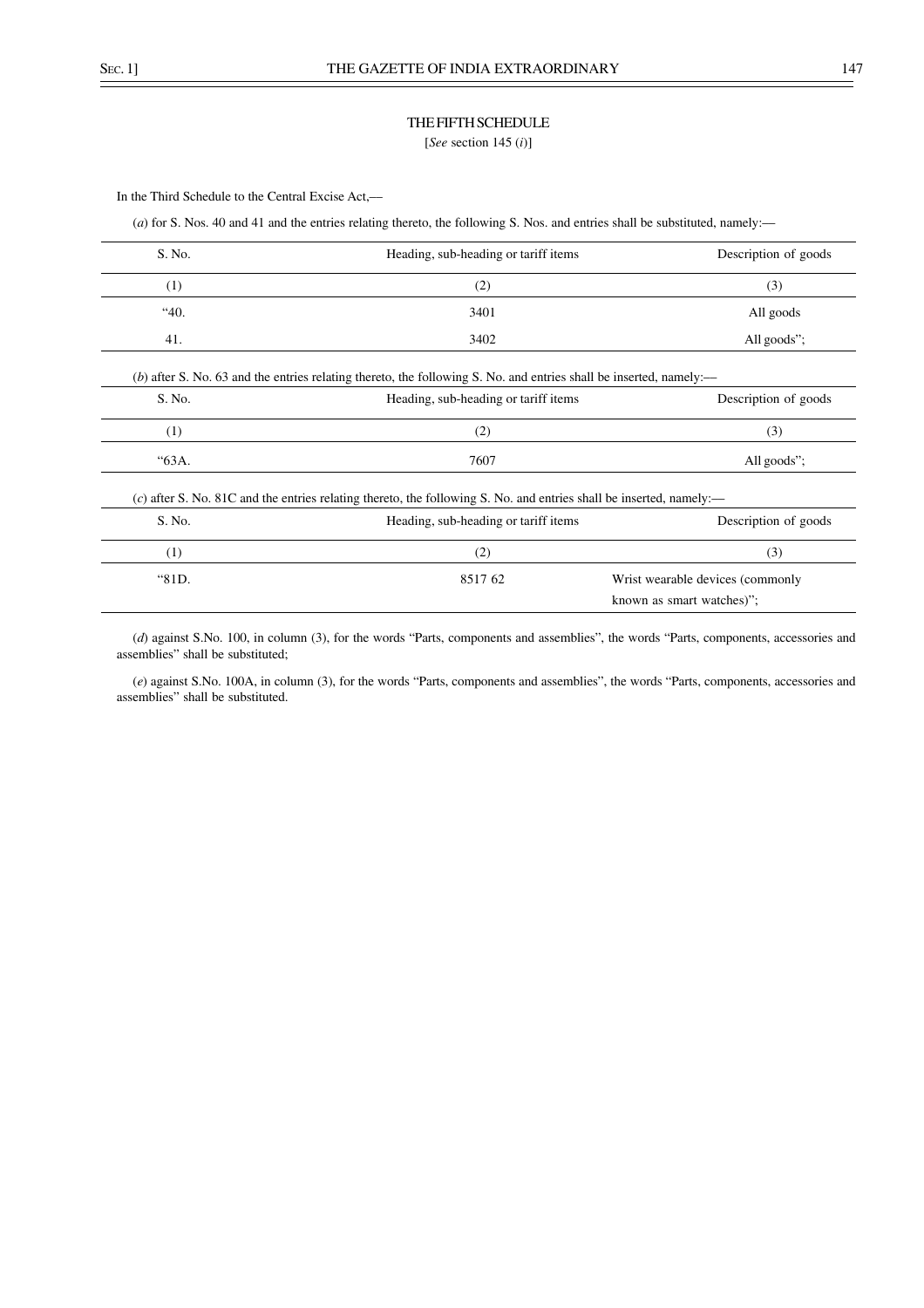# THE SIXTH SCHEDULE

[*See* section 145(*ii*)]

In the Third Schedule to the Central Excise Act,––

(*a*) against S. No. 58, for the entry in column (3), the entry "vitrified tiles, whether polished or not, glazed tiles" shall be substituted;

(*b*) S. No. 59 and the entries relating thereto shall be omitted.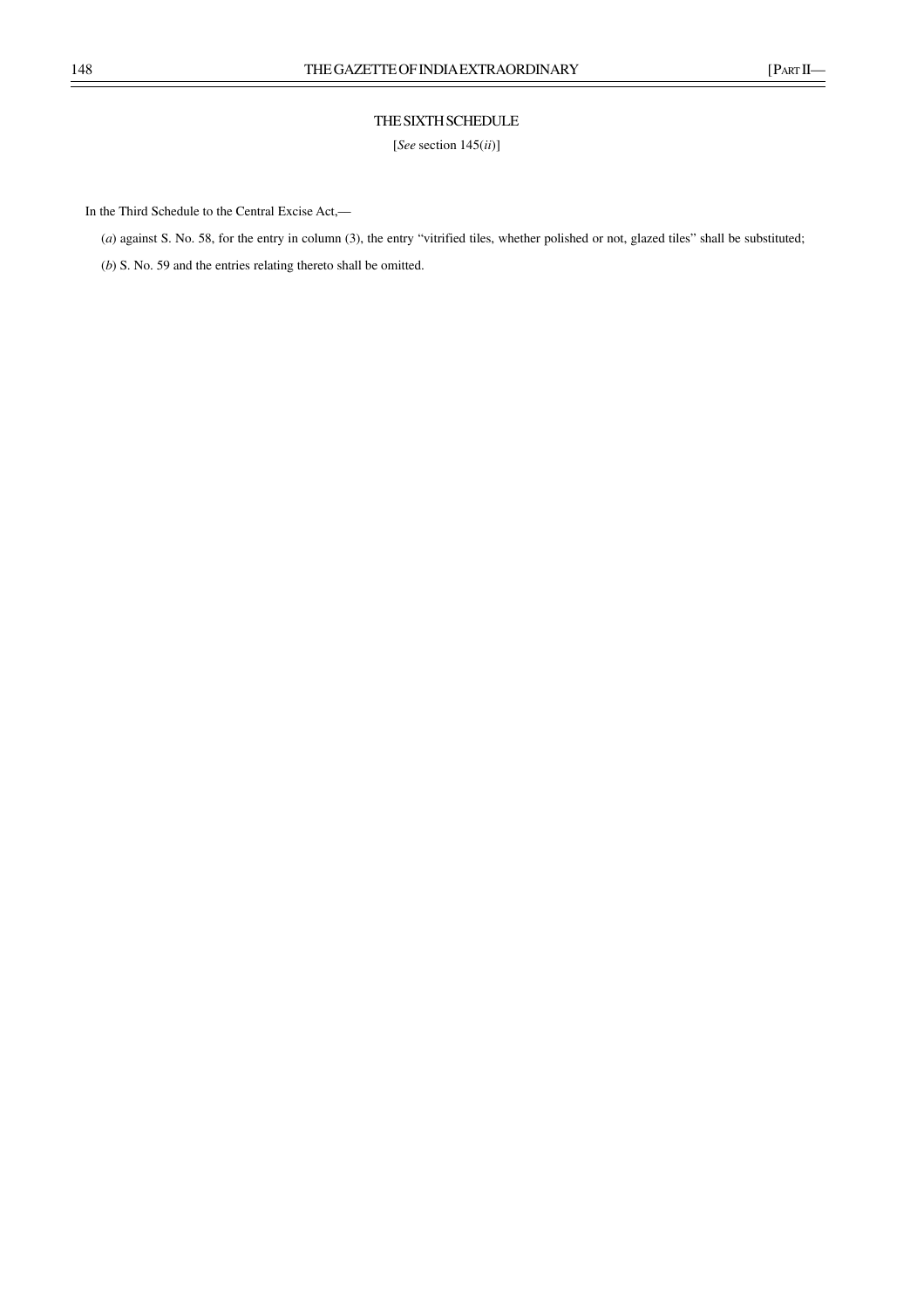#### THE SEVENTH SCHEDULE

[*See* section 146 (*i*)]

In the First Schedule to the Central Excise Tariff Act,––

(*a*) in Chapter 22, for the entries in column (4) occurring against tariff items 2202 10 10, 2202 10 20 and 2202 10 90, the entry "21%" shall be substituted;

(*b*) in Chapter 24,––

(*i*) for the entries in column (4) occurring against tariff items 2401 10 10, 2401 10 20, 2401 10 30, 2401 10 40, 2401 10 50, 2401 10 60, 2401 10 70, 2401 10 80, 2401 10 90, 2401 20 10, 2401 20 20, 2401 20 30, 2401 20 40, 2401 20 50, 2401 20 60, 2401 20 70, 2401 20 80 and 2401 20 90, the entry "64%" shall be substituted;

(*ii*) for the entry in column (4) occurring against tariff items 2402 10 10 and 2402 10 20, the entry "12.5% or Rs. 3755 per thousand whichever is higher" shall be substituted;

(*iii*) for the entry in column (4) occurring against tariff item 2402 90 10, the entry "Rs. 3755 per thousand" shall be substituted;

(*iv*) for the entry in column (4) occurring against tariff items 2402 90 20 and 2402 90 90, the entry "12.5% or Rs. 3755 per thousand, whichever is higher" shall be substituted;

(*v*) for the entries in column (4) occurring against tariff items 2403 19 29, the entry "Rs. 80 per thousand" shall be substituted;

(*vi*) for the entries in column (4) occurring against tariff items 2403 99 10, 2403 99 30 and 2403 99 90, the entry "81%" shall be substituted.

(*c*) in Chapter 27, in the Supplementary Note,––

 $(i)$  in clause  $(e)$ , for the figures "1460:2000", the figures "1460:2005" shall be substituted;

(*ii*) in clause (*f*), for the figures "1460", the figures "15770:2008" shall be substituted;

(*d*) in Chapter 58, in heading 5801,–

(*i*) in sub-heading 5801 37, the entry in column (2) "--- Warp pile fabrics, 'epingle' (uncut):" shall be omitted;

(*ii*) for tariff items 5801 37 11 and 5801 37 19 and the entries relating thereto, the following shall be substituted, namely:–

|             | -                            |                |            |
|-------------|------------------------------|----------------|------------|
| "5801 37 10 | --- Warp pile fabrics, uncut | m <sup>2</sup> | $12.5\%$ " |

(*e*) in Chapter 71, in heading 7104, for the tariff item 7104 90 00 and the entries relating thereto, the following shall be substituted, namely:—

|            | (2,                                                                                        | (3) | (4)         |  |
|------------|--------------------------------------------------------------------------------------------|-----|-------------|--|
|            |                                                                                            |     |             |  |
| 4710490    | $- Other:$                                                                                 |     |             |  |
| 7104 90 10 | --- Laboratory-created or laboratory grown or<br>manmade or cultured or synthetic diamonds | c/k | $12.5\%$    |  |
| 7104 90 90 | $---$ Other                                                                                | kg. | $12.5\%$ ": |  |

(*f*) in Chapter 85, in heading 8525, the tariff item 8525 50 50 and the entries relating thereto shall be omitted.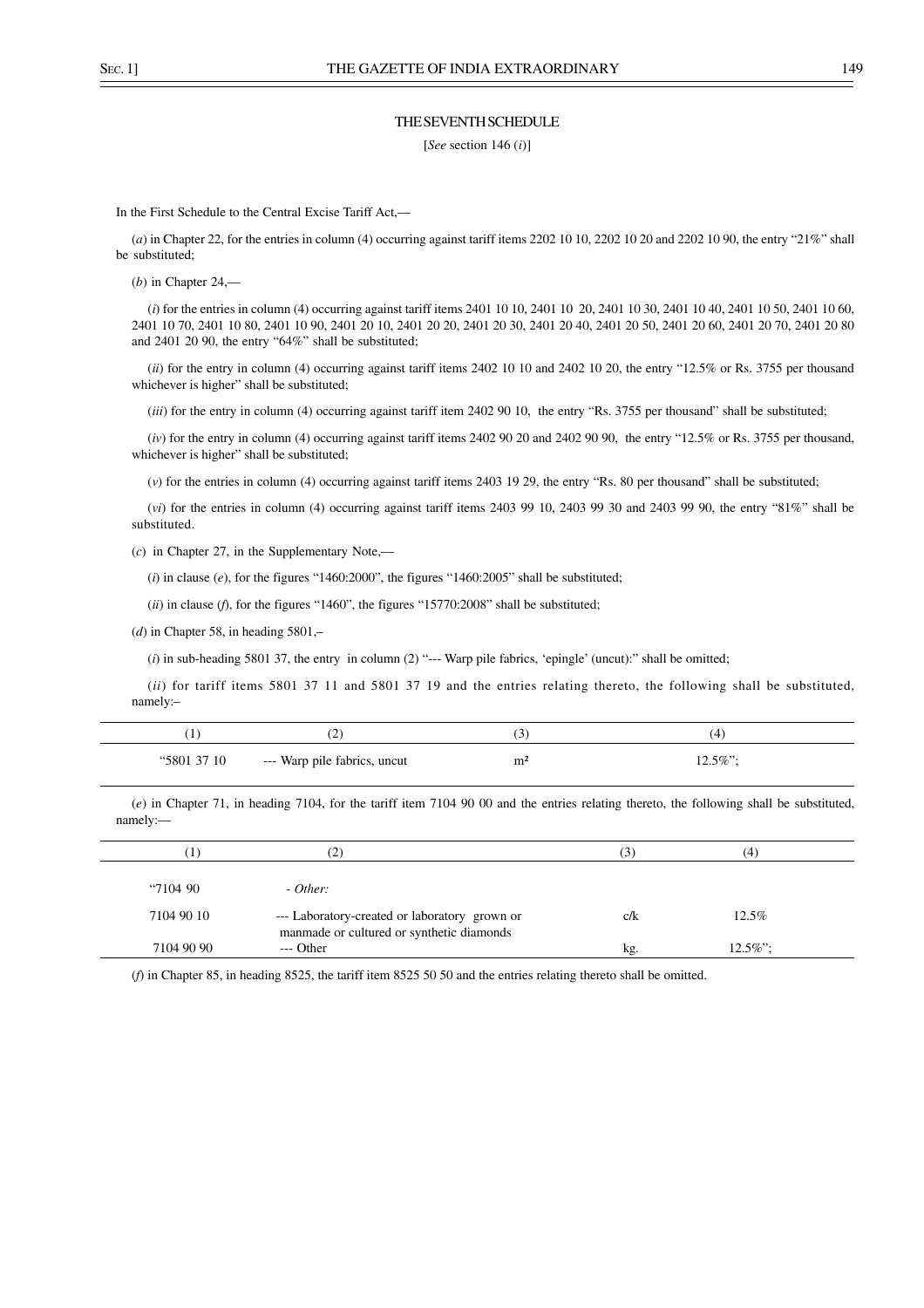## THE EIGHTH SCHEDULE

[*See* section 146 (*ii*)]

| Tariff Item<br>$\sim$ | oods                          | $ -$<br>∪nıt | Juty |
|-----------------------|-------------------------------|--------------|------|
|                       | $\overline{\phantom{a}}$<br>ॱ |              | ۵    |

In the First Schedule to the Central Excise Tariff Act, 1985,––

(*1*) in Chapter 3,––

(*i*) in Note 1, in clause (*c*), for the words "livers and roes", the words "livers, roes and milt" shall be substituted;

(*ii*) in heading 0301, for tariff item 0301 93 00 and the entries relating thereto, the following shall be substituted, namely:––

| "0301 93 00 | $ -$ | Carp (Cyprinus spp., Carassius spp., Ctenopharyngodon idellus,                | kg. | $Nil$ "; |
|-------------|------|-------------------------------------------------------------------------------|-----|----------|
|             |      | Hypophthalmichthys spp., Cirrhinus spp., Mylopharyngodon piceus, Catla catla, |     |          |
|             |      | Labeo spp., Osteochilus hasselti, Leptobarbus hoeveni, Megalobrama spp.)      |     |          |

(*iii*) for heading 0302, tariff items 0302 11 00 to 0302 85 00, sub-heading 0302 89, tariff items 0302 89 10 to 0302 90 00 and the entries relating thereto, the following shall be substituted, namely:-

| "0302      |      | FISH, FRESH OR CHILLED, EXCLUDING FISH FILLETS AND OTHER<br><b>FISH MEAT OF HEADING 0304</b>                                                                                        |     |     |
|------------|------|-------------------------------------------------------------------------------------------------------------------------------------------------------------------------------------|-----|-----|
|            |      | Salmonidae, excluding edible fish offal of sub-headings 0302 91 to 0302 99:                                                                                                         |     |     |
| 0302 11 00 | . .  | Trout (Salmo trutta, Oncorhyncus mykiss, Oncorhyncus clarkii,<br>Oncorhyncus aguabonita, Oncorhyncus gilae, Oncorhyncus apache and<br>Oncorhyncus chrysogaster)                     | kg. | Nil |
| 0302 13 00 | . .  | Pacific salmon (Oncorhynchus nerka, Oncorhynchus gorbuscha,<br>Oncorhynchus keta, Oncorhynchus tschawytscha, Oncorhynchus kisutch,<br>Oncorhynchus masou and Oncorhynchus rhodurus) | kg. | Nil |
| 0302 14 00 | - -  | Atlantic salmon (Salmo salar) and Danube salmon (Hucho hucho)                                                                                                                       | kg. | Nil |
| 0302 19 00 | - -  | Other                                                                                                                                                                               | kg. | Nil |
|            |      | Flat fish (Pleuronectidae, Bothidae, Cynoglossidae, Soleidae,<br>Scophthalmidae and Citharidae), excluding edible fish offal of sub-headings 0302<br>91 to 0301 99:                 |     |     |
| 0302 21 00 | - -  | Halibut (Rheinhardtius hippoglossidae, Hippoglossus hippoglossus,<br>Hippoglossus stenolepis)                                                                                       | kg. | Nil |
| 0302 22 00 | $ -$ | Plaice (Pleuronectes platessa)                                                                                                                                                      | kg. | Nil |
| 0302 23 00 | - -  | Sole (Solea spp.)                                                                                                                                                                   | kg. | Nil |
| 0302 24 00 | $ -$ | Turbots (Psetta maxima)                                                                                                                                                             | kg. | Nil |
| 0302 29 00 | - -  | Other                                                                                                                                                                               | kg. | Nil |
|            |      | Tunas (of the genus Thunnus), skipjack or stripe-bellied bonito<br>(Euthynnus (Katsuwonus) pelamis), excluding edible fish offal of sub-headings<br>0302 91 to 0301 99:             |     |     |
| 0302 31 00 | . .  | Albacore or long finned tunas (Thunnus alalunga)                                                                                                                                    | kg. | Nil |
| 0302 32 00 | - -  | Yellowfin tunas (Thunnus albacares)                                                                                                                                                 | kg. | Nil |
| 0302 33 00 | - -  | Skipjack or stripe-bellied bonito                                                                                                                                                   | kg. | Nil |
| 0302 34 00 | . .  | Bigeye tunas (Thunnus obesus)                                                                                                                                                       | kg. | Nil |
| 0302 35 00 | ٠.   | Atlantic and Pacific bluefin tunas (Thunnus thynnus, Thunnus orientalis)                                                                                                            | kg. | Nil |
| 0302 36 00 | - -  | Southern bluefin tunas (Thunnus maccoyii)                                                                                                                                           | kg. | Nil |
| 0302 39 00 | - -  | Other                                                                                                                                                                               | kg. | Nil |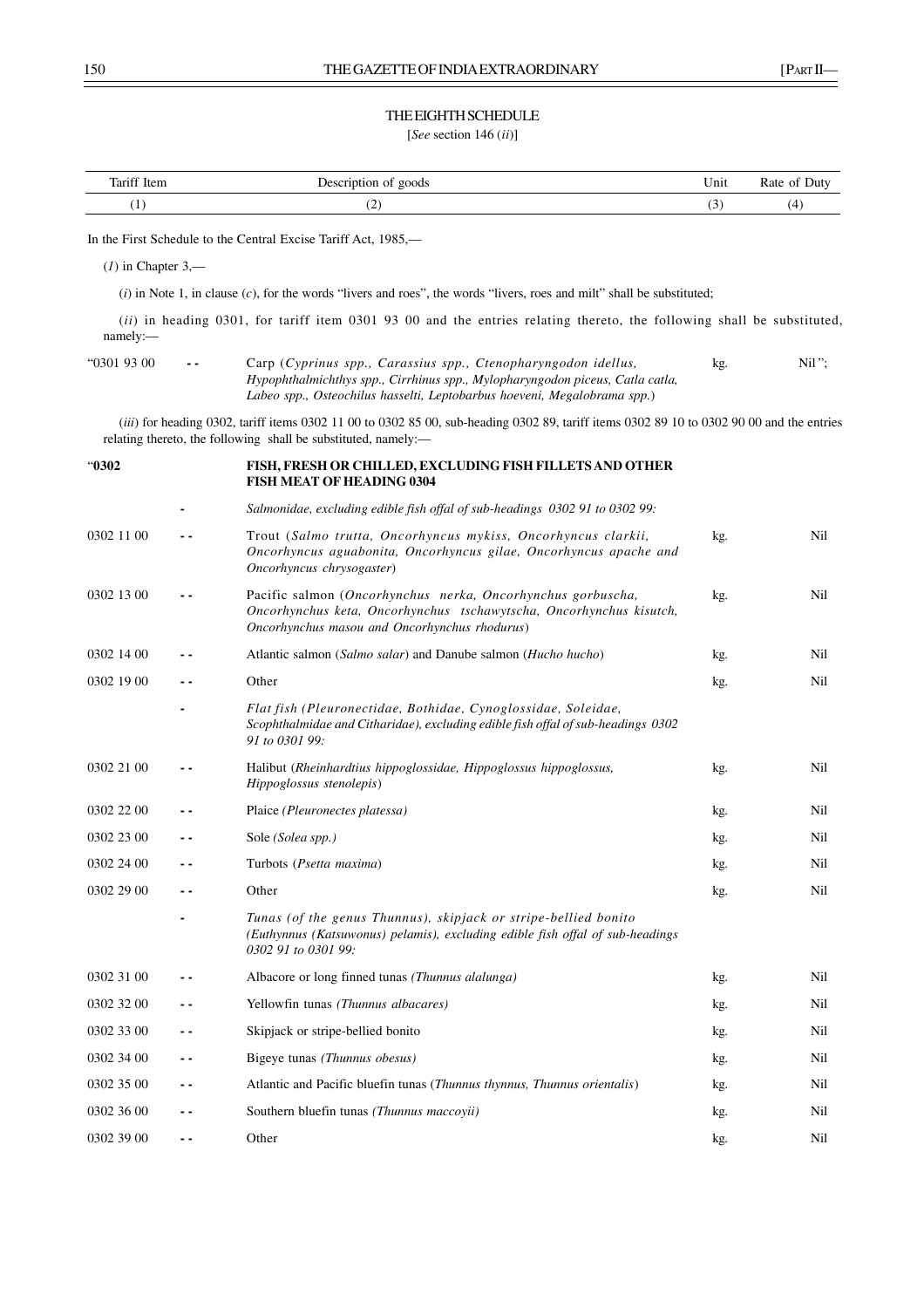$\equiv$ 

| Tariff Item |     | Description of goods                                                                                                                                                                                                                                                                                                                                                                                                                                                                                                                                                                                                                                                                                                                                                                                   | Unit | Rate of Duty |
|-------------|-----|--------------------------------------------------------------------------------------------------------------------------------------------------------------------------------------------------------------------------------------------------------------------------------------------------------------------------------------------------------------------------------------------------------------------------------------------------------------------------------------------------------------------------------------------------------------------------------------------------------------------------------------------------------------------------------------------------------------------------------------------------------------------------------------------------------|------|--------------|
| (1)         |     | (2)                                                                                                                                                                                                                                                                                                                                                                                                                                                                                                                                                                                                                                                                                                                                                                                                    | (3)  | (4)          |
|             |     | Herrings (Clupea harengus, Clupea pallasii), anchovies (Engraulis spp.),<br>sardines (Sardina pilchardus, Sardinops spp.), sardinella (Sardinella spp.),<br>brisling or sprats (Sprattus sprattus), mackerel (Scomber scombrus, Scomber<br>australasicus, Scomber japonicus), Indian mackerels (Rastrelliger spp.), seerfishes<br>(Scomberomorus spp.), jack and horse mackerel (Trachurus spp.), jacks, crevalles<br>(Caranx spp.), cobia (Rachycentron canadum), silver pomfrets (Pampus spp.),<br>Pacific saury (Cololabis saira), scads (Decapterus spp.), capelin (Mallotus<br>villosus), Sword fish (Xiphias gladius), Kawakawa (Euthynnus affinis), bonitos<br>(Sarda spp.), marlins, sailfishes, spearfish (Istiophoridae), excluding edible fish<br>offal of sub-headings 0302 91 to 0302 99: |      |              |
| 0302 41 00  |     | Herrings (Clupea harengus, Clupea pallasii)                                                                                                                                                                                                                                                                                                                                                                                                                                                                                                                                                                                                                                                                                                                                                            | kg.  | Nil          |
| 0302 42 00  |     | Anchovies ( <i>Engraulis spp.</i> )                                                                                                                                                                                                                                                                                                                                                                                                                                                                                                                                                                                                                                                                                                                                                                    | kg.  | Nil          |
| 0302 43 00  |     | Sardines (Sardina pilchardus, Sardinops spp.), sardinella (Sardinella spp.),<br>brisling or sprats (Sprattus sprattus)                                                                                                                                                                                                                                                                                                                                                                                                                                                                                                                                                                                                                                                                                 | kg.  | Nil          |
| 0302 44 00  |     | Mackerel (Scomber scombrus, Scomber australasicus, Scomber japonicus)                                                                                                                                                                                                                                                                                                                                                                                                                                                                                                                                                                                                                                                                                                                                  | kg.  | Nil          |
| 0302 45 00  |     | Jack and horse mackerel (Trachurus spp.)                                                                                                                                                                                                                                                                                                                                                                                                                                                                                                                                                                                                                                                                                                                                                               | kg.  | Nil          |
| 0302 46 00  | . . | Cobia (Rachycentron canadum)                                                                                                                                                                                                                                                                                                                                                                                                                                                                                                                                                                                                                                                                                                                                                                           | kg.  | Nil          |
| 0302 47 00  |     | Sword fish (Xiphias gladius)                                                                                                                                                                                                                                                                                                                                                                                                                                                                                                                                                                                                                                                                                                                                                                           | kg.  | Nil          |
| 0302 49 00  | - - | Other                                                                                                                                                                                                                                                                                                                                                                                                                                                                                                                                                                                                                                                                                                                                                                                                  | kg.  | Nil          |
|             |     | Fish of the families Bregmacerotidae, Euclichthyidae, Gadidae,<br>Macrouridae, Melanonidae, Merlucciidae, Moridae and Muraenolepididae,<br>excluding edible fish offal of sub-headings 0302 91 to 0302 99:                                                                                                                                                                                                                                                                                                                                                                                                                                                                                                                                                                                             |      |              |
| 0302 51 00  |     | Cod (Gadus morhua, Gadus ogac, Gadus macrocephalus)                                                                                                                                                                                                                                                                                                                                                                                                                                                                                                                                                                                                                                                                                                                                                    | kg.  | Nil          |
| 0302 52 00  |     | Haddock (Melangrammus aegllefinus)                                                                                                                                                                                                                                                                                                                                                                                                                                                                                                                                                                                                                                                                                                                                                                     | kg.  | Nil          |
| 0302 53 00  |     | Coal fish (Pollachinus virens)                                                                                                                                                                                                                                                                                                                                                                                                                                                                                                                                                                                                                                                                                                                                                                         | kg.  | Nil          |
| 0302 54 00  |     | Hake (Merluccius spp., Urophycis spp.)                                                                                                                                                                                                                                                                                                                                                                                                                                                                                                                                                                                                                                                                                                                                                                 | kg.  | Nil          |
| 0302 55 00  |     | Alaska Pollack (Theragra chalcogramma)                                                                                                                                                                                                                                                                                                                                                                                                                                                                                                                                                                                                                                                                                                                                                                 | kg.  | Nil          |
| 0302 56 00  |     | Blue whittings (Micromesistius poutassou, Micromesistius australis)                                                                                                                                                                                                                                                                                                                                                                                                                                                                                                                                                                                                                                                                                                                                    | kg.  | Nil          |
| 0302 59 00  |     | Other                                                                                                                                                                                                                                                                                                                                                                                                                                                                                                                                                                                                                                                                                                                                                                                                  | kg.  | Nil          |
|             |     | Tilapias (Oreochromis spp.), catfish (Pangasius spp., Silurus spp.,<br>Clarias spp., Ictalurus spp.), carp (Cyprinus spp., Carassius spp.,<br>Ctenopharyngodon idellus, Hypophthalmichthys spp., Cirrhinus spp.,<br>Mylopharyngodon piceus, Catla catla, Labeo spp., Osteochilus hasselti,<br>Leptobarbus hoeveni, Megalobrama spp.), eels (Anguilla spp.), Nile perch (Lates<br>niloticus) and snakeheads (Channa spp.), excluding edible fish offal of sub-headings<br>0302 91 to 0302 99:                                                                                                                                                                                                                                                                                                           |      |              |
| 0302 71 00  |     | Tilapias (Oreochromis spp.)                                                                                                                                                                                                                                                                                                                                                                                                                                                                                                                                                                                                                                                                                                                                                                            | kg.  | Nil          |
| 0302 72 00  |     | Catfish (Pangasius spp., Silurus spp., Clarias spp., Ictalurus spp.)                                                                                                                                                                                                                                                                                                                                                                                                                                                                                                                                                                                                                                                                                                                                   | kg.  | Nil          |
| 0302 73 00  |     | Carp (Cyprinus spp., Carassius spp., Ctenopharyngodon idellus,<br>Hypophthalmichthys spp., Cirrhinus spp., Mylopharyngodon piceus, Catla catla,<br>Labeo spp., Osteochilus hasselti, Leptobarbus hoeveni, Megalobrama spp.):                                                                                                                                                                                                                                                                                                                                                                                                                                                                                                                                                                           | kg.  | Nil          |
| 0302 74 00  |     | Eels (Anguilla spp.)                                                                                                                                                                                                                                                                                                                                                                                                                                                                                                                                                                                                                                                                                                                                                                                   | kg.  | Nil          |
| 0302 79 00  | - - | Other                                                                                                                                                                                                                                                                                                                                                                                                                                                                                                                                                                                                                                                                                                                                                                                                  | kg.  | Nil          |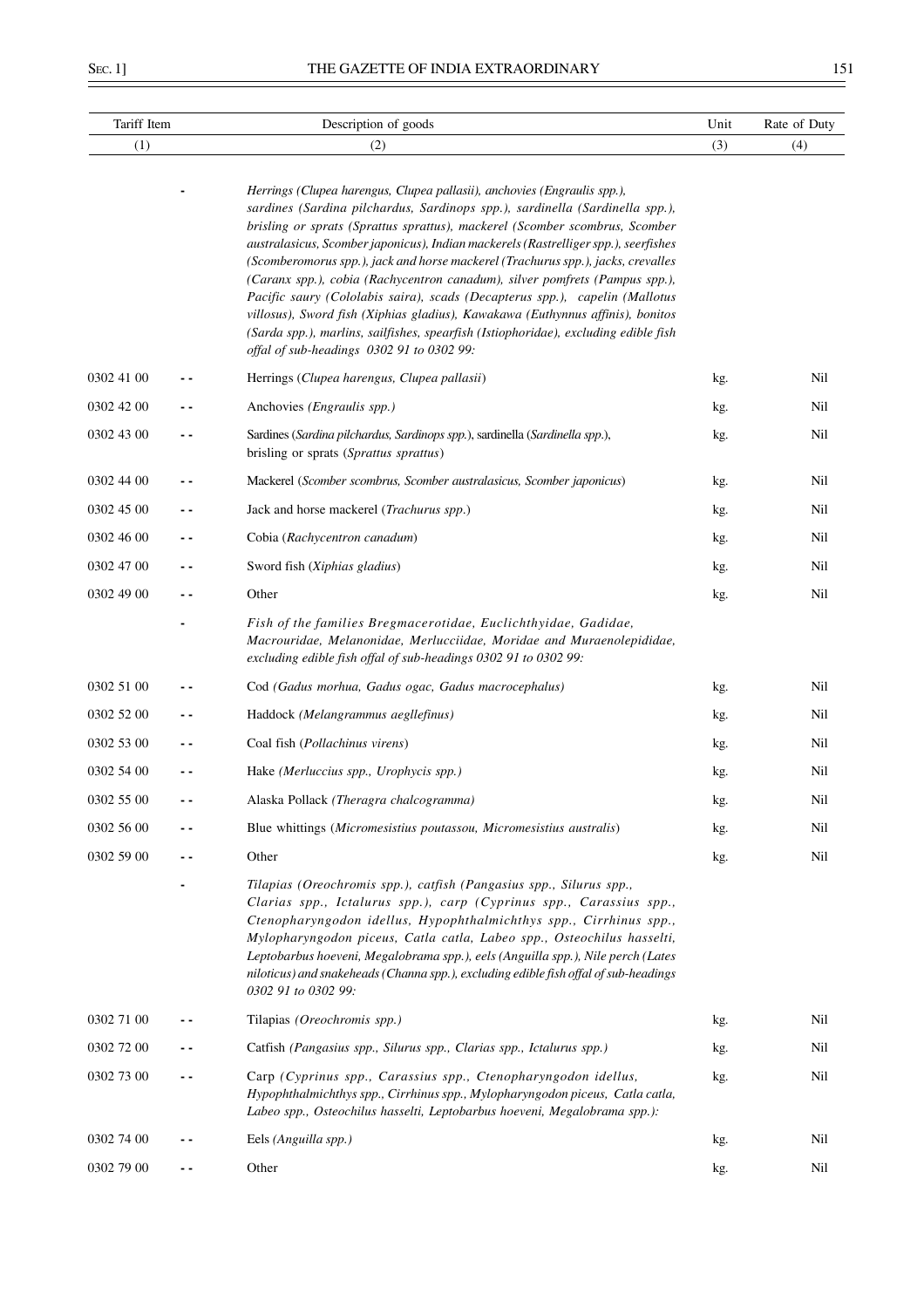| Tariff Item |     | Description of goods                                                           | Unit | Rate of Duty |
|-------------|-----|--------------------------------------------------------------------------------|------|--------------|
| (1)         |     | (2)                                                                            | (3)  | (4)          |
|             |     | Other fish exculding edible fish offal of sub-headings 0302 91 to 0302 99:     |      |              |
| 0302 81 00  | . . | Dogfish and other sharks                                                       | kg.  | Nil          |
| 0302 82 00  | . . | Rays and skates (Rajidae)                                                      | kg.  | Nil          |
| 0302 83 00  | . . | Tooth fish (Dissostichus spp.)                                                 | kg.  | Nil          |
| 0302 84 00  | . . | Seabass (Dicentrarchus spp.)                                                   | kg.  | Nil          |
| 0302 85 00  |     | Seabream (Sparidae)                                                            | kg.  | Nil          |
| 0302 89     |     | Other:                                                                         |      |              |
| 0302 89 10  |     | Hilsa (Tenualosa ilisha)                                                       | kg.  | Nil          |
| 0302 89 20  |     | Dara                                                                           | kg.  | Nil          |
| 0302 89 30  |     | Pomfret                                                                        | kg.  | Nil          |
| 0302 89 90  |     | Other                                                                          | kg.  | Nil          |
|             |     | Livers, roes, milt, fish fins, heads, tails, maws and other edible fish offal: |      |              |
| 0302 91     |     | Livers, roes and milt:                                                         |      |              |
| 0302 91 10  |     | Livers, roes and milt                                                          | kg.  | Nil          |
| 0302 92     |     | Shark fins:                                                                    |      |              |
| 0302 92 10  |     | Shark fins                                                                     | kg.  | Nil          |
| 0302 99     |     | Other:                                                                         |      |              |
| 0302 99 10  |     | Fish fins other than shark fins; heads, tails and maws                         | kg.  | Nil          |
| 0302 99 90  |     | Other edible fish offal                                                        | kg.  | $Nil$ ";     |

(*iv*) for heading 0303, tariff items 0303 11 00 to 0303 69 00, sub-heading 0303 81, tariff items 0303 81 10 to 0303 84 00, sub-heading 0303 89, tariff items 0303 89 10 to 0303 89 99, sub-heading 0303 90, tariff items 0303 90 10 to 0303 90 90 and the entries relating thereto, the following shall be substituted, namely:-

# "**0303 FISH, FROZEN, EXCLUDING FISH FILLETS AND OTHER FISH MEAT OF HEADING 0304**

|            |     | Salmonidae, excluding edible fish offal of sub-headings 0303 91 to 0303 99:                                                                                                                                                                                                                                                                                                                                                                                                                         |     |     |
|------------|-----|-----------------------------------------------------------------------------------------------------------------------------------------------------------------------------------------------------------------------------------------------------------------------------------------------------------------------------------------------------------------------------------------------------------------------------------------------------------------------------------------------------|-----|-----|
| 0303 11 00 |     | Sockeye salmon (red salmon) (Oncorhynchus nerka)                                                                                                                                                                                                                                                                                                                                                                                                                                                    | kg. | Nil |
| 0303 12 00 | . . | Other Pacific salmon (Oncorhynchus gorbuscha, Oncorhynchus keta,<br>Oncorhynchus tschawytscha, Oncorhynchus kisutch, Oncorhynchus masou and<br>Oncorhynchus rhodurus)                                                                                                                                                                                                                                                                                                                               | kg. | Nil |
| 0303 13 00 |     | Atlantic salmon (Salmo salar) and Danube salmon (Hucho hucho)                                                                                                                                                                                                                                                                                                                                                                                                                                       | kg. | Nil |
| 0303 14 00 |     | Trout (Salmo trutta, Oncorhynchus mykiss, Oncorhynchus clarkii,<br>Oncorhynchus aguabonita, Oncorhynchus gilae, Oncorhynchus apache and<br>Oncorhynchus chrysogaster)                                                                                                                                                                                                                                                                                                                               | kg. | Nil |
| 0303 19 00 |     | Other                                                                                                                                                                                                                                                                                                                                                                                                                                                                                               | kg. | Nil |
|            |     | Tilapias (Oreochromis spp.), catfish (Pangasius spp., Silurus spp.,<br>Clarias spp., Ictalurus spp.), carp (Cyprinus carpio, Carassius carassius,<br>Ctenopharyngodon idellus, Hypophthalmichthys spp., Cirrhinus spp.,<br>Mylopharyngodon piceus, Catla catla, Labeo spp., Osteochilus hasselti,<br>Leptobarbus hoeveni, Megalobroma spp., eels (Anguilla spp.), Nile perch (Lates<br>niloticus) and snakeheads, (Channa spp.), excluding edible fish offal of sub-headings<br>0303 91 to 0303 99: |     |     |
| 0303 23 00 |     | Tilapias (Oreochromis spp.)                                                                                                                                                                                                                                                                                                                                                                                                                                                                         | kg. | Nil |
| 0303 24 00 |     | Catfish (Pangasius spp., Silurus spp., Clarias spp., Ictalurus spp.)                                                                                                                                                                                                                                                                                                                                                                                                                                | kg. | Nil |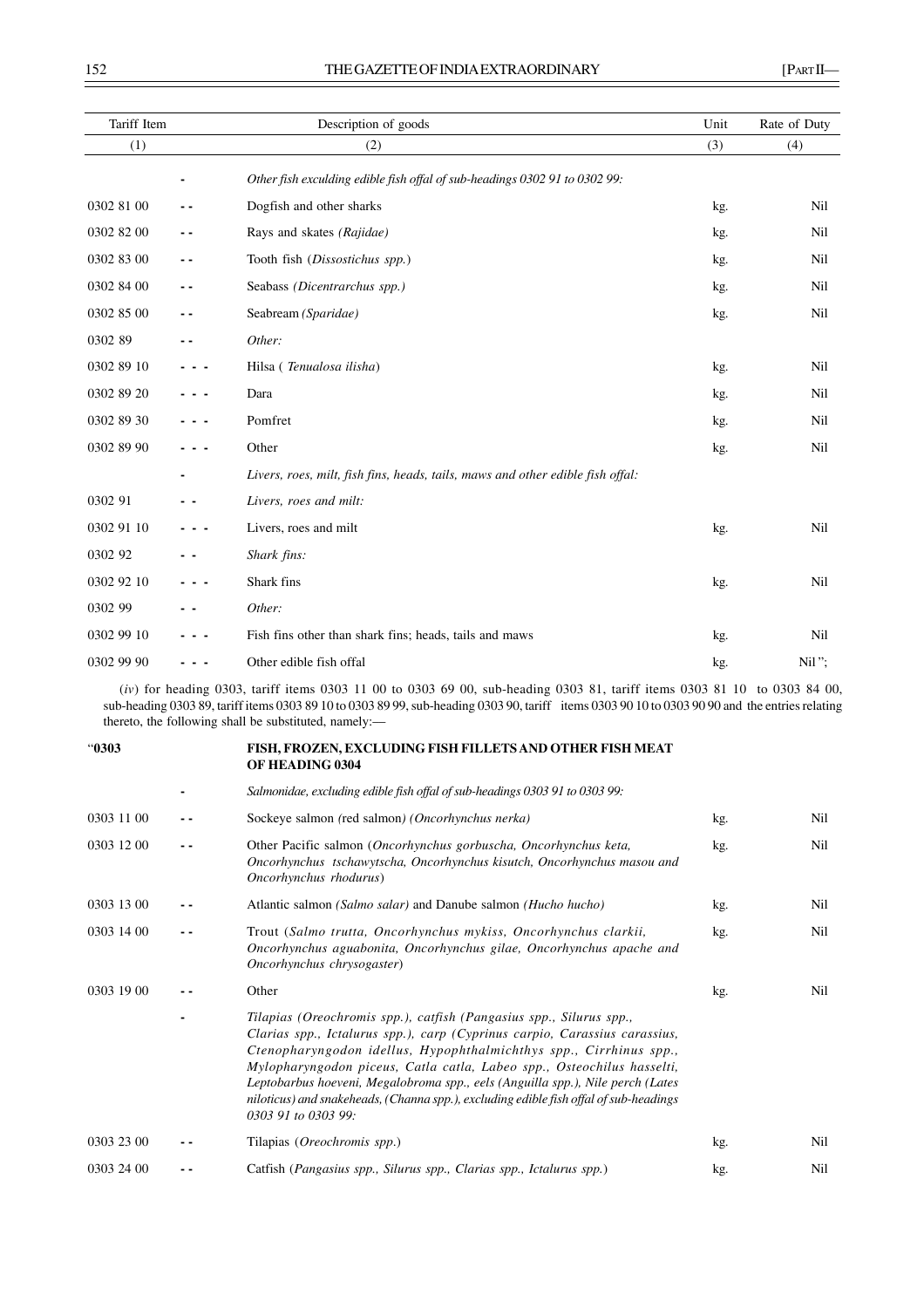| Tariff Item |     | Description of goods                                                                                                                                                                                                                                                                                                                                                                                                                                                                                                                                                                                                                                                                                                                                                                                  |     | Rate of Duty |
|-------------|-----|-------------------------------------------------------------------------------------------------------------------------------------------------------------------------------------------------------------------------------------------------------------------------------------------------------------------------------------------------------------------------------------------------------------------------------------------------------------------------------------------------------------------------------------------------------------------------------------------------------------------------------------------------------------------------------------------------------------------------------------------------------------------------------------------------------|-----|--------------|
| (1)         |     | (2)                                                                                                                                                                                                                                                                                                                                                                                                                                                                                                                                                                                                                                                                                                                                                                                                   | (3) | (4)          |
| 0303 25 00  |     | Carp (Cyprinus carpio, Carassius carassius, Ctenopharyngodon idellus,<br>Hypophthalmichthys spp., Cirrhinus spp., Mylopharyngodon piceus, Catla catla,<br>Labeo spp., Osteochilus hasselti, Leptobarbus hoeveni, Megalobroma spp.)                                                                                                                                                                                                                                                                                                                                                                                                                                                                                                                                                                    | kg. | Nil          |
| 0303 26 00  |     | Eels (Anguilla spp.)                                                                                                                                                                                                                                                                                                                                                                                                                                                                                                                                                                                                                                                                                                                                                                                  | kg. | Nil          |
| 0303 29 00  |     | Other                                                                                                                                                                                                                                                                                                                                                                                                                                                                                                                                                                                                                                                                                                                                                                                                 | kg. | Nil          |
|             |     | Flat fish (Pleuronectidae, Bothidae, Cynoglossidae, Soleidae,<br>Scophthalmidae and Citharidae), excluding edible fish offal of sub-headings 0303<br>91 to 0303 99:                                                                                                                                                                                                                                                                                                                                                                                                                                                                                                                                                                                                                                   |     |              |
| 0303 31 00  |     | Halibut (Rheinhardtius hippoglossidae, Hippoglossus hippoglossus,<br>Hippoglossus stenolepis)                                                                                                                                                                                                                                                                                                                                                                                                                                                                                                                                                                                                                                                                                                         | kg. | Nil          |
| 0303 32 00  |     | Plaice (Pleuronectes platessa)                                                                                                                                                                                                                                                                                                                                                                                                                                                                                                                                                                                                                                                                                                                                                                        | kg. | Nil          |
| 0303 33 00  | - - | Sole (Solea spp.)                                                                                                                                                                                                                                                                                                                                                                                                                                                                                                                                                                                                                                                                                                                                                                                     | kg. | Nil          |
| 0303 34 00  |     | Turbots (Psetta maxima)                                                                                                                                                                                                                                                                                                                                                                                                                                                                                                                                                                                                                                                                                                                                                                               | kg. | Nil          |
| 0303 39 00  | . . | Other                                                                                                                                                                                                                                                                                                                                                                                                                                                                                                                                                                                                                                                                                                                                                                                                 | kg. | Nil          |
|             |     | Tunas (of the genus Thunnus), skipjack or stripe-bellied bonito (Euthynnus<br>(Katsuwonus) pelamis), excluding edible fish offal of sub-headings<br>0303 91 to 0303 99:                                                                                                                                                                                                                                                                                                                                                                                                                                                                                                                                                                                                                               |     |              |
| 0303 41 00  |     | Albacore or long finned tunas (Thunnus alalunga)                                                                                                                                                                                                                                                                                                                                                                                                                                                                                                                                                                                                                                                                                                                                                      | kg. | Nil          |
| 0303 42 00  |     | Yellowfin tunas (Thunnus albacares)                                                                                                                                                                                                                                                                                                                                                                                                                                                                                                                                                                                                                                                                                                                                                                   | kg. | Nil          |
| 0303 43 00  | . . | Skipjack or stripe-bellied bonito                                                                                                                                                                                                                                                                                                                                                                                                                                                                                                                                                                                                                                                                                                                                                                     | kg. | Nil          |
| 0303 44 00  | . . | Bigeye tunas (Thunnus obesus)                                                                                                                                                                                                                                                                                                                                                                                                                                                                                                                                                                                                                                                                                                                                                                         | kg. | Nil          |
| 0303 45 00  | . . | Atlantic and Pacific bluefin tunas (Thunnus thynnus, Thunnus orientalis)                                                                                                                                                                                                                                                                                                                                                                                                                                                                                                                                                                                                                                                                                                                              | kg. | Nil          |
| 0303 46 00  |     | Southern bluefin tunas (Thunnus maccoyii)                                                                                                                                                                                                                                                                                                                                                                                                                                                                                                                                                                                                                                                                                                                                                             | kg. | Nil          |
| 0303 49 00  |     | Other                                                                                                                                                                                                                                                                                                                                                                                                                                                                                                                                                                                                                                                                                                                                                                                                 | kg. | Nil          |
|             |     | Herrings (Clupea harengus, Clupea pallasii), anchovies (Engraulis spp.),<br>sardines (Sardina pilchardus, Sardinops spp.), sardinella (Sardinella spp.),<br>brisling or sprats (Sprattus sprattus), mackerel (Scomber scombrus, Scomber<br>australasicus, Scomber japonicus), Indian mackerels (Rastrelliger spp.), seerfishes<br>(Scomberomorus spp.), jack and horse mackerel (Trachurus spp.), jacks, crevalles<br>(Caranx spp.), cobia (Rachycentron canadum), silver pomfrets (Pampus spp.),<br>Pacific saury (Cololabis saira), scads (Decapterusspp.), capelin (Mallotus villosus),<br>Sword fish (Xiphias gladius), Kawakawa (Euthynnus affinis), bonitos (Sarda<br>spp.), marlins, sailfishes, spearfish (Istiophoridae), excluding edible fish offal of<br>sub-headings 0303 91 to 0303 99: |     |              |
| 0303 51 00  |     | Herrings (Clupea harengus, Clupea pallasii)                                                                                                                                                                                                                                                                                                                                                                                                                                                                                                                                                                                                                                                                                                                                                           | kg. | Nil          |
| 0303 53 00  |     | Sardines (Sardina pilchardus, Sardinops spp.), sardinella (Sardinella spp.),<br>brisling or sprats (Sprattus sprattus)                                                                                                                                                                                                                                                                                                                                                                                                                                                                                                                                                                                                                                                                                | kg. | Nil          |
| 0303 54 00  |     | Mackerel (Scomber scombrus, Scomber australasicus, Scomber japonicus)                                                                                                                                                                                                                                                                                                                                                                                                                                                                                                                                                                                                                                                                                                                                 | kg. | Nil          |
| 0303 55 00  |     | Jack and horse mackerel (Trachurus spp.)                                                                                                                                                                                                                                                                                                                                                                                                                                                                                                                                                                                                                                                                                                                                                              | kg. | Nil          |
| 0303 56 00  |     | Cobia (Rachycentron canadum)                                                                                                                                                                                                                                                                                                                                                                                                                                                                                                                                                                                                                                                                                                                                                                          | kg. | Nil          |
| 0303 57 00  |     | Sword fish (Xiphias gladius)                                                                                                                                                                                                                                                                                                                                                                                                                                                                                                                                                                                                                                                                                                                                                                          | kg. | Nil          |
| 0303 59 00  | ۰.  | Other                                                                                                                                                                                                                                                                                                                                                                                                                                                                                                                                                                                                                                                                                                                                                                                                 | kg. | Nil          |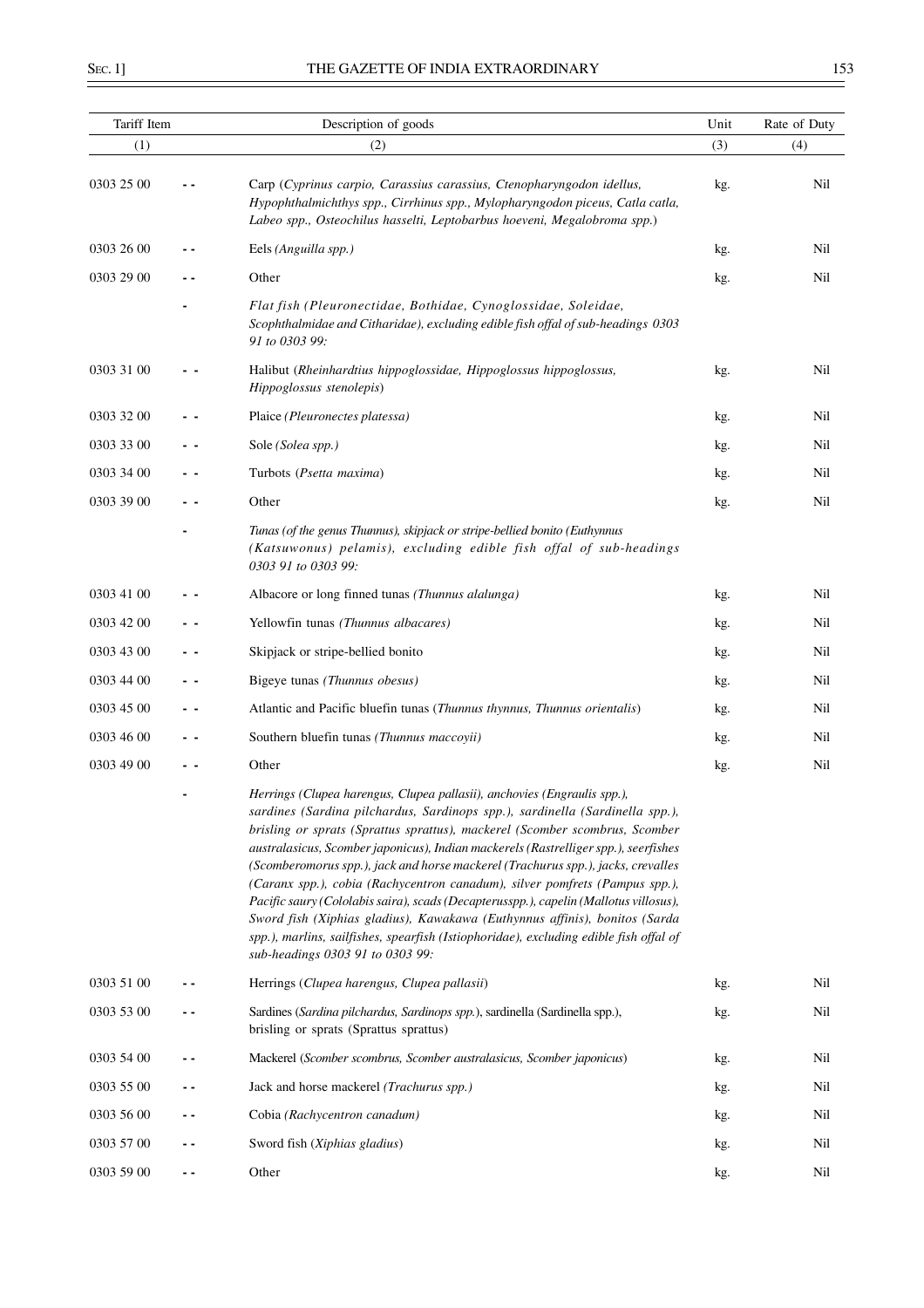| Tariff Item |     | Description of goods                                                                                                                                                                                      | Unit | Rate of Duty |
|-------------|-----|-----------------------------------------------------------------------------------------------------------------------------------------------------------------------------------------------------------|------|--------------|
| (1)         |     | (2)                                                                                                                                                                                                       | (3)  | (4)          |
|             |     | Fish of the families Bregmacerotidae, Euclichthyidae, Gadidae,<br>Macrouridae, Melanonidae, Merlucciidae, Moridae and Muraenolepididae,<br>excluding edible fishoffal of sub-headings 0303 91 to 0303 99: |      |              |
| 0303 63 00  |     | Cod (Gadus morhua, Gadus ogac, Gadus macrocephalus)                                                                                                                                                       | kg.  | Nil          |
| 0303 64 00  |     | Haddock (Melanogrammus aeglefinus)                                                                                                                                                                        | kg.  | Nil          |
| 0303 65 00  | - - | Coal fish (Pollachius virens)                                                                                                                                                                             | kg.  | Nil          |
| 0303 66 00  | . . | Hake (Merluccius spp., Urophycis spp.)                                                                                                                                                                    | kg.  | Nil          |
| 0303 67 00  | - - | Alaska Pollack (Theragra chalcogramma)                                                                                                                                                                    | kg.  | Nil          |
| 0303 68 00  | - - | Blue whitings (Micromesistius poutassou, Micromesistiusaustralis)                                                                                                                                         | kg.  | Nil          |
| 0303 69 00  | . . | Other                                                                                                                                                                                                     | kg.  | Nil          |
|             |     | Other fish, excluding edible fishoffal of sub-headings 0303 91 to 0303 99:                                                                                                                                |      |              |
| 0303 81     |     | Dogfish and other sharks:                                                                                                                                                                                 |      |              |
| 0303 81 10  |     | Dogfish                                                                                                                                                                                                   | kg.  | Nil          |
| 0303 81 90  |     | Other Sharks                                                                                                                                                                                              | kg.  | Nil          |
| 0303 82 00  | . . | Rays and skates (Rajidae)                                                                                                                                                                                 | kg.  | Nil          |
| 0303 83 00  | . . | Tooth fish (Dissostichus spp.)                                                                                                                                                                            | kg.  | Nil          |
| 0303 84 00  | - - | Seabass (Dicentrarchus spp.)                                                                                                                                                                              | kg.  | Nil          |
| 0303 89     | . . | Other:                                                                                                                                                                                                    |      |              |
| 0303 89 10  | --- | Hilsa (Tenualosa ilisha)                                                                                                                                                                                  | kg.  | Nil          |
| 0303 89 20  | --- | Dara                                                                                                                                                                                                      | kg.  | Nil          |
| 0303 89 30  |     | Ribbon fish                                                                                                                                                                                               | kg.  | Nil          |
| 0303 89 40  |     | Seer                                                                                                                                                                                                      | kg.  | Nil          |
| 0303 89 50  |     | Pomfret (white or silver or black)                                                                                                                                                                        | kg.  | Nil          |
| 0303 89 60  |     | Ghol                                                                                                                                                                                                      | kg.  | Nil          |
| 0303 89 70  |     | Threadfin                                                                                                                                                                                                 | kg.  | $\rm{Nil}$   |
| 0303 89 80  |     | Croakers, groupers and flounders                                                                                                                                                                          | kg.  | Nil          |
| 0303 89 90  |     | Other                                                                                                                                                                                                     | kg.  | Nil          |
|             |     | Livers, roes, milt, fish fins, heads, tails, maws and other edible fish offal:                                                                                                                            |      |              |
| 0303 91     |     | Livers, roes and milt:                                                                                                                                                                                    |      |              |
| 0303 91 10  |     | Egg or egg yolk of fish                                                                                                                                                                                   | kg.  | Nil          |
| 0303 91 90  |     | Other                                                                                                                                                                                                     | kg.  | Nil          |
| 0303 92     |     | Shark fins:                                                                                                                                                                                               |      |              |
| 0303 92 10  |     | Shark fins                                                                                                                                                                                                | kg.  | Nil          |
| 0303 99     |     | Other:                                                                                                                                                                                                    |      |              |
| 0303 99 10  |     | Fish fins other than shark fins, heads, tails and maws                                                                                                                                                    | kg.  | Nil          |
| 0303 99 90  |     | Other edible fish offal                                                                                                                                                                                   | kg.  | Nil";        |
|             |     |                                                                                                                                                                                                           |      |              |

(*v*) in heading 0304,––

(*a*) for the entry in column (*2*) occurring after the entry against heading 0304, the following shall be substituted, namely:––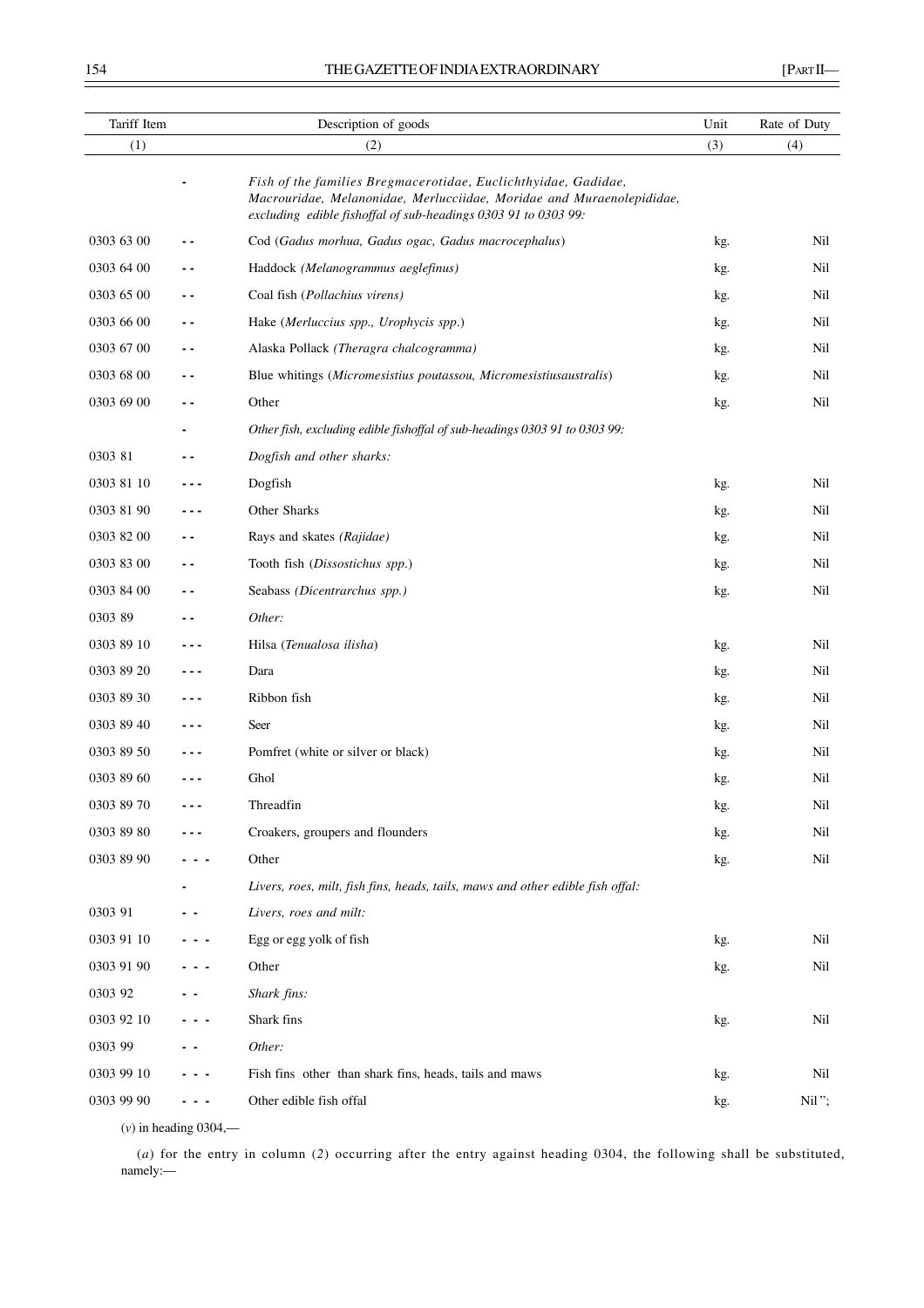| Tariff Item |                  | Description of goods                                                                                                                                                                                                                                                                                                                                                                                                                                    | Unit | Rate of Duty |
|-------------|------------------|---------------------------------------------------------------------------------------------------------------------------------------------------------------------------------------------------------------------------------------------------------------------------------------------------------------------------------------------------------------------------------------------------------------------------------------------------------|------|--------------|
| (1)         |                  | (2)                                                                                                                                                                                                                                                                                                                                                                                                                                                     | (3)  | (4)          |
|             | $\omega_{\rm m}$ | Fresh or chilled fillets of tilapias (Oreochromis spp.), catfish (Pangasius<br>spp., Silurus spp., Clarias spp., Ictalurus spp.), carp (Cyprinus spp., Carassius<br>spp., Ctenopharyngodon idellus, Hypophthalmichthys spp., Cirrhinus spp.,<br>Mylopharyngodon piceus, Catla catla, Labeo spp., Osteochilus hasselti,<br>Leptobarbus hoeveni, Megalobrama spp.), eels (Anguilla spp.), Nile perch (Lates<br>niloticus) and snakeheads (Channa spp.):"; |      |              |
| namely:     |                  | $(b)$ for tariff items 0304 46 00 to 0304 99 00 and the entries relating thereto, the following shall be substituted,                                                                                                                                                                                                                                                                                                                                   |      |              |
| "0304 46 00 |                  | Tooth fish (Dissostichus spp.)                                                                                                                                                                                                                                                                                                                                                                                                                          | kg.  | Nil          |
| 0304 47 00  |                  | Dogfish and other sharks                                                                                                                                                                                                                                                                                                                                                                                                                                | kg.  | Nil          |
| 0304 48 00  |                  | Rays and skates (Rajidae)                                                                                                                                                                                                                                                                                                                                                                                                                               | kg.  | Nil          |
| 0304 49     |                  | Other:                                                                                                                                                                                                                                                                                                                                                                                                                                                  |      |              |
| 0304 49 10  |                  | Hilsa (Tenualosa ilisha)                                                                                                                                                                                                                                                                                                                                                                                                                                | kg.  | Nil          |
| 0304 49 30  |                  | Seer                                                                                                                                                                                                                                                                                                                                                                                                                                                    | kg.  | Nil          |
| 0304 49 40  |                  | Tuna                                                                                                                                                                                                                                                                                                                                                                                                                                                    | kg.  | Nil          |
| 0304 49 90  |                  | Other                                                                                                                                                                                                                                                                                                                                                                                                                                                   | kg.  | Nil          |
|             |                  | Other, fresh or chilled:                                                                                                                                                                                                                                                                                                                                                                                                                                |      |              |
| 0304 51 00  |                  | Tilapias (Oreochromis spp.), catfish (Pangasius spp., Silurus spp.,<br>Clarias spp., Ictalurus spp.), carp (Cyprinus spp., Carassius spp.,<br>Ctenopharyngodon idellus, Hypophthalmichthys spp., Cirrhinus spp.,<br>Mylopharyngodon piceus, Catla catla, Labeo spp., Osteochilus hasselti,<br>Leptobarbus hoeveni, Megalobrama spp.), eels (Anguilla spp.), Nile perch (Lates<br>niloticus) and snakeheads (Channa spp.)                                | kg.  | Nil          |
| 0304 52 00  |                  | Salmonidae                                                                                                                                                                                                                                                                                                                                                                                                                                              | kg.  | Nil          |
| 0304 53 00  |                  | Fish of the families Bregmacerotidae, Euclichthyidae, Gadidae,<br>Macrouridae, Melanonidae, Merlucciidae, Moridae and Muraenolepididae                                                                                                                                                                                                                                                                                                                  | kg.  | Nil          |
| 0304 54 00  |                  | Sword fish (Xiphias gladius)                                                                                                                                                                                                                                                                                                                                                                                                                            | kg.  | Nil          |
| 0304 55 00  |                  | Tooth fish (Dissostichus spp.)                                                                                                                                                                                                                                                                                                                                                                                                                          | kg.  | Nil          |
| 0304 56 00  |                  | Dogfish and other sharks                                                                                                                                                                                                                                                                                                                                                                                                                                | kg.  | Nil          |
| 0304 57 00  |                  | Rays and skates (Rajidae)                                                                                                                                                                                                                                                                                                                                                                                                                               | kg.  | Nil          |
| 0304 59     | . .              | Other:                                                                                                                                                                                                                                                                                                                                                                                                                                                  |      |              |
| 0304 59 10  | .                | Hilsa (Tenualosa ilisha)                                                                                                                                                                                                                                                                                                                                                                                                                                | kg.  | Nil          |
| 0304 59 30  |                  | Seer                                                                                                                                                                                                                                                                                                                                                                                                                                                    | kg.  | Nil          |
| 0304 59 40  |                  | Tuna                                                                                                                                                                                                                                                                                                                                                                                                                                                    | kg.  | Nil          |
| 0304 59 90  |                  | Other                                                                                                                                                                                                                                                                                                                                                                                                                                                   | kg.  | Nil          |
|             |                  | Frozen fillets of tilapias (Oreochromis spp.), catfish (Pangasius spp.,<br>Silurus spp., Clarias spp., Ictalurus spp.), carp (Cyprinus spp., Carassius spp.,<br>Ctenopharyngodon idellus, Hypophthalmichthys spp., Cirrhinus spp.,<br>Mylopharyngodon piceus, Catla catla, Labeo spp., Osteochilus hasselti,<br>Leptobarbus hoeveni, Megalobrama spp.), eels (Anguilla spp.), Nile perch (Lates<br>niloticus) and snakeheads (Channa spp.):             |      |              |
| 0304 61 00  |                  | Tilapias (Oreochromis spp.)                                                                                                                                                                                                                                                                                                                                                                                                                             | kg.  | Nil          |
| 0304 62 00  | $ -$             | Catfish (Pangasius spp., Silurus spp., Clarias spp., Ictalurus spp.)                                                                                                                                                                                                                                                                                                                                                                                    | kg.  | Nil          |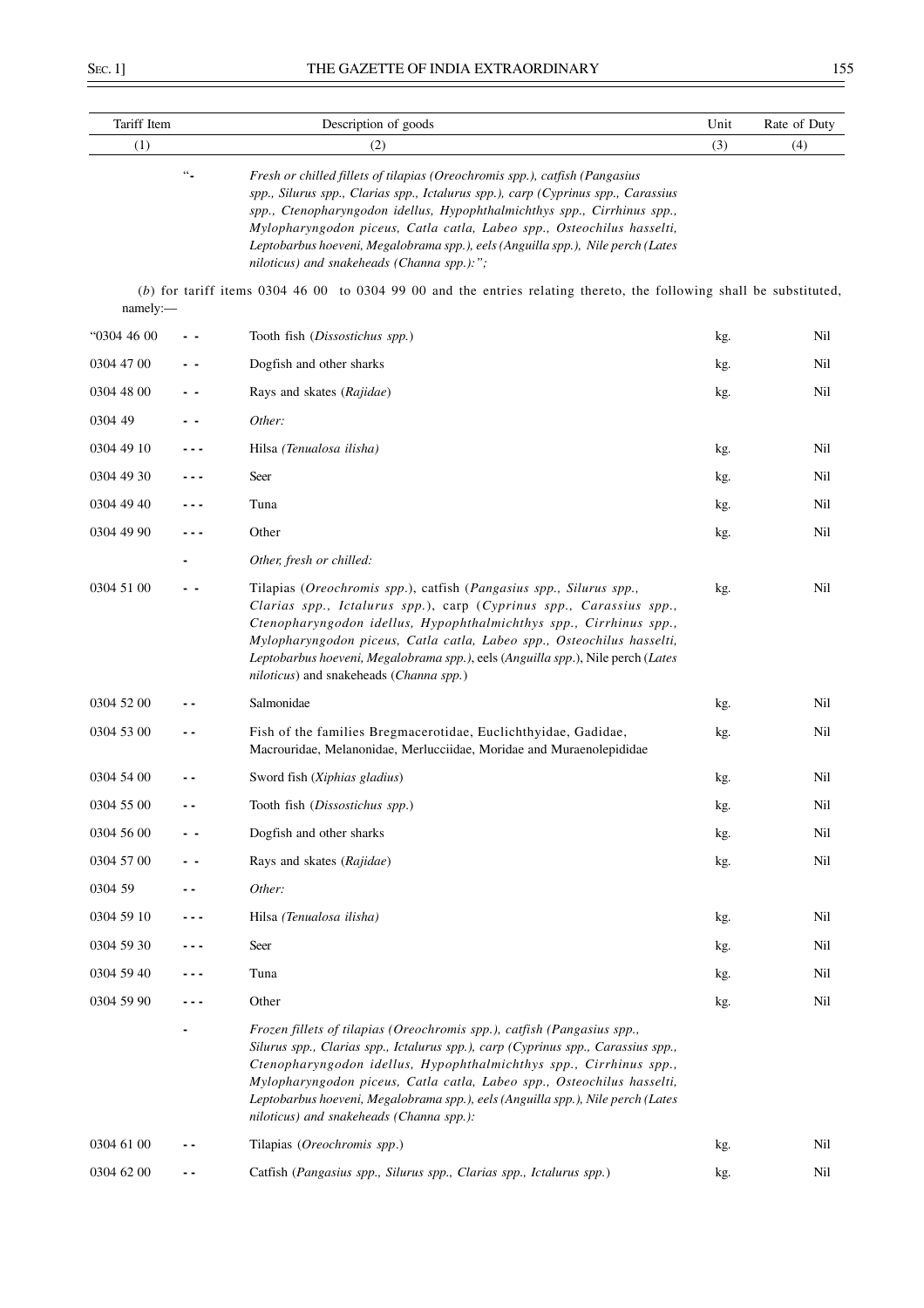| Tariff Item |       | Description of goods                                                                                                                                                                                                                                                                                                                                                                                                     | Unit | Rate of Duty |
|-------------|-------|--------------------------------------------------------------------------------------------------------------------------------------------------------------------------------------------------------------------------------------------------------------------------------------------------------------------------------------------------------------------------------------------------------------------------|------|--------------|
| (1)         |       | (2)                                                                                                                                                                                                                                                                                                                                                                                                                      | (3)  | (4)          |
| 0304 63 00  |       | Nile Perch (Lates niloticus)                                                                                                                                                                                                                                                                                                                                                                                             | kg.  | Nil          |
| 0304 69 00  |       | Other                                                                                                                                                                                                                                                                                                                                                                                                                    | kg.  | Nil          |
|             |       | Frozen fillets of fish of Bregmacerotidae, Euclichthyidae, Gadidae,<br>Macrouridae, Melanonidae, Merlucciidae, Moridae and Muraenolepididae:                                                                                                                                                                                                                                                                             |      |              |
| 0304 71 00  | . .   | Cod (Gadus morhua, Gadus ogac, Gadus macrocephalus)                                                                                                                                                                                                                                                                                                                                                                      | kg.  | Nil          |
| 0304 72 00  | . .   | Haddock (Melanogrammus aeglefinus)                                                                                                                                                                                                                                                                                                                                                                                       | kg.  | Nil          |
| 0304 73 00  | - -   | Coal fish (Pollachius virens)                                                                                                                                                                                                                                                                                                                                                                                            | kg.  | Nil          |
| 0304 74 00  | $ -$  | Hake (Merluccius spp., Urophycis spp.)                                                                                                                                                                                                                                                                                                                                                                                   | kg.  | Nil          |
| 0304 75 00  |       | Alaska Pollack (Theragra chalcogramma)                                                                                                                                                                                                                                                                                                                                                                                   | kg.  | Nil          |
| 0304 79 00  | - -   | Other                                                                                                                                                                                                                                                                                                                                                                                                                    | kg.  | Nil          |
|             |       | Frozen fillets of other fish:                                                                                                                                                                                                                                                                                                                                                                                            |      |              |
| 0304 81 00  | . .   | Pacific salmon (Oncorhynchus nerka, Oncorhynchus gorbuscha,<br>Oncorhynchus keta, Oncorhynchus tschawytscha, Oncorhynchus kisutch,<br>Oncorhynchus masou and Oncorhynchus rhodurus), Atlantic salmon (Salmo<br>salar) and Danube salmon (Hucho hucho)                                                                                                                                                                    | kg.  | Nil          |
| 0304 82 00  |       | Trout (Salmo trutta, Oncorhynchus mykiss, Oncorhynchus clarkii,<br>Oncorhynchus aguabonita, Oncorhynchus gilae, Oncorhynchus apache and<br>Oncorhynchus chrysogaster)                                                                                                                                                                                                                                                    | kg.  | Nil          |
| 0304 83 00  |       | Flat fish (Pleuronectidae, Bothidae, Cynoglossidae, Soleidae,<br>Scophthalmidae and Citharidae)                                                                                                                                                                                                                                                                                                                          | kg.  | Nil          |
| 0304 84 00  |       | Sword fish (Xiphias gladius)                                                                                                                                                                                                                                                                                                                                                                                             | kg.  | Nil          |
| 0304 85 00  | . .   | Tooth fish (Dissostichus spp.)                                                                                                                                                                                                                                                                                                                                                                                           | kg.  | Nil          |
| 0304 86 00  |       | Herrings (Clupea harengus, Clupea pallasii)                                                                                                                                                                                                                                                                                                                                                                              | kg.  | Nil          |
| 0304 87 00  | . .   | Tunas (of the genus Thunnus), skipjack or stripe-bellied bonito<br>(Euthynnus, Katsuwonus, pelamis)                                                                                                                                                                                                                                                                                                                      | kg.  | Nil          |
| 030488      |       | Dogfish, other sharks Rays and skates (Rajidae):                                                                                                                                                                                                                                                                                                                                                                         |      |              |
| 0304 88 10  |       | Dogfish                                                                                                                                                                                                                                                                                                                                                                                                                  | kg.  | Nil          |
| 0304 88 20  |       | Other sharks                                                                                                                                                                                                                                                                                                                                                                                                             | kg.  | Nil          |
| 0304 88 30  |       | Rays and skates (Rajidae)                                                                                                                                                                                                                                                                                                                                                                                                | kg.  | Nil          |
| 0304 89     |       | Other:                                                                                                                                                                                                                                                                                                                                                                                                                   |      |              |
| 0304 89 10  | - - - | Hilsa (Tenualosa ilisha)                                                                                                                                                                                                                                                                                                                                                                                                 | kg.  | Nil          |
| 0304 89 30  |       | Seer                                                                                                                                                                                                                                                                                                                                                                                                                     | kg.  | Nil          |
| 0304 89 40  |       | Tuna                                                                                                                                                                                                                                                                                                                                                                                                                     | kg.  | Nil          |
| 0304 89 90  |       | Other                                                                                                                                                                                                                                                                                                                                                                                                                    | kg.  | Nil          |
|             |       | Other, frozen:                                                                                                                                                                                                                                                                                                                                                                                                           |      |              |
| 0304 91 00  | - -   | Sword fish (Xiphias gladius)                                                                                                                                                                                                                                                                                                                                                                                             | kg.  | Nil          |
| 0304 92 00  |       | Tooth fish (Dissostichus spp.)                                                                                                                                                                                                                                                                                                                                                                                           | kg.  | Nil          |
| 0304 93 00  | . .   | Tilapias (Oreochromis spp.), catfish (Pangasius spp., Silurus spp.,<br>Clarias spp., Ictalurus spp.), carp (Cyprinus spp., Carassius spp.,<br>Ctenopharyngodon idellus, Hypophthalmichthys spp., Cirrhinus spp.,<br>Mylopharyngodon piceus, Catla catla, Labeo spp., Osteochilus hasselti,<br>Leptobarbus hoeveni, Megalobrama spp.), eels (Anguilla spp.), Nile perch (Lates<br>niloticus) and snakeheads (Channa spp.) | kg.  | Nil          |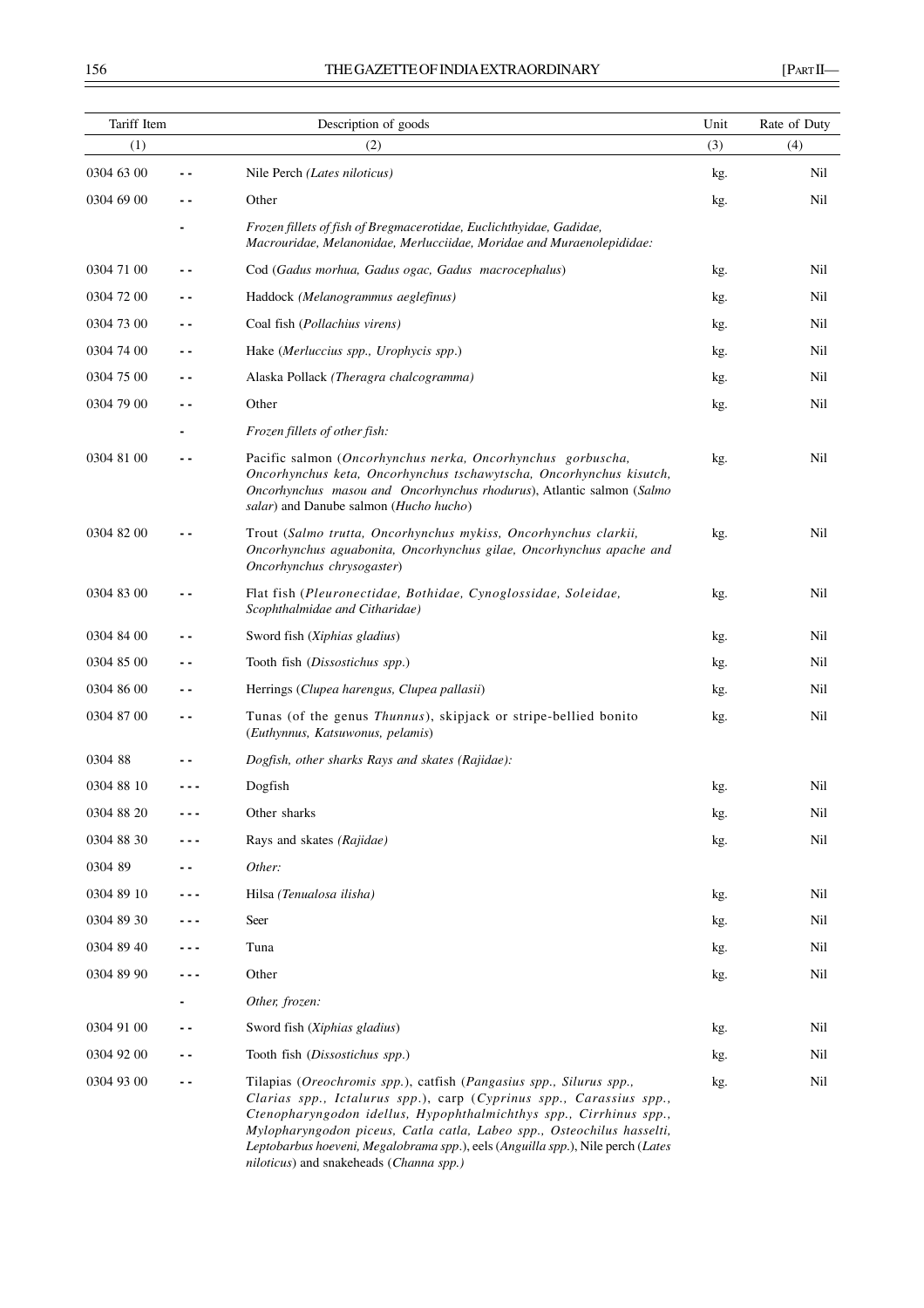| Tariff Item |                          | Description of goods                                                                                                                                                                                                                                                                                                                                                                                                                                                                                                                                                                                                                                                                                                               | Unit | Rate of Duty |
|-------------|--------------------------|------------------------------------------------------------------------------------------------------------------------------------------------------------------------------------------------------------------------------------------------------------------------------------------------------------------------------------------------------------------------------------------------------------------------------------------------------------------------------------------------------------------------------------------------------------------------------------------------------------------------------------------------------------------------------------------------------------------------------------|------|--------------|
| (1)         |                          | (2)                                                                                                                                                                                                                                                                                                                                                                                                                                                                                                                                                                                                                                                                                                                                | (3)  | (4)          |
| 0304 94 00  |                          | Alaska Pollack (Theragra chalcogramma)                                                                                                                                                                                                                                                                                                                                                                                                                                                                                                                                                                                                                                                                                             | kg.  | Nil          |
| 0304 95 00  |                          | Fish of the families Bregmacerotidae, Euclichthyidae, Gadidae,<br>Macrouridae, Melanonidae, Merlucciidae, Moridae and Muraenolepididae, Alaska<br>Pollack (Theragra chalcogramma)                                                                                                                                                                                                                                                                                                                                                                                                                                                                                                                                                  | kg.  | Nil          |
| 0304 96 00  |                          | Dogfish and other sharks                                                                                                                                                                                                                                                                                                                                                                                                                                                                                                                                                                                                                                                                                                           | kg.  | Nil          |
| 0304 97 00  |                          | Rays and skates (Rajidae)                                                                                                                                                                                                                                                                                                                                                                                                                                                                                                                                                                                                                                                                                                          | kg.  | Nil          |
| 0304 99 00  | - -                      | Other                                                                                                                                                                                                                                                                                                                                                                                                                                                                                                                                                                                                                                                                                                                              | kg.  | $Nil$ ";     |
|             | $(vi)$ in heading 0305,— |                                                                                                                                                                                                                                                                                                                                                                                                                                                                                                                                                                                                                                                                                                                                    |      |              |
|             |                          | (a) for tariff item 0305 20 00 and the entries relating thereto, the following shall be substituted, namely:—                                                                                                                                                                                                                                                                                                                                                                                                                                                                                                                                                                                                                      |      |              |
| "0305 20 00 |                          | Livers, roes and milt of fish, dried, smoked, salted or in brine                                                                                                                                                                                                                                                                                                                                                                                                                                                                                                                                                                                                                                                                   | kg.  | Nil";        |
|             |                          | (b) for tariff item 0305 31 00 and the entries relating thereto, the following shall be substituted, namely:—                                                                                                                                                                                                                                                                                                                                                                                                                                                                                                                                                                                                                      |      |              |
| "0305 31 00 |                          | Tilapias (Oreochromis spp.), catfish (Pangasius spp., Silurus spp., Clarias<br>spp., Ictalurus spp.), carp (Cyprinus spp., Carassius spp., Ctenopharyngodon<br>idellus, Hypophthalmichthys spp., Cirrhinus spp., Mylopharyngodon piceus, Catla<br>catla, Labeo spp., Osteochilus hasselti, Leptobarbus hoeveni, Megalobrama spp.),<br>eels (Anguilla spp.), Nile perch (Lates niloticus) and snakeheads (Channa spp.)                                                                                                                                                                                                                                                                                                              | kg.  | $Nil$ ";     |
|             |                          | $(c)$ for tariff item 0305 44 00 and the entries relating thereto, the following shall be substituted, namely:—                                                                                                                                                                                                                                                                                                                                                                                                                                                                                                                                                                                                                    |      |              |
| "0305 44 00 |                          | Tilapias (Oreochromis spp.), catfish (Pangasius spp., Silurus spp., Clarias spp.,<br>Ictalurus spp.), carp (Cyprinus spp., Carassius spp., Ctenopharyngodon idellus,<br>Hypophthalmichthys spp., Cirrhinus spp., Mylopharyngodon piceus, Catla catla,<br>Labeo spp., Osteochilus hasselti, Leptobarbus hoeveni, Megalobrama spp.), eels<br>(Anguilla spp.), Nile perch (Lates niloticus) and snakeheads (Channa spp.)                                                                                                                                                                                                                                                                                                              | kg.  | Nil";        |
|             |                          | (d) after tariff item 0305 51 00 and the entries relating thereto, the following shall be inserted, namely:—                                                                                                                                                                                                                                                                                                                                                                                                                                                                                                                                                                                                                       |      |              |
| "0305 52 00 |                          | Tilapias (Oreochromis spp.), catfish (Pangasius spp., Silurus spp., Clarias spp.,<br>Ictalurus spp.), carp (Cyprinus spp., Carassius spp., Ctenopharyngodon idellus,<br>Hypophthalmichthys spp., Cirrhinus spp., Mylopharyngodon piceus, Catla catla,<br>Labeo spp., Osteochilus hasselti, Leptobarbus hoeveni, Megalobrama spp.), eels<br>(Anguilla spp.), Nile perch (Lates niloticus) and snakeheads (Channa spp.)                                                                                                                                                                                                                                                                                                              | kg.  | Nil          |
| 0305 53 00  |                          | Fish of the families Bregmacerotidae, Euclichthyidae, Gadidae,<br>Macrouridae, Melanonidae, Merlucciidae, Moridae and Muraenolepididae, other<br>than cod (Gadus morhua, Gadus ogac, Gadus macrocephalus)                                                                                                                                                                                                                                                                                                                                                                                                                                                                                                                          | kg.  | Nil          |
| 0305 54 00  |                          | Herrings (Clupea harengus, Clupea pallasii), anchovies (Engraulis spp.), sardines<br>(Sardina pilchardus, Sardinops spp.), sardinella (Sardinella spp.), brisling or sprats<br>(Sprattus sprattus), mackerel (Scomber scombrus, Scomber australasicus, Scomber<br>japonicus), Indian mackerels (Rastrelliger spp.), seerfishes (Scomberomorus spp.),<br>jack and horse mackerel (Trachurus spp.), jacks, crevalles (Caranx spp.), cobia<br>(Rachycentron canadum), silver pomfrets (Pampus spp.), Pacific saury (Cololabis<br>saira), scads (Decapterus spp.), capelin (Mallotus villosus), Sword fish (Xiphias<br>gladius), Kawakawa (Euthynnus affinis), bonitos (Sarda spp.), marlins, sailfishes,<br>spearfish (Istiophoridae) | kg.  | $Nil$ ";     |
|             |                          | (e) for tariff item 0305 64 00 and the entries relating thereto, the following shall be substituted, namely:—                                                                                                                                                                                                                                                                                                                                                                                                                                                                                                                                                                                                                      |      |              |
| "0305 64 00 |                          | Tilapias (Oreochromis spp.), catfish (Pangasius spp., Silurus spp., Clarias spp.,<br>Ictalurus spp.), carp (Cyprinus spp., Carassius spp., Ctenopharyngodon idellus,<br>Hypophthalmichthys spp., Cirrhinus spp., Mylopharyngodon piceus, Catla catla,<br>Labeo spp., Osteochilus hasselti, Leptobarbus hoeveni, Megalobrama spp.), eels<br>(Anguilla spp.), Nile perch (Lates niloticus) and snakeheads (Channa spp.)                                                                                                                                                                                                                                                                                                              | kg.  | Nil";        |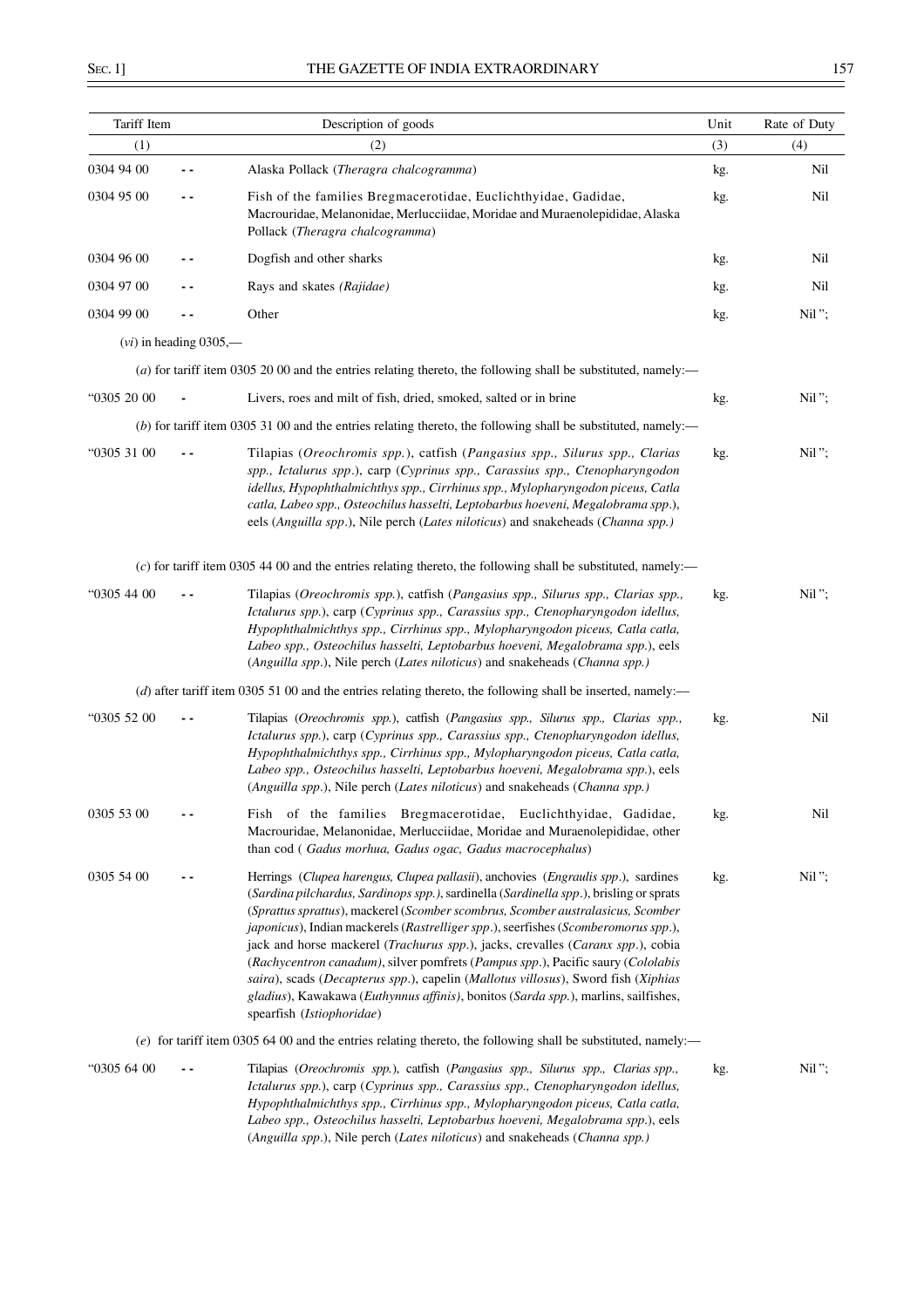| Tariff Item     |                            | Description of goods                                                                                                                   | Unit | Rate of Duty |
|-----------------|----------------------------|----------------------------------------------------------------------------------------------------------------------------------------|------|--------------|
| (1)             |                            | (2)                                                                                                                                    | (3)  | (4)          |
| namely:         |                            | (vii) in heading 0306, for tariff items 0306 19 00 to 0306 29 00 and the entries relating thereto, the following shall be substituted, |      |              |
| "0306 19 00     |                            | Other, including flours, meals and pellets of crustaceans, fit for human<br>consumption                                                | kg.  | Nil          |
|                 |                            | Live, fresh or chilled:                                                                                                                |      |              |
| 0306 31 00      |                            | Rock lobster and other sea crawfish (Palinurus spp., Jasus spp.)                                                                       | kg.  | Nil          |
| 0306 32 00      | . .                        | Lobsters ( <i>Homarus spp.</i> )                                                                                                       | kg.  | Nil          |
| 0306 33 00      | - -                        | Crabs                                                                                                                                  | kg.  | Nil          |
| 0306 34 00      | - -                        | Norway lobsters (Nephrops norvegicus)                                                                                                  | kg.  | Nil          |
| 0306 35 00      | - -                        | Cold water shrimps and prawns (Pandalus spp., Crangon crangon)                                                                         | kg.  | Nil          |
| 0306 36 00      | - -                        | Other shrimps and prawns                                                                                                               | kg.  | Nil          |
| 0306 39 00      | - -                        | Other, including flours, meals and pellets of crustaceans, fit for human<br>consumption                                                | kg.  | Nil          |
|                 |                            | Other:                                                                                                                                 |      |              |
| 0306 91 00      | - -                        | Rock lobster and other sea crawfish (Palinurus spp., Jasus spp.)                                                                       | kg.  | Nil          |
| 0306 92 00      | . .                        | Lobsters ( <i>Homarus spp.</i> )                                                                                                       | kg.  | Nil          |
| 0306 93 00      |                            | Crabs                                                                                                                                  | kg.  | Nil          |
| 0306 94 00      | - -                        | Norway lobsters (Nephrops norvegicus)                                                                                                  | kg.  | Nil          |
| 0306 95 00      | . .                        | Shrimps and prawns                                                                                                                     | kg.  | Nil          |
| 0306 99 00      | ٠.                         | Other, including flours, meals and pellets of crustaceans, fit for human<br>consumption                                                | kg.  | $Nil''$ ;    |
|                 | $(viii)$ in heading 0307,— |                                                                                                                                        |      |              |
|                 |                            | (a) after tariff item 0307 11 00 and the entries relating thereto, the following shall be inserted, namely:-                           |      |              |
| "0307 12 00     | $ -$                       | Frozen                                                                                                                                 | kg.  | Nil";        |
|                 |                            | $(b)$ after tariff item 0307 21 00 and the entries relating thereto, the following shall be inserted, namely:—                         |      |              |
| $-63072200 - -$ |                            | Frozen                                                                                                                                 | kg.  | Nil";        |
|                 |                            | (c) after tariff item 0307 31 00 and the entries relating thereto, the following shall be inserted, namely:—                           |      |              |
| "0307 32 00     | $\sim$                     | Frozen                                                                                                                                 | kg.  | Nil";        |
|                 |                            | (d) for tariff items 0307 39 90 to 0307 49 90 and the entries relating thereto, the following shall be substituted, namely:—           |      |              |
| "0307 39 90     | - - -                      | Other                                                                                                                                  | kg.  | Nil          |
|                 |                            | Cuttle fish and squid:                                                                                                                 |      |              |
| 0307 42         |                            | Live, fresh or chilled:                                                                                                                |      |              |
| 0307 42 10      |                            | Cuttle fish                                                                                                                            | kg.  | Nil          |
| 0307 42 20      |                            | Squid                                                                                                                                  | kg.  | Nil          |
| 0307 43         |                            | Frozen:                                                                                                                                |      |              |
| 0307 43 10      |                            | Cuttle fish                                                                                                                            | kg.  | Nil          |
| 0307 43 20      |                            | Whole squids                                                                                                                           | kg.  | Nil          |
| 0307 43 30      |                            | Squid tubes                                                                                                                            | kg.  | Nil          |
| 0307 49         |                            | Other:                                                                                                                                 |      |              |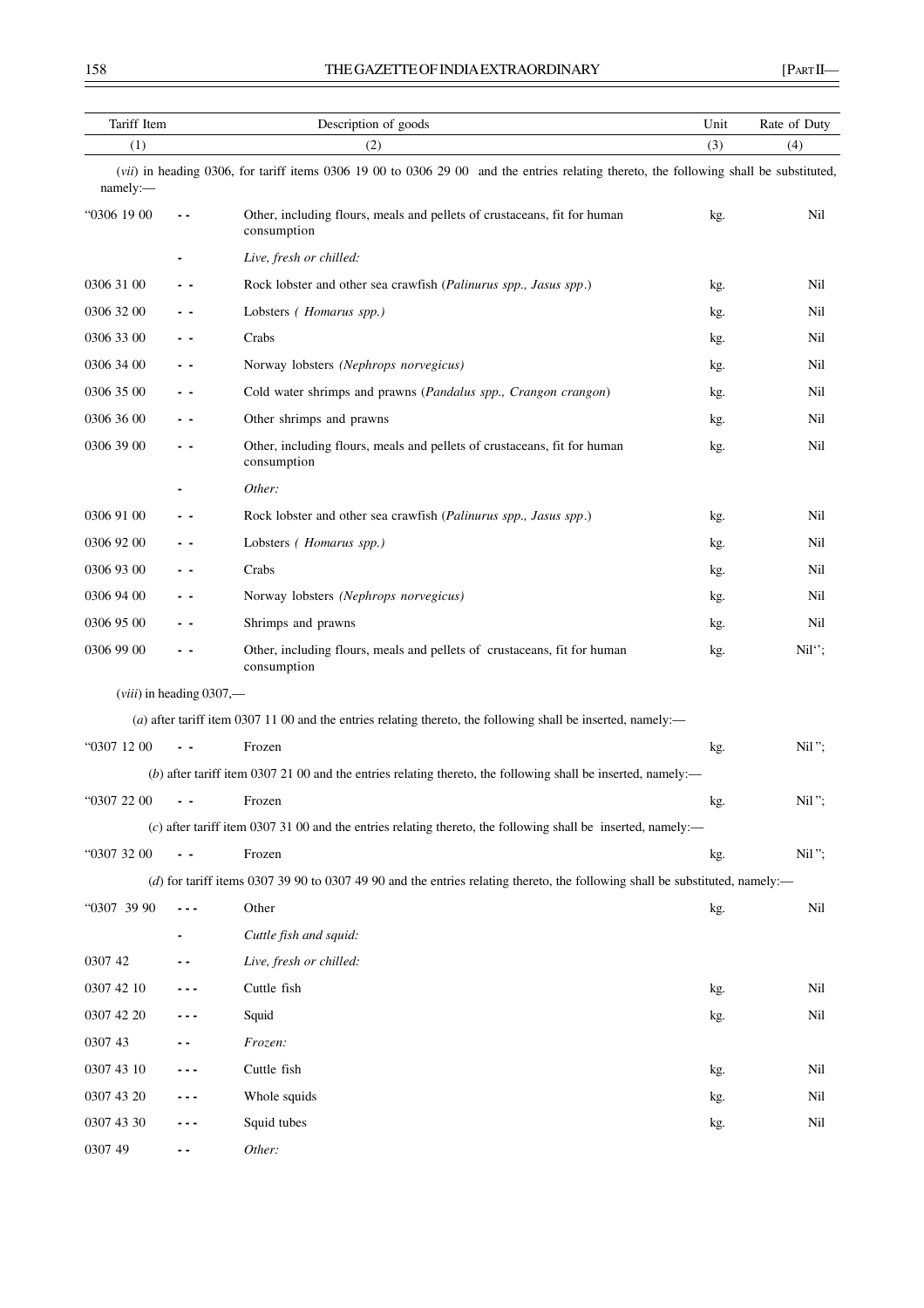| Tariff Item                     |                          | Description of goods                                                                                                  | Unit | Rate of Duty |
|---------------------------------|--------------------------|-----------------------------------------------------------------------------------------------------------------------|------|--------------|
| (1)                             |                          | (2)                                                                                                                   | (3)  | (4)          |
| 0307 49 10                      |                          | Cuttle fish                                                                                                           | kg.  | Nil          |
| 0307 49 20                      |                          | Whole squids                                                                                                          | kg.  | Nil          |
| 0307 49 30                      |                          | Squid tubes                                                                                                           | kg.  | Nil          |
| 0307 49 40                      |                          | Dried squids                                                                                                          | kg.  | Nil          |
| 0307 49 90                      |                          | Other                                                                                                                 | kg.  | Nil";        |
|                                 |                          | $(e)$ after tariff item 0307 51 00 and the entries relating thereto, the following shall be inserted, namely:-        |      |              |
| "0307 52 00                     |                          | Frozen                                                                                                                | kg.  | Nil";        |
|                                 |                          | (f) after tariff item 0307 71 00 and the entries relating thereto, the following shall be inserted, namely:-          |      |              |
| "0307 72 00                     |                          | Frozen                                                                                                                | kg.  | Nil";        |
| namely:-                        |                          | $(g)$ for tariff items 0307 79 00 to 0307 89 00 and the entries relating thereto, the following shall be substituted, |      |              |
| "0307 79 00                     | - -                      | Other                                                                                                                 | kg.  | Nil          |
|                                 |                          | Abalone (Haliotis Spp.) and stromboid conchs (Strombus spp.):                                                         |      |              |
| 0307 81 00                      | . .                      | Live, fresh or chilled abalone (Haliotis spp.)                                                                        | kg.  | Nil          |
| 0307 82 00                      | . .                      | Live, fresh or chilled stromboid conchs (Strombus spp.)                                                               | kg.  | Nil          |
| 0307 83 00                      | - -                      | Frozen abalone (Haliotis spp.)                                                                                        | kg.  | Nil          |
| 0307 84 00                      | - -                      | Frozen stromboid conchs (Strombus spp.)                                                                               | kg.  | Nil          |
| 0307 87 00                      | . .                      | Other abalone (Haliotis spp.)                                                                                         | kg.  | Nil          |
| 0307 88 00                      | - -                      | Other stromboid conchs (Strombus spp.)                                                                                | kg.  | Nil";        |
|                                 |                          | $(h)$ after tariff item 0307 91 00 and the entries relating thereto, the following shall be inserted, namely:—        |      |              |
| "0307 92 00                     |                          | Frozen                                                                                                                | kg.  | Nil";        |
|                                 | $(ix)$ in heading 0308,— |                                                                                                                       |      |              |
| namely:-                        |                          | (a) for the entry in column (2) occurring after the entry against heading 0308, the following shall be substituted,   |      |              |
|                                 |                          | "- Sea cucumbers (Stichopus japonicus, Holothuroidea):";                                                              |      |              |
|                                 |                          | $(b)$ after tariff item 0308 11 00 and the entries relating thereto, the following shall be inserted, namely:—        |      |              |
| "0308 12 00                     |                          | Frozen                                                                                                                | kg.  | Nil";        |
| namely:                         |                          | $(c)$ for tariff items 0308 19 00 to 0308 21 00 and the entries relating thereto, the following shall be substituted, |      |              |
| "0308 19 00                     |                          | Other                                                                                                                 | kg.  | Nil          |
|                                 |                          | Sea urchins (Strongylocentrotus spp., Paracentrotus lividus, Loxechinus<br>albus, Echinus esculentus):                |      |              |
| 0308 21 00                      |                          | Live, fresh or chilled                                                                                                | kg.  | Nil          |
| 0308 22 00                      |                          | Frozen                                                                                                                | kg.  | Nil";        |
| $(2)$ in Chapter 4, in Note 4,— |                          |                                                                                                                       |      |              |
|                                 |                          | $(A)$ in clause $(a)$ , the word "or" shall be omitted;                                                               |      |              |

 $(B)$  after clause  $(a)$ , the following clause shall be inserted, namely:-

"(*b*) products obtained from milk by replacing one or more of its natural constituents (for example, butyric fats) by another substance (for example, oleic fats) (heading 1901 or 2106); or";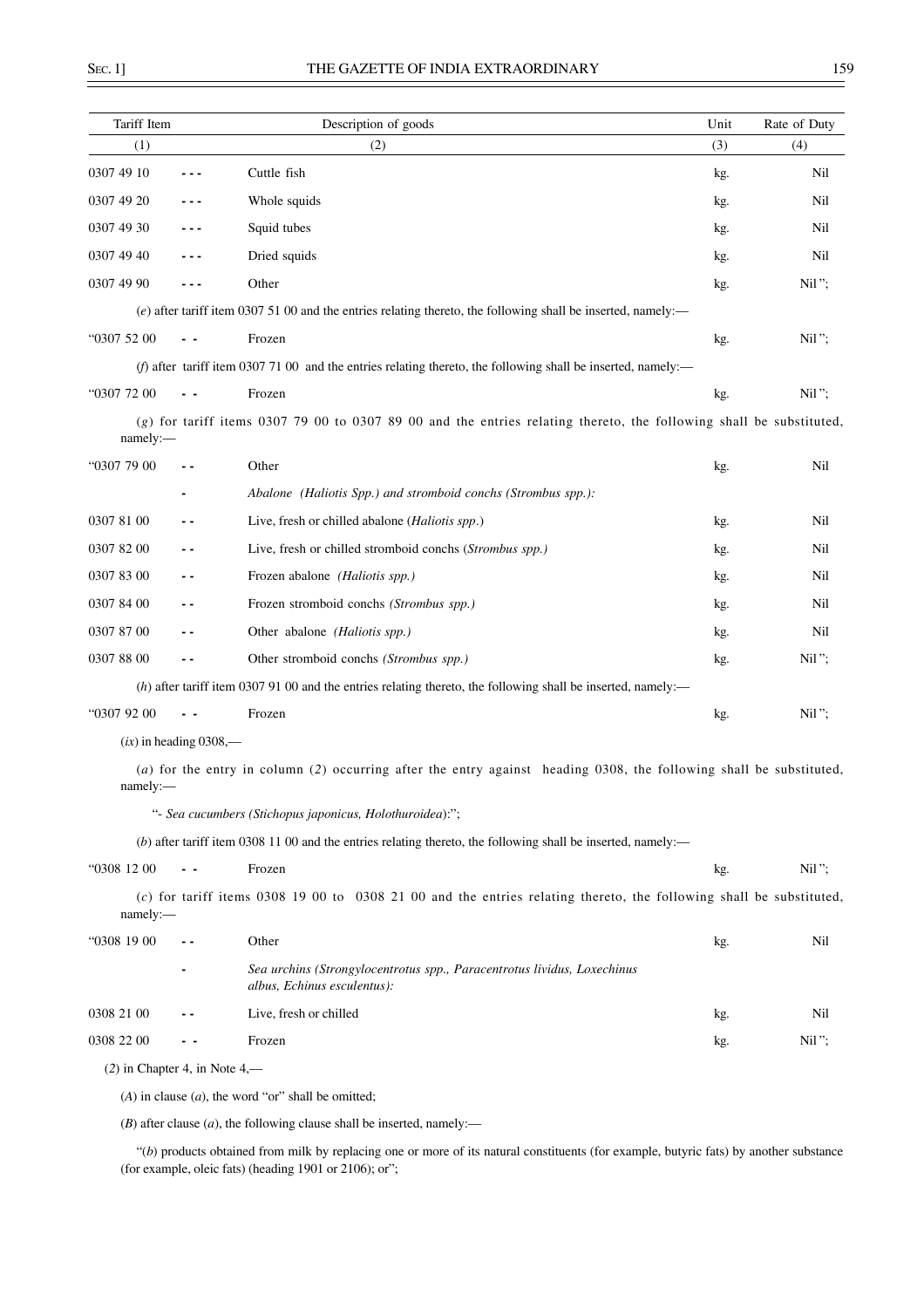| Tariff I<br>Hem | goods<br>$\sim$ $\sim$ $\sim$ $\sim$ $\sim$<br>.<br>ັ | ∪nıt | $Rate_{\sim}$<br>Jut |
|-----------------|-------------------------------------------------------|------|----------------------|
| . .             | ◟                                                     | ັ    | (4                   |

(*C*) the existing clause (b) shall be re-lettered as (*c*);

(*3*) in Chapter 5, for Note 4, the following Note shall be substituted, namely:––

"4. Throughout the Schedule, the expression "horsehair" means hair of the manes or tails of equine or bovine animals. Heading 0511 covers, *inter alia*, horsehair and horsehair waste, whether or not put up as a layer with or without supporting material.";

(*4*) in Chapter 8, in heading 0805, for tariff item 0805 20 00 and the entries relating thereto, the following shall be substituted, namely:––

|            | $66 -$        | Mandarins (including tangerines and satsumas); clementines, wilkings<br>and similar citrus hybrids: |     |          |
|------------|---------------|-----------------------------------------------------------------------------------------------------|-----|----------|
| 0805 21 00 | $\sim$ $\sim$ | Mandarins (including tangerines and satsumas)                                                       | kg. | Nil      |
| 0805 22 00 | $\sim$ $\sim$ | Clementines                                                                                         | kg. | Nil      |
| 0805 29 00 | $\sim$ $\sim$ | Other                                                                                               | kg. | $Nil$ "; |

(*5*) in Chapter 12,––

(*i*) for heading 1211 and the entries relating thereto, the following shall be substituted, namely:––

# "**1211 PLANTS AND PARTS OF PLANTS (INCLUDING SEEDS AND FRUITS), OF A KIND USED PRIMARILY IN PERFUMERY, IN PHARMACY OR FOR INSECTICIDAL, FUNGICIDAL OR SIMILAR PURPOSE, FRESH, CHILLED, FROZEN OR DRIED, WHETHER OR NOT CUT, CRUSHED OR POWDERED";**

(*ii*) after tariff item 1211 40 00 and the entries relating thereto, the following shall be inserted, namely:—

| "1211 50 00<br>Ephedra<br>$\overline{\phantom{a}}$<br>n≚ |  |
|----------------------------------------------------------|--|
|----------------------------------------------------------|--|

(*6*) in Chapter 13, in heading 1302, after tariff item 1302 13 00 and the entries relating thereto, the following shall be inserted, namely:––

| "1302 14 00 | $\sim$ 100 $\pm$ 100 $\pm$ | Of ephedra |  | kg | $12.5\%$ "; |
|-------------|----------------------------|------------|--|----|-------------|
|-------------|----------------------------|------------|--|----|-------------|

(*7*) in Chapter 16,––

(*i*) in Sub-heading Note 1, for the words "as infant food", the words "as food suitable for infants or young children" shall be substituted;

(*ii*) in heading 1604, after tariff item 1604 17 00 and the entries relating thereto, the following shall be inserted, namely:—

| "1604 18 00 | $ -$ | Shark fins | kg | 6% $\cdot^{\cdot}$ |
|-------------|------|------------|----|--------------------|
|-------------|------|------------|----|--------------------|

(*8*) in Chapter 19, for sub-heading 1901 10 and the entries relating thereto, the following shall be substituted, namely:––

"1901 10 **-** *Preparations suitable for infants or young children, put up for retail sale:";*

(*9*) in Chapter 20,––

(*i*) in Sub-heading Note 1, for the words "as infant food", the words "as food suitable for infants or young children" shall be substituted;

(*ii*) in Sub-heading Note 2, for the words "as infant food", the words "as food suitable for infants or young children" shall be substituted;

(*10*) in Chapter 21, in Sub-heading Note 3, for the words "as infant food", the words "as food suitable for infants or young children" shall be substituted;

(*11*) in Chapter 22,––

(*i*) for sub-heading 2202 90, tariff items 2202 90 10 to 2202 90 90 and the entries relating thereto, the following shall be substituted, namely:––

" - *Other:*

2202 91 00 **- -** Non alcoholic beer l 18%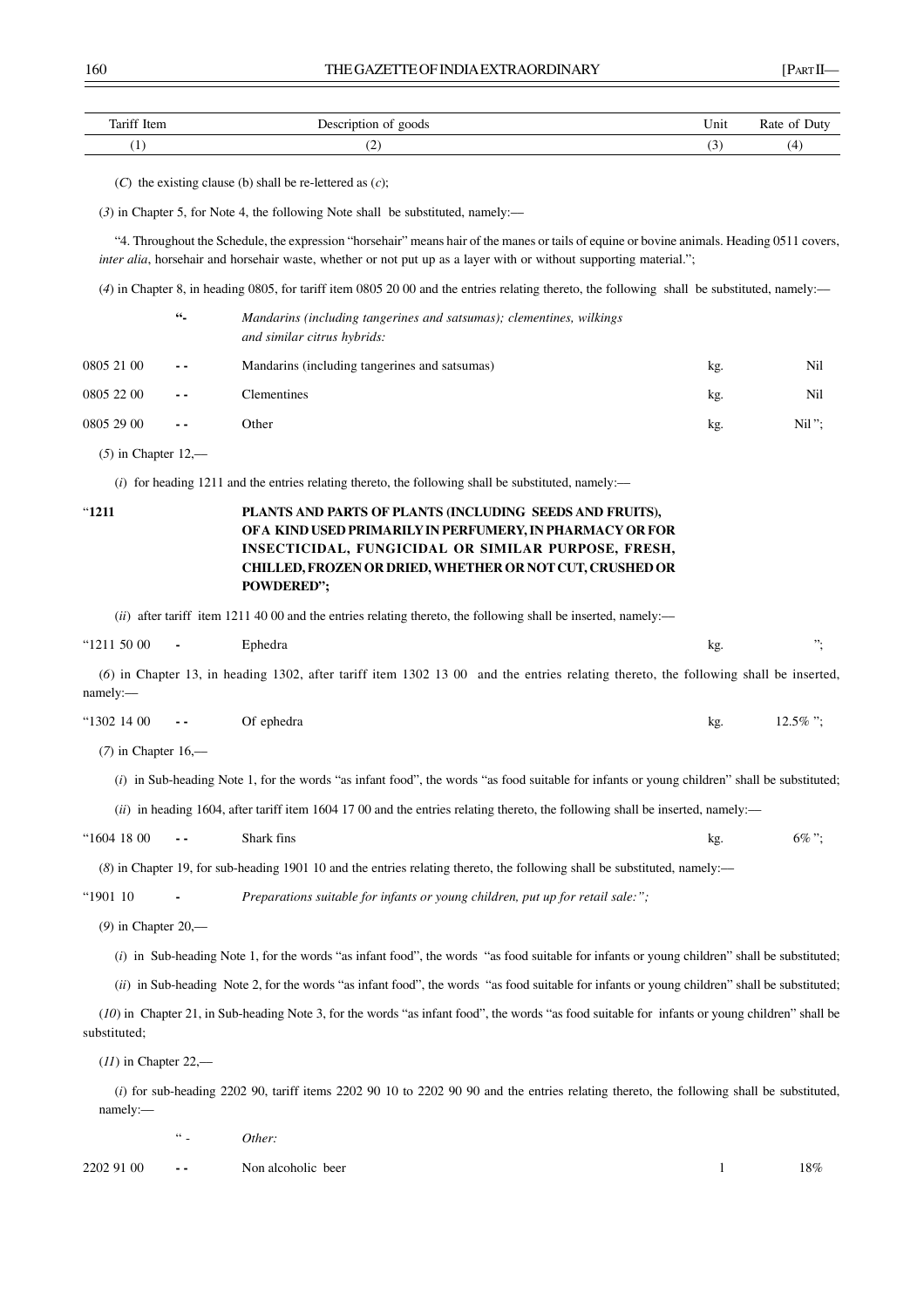| Tariff Item            |                  | Description of goods                                                                                                                                                                                                                          | Unit | Rate of Duty |
|------------------------|------------------|-----------------------------------------------------------------------------------------------------------------------------------------------------------------------------------------------------------------------------------------------|------|--------------|
| (1)                    |                  | (2)                                                                                                                                                                                                                                           | (3)  | (4)          |
| 2202 99                |                  | Other:                                                                                                                                                                                                                                        |      |              |
| 2202 99 10             | - - -            | Soya milk drinks, whether or not sweetened or flavoured                                                                                                                                                                                       | 1    | 18%          |
| 2202 99 20             |                  | Fruit pulp or fruit juice based drink                                                                                                                                                                                                         | 1    | 6%           |
| 2202 99 30             |                  | Beverages containing milk                                                                                                                                                                                                                     | 1    | 12.5%        |
| 2202 99 90             |                  | Other                                                                                                                                                                                                                                         | 1    | 12.5%":      |
|                        |                  | (ii) after tariff item 2204 21 90 and the entries relating thereto, the following shall be inserted, namely:—                                                                                                                                 |      |              |
| "2204 22               | . .              |                                                                                                                                                                                                                                               |      |              |
| 2204 22 10             |                  |                                                                                                                                                                                                                                               |      |              |
| 2204 22 20             | - - -            |                                                                                                                                                                                                                                               |      |              |
| 2204 22 90             |                  |                                                                                                                                                                                                                                               |      | - ";         |
|                        |                  | ( <i>iii</i> ) for tariff item 2206 00 00 and the entries relating thereto, the following shall be substituted, namely:—                                                                                                                      |      |              |
| "2206 00 00            |                  |                                                                                                                                                                                                                                               |      | - ";         |
| $(12)$ in Chapter 27,— |                  |                                                                                                                                                                                                                                               |      |              |
|                        |                  | $(i)$ for Sub-heading Note 4, the following shall be substituted, namely:—                                                                                                                                                                    |      |              |
|                        |                  | 4. For the purposes of sub-heading 2710 12, "light oils and preparations" are those of which 90 % or more by volume (including losses)<br>distil at 210 $^{\circ}$ C according to the ISO 3405 method (equivalent to the ASTM D 86 method).'; |      |              |
|                        |                  | (ii) for tariff item 2707 50 00 and the entries relating thereto, the following shall be substituted, namely:—                                                                                                                                |      |              |
| "2707 50 00            |                  | Other aromatic hydrocarbon mixtures of which 65 % or more by volume<br>(including losses) distils at 250 $^{\circ}$ C by the ISO 3405 method (equivalent to the<br>ASTM D 86 method)                                                          | kg.  | $14\%$ ".    |
| $(13)$ in Chapter 28,— |                  |                                                                                                                                                                                                                                               |      |              |
|                        |                  | $(i)$ for Note 7, the following shall be substituted, namely:—                                                                                                                                                                                |      |              |
|                        |                  | "7. Heading 2853 includes copper phosphide (phosphor copper) containing more than 15 % by weight of phosphorus.";                                                                                                                             |      |              |
|                        |                  | $(ii)$ after tariff item 2811 11 00 and the entries relating thereto, the following shall be inserted, namely:—                                                                                                                               |      |              |
| "2811 12 00            |                  | Hydrogen cyanide (hydrocyanic acid)                                                                                                                                                                                                           | kg.  | $12.5\%$ ":  |
|                        |                  | (iii) tariff item 2811 19 10 and the entries relating thereto shall be omitted;                                                                                                                                                               |      |              |
| namely:-               |                  | $(iv)$ for sub-heading 2812 10, tariff items 2812 10 10 to 2812 90 00 and the entries relating thereto, the following shall be substituted,                                                                                                   |      |              |
|                        | $\omega_{\perp}$ | Chlorides and chloride oxides:                                                                                                                                                                                                                |      |              |
| 2812 11 00             | . .              | Carbonyl dichloride (phosgene)                                                                                                                                                                                                                | kg.  | 12.5%        |
| 2812 12 00             | ۰.               | Phosphorous oxychloride                                                                                                                                                                                                                       | kg.  | 12.5%        |
| 2812 13 00             | ۰.               | Phosphorous trichloride                                                                                                                                                                                                                       | kg.  | 12.5%        |
| 2812 14 00             | ۰.               | Phosphorous pentachloride                                                                                                                                                                                                                     | kg.  | 12.5%        |
| 2812 15 00             | - -              | Sulphur monochloride                                                                                                                                                                                                                          | kg.  | 12.5%        |
| 2812 16 00             | - -              | Sulphur dichloride                                                                                                                                                                                                                            | kg.  | 12.5%        |
| 2812 17 00             | ۰.               | Thionyl chloride                                                                                                                                                                                                                              | kg.  | 12.5%        |
| 2812 19                | . .              | Other:                                                                                                                                                                                                                                        |      |              |
| 2812 19 10             | - - -            | Sulpur oxychloride                                                                                                                                                                                                                            | kg.  | 12.5%        |
| 2812 19 20             |                  | Silicon tetrachloride                                                                                                                                                                                                                         | kg.  | 12.5%        |
| 2812 19 30             |                  | Arsenous trichloride                                                                                                                                                                                                                          | kg.  | 12.5%        |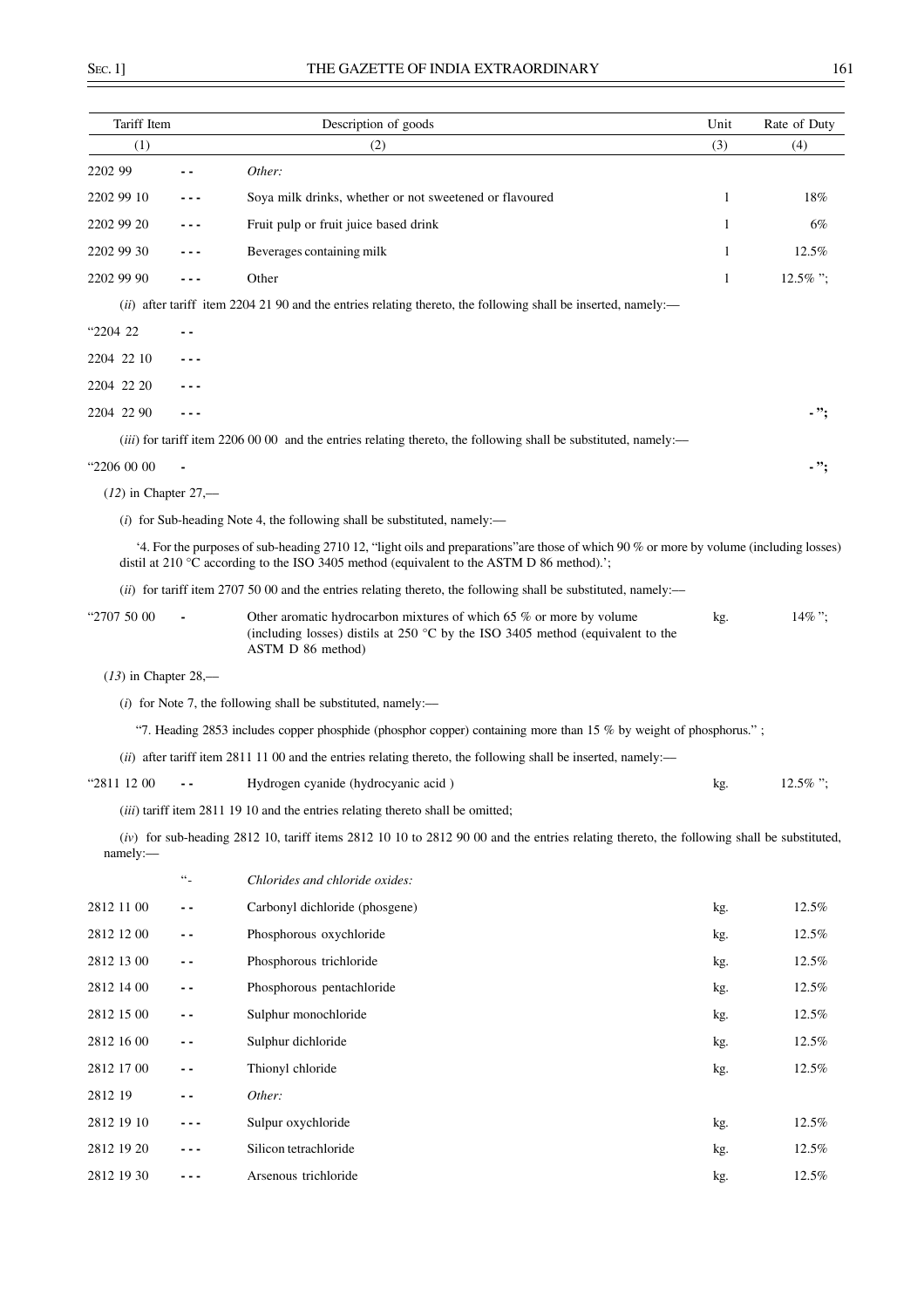| Tariff Item                  |                | Description of goods | Unit | Rate of Duty |
|------------------------------|----------------|----------------------|------|--------------|
| $\left\lceil 1 \right\rceil$ |                | (2)<br>. Z           | (3)  | (4)          |
| 2812 19 90                   | $\cdots$       | Other                | kg.  | $12.5\%$     |
| 2812 90 00                   | $\blacksquare$ | Other                | kg.  | $12.5\%$ ":  |

(*v*) the heading 2848, sub-heading 2848 00, tariff items 2848 00 10 to 2848 00 90 and the entries relating thereto shall be omitted;

(*vi*) for heading 2853, sub-heading 2853 00, tariff items 2853 00 10 to 2853 00 99 and the entries relating thereto, the following shall be substituted, namely:-

| "2853                  |                           | PHOSPHIDES, WHETHER OR NOT CHEMICALLY DEFINED,<br><b>EXCLUDING</b><br><b>FERROPHOSPHORUS;</b><br><b>OTHER</b><br><b>INORGANIC</b><br><b>COMPOUNDS (INCLUDING DISTILLED OR CONDUCTIVITY WATER</b><br>AND WATER OF SIMILAR PURITY); LIQUID AIR (WHETHER OR NOT<br>RARE GASES HAVE BEEN REMOVED); COMPRESSED AIR; AMALGAMS,<br>OTHER THAN AMALGAMS OF PRECIOUS METALS |     |             |
|------------------------|---------------------------|--------------------------------------------------------------------------------------------------------------------------------------------------------------------------------------------------------------------------------------------------------------------------------------------------------------------------------------------------------------------|-----|-------------|
| 2853 10 00             |                           | Cyanogen chloride (chlorcyan)                                                                                                                                                                                                                                                                                                                                      | kg. | 12.5%       |
| 2853 90                |                           | Other:                                                                                                                                                                                                                                                                                                                                                             |     |             |
| 2853 90 10             | ---                       | Distilled or conductivity water and water of similar purity                                                                                                                                                                                                                                                                                                        | kg. | 12.5%       |
| 2853 90 20             | ---                       | Liquid air, whether or not rare gases have been removed                                                                                                                                                                                                                                                                                                            | kg. | 12.5%       |
| 2853 90 30             | ---                       | Compressed air                                                                                                                                                                                                                                                                                                                                                     | kg. | Nil         |
| 2853 90 40             |                           | Amalgams, other than of precious metals                                                                                                                                                                                                                                                                                                                            | kg. | 12.5%       |
| 2853 90 90             | $- - -$                   | Other                                                                                                                                                                                                                                                                                                                                                              | kg. | $12.5\%$ "; |
| $(14)$ in Chapter 29,— |                           |                                                                                                                                                                                                                                                                                                                                                                    |     |             |
|                        |                           | (i) after tariff item 2903 82 00 and the entries relating thereto, the following shall be inserted, namely:—                                                                                                                                                                                                                                                       |     |             |
| "2903 83 00            | $\sim$ $\sim$             | Mirex (ISO)                                                                                                                                                                                                                                                                                                                                                        | kg. | $12.5\%$ "; |
|                        |                           | (ii) after tariff item 2903 92 29 and the entries relating thereto, the following shall be inserted, namely:—                                                                                                                                                                                                                                                      |     |             |
| "2903 93 00            | $ -$                      | Pentachlorobenzene (ISO)                                                                                                                                                                                                                                                                                                                                           | kg. | 12.5%       |
| 2903 94 00             | $\sim$ $\sim$             | Hexabromobiphenyls                                                                                                                                                                                                                                                                                                                                                 | kg. | 12.5%";     |
|                        | $(iii)$ in heading 2904,— |                                                                                                                                                                                                                                                                                                                                                                    |     |             |
|                        |                           | (a) after tariff item 2904 20 90 and the entries relating thereto, the following shall be inserted, namely:—                                                                                                                                                                                                                                                       |     |             |
|                        | $\ddotsc$                 | Perfluorooctane sulphonic acid, its salts and perfluorooctane sulphonyl<br>fluoride:                                                                                                                                                                                                                                                                               |     |             |
| 2904 31 00             | . .                       | Perfluorooctane sulphonic acid                                                                                                                                                                                                                                                                                                                                     | kg. | 12.5%       |
| 2904 32 00             | - -                       | Ammonium perfluorooctane sulphonate                                                                                                                                                                                                                                                                                                                                | kg. | 12.5%       |
| 2904 33 00             | $ -$                      | Lithium perfluorooctane sulphonate                                                                                                                                                                                                                                                                                                                                 | kg. | 12.5%       |
| 2904 34 00             | - -                       | Potassium perfluorooctane sulphonate                                                                                                                                                                                                                                                                                                                               | kg. | 12.5%       |
| 2904 35 00             | $ -$                      | Other salts of perfluorooctane sulphonic acid                                                                                                                                                                                                                                                                                                                      | kg. | 12.5%       |
| 2904 36 00             |                           | Perfluorooctane sulphonyl fluoride                                                                                                                                                                                                                                                                                                                                 | kg. | 12.5%";     |
| namely:-               |                           | (b) for sub-heading 2904 90, tariff items 2904 90 10 to 2904 90 90 and the entries relating thereto, the following shall be substituted,                                                                                                                                                                                                                           |     |             |
|                        | $\ddotsc$                 | Other:                                                                                                                                                                                                                                                                                                                                                             |     |             |
| 2904 91 00             |                           | Trichloronitromethane (chloropicrin)                                                                                                                                                                                                                                                                                                                               | kg. | 12.5%       |
| 2904 99                |                           | Other:                                                                                                                                                                                                                                                                                                                                                             |     |             |
| 2904 99 10             | ---                       | 2, 5 dichloronitrobenzene                                                                                                                                                                                                                                                                                                                                          | kg. | 12.5%       |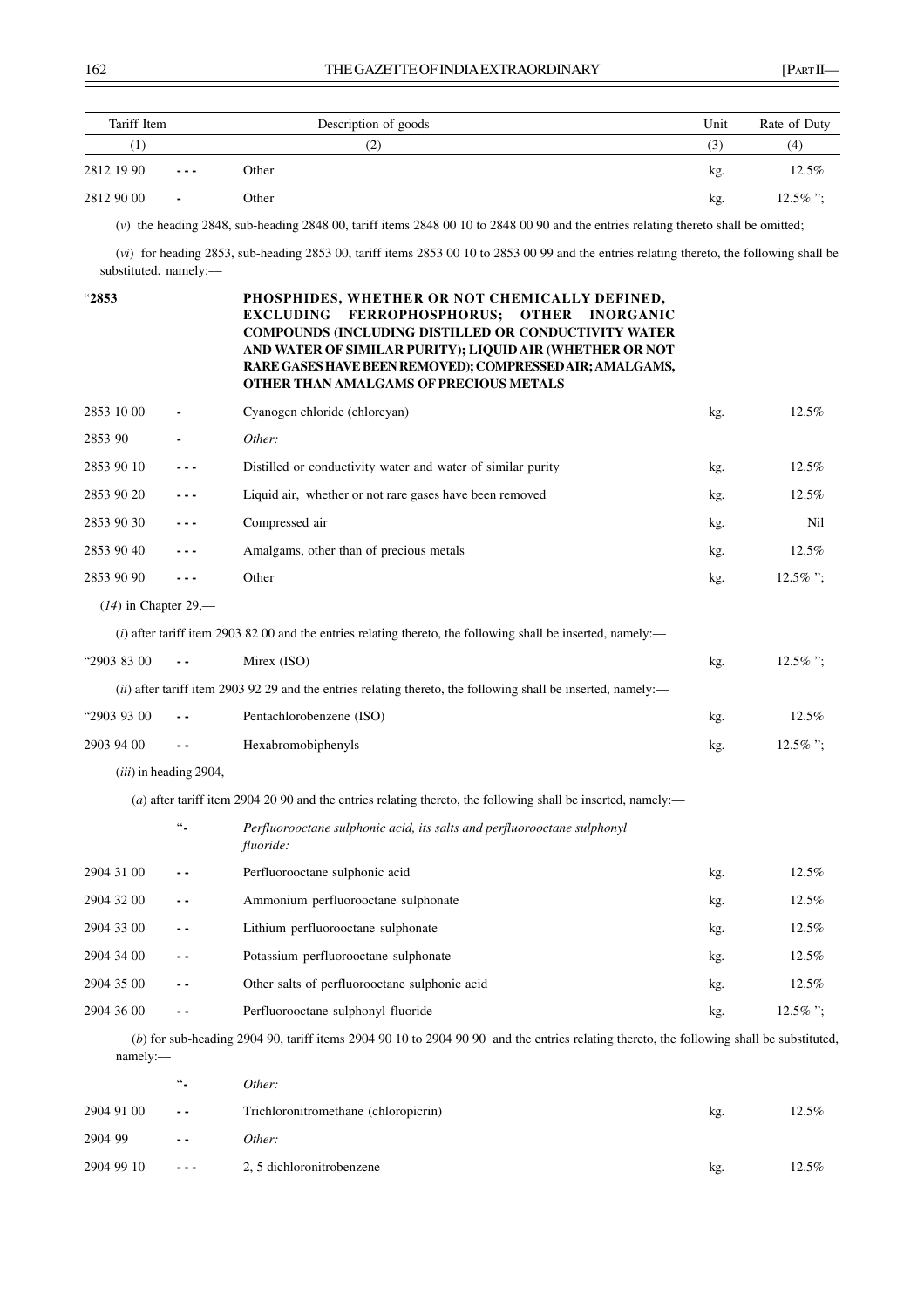$\overline{\phantom{0}}$ 

| Tariff Item |                          | Description of goods                                                                                                                        | Unit | Rate of Duty |
|-------------|--------------------------|---------------------------------------------------------------------------------------------------------------------------------------------|------|--------------|
| (1)         |                          | (2)                                                                                                                                         | (3)  | (4)          |
| 2904 99 20  | $- - -$                  | Dinitrochlorebenzene                                                                                                                        | kg.  | 12.5%        |
| 2904 99 30  | - - -                    | Meta nitrochlorobenzene                                                                                                                     | kg.  | 12.5%        |
| 2904 99 40  |                          | Ortho nitrochlorobenzene                                                                                                                    | kg.  | 12.5%        |
| 2904 99 50  | ---                      | Para nitrochlorobenzene                                                                                                                     | kg.  | 12.5%        |
| 2904 99 60  |                          | 2-nitrochlorotoluene                                                                                                                        | kg.  | 12.5%        |
| 2904 99 70  | ---                      | Sodium meta nitrochlorobenzene sulphonate                                                                                                   | kg.  | 12.5%        |
| 2904 99 90  | $- - -$                  | Other                                                                                                                                       | kg.  | $12.5\%$ ";  |
|             |                          | $(iv)$ after tariff item 2910 40 00 and the entries relating thereto, the following shall be inserted, namely:—                             |      |              |
| "2910 50 00 |                          | Endrin (ISO)                                                                                                                                | kg.  | $12.5\%$ ";  |
|             | $(v)$ in heading 2914,—  |                                                                                                                                             |      |              |
|             |                          | (a) after tariff item 2914 61 00 and the entries relating thereto, the following shall be inserted, namely:—                                |      |              |
| "2914 62 00 | $ -$                     | Coenzyme Q10 (ubidecarenone (INN))                                                                                                          | kg.  | $12.5\%$ ";  |
| namely:     |                          | (b) for sub-heading 2914 70, tariff items 2914 70 10 to 2914 70 90 and the entries relating thereto, the following shall be substituted,    |      |              |
|             | $\ddotsc$                | Halogenated, sulphonated, nitrated or nitrosated derivatives:                                                                               |      |              |
| 2914 71 00  |                          | Chlordecone (ISO)                                                                                                                           | kg.  | 12.5%        |
| 2914 79     | . .                      | Other:                                                                                                                                      |      |              |
| 2914 79 10  |                          | 1-chloro anthraquinone                                                                                                                      | kg.  | 12.5%        |
| 2914 79 20  |                          | Musk ketone                                                                                                                                 | kg.  | 12.5%        |
| 2914 79 90  |                          | Other                                                                                                                                       | kg.  | $12.5\%$ ";  |
|             |                          | $(vi)$ after tariff item 2918 16 90 and the entries relating thereto, the following shall be inserted, namely:—                             |      |              |
| "2918 17 00 | $ -$                     | 2, 2-Diphenyl-2-hydroxyacetic acid (benzilic acid)                                                                                          | kg.  | $12.5\%$ ";  |
| namely:     |                          | (vii) for sub-heading 2920 90, tariff items 2920 90 10 to 2920 90 44 and the entries relating thereto, the following shall be substituted,  |      |              |
|             | $\ddotsc$                | Phosphite esters and their salts; their halogenated, sulphonated, nitrated<br>or nitrosated derivatives:                                    |      |              |
| 2920 21 00  |                          | Dimethyl phosphite                                                                                                                          | kg.  | 12.5%        |
| 2920 22 00  | ۰.                       | Diethyl phosphite                                                                                                                           | kg.  | 12.5%        |
| 2920 23 00  |                          | Trimethyl phosphite                                                                                                                         | kg.  | 12.5%        |
| 2920 24 00  | . .                      | Triethyl phosphite                                                                                                                          | kg.  | 12.5%        |
| 2920 29     |                          | Other:                                                                                                                                      |      |              |
| 2920 29 10  |                          | Dimethyl sulphate                                                                                                                           | kg.  | 12.5%        |
| 2920 29 20  |                          | Diethyl sulphate                                                                                                                            | kg.  | 12.5%        |
| 2920 29 30  |                          | Tris (2, 3 Dibromopropyl) phosphate                                                                                                         | kg.  | 12.5%        |
| 2920 29 90  |                          | Other                                                                                                                                       | kg.  | 12.5%        |
| 2920 30 00  |                          | Endosulfan (ISO)                                                                                                                            | kg.  | $12.5\%$ ";  |
| namely:-    |                          | (viii) for sub-heading 2921 19, tariff items 2921 19 11 to 2921 19 90 and the entries relating thereto, the following shall be substituted, |      |              |
| "2921 12 00 | $\overline{\phantom{a}}$ | 2-(N, N-Dimethylamino) ethylchloride hydrochloride                                                                                          | kg.  | 12.5%        |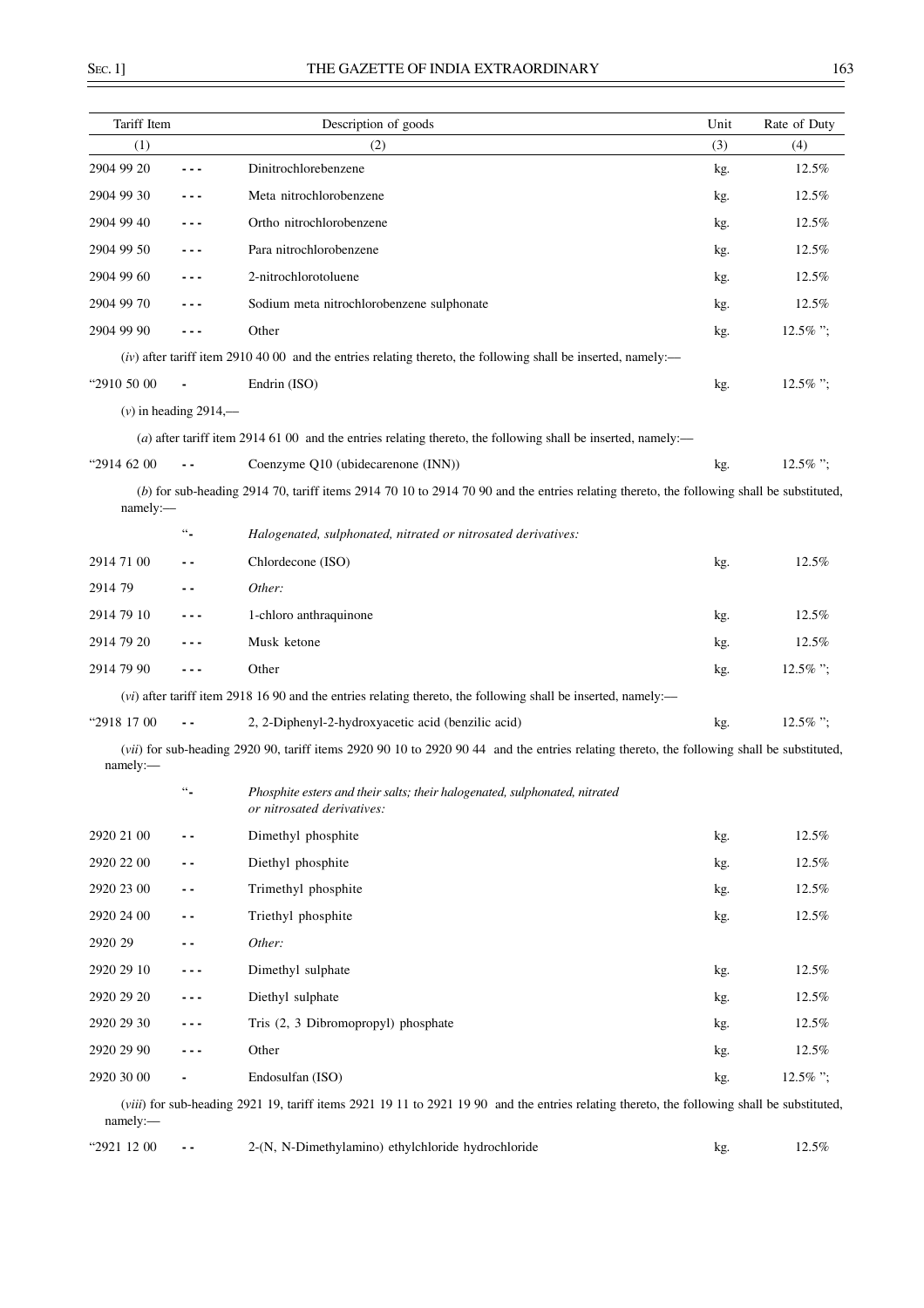| Tariff Item |          | Description of goods                                  | Unit | Rate of Duty |
|-------------|----------|-------------------------------------------------------|------|--------------|
| (1)         |          | (2)                                                   | (3)  | (4)          |
| 2921 13 00  | $ -$     | 2-(N, N-Diethylamino) ethylchloride hydrochloride     | kg.  | $12.5\%$     |
| 2921 14 00  | $ -$     | 2-(N, N-Diisopropylamino) ethylchloride hydrochloride | kg.  | 12.5%        |
| 2921 19     |          | Other:                                                |      |              |
| 2921 19 10  | $- - -$  | 2-Chloro N, N-Diisopropyl ethylamine                  | kg.  | $12.5\%$     |
| 2921 19 20  | $\cdots$ | 2-Chloro N, N-Dimethyl ethanamine                     | kg.  | 12.5%        |
| 2921 19 90  | $- - -$  | Other                                                 | kg.  | $12.5\%$ ":  |

(*ix*) for sub-heading 2922 12, tariff items 2922 12 10 to 2922 12 90 and the entries relating thereto, the following shall be substituted, namely:––

"2922 12 00 **- -** Diethanolamine and its salts kg. 12.5% ";

(*x*) for sub-heading 2922 13, tariff items 2922 13 10 to 2922 13 90, tariff item 2922 14 00, sub-heading 2922 19, tariff items 2922 19 40 to 2922 19 90 and the entries relating thereto, the following shall be substituted, namely:––

| "2922 14 00 | $ -$           | Dextropropoxyphene (INN) and its salts                                                                            | kg. | 12.5%       |
|-------------|----------------|-------------------------------------------------------------------------------------------------------------------|-----|-------------|
| 2922 15 00  |                | Triethanolamine                                                                                                   | kg. | 12.5%       |
| 2922 16 00  | $ -$           | Diethanolammonium perfluorooctane sulphonate                                                                      | kg. | 12.5%       |
| 2922 17     | $ -$           | Methyldiethanolamine and ethyldiethanolamine:                                                                     |     |             |
| 2922 17 10  | ---            | Methyldiethanolamine                                                                                              | kg. | 12.5%       |
| 2922 17 20  | ---            | Ethyldiethanolamine                                                                                               | kg. | 12.5%       |
| 2922 18 00  | - -            | 2-(N, N-Diisopropylamino) ethanol                                                                                 | kg. | 12.5%       |
| 2922 19     | ٠.             | Other:                                                                                                            |     |             |
| 2922 19 10  | ---            | 2-Hydroxy N, N-Diisopropyl ethylamine                                                                             | kg. | 12.5%       |
| 2922 19 90  | - - -          | Other                                                                                                             | kg. | 12.5%";     |
|             |                | $(xi)$ after tariff item 2923 20 90 and the entries relating thereto, the following shall be inserted, namely:—   |     |             |
| "2923 30 00 |                | Tetraethylammonium perfluorooctane sulphonate                                                                     | kg. | 12.5%       |
| 2923 40 00  |                | Didecyldimethylammonium perfluorooctane sulphonate                                                                | kg. | $12.5\%$ "; |
|             |                | (xii) after tariff item 2924 24 00 and the entries relating thereto, the following shall be inserted, namely:—    |     |             |
| "2924 25 00 | $\overline{a}$ | Alachlor (ISO)                                                                                                    | kg. | 12.5%";     |
|             |                | (xiii) after tariff item 2926 30 00 and the entries relating thereto, the following shall be inserted, namely:—   |     |             |
| "2926 40 00 |                | Alpha-phenylacetoacetonitrile                                                                                     | kg. | $12.5\%$ "; |
|             |                | $(xiv)$ for tariff item 2930 50 00 and the entries relating thereto, the following shall be substituted, namely:— |     |             |
| "2930 60 00 |                | 2-(N, N-Diethylamino) ethanethiol                                                                                 | kg. | 12.5%       |
| 2930 70 00  |                | Bis(2-hydroxyethyl) sulfide (thiodiglycol (INN))                                                                  | kg. | 12.5%       |
| 2930 80 00  |                | Aldicarb (ISO), captafol (ISO) and methamidophos (ISO)                                                            | kg. | 12.5%";     |
|             |                | $(xv)$ after tariff item 2931 2000 and the entries relating thereto, the following shall be inserted, namely:—    |     |             |
|             | $\mathfrak{c}$ | Other organo-phosphorous derivatives:                                                                             |     |             |
| 2931 31 00  | $ -$           | Dimethyl methylphosphonate                                                                                        | kg. | 12.5%       |
| 2931 32 00  | $ -$           | Dimethyl propylphosphonate                                                                                        | kg. | 12.5%       |
| 2931 33 00  | $ -$           | Diethyl ethylphosphonate                                                                                          | kg. | 12.5%       |
| 2931 34 00  | $ -$           | Sodium 3-(trihydroxysilyl)propyl methylphosphonate                                                                | kg. | 12.5%       |
| 2931 35 00  | $ -$           | 2, 4, 6-Tripropyl-1, 3, 5, 2, 4, 6-trioxatriphosphinane 2, 4, 6-trioxide                                          | kg. | 12.5%       |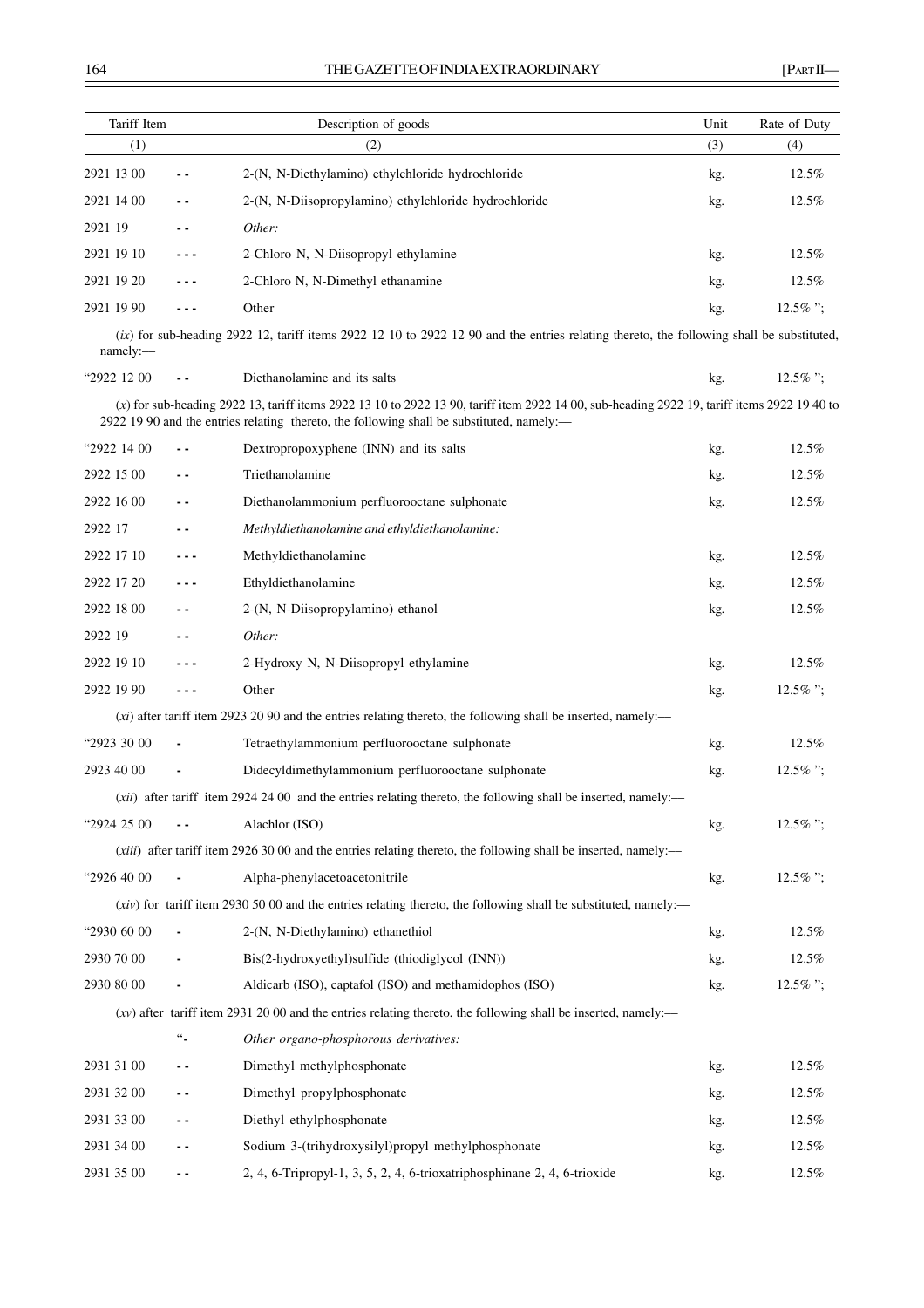| Tariff Item           |                          | Description of goods                                                                                                                                   | Unit | Rate of Duty |
|-----------------------|--------------------------|--------------------------------------------------------------------------------------------------------------------------------------------------------|------|--------------|
| (1)                   |                          | (2)                                                                                                                                                    | (3)  | (4)          |
| 2931 36 00            | - -                      | (5-Ethyl-2-methyl-2-oxido-1, 3, 2-dioxaphosphinan-5-yl)methyl methyl<br>methylphosphonate                                                              | kg.  | 12.5%        |
| 2931 37 00            | - -                      | Bis[(5-ethyl-2-methyl-2-oxido-1, 3, 2-dioxaphosphinan-5-yl)methyl]<br>methylphosphonate                                                                | kg.  | 12.5%        |
| 2931 38 00            | - -                      | Salt of methylphosphonic acid and (aminoiminomethyl)urea (1: 1)                                                                                        | kg.  | 12.5%        |
| 2931 39 00            |                          | Other                                                                                                                                                  | kg.  | $12.5\%$ ";  |
|                       |                          | ( <i>xvi</i> ) after tariff item 2932 13 00 and the entries relating thereto, the following shall be inserted, namely:—                                |      |              |
| "2932 14 00           | $ -$                     | Sucralose                                                                                                                                              | kg.  | $12.5\%$ ";  |
|                       |                          | ( <i>xvii</i> ) after tariff item 2933 91 00 and the entries relating thereto, the following shall be inserted, namely:—                               |      |              |
| "2933 92 00           | $\overline{\phantom{a}}$ | Azinphos-methyl (ISO)                                                                                                                                  | kg.  | $12.5\%$ ";  |
| substituted, namely:- |                          | ( <i>xviii</i> ) for heading 2935, sub-heading 2935 00, tariff items 2935 00 11 to 2935 00 90 and the entries relating thereto, the following shall be |      |              |
| "2935                 |                          | <b>SULPHONAMIDES</b>                                                                                                                                   |      |              |
| 2935 10 00            |                          | N-Methylperfluorooctane sulphonamide                                                                                                                   | kg.  | 12.5%        |
| 2935 20 00            |                          | N-Ethylperfluorooctane sulphonamide                                                                                                                    | kg.  | 12.5%        |
| 2935 30 00            |                          | N-Ethyl-N-(2-hydroxyethyl) perfluorooctane sulphonamide                                                                                                | kg.  | 12.5%        |
| 2935 40 00            |                          | N-(2-Hydroxyethyl)-N-methylperfluorooctane sulphonamide                                                                                                | kg.  | 12.5%        |
| 2935 50 00            |                          | Other perfluorooctane sulphonamides                                                                                                                    | kg.  | 12.5%        |
| 2935 90               |                          | Other:                                                                                                                                                 |      |              |
|                       | .                        | Sulphamethoxazole, sulphafurazole, sulphadiazine, sulphadimidine,<br>sulphacetamide:                                                                   |      |              |
| 2935 90 11            |                          | Sulphamethoxazole                                                                                                                                      | kg.  | 12.5%        |
| 2935 90 12            |                          | Sulphafurazole                                                                                                                                         | kg.  | 12.5%        |
| 2935 90 13            |                          | Sulphadiazine                                                                                                                                          | kg.  | 12.5%        |
| 2935 90 14            |                          | Sulphadimidine                                                                                                                                         | kg.  | 12.5%        |
| 2935 90 15            |                          | Sulphacetamide                                                                                                                                         | kg.  | 12.5%        |
|                       |                          | Sulphamethoxypyridarine, sulphamethiazole, sulphamoxole, sulphamide:                                                                                   |      |              |
| 2935 90 21            |                          | Sulphamethoxypyridarine                                                                                                                                | kg.  | $12.5\%$     |
| 2935 90 22            |                          | Sulphamethiazole                                                                                                                                       | kg.  | 12.5%        |
| 2935 90 23            |                          | Sulphamoxole                                                                                                                                           | kg.  | 12.5%        |
| 2935 90 24            |                          | Sulphamide                                                                                                                                             | kg.  | 12.5%        |
| 2935 90 90            | ---                      | Other                                                                                                                                                  | kg.  | $12.5\%$ ";  |
|                       |                          | $(xix)$ for the tariff item 2937 31 00 and the entries relating thereto, the following shall be substituted, namely:—                                  |      |              |
| "2937 31 00           | $ -$                     | Epinephrine                                                                                                                                            | kg.  | 12.5%";      |

(*xx*) in the entry under column (*2*) occurring after tariff item 2937 90 90 and the entries relating thereto, the word "VEGETABLE" shall be omitted;

(*xxi*) for heading 2939 and the entries relating thereto, the following shall be substituted, namely:––

## "**2939 ALKALOIDS, NATURAL OR REPRODUCED BY SYNTHESIS, AND THEIR SALTS, ETHERS, ESTERS AND OTHER DERIVATIVES";**

(*xxii*) for tariff items 2939 69 00 to 2939 99 00 and the entries relating thereto, the following shall be substituted, namely:––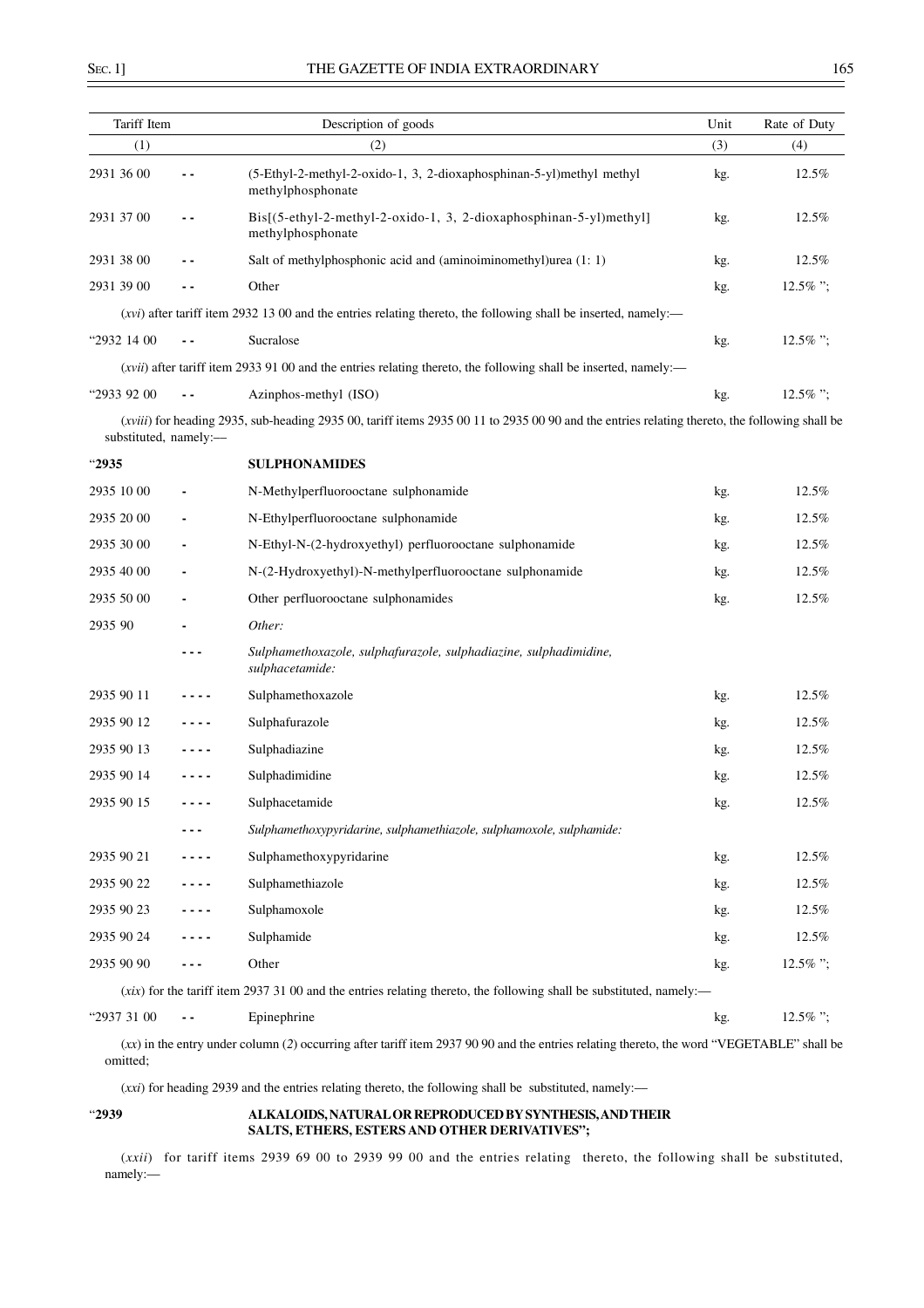| Tariff Item |                | Description of goods                                                                                                              | Unit | Rate of Duty |
|-------------|----------------|-----------------------------------------------------------------------------------------------------------------------------------|------|--------------|
| (1)         |                | (2)                                                                                                                               | (3)  | (4)          |
| "29396900   | - -            | Other                                                                                                                             | kg.  | 12.5%        |
|             |                | Other, of vegetal origin:                                                                                                         |      |              |
| 2939 71 00  |                | Cocaine, ecgonine, levometamfetamine, metamfetamine (INN),<br>metamfetamine racemate; salts, esters and other derivatives thereof | kg.  | 12.5%        |
| 2939 79 00  |                | Other                                                                                                                             | kg.  | 12.5%        |
| 2939 80 00  | $\blacksquare$ | Other                                                                                                                             | kg.  | $12.5\%$ ";  |
|             |                |                                                                                                                                   |      |              |

(*15*) in Chapter 30,––

(*i*) after Note 4, the following shall be inserted, namely:––

"Sub-heading Notes:

1. For the purposes of sub-headings 3002 13 and 3002 14, the following are to be treated:

(*a*) as unmixed products, pure products, whether or not containing impurities;

- (*b*) as products which have been mixed:
	- (*1*) the products mentioned in (a) above dissolved in water or in other solvents;
	- (*2*) the products mentioned in (*a*) and (*b*) (*1*) above with an added stabiliser necessary for their preservation or transport; and
	- (*3*) the products mentioned in (*a*), (*b*) (*1*) and (*b*) (*2*) above with any other additive.

2. Sub-headings 3003 60 and 3004 60 cover medicaments containing artemisinin (INN) for oral ingestion combined with other pharmaceutical active ingredients, or containing any of the following active principles, whether or not combined with other pharmaceutical active ingredients: amodiaquine (INN); artelinic acid or its salts; artenimol (INN); artemotil (INN); artemether (INN); artesunate (INN); chloroquine (INN); dihydroartemisinin (INN); lumefantrine (INN); mefloquine (INN); piperaquine (INN); pyrimethamine (INN) or sulfadoxine (INN).";

(*ii*) for sub-heading 3002 10, tariff items 3002 10 11 to 3002 10 99 and the entries relating thereto, the following shall be substituted, namely:––

|            | $66\%$ | Antisera, other blood fractions and immunological products, whether or<br>not modified or obtained by biotechnological processes: |     |          |
|------------|--------|-----------------------------------------------------------------------------------------------------------------------------------|-----|----------|
| 3002 11 00 |        | Malaria diagnostic test kits                                                                                                      | kg. | 6%       |
| 3002 12    |        | Antisera and other blood fractions:                                                                                               |     |          |
| 3002 12 10 |        | For diphtheria                                                                                                                    | kg. | Nil      |
| 3002 12 20 |        | For tetanus                                                                                                                       | kg. | Nil      |
| 3002 12 30 |        | For rabies                                                                                                                        | kg. | Nil      |
| 3002 12 40 |        | For snake venom                                                                                                                   | kg. | Nil      |
| 3002 12 90 |        | Other                                                                                                                             | kg. | Nil      |
| 3002 13    |        | Immunological products, unmixed, not put up in measured doses or in<br>forms or packings for retail sale:                         |     |          |
| 3002 13 10 |        | Immunological products, unmixed, not put up in measured doses or in<br>forms or packings for retail sale                          | kg. | 6%       |
| 3002 14    |        | Immunological products, mixed, not put up in measured doses or in forms<br>or packings for retail sale:                           |     |          |
| 3002 14 10 |        | Immunological products, mixed, not put up in measured doses or in forms<br>or packings for retail sale                            | kg. | 6%       |
| 3002 15 00 | . .    | Immunological products, put up in measured doses or in forms or packings<br>for retail sale                                       | kg. | 6%       |
| 3002 19 00 |        | Other                                                                                                                             | kg. | $6\%$ "; |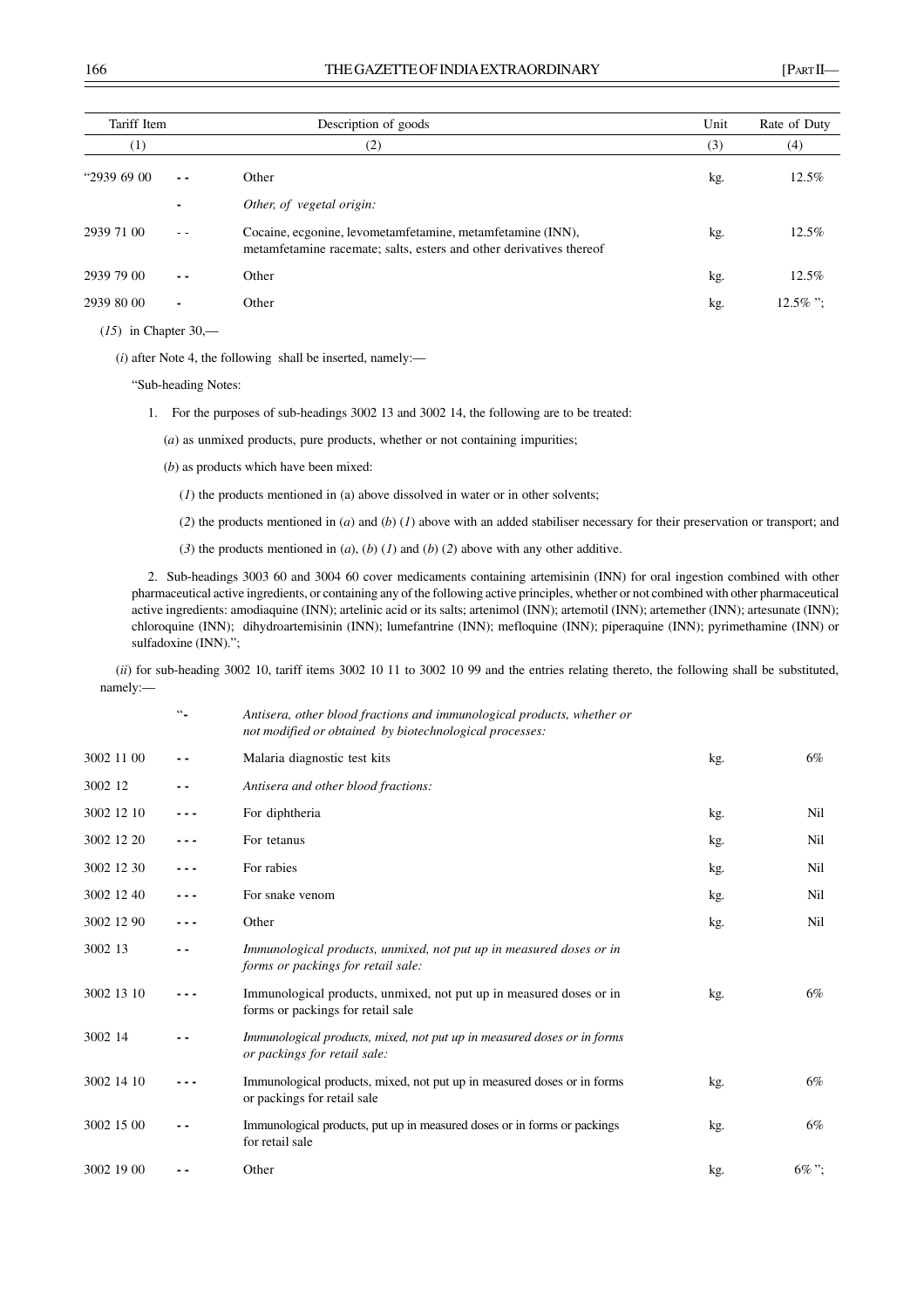| Tariff Item |                          | Description of goods                                                                                                                     | Unit | Rate of Duty |
|-------------|--------------------------|------------------------------------------------------------------------------------------------------------------------------------------|------|--------------|
| (1)         |                          | (2)                                                                                                                                      | (3)  | (4)          |
|             |                          | (iii) for tariff items 3003 20 00 to 3003 40 00 and the entries relating thereto, the following shall be substituted, namely:—           |      |              |
| "3003 20 00 |                          | Other, containing antibiotics                                                                                                            | kg.  | 6%           |
|             |                          | Other, containing hormones or other products of heading 2937:                                                                            |      |              |
| 3003 31 00  | - -                      | Containing insulin                                                                                                                       | kg.  | 6%           |
| 3003 39 00  |                          | Other                                                                                                                                    | kg.  | 6%           |
|             |                          | Other, containing alkaloids or derivatives thereof:                                                                                      |      |              |
| 3003 41 00  | - -                      | Containing ephedrine or its salts                                                                                                        | kg.  | 6%           |
| 3003 42 00  | ۰.                       | Containing pseudoephedrine (INN) or its salts                                                                                            | kg.  | 6%           |
| 3003 43 00  | $\overline{\phantom{a}}$ | Containing norephedrine or its salts                                                                                                     | kg.  | 6%           |
| 3003 49 00  | . .                      | Other                                                                                                                                    | kg.  | 6%           |
| 3003 60 00  |                          | Other, containing antimalarial active principles described in Sub-heading<br>Note 2 to this Chapter                                      | kg.  | $6\%$ ";     |
|             | $(iv)$ in heading 3004,— |                                                                                                                                          |      |              |
|             |                          | (a) for sub-heading 3004 20 and the entries relating thereto, the following shall be substituted, namely:—                               |      |              |
| "3004 20"   | $\overline{\phantom{a}}$ | Other, containing antibiotics:";                                                                                                         |      |              |
|             |                          | (b) for tariff item 3004 20 99, sub-heading 3004 31 and the entries relating thereto, the following shall be substituted, namely:—       |      |              |
| "3004 20 99 |                          | Other                                                                                                                                    | kg.  | 6%           |
|             |                          | Other, containing hormones and other products of heading 2937:                                                                           |      |              |
| 3004 31     |                          | Containing insulin:";                                                                                                                    |      |              |
| namely:-    |                          | (c) for sub-heading 3004 40, tariff items 3004 40 10 to 3004 40 90 and the entries relating thereto, the following shall be substituted, |      |              |
|             | $\ddotsc$                | Other, containing alkaloids or derivatives thereof:                                                                                      |      |              |
| 3004 41 00  | - -                      | Containing ephedrine or its salts                                                                                                        | kg.  | 6%           |
| 3004 42 00  |                          | Containing pseudoephedrine (INN) or its salts                                                                                            | kg.  | 6%           |
| 3004 43 00  | . .                      | Containing norephedrine or its salts                                                                                                     | kg.  | 6%           |
| 3004 49     |                          | Other:                                                                                                                                   |      |              |
| 3004 49 10  |                          | Atropin and salts thereof                                                                                                                | kg.  | 6%           |
| 3004 49 20  |                          | Caffein and salts thereof                                                                                                                | kg.  | 6%           |
| 3004 49 30  | - - -                    | Codeine and derivatives, with or without ephidrine hydrochloride                                                                         | kg.  | 6%           |
| 3004 49 40  | - - -                    | Ergot preparations, ergotamine and salts thereof                                                                                         | kg.  | 6%           |
| 3004 49 50  | ---                      | Papavarine hydrochloride                                                                                                                 | kg.  | 6%           |
| 3004 49 60  | - - -                    | Bromohexin and salbutamol                                                                                                                | kg.  | 6%           |
| 3004 49 70  | - - -                    | Theophylline and salts thereof                                                                                                           | kg.  | 6%           |
| 3004 49 90  | - - -                    | Other                                                                                                                                    | kg.  | 6%";         |
|             |                          | (d) for sub-heading 3004 50 and the entries relating thereto, the following shall be substituted, namely:—                               |      |              |
| "3004 50    |                          | Other, containing vitamins or other products of heading 2936:";                                                                          |      |              |
|             |                          | $(e)$ after tariff item 3004 50 90 and the entries relating thereto, the following shall be inserted, namely:—                           |      |              |
| "3004 60 00 |                          | Other, containing antimalarial active principles described in Sub-heading<br>Note 2 to this Chapter                                      | kg.  | 6%";         |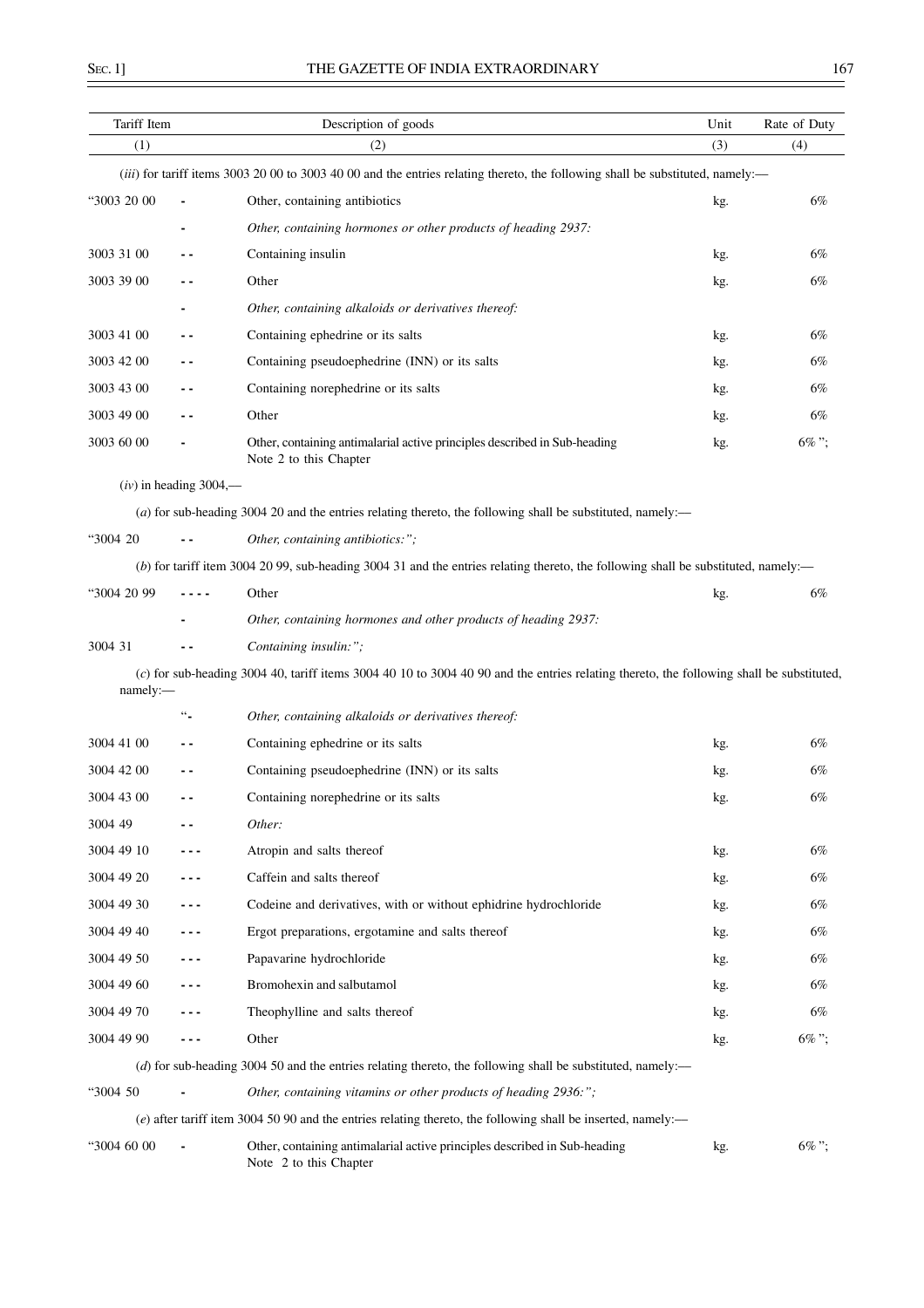| Tariff Item |        | Description of goods                                                                                                                                                                                           | Unit | Rate of Duty |
|-------------|--------|----------------------------------------------------------------------------------------------------------------------------------------------------------------------------------------------------------------|------|--------------|
| (1)         |        | (2)                                                                                                                                                                                                            | (3)  | (4)          |
|             |        | (16) in Chapter 31, in heading 3103, for tariff item 3103 10 00 and the entries relating thereto, the following shall be substituted, namely:—                                                                 |      |              |
|             | $66 -$ | Superphosphates:                                                                                                                                                                                               |      |              |
| 3103 11 00  |        | Containing by weight 35 % or more of diphosphorus pentaoxide $(P_0, Q_1)$                                                                                                                                      | kg.  | 12.5%        |
| 3103 19 00  |        | Other                                                                                                                                                                                                          | kg.  | $12.5\%$ ":  |
|             |        | (17) in Chapter 37, in heading 3705, for tariff item 3705 10 00, sub-heading 3705 90, tariff items 3705 90 10 and 3705 90 90 and the entries<br>relating thereto, the following shall be substituted, namely:— |      |              |

### "**3705 00 00 - PHOTOGRAPHIC PLATES AND FILM, EXPOSED AND DEVELOPED,** kg. Nil "; **OTHER THAN CINEMATOGRAPHIC FILM**

#### (*18*) in Chapter 38,––

(*i*) for Sub-heading Notes 1 and 2, the following shall be substituted, namely:––

' Sub-heading Notes:

1. Sub-headings 3808 52 and 3808 59 cover only goods of heading 3808, containing one or more of the following substances: alachlor (ISO); aldicarb (ISO); aldrin (ISO); azinphos-methyl (ISO); binapacryl (ISO); camphechlor (ISO) (toxaphene); captafol (ISO); chlordane (ISO); chlordimeform (ISO); chlorobenzilate (ISO); DDT (ISO) (clofenotane (INN), 1, 1, 1-trichloro-2, 2-bis(p-chlorophenyl)ethane); dieldrin (ISO, INN); 4, 6- dinitro-o-cresol (DNOC (ISO)) or its salts; dinoseb (ISO), its salts or its esters; endosulfan (ISO); ethylene dibromide (ISO) (1, 2-dibromoethane); ethylene dichloride (ISO) (1, 2-dichloroethane); fluoroacetamide (ISO); heptachlor (ISO); hexachlorobenzene (ISO); 1, 2, 3, 4, 5, 6- hexachlorocyclohexane (HCH (ISO)), including lindane (ISO, INN); mercury compounds; methamidophos (ISO); monocrotophos (ISO); oxirane (ethylene oxide); parathion (ISO); parathion-methyl (ISO) (methylparathion); penta- and octabromodiphenyl ethers; pentachlorophenol (ISO), its salts or its esters; perfluorooctane sulphonic acid and its salts; perfluorooctane sulphonamides; perfluorooctane sulphonyl fluoride; phosphamidon (ISO); 2, 4, 5-T (ISO) (2, 4, 5-trichlorophenoxyacetic acid), its salts or its esters; tributyltin compounds.

Sub-heading 3808 59 also covers dustable powder formulations containing a mixture of benomyl (ISO), carbofuran (ISO) and thiram (ISO).

2. Sub-headings 3808 61 to 3808 69 cover only goods of heading 3808, containing alpha-cypermethrin (ISO), bendiocarb (ISO), bifenthrin (ISO), chlorfenapyr (ISO), cyfluthrin (ISO), deltamethrin (INN, ISO), etofenprox (INN), fenitrothion (ISO), lambda-cyhalothrin (ISO), malathion (ISO), pirimiphos-methyl (ISO) or propoxur (ISO).

3. Sub-headings 3824 81 to 3824 88 cover only mixtures and preparations containing one or more of the following substances: oxirane (ethylene oxide), polybrominated biphenyls (PBBs), polychlorinated biphenyls (PCBs), polychlorinated terphenyls (PCTs), tris(2, 3 dibromopropyl) phosphate, aldrin (ISO), camphechlor (ISO) (toxaphene), chlordane (ISO), chlordecone (ISO), DDT (ISO) (clofenotane (INN), 1, 1, 1-trichloro-2, 2-bis(pchlorophenyl)ethane), dieldrin (ISO, INN), endosulfan (ISO), endrin (ISO), heptachlor (ISO), mirex (ISO), 1, 2, 3, 4, 5, 6-hexachlorocyclohexane (HCH (ISO)), including lindane (ISO, INN), pentachlorobenzene (ISO), hexachlorobenzene (ISO), perfluorooctane sulphonic acid, its salts, perfluorooctane sulphonamides, perfluorooctane sulphonyl fluoride or tetra-, penta-, hexa-, hepta- or octabromodiphenyl ethers.

4. For the purposes of tariff items 3825 41 00 and 3825 49 00, "waste organic solvents"are wastes containing mainly organic solvents, not fit for further use as presented as primary products, whether or not intended for recovery of solvents.';

(*ii*) for sub-heading 3808 50 and tariff item 3808 50 00 and the entries relating thereto, the following shall be substituted, namely:—

|            | $66\%$ | Goods specified in Sub-heading Note 1 to this Chapter:                                   |     |             |
|------------|--------|------------------------------------------------------------------------------------------|-----|-------------|
| 3808 52 00 |        | DDT (ISO) (clofenotane (INN)), in packings of a net weight content not<br>exceeding 300g | kg. | 12.5%       |
| 3808 59 00 |        | Other                                                                                    | kg. | $12.5\%$    |
|            |        | Goods specified in Sub-heading Note 2 to this Chapter:                                   |     |             |
| 3808 61 00 |        | In packings of a net weight content not exceeding 300g.                                  | kg. | 12.5%       |
| 3808 62 00 | - -    | In packings of a net weight content exceeding 300g but not exceeding 7.5 kg.             | kg. | $12.5\%$    |
| 3808 69 00 |        | Other                                                                                    | kg. | $12.5\%$ ": |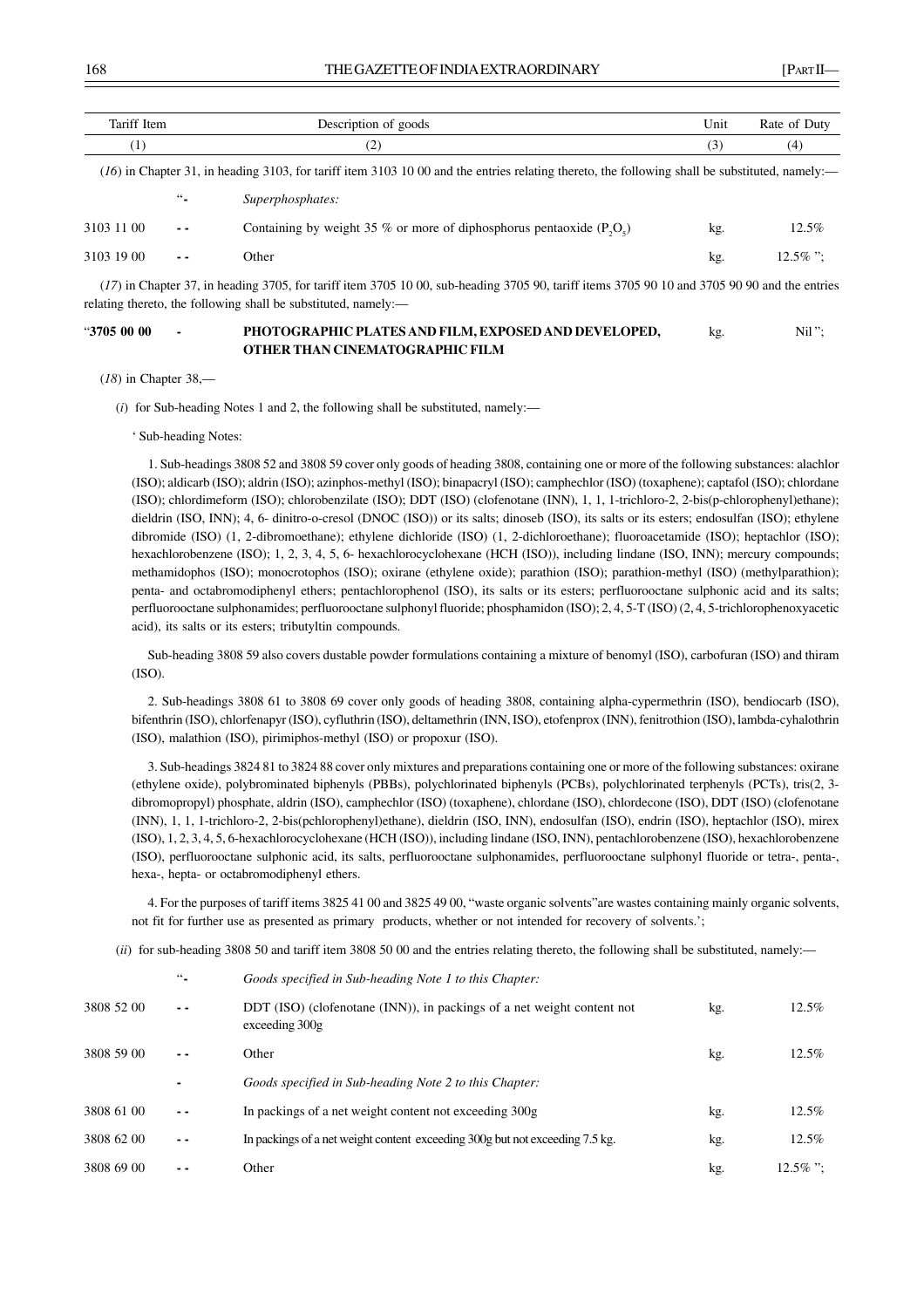| Tariff Item |                  | Description of goods                                                                                                                                                                                                                                                                       | Unit | Rate of Duty |
|-------------|------------------|--------------------------------------------------------------------------------------------------------------------------------------------------------------------------------------------------------------------------------------------------------------------------------------------|------|--------------|
| (1)         |                  | (2)                                                                                                                                                                                                                                                                                        | (3)  | (4)          |
| namely:     |                  | (iii) for sub-heading 3812 30 and tariff items 3812 30 10 to 3812 30 90 and the entries relating thereto, the following shall be substituted,                                                                                                                                              |      |              |
|             | $\omega_{\rm m}$ | Anti-oxidising preparations and other compound stabilizers for rubber or plastics:                                                                                                                                                                                                         |      |              |
| 3812 31 00  | . .              | Mixtures of oligomers of 2, 2, 4-trimethyl-1, 2-dihydroquinoline (TMQ)                                                                                                                                                                                                                     | kg.  | 12.5%        |
| 3812 39     | $ -$             | Other:                                                                                                                                                                                                                                                                                     |      |              |
| 3812 39 10  | ---              | Anti-oxidants for rubber                                                                                                                                                                                                                                                                   | kg.  | 12.5%        |
| 3812 39 20  | - - -            | Softeners for rubber                                                                                                                                                                                                                                                                       | kg.  | 12.5%        |
| 3812 39 30  | ---              | Vulcanizing agents for rubber                                                                                                                                                                                                                                                              | kg.  | 12.5%        |
| 3812 39 90  | ---              | Other                                                                                                                                                                                                                                                                                      | kg.  | $12.5\%$ ";  |
|             |                  | $(iv)$ for tariff items 3824 79 00 to 3824 83 00, sub-heading 3824 90, tariff items 3824 90 11 to 3824 90 90 and the entries relating thereto,<br>the following shall be substituted, namely:-                                                                                             |      |              |
| "3824 79 00 | $\sim$ $\sim$    | Other                                                                                                                                                                                                                                                                                      | kg.  | 12.5%        |
|             |                  | Goods specified in Sub-heading Note 3 to this Chapter:                                                                                                                                                                                                                                     |      |              |
| 3824 81 00  | - -              | Containing oxirane (ethylene oxide)                                                                                                                                                                                                                                                        | kg.  | 12.5%        |
| 3824 82 00  | $ -$             | Containing polychlorinated biphenyls (PCBs), polychlorinated terphenyls<br>(PCTs) or polybrominated biphenyls (PBBs)                                                                                                                                                                       | kg.  | 12.5%        |
| 3824 83 00  | $ -$             | Containing tris(2, 3-dibromopropyl) phosphate                                                                                                                                                                                                                                              | kg.  | 12.5%        |
| 3824 84 00  | $ -$             | Containing aldrin (ISO), camphechlor (ISO) (toxaphene), chlordane (ISO),<br>chlordecone (ISO), DDT (ISO) (clofenotane (INN), 1, 1, 1- trichloro-2, 2-bis(p-<br>chlorophenyl)ethane), dieldrin (ISO, INN), endosulfan (ISO), endrin (ISO),<br>heptachlor (ISO) or mirex (ISO)               | kg.  | 12.5%        |
| 3824 85 00  | - -              | Containing 1, 2, 3, 4, 5, 6-hexachlorocyclohexane (HCH (ISO)), including<br>lindane (ISO, INN)                                                                                                                                                                                             | kg.  | 12.5%        |
| 3824 86 00  | $ -$             | Containing pentachlorobenzene (ISO) or hexachlorobenzene (ISO)                                                                                                                                                                                                                             | kg.  | 12.5%        |
| 3824 87 00  | . .              | Containing perfluorooctane sulphonic acid, its salts, perfluorooctane<br>sulphonamides, or perfluorooctane sulphonyl fluoride                                                                                                                                                              | kg.  | 12.5%        |
| 3824 88 00  | $ -$             | Containing tetra-, penta-, hexa- hepta- or octabromodiphenyl ethers                                                                                                                                                                                                                        | kg.  | 12.5%        |
| 3824 91 00  |                  | Mixtures and preparations consisting mainly of (5-ethyl-2-methyl-2-<br>oxido-1, 3, 2-dioxaphosphinan-5-yl) methyl methyl methylphosphonate and<br>bis[(5-ethyl-2-methyl-2-oxido-1, 3, 2- dioxaphosphinan-5-yl)methyl]<br>methylphosphonate:                                                |      |              |
| 3824 99     |                  | Other:                                                                                                                                                                                                                                                                                     |      |              |
|             |                  | Ammoniacal gas liquors and spent oxide produced in coal gas purification,<br>case hardening compound, heat transfer salts; mixture of diphenyl and diphenyl<br>oxide as heat transfer medium, mixed polyethylene glycols; salts for curing or<br>salting, surface tension reducing agents: |      |              |
| 3824 99 11  |                  | Ammoniacal gas liquors and spent oxide produced in coal gas purification                                                                                                                                                                                                                   | kg.  | 12.5%        |
| 3824 99 12  |                  | Case hardening compound                                                                                                                                                                                                                                                                    | kg.  | 12.5%        |
| 3824 99 13  | - - - -          | Heat transfer salts                                                                                                                                                                                                                                                                        | kg.  | 12.5%        |
| 3824 99 14  |                  | Mixture of diphenyl and diphenyl oxide as heat transfer medium                                                                                                                                                                                                                             | kg.  | 12.5%        |
| 3824 99 15  | .                | Mixed polyethylene glycols                                                                                                                                                                                                                                                                 | kg.  | 12.5%        |
| 3824 99 16  |                  | Salts for curing or salting                                                                                                                                                                                                                                                                | kg.  | 12.5%        |
| 3824 99 17  | - - - -          | Surface tension reducing agents                                                                                                                                                                                                                                                            | kg.  | 12.5%        |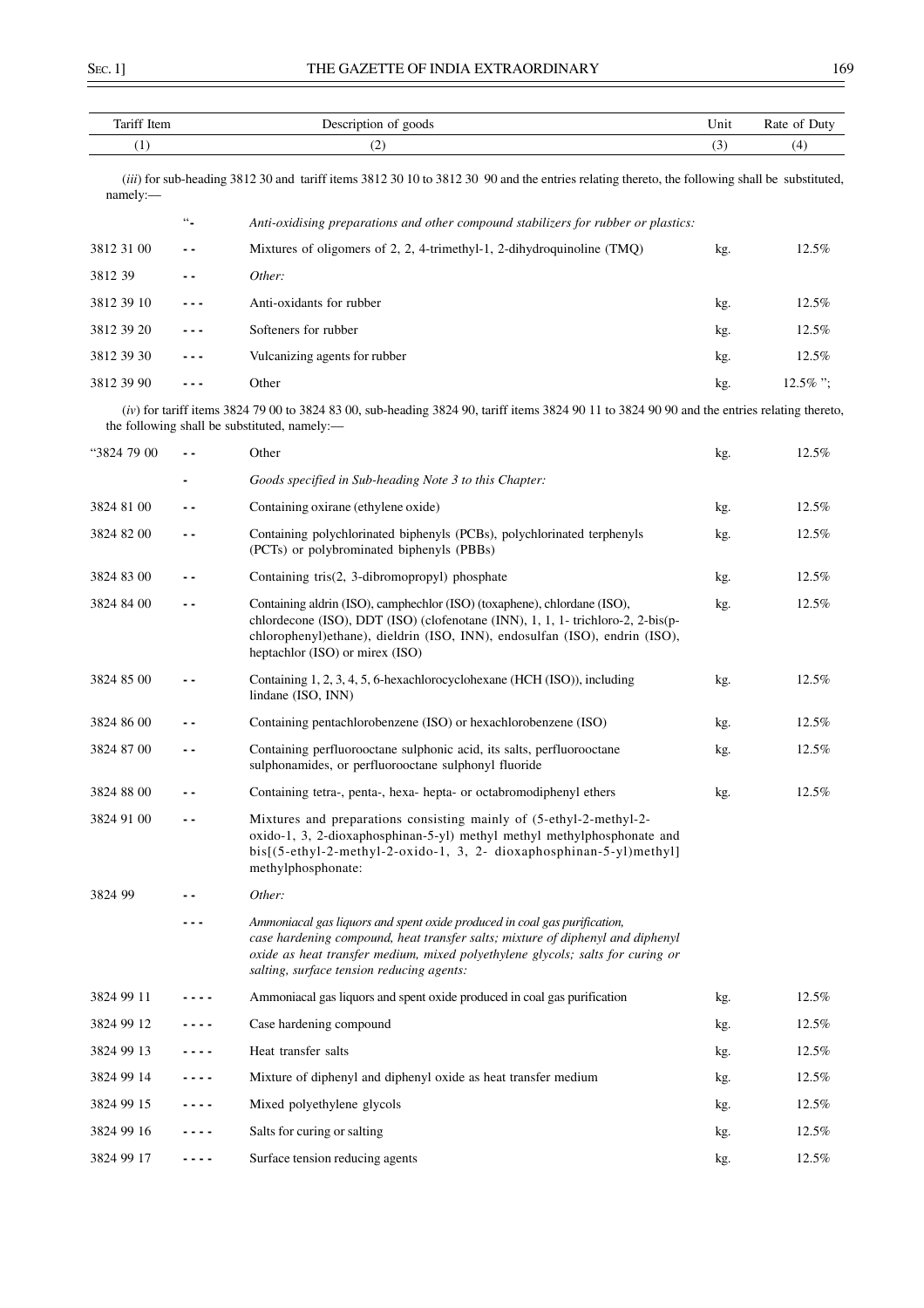| Tariff Item            |         | Description of goods                                                                                                                                                                                                                                                                                                                                                                                        | Unit | Rate of Duty |
|------------------------|---------|-------------------------------------------------------------------------------------------------------------------------------------------------------------------------------------------------------------------------------------------------------------------------------------------------------------------------------------------------------------------------------------------------------------|------|--------------|
| (1)                    |         | (2)                                                                                                                                                                                                                                                                                                                                                                                                         | (3)  | (4)          |
|                        | - - -   | Electroplating salts; water treatment chemicals; ion exchanger, correcting<br>fluid; precipitated silica and silica gel; oil well chemical:                                                                                                                                                                                                                                                                 |      |              |
| 3824 99 21             | .       | Electroplating salts                                                                                                                                                                                                                                                                                                                                                                                        | kg.  | 12.5%        |
| 3824 99 22             |         | Water treatment chemicals; ion exchanger (INN) such as permiutits, zero-lites                                                                                                                                                                                                                                                                                                                               | kg.  | 12.5%        |
| 3824 99 23             | ----    | Gramaphone records making material                                                                                                                                                                                                                                                                                                                                                                          | kg.  | 12.5%        |
| 3824 99 24             | - - - - | Correcting fluid                                                                                                                                                                                                                                                                                                                                                                                            | kg.  | 12.5%        |
| 3824 99 25             | .       | Precipitated silica and silica gel                                                                                                                                                                                                                                                                                                                                                                          | kg.  | 12.5%        |
| 3824 99 26             |         | Oil well chemical                                                                                                                                                                                                                                                                                                                                                                                           | kg.  | 12.5%        |
|                        |         | Mixture containing perhalogenated derivatives of acyclic hydrocarbons<br>containing two or more different halogens other than chlorine and fluorine; ferrite<br>powder; capacitor fluids - PCB type; dipping oil for treatment of grapes; Poly<br>brominated biphenyls, poly chlorinated biphenyls, Poly chlorinated terphenyls,<br>crocidolite; goods of a kind known as "hazardous waste"; phosphogypsum: |      |              |
| 3824 99 31             |         | Mixture containing perhalogenated derivatives of acyclic hydrocarbons<br>containing two or more different halogens other than chlorine and fluorine                                                                                                                                                                                                                                                         | kg.  | 12.5%        |
| 3824 99 32             |         | Ferrite powder                                                                                                                                                                                                                                                                                                                                                                                              | kg.  | 12.5%        |
| 3824 99 33             |         | Capacitor fluids - PCB type                                                                                                                                                                                                                                                                                                                                                                                 | kg.  | 12.5%        |
| 3824 99 34             | .       | Dipping oil for treatment of grapes                                                                                                                                                                                                                                                                                                                                                                         | kg.  | 12.5%        |
| 3824 99 35             | .       | Poly brominated biphenyls, poly chlorinated biphenyls, Poly chlorinated<br>terphenyls, crocidolite                                                                                                                                                                                                                                                                                                          | kg.  | 12.5%        |
| 3824 99 36             |         | Goods of a kind known as "hazardous waste"                                                                                                                                                                                                                                                                                                                                                                  | kg.  | 12.5%        |
| 3824 99 37             | .       | Phosphogypsum                                                                                                                                                                                                                                                                                                                                                                                               | kg.  | 12.5%        |
| 3824 99 38             | .       | Phosphonic Acid, Methyl-compound with (aminoimino methyl) urea (1: 1)                                                                                                                                                                                                                                                                                                                                       | kg.  | 12.5%        |
| 3824 99 90             |         | Other                                                                                                                                                                                                                                                                                                                                                                                                       | kg.  | $12.5\%$ ";  |
| $(19)$ in Chapter 39,— |         |                                                                                                                                                                                                                                                                                                                                                                                                             |      |              |
| inserted:              |         | (i) in Note 2, in clause (z), after the words "propelling pencils", the words ", and monopods, bipods, tripods and similar articles" shall be                                                                                                                                                                                                                                                               |      |              |
|                        |         | $(ii)$ in Sub-heading Note 1, in clause (a), in sub-clause (2), after the figures "3901 30", the figures "3901 40," shall be inserted;                                                                                                                                                                                                                                                                      |      |              |

(*iii*) in heading 3901, after tariff item 3901 30 00 and the entries relating thereto, the following shall be inserted, namely:––

| "3901 40 00" |  | Ethylene-alpha-olefin copolymers, having a specific gravity of less than 0.94 | kg. | $12.5\%$ "; |
|--------------|--|-------------------------------------------------------------------------------|-----|-------------|
|--------------|--|-------------------------------------------------------------------------------|-----|-------------|

(*iv*) in heading 3907, for sub-heading 3907 60 and tariff items 3907 60 10 to 3907 60 90 and the entries relating thereto, the following shall be substituted, namely:-

|            | $66 -$   | Poly(ethylene terephthalate):                                         |     |             |
|------------|----------|-----------------------------------------------------------------------|-----|-------------|
| 3907 61 00 | $ -$     | Having a viscosity number of 78 ml/g or higher                        | kg. | 12.5%       |
| 3907 69    | - -      | Other:                                                                |     |             |
| 3907 69 10 | $\cdots$ | Having a viscosity number less than 78 ml/g but not less than 72 ml/g | kg. | 12.5%       |
| 3907 69 20 | $\cdots$ | Having a viscosity number less than 72ml/g but not less than 64ml/g   | kg. | $12.5\%$    |
| 3907 69 90 |          | Other                                                                 | kg. | $12.5\%$ ": |

(*v*) for sub-heading 3909 30 and tariff items 3909 30 10 to 3909 30 90 and the entries relating thereto, the following shall be substituted, namely:––

"**-** *Other amino-resins:*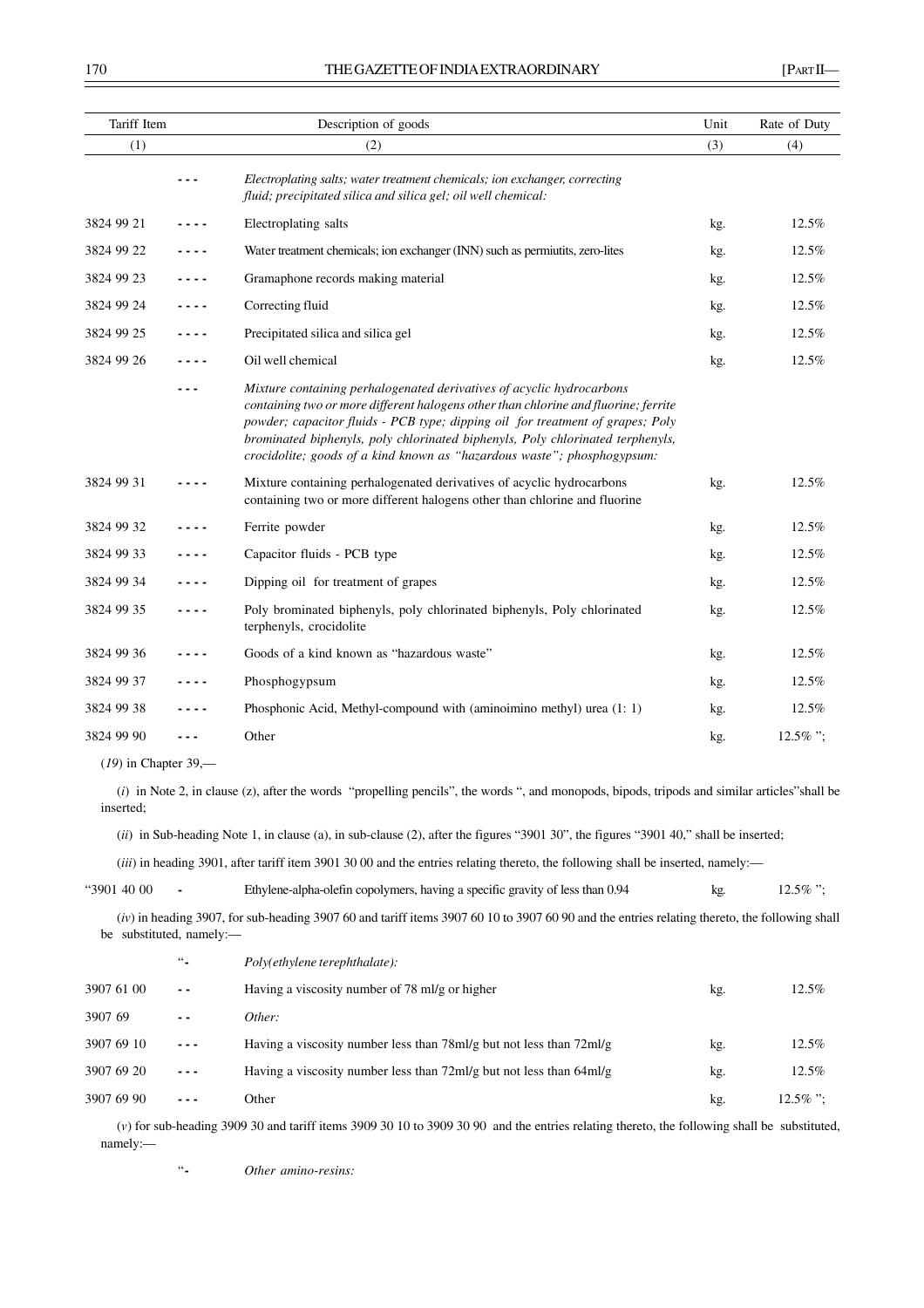| Tariff Item            |                           | Description of goods                                                                                                                                 | Unit | Rate of Duty |
|------------------------|---------------------------|------------------------------------------------------------------------------------------------------------------------------------------------------|------|--------------|
| (1)                    |                           | (2)                                                                                                                                                  | (3)  | (4)          |
| 3909 31 00             | $\overline{\phantom{a}}$  | Poly(methylene phenyl isocyanate) (crude MDI, polymeric MDI)                                                                                         | kg.  | 12.5%        |
| 3909 39                | $\overline{\phantom{a}}$  | Other:                                                                                                                                               |      |              |
| 3909 39 10             |                           | Poly(phenylene oxide)                                                                                                                                | kg.  | 12.5%        |
| 3909 39 90             | $- - -$                   | Other                                                                                                                                                | kg.  | $12.5\%$ ";  |
| namely:-               |                           | (20) in Chapter 40, in heading 4011, for tariff items 4011 50 90 to 4011 99 00 and the entries relating thereto, the following shall be substituted, |      |              |
| "4011 50 90            | $- - -$                   | Other                                                                                                                                                | u    | 12.5%        |
| 4011 70 00             |                           | Of a kind used on agricultural or forestry vehicles and machines                                                                                     | u    | 12.5%        |
| 4011 80 00             |                           | Of a kind used on construction, mining or industrial handling vehicles<br>and machines                                                               | u    | 12.5%        |
| 4011 90 00             |                           | Other                                                                                                                                                | u    | $12.5\%$ ";  |
| $(21)$ in Chapter 42,— |                           |                                                                                                                                                      |      |              |
|                        | $(i)$ in heading 4202,—   |                                                                                                                                                      |      |              |
|                        |                           | (a) for sub-heading 4202 22 and the entries relating thereto, the following shall be substituted, namely:—                                           |      |              |
| "4202 22               |                           | With outer surface of sheeting of plastics or of textile materials:";                                                                                |      |              |
|                        |                           | (b) for sub-heading $420232$ and the entries relating thereto, the following shall be substituted, namely:—                                          |      |              |
| "4202 32               |                           | With outer surface of sheeting of plastics or of textile materials:";                                                                                |      |              |
|                        |                           | (c) for tariff item 4202 92 00 and the entries relating thereto, the following shall be substituted, namely:—                                        |      |              |
| "4202 92 00            | $\sim$ $\sim$             | With outer surface of sheeting of plastics or of textile materials                                                                                   | u    | 12.5%";      |
| $(22)$ in Chapter 44,— |                           |                                                                                                                                                      |      |              |
| substituted;           |                           | $(i)$ in Note 1, in clause $(q)$ , for the word "pencils", the words "pencils, and monopods, bipods, tripods and similar articles" shall be          |      |              |
|                        |                           | (ii) the Sub-heading Note 2 shall be omitted;                                                                                                        |      |              |
|                        | $(iii)$ in heading 4401,— |                                                                                                                                                      |      |              |
| namely:                |                           | (a) for sub-heading 4401 10, tariff items 4401 10 10, 4401 10 90 and the entries relating thereto, the following shall be substituted,               |      |              |
|                        | $\ddotsc$                 | Fuel wood, in logs, in billets, in twigs, in faggots or in similar forms:                                                                            |      |              |
| 4401 11                |                           | Coniferous:                                                                                                                                          |      |              |
| 4401 11 10             | ---                       | In logs                                                                                                                                              | mt   | 12.5%        |
| 4401 11 90             |                           | Other                                                                                                                                                | mt   | 12.5%        |
| 4401 12                | - -                       | Non-coniferous:                                                                                                                                      |      |              |
| 4401 12 10             |                           | In logs                                                                                                                                              | mt   | 12.5%        |
| 4401 12 90             | ---                       | Other                                                                                                                                                | mt   | $12.5\%$ ";  |
| namely:                |                           | $(b)$ for tariff items 4401 22 00 and 4401 31 00 and the entries relating thereto, the following shall be substituted,                               |      |              |
| "4401 22 00            |                           | Non-coniferous                                                                                                                                       | mt   | 12.5%        |
|                        |                           | Sawdust and wood waste and scrap, agglomerated, in logs, briquettes,<br>pellets or similar forms:                                                    |      |              |
| 4401 31 00             |                           | Wood pellets                                                                                                                                         | mt   | $12.5\%$ ";  |
|                        |                           | $(c)$ after tariff item 4401 39 00 and the entries relating thereto, the following shall be inserted, namely:—                                       |      |              |
| "4401 40 00            |                           | Sawdust and wood waste and scrap, not agglomerated                                                                                                   | mt   | $12.5\%$ ";  |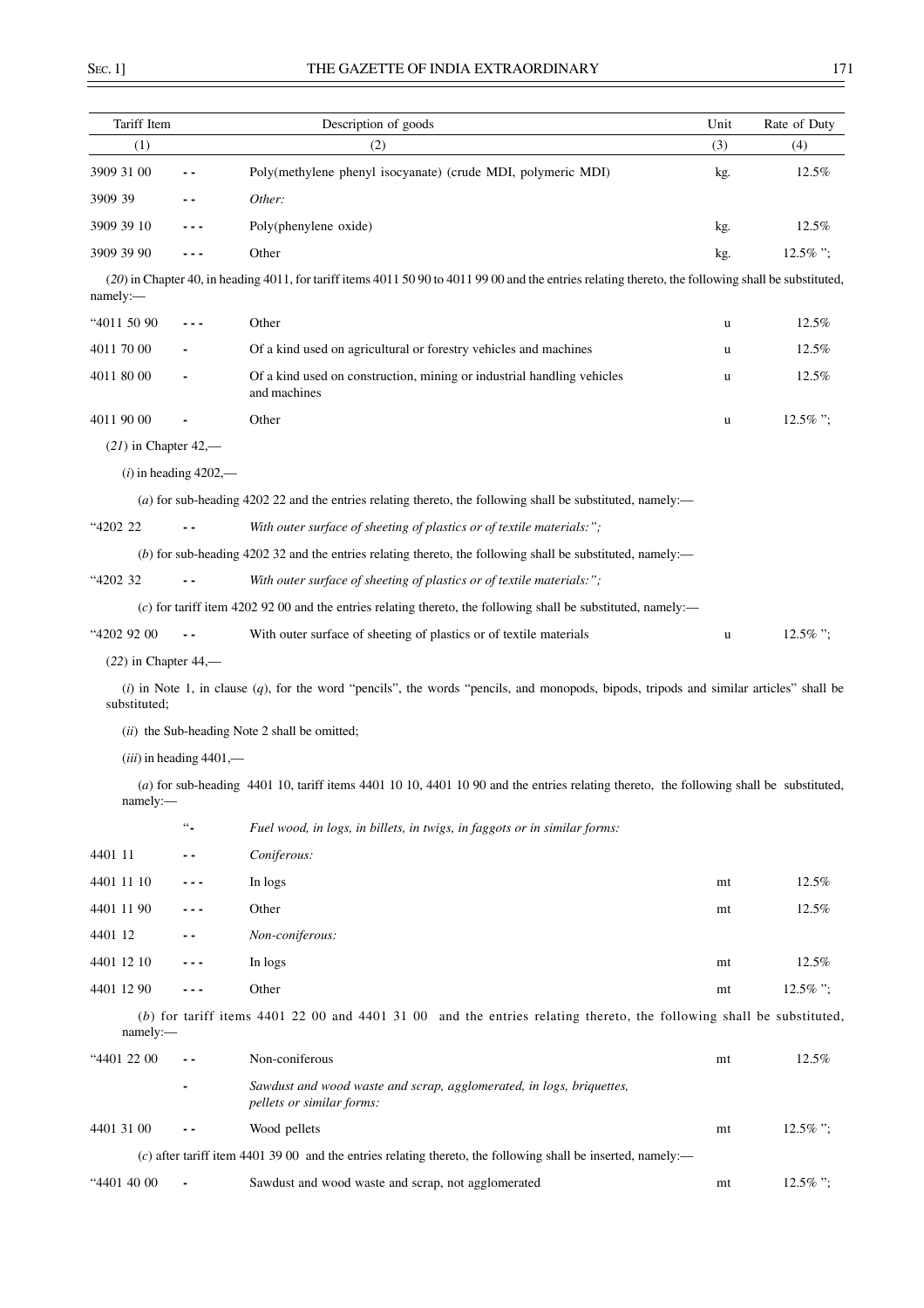| Tariff Item |                          | Description of goods                                                                                                                                                            | Unit           | Rate of Duty |
|-------------|--------------------------|---------------------------------------------------------------------------------------------------------------------------------------------------------------------------------|----------------|--------------|
| (1)         | (2)                      |                                                                                                                                                                                 | (3)            | (4)          |
|             | $(iv)$ in heading 4403,— | (a) for tariff item 4403 10 00, sub-heading 4403 20 and tariff items 4403 20 10 to 4403 41 00 and the entries relating thereto, the<br>following shall be substituted, namely:— |                |              |
|             | $\omega_{\rm m}$         | Treated with paint, stains, creosote or other preservatives:                                                                                                                    |                |              |
| 4403 11 00  | - -                      | Coniferous                                                                                                                                                                      | m <sup>3</sup> | 12.5%        |
| 4403 12 00  | ۰.                       | Non-coniferous                                                                                                                                                                  | m <sup>3</sup> | 12.5%        |
|             |                          | Other, coniferous:                                                                                                                                                              |                |              |
| 4403 21     | . .                      | Of pine (Pinus spp.), of which any cross-sectional dimension is 15 cm or more:                                                                                                  |                |              |
| 4403 21 10  | - - -                    | Saw logs and veneer logs                                                                                                                                                        | m <sup>3</sup> | 12.5%        |
| 4403 21 20  | - - -                    | Poles, pilings and posts                                                                                                                                                        | m <sup>3</sup> | 12.5%        |
| 4403 21 90  | ---                      | Other                                                                                                                                                                           | m <sup>3</sup> | 12.5%        |
| 4403 22     | . .                      | Of pine (Pinus spp.), other:                                                                                                                                                    |                |              |
| 4403 22 10  | ---                      | Saw logs and veneer logs                                                                                                                                                        | m <sup>3</sup> | 12.5%        |
| 4403 22 20  |                          | Poles, pilings and posts                                                                                                                                                        | m <sup>3</sup> | 12.5%        |
| 4403 22 90  | .                        | Other                                                                                                                                                                           | m <sup>3</sup> | 12.5%        |
| 4403 23     | . .                      | Of fir (Abies spp.) and spruce (Picea spp.), of which any cross-sectional<br>dimension is 15 cm or more:                                                                        |                |              |
| 4403 23 10  | ---                      | Saw logs and veneer logs                                                                                                                                                        | m <sup>3</sup> | 12.5%        |
| 4403 23 20  | - - -                    | Poles, pilings and posts                                                                                                                                                        | m <sup>3</sup> | 12.5%        |
| 4403 23 90  | - - -                    | Other                                                                                                                                                                           | m <sup>3</sup> | 12.5%        |
| 4403 24     | . .                      | Of fir (Abies spp.) and spruce (Picea spp.), other:                                                                                                                             |                |              |
| 4403 24 10  | - - -                    | Saw logs and veneer logs                                                                                                                                                        | m <sup>3</sup> | 12.5%        |
| 4403 24 20  | ---                      | Poles, pilings and posts                                                                                                                                                        | m <sup>3</sup> | 12.5%        |
| 4403 24 90  |                          | Other                                                                                                                                                                           | m <sup>3</sup> | 12.5%        |
| 4403 25     |                          | Other, of which any cross-sectional dimension is 15 cm or more:                                                                                                                 |                |              |
| 4403 25 10  | - - -                    | Saw logs and veneer logs                                                                                                                                                        | m <sup>3</sup> | 12.5%        |
| 4403 25 20  | - - -                    | Poles, pilings and posts                                                                                                                                                        | m <sup>3</sup> | 12.5%        |
| 4403 25 90  |                          | Other                                                                                                                                                                           | m <sup>3</sup> | 12.5%        |
| 4403 26     |                          | Other:                                                                                                                                                                          |                |              |
| 4403 26 10  |                          | Saw logs and veneer logs                                                                                                                                                        | m <sup>3</sup> | 12.5%        |
| 4403 26 20  | - - -                    | Poles, pilings and posts                                                                                                                                                        | m <sup>3</sup> | 12.5%        |
| 4403 26 90  | - - -                    | Other                                                                                                                                                                           | m <sup>3</sup> | 12.5%        |
|             |                          | Other, of tropical wood:                                                                                                                                                        |                |              |
| 4403 41 00  | $\overline{\phantom{a}}$ | Dark red meranti, light red meranti and meranti bakau                                                                                                                           | m <sup>3</sup> | 12.5%";      |
|             |                          | $(b)$ for tariff item 4403 92 00 and the entries relating thereto, the following shall be substituted, namely:—                                                                 |                |              |
| "4403 93 00 | $ -$                     | Of beech (Fagus spp.), of which any cross-sectional dimension is 15 cm or more                                                                                                  | m <sup>3</sup> | 12.5%        |
| 4403 94 00  | - -                      | Of beech (Fagus spp.), other                                                                                                                                                    | m <sup>3</sup> | 12.5%        |
| 4403 95 00  | ۰.                       | Of birch (Betula spp.), of which any cross-sectional dimension is 15 cm or more                                                                                                 | m <sup>3</sup> | 12.5%        |
| 4403 96 00  | $\overline{\phantom{a}}$ | Of birch (Betula spp.), other                                                                                                                                                   | m <sup>3</sup> | 12.5%        |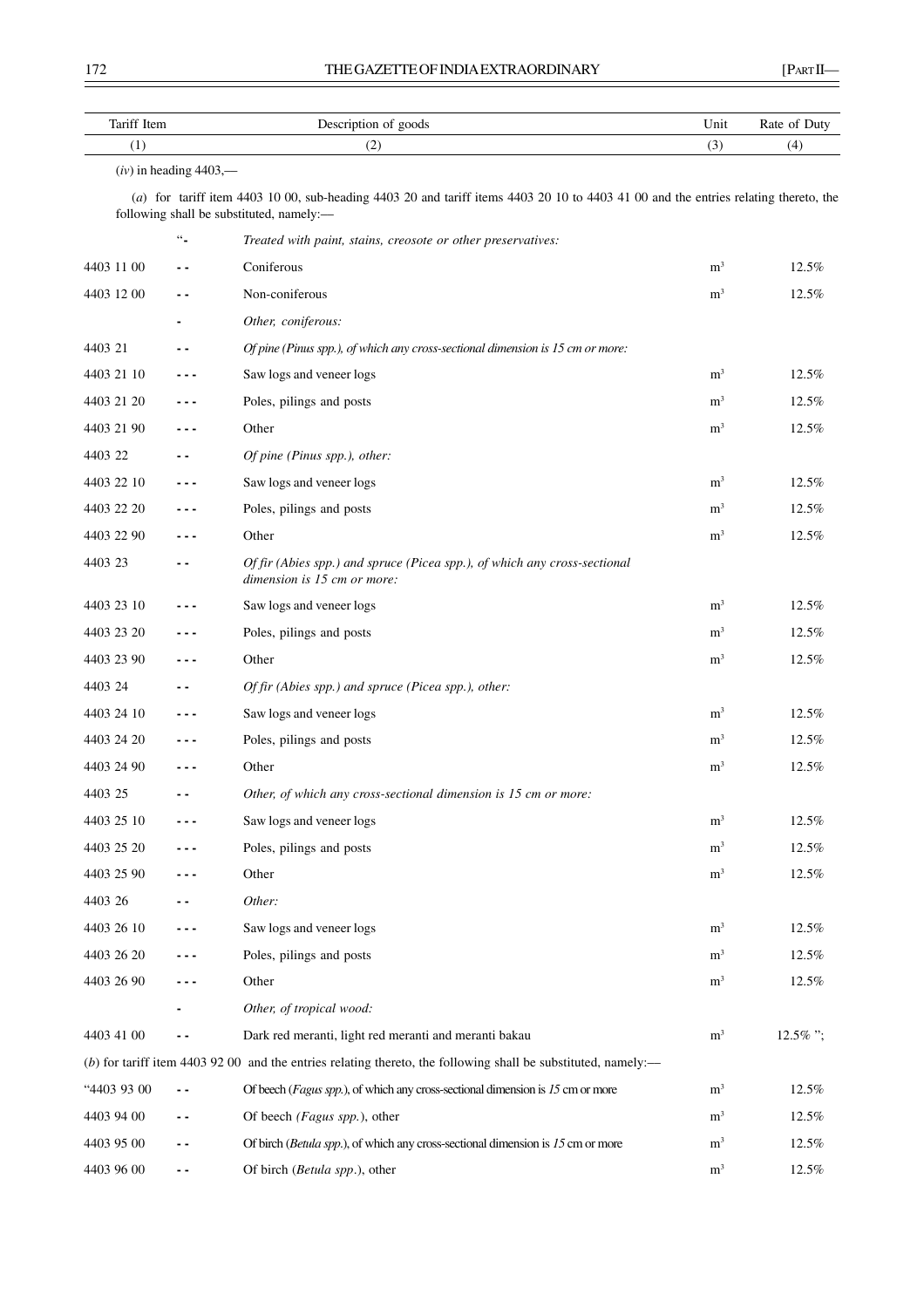$\overline{\phantom{0}}$ 

| Tariff Item |                           | Description of goods                                                                                                                                                                                         | Unit           | Rate of Duty |
|-------------|---------------------------|--------------------------------------------------------------------------------------------------------------------------------------------------------------------------------------------------------------|----------------|--------------|
| (1)         |                           | (2)                                                                                                                                                                                                          | (3)            | (4)          |
| 4403 97 00  |                           | Of poplar and aspen (Populus spp.)                                                                                                                                                                           | m <sup>3</sup> | 12.5%        |
| 4403 98 00  |                           | Of eucalyptus (Eucalyptus spp.)                                                                                                                                                                              | m <sup>3</sup> | 12.5%":      |
|             |                           | $(c)$ for tariff item 4403 99 19 to 4403 99 21 and the entries relating thereto, the following shall be substituted, namely:—                                                                                |                |              |
| "4403 99 19 |                           | Rose Wood (Dalbergea Latifolio)                                                                                                                                                                              | m <sup>3</sup> | 12.5%        |
|             | ---                       | Sal (Chorea robusta, Sandalwood (Santalum album), Semul (Bombax<br>ceiba), Walnut wood (Juglans binata), Anjam (Hardwickia binata), Sisso (Dalbergia<br>sisso) and White cedar (Dysozylum spp) and the like: |                |              |
| 4403 99 21  |                           | Sal (Chorea robusta)                                                                                                                                                                                         | m <sup>3</sup> | $12.5\%$ ";  |
|             |                           | $(d)$ the tariff item 4403 99 26 and the entries relating thereto shall be omitted;                                                                                                                          |                |              |
|             |                           | $(e)$ for tariff item 4403 99 29 and the entries relating thereto, the following shall be substituted, namely:—                                                                                              |                |              |
| "4403 99 90 | $- - -$                   | Other                                                                                                                                                                                                        | m <sup>3</sup> | $12.5\%$ ";  |
|             |                           | (v) in heading 4406, for tariff items 4406 10 00 and 4406 90 00 and the entries relating thereto, the following shall be substituted, namely:-                                                               |                |              |
|             | $\omega_{\rm m}$          |                                                                                                                                                                                                              |                |              |
|             |                           | Not impregnated:<br>Coniferous                                                                                                                                                                               | m <sup>3</sup> |              |
| 4406 11 00  | . .                       |                                                                                                                                                                                                              |                | 12.5%        |
| 4406 12 00  |                           | Non-coniferous                                                                                                                                                                                               | m <sup>3</sup> | 12.5%        |
|             |                           | Other:                                                                                                                                                                                                       |                |              |
| 4406 91 00  |                           | Coniferous                                                                                                                                                                                                   | m <sup>3</sup> | 12.5%        |
| 4406 92 00  |                           | Non-coniferous                                                                                                                                                                                               | m <sup>3</sup> | $12.5\%$ ";  |
| namely:-    | $(vi)$ in heading 4407,—  | (a) for sub-heading 4407 10, tariff items 4407 10 10 to 4407 21 00 and the entries relating thereto, the following shall be substituted,                                                                     |                |              |
|             | $\ddotsc$                 | Coniferous:                                                                                                                                                                                                  |                |              |
| 4407 11 00  | . .                       | Of pine (Pinus spp.)                                                                                                                                                                                         | $\rm m^3$      | Nil          |
| 4407 12 00  |                           | Of fir (Abies spp.) and Spruce (Picea spp.)                                                                                                                                                                  | m <sup>3</sup> | Nil          |
| 4407 19     |                           | Other:                                                                                                                                                                                                       |                |              |
| 4407 19 10  |                           | Douglas fir (Pseudotsuga menziesii)                                                                                                                                                                          | m <sup>3</sup> | Nil          |
| 4407 19 90  |                           | Other                                                                                                                                                                                                        | m <sup>3</sup> | Nil          |
|             |                           | Of tropical wood:                                                                                                                                                                                            |                |              |
| 4407 21 00  | - -                       | Mahogany (Swietenia spp.)                                                                                                                                                                                    | m <sup>3</sup> | Nil";        |
|             |                           | (b) after tariff item 4407 95 00 and the entries relating thereto, the following shall be inserted, namely:-                                                                                                 |                |              |
| "4407 96 00 | - -                       | Of birch (Betula spp.)                                                                                                                                                                                       | m <sup>3</sup> | Nil          |
| 4407 97 00  |                           | Of poplar and aspen (Populus spp.)                                                                                                                                                                           | m <sup>3</sup> | Nil";        |
|             |                           | $(c)$ tariff item 4407 99 10 and the entries relating thereto shall be omitted;                                                                                                                              |                |              |
|             | $(vii)$ in heading 4408,— |                                                                                                                                                                                                              |                |              |
|             |                           | (a) for tariff items 4408 10 90 to sub-heading 4408 31, and the entries relating thereto, the following shall be substituted, namely:—                                                                       |                |              |
| "4408 10 90 |                           | Other                                                                                                                                                                                                        | kg.            | 12.5%        |
|             |                           | Of tropical wood:                                                                                                                                                                                            |                |              |
| 4408 31     | ٠.                        | Of Dark red meranti, Light red meranti, Meranti bakau:";                                                                                                                                                     |                |              |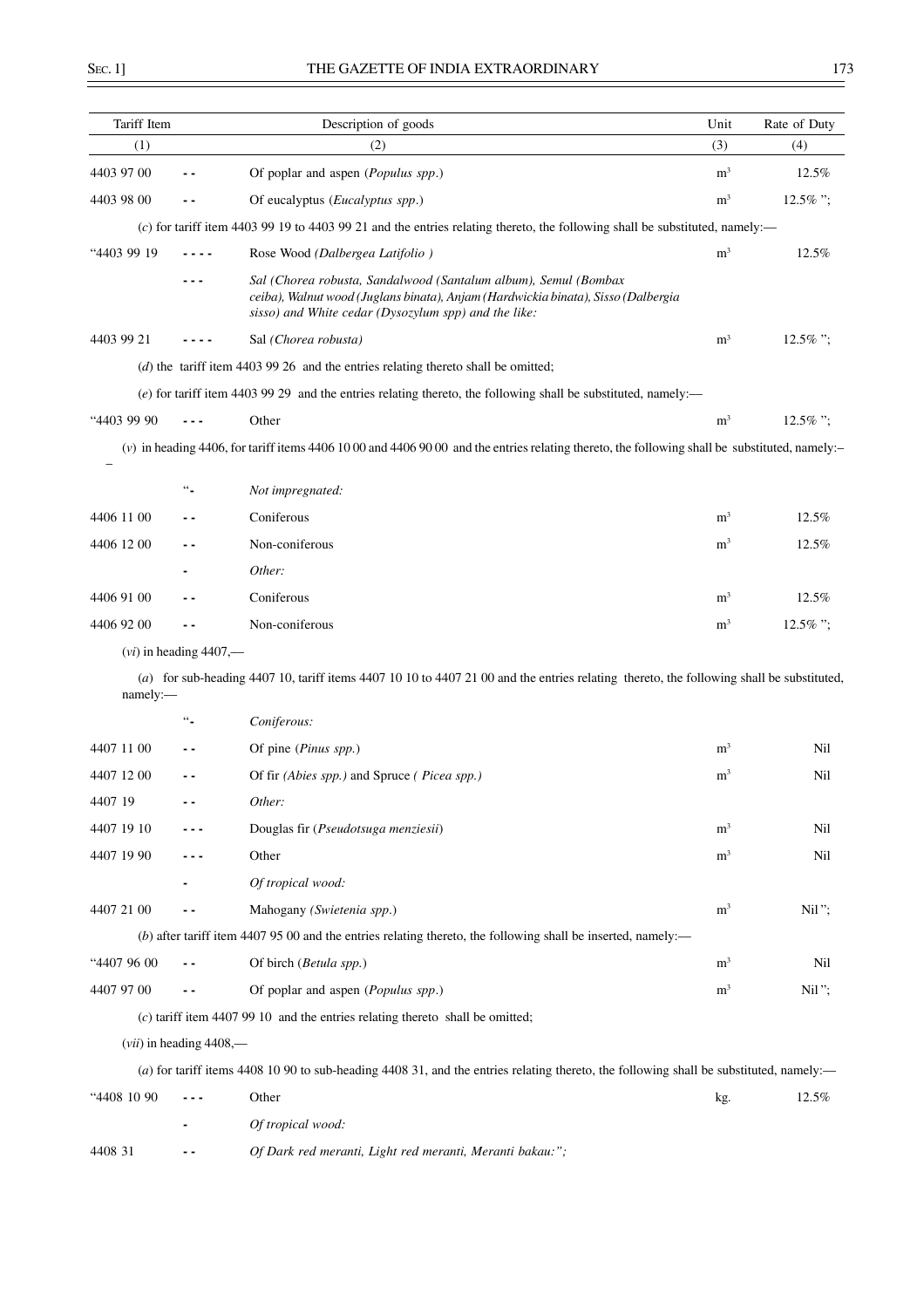| Tariff Item |                               | Description of goods                                                                                                                                                                                                                                                                                                                                                                                                                                                                                                                      | Unit           | Rate of Duty |
|-------------|-------------------------------|-------------------------------------------------------------------------------------------------------------------------------------------------------------------------------------------------------------------------------------------------------------------------------------------------------------------------------------------------------------------------------------------------------------------------------------------------------------------------------------------------------------------------------------------|----------------|--------------|
| (1)         |                               | (2)                                                                                                                                                                                                                                                                                                                                                                                                                                                                                                                                       | (3)            | (4)          |
|             |                               | $(b)$ after tariff item 4409 21 00 and the entries relating thereto, the following shall be inserted, namely:—                                                                                                                                                                                                                                                                                                                                                                                                                            |                |              |
| "4409 22 00 |                               | Of tropical wood                                                                                                                                                                                                                                                                                                                                                                                                                                                                                                                          | kg.            | 12.5%":      |
|             | $(viii)$ in heading $4412$ ,— |                                                                                                                                                                                                                                                                                                                                                                                                                                                                                                                                           |                |              |
|             |                               | (a) for sub-heading 4412 31 and the entries relating thereto, the following shall be substituted, namely:—                                                                                                                                                                                                                                                                                                                                                                                                                                |                |              |
| "4412 31    |                               | With at least one outer ply of tropical wood:":                                                                                                                                                                                                                                                                                                                                                                                                                                                                                           |                |              |
|             |                               | (b) for sub-heading 4412 32, tariff items 4412 32 10 to 4412 32 90, sub-heading 4412 39, tariff items 4412 39 10 to 4412 39 90 and the<br>entries relating thereto, the following shall be substituted, namely:-                                                                                                                                                                                                                                                                                                                          |                |              |
| "4412 33    |                               | Other, with at least one outer ply of non-coniferous wood of the species<br>alder (Alnus spp.), ash (Fraxinus spp.), beech (Fagus spp.), birch (Betula spp.),<br>cherry (Prunus spp.), chestnut (Castanea spp.), elm (Ulmus spp.), eucalyptus<br>(Eucalyptus spp.), hickory (Carya spp.), horse chestnut (Aesculus spp.), lime<br>(Tilia spp.), maple (Acer spp.), oak (Quercus spp.), plane tree (Platanus spp.),<br>poplar and aspen (Populus spp.), robinia (Robinia spp.), tulipwood (Liriodendron<br>spp.) or walnut (Juglans spp.): |                |              |
| 4412 33 10  |                               | Decorative plywood                                                                                                                                                                                                                                                                                                                                                                                                                                                                                                                        | m <sup>3</sup> | 12.5%        |
| 4412 33 20  |                               | Tea chest panels, shooks whether or not packed in sets                                                                                                                                                                                                                                                                                                                                                                                                                                                                                    | m <sup>3</sup> | 12.5%        |
| 4412 33 30  |                               | Marine and aircraft plywood                                                                                                                                                                                                                                                                                                                                                                                                                                                                                                               | m <sup>3</sup> | 12.5%        |
| 4412 33 40  | ---                           | Cutting and trimmings of plywood of width not exceeding 5cm                                                                                                                                                                                                                                                                                                                                                                                                                                                                               | m <sup>3</sup> | 12.5%        |
| 4412 33 90  |                               | Other                                                                                                                                                                                                                                                                                                                                                                                                                                                                                                                                     | m <sup>3</sup> | 12.5%        |
| 4412 34     |                               | Other, with at least one outer ply of non-coniferous wood not specified<br>under sub-heading 4412 33:                                                                                                                                                                                                                                                                                                                                                                                                                                     |                |              |
| 4412 34 10  |                               | Decorative plywood                                                                                                                                                                                                                                                                                                                                                                                                                                                                                                                        | m <sup>3</sup> | 12.5%        |
| 4412 34 20  | - - -                         | Tea chest panels, shooks whether or not packed in sets                                                                                                                                                                                                                                                                                                                                                                                                                                                                                    | m <sup>3</sup> | 12.5%        |
| 4412 34 30  |                               | Marine and aircraft plywood                                                                                                                                                                                                                                                                                                                                                                                                                                                                                                               | m <sup>3</sup> | 12.5%        |
| 4412 34 40  |                               | Cutting and trimmings of plywood of width not exceeding 5cm                                                                                                                                                                                                                                                                                                                                                                                                                                                                               | m <sup>3</sup> | 12.5%        |
| 4412 34 90  |                               | Other                                                                                                                                                                                                                                                                                                                                                                                                                                                                                                                                     | m <sup>3</sup> | 12.5%        |
| 4412 39     |                               | Other, with both outer plies of coniferous wood:                                                                                                                                                                                                                                                                                                                                                                                                                                                                                          |                |              |
| 4412 39 10  |                               | Decorative plywood                                                                                                                                                                                                                                                                                                                                                                                                                                                                                                                        | m <sup>3</sup> | 12.5%        |
| 4412 39 20  |                               | Tea chest panels, shooks whether or not packed in sets                                                                                                                                                                                                                                                                                                                                                                                                                                                                                    | m <sup>3</sup> | 12.5%        |
| 4412 39 30  |                               | Marine and aircraft plywood                                                                                                                                                                                                                                                                                                                                                                                                                                                                                                               | m <sup>3</sup> | 12.5%        |
| 4412 39 40  |                               | Cutting and trimmings of plywood of width not exceeding 5cm                                                                                                                                                                                                                                                                                                                                                                                                                                                                               | m <sup>3</sup> | 12.5%        |
| 4412 39 90  | - - -                         | Other                                                                                                                                                                                                                                                                                                                                                                                                                                                                                                                                     | m <sup>3</sup> | 12.5%";      |
| namely:     |                               | $(ix)$ in heading 4418, for tariff items 4418 71 00 to 4418 90 00 and the entries relating thereto, the following shall be substituted,                                                                                                                                                                                                                                                                                                                                                                                                   |                |              |
|             | $\ddot{\phantom{a}}$          | Assembled flooring panels:                                                                                                                                                                                                                                                                                                                                                                                                                                                                                                                |                |              |
| 4418 73 00  |                               | Of bamboo or with at least the top layer (wear layer) of bamboo                                                                                                                                                                                                                                                                                                                                                                                                                                                                           | kg.            | 12.5%        |
| 4418 74 00  |                               | Other, for mosaic floors                                                                                                                                                                                                                                                                                                                                                                                                                                                                                                                  | kg.            | 12.5%        |
| 4418 75 00  |                               | Other, multilayer                                                                                                                                                                                                                                                                                                                                                                                                                                                                                                                         | kg.            | 12.5%        |
| 4418 79 00  |                               | Other                                                                                                                                                                                                                                                                                                                                                                                                                                                                                                                                     | kg.            | 12.5%        |
|             |                               | Other:                                                                                                                                                                                                                                                                                                                                                                                                                                                                                                                                    |                |              |
| 4418 91 00  | $ -$                          | Of bamboo                                                                                                                                                                                                                                                                                                                                                                                                                                                                                                                                 | kg.            | 12.5%        |

4418 99 00 **- -** Other kg. 12.5% ";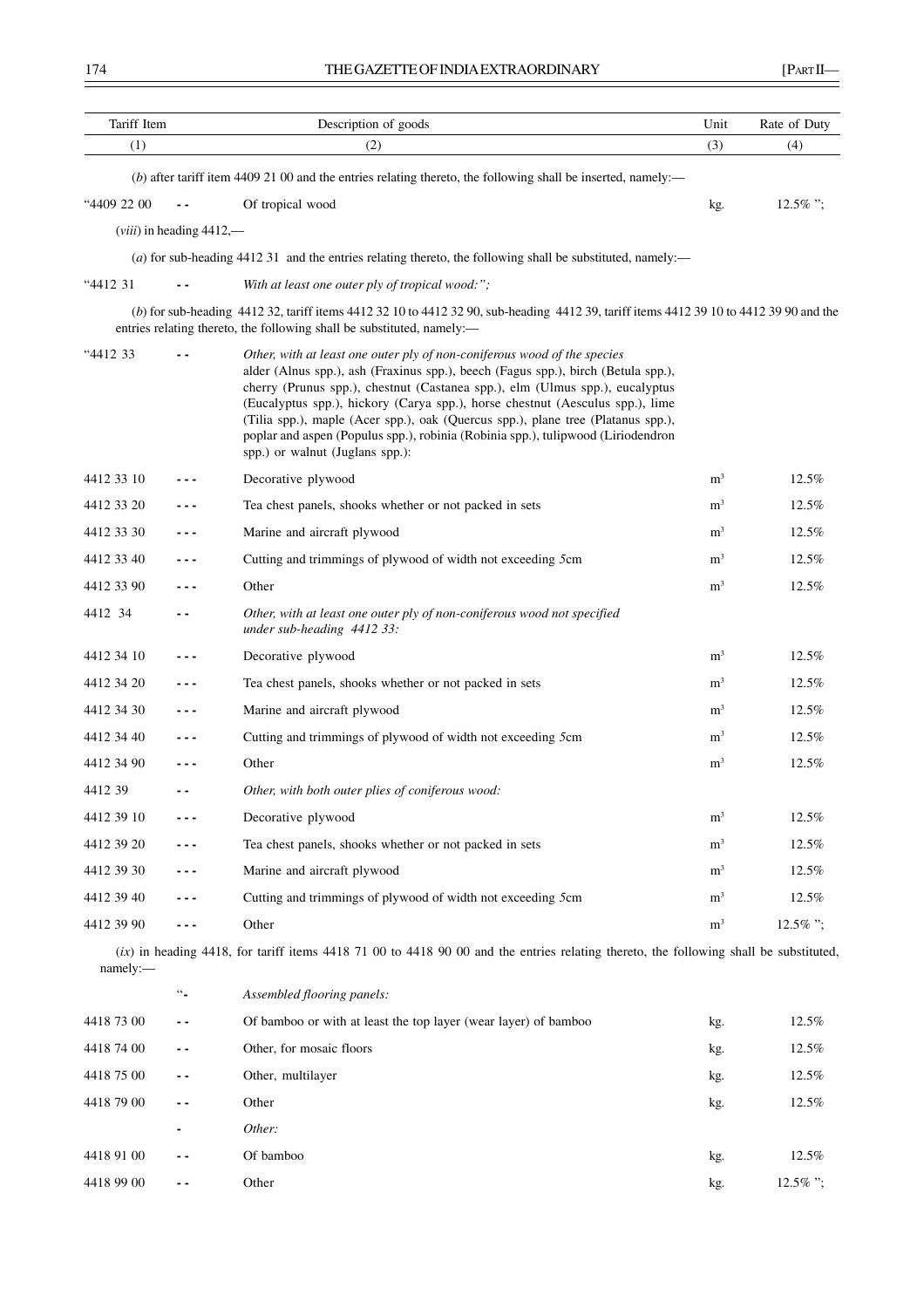| Tariff Item | Description<br>of goods | $\mathbf{r}$<br>Unit | Rate of<br>Duty. |
|-------------|-------------------------|----------------------|------------------|
|             | ۰<br>╰                  | ູ                    | ┭                |

(*x*) for heading 4419, sub-heading 4419 00, tariff items 4419 00 10 and 4419 00 20 and the entries relating thereto, the following shall be substituted, namely:-

| "4419      |         | TABLEWARE AND KITCHENWARE, OF WOOD               |     |             |
|------------|---------|--------------------------------------------------|-----|-------------|
|            | -       | Of bamboo:                                       |     |             |
| 4419 11 00 | $ -$    | Bread boards, chopping boards and similar boards | kg. | 12.5%       |
| 4419 12 00 | $ -$    | Chopsticks                                       | kg. | 12.5%       |
| 4419 19 00 | $ -$    | Other                                            | kg. | 12.5%       |
| 4419 90    |         | Other:                                           |     |             |
| 4419 90 10 |         | Bread boards, chopping boards and similar boards | kg. | 12.5%       |
| 4419 90 20 | $- - -$ | Chopsticks                                       | kg. | 12.5%       |
| 4419 90 90 |         | Other                                            | kg. | $12.5\%$ "; |

(*xi*) in heading 4421, for sub-heading 4421 90, tariff items 4421 90 11 to 4421 90 90 and the entries relating thereto, the following shall be substituted, namely:-

|            | $\ddotsc$ | Other:                                                                                                    |     |       |
|------------|-----------|-----------------------------------------------------------------------------------------------------------|-----|-------|
| 4421 91    | - -       | Of bamboo:                                                                                                |     |       |
|            | ---       | Spools, cops, bobbins, sewing thread reels and the like of turned wood:                                   |     |       |
| 4421 91 11 | ----      | For cotton machinery                                                                                      | kg. | 12.5% |
| 4422 91 12 | ----      | For jute machinery                                                                                        | kg. | 12.5% |
| 4423 91 13 | ----      | For silk regenerated and synthetic fibre machinery                                                        | kg. | 12.5% |
| 4424 91 14 | ----      | For other machinery                                                                                       | kg. | 12.5% |
| 4421 91 19 | ----      | Other                                                                                                     | kg. | 12.5% |
| 4421 91 20 | - - -     | <b>Wood Paving Blocks</b>                                                                                 | kg. | 12.5% |
| 4421 91 30 | ---       | Match splints                                                                                             | kg. | 12.5% |
| 4421 91 40 | ---       | Pencil slats                                                                                              | kg. | 12.5% |
| 4421 91 50 | - - -     | Parts of wood, namely oars, paddles and rudders for ships, boats and<br>other similar floating structures | kg. | 12.5% |
| 4421 91 60 | - - -     | Parts of domestic decorative articles used as tableware and kitchenware                                   | kg. | 12.5% |
| 4421 91 70 | - - -     | Articles of densified wood not included or specified elsewhere                                            | kg. | 12.5% |
| 4421 91 90 | - - -     | Other                                                                                                     | kg. | 12.5% |
| 4421 99    | - -       | Other:                                                                                                    |     |       |
|            | ---       | Spools, cops, bobbins, sewing thread reels and the like of turned wood:                                   |     |       |
| 4421 99 11 | ----      | For cotton machinery                                                                                      | kg. | 12.5% |
| 4421 99 12 |           | For jute machinery                                                                                        | kg. | 12.5% |
| 4421 99 13 | $- - - -$ | For silk regenerated and synthetic fibre machinery                                                        | kg. | 12.5% |
| 4421 99 14 | ----      | For other machinery                                                                                       | kg. | 12.5% |
| 4421 99 19 | ----      | Other                                                                                                     | kg. | 12.5% |
| 4421 99 20 | - - -     | <b>Wood Paving Blocks</b>                                                                                 | kg. | 12.5% |
| 4421 99 30 |           | Match splints                                                                                             | kg. | 12.5% |
| 4421 99 40 | - - -     | Pencil slats                                                                                              | kg. | 12.5% |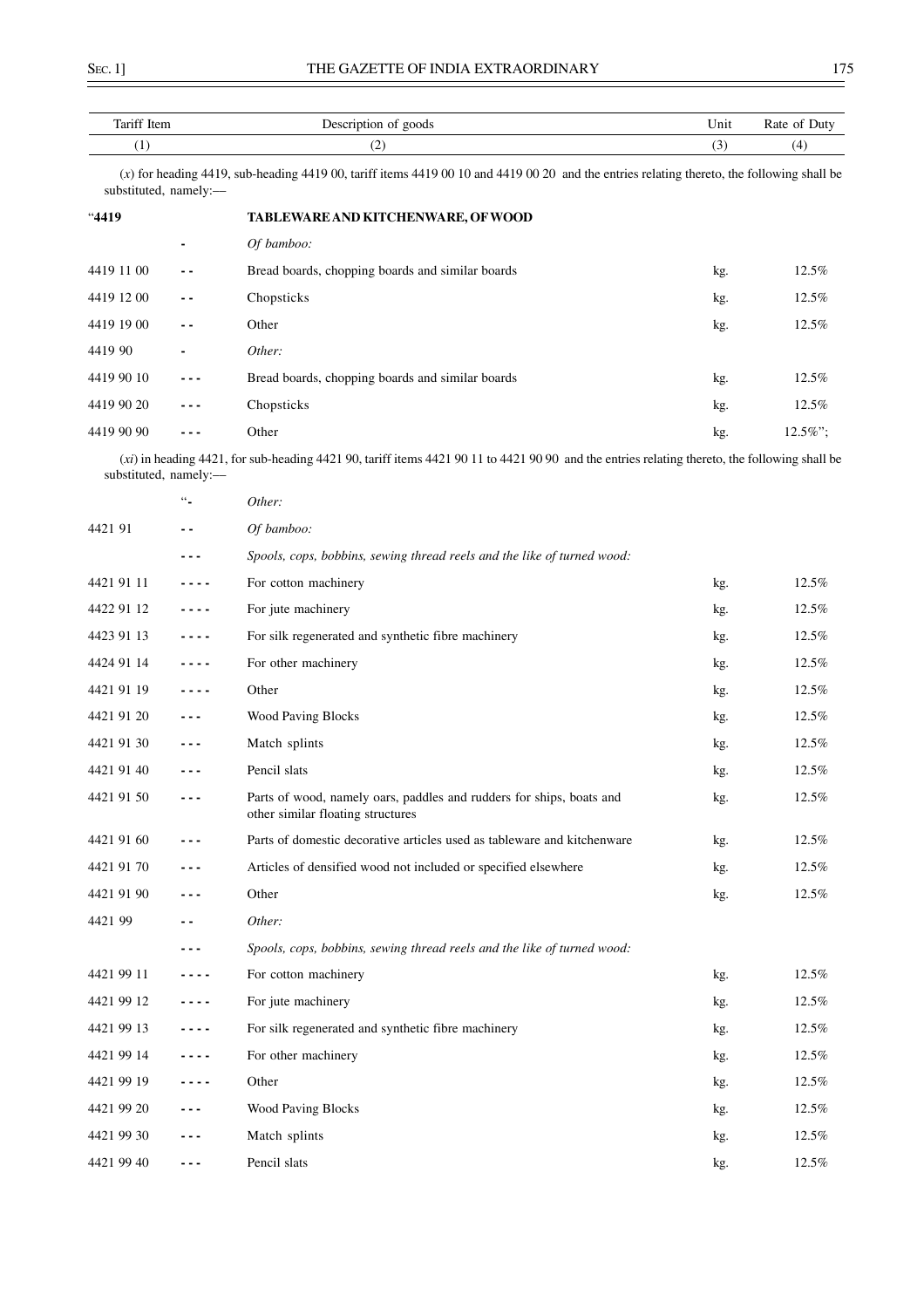| Tariff Item |         | Description of goods                                                                                      | Unit | Rate of Duty |
|-------------|---------|-----------------------------------------------------------------------------------------------------------|------|--------------|
| (1)         |         | (2)                                                                                                       | (3)  | (4)          |
| 4421 99 50  | $- - -$ | Parts of wood, namely oars, paddles and rudders for ships, boats and<br>other similar floating structures | kg.  | 12.5%        |
| 4421 99 60  | $- - -$ | Parts of domestic decorative articles used as tableware and kitchenware                                   | kg.  | 12.5%        |
| 4421 99 70  | $- - -$ | Articles of densified wood not included or specified elsewhere                                            | kg.  | $12.5\%$     |
| 4421 99 90  |         | Other                                                                                                     | kg.  | $12.5\%$ ":  |
|             |         |                                                                                                           |      |              |

(*23*) in Chapter 48,––

(*i*) in Note 4, after the words, figures and letters "more than *65*g/m² ", the words, brackets, figures and letters", and apply only to paper: (*a*) in strips or rolls of a width exceeding *28*cm; or (*b*) in rectangular (including square) sheets with one side exceeding *28*cm and the other side exceeding *15cm* in the unfolded state" shall be inserted;

(*ii*) in Note 8, the figures and word "4801, and" shall be omitted;

(*24*) in Chapter 54,––

(*i*) in heading 5402, for the entry in column (*2*) occurring after the entry against the heading 5402, the following entry shall be substituted, namely:––

"**-** *High tenacity yarn of nylon or other polyamides, whether or not textured:";*

(*ii*) for sub-heading 5402 20 and the entries relating thereto, the following shall be substituted, namely:—

"5402 20 **- -** *High tenacity yarn of polyesters, whether or not textured: ";*

(*iii*) after tariff item 5402 52 00 and the entries relating thereto, the following shall be inserted, namely:—

| "5402 53 00 | $- -$      | Of polypropylene                                                                                                | kg. | $12.5\%$ "; |
|-------------|------------|-----------------------------------------------------------------------------------------------------------------|-----|-------------|
|             |            | $(iv)$ after tariff item 5402 62 00 and the entries relating thereto, the following shall be inserted, namely:— |     |             |
| "5402 63 00 | $\sim$ $-$ | Of polypropylene                                                                                                | kg. | $12.5\%$ "; |

 $(25)$  in Chapter  $55$ , $-$ 

(*i*) for heading 5502, sub-heading 5502 00, tariff items 5502 10 00 to 5502 90 00 and the entries relating thereto, the following shall be substituted, namely:––

| "5502   |            |         | <b>ARTIFICIAL FILAMENT TOW</b>                                                                                  |     |             |
|---------|------------|---------|-----------------------------------------------------------------------------------------------------------------|-----|-------------|
| 5502 10 |            | $ -$    | Of cellulose acetate:                                                                                           |     |             |
|         | 5502 10 10 | $- - -$ | Viscose rayon tow                                                                                               | kg. | $12.5\%$    |
|         | 5502 10 90 | ---     | Other                                                                                                           | kg. | 12.5%       |
| 5502 90 |            | $ -$    | Other:                                                                                                          |     |             |
|         | 5502 90 10 | $- - -$ | Viscose rayon tow                                                                                               | kg. | $12.5\%$    |
|         | 5502 90 90 | ---     | Other                                                                                                           | kg. | $12.5\%$ "; |
|         |            |         | $(ii)$ after tariff item 5506 30 00 and the entries relating thereto, the following shall be inserted, namely:— |     |             |
|         |            |         |                                                                                                                 |     |             |

"5506 40 00 **-** Of polypropylene kg. 12.5% "; (*26*) in Chapter 56, for heading 5601, sub-heading 5601 21 and the entries relating thereto, the following shall be substituted, namely:––

#### "**5601 WADDING OF TEXTILE MATERIALS AND ARTICLES THEREOF; TEXTILE FIBRES, NOT EXCEEDING** *5***MM IN LENGTH (FLOCK), TEXTILE DUST AND MILL NEPS**

**-** *Wadding of textile materials and articles thereof:*

5601 21 **- -** *Of cotton:";*

(27) in Chapter 57, in heading 5704, after tariff item 5704 10 00 and the entries relating thereto, the following shall be inserted, namely:––

"5704 20 **-** *Tiles, having a maximum surface area exceeding 0.3 m² but not exceeding 1 m²:*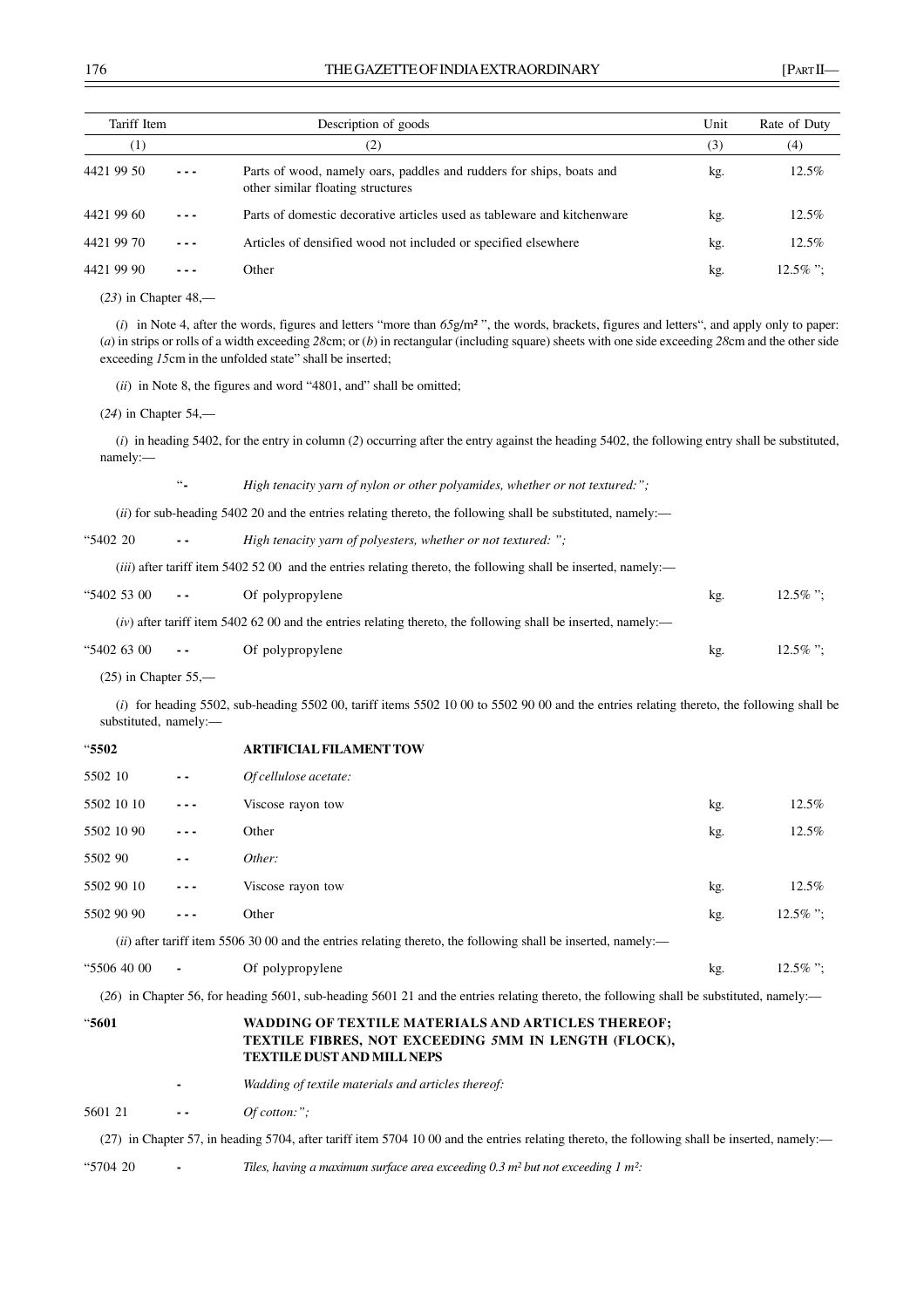| Tariff Item         |                                                                                                                                                                                                                                                                                                                                                                                              | Description of goods        | Unit           | Rate of Duty |
|---------------------|----------------------------------------------------------------------------------------------------------------------------------------------------------------------------------------------------------------------------------------------------------------------------------------------------------------------------------------------------------------------------------------------|-----------------------------|----------------|--------------|
| $_{\left(1\right)}$ |                                                                                                                                                                                                                                                                                                                                                                                              | (2)                         | (3)            | (4)          |
| 5704 20 10          | $\frac{1}{2} \frac{1}{2} \frac{1}{2} \frac{1}{2} \frac{1}{2} \frac{1}{2} \frac{1}{2} \frac{1}{2} \frac{1}{2} \frac{1}{2} \frac{1}{2} \frac{1}{2} \frac{1}{2} \frac{1}{2} \frac{1}{2} \frac{1}{2} \frac{1}{2} \frac{1}{2} \frac{1}{2} \frac{1}{2} \frac{1}{2} \frac{1}{2} \frac{1}{2} \frac{1}{2} \frac{1}{2} \frac{1}{2} \frac{1}{2} \frac{1}{2} \frac{1}{2} \frac{1}{2} \frac{1}{2} \frac{$ | Cotton                      | m <sup>2</sup> | $12.5\%$     |
| 5704 20 20          | $\frac{1}{2} \frac{1}{2} \frac{1}{2} \frac{1}{2} \frac{1}{2} \frac{1}{2} \frac{1}{2} \frac{1}{2} \frac{1}{2} \frac{1}{2} \frac{1}{2} \frac{1}{2} \frac{1}{2} \frac{1}{2} \frac{1}{2} \frac{1}{2} \frac{1}{2} \frac{1}{2} \frac{1}{2} \frac{1}{2} \frac{1}{2} \frac{1}{2} \frac{1}{2} \frac{1}{2} \frac{1}{2} \frac{1}{2} \frac{1}{2} \frac{1}{2} \frac{1}{2} \frac{1}{2} \frac{1}{2} \frac{$ | Woollen, other than artware | m <sup>2</sup> | $12.5\%$     |
| 5704 20 90          | $- - -$                                                                                                                                                                                                                                                                                                                                                                                      | Other                       | m <sup>2</sup> | $12.5\%$ ":  |

(*28*) in Chapter 60,––

(*i*) after Note 3, the following shall be inserted, namely:––

"Sub-heading Note:

Sub-heading 6005 35 covers fabrics of polyethylene monofilament or of polyester multifilament, weighing not less than  $30g/m^2$  and not more than  $55g/m^2$ , having a mesh size of not less than 20 holes/cm<sup>2</sup> and not more than 100 holes/cm<sup>2</sup>, and impregnated or coated with alpha-cypermethrin (ISO), chlorfenapyr (ISO), deltamethrin (INN, ISO), lambda-cyhalothrin (ISO), permethrin (ISO) or pirimiphosmethyl (ISO)." ;

(*ii*) for tariff items 6005 31 00 to 6005 34 00 and the entries relating thereto, the following shall be substituted, namely:––

| "6005 35 00 | $\sim$ $\sim$ | Fabrics specified in Sub-heading Note 1 to this Chapter | kg. | $12.5\%$    |
|-------------|---------------|---------------------------------------------------------|-----|-------------|
| 6005 36 00  | $ -$          | Other, unbleached or bleached                           | kg. | $12.5\%$    |
| 6005 37 00  | $ -$          | Other, dyed                                             | kg. | $12.5\%$    |
| 6005 38 00  | $ -$          | Other, of yarns of different colours                    | kg. | $12.5\%$    |
| 6005 39 00  | $ -$          | Other, printed                                          | kg. | $12.5\%$ ": |
|             |               |                                                         |     |             |

(*29*) in Chapter 63,––

(*i*) after Note 3, the following shall be inserted, namely:––

"Sub-heading Note:

Sub-heading 6304 20 covers articles made from fabrics, impregnated or coated with alpha-cypermethrin (ISO), chlorfenapyr (ISO), deltamethrin (INN, ISO), lambda-cyhalothrin (ISO), permethrin (ISO) or pirimiphosmethyl (ISO).";

(*ii*) in heading 6304, after tariff item 6304 19 90 and the entries relating thereto, the following shall be inserted, namely:––

| "6304 20 00 | Bed nets, of warp knit fabrics specified in Sub-heading Note 1 to this Chapter                      | $12.5\%$ ": |
|-------------|-----------------------------------------------------------------------------------------------------|-------------|
|             | $(30)$ in Chapter 68, in Note1, for clause (m), the following clause shall be substituted, namely:— |             |

| $\degree$ (m) |  | articles of heading 9602, if made of materials specified in Note 2 (b) to |  |
|---------------|--|---------------------------------------------------------------------------|--|
|               |  |                                                                           |  |

| . |                                                                                   |
|---|-----------------------------------------------------------------------------------|
|   | Chapter 96, or of heading 9606 (for example, buttons), of heading 9609 (for       |
|   | example, slate pencils), heading 9610 (for example, drawing slates) or of heading |
|   | 9620 (monopods, bipods, tripods and similar articles); or";                       |

(*31*) in Chapter 69,––

(*i*) for heading 6907, sub-heading 6907 10, tariff items 6907 10 10 and 6907 10 90, sub-heading 6907 90, tariff items 6907 90 10 and 6907 90 90 and the entries relating thereto, the following shall be substituted, namely:––

| "6907      |     | CERAMIC FLAGS AND PAVING, HEARTH OR WALL TILES; CERAMIC<br>MOSAIC CUBES AND THE LIKE, WHETHER OR NOT ON A BACKING;<br><b>FINISHING CERAMICS</b> |                |             |
|------------|-----|-------------------------------------------------------------------------------------------------------------------------------------------------|----------------|-------------|
|            |     | Flags and paving, hearth or wall tiles, other than those of sub-headings<br>$6907, 30$ and $6907, 40$ :                                         |                |             |
| 6907 21 00 |     | Of a water absorption coefficient by weight not exceeding 0.5%                                                                                  | m <sup>2</sup> | $12.5\%$    |
| 6907 22 00 | - - | Of a water absorption coefficient by weight exceeding 0.5% but not exceeding 10 %                                                               | m <sup>2</sup> | $12.5\%$    |
| 6907 23 00 | - - | Of a water absorption coefficient by weight exceeding 10%                                                                                       | m <sup>2</sup> | $12.5\%$    |
| 6907 30    |     | Mosaic cubes and the like, other than those of sub-heading 6907 40:                                                                             |                |             |
| 6907 30 10 |     | Mosaic cubes and the like, other than those of sub-heading 690740                                                                               | m <sup>2</sup> | $12.5\%$    |
| 690740     |     | Finishing ceramics:                                                                                                                             |                |             |
| 6907 40 10 |     | Finishing ceramics                                                                                                                              | m <sup>2</sup> | $12.5\%$ ": |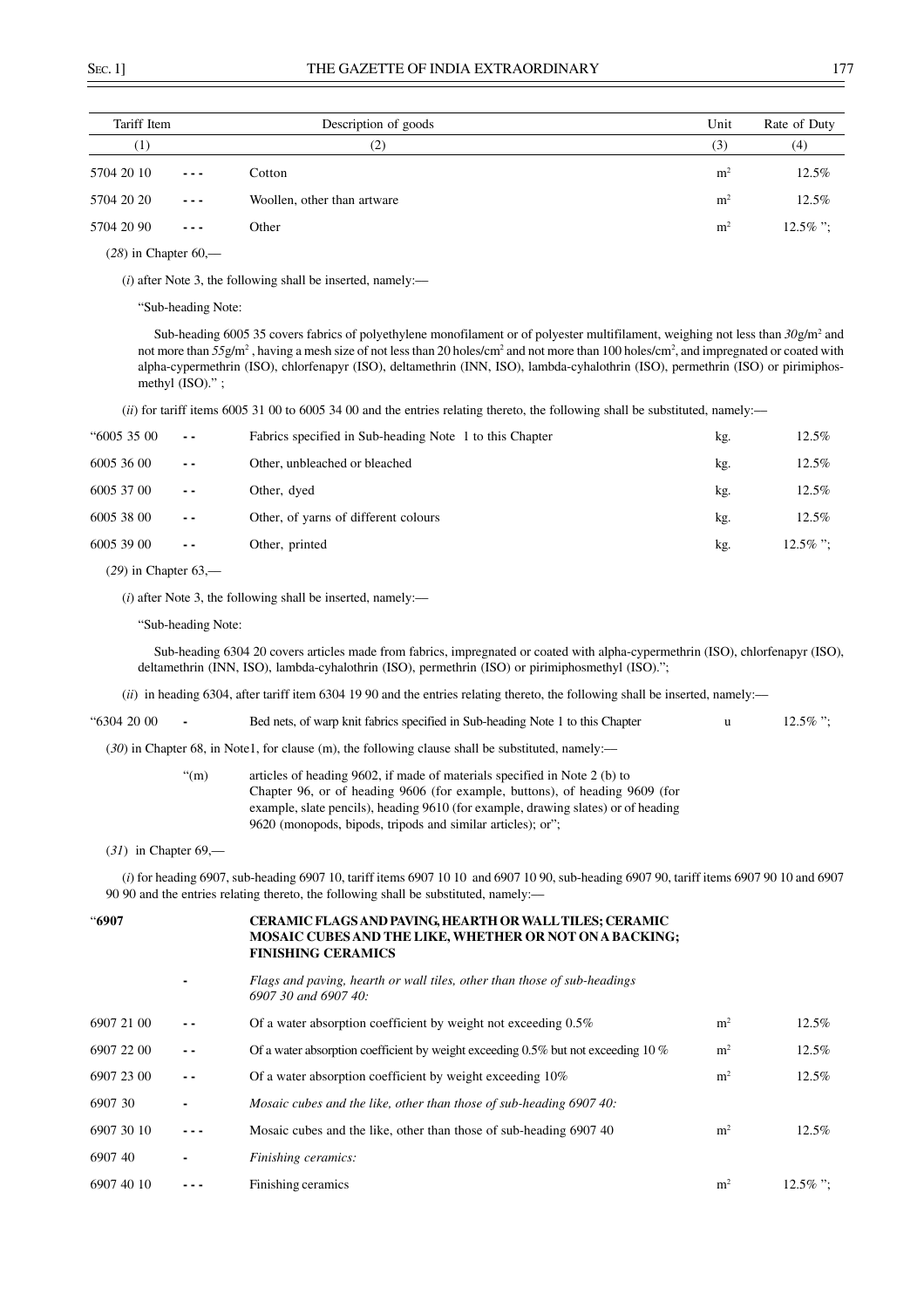| Tariff Item                    | goods<br>Ωr<br>וור<br>-----<br>$\sim$ $\sim$ | Unit | Rate<br>Juty<br>$\sim$      |
|--------------------------------|----------------------------------------------|------|-----------------------------|
| ٠.<br>$\overline{\phantom{a}}$ | ╰                                            |      | $\boldsymbol{\Lambda}$<br>┱ |

(*ii*) the heading 6908, sub-heading 6908 10, tariff items 6908 10 10 to 6908 10 90, sub-heading 6908 90 and tariff items 6908 90 10 to 6908 90 90 and the entries relating thereto shall be omitted;

(*32*) in Section XV, in Note 1, for clause (*m*), the following clause shall be substituted, namely:––

- "(m) hand sieves, buttons, pens, pencil-holders, pen nibs, monopods, bipods, tripods and similar articles or other articles of Chapter 96 (miscellaneous manufactured articles); or";
- (*33*) in Chapter 74, in Note 1, for clause (*c*), the following clause shall be substituted, namely:––
	- "( c ) *Master alloys* Alloys containing with other elements more than 10 per cent. by weight, of copper not usefully malleable and commonly used as an additive in the manufacture of other alloys or as de-oxidants, de-sulphuring agents or for similar uses in the metallurgy of non-ferrous metals. However, copper phosphide (phosphor copper) containing more than 15% by weight of phosphorous falls in heading 2853.";

(*34*) in Chapter 82, for the entry in column (*2*) occurring against the heading 8205, for the words "MACHINE TOOLS", the words "MACHINE-TOOLS OR WATER-JET CUTTING MACHINES" shall be substituted;

(*35*) in Chapter 83, for the entry occurring against heading 8308, the following shall be substituted, namely:––

"**8308 CLASPS, FRAMES WITH CLASPS, BUCKLES, BUCKLE-CLASPS, HOOKS, EYES, EYELETS AND THE LIKE, OF BASE METAL, OF A KIND USED FOR CLOTHING OR CLOTHING ACCESSORIES, FOOTWEAR, JEWELLERY, WRIST WATCHES, BOOKS, AWNINGS, LEATHER GOODS, TRAVEL GOODS OR SADDLERY OR FOR OTHER MADE UP ARTICLES; TUBULAR OR BIFURCATED RIVETS, OF BASE METAL; BEADS AND SPANGLES, OF BASE METAL ";**

(*36*) in Section XVI, in Note 1, for clause (*q*), the following clause shall be substituted, namely:––

"(q) typewriter or similar ribbons, whether or not on spools or in cartridges (classified according to their constituent material, or in heading 9612 if inked or otherwise prepared for giving impressions), or monopods, bipods, tripods and similar articles, of heading 9620.";

(*37*) in Chapter 84,––

(*i*) in Note 1,––

- (*A*) in clause (*f*), the word "or" shall be omitted;
- ( $B$ ) after clause ( $f$ ), the following clause shall be inserted, namely:—

"(*g*) radiators for the articles of Section XVII; or";

(*C*) the existing clause (*g*) shall be re-lettered as (*h*);

(*ii*) in Note 2, in clause (*e*), for the words "machinery or plant", the words "machinery, plant or laboratory equipment" shall be substituted;

(*iii*) in Note 9, for clause (*A*), the following clause shall be substituted, namely:––

'(A) Notes 9(a) and 9(b) to Chapter 85 also apply with respect to the expressions "semiconductor devices" and "electronic integrated circuits", respectively, as used in this Note and in heading 8486. However, for the purposes of this Note and of heading 8486, the expression "semiconductor devices" also covers photosensitive semiconductor devices and light-emitting diodes (LED).';

(*iv*) in Sub-heading Notes,—

(*A*) the following new Sub-heading Note 1 shall be inserted, namely:––

'1. For the purposes of sub-heading 8465 20, the term "machining centres" applies only to machine-tools for working wood, cork, bone, hard rubber, hard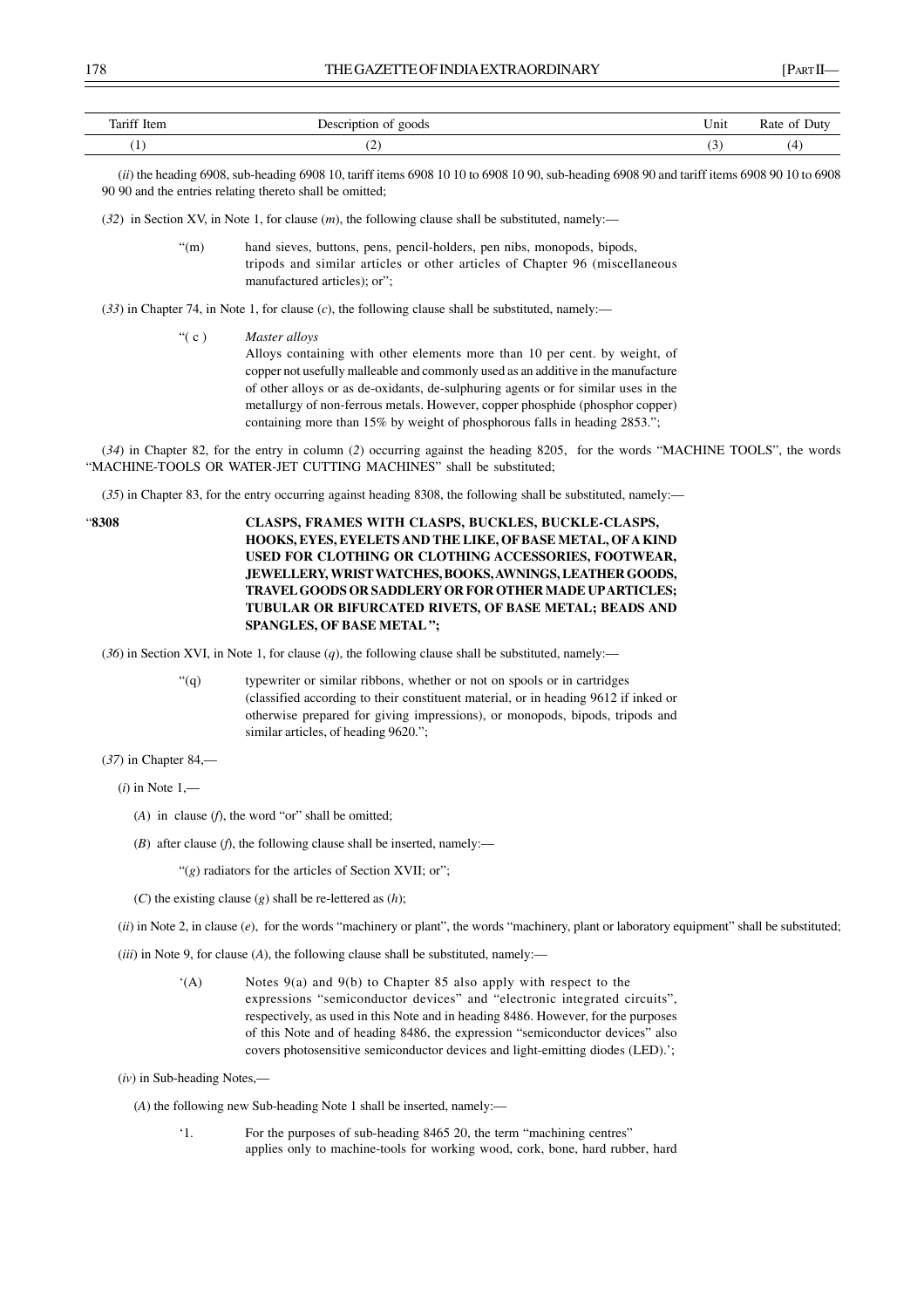| Tariff Item |                              | Description of goods                                                                                                                                                                                                                                                                                                                                                                                                                                                                                             | Unit | Rate of Duty |
|-------------|------------------------------|------------------------------------------------------------------------------------------------------------------------------------------------------------------------------------------------------------------------------------------------------------------------------------------------------------------------------------------------------------------------------------------------------------------------------------------------------------------------------------------------------------------|------|--------------|
| (1)         |                              | (2)                                                                                                                                                                                                                                                                                                                                                                                                                                                                                                              | (3)  | (4)          |
|             |                              | plastics or similar hard materials, which can carry out different types of machining<br>operations by automatic tool change from a magazine or the like in conformity<br>with a machining programme.';                                                                                                                                                                                                                                                                                                           |      |              |
|             |                              | (B) the existing Sub-heading Note 1 shall be re-numbered as Sub-heading Note 2 and after Sub-heading Note 2 as so re-numbered, the<br>following Sub-heading Note shall be inserted, namely:-                                                                                                                                                                                                                                                                                                                     |      |              |
|             | $\cdot$ 3.                   | For the purposes of sub-heading 8481 20, the expression "valves for<br>oleohydraulic or pneumatic transmissions" means valves which are used<br>specifically in the transmission of "fluid power" in a hydraulic or pneumatic<br>system, where the energy source is supplied in the form of pressurised fluids<br>(liquid or gas). These valves may be of any type (for example, pressure-reducing<br>type, check type). Sub-heading 8481 20 takes precedence over all other sub-<br>headings of heading 8481.'; |      |              |
|             |                              | (C) the existing Sub-heading Note 2 shall be re-numbered as Sub-heading Note 4;                                                                                                                                                                                                                                                                                                                                                                                                                                  |      |              |
| namely:-    |                              | $(v)$ in heading 8415, for sub-heading 8415 10 and the entries relating thereto, the following shall be substituted,                                                                                                                                                                                                                                                                                                                                                                                             |      |              |
| '8415 10    |                              | Of a kind designed to be fixed to a window, wall, ceiling or floor,<br>self-contained or "split-system":';                                                                                                                                                                                                                                                                                                                                                                                                       |      |              |
|             | $(vi)$ in heading 8424,—     |                                                                                                                                                                                                                                                                                                                                                                                                                                                                                                                  |      |              |
|             |                              | (a) after tariff item 8424 30 00 and the entries relating thereto, the following shall be inserted, namely:—                                                                                                                                                                                                                                                                                                                                                                                                     |      |              |
|             | $\epsilon\epsilon_{\perp}$   | Agricultural or horticultural sprayers:                                                                                                                                                                                                                                                                                                                                                                                                                                                                          |      |              |
| 8424 41 00  |                              | Portable sprayers                                                                                                                                                                                                                                                                                                                                                                                                                                                                                                | u    | Nil          |
| 8424 49 00  |                              | Other                                                                                                                                                                                                                                                                                                                                                                                                                                                                                                            | u    | $Nil$ ";     |
|             |                              | (b) for tariff item 8424 81 00 and the entries relating thereto, the following shall be substituted, namely:—                                                                                                                                                                                                                                                                                                                                                                                                    |      |              |
| "8424 82 00 |                              | Agricultural or horticultural                                                                                                                                                                                                                                                                                                                                                                                                                                                                                    | u    | $Nil$ ";     |
|             | $(vii)$ in heading 8432,—    |                                                                                                                                                                                                                                                                                                                                                                                                                                                                                                                  |      |              |
|             |                              | (a) for tariff item 8432 30 00 and the entries relating thereto, the following shall be substituted, namely:—                                                                                                                                                                                                                                                                                                                                                                                                    |      |              |
|             | 66_                          | Seeders, planters and transplanters:                                                                                                                                                                                                                                                                                                                                                                                                                                                                             |      |              |
| 8432 31 00  |                              | No-till direct seeders, planters and transplanters                                                                                                                                                                                                                                                                                                                                                                                                                                                               | u    | Nil          |
| 8432 39 00  |                              | Other                                                                                                                                                                                                                                                                                                                                                                                                                                                                                                            | u    | Nil";        |
|             |                              | (b) for tariff item 8432 40 00 and the entries relating thereto, the following shall be substituted, namely:—                                                                                                                                                                                                                                                                                                                                                                                                    |      |              |
|             | $66 -$                       | Manure spreaders and fertiliser distributors:                                                                                                                                                                                                                                                                                                                                                                                                                                                                    |      |              |
| 8432 41 00  |                              | Manure spreaders                                                                                                                                                                                                                                                                                                                                                                                                                                                                                                 | u    | Nil          |
| 8432 42 00  |                              | Fertiliser distributors                                                                                                                                                                                                                                                                                                                                                                                                                                                                                          | u    | $Nil$ ";     |
|             |                              | <i>(viii)</i> for heading 8442 and the entries relating thereto, the following shall be substituted, namely:—                                                                                                                                                                                                                                                                                                                                                                                                    |      |              |
| "8442"      |                              | MACHINERY, APPARATUS AND EQUIPMENT (OTHER THAN THE<br>MACHINES OF HEADINGS 8456 TO 8465) FOR PREPARING OR MAKING<br>PLATES, PRINTING COMPONENTS; PLATES, CYLINDERS AND<br>LITHOGRAPHIC STONES, PREPARED FOR PRINTING PURPOSES<br>(FOR EXAMPLE, PLANED, GRAINED OR POLISHED)";                                                                                                                                                                                                                                    |      |              |
|             | $(ix)$ in heading 8456,—     |                                                                                                                                                                                                                                                                                                                                                                                                                                                                                                                  |      |              |
|             |                              | (a) for tariff item 8456 10 00 and the entries relating thereto, the following shall be substituted, namely:—                                                                                                                                                                                                                                                                                                                                                                                                    |      |              |
|             | $\mathbf{66}_{\blacksquare}$ | Operated by laser or other light or photon beam processes:                                                                                                                                                                                                                                                                                                                                                                                                                                                       |      |              |
| 8456 11 00  |                              | Operated by laser                                                                                                                                                                                                                                                                                                                                                                                                                                                                                                | u    | 12.5%        |
| 8456 12 00  | $ -$                         | Operated by other light or photon beam processes                                                                                                                                                                                                                                                                                                                                                                                                                                                                 | u    | $12.5\%$ ";  |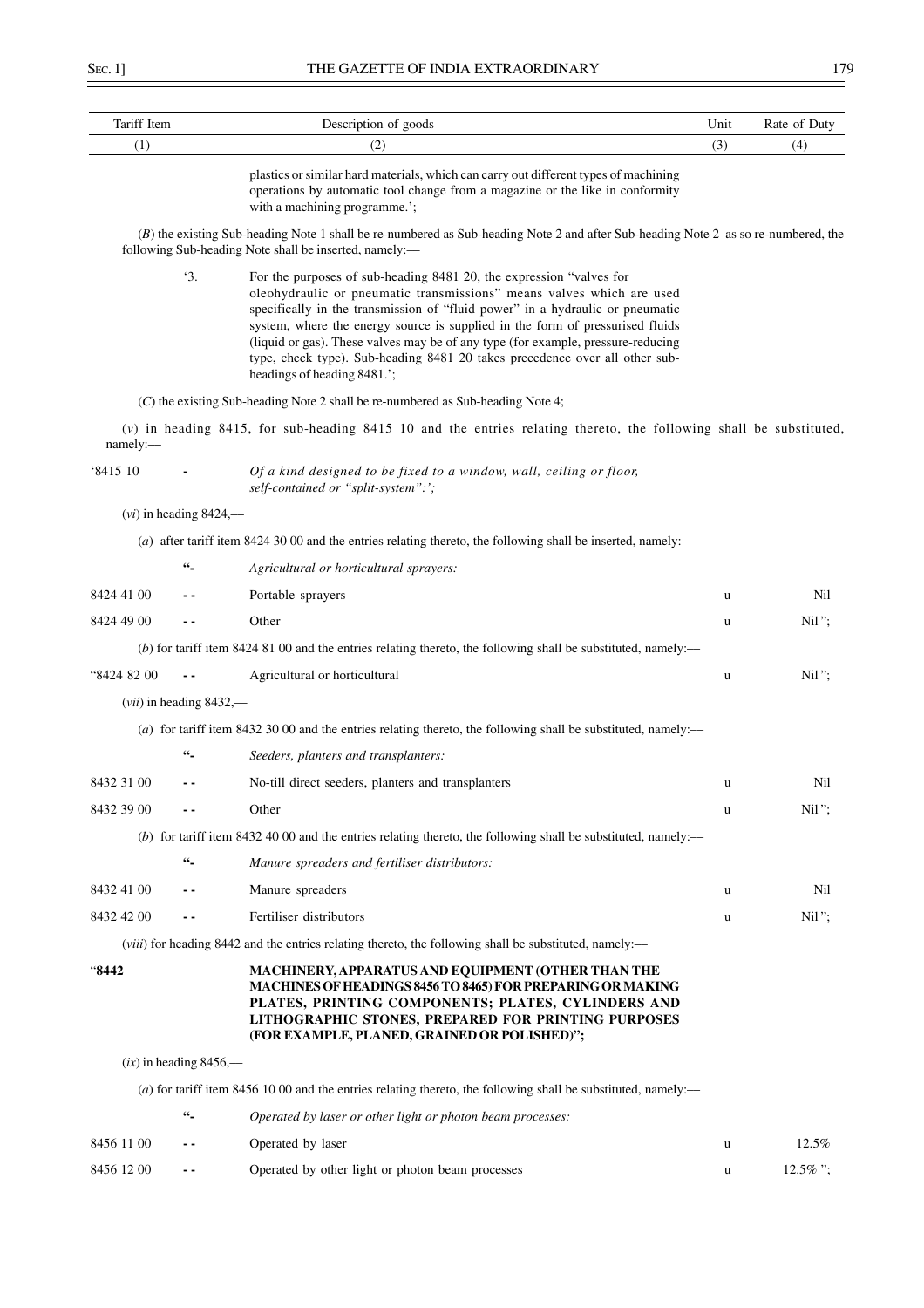| Tariff Item |                   | Description of goods                                                                                                                       | Unit | Rate of Duty |
|-------------|-------------------|--------------------------------------------------------------------------------------------------------------------------------------------|------|--------------|
| (1)         |                   | (2)                                                                                                                                        | (3)  | (4)          |
|             |                   | (b) after tariff item 8456 30 00 and the entries relating thereto, the following shall be inserted, namely:—                               |      |              |
| "8456 40 00 |                   | Operated by plasma arc processes                                                                                                           | u    | 12.5%        |
| 8456 50 00  |                   | Water-jet cutting machines                                                                                                                 | u    | $12.5\%$ ";  |
| namely:-    |                   | $(x)$ for sub-heading 8459 40, tariff items 8459 40 10 to 8459 40 90 and the entries relating thereto, the following shall be substituted, |      |              |
|             | $\mathfrak{cc}_-$ | Other boring machines:                                                                                                                     |      |              |
| 845941      |                   | Numerically controlled:                                                                                                                    |      |              |
| 8459 41 10  |                   | Jig boring machines, horizontal                                                                                                            | u    | 12.5%        |
| 8459 41 20  |                   | Fine boring machines, horizontal                                                                                                           | u    | 12.5%        |
| 8459 41 30  |                   | Fine boring machines, vertical                                                                                                             | u    | 12.5%        |
| 8459 41 90  |                   | Other                                                                                                                                      | u    | 12.5%        |
| 8459 49     |                   | Other:                                                                                                                                     |      |              |
| 8459 49 10  |                   | Jig boring machines, horizontal                                                                                                            | u    | 12.5%        |
| 8459 49 20  |                   | Fine boring machines, horizontal                                                                                                           | u    | 12.5%        |
| 8459 49 30  |                   | Fine boring machines, vertical                                                                                                             | u    | 12.5%        |
| 8459 49 90  |                   | Other                                                                                                                                      | u    | $12.5\%$ ";  |

(*xi*) for heading 8460, tariff items 8460 11 00 to 8460 21 00, sub-heading 8460 29, tariff items 8460 29 10 to 8460 29 90 and the entries relating thereto, the following shall be substituted, namely:––

| "8460       |     | <b>MACHINE-TOOLS FOR DEBURRING, SHARPENING, GRINDING,</b><br>HONING, LAPPING, POLISHING OR OTHERWISE FINISHING METAL,<br>OR CERMETS BY MEANS OF GRINDING STONES, ABRASIVES OR<br>POLISHING PRODUCTS, OTHER THAN GEAR CUTTING, GEAR<br><b>GRINDING OR GEAR FINISHING MACHINES OF HEADING 8461</b> |              |             |  |
|-------------|-----|--------------------------------------------------------------------------------------------------------------------------------------------------------------------------------------------------------------------------------------------------------------------------------------------------|--------------|-------------|--|
|             |     | Flat-surface grinding machines:                                                                                                                                                                                                                                                                  |              |             |  |
| 8460 12 00  | - - | Numerically controlled                                                                                                                                                                                                                                                                           | u            | 12.5%       |  |
| 8460 19 00  | - - | Other                                                                                                                                                                                                                                                                                            | <b>u</b>     | $12.5\%$    |  |
|             |     | Other grinding machines:                                                                                                                                                                                                                                                                         |              |             |  |
| 8460 22 00  | - - | Centreless grinding machines, numerically controlled                                                                                                                                                                                                                                             | <b>u</b>     | 12.5%       |  |
| 8460 23 00  | - - | Other cylindrical grinding machines, numerically controlled                                                                                                                                                                                                                                      | u            | 12.5%       |  |
| 8460 24 00  | - - | Other, numerically controlled                                                                                                                                                                                                                                                                    | u            | 12.5%       |  |
| 8460 29     | . . | Other:                                                                                                                                                                                                                                                                                           |              |             |  |
| 8460 29 10  | --- | Cylindrical grinders                                                                                                                                                                                                                                                                             | u            | 12.5%       |  |
| 8460 29 20  |     | Internal grinders                                                                                                                                                                                                                                                                                | <b>u</b>     | 12.5%       |  |
| 8460 29 30  |     | Centreless grinders                                                                                                                                                                                                                                                                              | u            | 12.5%       |  |
| 8460 29 40  |     | Profile grinders                                                                                                                                                                                                                                                                                 | u            | 12.5%       |  |
| 8460 29 90  |     | Other                                                                                                                                                                                                                                                                                            | $\mathbf{u}$ | $12.5\%$ ": |  |
|             |     | $(xii)$ after tariff item 8465 10 00 and the entries relating thereto, the following shall be inserted, namely:—                                                                                                                                                                                 |              |             |  |
| "8465 20 00 |     | Machining centres                                                                                                                                                                                                                                                                                | u            | $12.5\%$ ": |  |

(*xiii*) in heading 8466,––

(*a*) for heading 8466, and the entries relating thereto, the following shall be substituted, namely:-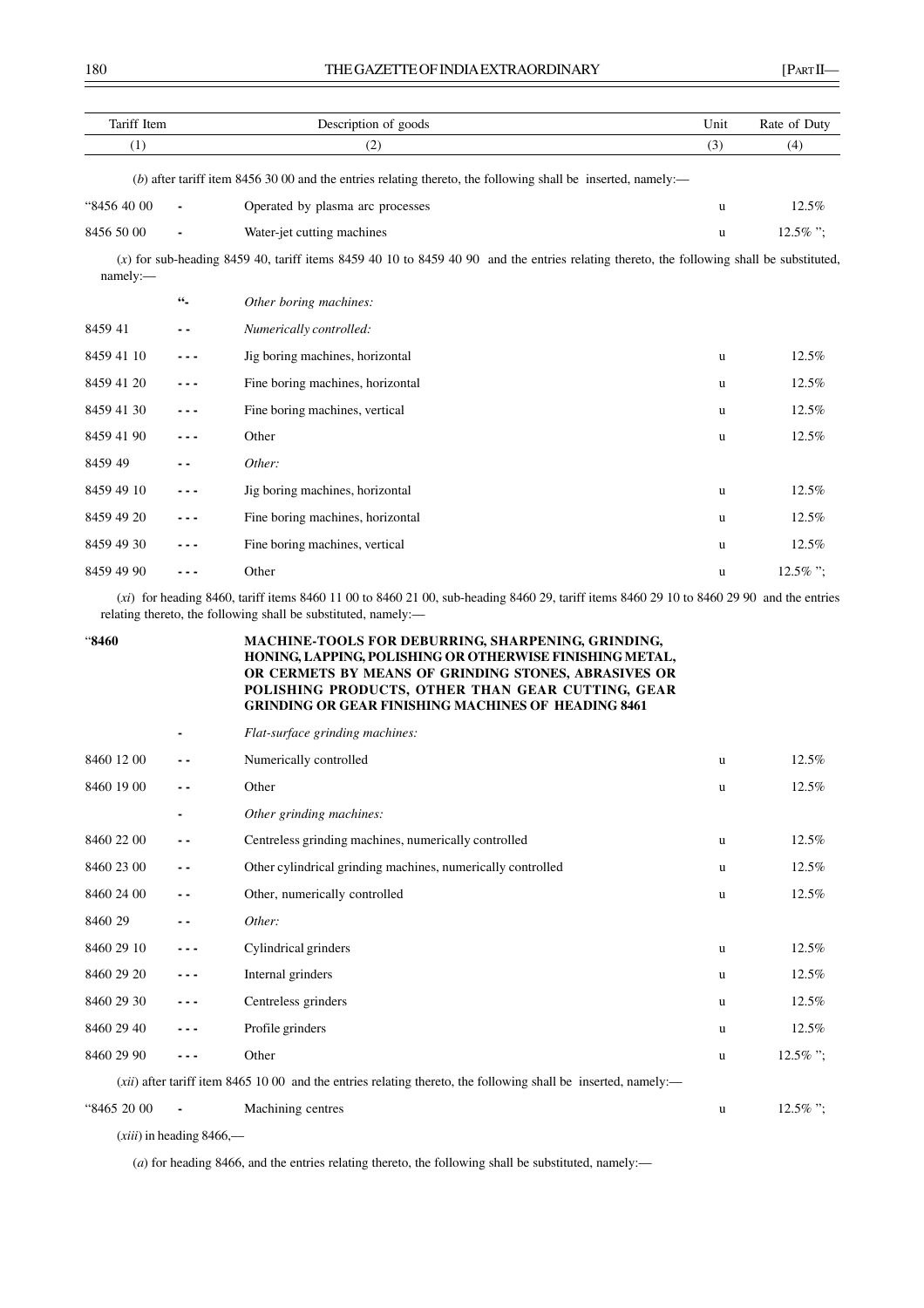| Tariff Item                                                                                                                                                                                                                                                                                                                                    |  | Description of goods                                                                                                                    | Unit | Rate of Duty |
|------------------------------------------------------------------------------------------------------------------------------------------------------------------------------------------------------------------------------------------------------------------------------------------------------------------------------------------------|--|-----------------------------------------------------------------------------------------------------------------------------------------|------|--------------|
| (1)                                                                                                                                                                                                                                                                                                                                            |  | (2)                                                                                                                                     | (3)  | (4)          |
| <b>PARTS AND ACCESSORIES SUITABLE FOR USE SOLELY OR</b><br>"8466<br>PRINCIPALLY WITH THE MACHINES OF HEADINGS 8456 TO 8465<br><b>INCLUDING WORK OR TOOL HOLDERS, SELF-OPENING DIEHEADS,</b><br>DIVIDING HEADS AND OTHER SPECIAL ATTACHMENTS FOR THE<br><b>MACHINES; TOOL HOLDERS FOR ANY TYPE OF TOOL, FOR</b><br><b>WORKING IN THE HAND";</b> |  |                                                                                                                                         |      |              |
|                                                                                                                                                                                                                                                                                                                                                |  | (b) for sub-heading 8466 30 and the entries relating thereto, the following shall be substituted, namely:—                              |      |              |
| "8466 30                                                                                                                                                                                                                                                                                                                                       |  | Dividing heads and other special attachments for machines:";                                                                            |      |              |
|                                                                                                                                                                                                                                                                                                                                                |  | $(xiv)$ the heading 8469, sub-heading 8469 00, tariff items 8469 00 10 to 8469 00 90 and the entries relating thereto shall be omitted; |      |              |
| namely:                                                                                                                                                                                                                                                                                                                                        |  | $(xv)$ in heading 8472, for tariff item 8472 90 90 and the entries relating thereto the following shall be substituted,                 |      |              |
|                                                                                                                                                                                                                                                                                                                                                |  | Other:                                                                                                                                  |      |              |
| 8472 90 91                                                                                                                                                                                                                                                                                                                                     |  | Word-processing machines                                                                                                                | u    | $12.5\%$     |

| 8472 90 92 | $\frac{1}{2} \left( \frac{1}{2} \right) \left( \frac{1}{2} \right) \left( \frac{1}{2} \right) \left( \frac{1}{2} \right) \left( \frac{1}{2} \right)$ | Automatic typewriters                       | u | 12.5%       |
|------------|------------------------------------------------------------------------------------------------------------------------------------------------------|---------------------------------------------|---|-------------|
| 8472 90 93 | $\sim$ $\sim$ $\sim$ $\sim$                                                                                                                          | Braille typewriters, electric               | u | Nil         |
| 8472 90 94 | $\frac{1}{2} \left( \frac{1}{2} \right) \left( \frac{1}{2} \right) \left( \frac{1}{2} \right) \left( \frac{1}{2} \right) \left( \frac{1}{2} \right)$ | Braille typewriters, non-electric           | u | Nil         |
| 8472 90 95 | $\sim$ $\sim$ $\sim$ $\sim$                                                                                                                          | Other typewriters, electric or non-electric | u | $12.5\%$    |
| 8472 90 99 | $\cdots$                                                                                                                                             | Other                                       | u | $12.5\%$ ": |
|            |                                                                                                                                                      |                                             |   |             |

(*xvi*) in heading 8473,––

(*a*) for heading 8473 and the entries relating thereto, the following shall be substituted, namely:—

## "**8473 PARTS AND ACCESSORIES (OTHER THAN COVERS, CARRYING CASES AND THE LIKE) SUITABLE FOR USE SOLELY OR PRINCIPALLY WITH MACHINES OF HEADINGS 8470 TO 8472";**

(*b*) the tariff item 8473 10 00 and the entries relating thereto shall be omitted;

(*c*) for tariff item 8473 50 00 and the entries relating thereto, the following shall be substituted, namely:––

| "8473 50 00 | Parts and accessories equally suitable for use with the machines of two | $12.5\%$ "; |
|-------------|-------------------------------------------------------------------------|-------------|
|             | or more of the headings 8470 to 8472                                    |             |

(*38*) in Chapter 85,––

- $(i)$  in the Notes, after Note 2, the following shall be inserted, namely:—
	- '3**.** For the purposes of heading 8507, the expression "electric accumulators" includes those presented with ancillary components which contribute to the accumulator's function of storing and supplying energy or protect it from damage, such as electrical connectors, temperature control devices (for example, thermistors) and circuit protection devices. They may also include a portion of the protective housing of the goods in which they are to be used.';
- (*ii*) the existing Notes 3, 4, 5, 6, 7, 8 and 9 shall respectively be re-numbered as 4, 5, 6, 7, 8, 9 and 10;
- (*iii*) in Note 9 as so re-numbered, in clause (b), after sub-clause (iii), the following new sub-clause shall be inserted, namely:-
	- '(iv) Multi-component integrated circuits (MCOs): a combination of one or more monolithic, hybrid, or multi-chip integrated circuits with at least one of the following components: silicon-based sensors, actuators, oscillators, resonators or combinations thereof, or components performing the functions of articles classifiable under heading 8532, 8533, 8541, or inductors classifiable under heading 8504, formed to all intents and purposes indivisibly into a single body like an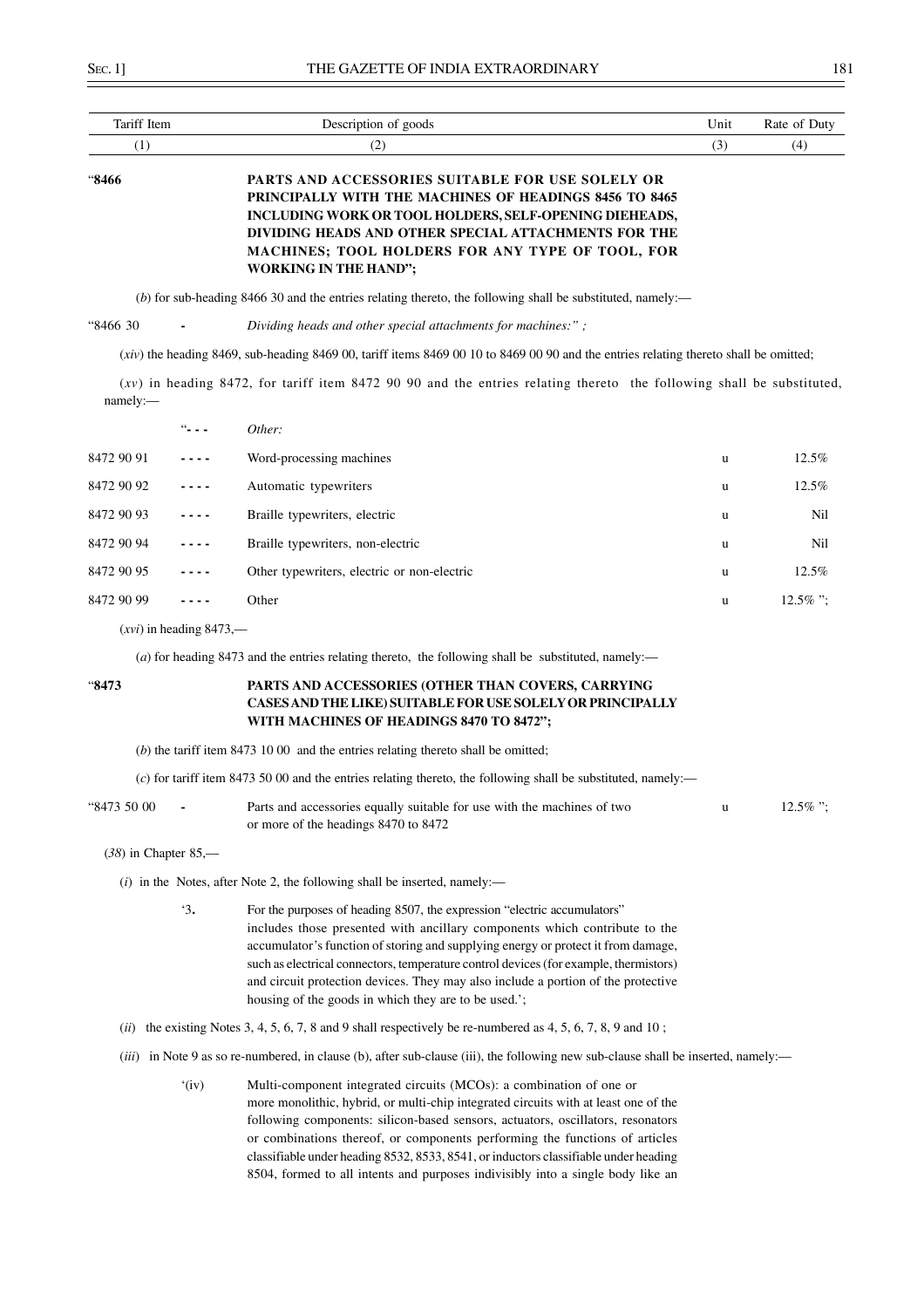| Tariff Item              | goods<br>…<br>$-$<br>.<br>$\sim$ $\sim$ $\sim$ $\sim$ | Unit     | Jutv<br>kate of |
|--------------------------|-------------------------------------------------------|----------|-----------------|
| $\sim$<br>$\overline{ }$ | c                                                     | <b>∪</b> |                 |

integrated circuit, as a component of a kind used for assembly onto a printed circuit board (PCB) or other carrier, through the connecting of pins, leads, balls, lands, bumps, or pads.

For the purpose of this definition:

(*1*) "Components" may be discrete, manufactured independently then assembled onto the rest of the MCO, or integrated into other components.

(*2*) "Silicon based" means built on a silicon substrate, or made of silicon materials, or manufactured onto integrated circuit die.

(*3*) (*a*) "Silicon based sensors" consist of microelectronic or mechanical structures that are created in the mass or on the surface of a semiconductor and that have the function of detecting physical or chemical quantities and transducing these into electric signals, caused by resulting variations in electric properties or displacement of a mechanical structure. "Physical or chemical quantities" relates to real world phenomena, such as pressure, acoustic waves, acceleration, vibration, movement, orientation, strain, magnetic field strength, electric field strength, light, radioactivity, humidity, flow, chemicals concentration, etc.

 (*b*) "Silicon based actuators" consist of microelectronic and mechanical structures that are created in the mass or on the surface of a semiconductor and that have the function of converting electrical signals into physical movement.

 (*c*) "Silicon based resonators" are components that consist of microelectronic or mechanical structures that are created in the mass or on the surface of a semiconductor and have the function of generating a mechanical or electrical oscillation of a predefined frequency that depends on the physical geometry of these structures in response to an external input.

 (*d*) "Silicon based oscillators" are active components that consist of microelectronic or mechanical structures that are created in the mass or on the surface of a semiconductor and that have the function of generating a mechanical or electrical oscillation of a predefined frequency that depends on the physical geometry of these structures.';

 $(iv)$  in heading 8528, for tariff items 8528 41 00 to 8528 69 00 and the entries relating thereto, the following shall be substituted, namely:-

| "8528 42 00 |                          | Capable of directly connecting to and designed for use with an automatic<br>data processing machine of heading 8471 | <b>u</b> | 12.5%       |
|-------------|--------------------------|---------------------------------------------------------------------------------------------------------------------|----------|-------------|
| 8528 49 00  |                          | Other                                                                                                               | <b>u</b> | $12.5\%$    |
|             |                          | Other monitors:                                                                                                     |          |             |
| 8528 52 00  |                          | Capable of directly connecting to and designed for use with an automatic<br>data processing machine of heading 8471 | u        | 12.5%       |
| 8528 59 00  |                          | Other                                                                                                               | u        | $12.5\%$    |
|             |                          | Projectors:                                                                                                         |          |             |
| 8528 62 00  |                          | Capable of directly connecting to and designed for use with an automatic<br>data processing machine of heading 8471 | <b>u</b> | $12.5\%$    |
| 8528 69 00  |                          | Other                                                                                                               | u        | $12.5\%$ "; |
|             |                          | $(v)$ for tariff item 8531 20 00 and the entries relating thereto, the following shall be substituted, namely:—     |          |             |
| "8531 20 00 |                          | Indicator panels incorporating liquid crystal devices (LCD) or light-emitting<br>diodes (LED)                       | u        | $12.5\%$ "; |
|             | $(vi)$ in heading 8539,— |                                                                                                                     |          |             |
|             |                          | (a) for heading 8539 and the entries relating thereto, the following shall be substituted, namely:—                 |          |             |
|             |                          |                                                                                                                     |          |             |

"**8539 ELECTRIC FILAMENT OR DISCHARGE LAMPS INCLUDING SEALED**

**BEAM LAMP UNITS AND ULTRA-VIOLET OR INFRA-RED LAMPS, ARC LAMPS; LIGHT-EMITTING DIODE (LED) LAMPS";**

(*b*) after tariff item 8539 49 00 and the entries relating thereto, the following shall be inserted, namely:—

"8539 50 00 **-** Light-emitting diode (LED) lamps u 12.5% ";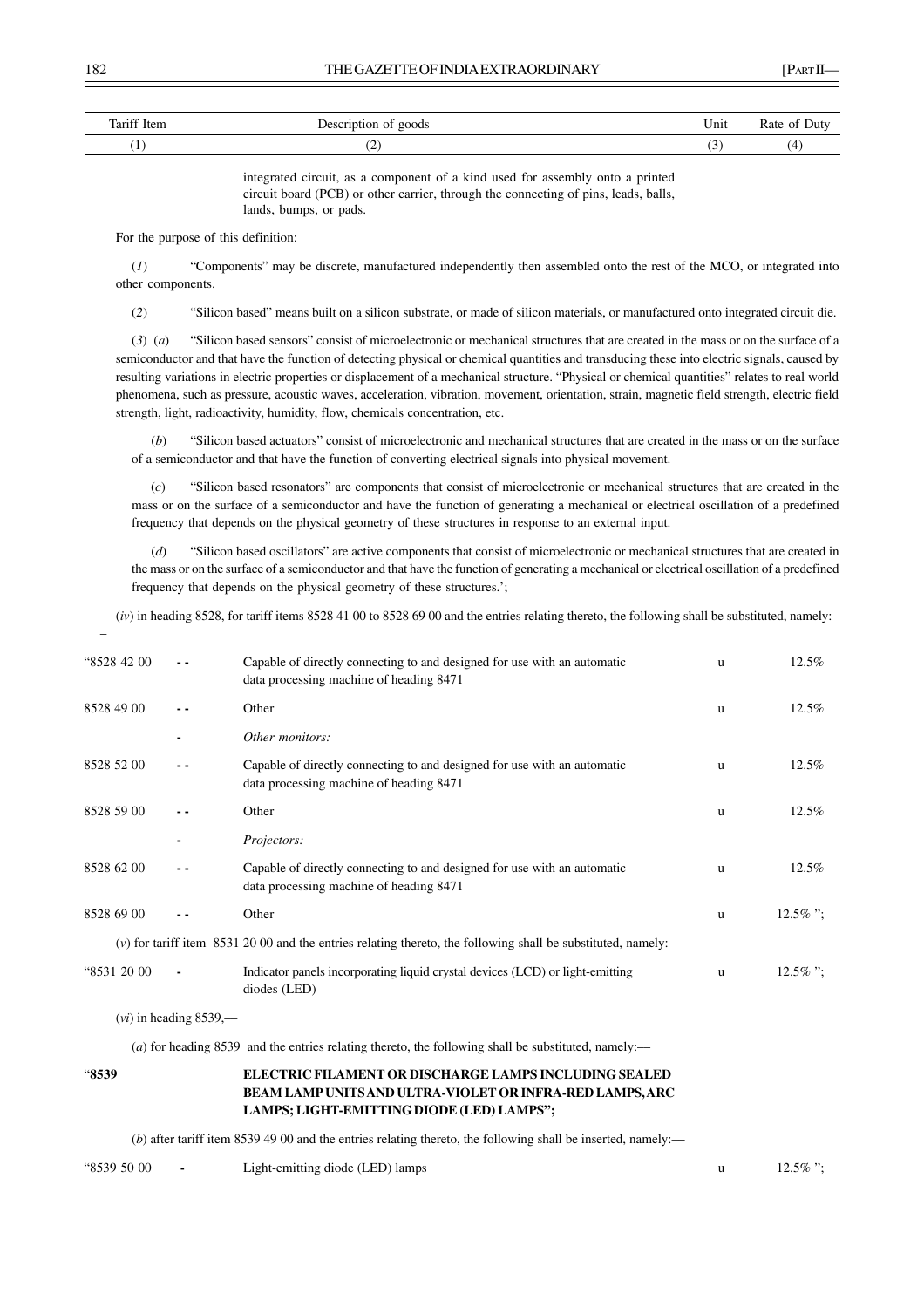|  | ۰, | ٩<br>× |
|--|----|--------|
|  |    |        |

| Tariff Item            |                           | Description of goods                                                                                                                                                                                                                                                   | Unit        | Rate of Duty |
|------------------------|---------------------------|------------------------------------------------------------------------------------------------------------------------------------------------------------------------------------------------------------------------------------------------------------------------|-------------|--------------|
| (1)                    |                           | (2)                                                                                                                                                                                                                                                                    | (3)         | (4)          |
|                        | $(vii)$ in heading 8541,— |                                                                                                                                                                                                                                                                        |             |              |
|                        |                           | (a) for heading $8541$ and the entries relating thereto, the following shall be substituted, namely:—                                                                                                                                                                  |             |              |
| "8541                  |                           | DIODES, TRANSISTORS AND SIMILAR SEMI-CONDUCTOR DEVICES;<br>PHOTOSENSITIVE SEMI-CONDUCTOR DEVICES; INCLUDING<br>PHOTO VOLTAIC CELLS, WHETHER OR NOT ASSEMBLED IN<br>MODULES OR MADE UP INTO PANELS; LIGHT-EMITTING DIODES<br>(LED); MOUNTED PIEZO-ELECTRIC CRYSTALS";   |             |              |
|                        |                           | $(b)$ for tariff item 8541 10 00 and the entries relating thereto, the following shall be substituted, namely:—                                                                                                                                                        |             |              |
| "8541 10 00            |                           | Diodes, other than photosensitive or light-emitting diodes (LED)                                                                                                                                                                                                       | $\mathbf u$ | $12.5\%$ ";  |
|                        |                           | $(c)$ for sub-heading 8541 40 and the entries relating thereto, the following shall be substituted, namely:—                                                                                                                                                           |             |              |
| "8541 40               |                           | Photosensitive semi-conductor devices, including photo voltaic cells<br>whether or not assembled in modules or made up into panels; light-emitting<br>$diodes$ (LED):";                                                                                                |             | $"$ ;        |
|                        |                           | (39) in Section XVII, in Note 2, for clause $(e)$ , the following clause shall be substituted, namely:—                                                                                                                                                                |             |              |
|                        | $"$ (e)                   | machines and apparatus of headings 8401 to 8479, or parts thereof,<br>other than the radiators for the articles of this Section, articles of heading 8481 or<br>8482 or, provided they constitute integral parts of engines and motors, articles of<br>heading 8483;"; |             |              |
| $(40)$ in Chapter 87,— |                           |                                                                                                                                                                                                                                                                        |             |              |
|                        | $(i)$ in heading 8701,—   |                                                                                                                                                                                                                                                                        |             |              |
|                        |                           | (a) for tariff item 8701 10 00, the following shall be substituted, namely:—                                                                                                                                                                                           |             |              |
| "8701 10 00            |                           | Single axle tractors                                                                                                                                                                                                                                                   | $\mathbf u$ | $12.5\%$ ";  |
| namely:-               |                           | (b) for sub-heading 8701 90, tariff items 8701 90 10 and 8701 90 90 and the entries relating thereto, the following shall be substituted,                                                                                                                              |             |              |
|                        | $\ddotsc$                 | Other, of an engine power:                                                                                                                                                                                                                                             |             |              |
| 8701 91 00             | - -                       | Not exceeding 18 kW                                                                                                                                                                                                                                                    | u           | 12.5%        |
| 8701 92 00             |                           | Exceeding 18 kW but not exceeding 37 kW                                                                                                                                                                                                                                | u           | 12.5%        |
| 8701 93 00             | $\sim$ $\sim$             | Exceeding 37 kW but not exceeding 75 kW                                                                                                                                                                                                                                | u           | 12.5%        |
| 8701 94 00             |                           | Exceeding 75 kW but not exceeding 130 kW                                                                                                                                                                                                                               | u           | $12.5\%$     |
| 8701 95 00             |                           | Exceeding 130 kW                                                                                                                                                                                                                                                       | u           | $12.5\%$ ";  |
|                        |                           | (ii) in heading 8702, for sub-heading 8702 10, tariff items 8702 10 11 to 8702 10 99, sub-heading 8702 90, tariff items 8702 90 11 to 8702<br>90 99, the following shall be substituted, namely:-                                                                      |             |              |
| "8702 10               |                           | With only compression-ignition internal combustion piston engine<br>(diesel or semi-diesel):                                                                                                                                                                           |             |              |
|                        |                           | Vehicles for transport of not more than 13 persons, including the driver:                                                                                                                                                                                              |             |              |
| 8702 10 11             |                           | Integrated monocoque vehicle, air-conditioned                                                                                                                                                                                                                          | u           | 27%          |
| 8702 10 12             | .                         | Integrated monocoque vehicle, non air-conditioned                                                                                                                                                                                                                      | u           | 27%          |
| 8702 10 18             | - - - -                   | Other, air-conditioned                                                                                                                                                                                                                                                 | u           | 27%          |
| 8702 10 19             |                           | Other, non air-conditioned                                                                                                                                                                                                                                             | u           | 27%          |
|                        |                           | Other:                                                                                                                                                                                                                                                                 |             |              |
| 8702 10 21             |                           | Integrated monocoque vehicle, air-conditioned                                                                                                                                                                                                                          | u           | 12.5%        |
| 8702 10 22             | .                         | Integrated monocoque vehicle, non air-conditioned                                                                                                                                                                                                                      | u           | 12.5%        |
| 8702 10 28             |                           | Other, air-conditioned                                                                                                                                                                                                                                                 | u           | 12.5%        |
|                        |                           |                                                                                                                                                                                                                                                                        |             |              |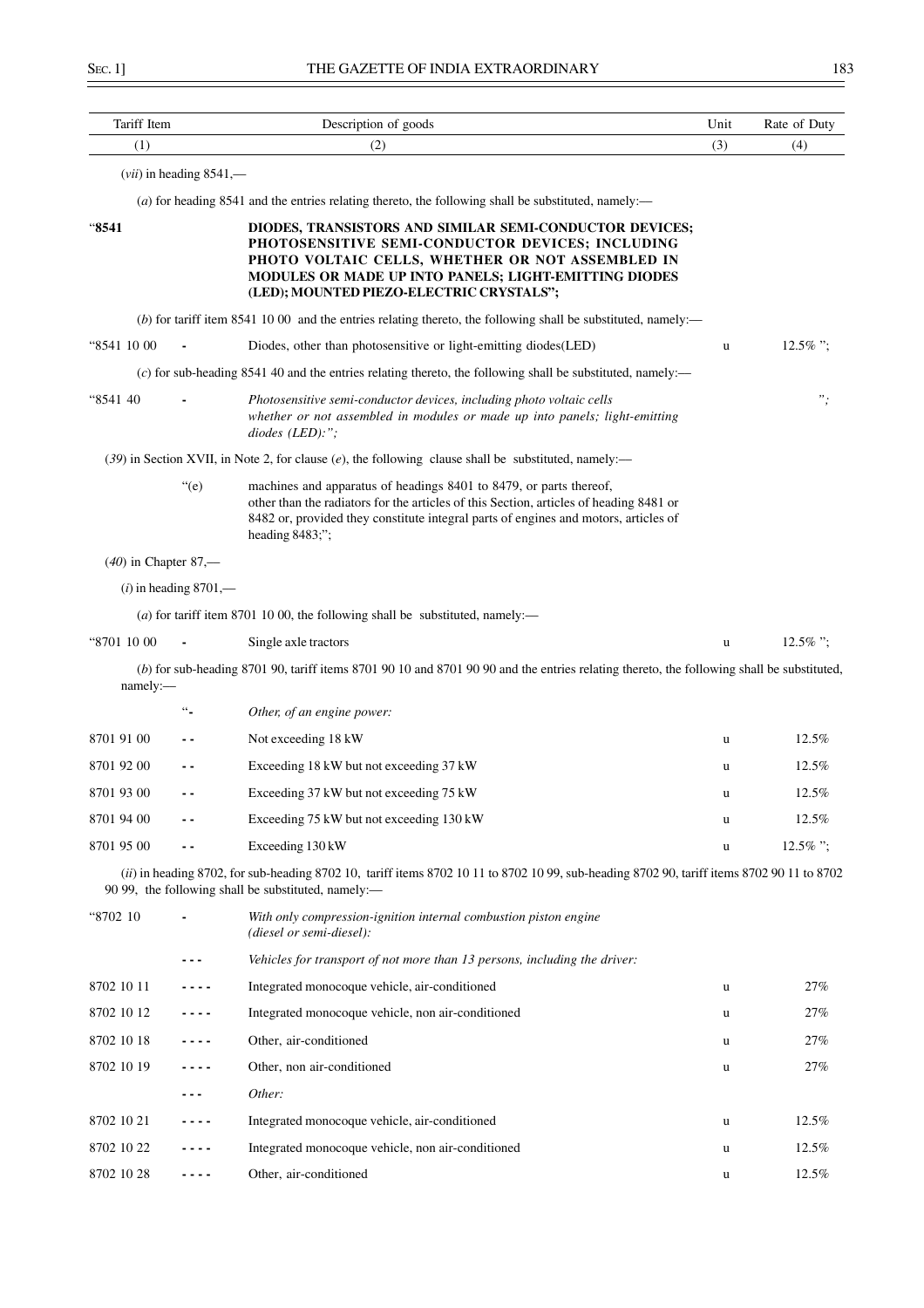# 184 THE GAZETTE OF INDIA EXTRAORDINARY [PART II—

| Tariff Item |         | Description of goods                                                                                                                     | Unit<br>Rate of Duty |       |
|-------------|---------|------------------------------------------------------------------------------------------------------------------------------------------|----------------------|-------|
| (1)         |         | (2)                                                                                                                                      | (3)                  | (4)   |
| 8702 10 29  |         | Other, non air-conditioned                                                                                                               | u                    | 12.5% |
| 8702 20     |         | With both compression-ignition internal combustion piston engine (diesel<br>or semi-diesel) and electric motor as motors for propulsion: |                      |       |
|             | - - -   | Vehicles for transport of not more than 13 persons, including the driver:                                                                |                      |       |
| 8702 20 11  | ----    | Integrated monocoque vehicle, air-conditioned                                                                                            | u                    | 27%   |
| 8702 20 12  |         | Integrated monocoque vehicle, non air-conditioned                                                                                        | u                    | 27%   |
| 8702 20 18  | ----    | Other, air-conditioned                                                                                                                   | u                    | 27%   |
| 8702 20 19  | - - - - | Other, non air-conditioned                                                                                                               | u                    | 27%   |
|             | - - -   | Other:                                                                                                                                   |                      |       |
| 8702 20 21  | - - - - | Integrated monocoque vehicle, air-conditioned                                                                                            | u                    | 12.5% |
| 8702 20 22  | - - - - | Integrated monocoque vehicle, non air-conditioned                                                                                        | u                    | 12.5% |
| 8702 20 28  |         | Other, air-conditioned                                                                                                                   | u                    | 12.5% |
| 8702 20 29  | ----    | Other, non air-conditioned                                                                                                               | u                    | 12.5% |
| 8702 30     |         | With both spark-ignition internal combustion reciprocating piston engine<br>and electric motor as motors for propulsion:                 |                      |       |
|             |         | Vehicles for transport of not more than 13 persons, including the driver:                                                                |                      |       |
| 8702 30 11  | ----    | Integrated monocoque vehicle, air-conditioned                                                                                            | u                    | 27%   |
| 8702 30 12  | - - - - | Integrated monocoque vehicle, non air-conditioned                                                                                        | u                    | 27%   |
| 8702 30 18  | - - - - | Other, air-conditioned                                                                                                                   | u                    | 27%   |
| 8702 30 19  |         | Other, non air-conditioned                                                                                                               | u                    | 27%   |
|             |         | Other:                                                                                                                                   |                      |       |
| 8702 30 21  |         | Integrated monocoque vehicle, air-conditioned                                                                                            | u                    | 12.5% |
| 8702 30 22  |         | Integrated monocoque vehicle, non air-conditioned                                                                                        | u                    | 12.5% |
| 8702 30 28  | - - - - | Other, air-conditioned                                                                                                                   | u                    | 12.5% |
| 8702 30 29  | ----    | Other, non air-conditioned                                                                                                               | u                    | 12.5% |
| 8702 40     |         | With only electric motor for propulsion:                                                                                                 |                      |       |
|             | - - -   | Vehicles for transport of not more than 13 persons, including the driver:                                                                |                      |       |
| 8702 40 11  |         | Integrated monocoque vehicle, air-conditioned                                                                                            | u                    | 12.5% |
| 8702 40 12  | .       | Integrated monocoque vehicle, non air-conditioned                                                                                        | u                    | 12.5% |
| 8702 40 18  | - - - - | Other, air-conditioned                                                                                                                   | u                    | 12.5% |
| 8702 40 19  | - - - - | Other, non air-conditioned                                                                                                               | u                    | 12.5% |
|             | - - -   | Other:                                                                                                                                   |                      |       |
| 8702 40 21  | - - - - | Integrated monocoque vehicle, air-conditioned                                                                                            | u                    | 12.5% |
| 8702 40 22  | ----    | Integrated monocoque vehicle, non air-conditioned                                                                                        | u                    | 12.5% |
| 8702 40 28  |         | Other, air-conditioned                                                                                                                   | u                    | 12.5% |
| 8702 40 29  | .       | Other, non air-conditioned                                                                                                               | u                    | 12.5% |
| 8702 90     |         | Other:                                                                                                                                   |                      |       |

**- - -** *Vehicles for transport of not more than 13 persons, including the driver:*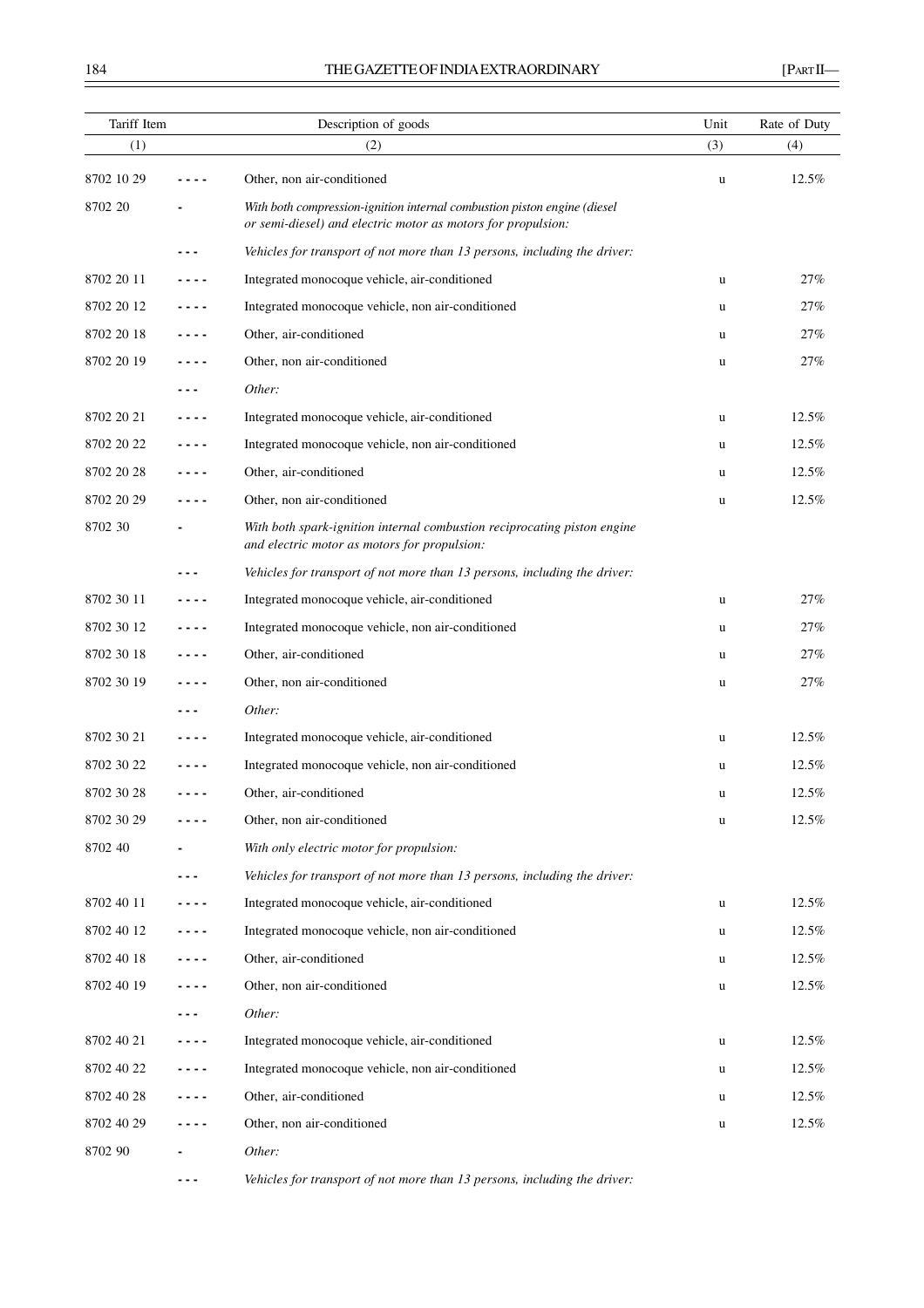| Tariff Item |            | Description of goods                              | Unit | Rate of Duty |
|-------------|------------|---------------------------------------------------|------|--------------|
| (1)         |            | (2)                                               | (3)  | (4)          |
| 8702 90 11  |            | Integrated monocoque vehicle, air-conditioned     | u    | 27%          |
| 8702 90 12  | ----       | Integrated monocoque vehicle, non air-conditioned | u    | 27%          |
| 8702 90 18  |            | Other, air-conditioned                            | u    | 27%          |
| 8702 90 19  |            | Other, non air-conditioned                        | u    | 27%          |
|             |            | Other:                                            |      |              |
| 8702 90 21  |            | Integrated monocoque vehicle, air-conditioned     | u    | 27%          |
| 8702 90 22  | . <b>.</b> | Integrated monocoque vehicle, non air-conditioned | u    | 27%          |
| 8702 90 28  |            | Other, air-conditioned                            | u    | 27%          |
| 8702 90 29  |            | Other, non air-conditioned                        | u    | $27\%$ ":    |

(*iii*) in heading 8703,––

(*a*) in the entry in column (*2*) occurring after tariff item 8703 10 90 and the entries relating thereto, after the word "with", the word "only" shall be inserted;

(*b*) in the entry in column (*2*) occurring after tariff item 8703 24 99 and the entries relating thereto, for the words "with compression ignition", the words "with only compression-ignition" shall be substituted;

(*c*) the tariff items 8703 31 20 and 8703 32 20 and the entries relating thereto shall be omitted;

(*d*) after tariff item 8703 33 99 and the entries relating thereto, the following shall be inserted, namely:––

| "8703 40   | Other vehicles, with both spark-ignition internal combustion reciprocating<br>piston engine and electric motor as motors for propulsion, other than those capable<br>of being charged by plugging to external source of electric power:                    |   |     |
|------------|------------------------------------------------------------------------------------------------------------------------------------------------------------------------------------------------------------------------------------------------------------|---|-----|
| 8703 40 10 | Vehicles principally designed for transport of more than seven persons,<br>including driver                                                                                                                                                                | u | 30% |
| 8703 40 20 | Specialised transport vehicles such as ambulances, prison vans and the like                                                                                                                                                                                | u | 30% |
| 8703 40 30 | Motor cars                                                                                                                                                                                                                                                 | u | 30% |
| 8703 40 40 | Three-wheeled vehicles                                                                                                                                                                                                                                     | u | 24% |
| 8703 40 90 | Other                                                                                                                                                                                                                                                      | u | 30% |
| 8703 50    | Other vehicles, with both compression-ignition internal combustion piston<br>engine (diesel or semi-diesel) and electric motor as motors for propulsion, other<br>than those capable of being charged by plugging to external source of electric<br>power: |   |     |
| 8703 50 10 | Vehicles principally designed for transport of more than seven persons,<br>including driver                                                                                                                                                                | u | 30% |
| 8703 50 20 | Specialised transport vehicles such as ambulances, prison vans and the like                                                                                                                                                                                | u | 30% |
| 8703 50 30 | Motor cars                                                                                                                                                                                                                                                 | u | 30% |
| 8703 50 40 | Three-wheeled vehicles                                                                                                                                                                                                                                     | u | 24% |
| 8703 50 90 | Other                                                                                                                                                                                                                                                      | u | 30% |
| 8703 60    | Other vehicles, with both spark-ignition internal combustion reciprocating<br>piston engine and electric motor as motors for propulsion, capable of being<br>charged by plugging to external source of electric power:                                     |   |     |
| 8703 60 10 | Vehicles principally designed for transport of more than seven persons,<br>including driver                                                                                                                                                                | u | 30% |
| 8703 60 20 | Specialised transport vehicles such as ambulances, prison vans and the like                                                                                                                                                                                | u | 30% |
| 8703 60 30 | Motor cars                                                                                                                                                                                                                                                 | u | 30% |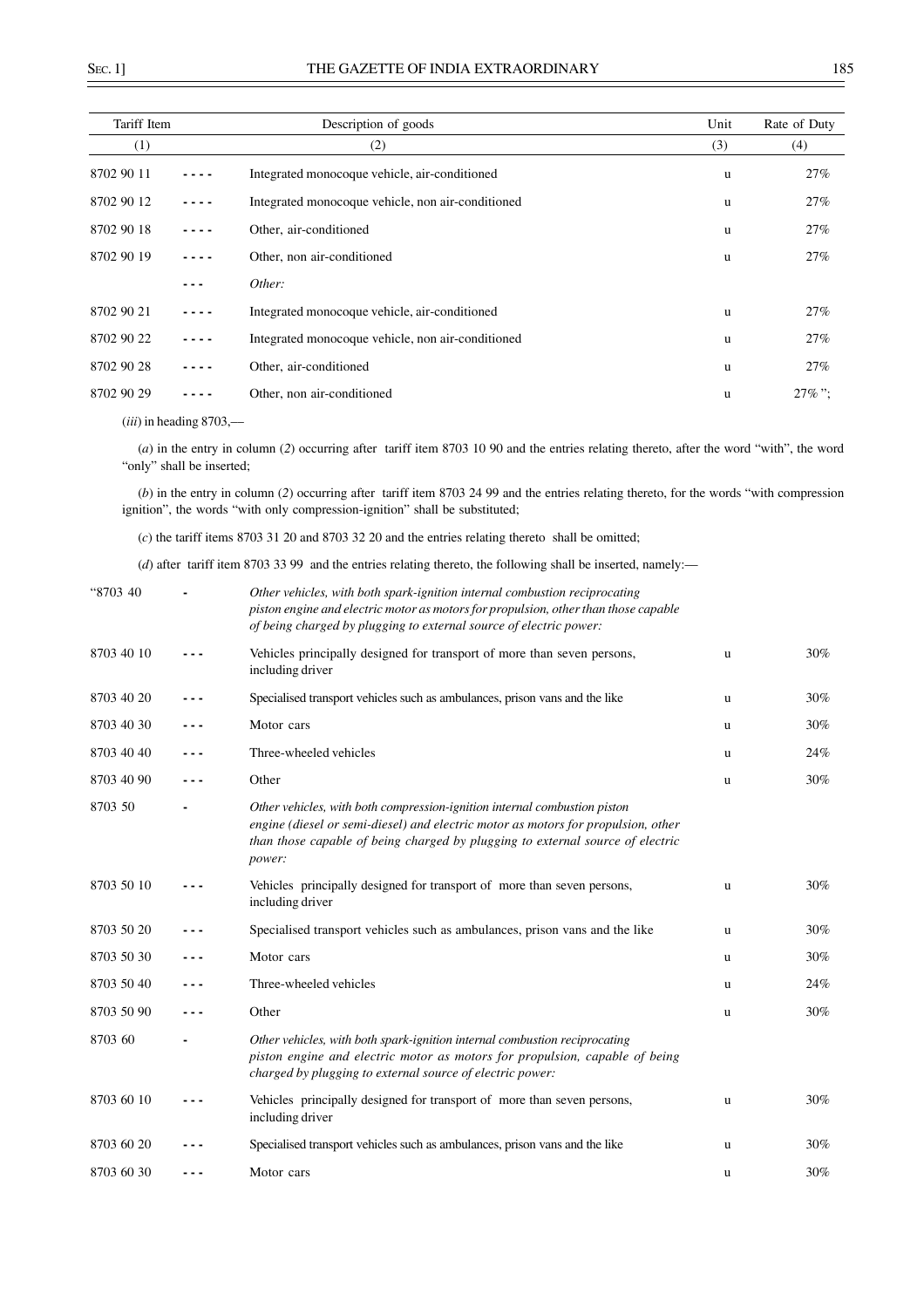| Tariff Item            |                          | Description of goods                                                                                                                                                                                                                   | Unit<br>Rate of Duty |           |
|------------------------|--------------------------|----------------------------------------------------------------------------------------------------------------------------------------------------------------------------------------------------------------------------------------|----------------------|-----------|
| (1)                    |                          | (2)                                                                                                                                                                                                                                    | (3)                  | (4)       |
| 8703 60 40             |                          | Three-wheeled vehicles                                                                                                                                                                                                                 | u                    | 24%       |
| 8703 60 90             |                          | Other                                                                                                                                                                                                                                  | u                    | 30%       |
| 8703 70                |                          | Other vehicles, with both compression-ignition internal combustion piston<br>engine (diesel or semi-diesel) and electric motor as motors for propulsion, capable<br>of being charged by plugging to external source of electric power: |                      |           |
| 8703 70 10             |                          | Vehicles principally designed for transport of more than seven persons,<br>including driver                                                                                                                                            | u                    | 30%       |
| 8703 70 20             | ---                      | Specialised transport vehicles such as ambulances, prison vans and the like                                                                                                                                                            | u                    | 30%       |
| 8703 70 30             |                          | Motor cars                                                                                                                                                                                                                             | u                    | 30%       |
| 8703 70 40             |                          | Three-wheeled vehicles                                                                                                                                                                                                                 | u                    | 24%       |
| 8703 70 90             |                          | Other                                                                                                                                                                                                                                  | u                    | 30%       |
| 8703 80                |                          | Other vehicles, with only electric motor for propulsion:                                                                                                                                                                               |                      |           |
| 8703 80 10             |                          | Vehicles principally designed for transport of more than seven persons,<br>including driver                                                                                                                                            | u                    | 12.5%     |
| 8703 80 20             |                          | Specialised transport vehicles such as ambulances, prison vans and the like                                                                                                                                                            | u                    | 12.5%     |
| 8703 80 30             |                          | Motor cars                                                                                                                                                                                                                             | u                    | 12.5%     |
| 8703 80 40             |                          | Three-wheeled vehicles                                                                                                                                                                                                                 | u                    | 12.5%     |
| 8703 80 90             |                          | Other                                                                                                                                                                                                                                  | u                    | $30\%$ "; |
| namely:-               |                          | (e) for sub-heading 8703 90, tariff items 8703 90 10 and 8703 90 90 and the entries relating thereto, the following shall be substituted,                                                                                              |                      |           |
| "8703 90 00            |                          | Other                                                                                                                                                                                                                                  | u                    | $30\%$ "; |
|                        | $(iv)$ in heading 8711,— |                                                                                                                                                                                                                                        |                      |           |
|                        |                          | (a) after tariff item 8711 50 00 and the entries relating thereto, the following shall be inserted, namely:—                                                                                                                           |                      |           |
| "8711 60               |                          | With electric motor for propulsion:                                                                                                                                                                                                    |                      |           |
| 8711 60 10             |                          | Motor cycles                                                                                                                                                                                                                           | u                    | 12.5%     |
| 8711 60 20             |                          | Scooters                                                                                                                                                                                                                               | u                    | 12.5%     |
| 8711 60 30             |                          | Mopeds                                                                                                                                                                                                                                 | u                    | 12.5%     |
| 8711 60 90             |                          | Others                                                                                                                                                                                                                                 | u                    | 12.5%";   |
| namely:-               |                          | (b) for sub-heading 8711 90, tariff items 8711 90 10 to 8711 90 99 and the entries relating thereto, the following shall be substituted,                                                                                               |                      |           |
| "8711 90               |                          | Other:                                                                                                                                                                                                                                 |                      |           |
| 8711 90 10             |                          | Side cars                                                                                                                                                                                                                              | u                    | 12.5%     |
| 8711 90 90             |                          | Other                                                                                                                                                                                                                                  | u                    | 12.5% ";  |
| $(41)$ in Chapter 90,— |                          |                                                                                                                                                                                                                                        |                      |           |
|                        | $(i)$ in Note 1,—        |                                                                                                                                                                                                                                        |                      |           |
|                        |                          | $(A)$ in clause $(g)$ , after the word "machine-tools", the words "or water-jet cutting machines" shall be inserted;                                                                                                                   |                      |           |
|                        |                          | $(B)$ after clause $(k)$ , the following clause shall be inserted, namely:—                                                                                                                                                            |                      |           |
|                        |                          | "(1) monopods, bipods, tripods and similar articles, of heading 9620;";                                                                                                                                                                |                      |           |
|                        |                          | (C) the existing clauses (l) and (m) shall respectively be re-lettered as $(m)$ and $(n)$ ;                                                                                                                                            |                      |           |
|                        |                          | (ii) in heading 9006, the tariff item 9006 10 00 and the entries relating thereto shall be omitted;                                                                                                                                    |                      |           |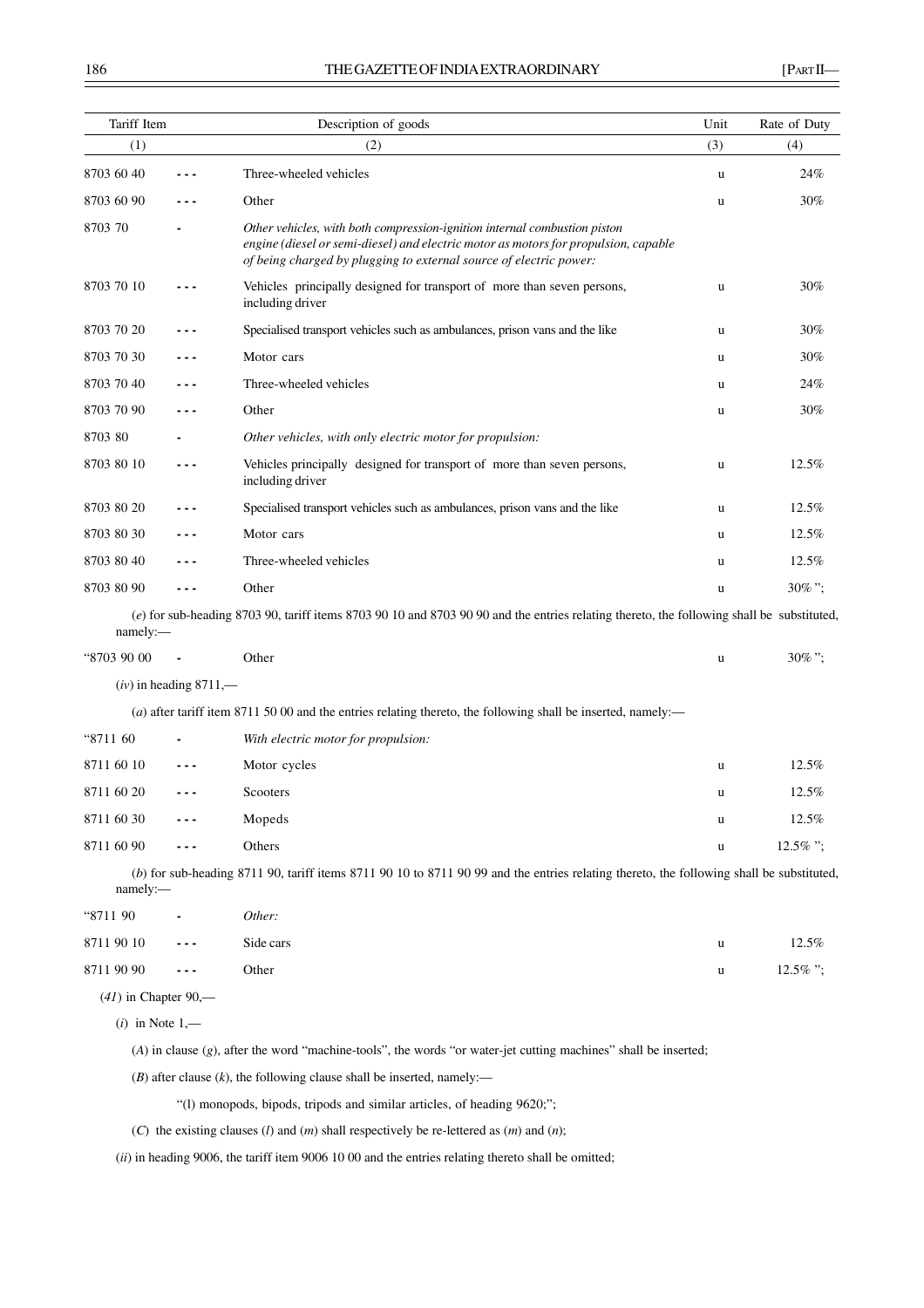| Tariff Item            | Description of goods                                                                                                                         | Unit | Rate of Duty |
|------------------------|----------------------------------------------------------------------------------------------------------------------------------------------|------|--------------|
| (1)                    | (2)                                                                                                                                          | (3)  | (4)          |
|                        | $(42)$ in Chapter 92, in Note 1, for clause $(d)$ , the following clause shall be substituted, namely:                                       |      |              |
|                        | "(d) brushes for cleaning musical instruments (heading 9603), or monopods, bipods, tripods and similar articles (heading 9620); or";         |      |              |
| $(43)$ in Chapter 94,— |                                                                                                                                              |      |              |
| $(i)$ in Note $1,$ —   |                                                                                                                                              |      |              |
|                        | $(A)$ in clause $(k)$ , the word "or" shall be omitted;                                                                                      |      |              |
|                        | $(B)$ in clause $(l)$ , the word "or" shall be inserted at the end;                                                                          |      |              |
|                        | $(C)$ after clause $(l)$ , the following clause shall be inserted, namely:—                                                                  |      |              |
|                        | " $(m)$ monopods, bipods, tripods and similar articles (heading 9620).";                                                                     |      |              |
|                        | (ii) for tariff item 9401 51 00 and the entries relating thereto, the following shall be substituted, namely:—                               |      |              |
| "9401 52 00            | Of bamboo                                                                                                                                    | u    | 12.5%        |
| 9401 53 00             | Of rattan                                                                                                                                    | u    | 12.5%";      |
|                        | (iii) for tariff item 9403 81 00 and the entries relating thereto, the following shall be substituted, namely:—                              |      |              |
| "9401 82 00            | Of bamboo                                                                                                                                    | u    | 12.5%        |
| 9401 83 00             | Of rattan                                                                                                                                    | u    | 12.5%";      |
| substituted, namely:-  | $(iv)$ for heading 9406, sub-heading 9406 00, tariff items 9406 00 11 to 9406 00 99 and the entries relating thereto, the following shall be |      |              |
| .9406                  | PREFABRICATED BUILDINGS                                                                                                                      |      |              |
| 9406 10                | Of wood:                                                                                                                                     |      |              |
| 9406 10 10             | Green-houses                                                                                                                                 | u    | 12.5%        |
| 9406 10 20             | For cold storage                                                                                                                             | u    | 12.5%        |
| 9406 10 30             | Silos for storing ensilage                                                                                                                   | u    | 12.5%        |
| 9406 10 90             | Other                                                                                                                                        | u    | 12.5%        |
| 9406 90                | Other:                                                                                                                                       |      |              |

| 9406 90    | $\overline{\phantom{a}}$                                                                                                                                                                                                                                                                                                                                                                     | Other:                     |   |             |
|------------|----------------------------------------------------------------------------------------------------------------------------------------------------------------------------------------------------------------------------------------------------------------------------------------------------------------------------------------------------------------------------------------------|----------------------------|---|-------------|
| 9406 90 10 | $\frac{1}{2} \frac{1}{2} \frac{1}{2} \frac{1}{2} \frac{1}{2} \frac{1}{2} \frac{1}{2} \frac{1}{2} \frac{1}{2} \frac{1}{2} \frac{1}{2} \frac{1}{2} \frac{1}{2} \frac{1}{2} \frac{1}{2} \frac{1}{2} \frac{1}{2} \frac{1}{2} \frac{1}{2} \frac{1}{2} \frac{1}{2} \frac{1}{2} \frac{1}{2} \frac{1}{2} \frac{1}{2} \frac{1}{2} \frac{1}{2} \frac{1}{2} \frac{1}{2} \frac{1}{2} \frac{1}{2} \frac{$ | Green-houses               | u | 12.5%       |
| 9406 90 20 | $\frac{1}{2} \frac{1}{2} \frac{1}{2} \frac{1}{2} \frac{1}{2} \frac{1}{2} \frac{1}{2} \frac{1}{2} \frac{1}{2} \frac{1}{2} \frac{1}{2} \frac{1}{2} \frac{1}{2} \frac{1}{2} \frac{1}{2} \frac{1}{2} \frac{1}{2} \frac{1}{2} \frac{1}{2} \frac{1}{2} \frac{1}{2} \frac{1}{2} \frac{1}{2} \frac{1}{2} \frac{1}{2} \frac{1}{2} \frac{1}{2} \frac{1}{2} \frac{1}{2} \frac{1}{2} \frac{1}{2} \frac{$ | For cold storage           | u | 12.5%       |
| 9406 90 30 | $\sim$ $\sim$ $\sim$                                                                                                                                                                                                                                                                                                                                                                         | Silos for storing ensilage | u | 12.5%       |
| 9406 90 90 | $\qquad \qquad -$                                                                                                                                                                                                                                                                                                                                                                            | Other                      | u | $12.5\%$ "; |

(*44*) in Chapter 95,––

(*A*) for clause (e), the following clause shall be substituted, namely:––

"( e ) fancy dress of textiles, of Chapter 61 or 62; sports clothing and special articles of apparel of textiles, of Chapter 61 or 62, whether or not incorporating incidentally protective components such as pads or padding in the elbow, knee or groin areas (for example, fencing clothing or soccer goalkeeper jerseys);";

 $(B)$  after clause  $(t)$ , the following clause shall be inserted, namely:—

"(*u*) monopods, bipods, tripods and similar articles (heading 9620);";

(*C*) the existing clauses (u) and (v) shall respectively be re-lettered as (v) and (w);

(*45*) in Chapter 96, after tariff item 9619 00 90 and the entries relating thereto, the following shall be inserted, namely:––

"**9620 00 00 - MONOPODS, BIPODS, TRIPODS AND SIMILAR ARTICLES** u 12.5% ".

<sup>(</sup>*i*) in Note 1,––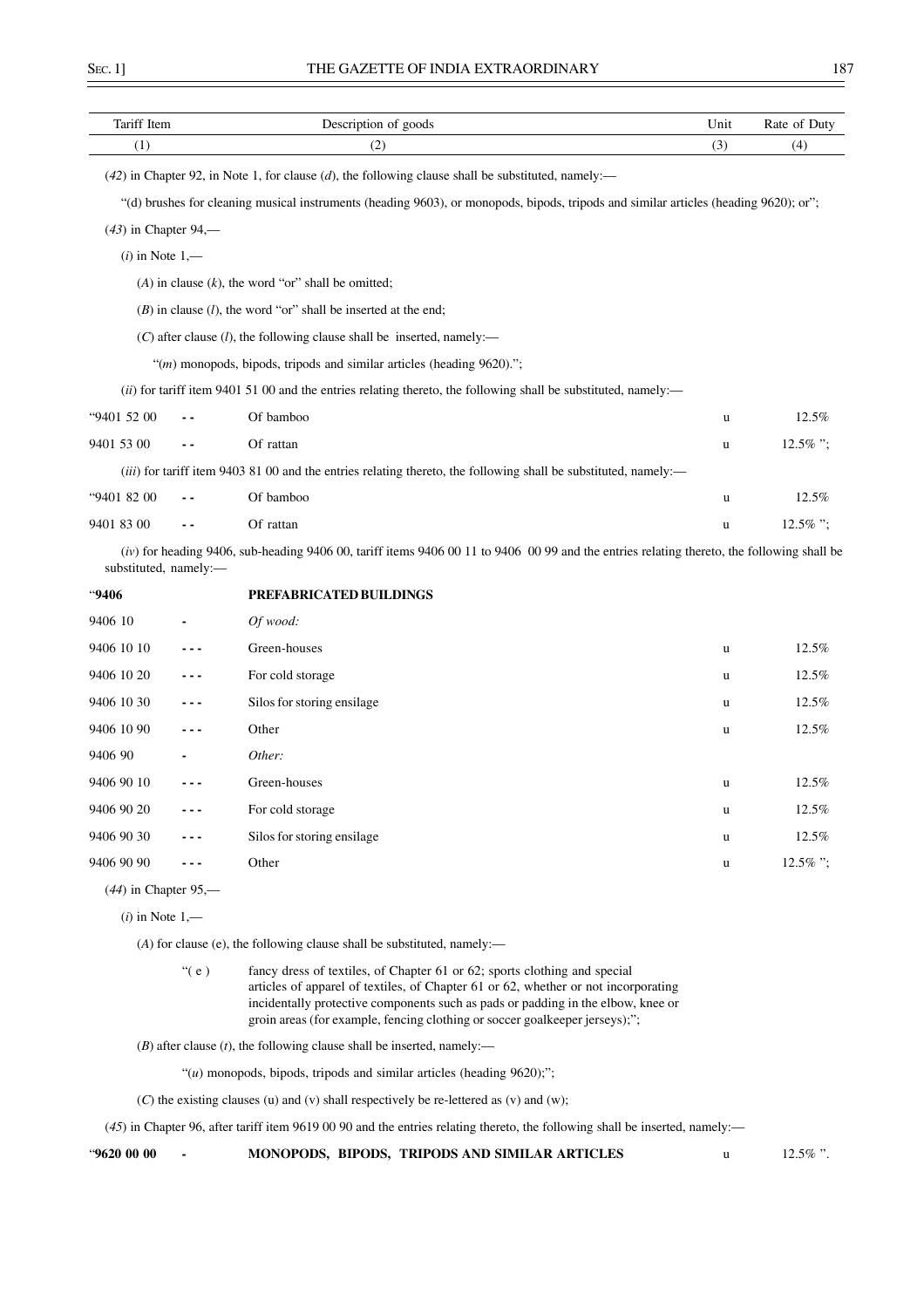# THE NINTH SCHEDULE

(*See* section 147)

| Tariff Item |         | Description of goods                                                                                                                                                                                                 | Unit | Rate of Duty |
|-------------|---------|----------------------------------------------------------------------------------------------------------------------------------------------------------------------------------------------------------------------|------|--------------|
| (1)         |         | (2)                                                                                                                                                                                                                  | (3)  | (4)          |
|             |         | In the Second Schedule to the Central Excise Tariff Act,—                                                                                                                                                            |      |              |
|             |         | (i) in heading 4011, for tariff items 4011 61 00 to 4011 99 00 and the entries relating thereto, the following shall be substituted, namely:-                                                                        |      |              |
|             |         | Other                                                                                                                                                                                                                |      |              |
| "4011 50 90 | $- - -$ |                                                                                                                                                                                                                      | u    | 8%           |
| 4011 70 00  |         | Of a kind used on agricultural or forestry vehicles and machines                                                                                                                                                     | u    | 8%           |
| 4011 80 00  |         | Of a kind used on construction, mining or industrial handling vehicles<br>and machines                                                                                                                               | u    | 8%           |
| 4011 90 00  |         | Other                                                                                                                                                                                                                | u    | $8\%$ ";     |
|             |         | (ii) for sub-heading 5402 20 and the entries relating thereto, the following shall be substituted, namely:—                                                                                                          |      |              |
| "5402 20    |         | High tenacity yarn of polyesters, whether or not textured: ";                                                                                                                                                        |      |              |
|             |         | (iii) in heading 8415, for sub-heading 8415 10 and the entries relating thereto, the following shall be substituted, namely:—                                                                                        |      |              |
| 341510      |         | Of a kind designed to be fixed to a window, wall, ceiling or floor, self-<br>contained or "split-system":';                                                                                                          |      |              |
|             |         | (iv) in sub-heading 8702 10, for tariff items 8702 10 11 to 8702 10 99, sub-heading 8702 90, tariff items 8702 90 11 to<br>8702 90 20 and the entries relating thereto, the following shall be substituted, namely:— |      |              |
| "8702 10    |         | With only compression-ignition internal combustion piston engine (diesel<br>or semi-diesel):                                                                                                                         |      |              |
|             |         | Vehicles for transport of not more than 13 persons, including the driver:                                                                                                                                            |      |              |
| 8702 10 11  |         | Integrated monocoque vehicle, air-conditioned                                                                                                                                                                        | u    | 8%           |
| 8702 10 12  | - - - - | Integrated monocoque vehicle, non air-conditioned                                                                                                                                                                    | u    | 8%           |
| 8702 10 18  | - - - - | Other, air-conditioned                                                                                                                                                                                               | u    | 8%           |
| 8702 10 19  | - - - - | Other, non air-conditioned                                                                                                                                                                                           | u    | $8\%$        |
|             | - - -   | Other:                                                                                                                                                                                                               |      |              |
| 8702 10 21  | - - - - | Integrated monocoque vehicle, air-conditioned                                                                                                                                                                        | u    | 8%           |
| 8702 10 22  | - - - - | Integrated monocoque vehicle, non air-conditioned                                                                                                                                                                    | u    | 8%           |
| 8702 10 28  |         | Other, air-conditioned                                                                                                                                                                                               | u    | 8%           |
| 8702 10 29  |         | Other, non air-conditioned                                                                                                                                                                                           | u    | 8%           |
| 8702 20     |         | With both compression-ignition internal combustion piston engine (diesel<br>or semi-diesel) and electric motor as motors for propulsion:                                                                             |      |              |
|             | - - -   | Vehicles for transport of not more than 13 persons, including the driver:                                                                                                                                            |      |              |
| 8702 20 11  | ----    | Integrated monocoque vehicle, air-conditioned                                                                                                                                                                        | u    | 8%           |
| 8702 20 12  | ----    | Integrated monocoque vehicle, non air-conditioned                                                                                                                                                                    | u    | 8%           |
| 8702 20 18  | ----    | Other, air-conditioned                                                                                                                                                                                               | u    | 8%           |
| 8702 20 19  | ----    | Other, non air-conditioned                                                                                                                                                                                           | u    | 8%           |
|             | - - -   | Other:                                                                                                                                                                                                               |      |              |
| 8702 20 21  | - - - - | Integrated monocoque vehicle, air-conditioned                                                                                                                                                                        | u    | 8%           |
|             |         |                                                                                                                                                                                                                      |      |              |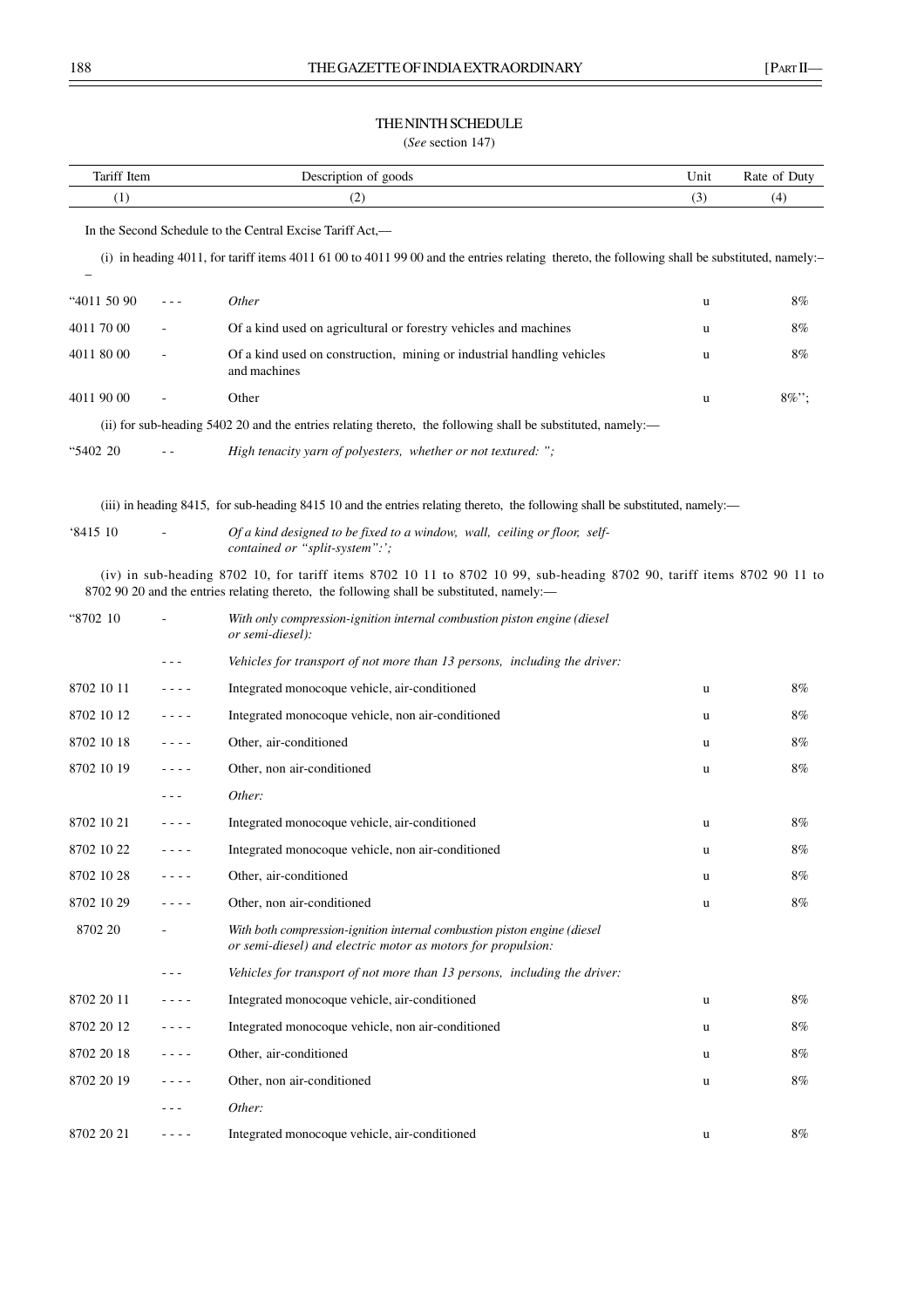$\overline{a}$ 

| Tariff Item |           | Description of goods                                                                                                     | Unit | Rate of Duty |
|-------------|-----------|--------------------------------------------------------------------------------------------------------------------------|------|--------------|
| (1)         |           | (2)                                                                                                                      | (3)  | (4)          |
| 8702 20 22  | - - - -   | Integrated monocoque vehicle, non air-conditioned                                                                        | u    | 8%           |
| 8702 20 28  | - - - -   | Other, air-conditioned                                                                                                   | u    | 8%           |
| 8702 20 29  | - - - -   | Other, non air-conditioned                                                                                               | u    | 8%           |
| 8702 30     |           | With both spark-ignition internal combustion reciprocating piston engine<br>and electric motor as motors for propulsion: |      |              |
|             |           | Vehicles for transport of not more than 13 persons, including the driver:                                                |      |              |
| 8702 30 11  | ----      | Integrated monocoque vehicle, air-conditioned                                                                            | u    | $8\%$        |
| 8702 30 12  | - - - -   | Integrated monocoque vehicle, non air-conditioned                                                                        | u    | 8%           |
| 8702 30 18  | - - - -   | Other, air-conditioned                                                                                                   | u    | 8%           |
| 8702 30 19  | - - - -   | Other, non air-conditioned                                                                                               | u    | 8%           |
|             | - - -     | Other:                                                                                                                   |      |              |
| 8702 30 21  | $   -$    | Integrated monocoque vehicle, air-conditioned                                                                            | u    | 8%           |
| 8702 30 22  | - - - -   | Integrated monocoque vehicle, non air-conditioned                                                                        | u    | 8%           |
| 8702 30 28  | $   -$    | Other, air-conditioned                                                                                                   | u    | 8%           |
| 8702 30 29  | - - - -   | Other, non air-conditioned                                                                                               | u    | 8%           |
| 8702 40     |           | With only electric motor for propulsion:                                                                                 |      |              |
|             | - - -     | Vehicles for transport of not more than 13 persons, including the driver:                                                |      |              |
| 8702 40 11  | - - - -   | Integrated monocoque vehicle, air-conditioned                                                                            | u    | 8%           |
| 8702 40 12  | ----      | Integrated monocoque vehicle, non air-conditioned                                                                        | u    | 8%           |
| 8702 40 18  | - - - -   | Other, air-conditioned                                                                                                   | u    | 8%           |
| 8702 40 19  | - - - -   | Other, non air-conditioned                                                                                               | u    | 8%           |
|             |           | Other:                                                                                                                   |      |              |
| 8702 40 21  | $  -$     | Integrated monocoque vehicle, air-conditioned                                                                            | u    | 8%           |
| 8702 40 22  |           | Integrated monocoque vehicle, non air-conditioned                                                                        | u    | 8%           |
| 8702 40 28  |           | Other, air-conditioned                                                                                                   | u    | 8%           |
| 8702 40 29  | - - - -   | Other, non air-conditioned                                                                                               | u    | 8%           |
| 8702 90     |           | Other:                                                                                                                   |      |              |
|             | - - -     | Vehicles for transport of not more than 13 persons, including the driver:                                                |      |              |
| 8702 90 11  | $- - - -$ | Integrated monocoque vehicle, air-conditioned                                                                            | u    | 8%           |
| 8702 90 12  | - - - -   | Integrated monocoque vehicle, non air-conditioned                                                                        | u    | 8%           |
| 8702 90 18  | - - - -   | Other, air-conditioned                                                                                                   | u    | 8%           |
| 8702 90 19  | ----      | Other, non air-conditioned                                                                                               | u    | 8%           |
|             |           | Other:                                                                                                                   |      |              |
| 8702 90 21  | ----      | Integrated monocoque vehicle, air-conditioned                                                                            | u    | 8%           |
| 8702 90 22  | - - - -   | Integrated monocoque vehicle, non air-conditioned                                                                        | u    | 8%           |
| 8702 90 28  | ----      | Other, air-conditioned                                                                                                   | u    | 8%           |
| 8702 90 29  | $   -$    | Other, non air-conditioned                                                                                               | u    | 8%";         |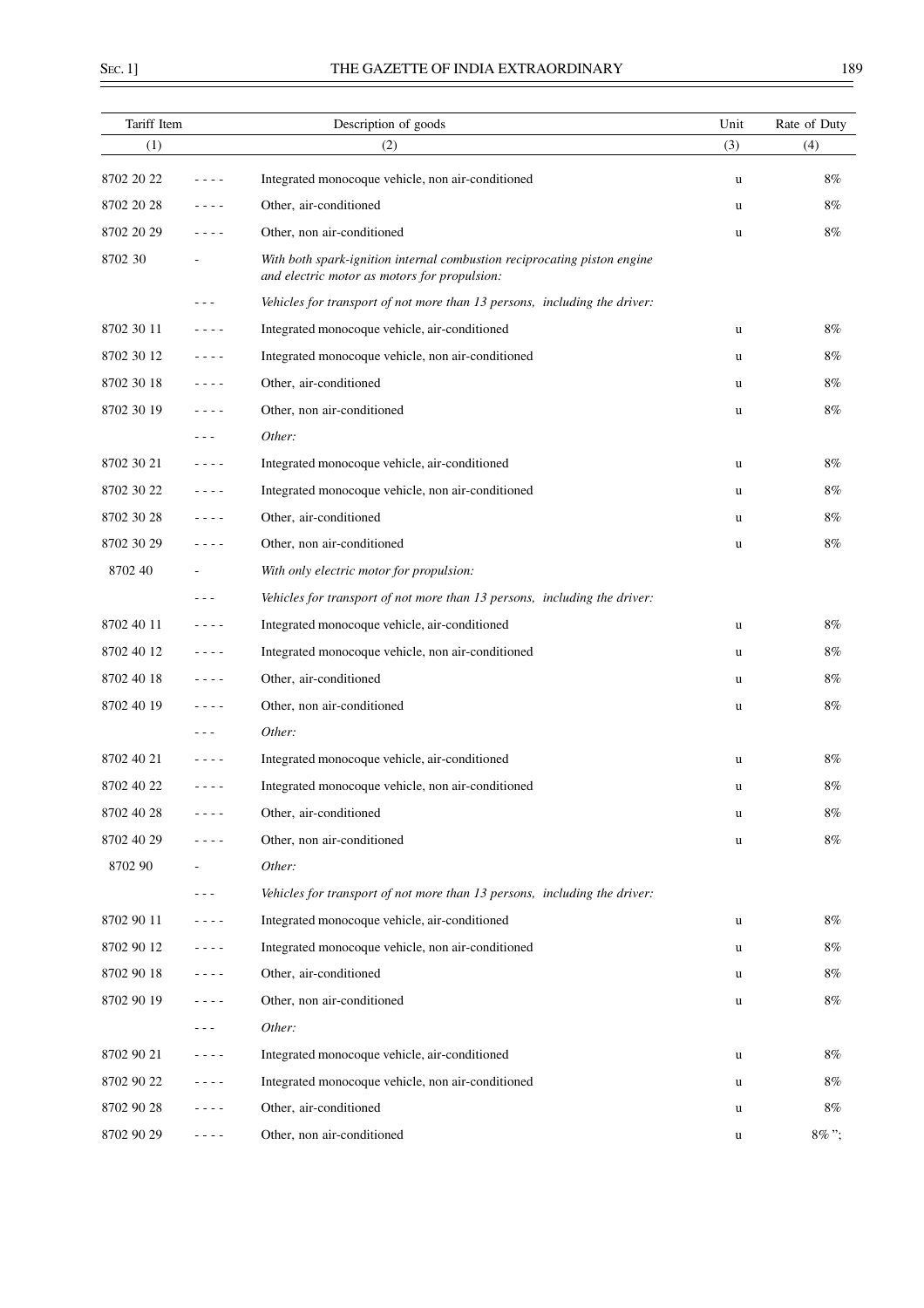| Tariff Item |                                | Description of goods                                                                                                                                                                                                                                       | Unit | Rate of Duty |
|-------------|--------------------------------|------------------------------------------------------------------------------------------------------------------------------------------------------------------------------------------------------------------------------------------------------------|------|--------------|
| (1)         |                                | (2)                                                                                                                                                                                                                                                        | (3)  | (4)          |
|             | $(v)$ in sub-heading 8703 10,— |                                                                                                                                                                                                                                                            |      |              |
|             | shall be inserted;             | (a) in the entry in column (2) occurring after tariff item 8703 10 90 and the entries relating thereto, after the word "with", the word "only"                                                                                                             |      |              |
|             | shall be inserted;             | (b) in the entry in column (2) occurring after tariff item 8703 24 99 and the entries relating thereto, for the word "with", the word "only"                                                                                                               |      |              |
|             |                                | (c) after tariff item 8703 33 99 and the entries relating thereto, the following shall be inserted, namely:—                                                                                                                                               |      |              |
| "8703 40    |                                | Other vehicles, with both spark-ignition internal combustion reciprocating<br>piston engine and electric motor as motors for propulsion, other than those<br>capable of being charged by plugging to external source of electric power:                    |      |              |
| 8703 40 10  |                                | Vehicles principally designed for transport of more than seven persons,<br>including driver                                                                                                                                                                | u    | 8%           |
| 8703 40 20  |                                | Specialised transport vehicles such as ambulances, prison vans and the like                                                                                                                                                                                | u    | 8%           |
| 8703 40 30  |                                | Motor cars                                                                                                                                                                                                                                                 | u    | 8%           |
| 8703 40 40  | - - -                          | Three-wheeled vehicles                                                                                                                                                                                                                                     | u    | 8%           |
| 8703 40 90  | - - -                          | Other                                                                                                                                                                                                                                                      | u    | 8%           |
| 8703 50     |                                | Other vehicles, with both compression-ignition internal combustion piston<br>engine (diesel or semi-diesel) and electric motor as motors for propulsion, other<br>than those capable of being charged by plugging to external source of electric<br>power: |      |              |
| 8703 50 10  |                                | Vehicles principally designed for transport of more than seven persons,<br>including driver                                                                                                                                                                | u    | 8%           |
| 8703 50 20  |                                | Specialised transport vehicles such as ambulances, prison vans and the like                                                                                                                                                                                | u    | 8%           |
| 8703 50 30  |                                | Motor cars                                                                                                                                                                                                                                                 | u    | 8%           |
| 8703 50 40  |                                | Three-wheeled vehicles                                                                                                                                                                                                                                     | u    | 8%           |
| 8703 50 90  | $  -$                          | Other                                                                                                                                                                                                                                                      | u    | 8%           |
| 8703 60     |                                | Other vehicles, with both spark-ignition internal combustion reciprocating<br>piston engine and electric motor as motors for propulsion, capable of being<br>charged by plugging to external source of electric power:                                     |      |              |
| 8703 60 10  |                                | Vehicles principally designed for transport of more than seven persons,<br>including driver                                                                                                                                                                | u    | 8%           |
| 8703 60 20  |                                | Specialised transport vehicles such as ambulances, prison vans and the like                                                                                                                                                                                | u    | 8%           |
| 8703 60 30  |                                | Motor cars                                                                                                                                                                                                                                                 | u    | 8%           |
| 8703 60 40  | - - -                          | Three-wheeled vehicles                                                                                                                                                                                                                                     | u    | 8%           |
| 8703 60 90  | - - -                          | Other                                                                                                                                                                                                                                                      | u    | 8%           |
| 8703 70     |                                | Other vehicles, with both compression-ignition internal combustion piston<br>engine (diesel or semi-diesel) and electric motor as motors for propulsion, capable<br>of being charged by plugging to external source of electric power:                     |      |              |
| 8703 70 10  |                                | Vehicles principally designed for transport of more than seven persons,<br>including driver                                                                                                                                                                | u    | 8%           |
| 8703 70 20  | ---                            | Specialised transport vehicles such as ambulances, prison vans and the like                                                                                                                                                                                | u    | 8%           |
| 8703 70 30  | $  -$                          | Motor cars                                                                                                                                                                                                                                                 | u    | 8%           |
| 8703 70 40  |                                | Three-wheeled vehicles                                                                                                                                                                                                                                     | u    | 8%           |
| 8703 70 90  | $- - -$                        | Other                                                                                                                                                                                                                                                      | u    | 8%           |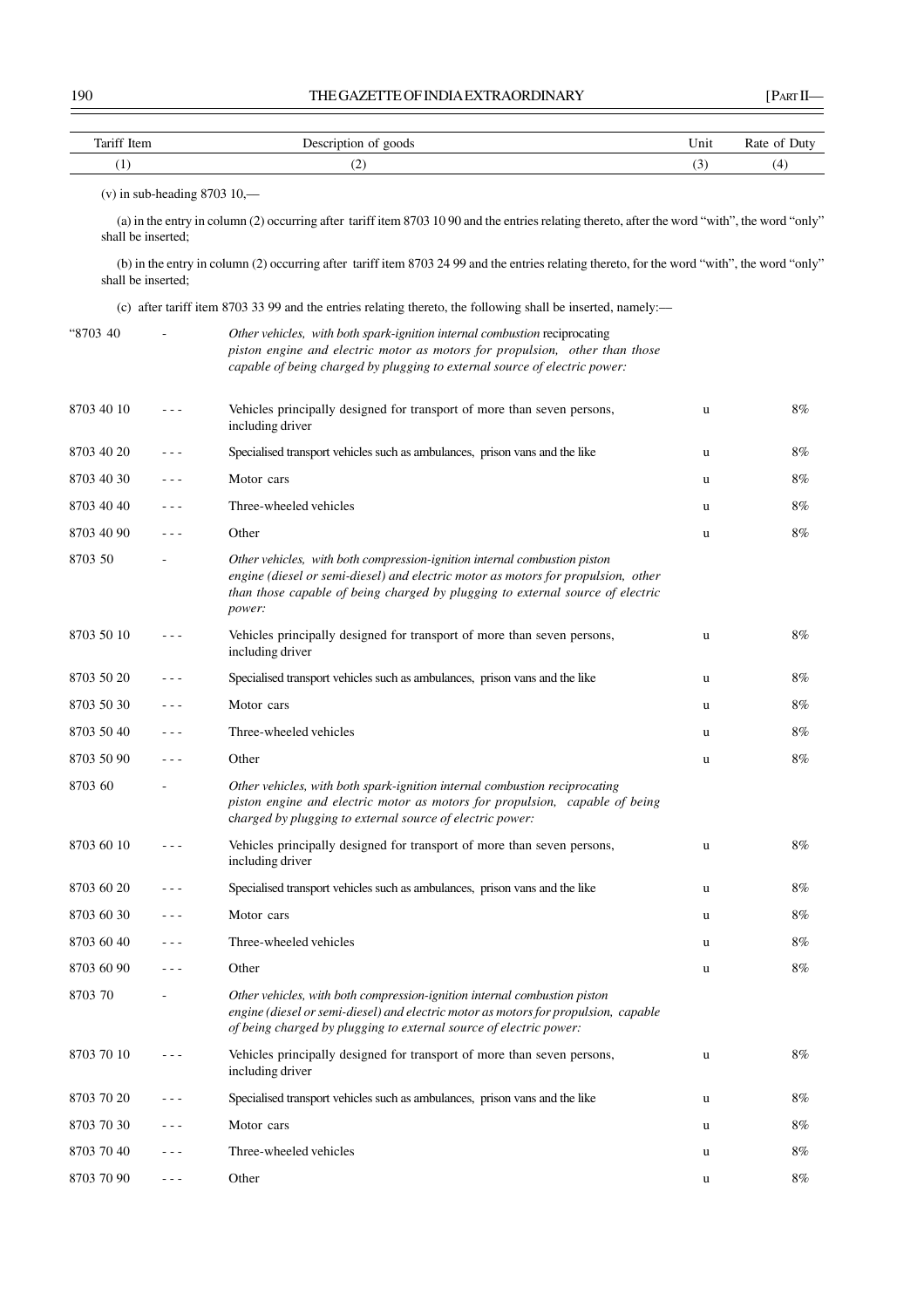÷,

| Tariff Item      | Description of goods                                                                                                                       | Unit     | Rate of Duty |
|------------------|--------------------------------------------------------------------------------------------------------------------------------------------|----------|--------------|
| $\left(1\right)$ | (2)                                                                                                                                        | (3)      | (4)          |
| 8703 80          | Other vehicles, with only electric motor for propulsion:                                                                                   |          |              |
| 8703 80 10       | Vehicles principally designed for transport of more than seven persons,<br>including driver                                                | u        | 8%           |
| 8703 80 20       | Specialised transport vehicles such as ambulances, prison vans and the like                                                                | <b>u</b> | 8%           |
| 8703 80 30       | Motor cars                                                                                                                                 | u        | 8%           |
| 8703 80 40       | Three-wheeled vehicles                                                                                                                     | u        | 8%           |
| 8703 80 90       | Other                                                                                                                                      | u        | $8\%$ ":     |
| namely:          | (vi) for sub-heading 8703 90, tariff items 8703 90 10 and 8703 90 90 and the entries relating thereto, the following shall be substituted, |          |              |

|  | "8703 90 00 | Other |  | $8\%$ ". |
|--|-------------|-------|--|----------|
|--|-------------|-------|--|----------|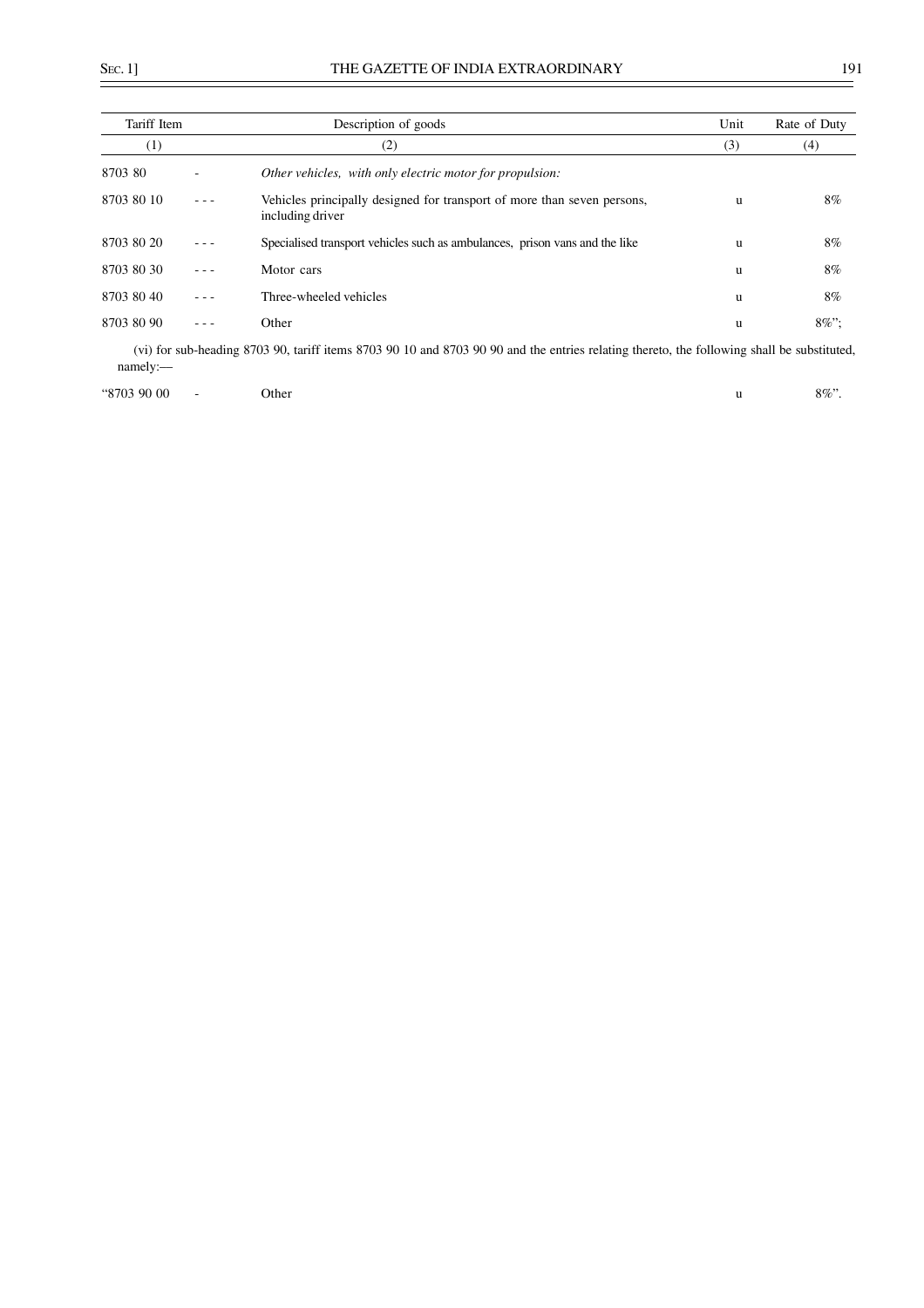# THE TENTH SCHEDULE

(*See* section 160)

| Notification No.                                                                                             | Amendment                                                                                                                                                                                                        | Period of effect of amendment                                             |
|--------------------------------------------------------------------------------------------------------------|------------------------------------------------------------------------------------------------------------------------------------------------------------------------------------------------------------------|---------------------------------------------------------------------------|
| (1)                                                                                                          | (2)                                                                                                                                                                                                              | (3)                                                                       |
| G.S.R. $519(E)$ , dated the $29th$ June,<br>2012 [No.41/2012-Service Tax,<br>dated the $29th$ June, $2012$ ] | In the said notification, in the <i>Explanation</i> ,-<br>(a) in clause $(A)$ , for sub-clause $(i)$ , the following sub-clause shall<br>be substituted and shall be deemed to have been substituted.<br>namely: | $1st$ day of July, 2012 to $2nd$ February,<br>2016 (both days inclusive). |
|                                                                                                              | "(i) in the case of excisable goods, taxable services that have<br>been used beyond factory or any other place or premises of<br>production or manufacture of the said goods, for their export;";                |                                                                           |
|                                                                                                              | (b) clause (B) shall be omitted.                                                                                                                                                                                 |                                                                           |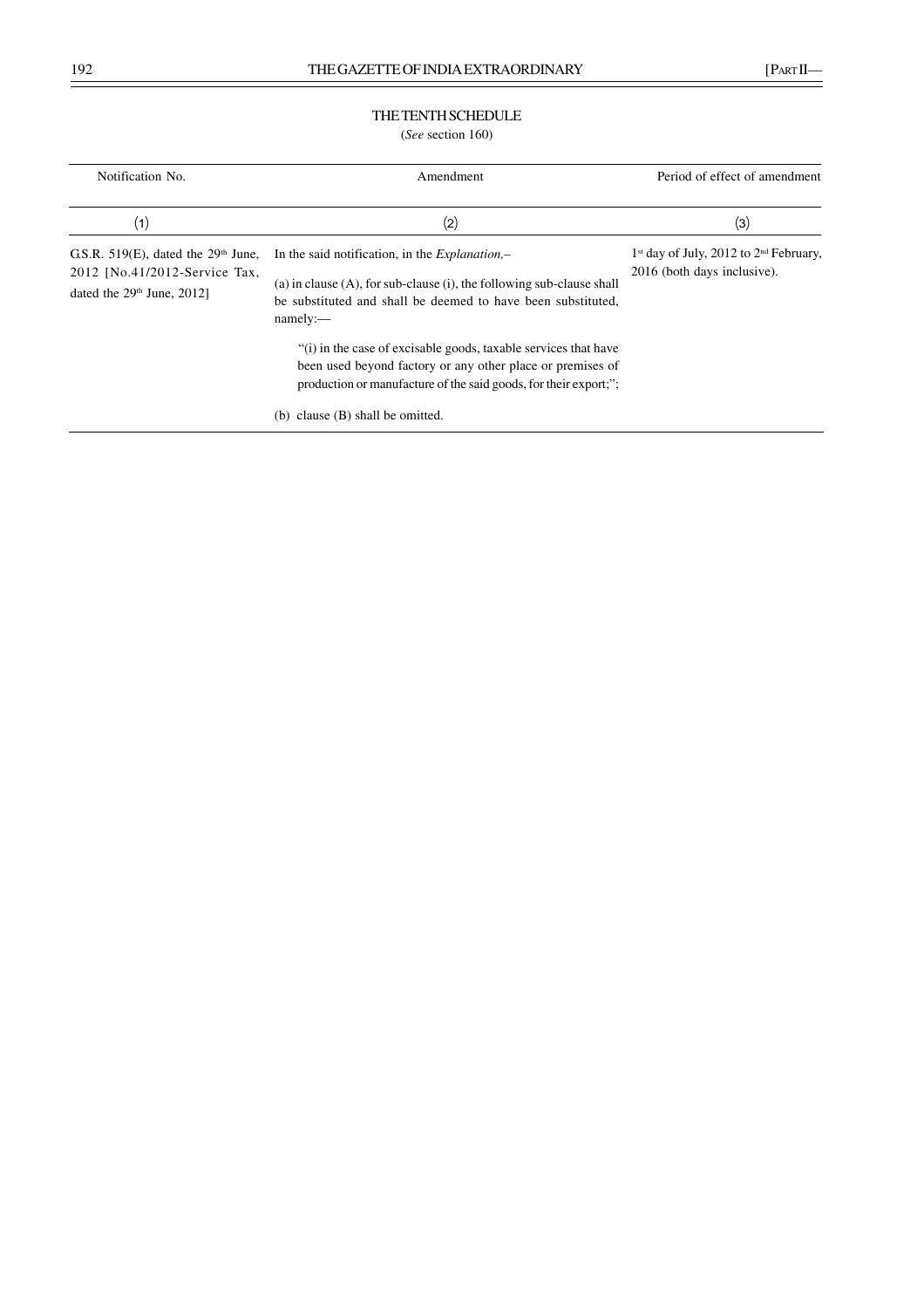# THE ELEVENTH SCHEDULE

## (*See* section 162)

| Item No. | Description of goods                                                                                              | Rate  |
|----------|-------------------------------------------------------------------------------------------------------------------|-------|
|          | (2)                                                                                                               | (3)   |
|          | All goods falling under heading 8703 of the First Schedule to the Central<br>Excise Tariff Act, 1985 (5 of 1986). | $4\%$ |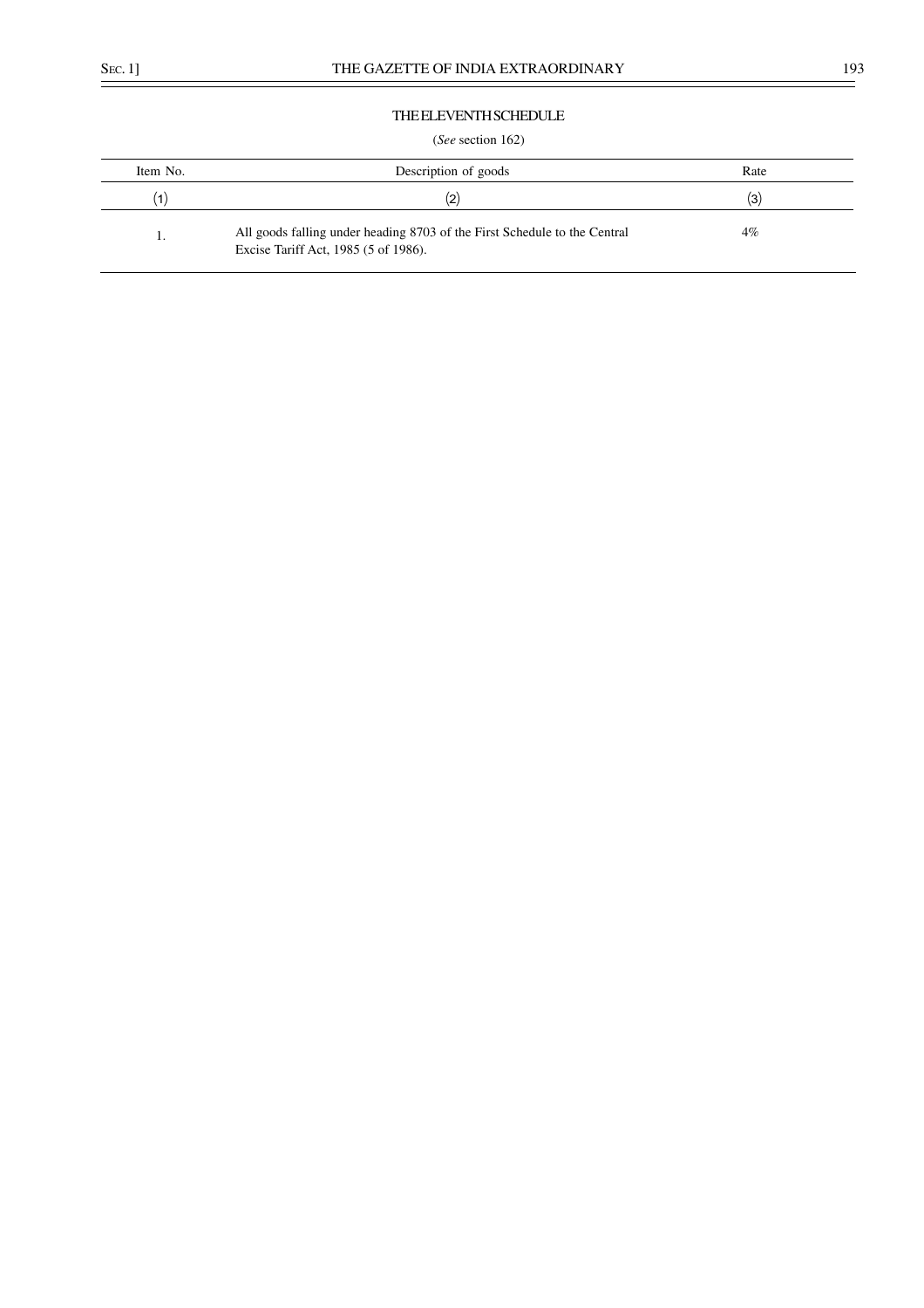# THE TWELFTH SCHEDULE

[*See* section 231 (*i*)]

In the Seventh Schedule to the Finance Act, 2001,––

(a) in column (1), for the tariff item "2403 10 10", the tariff item "2403 11 10" shall be substituted;

(b) in column (1), for the tariff item "2403 10 20", the tariff item "2403 19 10" shall be substituted;

(c) in column (1), for the tariff item "2403 10 31", the tariff item "2403 19 21" shall be substituted;

(d) in column (1), for the tariff item "2403 10 39", the tariff item "2403 19 29" shall be substituted;

(e) in column (1), for the tariff item "2403 10 90", the tariff item "2403 19 90" shall be substituted.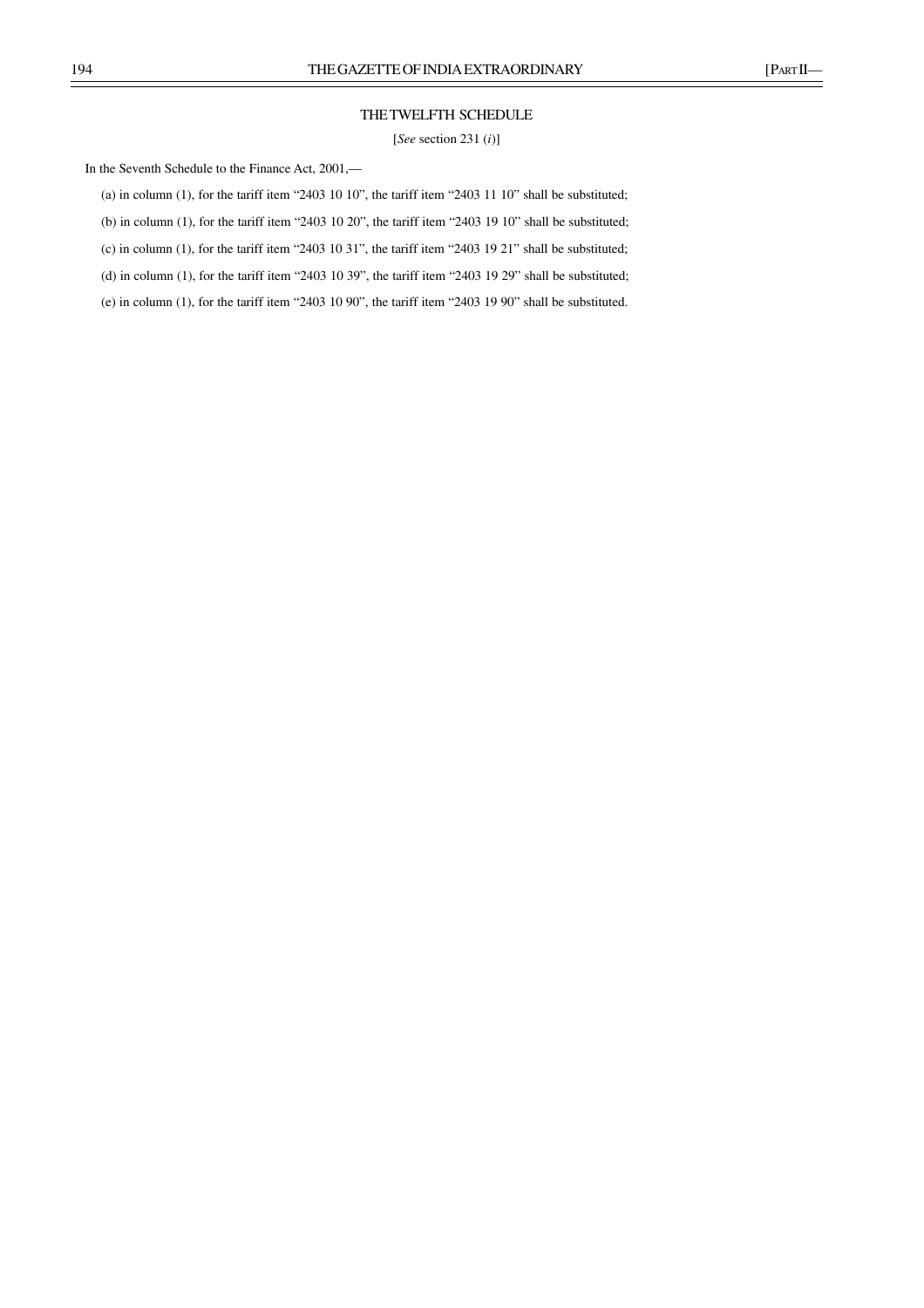THE THIRTEENTH SCHEDULE [*See* section 231 (*ii*)]

In the Seventh Schedule to the Finance Act, 2001,––

(i) for sub-heading 8702 10, tariff items 8702 10 11 to 8702 10 19 and sub-heading 8702 90, tariff items 8702 90 11 to 8702 90 20 and the entries relating thereto, the following shall be substituted, namely:-

| Tariff Item |                                                                                                                           | Description of goods                                                                                                                     | Unit | Rate of Duty |
|-------------|---------------------------------------------------------------------------------------------------------------------------|------------------------------------------------------------------------------------------------------------------------------------------|------|--------------|
| (1)         |                                                                                                                           | (2)                                                                                                                                      | (3)  | (4)          |
| "8702 10    |                                                                                                                           | With only compression-ignition internal combustion piston engine (diesel<br>or semi-diesel):                                             |      |              |
|             |                                                                                                                           | Vehicles for transport of not more than 13 persons, including the driver:                                                                |      |              |
| 8702 10 11  | ----                                                                                                                      | Integrated monocoque vehicle, air-conditioned                                                                                            | u    | $1\%$        |
| 8702 10 12  | $\frac{1}{2} \left( \frac{1}{2} \right) \left( \frac{1}{2} \right) \left( \frac{1}{2} \right) \left( \frac{1}{2} \right)$ | Integrated monocoque vehicle, non air-conditioned                                                                                        | u    | $1\%$        |
| 8702 10 18  | $- - - -$                                                                                                                 | Other, air-conditioned                                                                                                                   | u    | $1\%$        |
| 8702 10 19  | ----                                                                                                                      | Other, non air-conditioned                                                                                                               | u    | $1\%$        |
| 8702 20     |                                                                                                                           | With both compression-ignition internal combustion piston engine (diesel<br>or semi-diesel) and electric motor as motors for propulsion: |      |              |
|             |                                                                                                                           | Vehicles for transport of not more than 13 persons, including the driver:                                                                |      |              |
| 8702 20 11  | $- - - -$                                                                                                                 | Integrated monocoque vehicle, air-conditioned                                                                                            | u    | $1\%$        |
| 8702 20 12  | $- - - - -$                                                                                                               | Integrated monocoque vehicle, non air-conditioned                                                                                        | u    | $1\%$        |
| 8702 20 18  | $- - - -$                                                                                                                 | Other, air-conditioned                                                                                                                   | u    | $1\%$        |
| 8702 20 19  | - - - -                                                                                                                   | Other, non air-conditioned                                                                                                               | u    | $1\%$        |
| 8702 30     |                                                                                                                           | With both spark-ignition internal combustion reciprocating piston engine<br>and electric motor as motors for propulsion:                 |      |              |
|             |                                                                                                                           | Vehicles for transport of not more than 13 persons, including the driver:                                                                |      |              |
| 8702 30 11  | $- - - -$                                                                                                                 | Integrated monocoque vehicle, air-conditioned                                                                                            | u    | $1\%$        |
| 8702 30 12  | $   -$                                                                                                                    | Integrated monocoque vehicle, non air-conditioned                                                                                        | u    | $1\%$        |
| 8702 30 18  | $- - - -$                                                                                                                 | Other, air-conditioned                                                                                                                   | u    | $1\%$        |
| 8702 30 19  | ----                                                                                                                      | Other, non air-conditioned                                                                                                               | u    | $1\%$        |
| 8702 40     |                                                                                                                           | With only electric motor for propulsion:                                                                                                 |      |              |
|             | $  -$                                                                                                                     | Vehicles for transport of not more than 13 persons, including the driver:                                                                |      |              |
| 8702 40 11  | $- - - -$                                                                                                                 | Integrated monocoque vehicle, air-conditioned                                                                                            | u    | $1\%$        |
| 8702 40 12  | ----                                                                                                                      | Integrated monocoque vehicle, non air-conditioned                                                                                        | u    | $1\%$        |
| 8702 40 18  |                                                                                                                           | Other, air-conditioned                                                                                                                   | u    | $1\%$        |
| 8702 40 19  |                                                                                                                           | Other, non air-conditioned                                                                                                               | u    | $1\%$        |
| 8702 90     |                                                                                                                           | Other:                                                                                                                                   |      |              |
|             | $- - -$                                                                                                                   | Vehicles for transport of not more than 13 persons, including the driver:                                                                |      |              |
| 8702 90 11  | - - - -                                                                                                                   | Integrated monocoque vehicle, air-conditioned                                                                                            | u    | $1\%$        |
| 8702 90 12  | $   -$                                                                                                                    | Integrated monocoque vehicle, non air-conditioned                                                                                        | u    | $1\%$        |
| 8702 90 18  | - - - -                                                                                                                   | Other, air-conditioned                                                                                                                   | u    | $1\%$        |
| 8702 90 19  | - - - -                                                                                                                   | Other, non air-conditioned                                                                                                               | u    | $1\%$ ";     |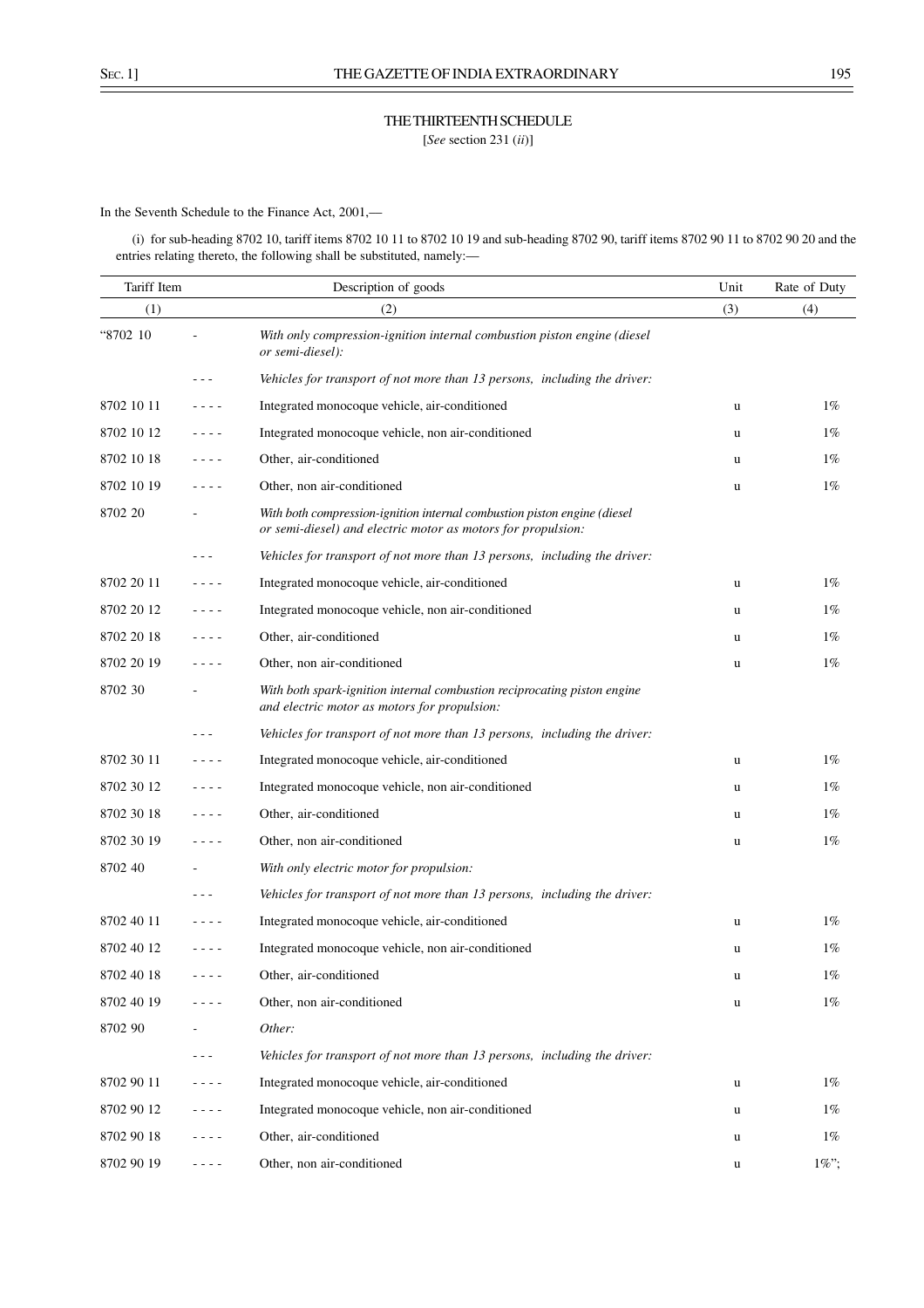(ii) in the entry in column (2) occurring after tariff item 8703 10 90 and the entries relating thereto, after the word "with", the word "only" shall be inserted;

(iii) in the entry in column (2) occurring after tariff item 8703 24 99 and the entries relating thereto, after the word "with", the word "only" shall be inserted;

(iv) after tariff item 8703 33 99 and the entries relating thereto, the following shall be inserted, namely:––

| Tariff Item |         | Description of goods                                                                                                                                                                                                                                       | Unit | Rate of Duty |
|-------------|---------|------------------------------------------------------------------------------------------------------------------------------------------------------------------------------------------------------------------------------------------------------------|------|--------------|
| (1)         |         | (2)                                                                                                                                                                                                                                                        | (3)  | (4)          |
| "8703 40    |         | Other vehicles, with both spark-ignition internal combustion reciprocating<br>piston engine and electric motor as motors for propulsion, other than those<br>capable of being charged by plugging to external source of electric power:                    |      |              |
| 8703 40 10  | - - -   | Vehicles principally designed for transport of more than seven persons,<br>including driver                                                                                                                                                                | u    | $1\%$        |
| 8703 40 20  | - - -   | Specialised transport vehicles such as ambulances, prison vans and the like                                                                                                                                                                                | u    | $1\%$        |
| 8703 40 30  | - - -   | Motor cars                                                                                                                                                                                                                                                 | u    | $1\%$        |
| 8703 40 40  | $- - -$ | Three-wheeled vehicles                                                                                                                                                                                                                                     | u    | $1\%$        |
| 8703 40 90  | - - -   | Other                                                                                                                                                                                                                                                      | u    | $1\%$        |
| 8703 50     |         | Other vehicles, with both compression-ignition internal combustion piston<br>engine (diesel or semi-diesel) and electric motor as motors for propulsion, other<br>than those capable of being charged by plugging to external source of electric<br>power: |      |              |
| 8703 50 10  |         | Vehicles principally designed for transport of more than seven persons,<br>including driver                                                                                                                                                                | u    | $1\%$        |
| 8703 50 20  |         | Specialised transport vehicles such as ambulances, prison vans and the like                                                                                                                                                                                | u    | $1\%$        |
| 8703 50 30  | - - -   | Motor cars                                                                                                                                                                                                                                                 | u    | $1\%$        |
| 8703 50 40  | - - -   | Three-wheeled vehicles                                                                                                                                                                                                                                     | u    | $1\%$        |
| 8703 50 90  | $- - -$ | Other                                                                                                                                                                                                                                                      | u    | $1\%$        |
| 8703 60     |         | Other vehicles, with both spark-ignition internal combustion reciprocating<br>piston engine and electric motor as motors for propulsion, capable of being<br>charged by plugging to external source of electric power:                                     |      |              |
| 8703 60 10  |         | Vehicles principally designed for transport of more than seven persons,<br>including driver                                                                                                                                                                | u    | $1\%$        |
| 8703 60 20  |         | Specialised transport vehicles such as ambulances, prison vans and the like                                                                                                                                                                                | u    | $1\%$        |
| 8703 60 30  | $- - -$ | Motor cars                                                                                                                                                                                                                                                 | u    | $1\%$        |
| 8703 60 40  |         | Three-wheeled vehicles                                                                                                                                                                                                                                     | u    | $1\%$        |
| 8703 60 90  | ---     | Other                                                                                                                                                                                                                                                      | u    | $1\%$        |
| 8703 70     |         | Other vehicles, with both compression-ignition internal combustion piston<br>engine (diesel or semi-diesel) and electric motor as motors for propulsion, capable<br>of being charged by plugging to external source of electric power:                     |      |              |
| 8703 70 10  |         | Vehicles principally designed for transport of more than seven persons,<br>including driver                                                                                                                                                                | u    | $1\%$        |
| 8703 70 20  |         | Specialised transport vehicles such as ambulances, prison vans and the like                                                                                                                                                                                | u    | $1\%$        |
| 8703 70 30  | $  -$   | Motor cars                                                                                                                                                                                                                                                 | u    | $1\%$        |
| 8703 70 40  | $  -$   | Three-wheeled vehicles                                                                                                                                                                                                                                     | u    | $1\%$        |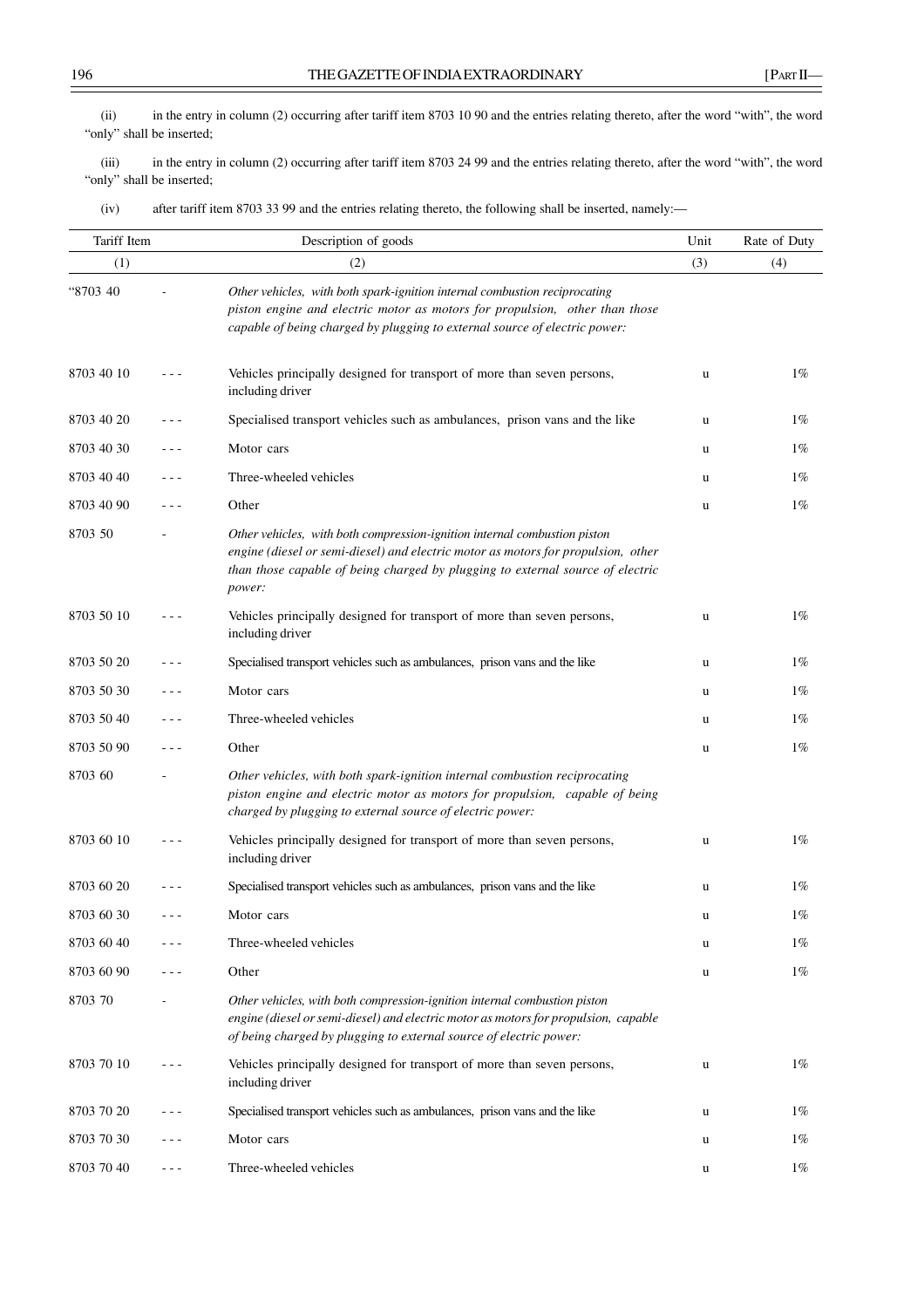| Tariff Item |   | Description of goods                                                                        | Unit | Rate of Duty |
|-------------|---|---------------------------------------------------------------------------------------------|------|--------------|
| (1)         |   | (2)                                                                                         | (3)  | (4)          |
| 8703 70 90  |   | Other                                                                                       | u    | $1\%$        |
| 8703 80     | ٠ | Other vehicles, with only electric motor for propulsion:                                    |      |              |
| 8703 80 10  |   | Vehicles principally designed for transport of more than seven persons,<br>including driver | u    | $1\%$        |
| 8703 80 20  |   | Specialised transport vehicles such as ambulances, prison vans and the like                 | u    | $1\%$        |
| 8703 80 30  |   | Motor cars                                                                                  | u    | $1\%$        |
| 8703 80 40  |   | Three-wheeled vehicles                                                                      | u    | $1\%$        |
| 8703 80 90  |   | Other                                                                                       | u    | $1\%$ ";     |

(v) for sub-heading 8703 90, tariff items 8703 90 10 and 8703 90 90 and the entries relating thereto, the following shall be substituted, namely:––

| Tariff Item           | Description of goods | Unit | Rate of Duty |
|-----------------------|----------------------|------|--------------|
|                       | ے ا                  | J.   | (4           |
| "8703 90 00<br>$\sim$ | Other                |      | $1\%$ ".     |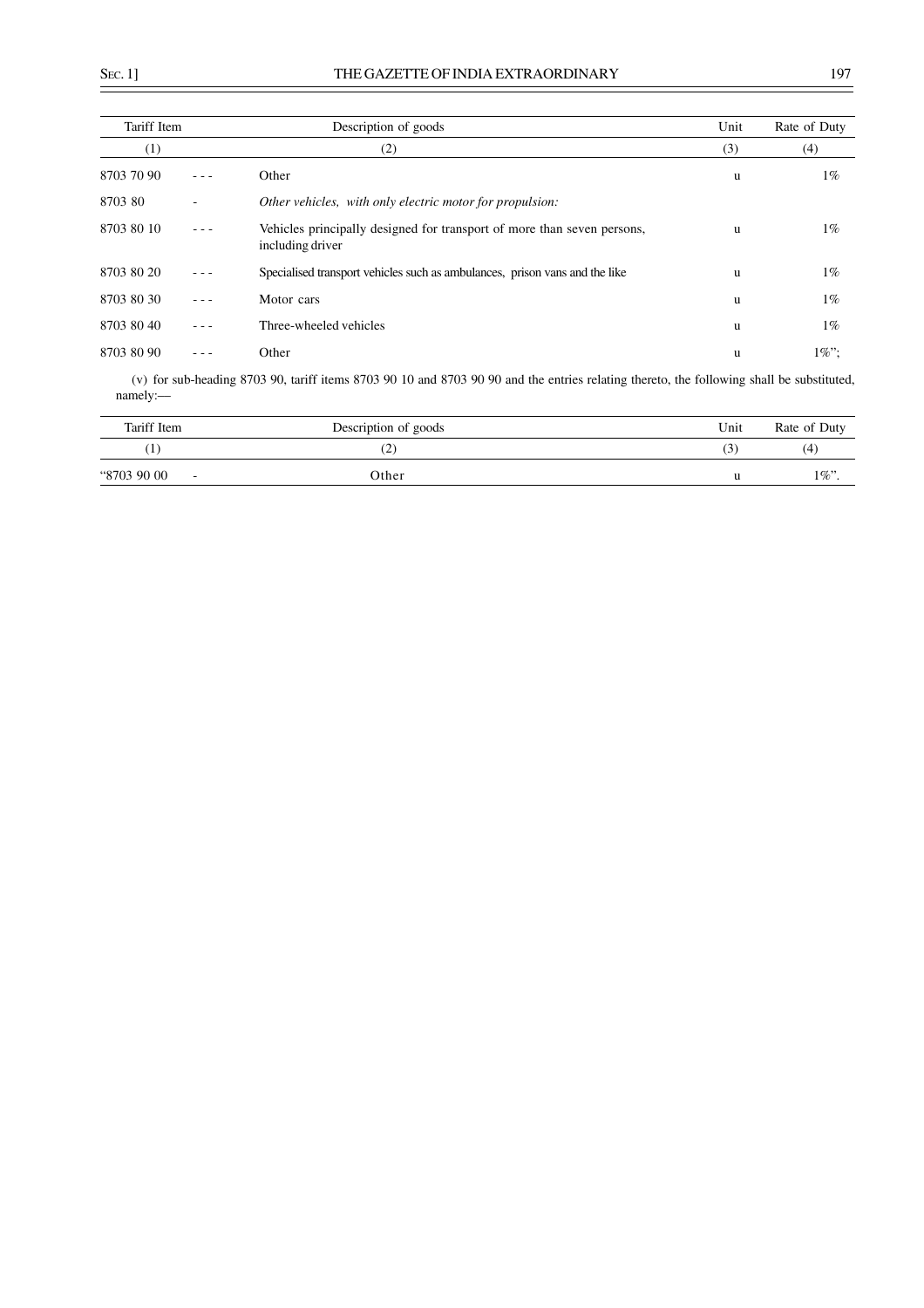### THE FOURTEENTH SCHEDULE

(*See* section 234)

In the Seventh Schedule to the Finance Act, 2005,––

(a) for the entry in column (4) occurring against tariff item 2402 20 10, the entry "Rs.215 per thousand" shall be substituted;

(b) for the entry in column (4) occurring against tariff item 2402 20 20, the entry "Rs.370 per thousand" shall be substituted;

(c) for the entry in column (4) occurring against tariff item 2402 20 30, the entry "Rs.215 per thousand" shall be substituted;

(d) for the entry in column (4) occurring against tariff item 2402 20 40, the entry "Rs.260 per thousand" shall be substituted;

(e) for the entry in column (4) occurring against tariff item 2402 20 50, the entry "Rs.370 per thousand" shall be substituted;

(f) for the entry in column (4) occurring against tariff item 2402 20 90, the entry "Rs.560 per thousand" shall be substituted.